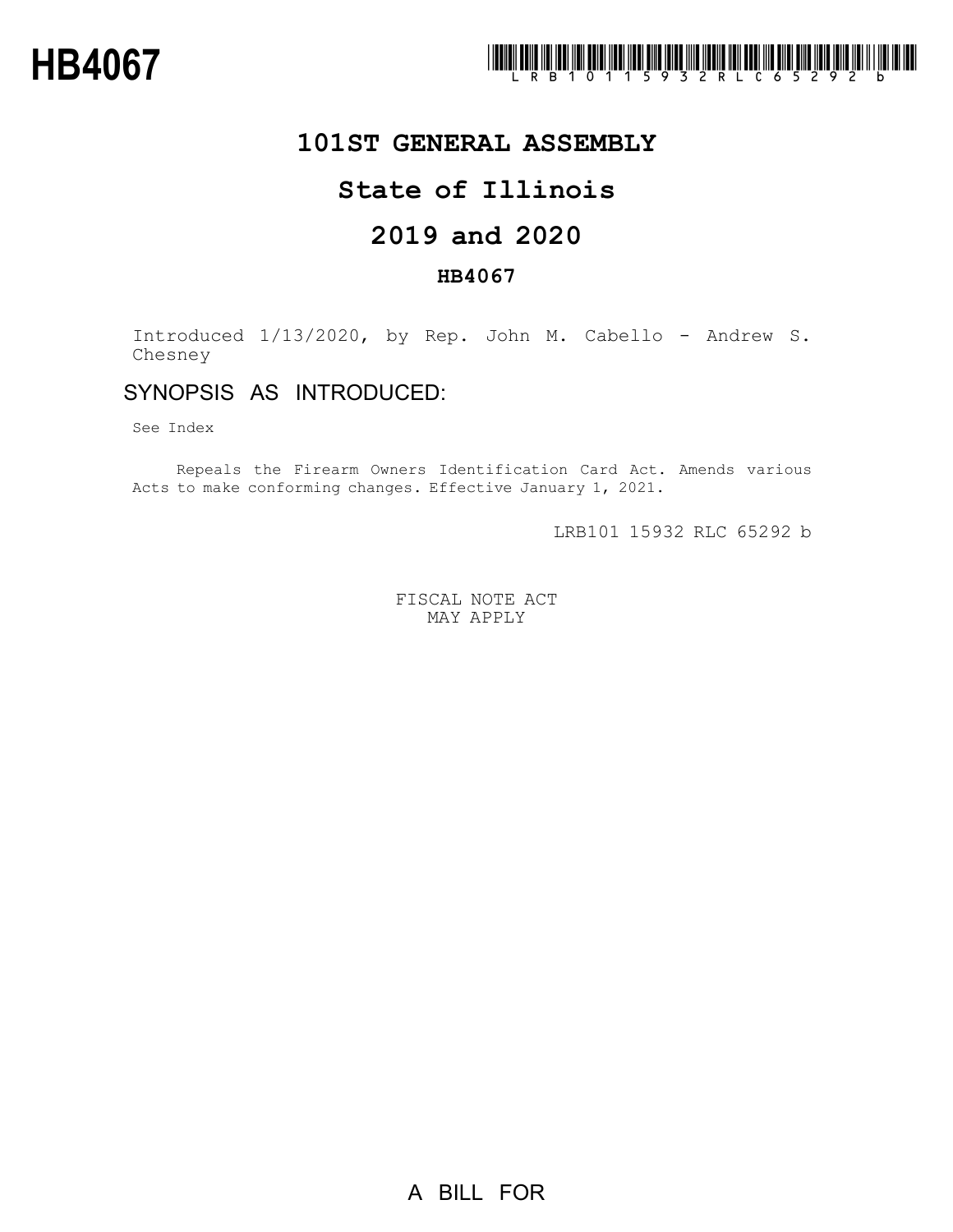AN ACT concerning firearms. 1

### **Be it enacted by the People of the State of Illinois, represented in the General Assembly:** 2 3

Section 5. The Freedom of Information Act is amended by changing Section 7.5 as follows: 4 5

(5 ILCS 140/7.5) 6

Sec. 7.5. Statutory exemptions. To the extent provided for by the statutes referenced below, the following shall be exempt from inspection and copying: 7 8 9

(a) All information determined to be confidential under Section 4002 of the Technology Advancement and Development Act. 10 11 12

(b) Library circulation and order records identifying library users with specific materials under the Library Records Confidentiality Act. 13 14 15

(c) Applications, related documents, and medical records received by the Experimental Organ Transplantation Procedures Board and any and all documents or other records prepared by the Experimental Organ Transplantation Procedures Board or its staff relating to applications it has received. 16 17 18 19 20 21

(d) Information and records held by the Department of Public Health and its authorized representatives relating 22 23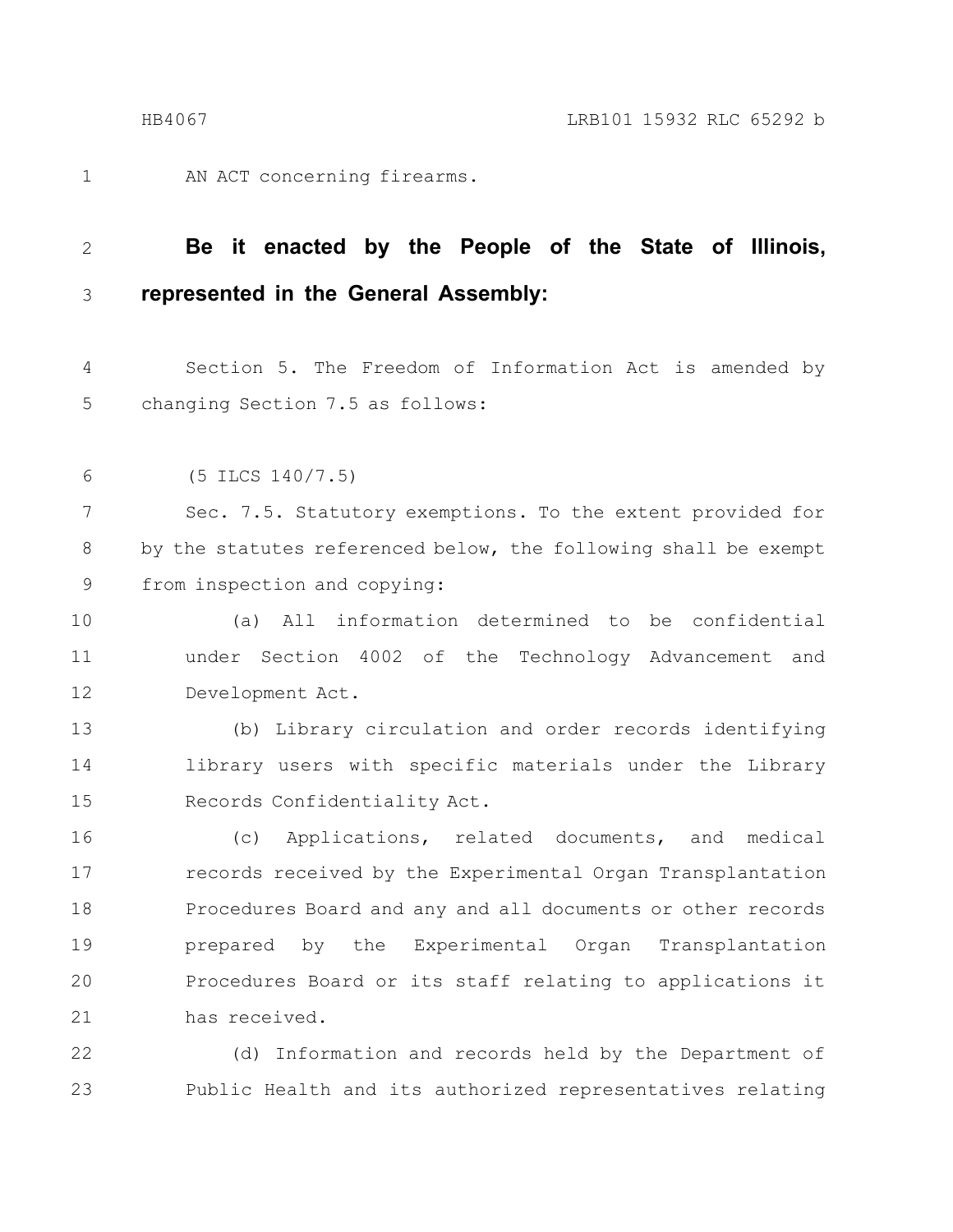5

6

26

to known or suspected cases of sexually transmissible disease or any information the disclosure of which is restricted under the Illinois Sexually Transmissible Disease Control Act. 1 2 3 4

(e) Information the disclosure of which is exempted under Section 30 of the Radon Industry Licensing Act.

(f) Firm performance evaluations under Section 55 of the Architectural, Engineering, and Land Surveying Qualifications Based Selection Act. 7 8 9

(g) Information the disclosure of which is restricted and exempted under Section 50 of the Illinois Prepaid Tuition Act. 10 11 12

(h) Information the disclosure of which is exempted under the State Officials and Employees Ethics Act, and records of any lawfully created State or local inspector general's office that would be exempt if created or obtained by an Executive Inspector General's office under that Act. 13 14 15 16 17 18

(i) Information contained in a local emergency energy plan submitted to a municipality in accordance with a local emergency energy plan ordinance that is adopted under Section 11-21.5-5 of the Illinois Municipal Code. 19 20 21 22

(j) Information and data concerning the distribution of surcharge moneys collected and remitted by carriers under the Emergency Telephone System Act. 23 24 25

(k) Law enforcement officer identification information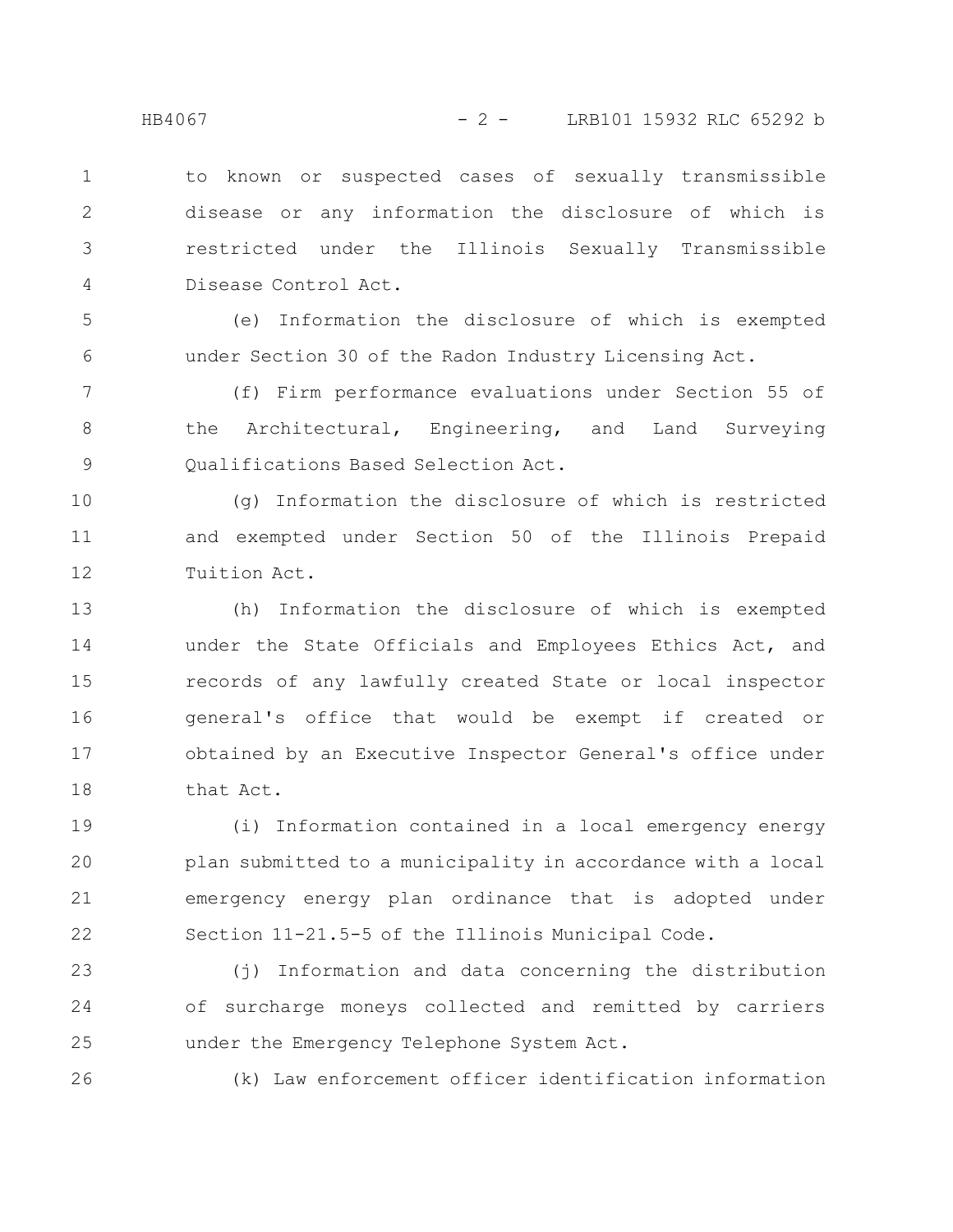or driver identification information compiled by a law enforcement agency or the Department of Transportation under Section 11-212 of the Illinois Vehicle Code. 1 2 3

(l) Records and information provided to a residential health care facility resident sexual assault and death review team or the Executive Council under the Abuse Prevention Review Team Act. 4 5 6 7

(m) Information provided to the predatory lending database created pursuant to Article 3 of the Residential Real Property Disclosure Act, except to the extent authorized under that Article. 8 9 10 11

(n) Defense budgets and petitions for certification of compensation and expenses for court appointed trial counsel as provided under Sections 10 and 15 of the Capital Crimes Litigation Act. This subsection (n) shall apply until the conclusion of the trial of the case, even if the prosecution chooses not to pursue the death penalty prior to trial or sentencing. 12 13 14 15 16 17 18

(o) Information that is prohibited from being disclosed under Section 4 of the Illinois Health and Hazardous Substances Registry Act. 19 20 21

(p) Security portions of system safety program plans, investigation reports, surveys, schedules, lists, data, or information compiled, collected, or prepared by or for the Regional Transportation Authority under Section 2.11 of the Regional Transportation Authority Act or the St. Clair 22 23 24 25 26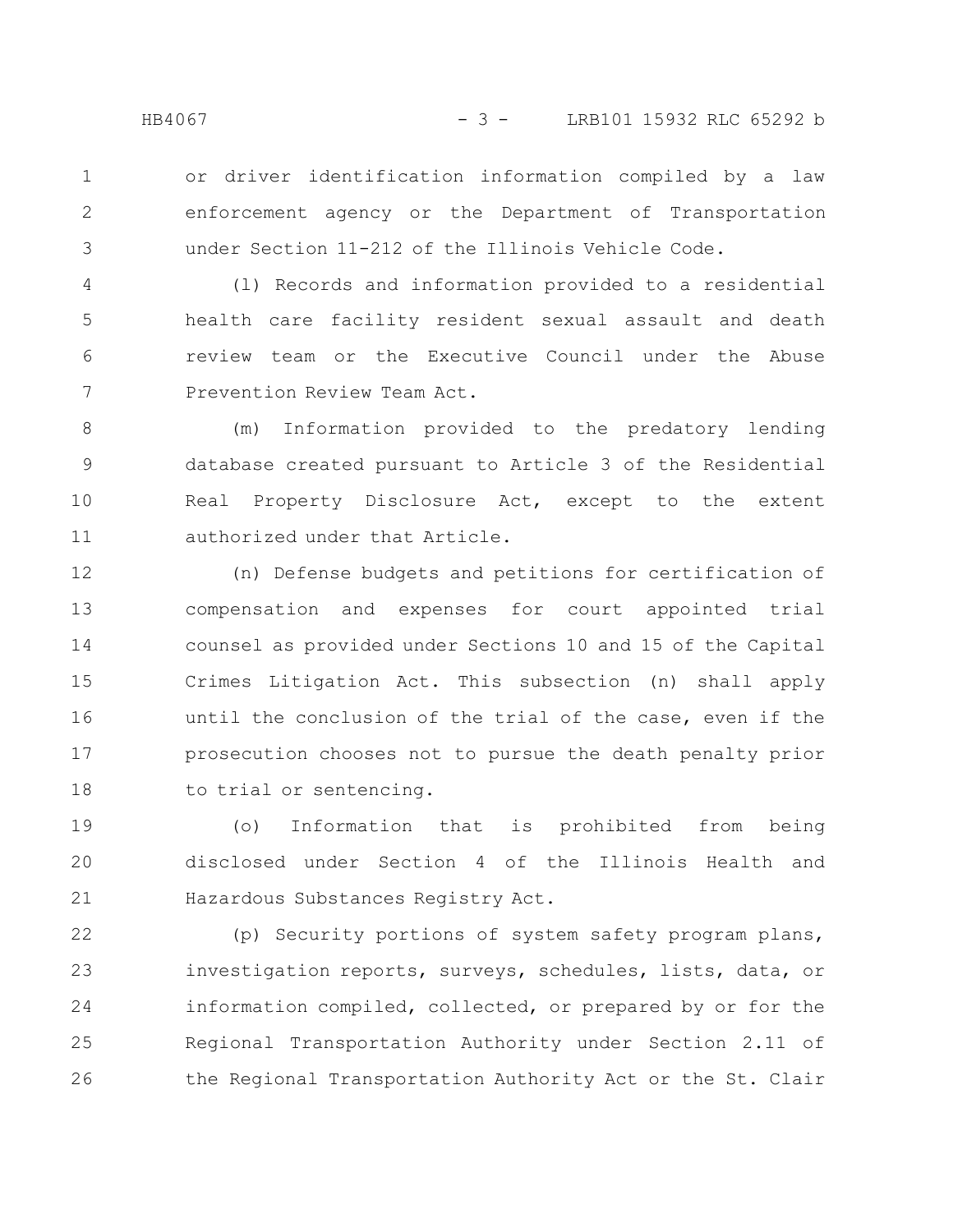4

County Transit District under the Bi-State Transit Safety Act. 1 2

(q) Information prohibited from being disclosed by the Personnel Record Review Act. 3

(r) Information prohibited from being disclosed by the Illinois School Student Records Act. 5 6

(s) Information the disclosure of which is restricted under Section 5-108 of the Public Utilities Act. 7 8

(t) All identified or deidentified health information in the form of health data or medical records contained in, stored in, submitted to, transferred by, or released from the Illinois Health Information Exchange, and identified or deidentified health information in the form of health data and medical records of the Illinois Health Information Exchange in the possession of the Illinois Health Information Exchange Authority due to its administration of the Illinois Health Information Exchange. The terms "identified" and "deidentified" shall be given the same meaning as in the Health Insurance Portability and Accountability Act of 1996, Public Law 104-191, or any subsequent amendments thereto, and any regulations promulgated thereunder. 9 10 11 12 13 14 15 16 17 18 19 20 21 22

(u) Records and information provided to an independent team of experts under the Developmental Disability and Mental Health Safety Act (also known as Brian's Law). 23 24 25

26

(v) Names and information of people who have applied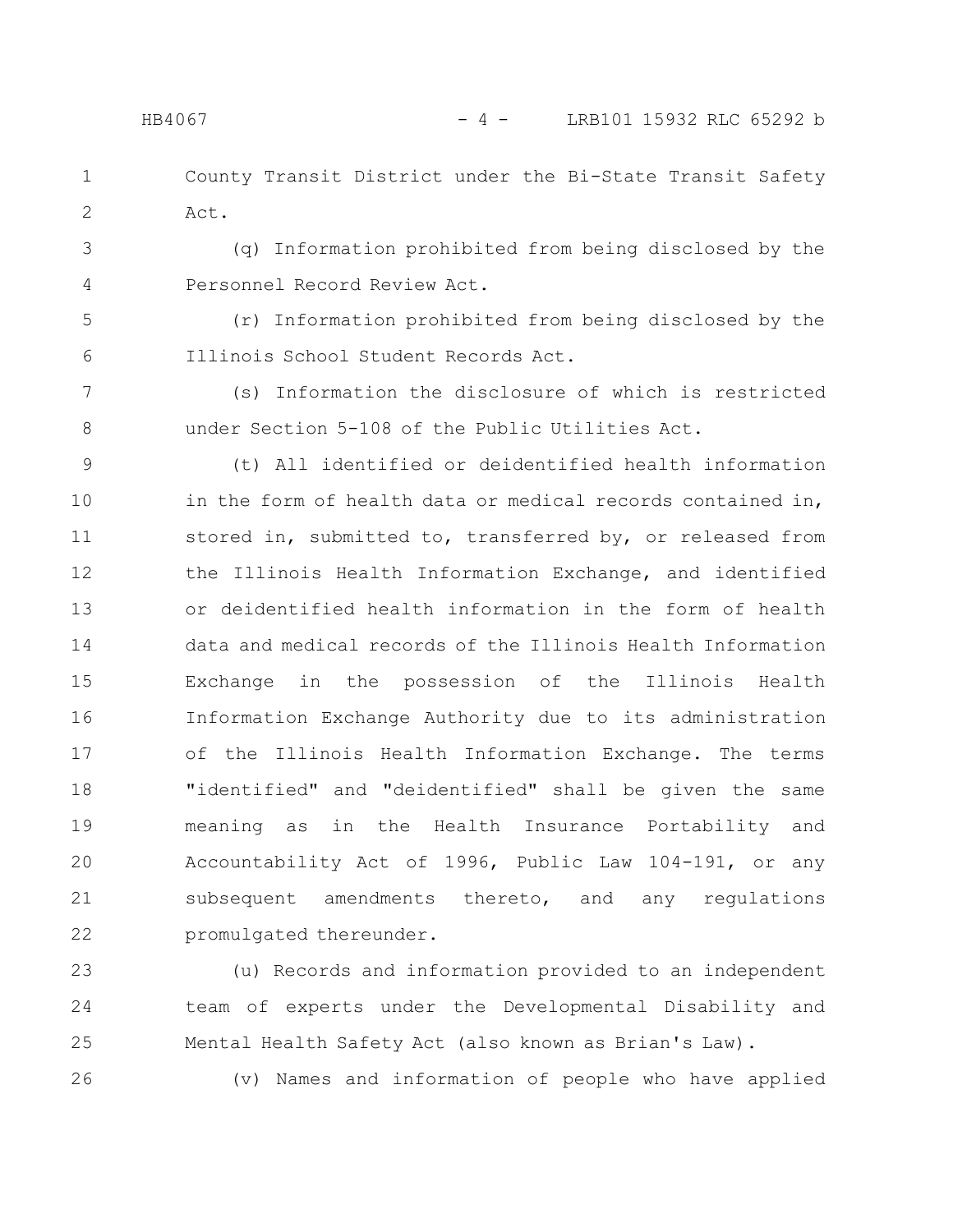HB4067 - 5 - LRB101 15932 RLC 65292 b

for or received Firearm Owner's Identification Cards under the Firearm Owners Identification Card Act before the effective date of this amendatory Act of the 101st General Assembly or applied for or received a concealed carry license under the Firearm Concealed Carry Act, unless otherwise authorized by the Firearm Concealed Carry Act; and databases under the Firearm Concealed Carry Act, records of the Concealed Carry Licensing Review Board under the Firearm Concealed Carry Act, and law enforcement agency objections under the Firearm Concealed Carry Act. 1 2 3 4 5 6 7 8 9 10

(w) Personally identifiable information which is exempted from disclosure under subsection (g) of Section 19.1 of the Toll Highway Act. 11 12 13

(x) Information which is exempted from disclosure under Section 5-1014.3 of the Counties Code or Section 8-11-21 of the Illinois Municipal Code. 14 15 16

(y) Confidential information under the Adult Protective Services Act and its predecessor enabling statute, the Elder Abuse and Neglect Act, including information about the identity and administrative finding against any caregiver of a verified and substantiated decision of abuse, neglect, or financial exploitation of an eligible adult maintained in the Registry established under Section 7.5 of the Adult Protective Services Act. 17 18 19 20 21 22 23 24

(z) Records and information provided to a fatality review team or the Illinois Fatality Review Team Advisory 25 26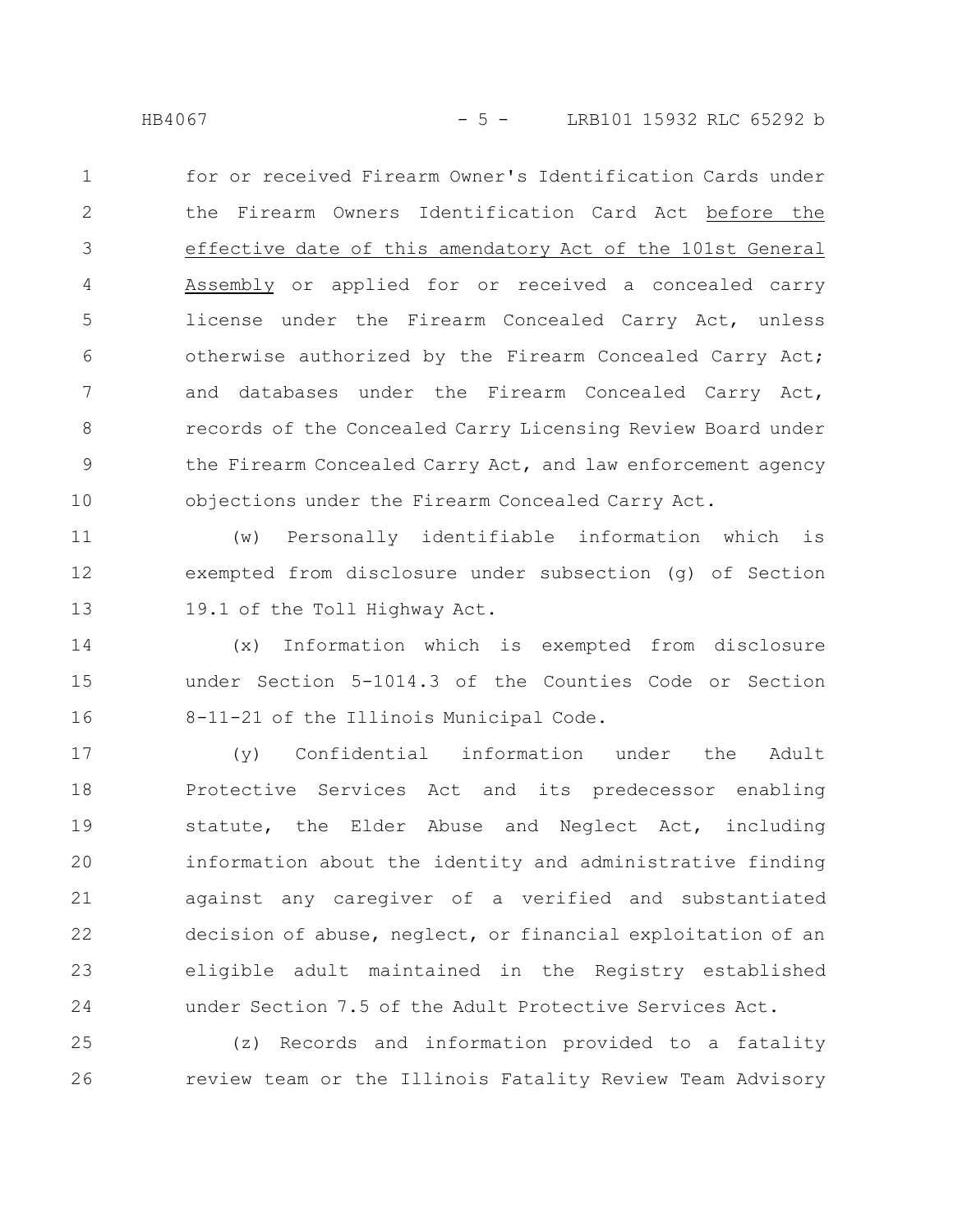Council under Section 15 of the Adult Protective Services Act. 1 2

(aa) Information which is exempted from disclosure under Section 2.37 of the Wildlife Code. 3 4

(bb) Information which is or was prohibited from disclosure by the Juvenile Court Act of 1987. 5 6

(cc) Recordings made under the Law Enforcement Officer-Worn Body Camera Act, except to the extent authorized under that Act. 7 8 9

(dd) Information that is prohibited from being disclosed under Section 45 of the Condominium and Common Interest Community Ombudsperson Act. 10 11 12

(ee) Information that is exempted from disclosure under Section 30.1 of the Pharmacy Practice Act. 13 14

(ff) Information that is exempted from disclosure under the Revised Uniform Unclaimed Property Act. 15 16

(gg) Information that is prohibited from being disclosed under Section 7-603.5 of the Illinois Vehicle Code. 17 18 19

(hh) Records that are exempt from disclosure under Section 1A-16.7 of the Election Code. 20 21

(ii) Information which is exempted from disclosure under Section 2505-800 of the Department of Revenue Law of the Civil Administrative Code of Illinois. 22 23 24

(jj) Information and reports that are required to be submitted to the Department of Labor by registering day and 25 26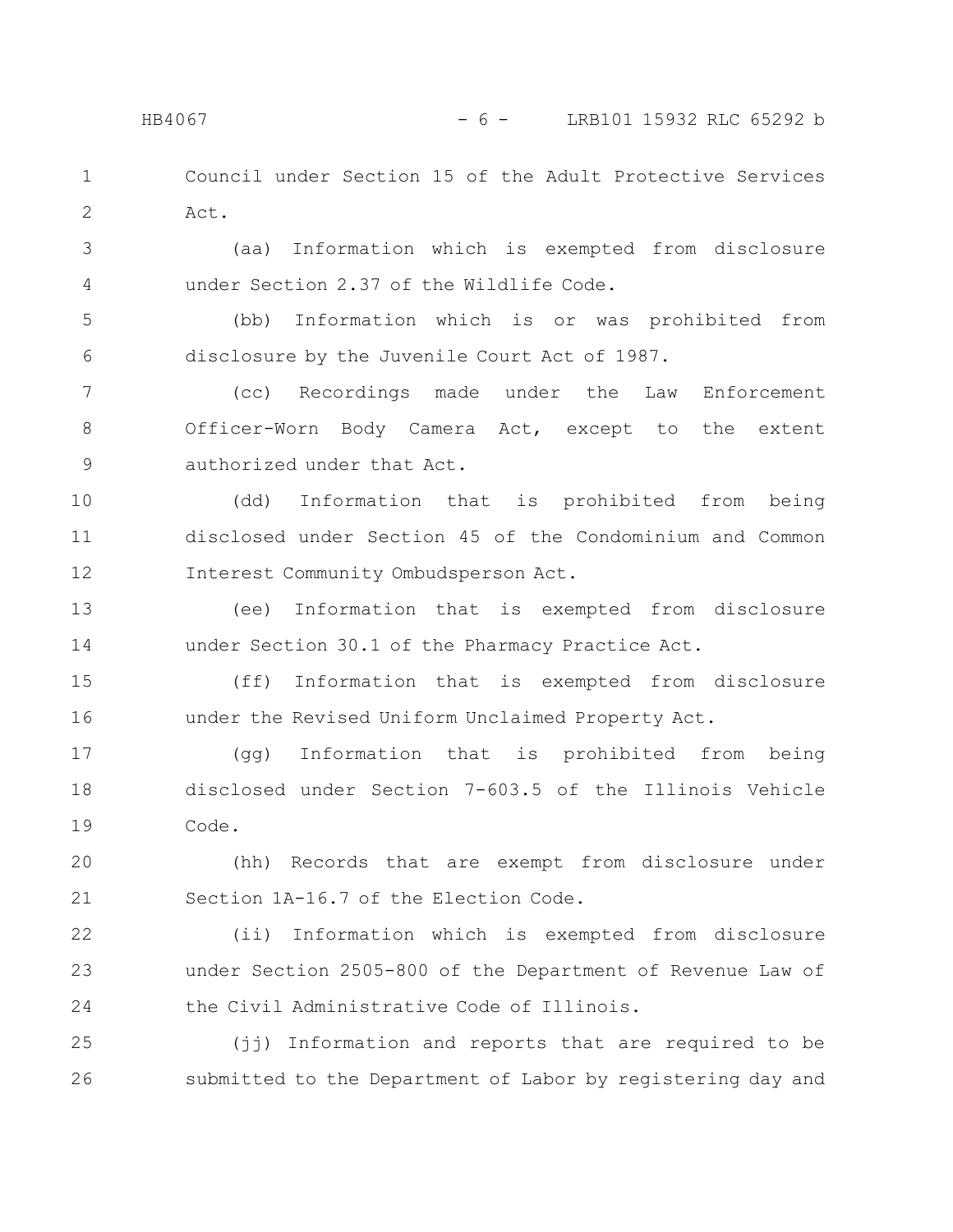temporary labor service agencies but are exempt from disclosure under subsection (a-1) of Section 45 of the Day and Temporary Labor Services Act. 1 2 3

(kk) Information prohibited from disclosure under the Seizure and Forfeiture Reporting Act.

(ll) Information the disclosure of which is restricted and exempted under Section 5-30.8 of the Illinois Public Aid Code. 6 7 8

(mm) Records that are exempt from disclosure under Section 4.2 of the Crime Victims Compensation Act. 9 10

(nn) Information that is exempt from disclosure under Section 70 of the Higher Education Student Assistance Act. 11 12

(oo) Communications, notes, records, and reports arising out of a peer support counseling session prohibited from disclosure under the First Responders Suicide Prevention Act. 13 14 15 16

(pp) Names and all identifying information relating to an employee of an emergency services provider or law enforcement agency under the First Responders Suicide Prevention Act. 17 18 19 20

(qq)  $\leftarrow$  Information and records held by the Department of Public Health and its authorized representatives collected under the Reproductive Health Act. 21 22 23 24

 $(\text{rr})$   $\leftarrow$   $\leftarrow$  Information that is exempt from disclosure under the Cannabis Regulation and Tax Act. 25 26

4

5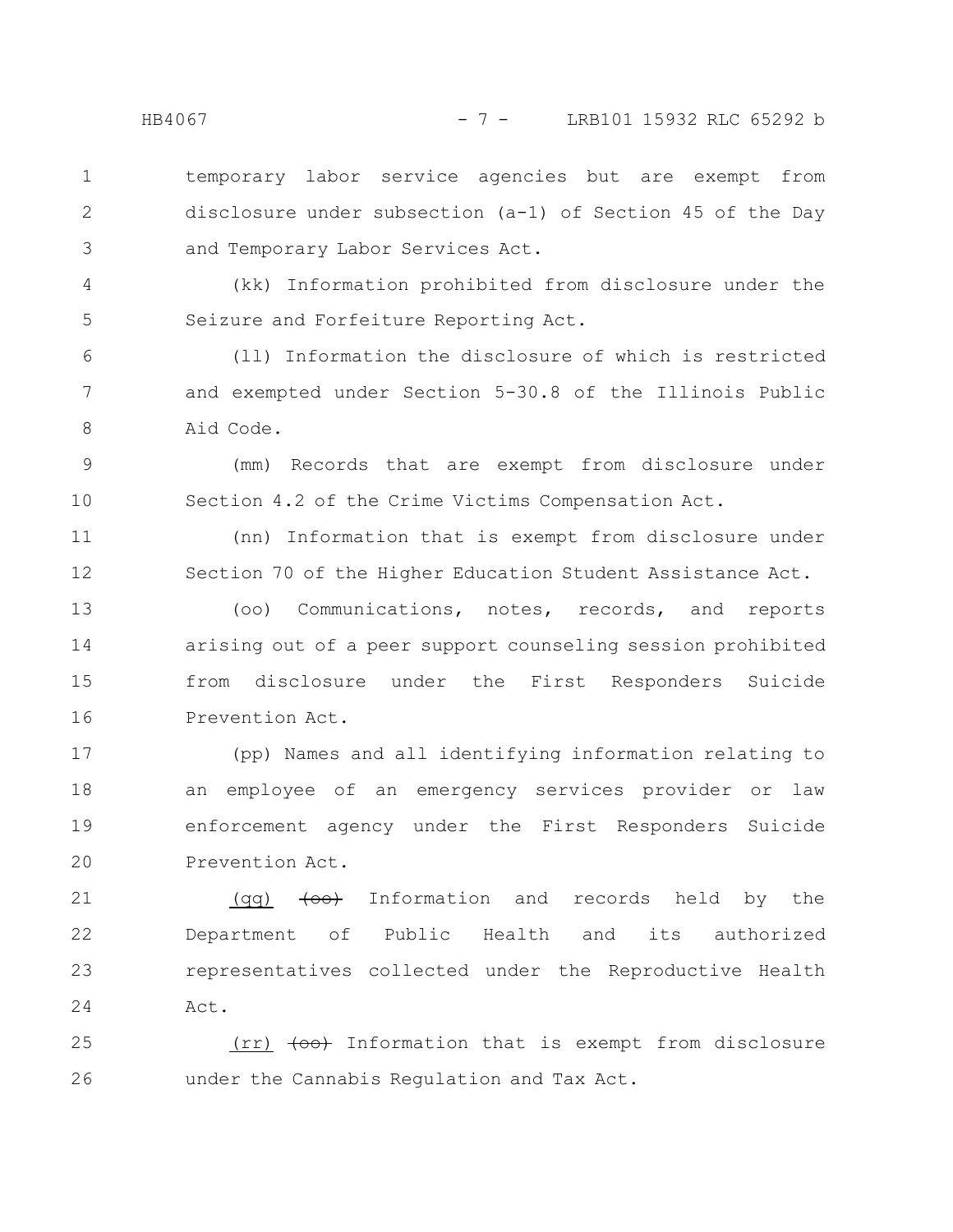### HB4067 - 8 - LRB101 15932 RLC 65292 b

(ss)  $\left\{\infty\right\}$  Data reported by an employer to the Department of Human Rights pursuant to Section 2-108 of the Illinois Human Rights Act. 1 2 3

 $(tt)$   $\left\{\Theta\Theta\right\}$  Recordings made under the Children's Advocacy Center Act, except to the extent authorized under that Act. 4 5 6

(uu)  $\left( \text{co} \right)$  Information that is exempt from disclosure under Section 50 of the Sexual Assault Evidence Submission Act. 7 8 9

(vv)  $\left( \text{co} \right)$  Information that is exempt from disclosure under subsections (f) and (j) of Section 5-36 of the Illinois Public Aid Code. 10 11 12

(ww)  $\left( \text{co} \right)$  Information that is exempt from disclosure under Section 16.8 of the State Treasurer Act. 13 14

(Source: P.A. 100-20, eff. 7-1-17; 100-22, eff. 1-1-18; 100-201, eff. 8-18-17; 100-373, eff. 1-1-18; 100-464, eff. 8-28-17; 100-465, eff. 8-31-17; 100-512, eff. 7-1-18; 100-517, eff. 6-1-18; 100-646, eff. 7-27-18; 100-690, eff. 1-1-19; 100-863, eff. 8-14-18; 100-887, eff. 8-14-18; 101-13, eff. 6-12-19; 101-27, eff. 6-25-19; 101-81, eff. 7-12-19; 101-221, eff. 1-1-20; 101-236, eff. 1-1-20; 101-375, eff. 8-16-19; 101-377, eff. 8-16-19; 101-452, eff. 1-1-20; 101-466, eff. 1-1-20; revised 9-25-19.) 15 16 17 18 19 20 21 22 23

Section 10. The Department of State Police Law of the Civil Administrative Code of Illinois is amended by changing Sections 24 25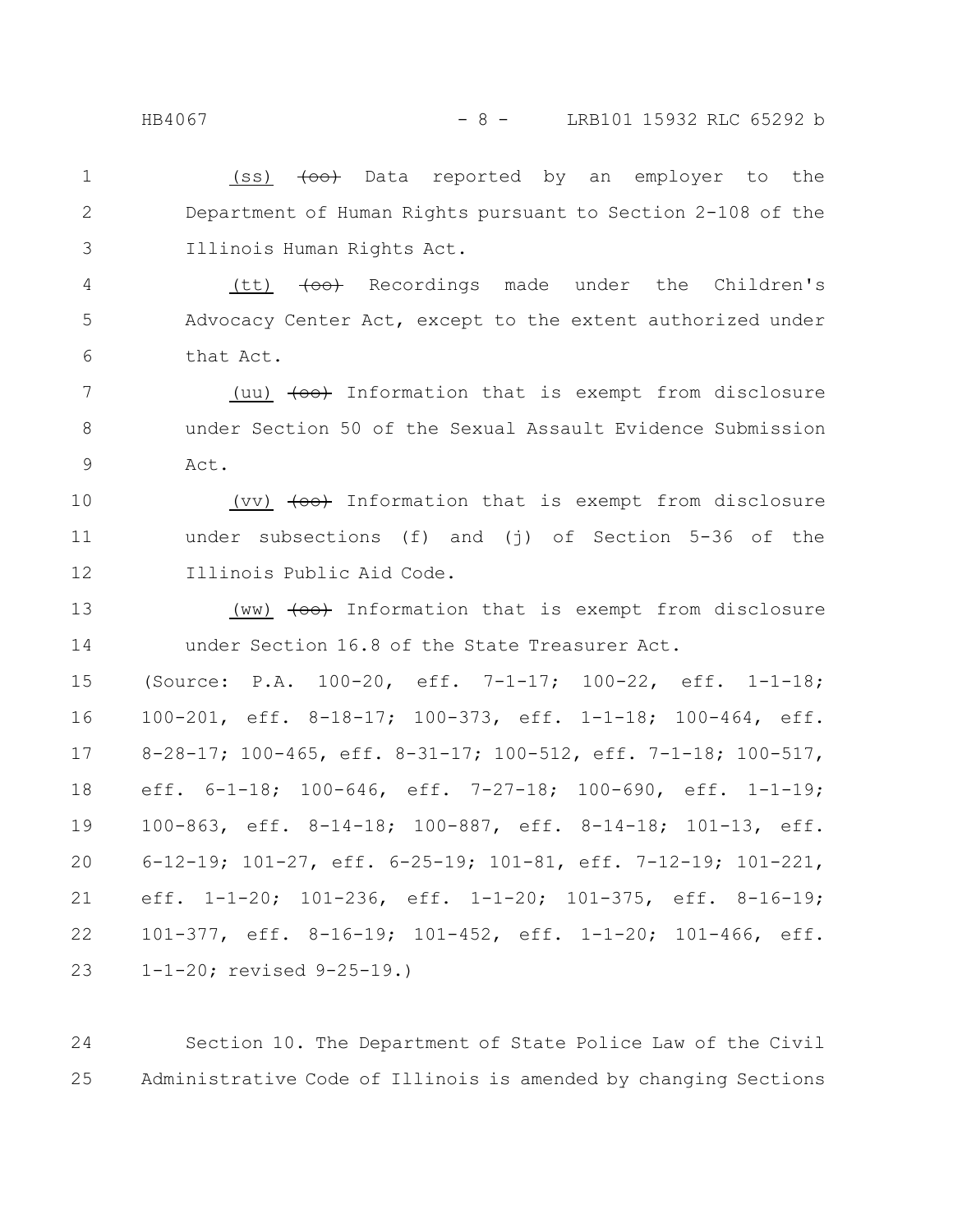2605-45, 2605-300, and 2605-595 as follows: (20 ILCS 2605/2605-45) (was 20 ILCS 2605/55a-5) Sec. 2605-45. Division of Justice Services. The Division of Justice Services shall exercise the following functions: (1) (Blank). (2) Pursue research and the publication of studies pertaining to local law enforcement activities. (3) (Blank). (4) Operate an electronic data processing and computer center for the storage and retrieval of data pertaining to criminal activity. (5) Exercise the rights, powers, and duties vested in the former Division of State Troopers by Section 17 of the State Police Act. (6) (Blank).  $(6.5)$  (Blank). Exercise the rights, powers  $in$  the Department by the Identification Card Act. (7) Exercise other duties that may be assigned by the Director to fulfill the responsibilities and achieve the purposes of the Department. (8) Exercise the rights, powers, and duties vested by law in the Department by the Criminal Identification Act. (Source: P.A. 101-378, eff. 1-1-20.) 1 2 3 4 5 6 7 8 9 10 11 12 13 14 15 16 17 18 19 20 21 22 23 24 HB4067 - 9 - LRB101 15932 RLC 65292 b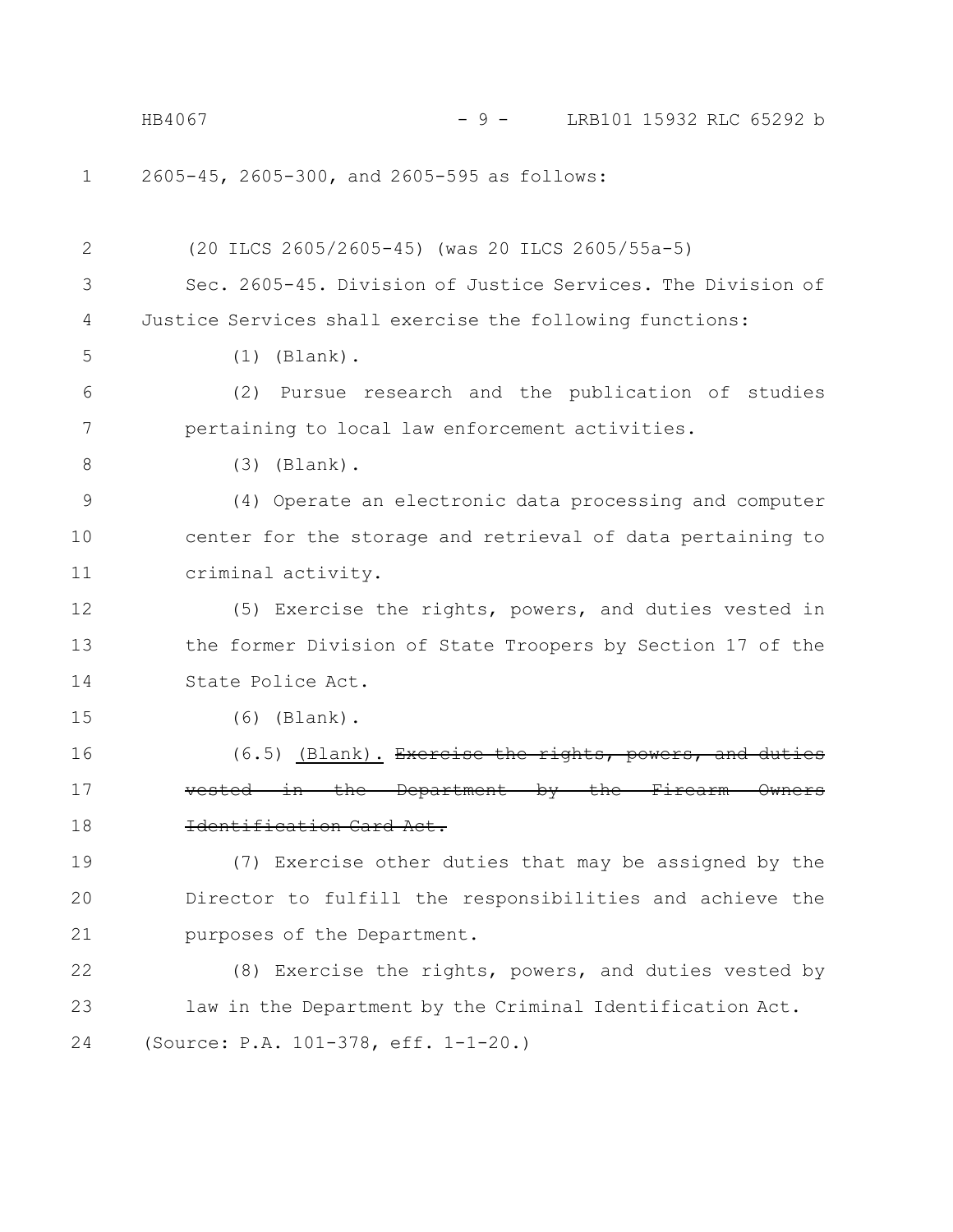| 1  | (20 ILCS 2605/2605-300) (was 20 ILCS 2605/55a in part)                 |
|----|------------------------------------------------------------------------|
| 2  | Sec. 2605-300. Records; crime laboratories; personnel. To              |
| 3  | do the following:                                                      |
| 4  | (1) Be a central repository and custodian of criminal                  |
| 5  | statistics for the State.                                              |
| 6  | (2) Be a central repository for criminal history record                |
| 7  | information.                                                           |
| 8  | (3) Procure and file for record information that is                    |
| 9  | necessary and helpful to plan programs of crime prevention,            |
| 10 | law enforcement, and criminal justice.                                 |
| 11 | (4) Procure and file for record copies of fingerprints                 |
| 12 | that may be required by law.                                           |
| 13 | (5) Establish general and field crime laboratories.                    |
| 14 | (6) Register and file for record information that may                  |
| 15 | be required by law for the issuance of firearm owner's                 |
| 16 | identification cards under the Firearm<br><del>Owners</del>            |
| 17 | ification Card Act and concealed carry licenses under<br><b>H</b> dent |
| 18 | the Firearm Concealed Carry Act.                                       |
| 19 | (7) Employ laboratory technicians and other specially                  |
| 20 | qualified persons to aid in the identification of criminal             |
| 21 | activity, and may employ polygraph operators.                          |
| 22 | Undertake other identification, information,<br>(8)                    |
| 23 | laboratory, statistical, or registration activities that               |
| 24 | may be required by law.                                                |
|    |                                                                        |

(Source: P.A. 98-63, eff. 7-9-13; 99-801, eff. 1-1-17.) 25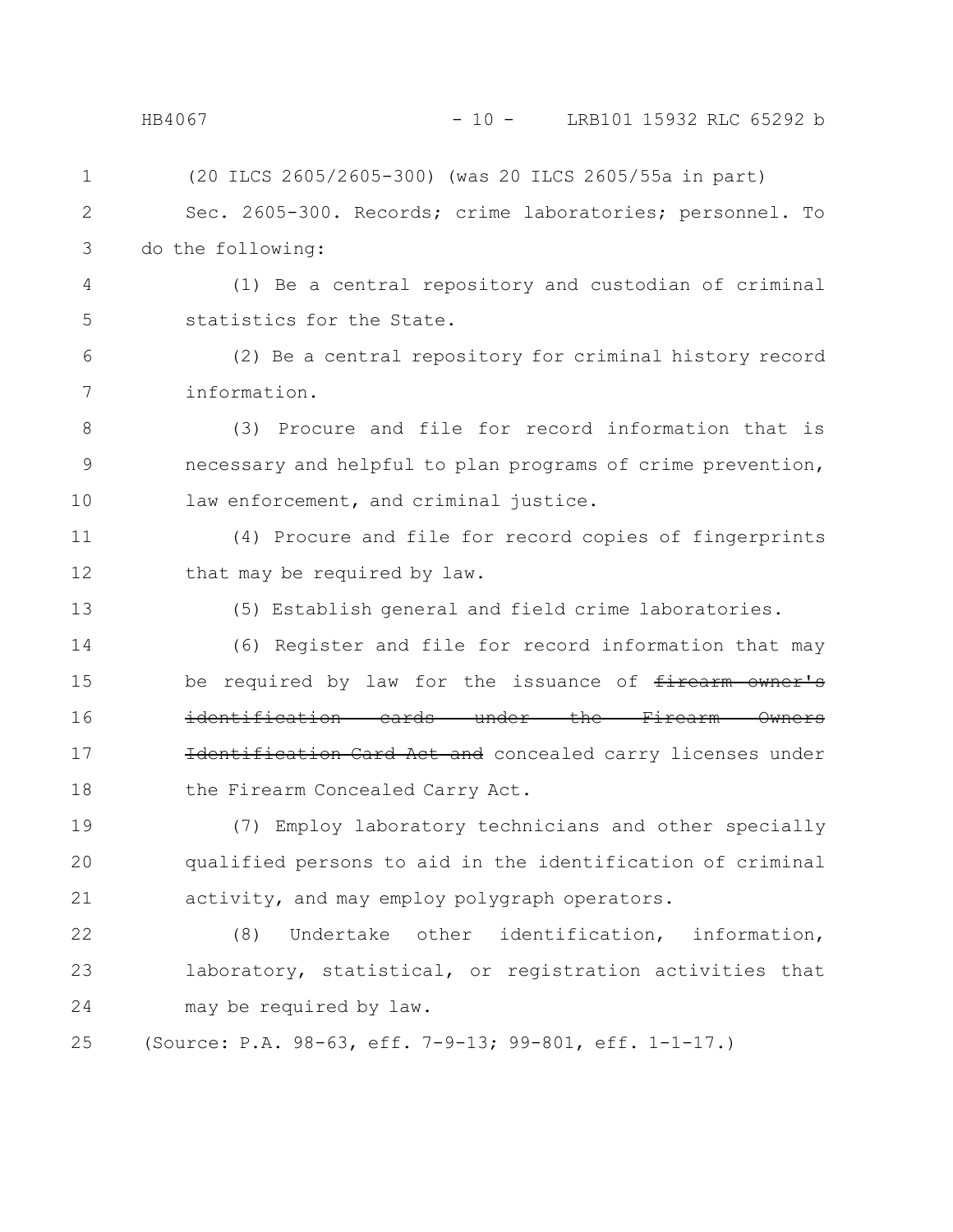HB4067 - 11 - LRB101 15932 RLC 65292 b

1

2

(20 ILCS 2605/2605-595)

Sec. 2605-595. State Police Firearm Services Fund.

(a) There is created in the State treasury a special fund known as the State Police Firearm Services Fund. The Fund shall receive revenue under the Firearm Concealed Carry Act and Section 5 of the Firearm Owners Identification Card Act. The Fund may also receive revenue from grants, pass-through grants, donations, appropriations, and any other legal source. 3 4 5 6 7 8

(b) The Department of State Police may use moneys in the Fund to finance any of its lawful purposes, mandates, functions, and duties under the Firearm Owners Identification Card Act and the Firearm Concealed Carry Act, including the cost of sending notices of expiration of Firearm Owner's Identification Cards, concealed carry licenses, the prompt and efficient processing of applications under the Firearm Owners Identification Card Act and the Firearm Concealed Carry Act, the improved efficiency and reporting of the LEADS and federal NICS law enforcement data systems, and support for investigations required under that Act these Acts and law. Any surplus funds beyond what is needed to comply with the aforementioned purposes shall be used by the Department to improve the Law Enforcement Agencies Data System (LEADS) and criminal history background check system. 9 10 11 12 13 14 15 16 17 18 19 20 21 22 23

(c) Investment income that is attributable to the investment of moneys in the Fund shall be retained in the Fund for the uses specified in this Section. 24 25 26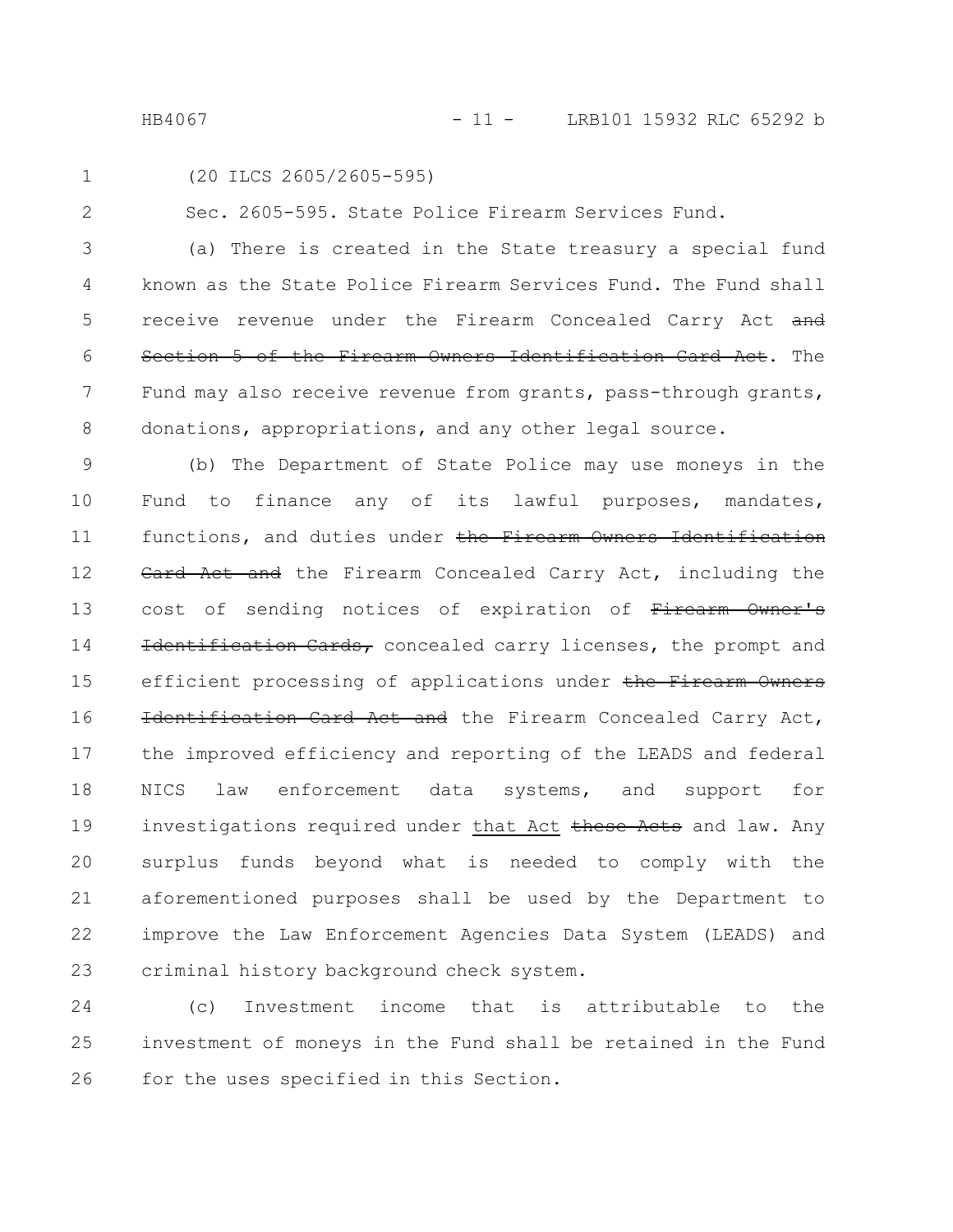HB4067 - 12 - LRB101 15932 RLC 65292 b

(Source: P.A. 98-63, eff. 7-9-13; 98-756, eff. 7-16-14.) 1

(20 ILCS 2605/2605-120 rep.) 2

Section 15. The Department of State Police Law of the Civil Administrative Code of Illinois is amended by repealing Section 2605-120. 3 4 5

Section 20. The Criminal Identification Act is amended by changing Section 2.2 as follows: 6 7

(20 ILCS 2630/2.2) 8

Sec. 2.2. Notification to the Department. Upon judgment of conviction of a violation of Section 12-1, 12-2, 12-3, 12-3.2, 12-3.4, or 12-3.5 of the Criminal Code of 1961 or the Criminal Code of 2012 when the defendant has been determined, pursuant to Section 112A-11.1 of the Code of Criminal Procedure of 1963, to be subject to the prohibitions of 18 U.S.C. 922(g)(9), the circuit court clerk shall include notification and a copy of the written determination in a report of the conviction to the Department of State Police Firearm Owner's Identification Card Office to enable the Illinois State Police office to perform its duties under the Firearm Concealed Carry Act and Sections 4 and 8 of the Firearm Owners Identification Card Act and to report that determination to the Federal Bureau of Investigation to assist the Federal Bureau of Investigation in identifying persons prohibited from purchasing and possessing 9 10 11 12 13 14 15 16 17 18 19 20 21 22 23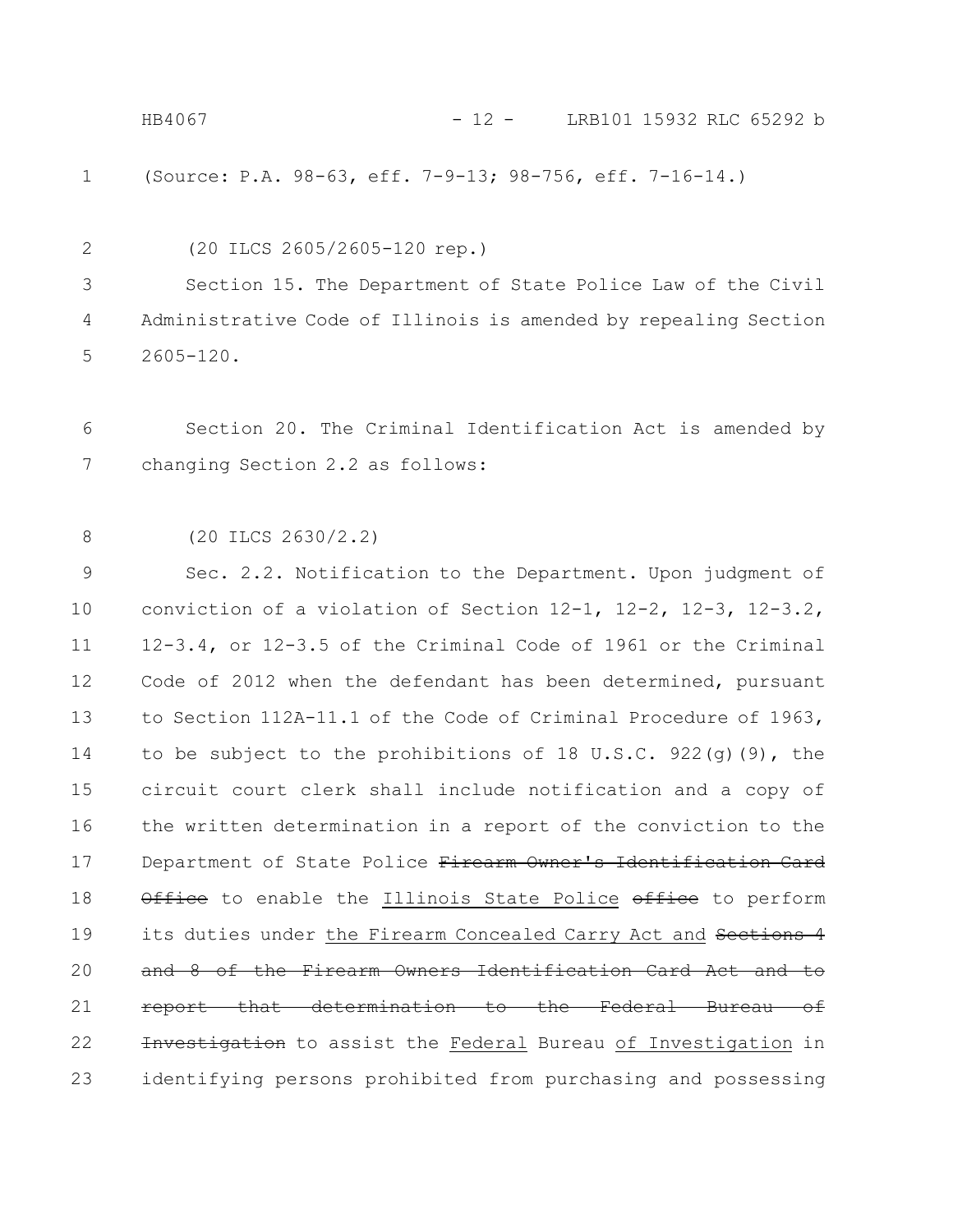a firearm pursuant to the provisions of 18 U.S.C. 922. The written determination described in this Section shall be included in the defendant's record of arrest and conviction in the manner and form prescribed by the Department of State Police. 1 2 3 4 5

(Source: P.A. 97-1131, eff. 1-1-13; 97-1150, eff. 1-25-13.) 6

Section 25. The State Finance Act is amended by changing Section 6z-99 as follows: 7 8

(30 ILCS 105/6z-99) 9

Sec. 6z-99. The Mental Health Reporting Fund. 10

(a) There is created in the State treasury a special fund known as the Mental Health Reporting Fund. The Fund shall receive revenue under the Firearm Concealed Carry Act. The Fund may also receive revenue from grants, pass-through grants, donations, appropriations, and any other legal source. 11 12 13 14 15

(b) The Department of State Police and Department of Human Services shall coordinate to use moneys in the Fund to finance their respective duties of collecting and reporting data on mental health records and ensuring that mental health firearm possession prohibitors are enforced as set forth under the Firearm Concealed Carry Act and the Firearm Owners Identification Card Act. Any surplus in the Fund beyond what is necessary to ensure compliance with mental health reporting under that Act these Acts shall be used by the Department of 16 17 18 19 20 21 22 23 24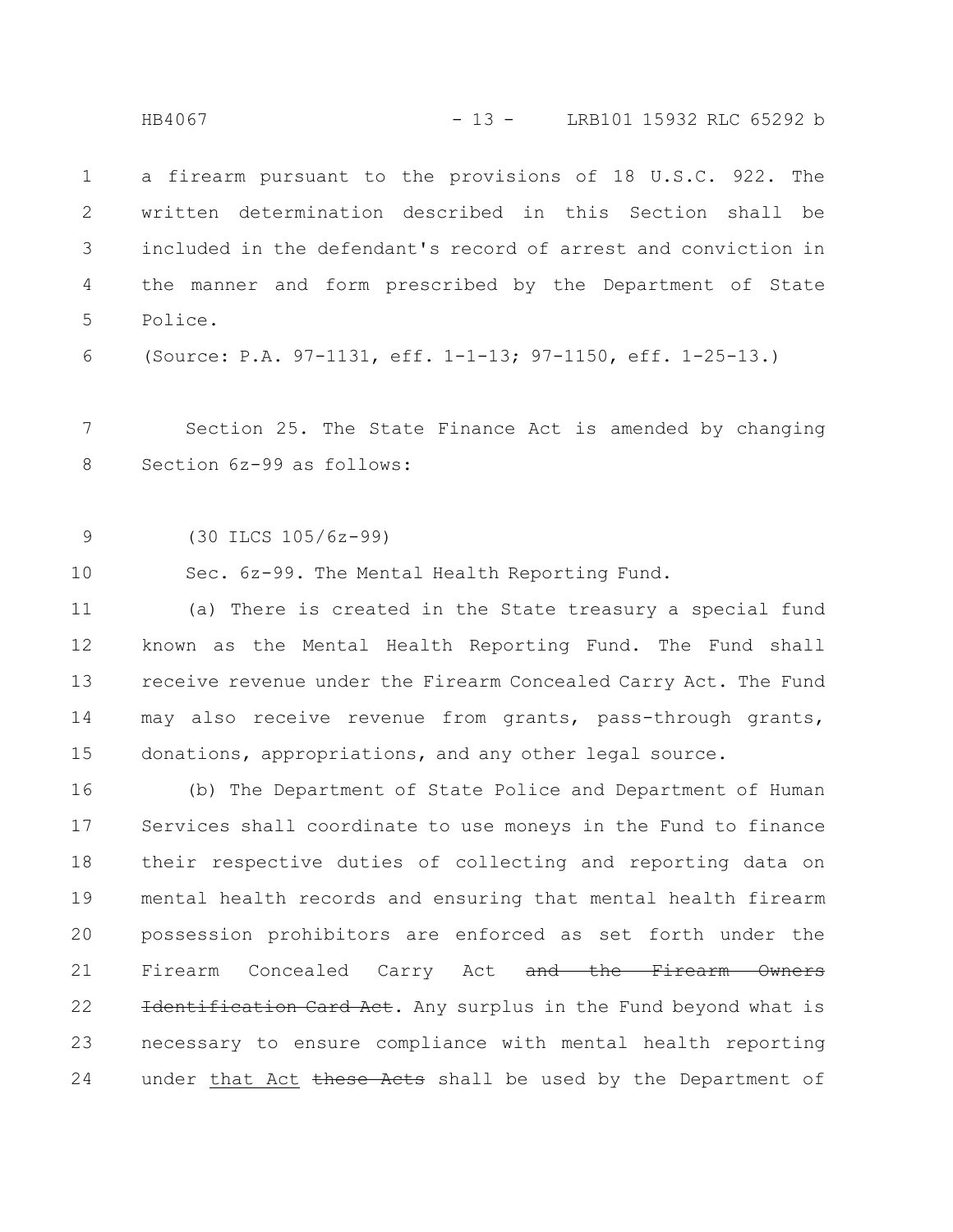HB4067 - 14 - LRB101 15932 RLC 65292 b

Human Services for mental health treatment programs. 1

(c) Investment income that is attributable to the investment of moneys in the Fund shall be retained in the Fund for the uses specified in this Section. 2 3 4

(Source: P.A. 98-63, eff. 7-9-13; 98-756, eff. 7-16-14.) 5

Section 30. The Peace Officer Firearm Training Act is amended by changing Section 1 as follows: 6 7

(50 ILCS 710/1) (from Ch. 85, par. 515) 8

Sec. 1. Definitions. As used in this Act: 9

(a) "Peace officer" means (i) any person who by virtue of his office or public employment is vested by law with a primary duty to maintain public order or to make arrests for offenses, whether that duty extends to all offenses or is limited to specific offenses, and who is employed in such capacity by any county or municipality or (ii) any retired law enforcement officers qualified under federal law to carry a concealed weapon. 10 11 12 13 14 15 16 17

(a-5) "Probation officer" means a county probation officer authorized by the Chief Judge of the Circuit Court to carry a firearm as part of his or her duties under Section 12 of the Probation and Probation Officers Act and Section 24-2 of the Criminal Code of 2012. 18 19 20 21 22

(b) "Firearms" means any weapon or device defined as a firearm in Section 2-7.5 of the Criminal Code of 2012  $1.1$  of 23 24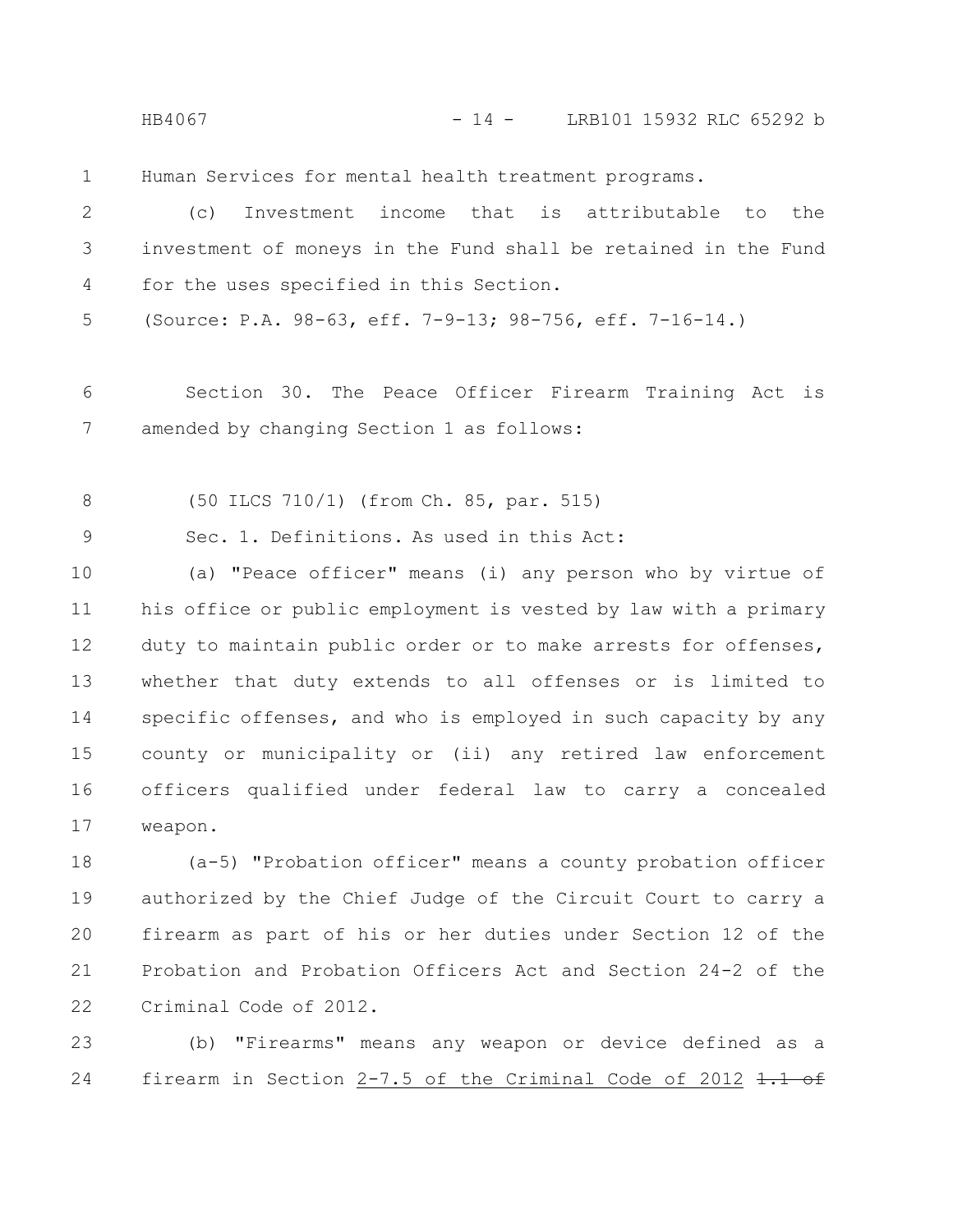"An Act relating to the acquisition, possession and transfer of firearms and firearm ammunition, to provide a penalty for the violation thereof and to make an appropriation therewith", approved August 3, 1967, as amended. 1 2 3 4

(Source: P.A. 98-725, eff. 1-1-15.) 5

Section 35. The School Code is amended by changing Sections 10-22.6, 10-27.1A and 34-8.05 as follows: 6 7

(105 ILCS 5/10-22.6) (from Ch. 122, par. 10-22.6) 8

Sec. 10-22.6. Suspension or expulsion of pupils; school searches. 9 10

(a) To expel pupils guilty of gross disobedience or misconduct, including gross disobedience or misconduct perpetuated by electronic means, pursuant to subsection (b-20) of this Section, and no action shall lie against them for such expulsion. Expulsion shall take place only after the parents have been requested to appear at a meeting of the board, or with a hearing officer appointed by it, to discuss their child's behavior. Such request shall be made by registered or certified mail and shall state the time, place and purpose of the meeting. The board, or a hearing officer appointed by it, at such meeting shall state the reasons for dismissal and the date on which the expulsion is to become effective. If a hearing officer is appointed by the board, he shall report to the board a written summary of the evidence heard at the 11 12 13 14 15 16 17 18 19 20 21 22 23 24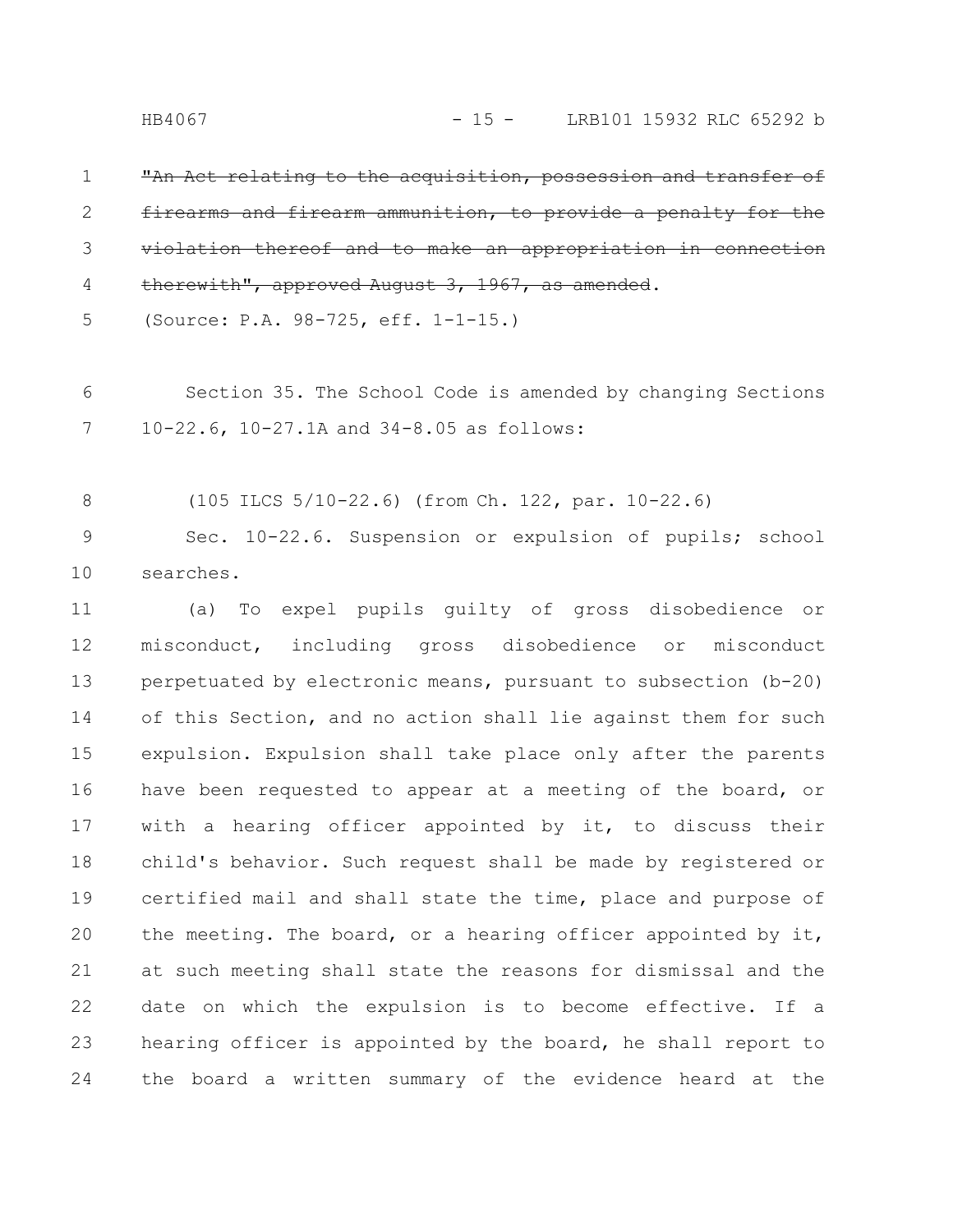meeting and the board may take such action thereon as it finds appropriate. If the board acts to expel a pupil, the written expulsion decision shall detail the specific reasons why removing the pupil from the learning environment is in the best interest of the school. The expulsion decision shall also include a rationale as to the specific duration of the expulsion. An expelled pupil may be immediately transferred to an alternative program in the manner provided in Article 13A or 13B of this Code. A pupil must not be denied transfer because of the expulsion, except in cases in which such transfer is deemed to cause a threat to the safety of students or staff in the alternative program. 1 2 3 4 5 6 7 8 9 10 11 12

(b) To suspend or by policy to authorize the superintendent of the district or the principal, assistant principal, or dean of students of any school to suspend pupils guilty of gross disobedience or misconduct, or to suspend pupils guilty of gross disobedience or misconduct on the school bus from riding the school bus, pursuant to subsections (b-15) and (b-20) of this Section, and no action shall lie against them for such suspension. The board may by policy authorize the superintendent of the district or the principal, assistant principal, or dean of students of any school to suspend pupils guilty of such acts for a period not to exceed 10 school days. If a pupil is suspended due to gross disobedience or misconduct on a school bus, the board may suspend the pupil in excess of 10 school days for safety reasons. 13 14 15 16 17 18 19 20 21 22 23 24 25 26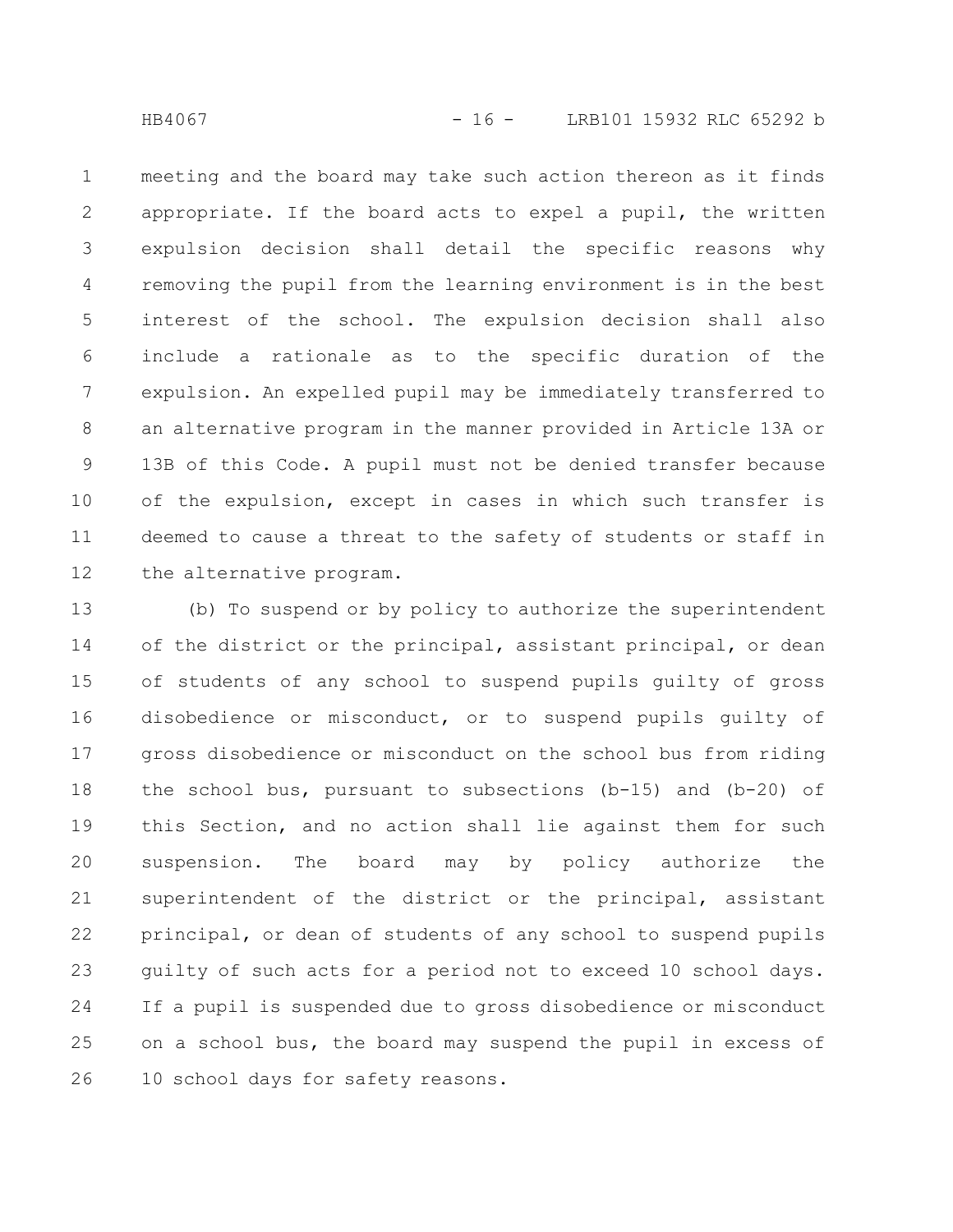Any suspension shall be reported immediately to the parents or guardian of a pupil along with a full statement of the reasons for such suspension and a notice of their right to a review. The school board must be given a summary of the notice, including the reason for the suspension and the suspension length. Upon request of the parents or guardian, the school board or a hearing officer appointed by it shall review such action of the superintendent or principal, assistant principal, or dean of students. At such review, the parents or guardian of the pupil may appear and discuss the suspension with the board or its hearing officer. If a hearing officer is appointed by the board, he shall report to the board a written summary of the evidence heard at the meeting. After its hearing or upon receipt of the written report of its hearing officer, the board may take such action as it finds appropriate. If a student is suspended pursuant to this subsection (b), the board shall, in the written suspension decision, detail the specific act of gross disobedience or misconduct resulting in the decision to suspend. The suspension decision shall also include a rationale as to the specific duration of the suspension. A pupil who is suspended in excess of 20 school days may be immediately transferred to an alternative program in the manner provided in Article 13A or 13B of this Code. A pupil must not be denied transfer because of the suspension, except in cases in which such transfer is deemed to cause a threat to the safety of students or staff in the alternative program. 1 2 3 4 5 6 7 8 9 10 11 12 13 14 15 16 17 18 19 20 21 22 23 24 25 26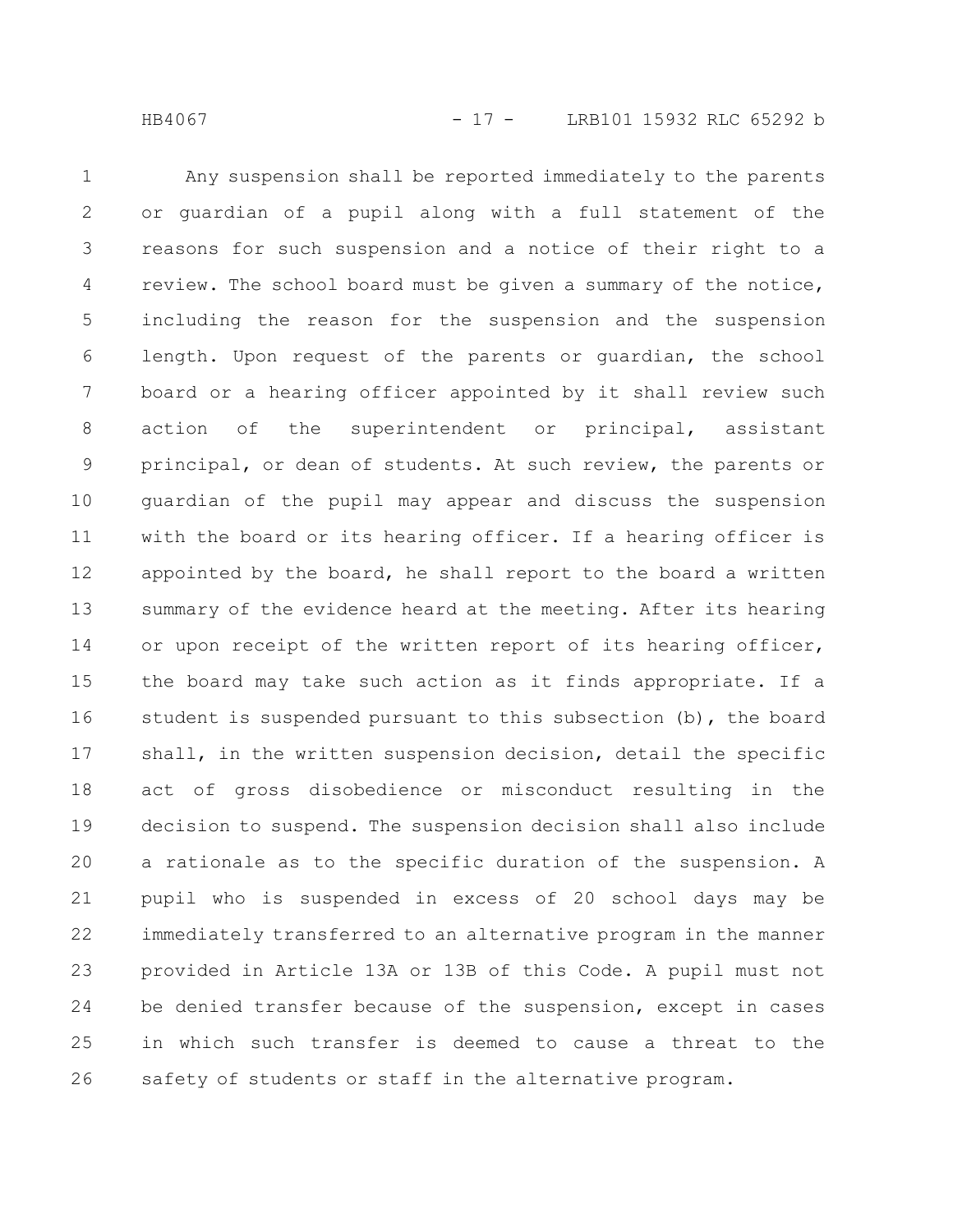HB4067 - 18 - LRB101 15932 RLC 65292 b

(b-5) Among the many possible disciplinary interventions and consequences available to school officials, school exclusions, such as out-of-school suspensions and expulsions, are the most serious. School officials shall limit the number and duration of expulsions and suspensions to the greatest extent practicable, and it is recommended that they use them only for legitimate educational purposes. To ensure that students are not excluded from school unnecessarily, it is recommended that school officials consider forms of non-exclusionary discipline prior to using out-of-school suspensions or expulsions. 1 2 3 4 5 6 7 8 9 10 11

(b-10) Unless otherwise required by federal law or this Code, school boards may not institute zero-tolerance policies by which school administrators are required to suspend or expel students for particular behaviors. 12 13 14 15

(b-15) Out-of-school suspensions of 3 days or less may be used only if the student's continuing presence in school would pose a threat to school safety or a disruption to other students' learning opportunities. For purposes of this subsection (b-15), "threat to school safety or a disruption to other students' learning opportunities" shall be determined on a case-by-case basis by the school board or its designee. School officials shall make all reasonable efforts to resolve such threats, address such disruptions, and minimize the length of suspensions to the greatest extent practicable. 16 17 18 19 20 21 22 23 24 25

(b-20) Unless otherwise required by this Code, 26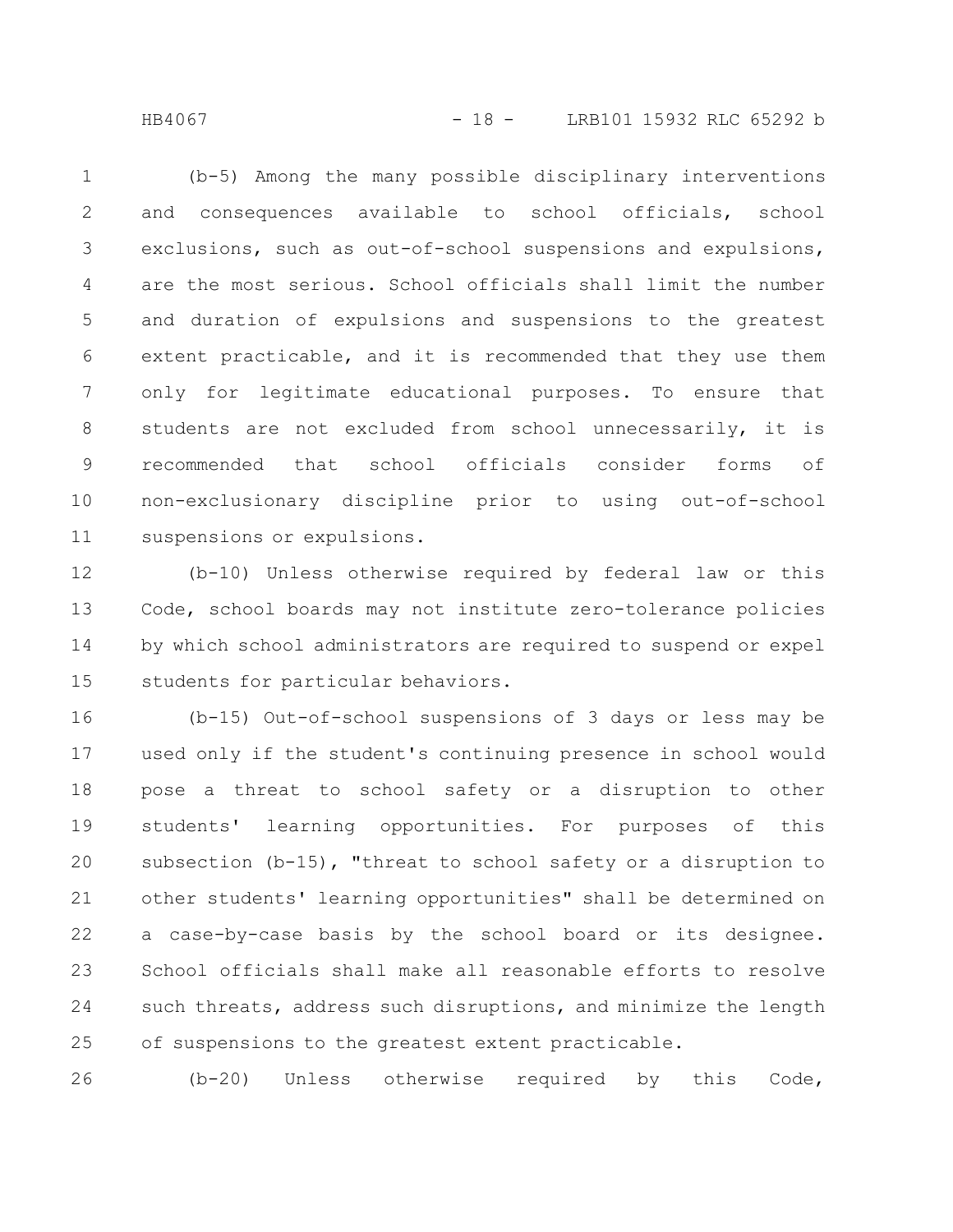out-of-school suspensions of longer than 3 days, expulsions, and disciplinary removals to alternative schools may be used only if other appropriate and available behavioral and disciplinary interventions have been exhausted and the student's continuing presence in school would either (i) pose a threat to the safety of other students, staff, or members of the school community or (ii) substantially disrupt, impede, or interfere with the operation of the school. For purposes of this subsection (b-20), "threat to the safety of other students, staff, or members of the school community" and "substantially disrupt, impede, or interfere with the operation of the school" shall be determined on a case-by-case basis by school officials. For purposes of this subsection (b-20), the determination of whether "appropriate and available behavioral and disciplinary interventions have been exhausted" shall be made by school officials. School officials shall make all reasonable efforts to resolve such threats, address such disruptions, and minimize the length of student exclusions to the greatest extent practicable. Within the suspension decision described in subsection (b) of this Section or the expulsion decision described in subsection (a) of this Section, it shall be documented whether other interventions were attempted or whether it was determined that there were no other appropriate and available interventions. 1 2 3 4 5 6 7 8 9 10 11 12 13 14 15 16 17 18 19 20 21 22 23 24

(b-25) Students who are suspended out-of-school for longer than 4 school days shall be provided appropriate and available 25 26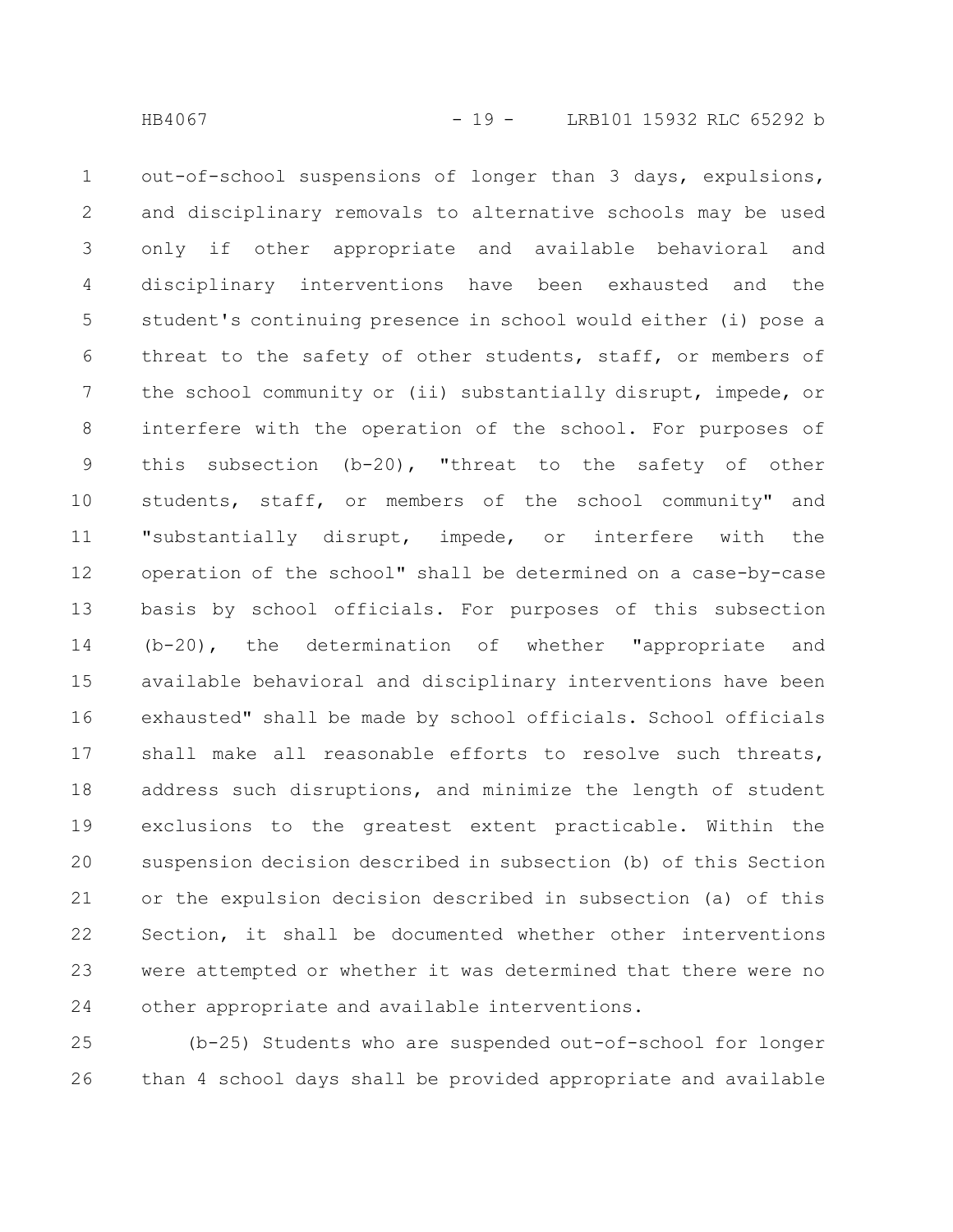support services during the period of their suspension. For purposes of this subsection (b-25), "appropriate and available support services" shall be determined by school authorities. Within the suspension decision described in subsection (b) of this Section, it shall be documented whether such services are to be provided or whether it was determined that there are no such appropriate and available services. 1 2 3 4 5 6 7

A school district may refer students who are expelled to appropriate and available support services. 8 9

A school district shall create a policy to facilitate the re-engagement of students who are suspended out-of-school, expelled, or returning from an alternative school setting. 10 11 12

(b-30) A school district shall create a policy by which suspended pupils, including those pupils suspended from the school bus who do not have alternate transportation to school, shall have the opportunity to make up work for equivalent academic credit. It shall be the responsibility of a pupil's parent or guardian to notify school officials that a pupil suspended from the school bus does not have alternate transportation to school. 13 14 15 16 17 18 19 20

(c) The Department of Human Services shall be invited to send a representative to consult with the board at such meeting whenever there is evidence that mental illness may be the cause for expulsion or suspension. 21 22 23 24

(c-5) School districts shall make reasonable efforts to provide ongoing professional development to teachers, 25 26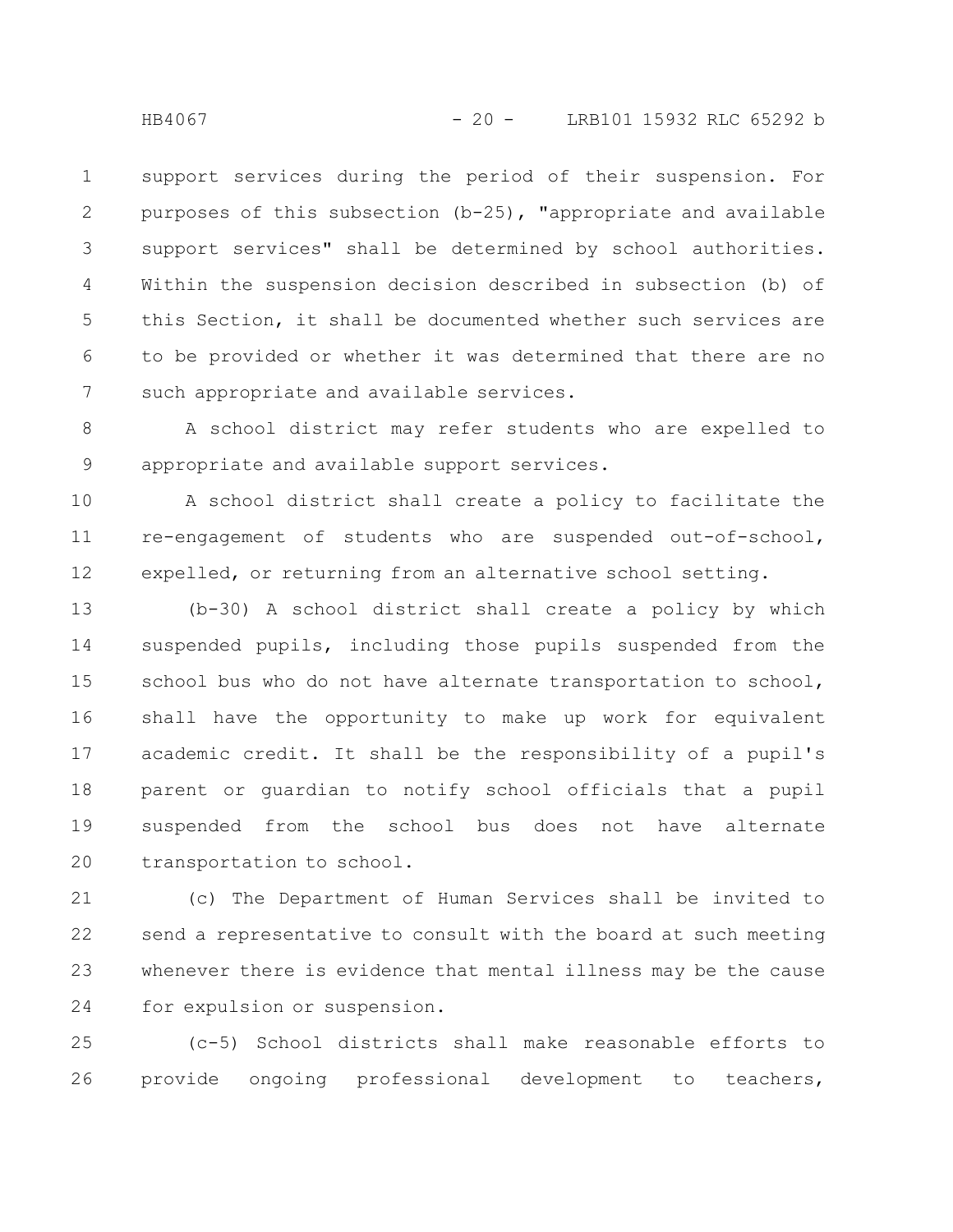HB4067 - 21 - LRB101 15932 RLC 65292 b

administrators, school board members, school resource officers, and staff on the adverse consequences of school exclusion and justice-system involvement, effective classroom management strategies, culturally responsive discipline, the appropriate and available supportive services for the promotion of student attendance and engagement, and developmentally appropriate disciplinary methods that promote positive and healthy school climates. 1 2 3 4 5 6 7 8

(d) The board may expel a student for a definite period of time not to exceed 2 calendar years, as determined on a case-by-case basis. A student who is determined to have brought one of the following objects to school, any school-sponsored activity or event, or any activity or event that bears a reasonable relationship to school shall be expelled for a period of not less than one year: 9 10 11 12 13 14 15

(1) A firearm. For the purposes of this Section, "firearm" means any gun, rifle, shotgun, weapon as defined by Section 921 of Title 18 of the United States Code, firearm as defined in Section  $2-7.5$   $1.1$  of the Firearm Owners Identification Card Act, or firearm as defined in Section 24-1 of the Criminal Code of 2012. The expulsion period under this subdivision (1) may be modified by the superintendent, and the superintendent's determination may be modified by the board on a case-by-case basis. 16 17 18 19 20 21 22 23 24

(2) A knife, brass knuckles or other knuckle weapon regardless of its composition, a billy club, or any other 25 26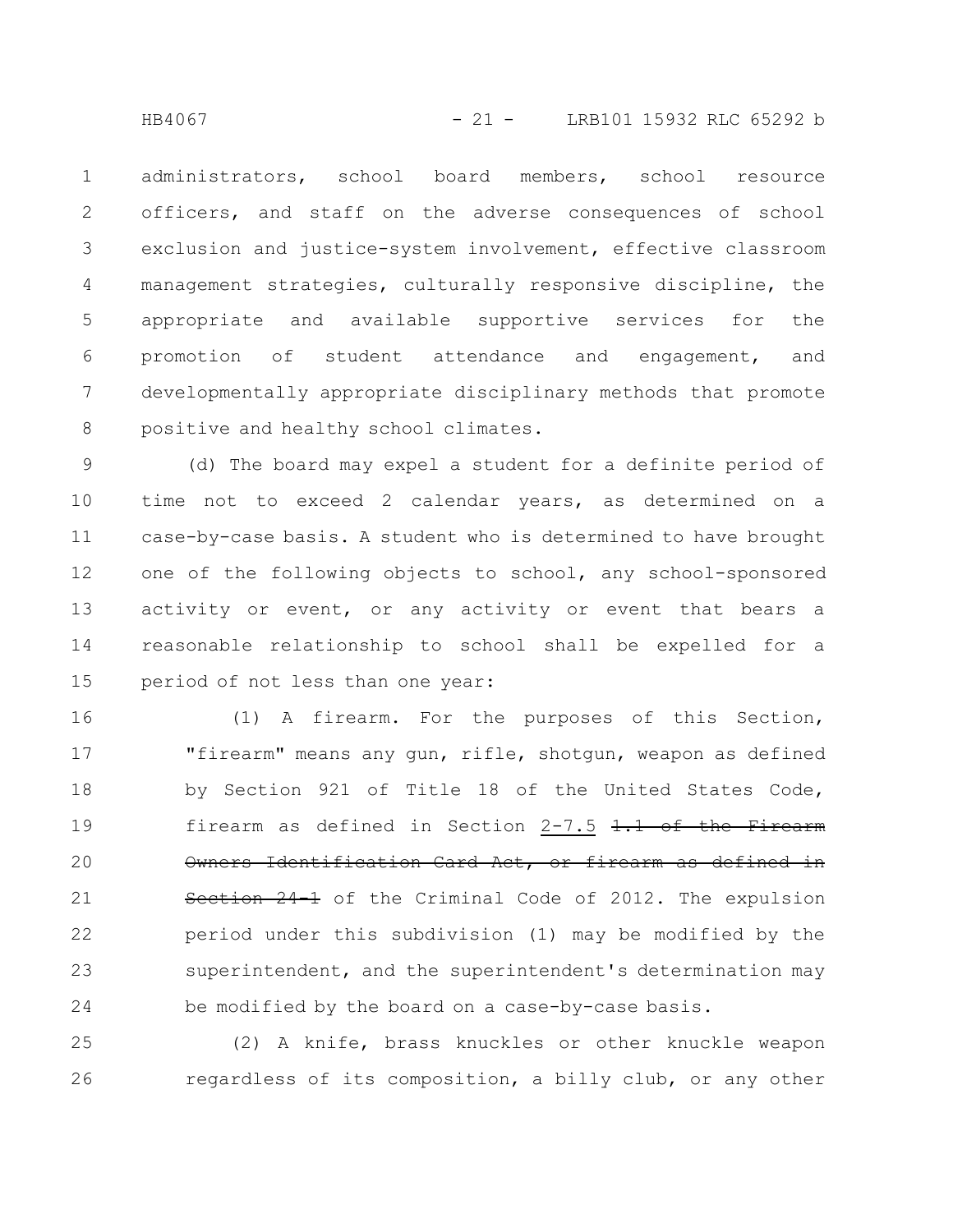object if used or attempted to be used to cause bodily harm, including "look alikes" of any firearm as defined in subdivision (1) of this subsection (d). The expulsion requirement under this subdivision (2) may be modified by the superintendent, and the superintendent's determination may be modified by the board on a case-by-case basis. 1 2 3 4 5 6

Expulsion or suspension shall be construed in a manner consistent with the federal Individuals with Disabilities Education Act. A student who is subject to suspension or expulsion as provided in this Section may be eligible for a transfer to an alternative school program in accordance with Article 13A of the School Code. 7 8 9 10 11 12

(d-5) The board may suspend or by regulation authorize the superintendent of the district or the principal, assistant principal, or dean of students of any school to suspend a student for a period not to exceed 10 school days or may expel a student for a definite period of time not to exceed 2 calendar years, as determined on a case-by-case basis, if (i) that student has been determined to have made an explicit threat on an Internet website against a school employee, a student, or any school-related personnel, (ii) the Internet website through which the threat was made is a site that was accessible within the school at the time the threat was made or was available to third parties who worked or studied within the school grounds at the time the threat was made, and (iii) the threat could be reasonably interpreted as threatening to the 13 14 15 16 17 18 19 20 21 22 23 24 25 26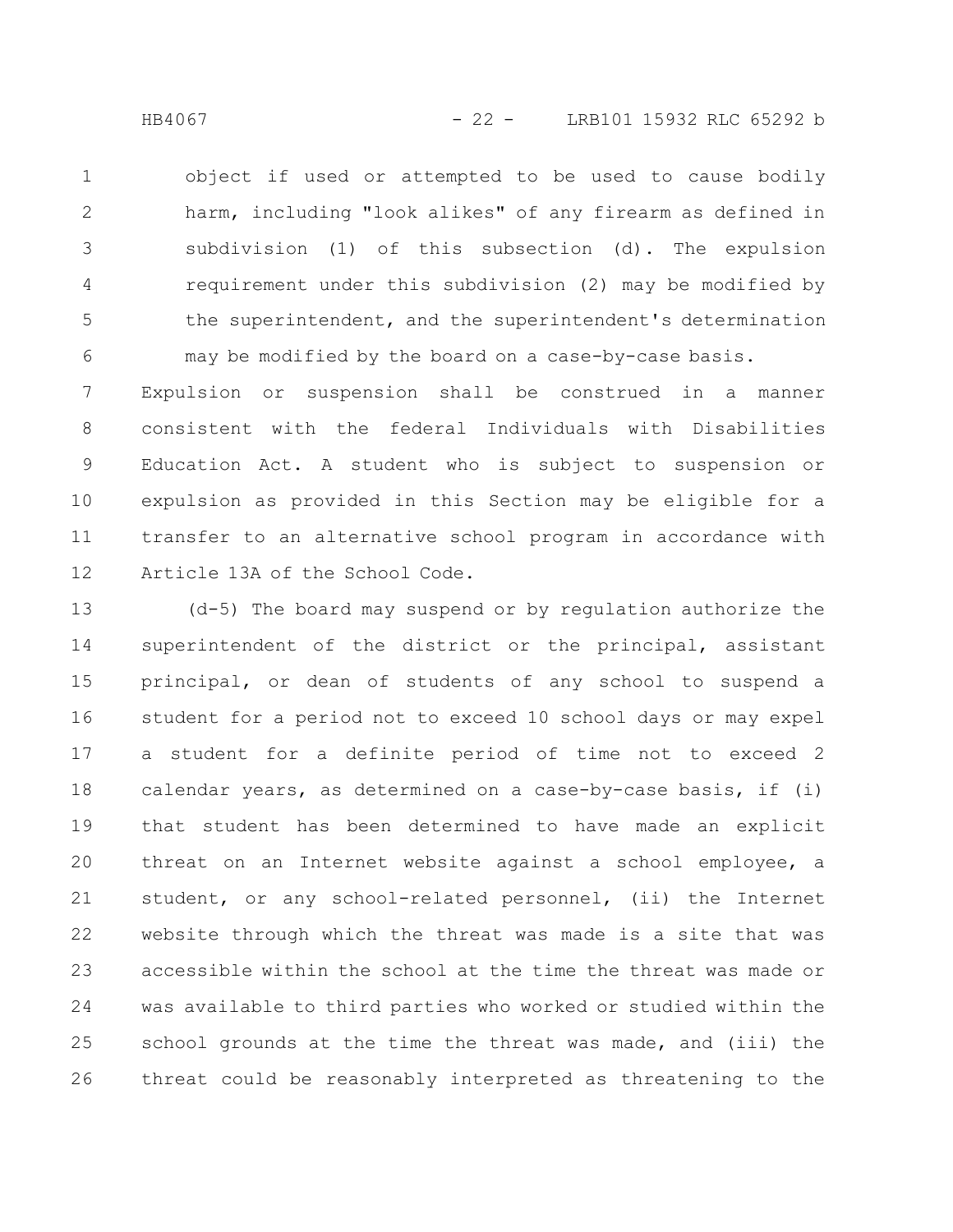safety and security of the threatened individual because of his or her duties or employment status or status as a student inside the school. 1 2 3

(e) To maintain order and security in the schools, school authorities may inspect and search places and areas such as lockers, desks, parking lots, and other school property and equipment owned or controlled by the school, as well as personal effects left in those places and areas by students, without notice to or the consent of the student, and without a search warrant. As a matter of public policy, the General Assembly finds that students have no reasonable expectation of privacy in these places and areas or in their personal effects left in these places and areas. School authorities may request the assistance of law enforcement officials for the purpose of conducting inspections and searches of lockers, desks, parking lots, and other school property and equipment owned or controlled by the school for illegal drugs, weapons, or other illegal or dangerous substances or materials, including searches conducted through the use of specially trained dogs. If a search conducted in accordance with this Section produces evidence that the student has violated or is violating either the law, local ordinance, or the school's policies or rules, such evidence may be seized by school authorities, and disciplinary action may be taken. School authorities may also turn over such evidence to law enforcement authorities. 4 5 6 7 8 9 10 11 12 13 14 15 16 17 18 19 20 21 22 23 24 25

(f) Suspension or expulsion may include suspension or 26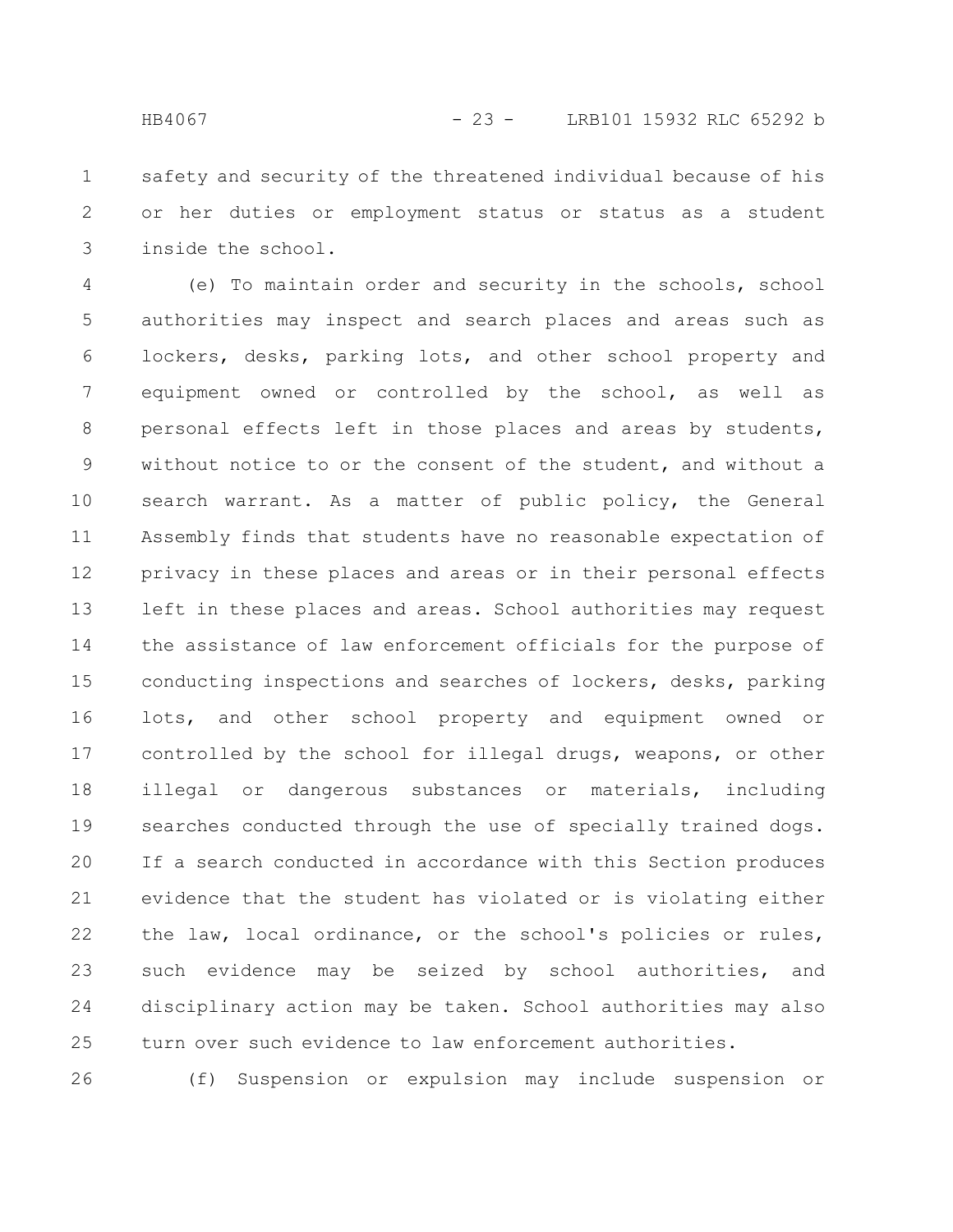expulsion from school and all school activities and a prohibition from being present on school grounds. 1 2

(g) A school district may adopt a policy providing that if a student is suspended or expelled for any reason from any public or private school in this or any other state, the student must complete the entire term of the suspension or expulsion in an alternative school program under Article 13A of this Code or an alternative learning opportunities program under Article 13B of this Code before being admitted into the school district if there is no threat to the safety of students or staff in the alternative program. 3 4 5 6 7 8 9 10 11

(h) School officials shall not advise or encourage students to drop out voluntarily due to behavioral or academic difficulties. 12 13 14

(i) A student may not be issued a monetary fine or fee as a disciplinary consequence, though this shall not preclude requiring a student to provide restitution for lost, stolen, or damaged property. 15 16 17 18

(j) Subsections (a) through (i) of this Section shall apply to elementary and secondary schools, charter schools, special charter districts, and school districts organized under Article 34 of this Code. 19 20 21 22

(k) The expulsion of children enrolled in programs funded under Section 1C-2 of this Code is subject to the requirements under paragraph (7) of subsection (a) of Section 2-3.71 of this Code. 23 24 25 26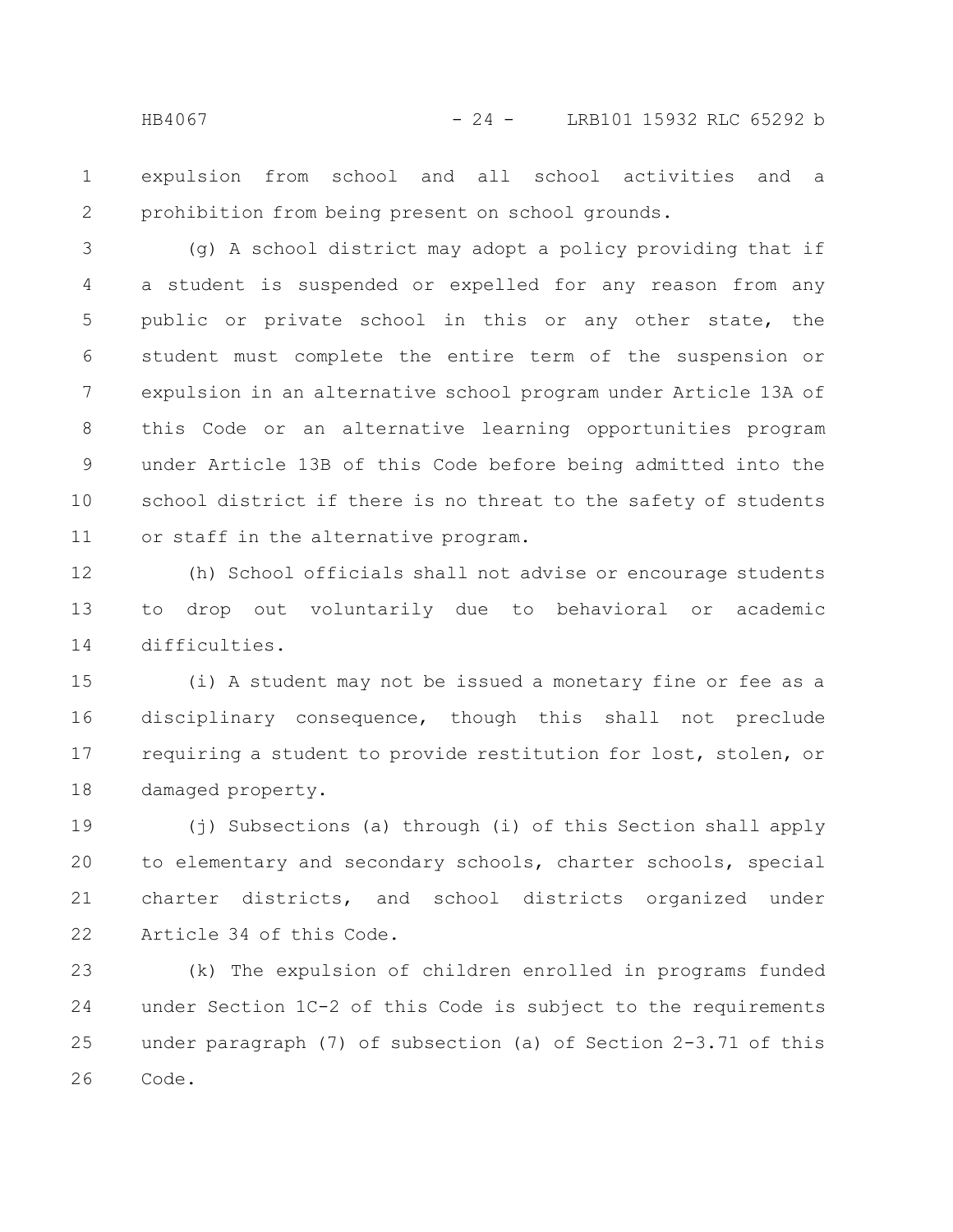HB4067 - 25 - LRB101 15932 RLC 65292 b

(l) Beginning with the 2018-2019 school year, an in-school suspension program provided by a school district for any students in kindergarten through grade 12 may focus on promoting non-violent conflict resolution and positive interaction with other students and school personnel. A school district may employ a school social worker or a licensed mental health professional to oversee an in-school suspension program in kindergarten through grade 12. 1 2 3 4 5 6 7 8

(Source: P.A. 100-105, eff. 1-1-18; 100-810, eff. 1-1-19; 100-863, eff. 8-14-18; 100-1035, eff. 8-22-18; 101-81, eff.  $7 - 12 - 19.$ 9 10 11

(105 ILCS 5/10-27.1A) 12

Sec. 10-27.1A. Firearms in schools. 13

(a) All school officials, including teachers, guidance counselors, and support staff, shall immediately notify the office of the principal in the event that they observe any person in possession of a firearm on school grounds; provided that taking such immediate action to notify the office of the principal would not immediately endanger the health, safety, or welfare of students who are under the direct supervision of the school official or the school official. If the health, safety, or welfare of students under the direct supervision of the school official or of the school official is immediately endangered, the school official shall notify the office of the principal as soon as the students under his or her supervision 14 15 16 17 18 19 20 21 22 23 24 25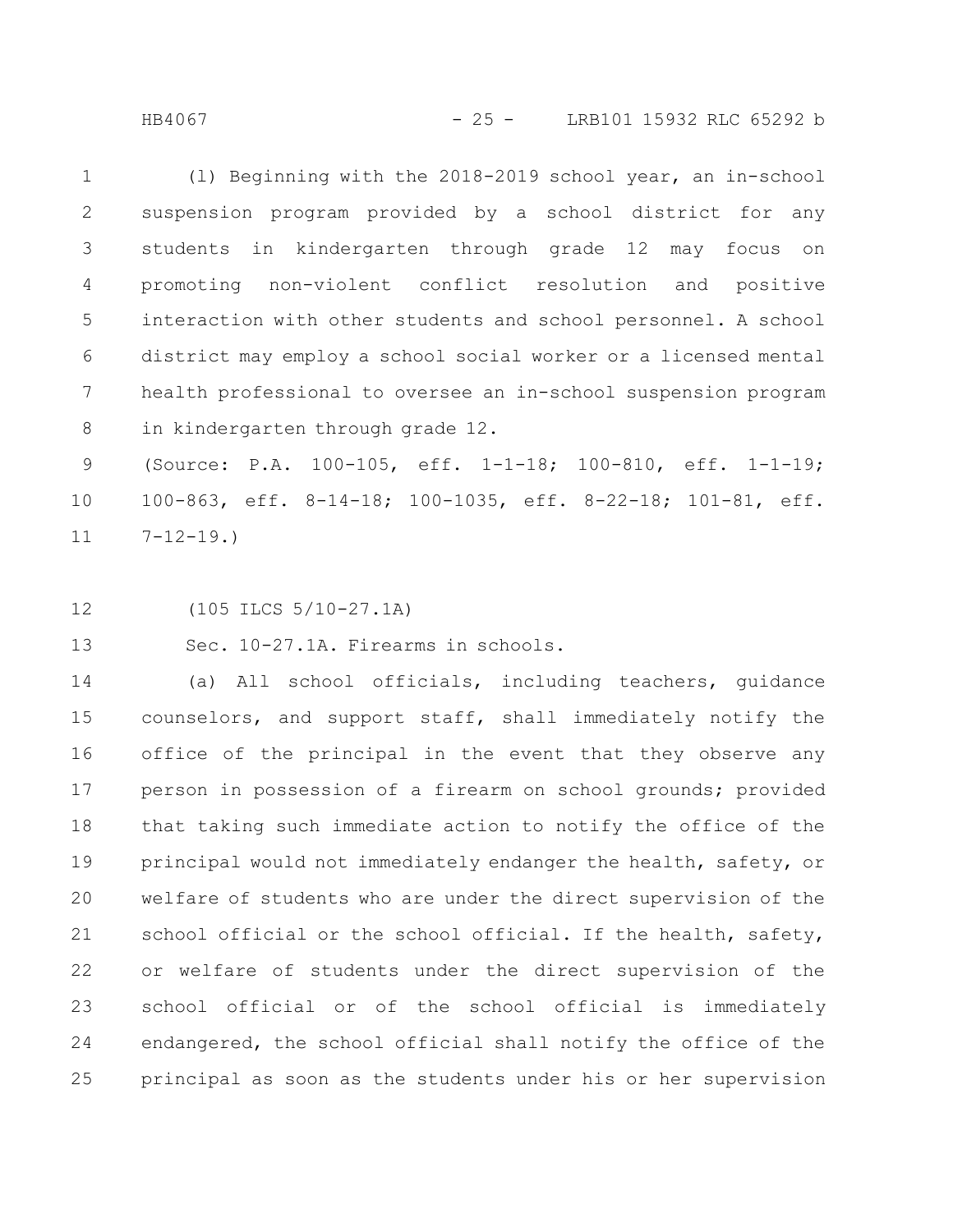and he or she are no longer under immediate danger. A report is not required by this Section when the school official knows that the person in possession of the firearm is a law enforcement official engaged in the conduct of his or her official duties. Any school official acting in good faith who makes such a report under this Section shall have immunity from any civil or criminal liability that might otherwise be incurred as a result of making the report. The identity of the school official making such report shall not be disclosed except as expressly and specifically authorized by law. Knowingly and willfully failing to comply with this Section is a petty offense. A second or subsequent offense is a Class C misdemeanor. 1 2 3 4 5 6 7 8 9 10 11 12 13

(b) Upon receiving a report from any school official pursuant to this Section, or from any other person, the principal or his or her designee shall immediately notify a local law enforcement agency. If the person found to be in possession of a firearm on school grounds is a student, the principal or his or her designee shall also immediately notify that student's parent or guardian. Any principal or his or her designee acting in good faith who makes such reports under this Section shall have immunity from any civil or criminal liability that might otherwise be incurred or imposed as a result of making the reports. Knowingly and willfully failing to comply with this Section is a petty offense. A second or subsequent offense is a Class C misdemeanor. If the person 14 15 16 17 18 19 20 21 22 23 24 25 26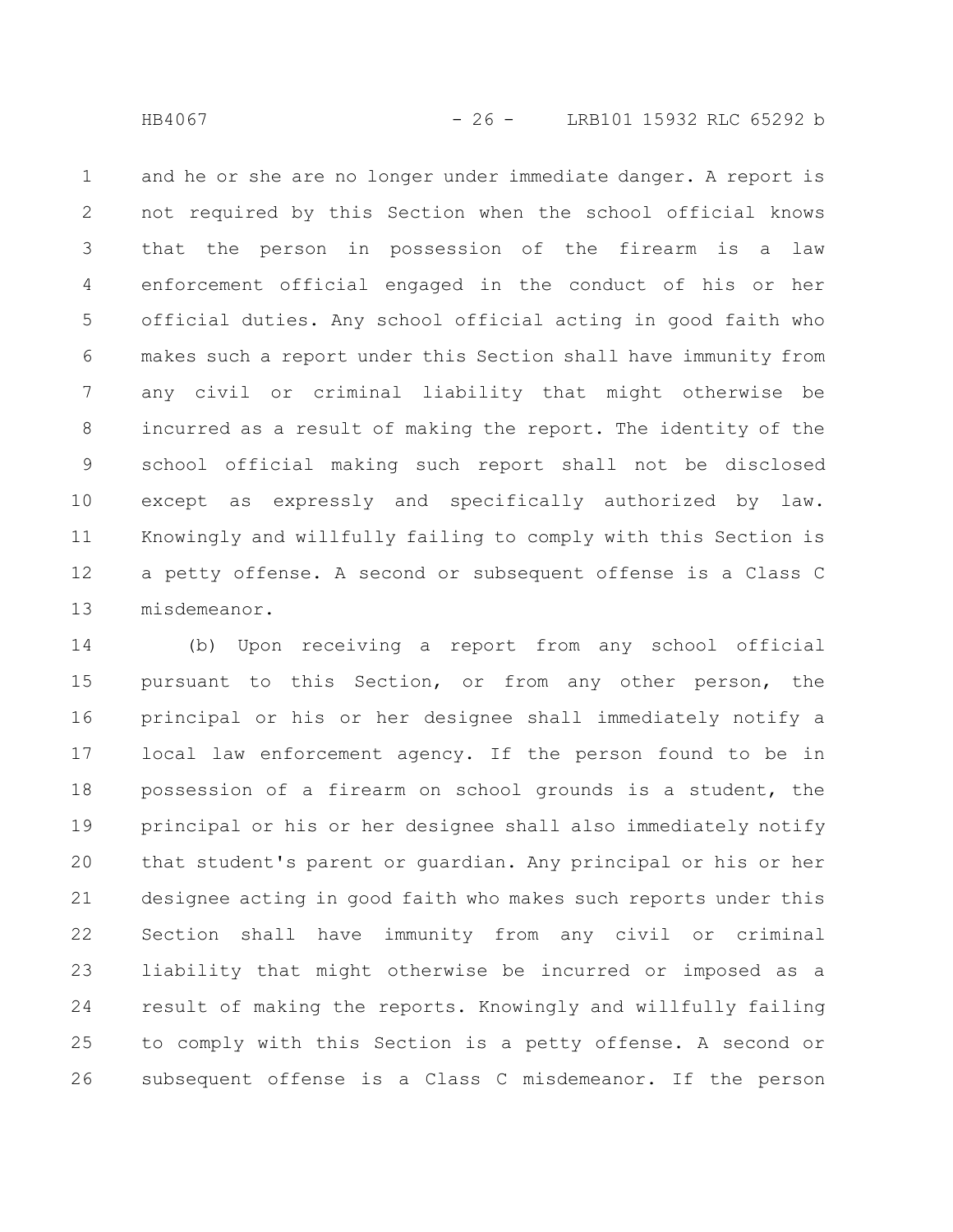HB4067 - 27 - LRB101 15932 RLC 65292 b

found to be in possession of the firearm on school grounds is a minor, the law enforcement agency shall detain that minor until such time as the agency makes a determination pursuant to clause (a) of subsection (1) of Section 5-401 of the Juvenile Court Act of 1987, as to whether the agency reasonably believes that the minor is delinquent. If the law enforcement agency determines that probable cause exists to believe that the minor committed a violation of item (4) of subsection (a) of Section 24-1 of the Criminal Code of 2012 while on school grounds, the agency shall detain the minor for processing pursuant to Section 5-407 of the Juvenile Court Act of 1987. 1 2 3 4 5 6 7 8 9 10 11

(c) On or after January 1, 1997, upon receipt of any written, electronic, or verbal report from any school personnel regarding a verified incident involving a firearm in a school or on school owned or leased property, including any conveyance owned, leased, or used by the school for the transport of students or school personnel, the superintendent or his or her designee shall report all such firearm-related incidents occurring in a school or on school property to the local law enforcement authorities immediately and to the Department of State Police in a form, manner, and frequency as prescribed by the Department of State Police. 12 13 14 15 16 17 18 19 20 21 22

The State Board of Education shall receive an annual statistical compilation and related data associated with incidents involving firearms in schools from the Department of State Police. The State Board of Education shall compile this 23 24 25 26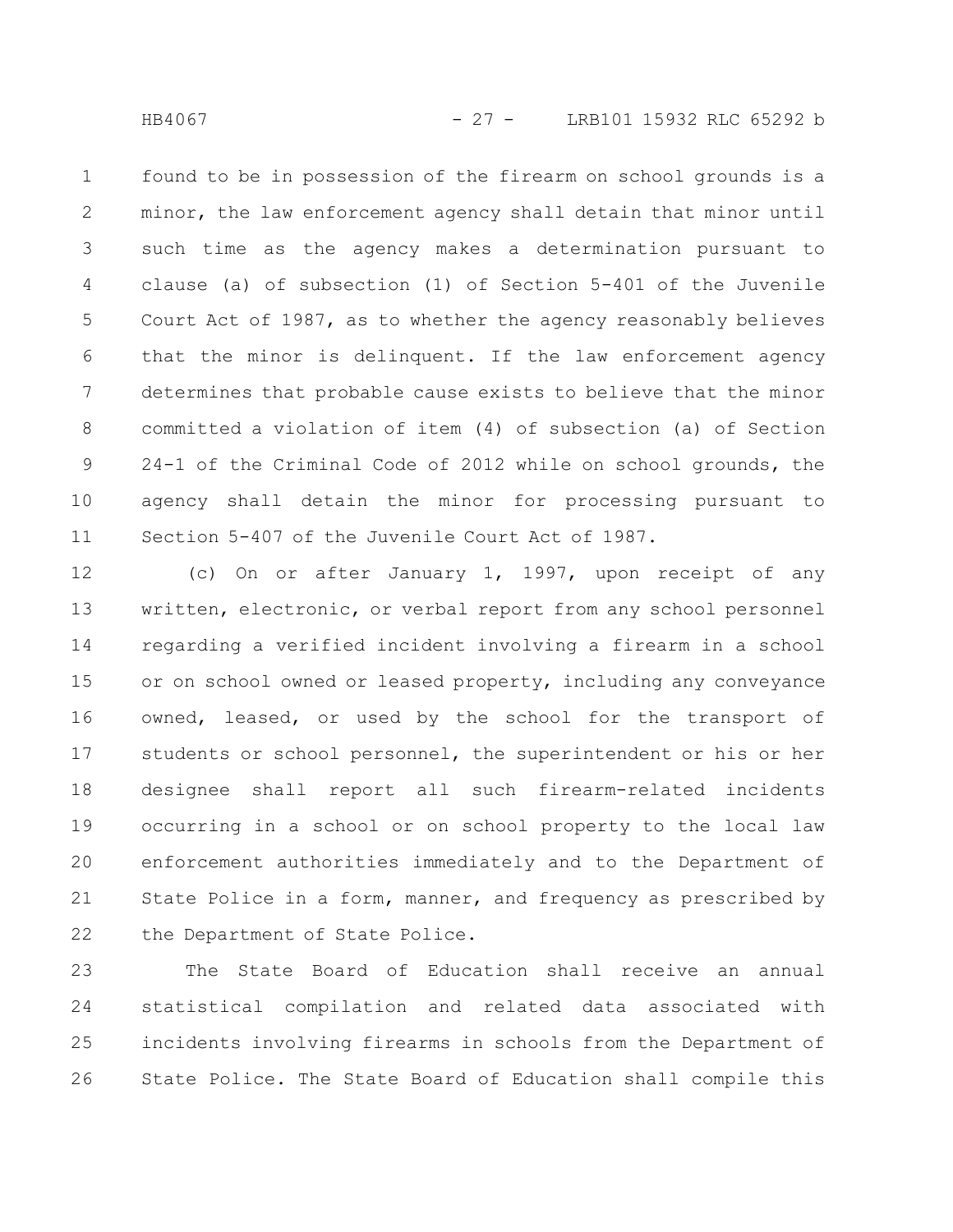information by school district and make it available to the public. 1 2

(d) As used in this Section, the term "firearm" shall have the meaning ascribed to it in Section 2-7.5 of the Criminal Code of 2012 1.1 of the Firearm Owners Identification Card Act. 3 4 5

As used in this Section, the term "school" means any public or private elementary or secondary school. 6 7

As used in this Section, the term "school grounds" includes the real property comprising any school, any conveyance owned, leased, or contracted by a school to transport students to or from school or a school-related activity, or any public way within 1,000 feet of the real property comprising any school. (Source: P.A. 97-1150, eff. 1-25-13.) 8 9 10 11 12 13

(105 ILCS 5/34-8.05) 14

Sec. 34-8.05. Reporting firearms in schools. On or after January 1, 1997, upon receipt of any written, electronic, or verbal report from any school personnel regarding a verified incident involving a firearm in a school or on school owned or leased property, including any conveyance owned, leased, or used by the school for the transport of students or school personnel, the general superintendent or his or her designee shall report all such firearm-related incidents occurring in a school or on school property to the local law enforcement authorities no later than 24 hours after the occurrence of the incident and to the Department of State Police in a form, 15 16 17 18 19 20 21 22 23 24 25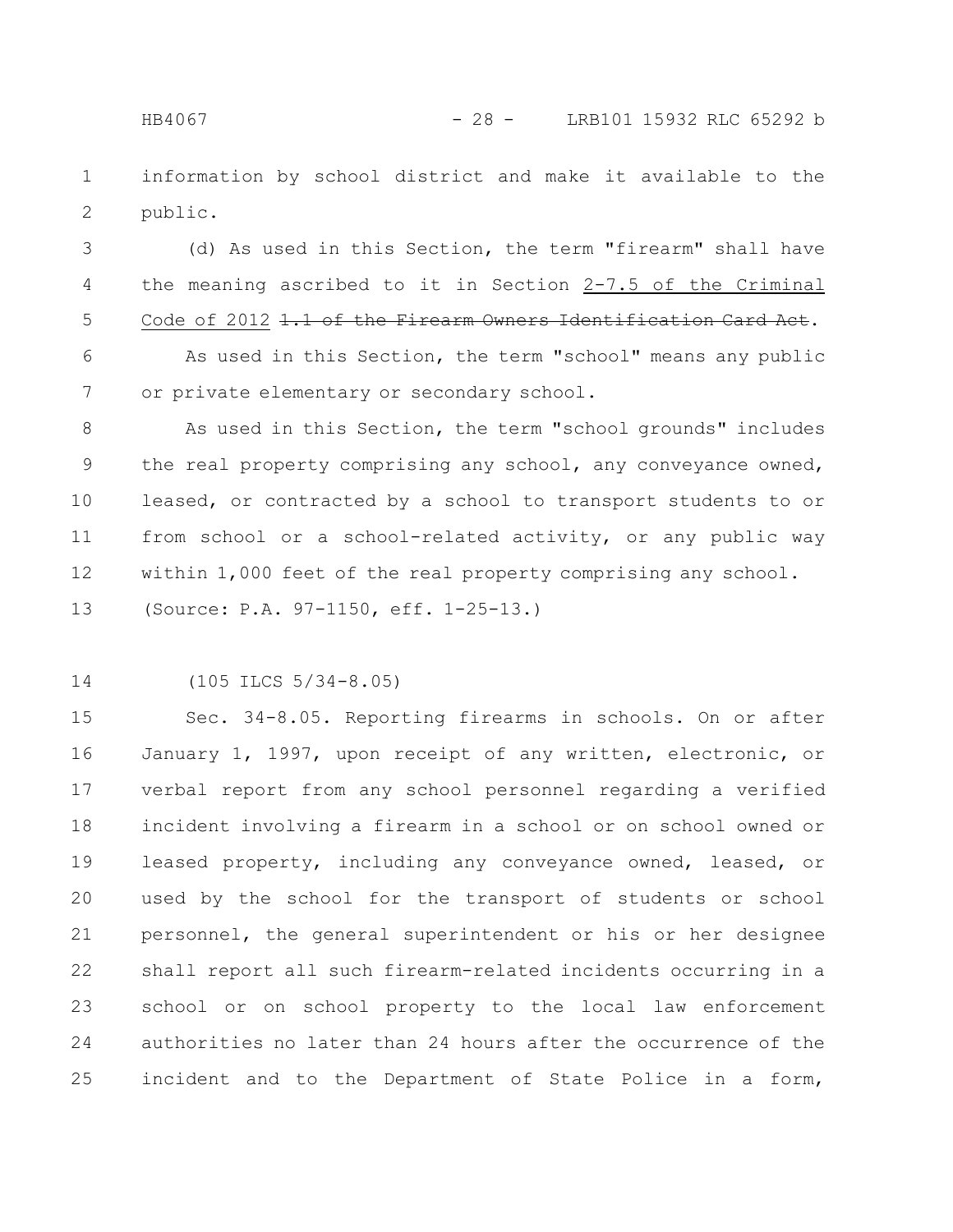manner, and frequency as prescribed by the Department of State Police. 1 2

The State Board of Education shall receive an annual statistical compilation and related data associated with incidents involving firearms in schools from the Department of State Police. As used in this Section, the term "firearm" shall have the meaning ascribed to it in Section 2-7.5 of the Criminal Code of 2012 1.1 of the Firearm Owners Identification Card Act. 3 4 5 6 7 8 9

(Source: P.A. 89-498, eff. 6-27-96.) 10

Section 40. The Illinois Explosives Act is amended by changing Section 2005 as follows: 11 12

(225 ILCS 210/2005) (from Ch. 96 1/2, par. 1-2005) 13

Sec. 2005. Qualifications for licensure. 14

(a) No person shall qualify to hold a license who: 15

(1) is under 21 years of age; 16

(2) has been convicted in any court of a crime punishable by imprisonment for a term exceeding one year; 17 18

(3) is under indictment for a crime punishable by imprisonment for a term exceeding one year; 19 20

(4) is a fugitive from justice;

21

(5) is an unlawful user of or addicted to any controlled substance as defined in Section 102 of the federal Controlled Substances Act (21 U.S.C. Sec. 802 et 22 23 24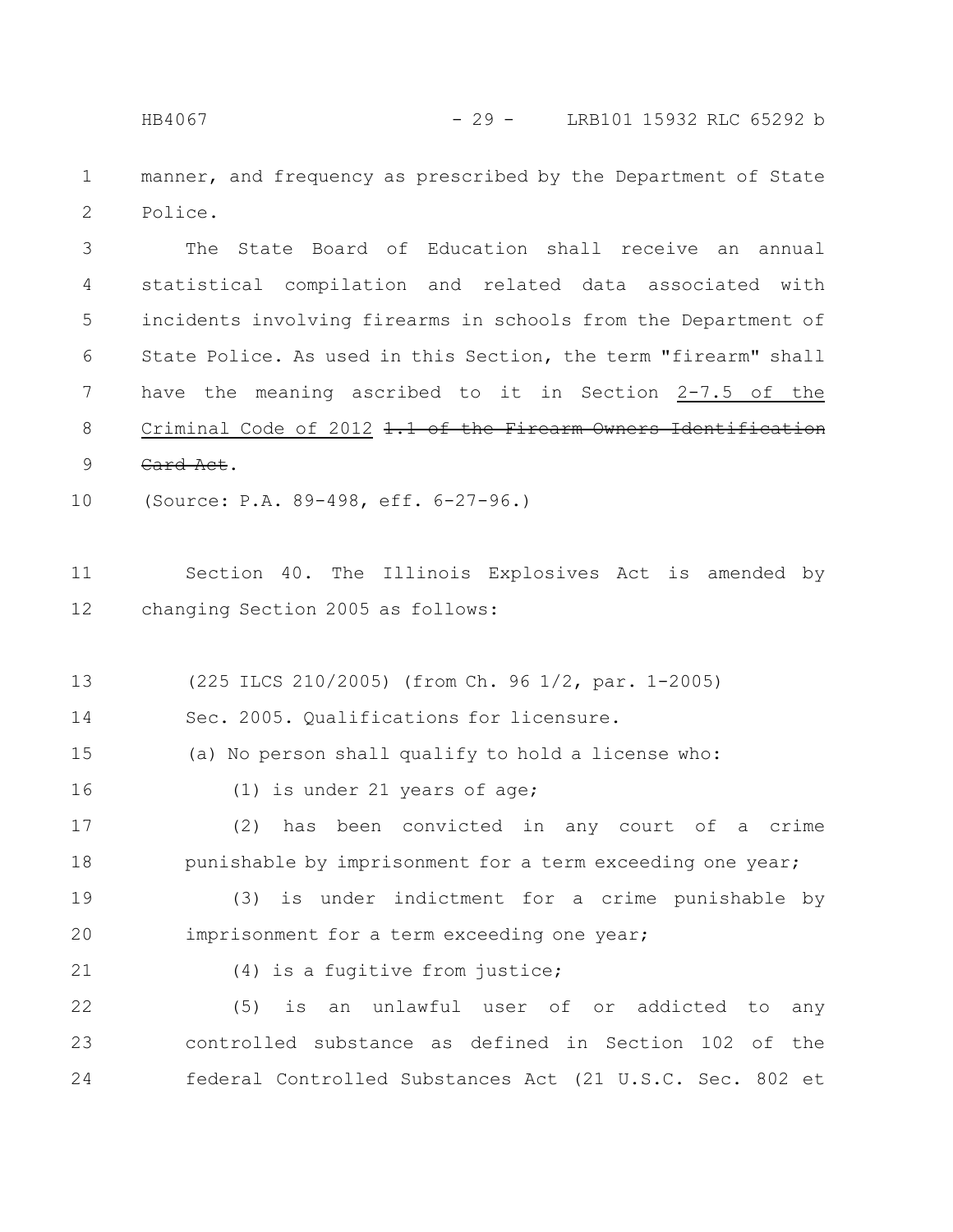seq.); 1

(6) has been adjudicated a person with a mental disability as defined in Section 6-103.1 of the Mental Health and Developmental Disabilities Code  $1.1$  of Firearm Owners Identification Card Act; or 2 3 4 5

(7) is not a legal citizen of the United States or lawfully admitted for permanent residence. 6 7

(b) A person who has been granted a "relief from disabilities" regarding criminal convictions and indictments, pursuant to the federal Safe Explosives Act (18 U.S.C. Sec. 845) may receive a license provided all other qualifications under this Act are met. 8 9 10 11 12

(Source: P.A. 101-541, eff. 8-23-19.) 13

Section 45. The Private Detective, Private Alarm, Private Security, and Locksmith Act of 2004 is amended by changing Sections 35-30 and 35-35 as follows: 14 15 16

(225 ILCS 447/35-30) 17

(Section scheduled to be repealed on January 1, 2024) 18

Sec. 35-30. Employee requirements. All employees of a licensed agency, other than those exempted, shall apply for a permanent employee registration card. The holder of an agency license issued under this Act, known in this Section as "employer", may employ in the conduct of his or her business employees under the following provisions: 19 20 21 22 23 24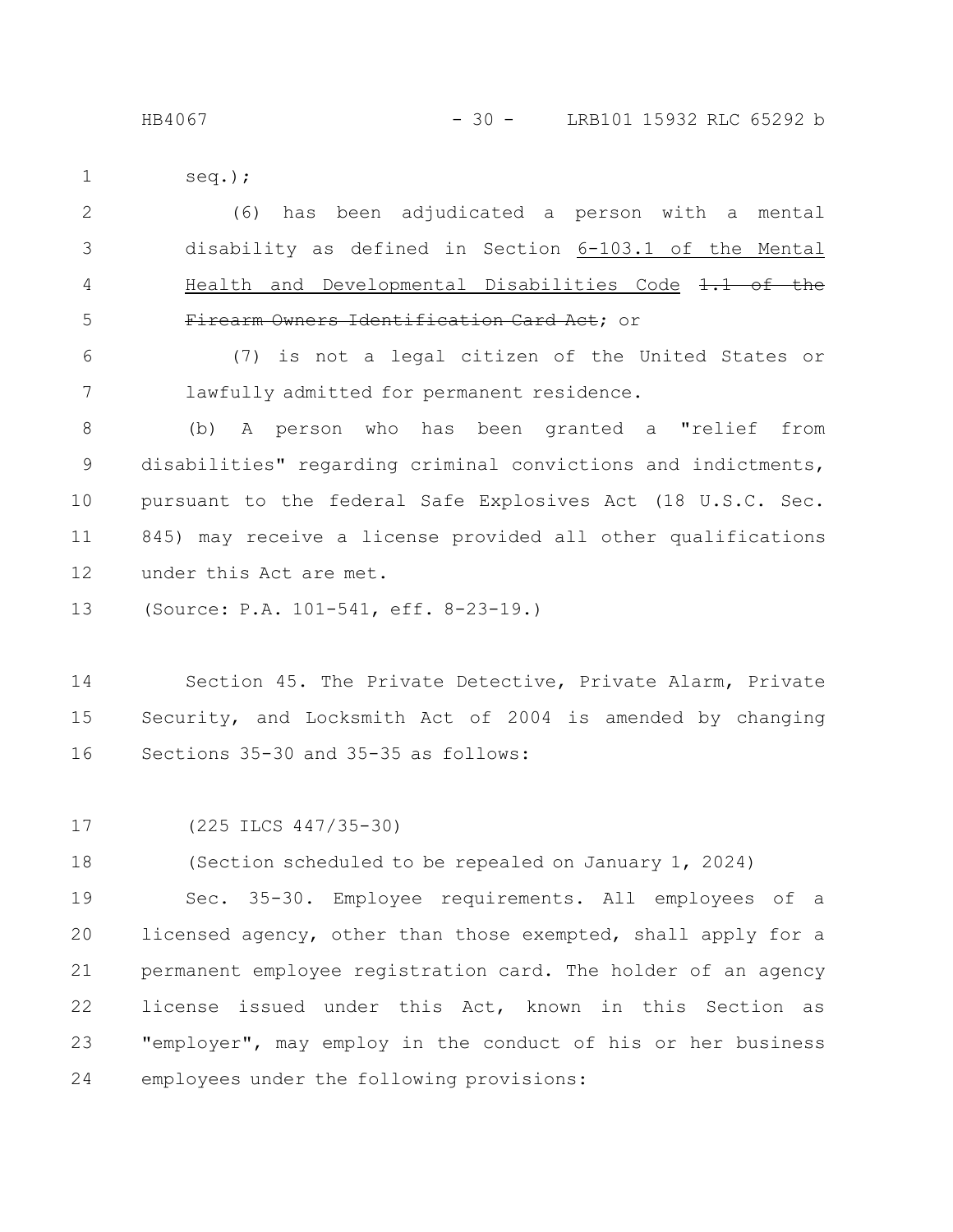HB4067 - 31 - LRB101 15932 RLC 65292 b

(a) No person shall be issued a permanent employee registration card who: 1 2

3

(1) Is younger than 18 years of age.

(2) Is younger than 21 years of age if the services will include being armed. 4 5

(3) Has been determined by the Department to be unfit by reason of conviction of an offense in this or another state, including registration as a sex offender, but not including a traffic offense. Persons convicted of felonies involving bodily harm, weapons, violence, or theft within the previous 10 years shall be presumed to be unfit for registration. The Department shall adopt rules for making those determinations that shall afford the applicant due process of law. 6 7 8 9 10 11 12 13 14

(4) Has had a license or permanent employee registration card denied, suspended, or revoked under this Act (i) within one year before the date the person's application for permanent employee registration card is received by the Department; and (ii) that refusal, denial, suspension, or revocation was based on any provision of this Act other than Section 40-50, item (6) or (8) of subsection (a) of Section 15-10, subsection (b) of Section 15-10, item (6) or (8) of subsection (a) of Section 20-10, subsection (b) of Section 20-10, item (6) or (8) of subsection (a) of Section 25-10, subsection (b) of Section 25-10, item (7) of subsection (a) of Section 30-10, 15 16 17 18 19 20 21 22 23 24 25 26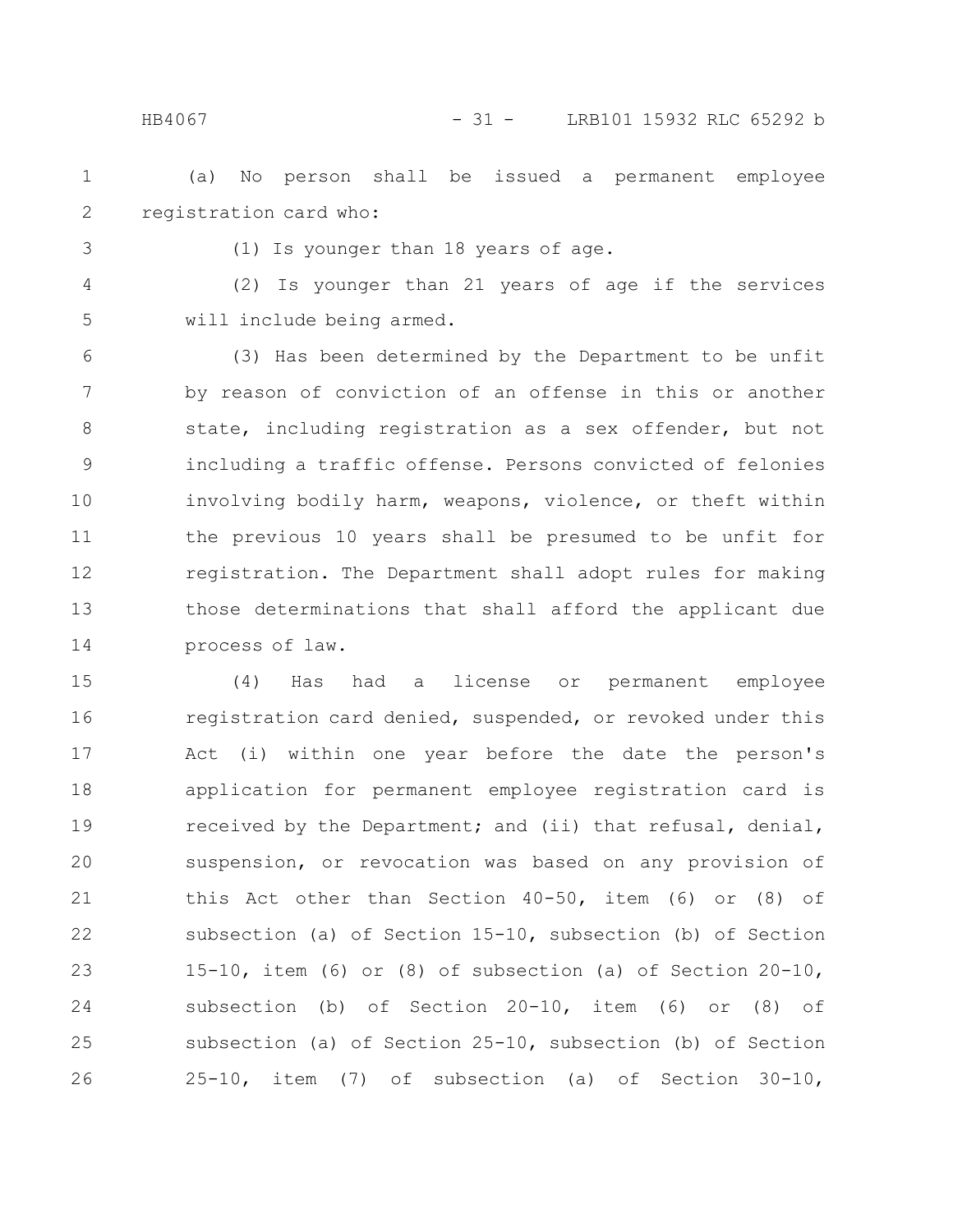1

subsection (b) of Section 30-10, or Section 10-40.

(5) Has been declared incompetent by any court of competent jurisdiction by reason of mental disease or defect and has not been restored. 2 3 4

(6) Has been dishonorably discharged from the armed services of the United States. 5 6

(b) No person may be employed by a private detective agency, private security contractor agency, private alarm contractor agency, fingerprint vendor agency, or locksmith agency under this Section until he or she has executed and furnished to the employer, on forms furnished by the Department, a verified statement to be known as "Employee's Statement" setting forth: 7 8 9 10 11 12 13

14

(1) The person's full name, age, and residence address.

(2) The business or occupation engaged in for the 5 years immediately before the date of the execution of the statement, the place where the business or occupation was engaged in, and the names of employers, if any. 15 16 17 18

(3) That the person has not had a license or employee registration denied, revoked, or suspended under this Act (i) within one year before the date the person's application for permanent employee registration card is received by the Department; and (ii) that refusal, denial, suspension, or revocation was based on any provision of this Act other than Section 40-50, item (6) or (8) of subsection (a) of Section 15-10, subsection (b) of Section 19 20 21 22 23 24 25 26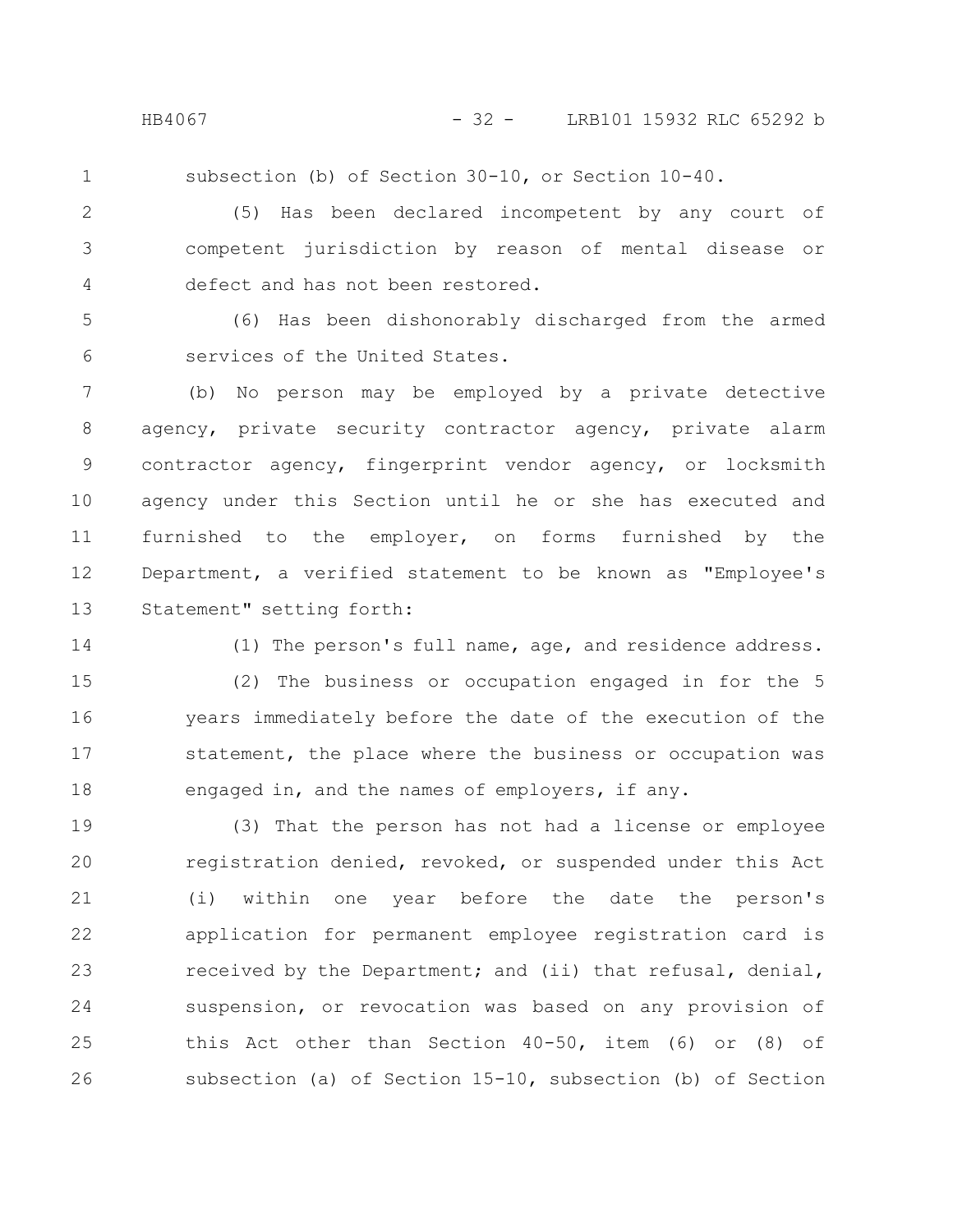HB4067 - 33 - LRB101 15932 RLC 65292 b

15-10, item (6) or (8) of subsection (a) of Section 20-10, subsection (b) of Section 20-10, item (6) or (8) of subsection (a) of Section 25-10, subsection (b) of Section 25-10, item (7) of subsection (a) of Section 30-10, subsection (b) of Section 30-10, or Section 10-40. 1 2 3 4 5

6

(4) Any conviction of a felony or misdemeanor.

(5) Any declaration of incompetence by a court of competent jurisdiction that has not been restored. 7 8

(6) Any dishonorable discharge from the armed services of the United States. 9 10

(7) Any other information as may be required by any rule of the Department to show the good character, competency, and integrity of the person executing the statement. 11 12 13 14

(c) Each applicant for a permanent employee registration card shall have his or her fingerprints submitted to the Department of State Police in an electronic format that complies with the form and manner for requesting and furnishing criminal history record information as prescribed by the Department of State Police. These fingerprints shall be checked against the Department of State Police and Federal Bureau of Investigation criminal history record databases now and hereafter filed. The Department of State Police shall charge applicants a fee for conducting the criminal history records check, which shall be deposited in the State Police Services Fund and shall not exceed the actual cost of the records check. 15 16 17 18 19 20 21 22 23 24 25 26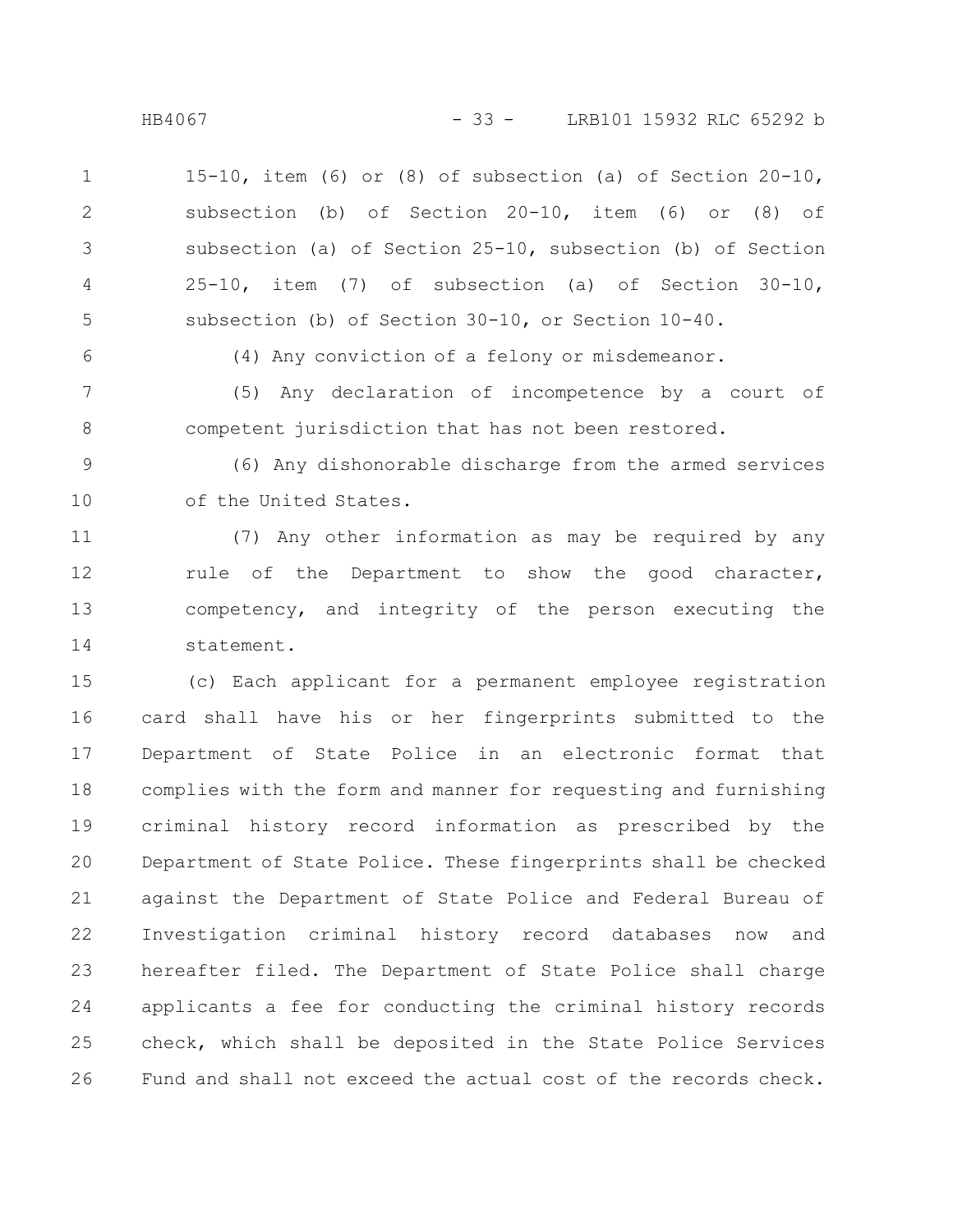The Department of State Police shall furnish, pursuant to positive identification, records of Illinois convictions to the Department. The Department may require applicants to pay a separate fingerprinting fee, either to the Department or directly to the vendor. The Department, in its discretion, may allow an applicant who does not have reasonable access to a designated vendor to provide his or her fingerprints in an alternative manner. The Department, in its discretion, may also use other procedures in performing or obtaining criminal background checks of applicants. Instead of submitting his or her fingerprints, an individual may submit proof that is satisfactory to the Department that an equivalent security clearance has been conducted. Also, an individual who has retired as a peace officer within 12 months of application may submit verification, on forms provided by the Department and signed by his or her employer, of his or her previous full-time employment as a peace officer. 1 2 3 4 5 6 7 8 9 10 11 12 13 14 15 16 17

(d) The Department shall issue a permanent employee registration card, in a form the Department prescribes, to all qualified applicants. The holder of a permanent employee registration card shall carry the card at all times while actually engaged in the performance of the duties of his or her employment. Expiration and requirements for renewal of permanent employee registration cards shall be established by rule of the Department. Possession of a permanent employee registration card does not in any way imply that the holder of 18 19 20 21 22 23 24 25 26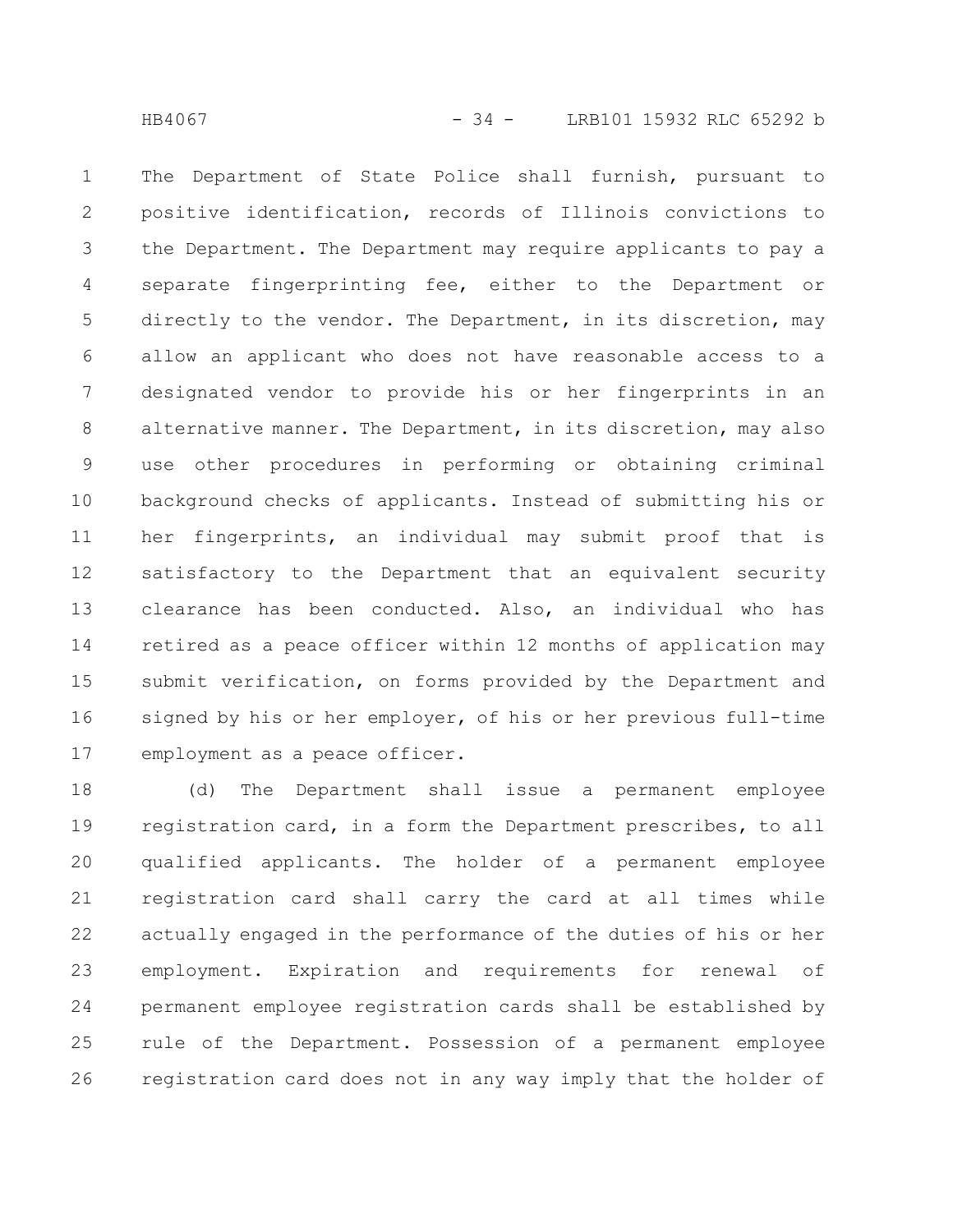the card is employed by an agency unless the permanent employee registration card is accompanied by the employee identification card required by subsection (f) of this Section. 1 2 3

(e) Each employer shall maintain a record of each employee that is accessible to the duly authorized representatives of the Department. The record shall contain the following information: 4 5 6 7

(1) A photograph taken within 10 days of the date that the employee begins employment with the employer. The photograph shall be replaced with a current photograph every 3 calendar years. 8 9 10 11

(2) The Employee's Statement specified in subsection (b) of this Section. 12 13

(3) All correspondence or documents relating to the character and integrity of the employee received by the employer from any official source or law enforcement agency. 14 15 16 17

(4) In the case of former employees, the employee identification card of that person issued under subsection (f) of this Section. Each employee record shall duly note if the employee is employed in an armed capacity. Armed employee files shall contain a copy of an active firearm owner's identification card and a copy of an active firearm control card. Each employer shall maintain a record for each armed employee of each instance in which the employee's weapon was discharged during the course of his 18 19 20 21 22 23 24 25 26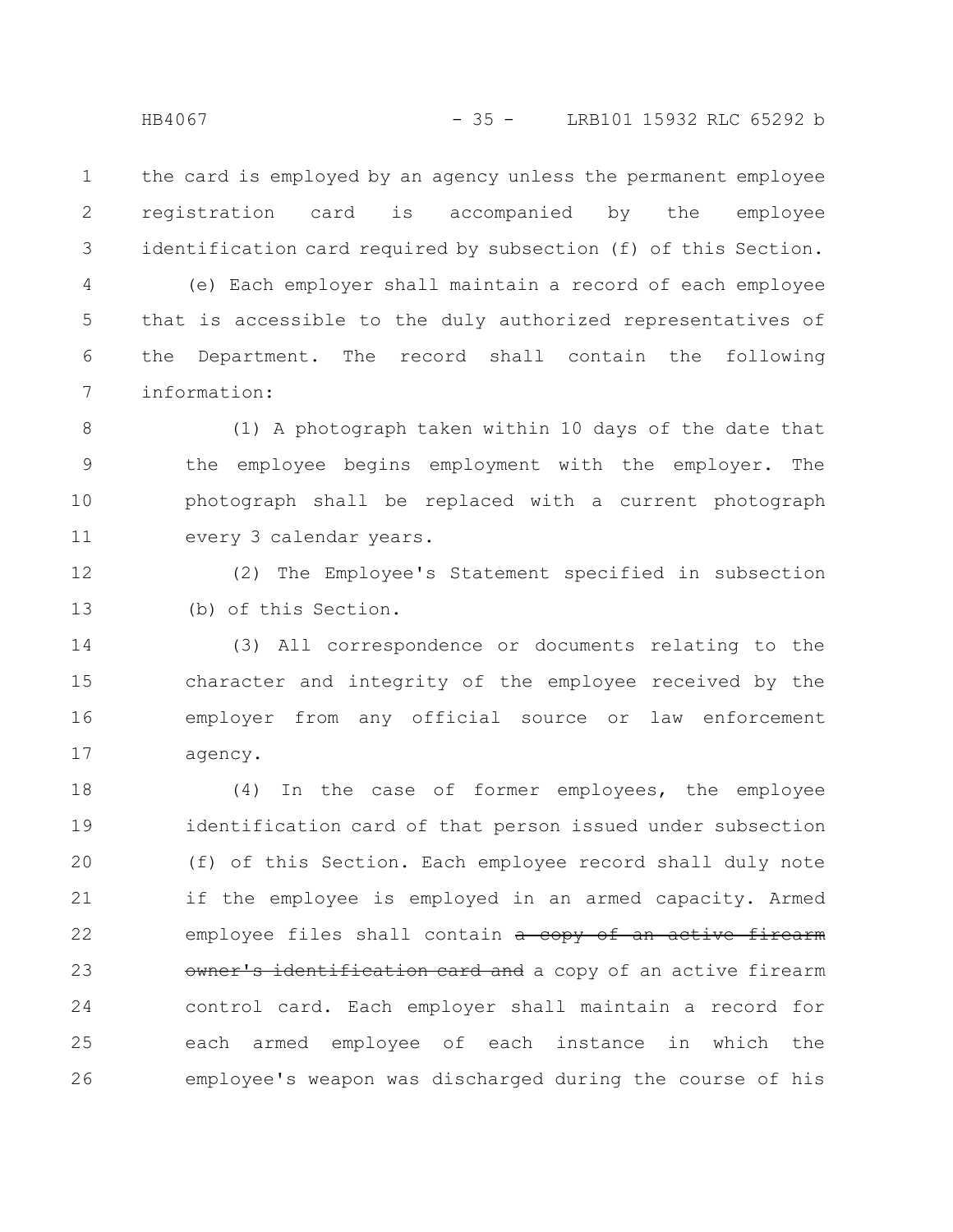or her professional duties or activities. The record shall be maintained on forms provided by the Department, a copy of which must be filed with the Department within 15 days of an instance. The record shall include the date and time of the occurrence, the circumstances involved in the occurrence, and any other information as the Department may require. Failure to provide this information to the Department or failure to maintain the record as a part of each armed employee's permanent file is grounds for disciplinary action. The Department, upon receipt of a report, shall have the authority to make any investigation it considers appropriate into any occurrence in which an employee's weapon was discharged and to take disciplinary action as may be appropriate. 1 2 3 4 5 6 7 8 9 10 11 12 13 14

(5) A copy of the employee's permanent employee registration card or a copy of the Department's "License Lookup" Webpage showing that the employee has been issued a valid permanent employee registration card by the Department. 15 16 17 18 19

The Department may, by rule, prescribe further record requirements. 20 21

(f) Every employer shall furnish an employee identification card to each of his or her employees. This employee identification card shall contain a recent photograph of the employee, the employee's name, the name and agency license number of the employer, the employee's personal 22 23 24 25 26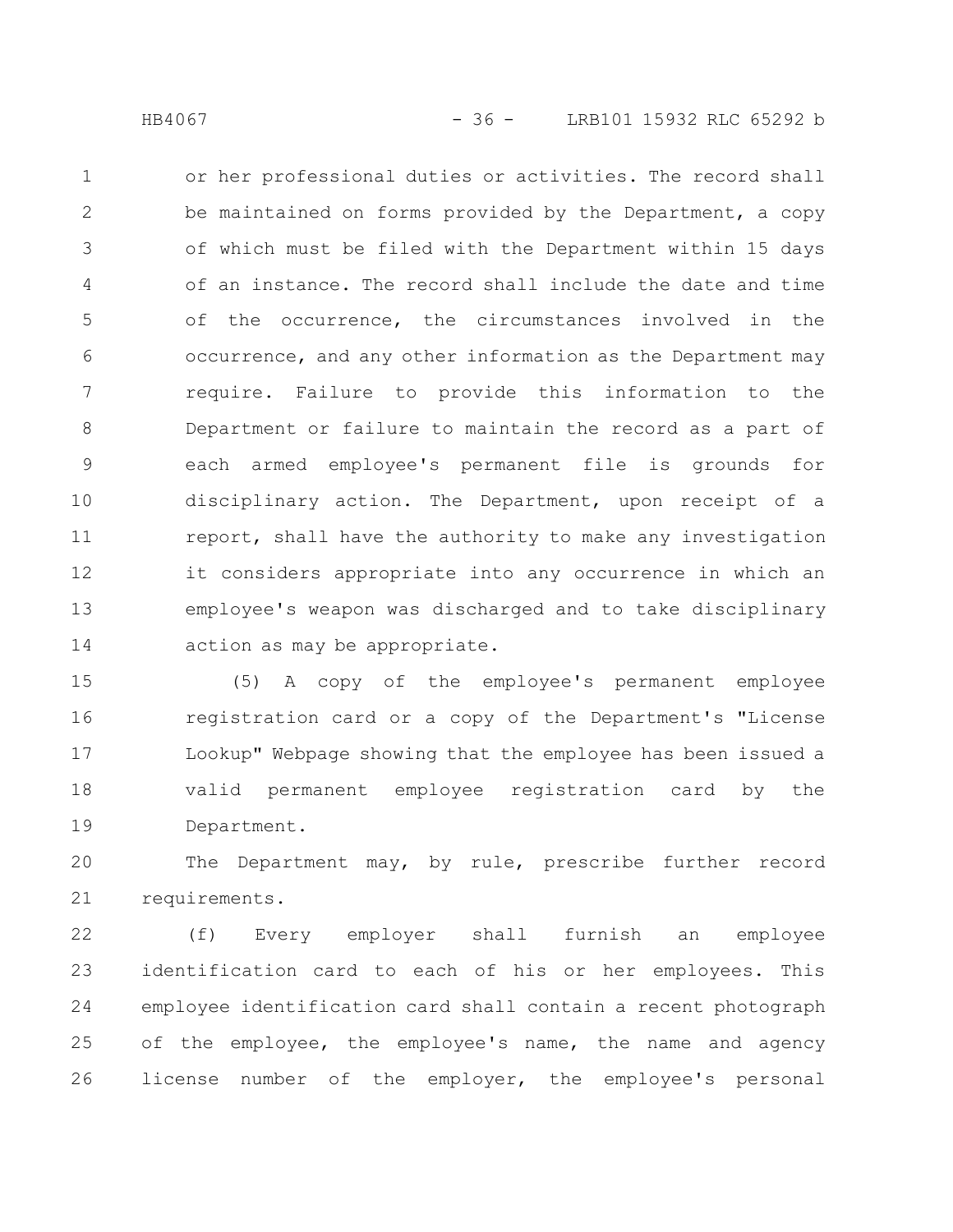description, the signature of the employer, the signature of that employee, the date of issuance, and an employee identification card number. 1 2 3

(g) No employer may issue an employee identification card to any person who is not employed by the employer in accordance with this Section or falsely state or represent that a person is or has been in his or her employ. It is unlawful for an applicant for registered employment to file with the Department the fingerprints of a person other than himself or herself. 4 5 6 7 8 9

(h) Every employer shall obtain the identification card of every employee who terminates employment with him or her. 10 11

(i) Every employer shall maintain a separate roster of the names of all employees currently working in an armed capacity and submit the roster to the Department on request. 12 13 14

(j) No agency may employ any person to perform a licensed activity under this Act unless the person possesses a valid permanent employee registration card or a valid license under this Act, or is exempt pursuant to subsection (n). 15 16 17 18

(k) Notwithstanding the provisions of subsection (j), an agency may employ a person in a temporary capacity if all of the following conditions are met: 19 20 21

(1) The agency completes in its entirety and submits to the Department an application for a permanent employee registration card, including the required fingerprint receipt and fees. 22 23 24 25

26

(2) The agency has verification from the Department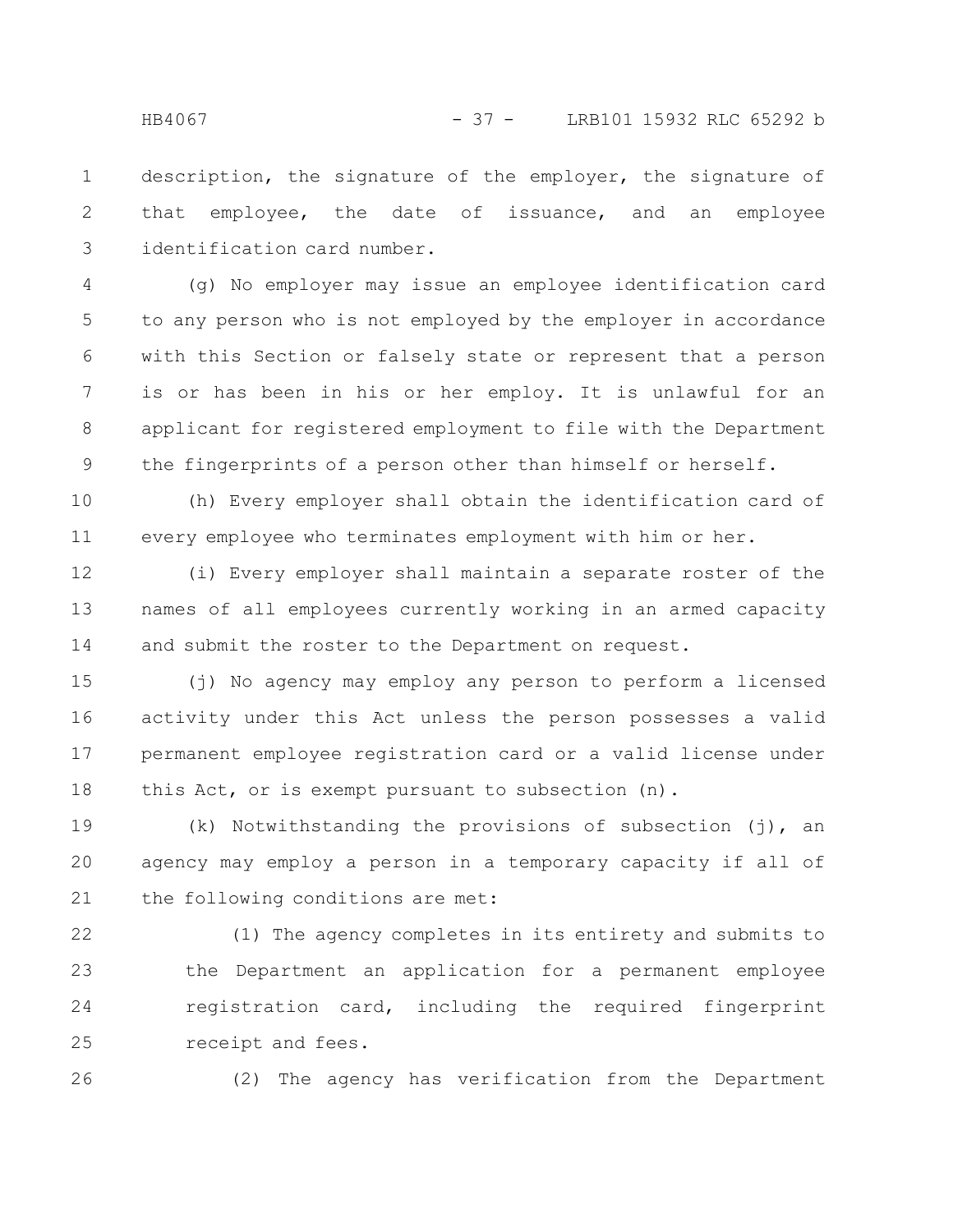that the applicant has no record of any criminal conviction pursuant to the criminal history check conducted by the Department of State Police. The agency shall maintain the verification of the results of the Department of State Police criminal history check as part of the employee record as required under subsection (e) of this Section. 1 2 3 4 5 6

(3) The agency exercises due diligence to ensure that the person is qualified under the requirements of the Act to be issued a permanent employee registration card. 7 8 9

(4) The agency maintains a separate roster of the names of all employees whose applications are currently pending with the Department and submits the roster to the Department on a monthly basis. Rosters are to be maintained by the agency for a period of at least 24 months. 10 11 12 13 14

An agency may employ only a permanent employee applicant for which it either submitted a permanent employee application and all required forms and fees or it confirms with the Department that a permanent employee application and all required forms and fees have been submitted by another agency, licensee or the permanent employee and all other requirements of this Section are met. 15 16 17 18 19 20 21

The Department shall have the authority to revoke, without a hearing, the temporary authority of an individual to work upon receipt of Federal Bureau of Investigation fingerprint data or a report of another official authority indicating a criminal conviction. If the Department has not received a 22 23 24 25 26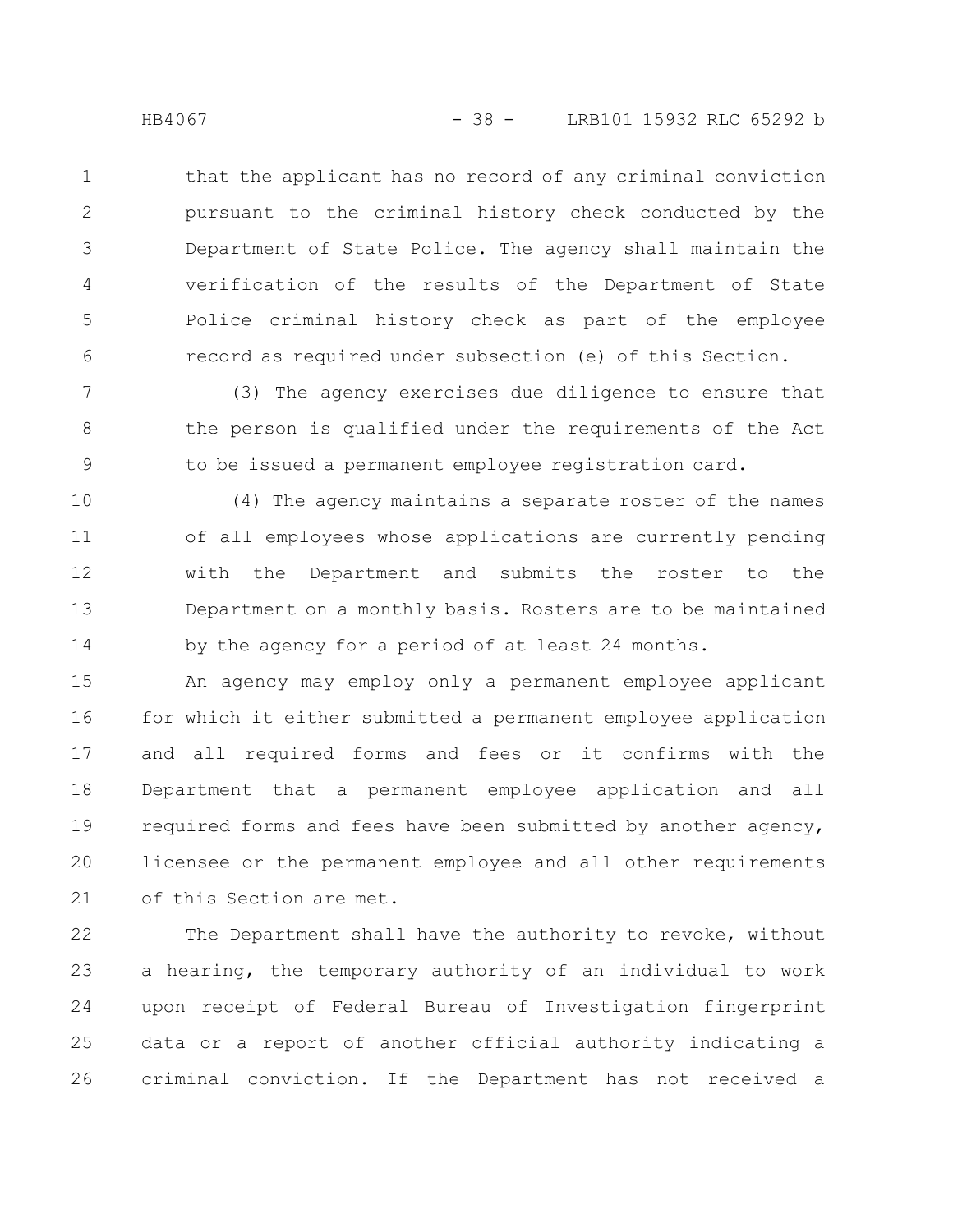temporary employee's Federal Bureau of Investigation fingerprint data within 120 days of the date the Department received the Department of State Police fingerprint data, the Department may, at its discretion, revoke the employee's temporary authority to work with 15 days written notice to the individual and the employing agency. 1 2 3 4 5 6

An agency may not employ a person in a temporary capacity if it knows or reasonably should have known that the person has been convicted of a crime under the laws of this State, has been convicted in another state of any crime that is a crime under the laws of this State, has been convicted of any crime in a federal court, or has been posted as an unapproved applicant by the Department. Notice by the Department to the agency, via certified mail, personal delivery, electronic mail, or posting on the Department's Internet site accessible to the agency that the person has been convicted of a crime shall be deemed constructive knowledge of the conviction on the part of the agency. The Department may adopt rules to implement this subsection (k). 7 8 9 10 11 12 13 14 15 16 17 18 19

(l) No person may be employed under this Section in any capacity if: 20 21

(1) the person, while so employed, is being paid by the United States or any political subdivision for the time so employed in addition to any payments he or she may receive from the employer; or 22 23 24 25

26

(2) the person wears any portion of his or her official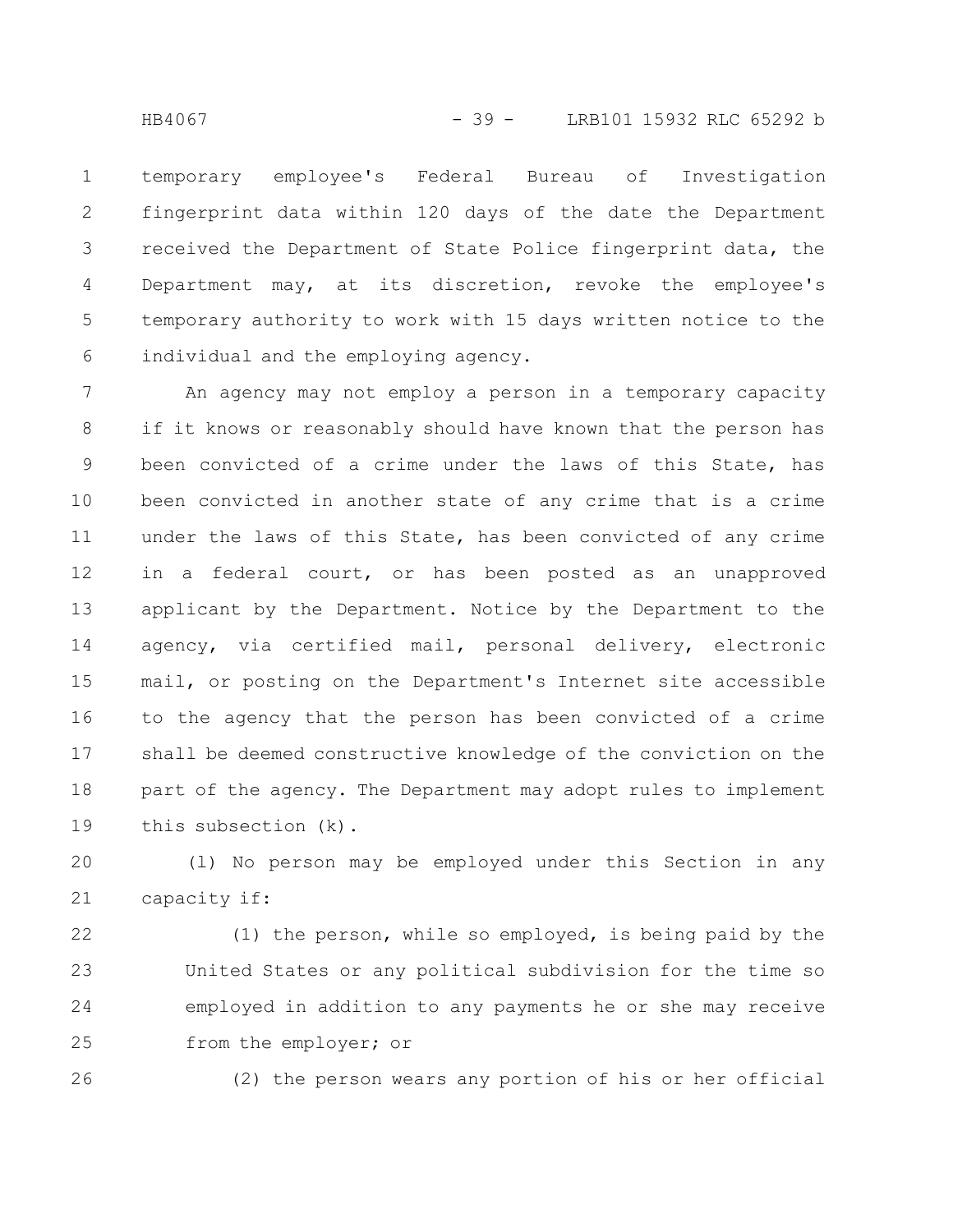uniform, emblem of authority, or equipment while so employed. 1 2

(m) If information is discovered affecting the registration of a person whose fingerprints were submitted under this Section, the Department shall so notify the agency that submitted the fingerprints on behalf of that person. 3 4 5 6

(n) Peace officers shall be exempt from the requirements of this Section relating to permanent employee registration cards. The agency shall remain responsible for any peace officer employed under this exemption, regardless of whether the peace officer is compensated as an employee or as an independent contractor and as further defined by rule. 7 8 9 10 11 12

(o) Persons who have no access to confidential or security information, who do not go to a client's or prospective client's residence or place of business, and who otherwise do not provide traditional security services are exempt from employee registration. Examples of exempt employees include, but are not limited to, employees working in the capacity of ushers, directors, ticket takers, cashiers, drivers, and reception personnel. Confidential or security information is that which pertains to employee files, scheduling, client contracts, or technical security and alarm data. 13 14 15 16 17 18 19 20 21 22

(p) An applicant who is 21 years of age or older seeking a religious exemption to the photograph requirement of this Section shall furnish with the application an approved copy of United States Department of the Treasury Internal Revenue 23 24 25 26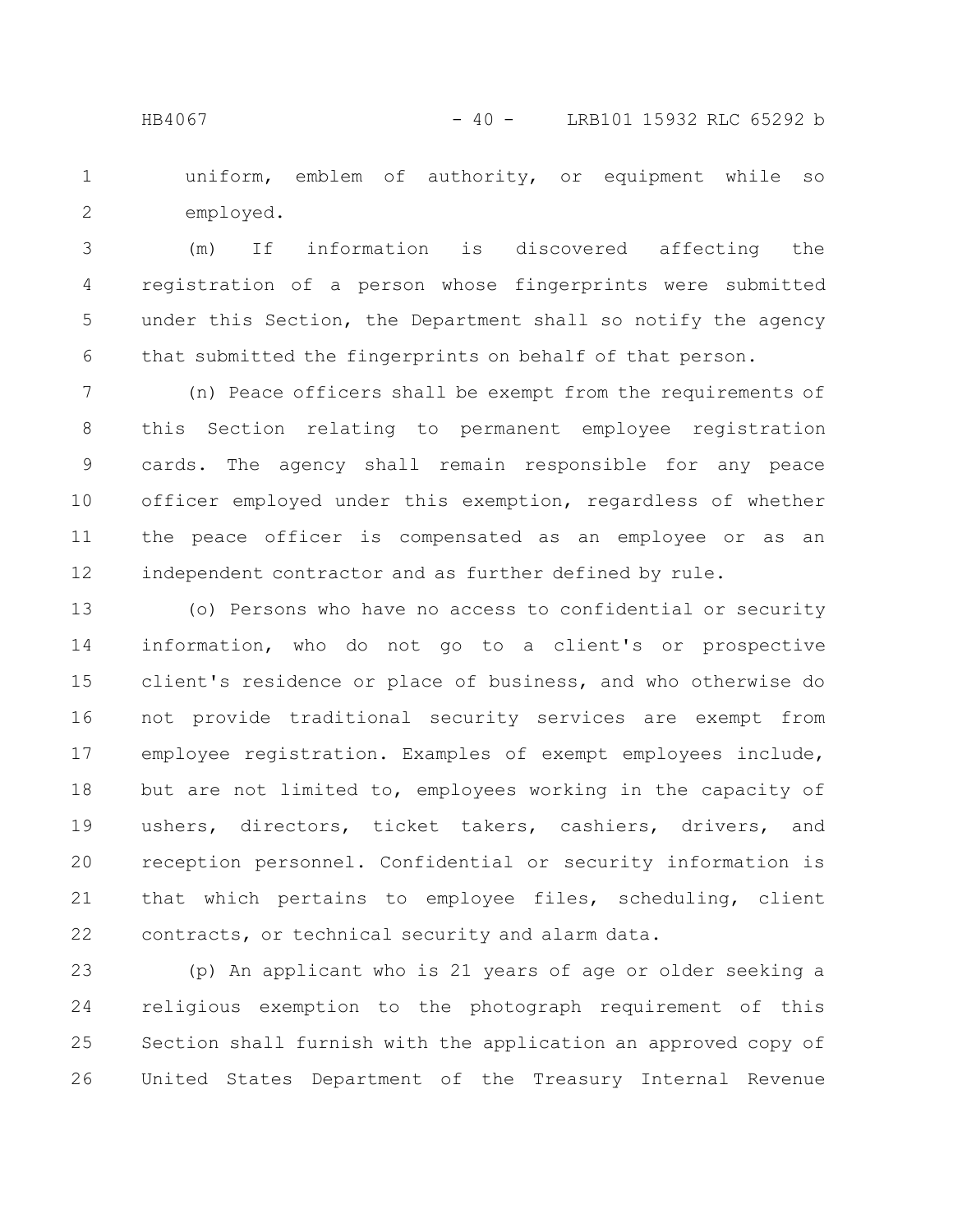Service Form 4029. Regardless of age, an applicant seeking a religious exemption to this photograph requirement shall submit fingerprints in a form and manner prescribed by the Department with his or her application in lieu of a photograph. (Source: P.A. 98-253, eff. 8-9-13; 98-848, eff. 1-1-15.) 1 2 3 4 5

6

(225 ILCS 447/35-35)

(Section scheduled to be repealed on January 1, 2024) 7

8

Sec. 35-35. Requirement of a firearm control card.

(a) No person shall perform duties that include the use, carrying, or possession of a firearm in the performance of those duties without complying with the provisions of this Section and having been issued a valid firearm control card by the Department. 9 10 11 12 13

(b) No employer shall employ any person to perform the duties for which licensure or employee registration is required and allow that person to carry a firearm unless that person has complied with all the firearm training requirements of this Section and has been issued a firearm control card. This Act permits only the following to carry firearms while actually engaged in the performance of their duties or while commuting directly to or from their places of employment: persons licensed as private detectives and their registered employees; persons licensed as private security contractors and their registered employees; persons licensed as private alarm contractors and their registered employees; and employees of a 14 15 16 17 18 19 20 21 22 23 24 25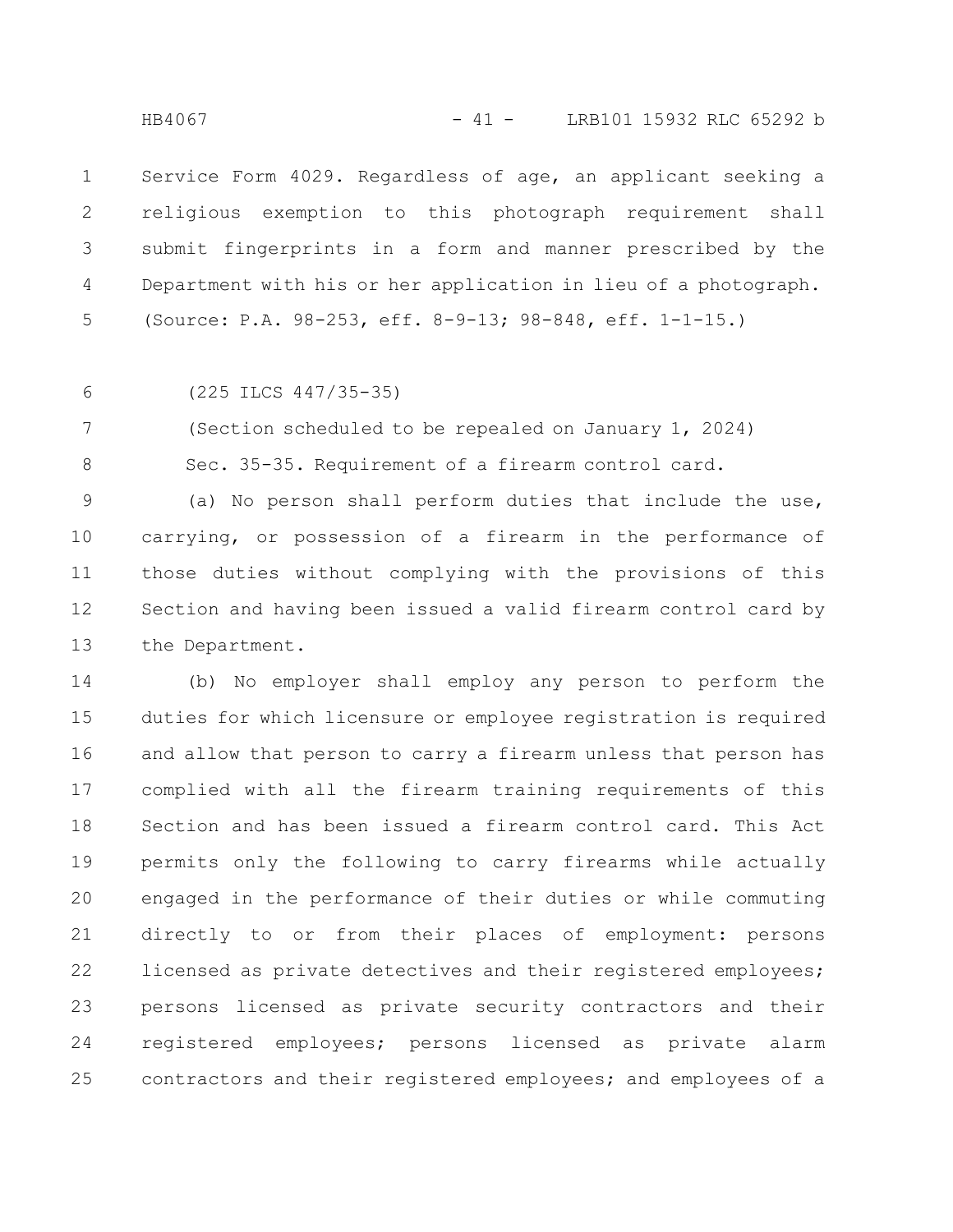HB4067 - 42 - LRB101 15932 RLC 65292 b

registered armed proprietary security force. 1

(c) Possession of a valid firearm control card allows a licensee or employee to carry a firearm not otherwise prohibited by law while the licensee or employee is engaged in the performance of his or her duties or while the licensee or employee is commuting directly to or from the licensee's or employee's place or places of employment. 2 3 4 5 6 7

(d) The Department shall issue a firearm control card to a person who has passed an approved firearm training course, who is currently licensed or employed by an agency licensed by this Act and has met all the requirements of this Act, and who is not prohibited under State or federal law from possessing a firearm possesses a valid firearm owner identification card. Application for the firearm control card shall be made by the employer to the Department on forms provided by the Department. The Department shall forward the card to the employer who shall be responsible for its issuance to the licensee or employee. The firearm control card shall be issued by the Department and shall identify the person holding it and the name of the course where the licensee or employee received firearm instruction and shall specify the type of weapon or weapons the person is authorized by the Department to carry and for which the person has been trained. 8 9 10 11 12 13 14 15 16 17 18 19 20 21 22 23

(e) Expiration and requirements for renewal of firearm control cards shall be determined by rule. 24 25

26

(f) The Department may, in addition to any other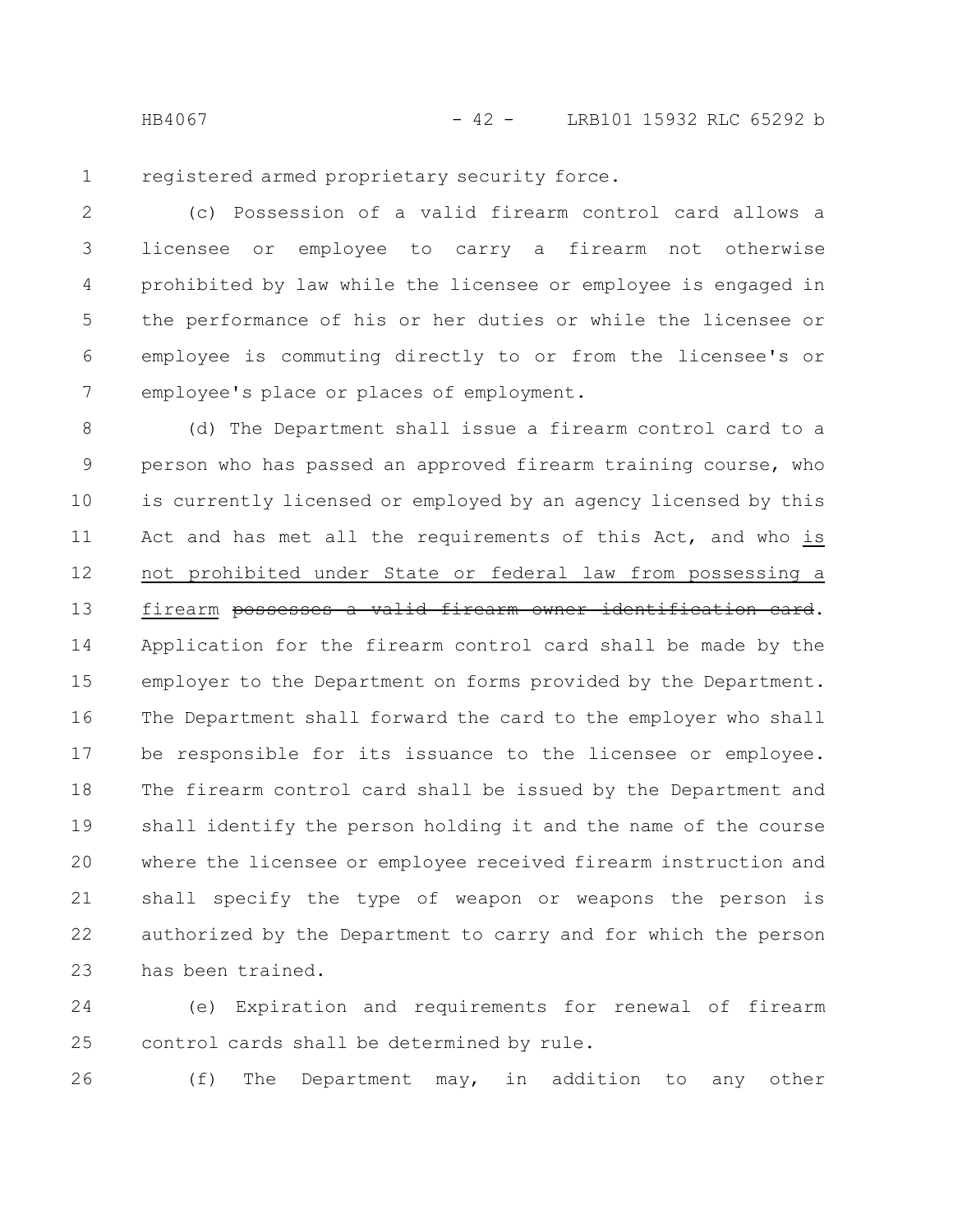disciplinary action permitted by this Act, refuse to issue, suspend, or revoke a firearm control card if the applicant or holder has been convicted of any felony or crime involving the illegal use, carrying, or possession of a deadly weapon or for a violation of this Act or rules adopted promulgated under this Act. The Department shall refuse to issue or shall revoke a firearm control card if the applicant or holder is prohibited under State or federal law from possessing a firearm fails to possess a valid firearm owners identification card without hearing. The Secretary shall summarily suspend a firearm control card if the Secretary finds that its continued use would constitute an imminent danger to the public. A hearing shall be held before the Board within 30 days if the Secretary summarily suspends a firearm control card. 1 2 3 4 5 6 7 8 9 10 11 12 13 14

(g) Notwithstanding any other provision of this Act to the contrary, all requirements relating to firearms control cards do not apply to a peace officer. If an individual ceases to be employed as a peace officer and continues to perform services in an armed capacity under this Act that are licensed activities, then the individual is required to obtain a permanent employee registration card pursuant to Section 35-30 of this Act and must possess a valid Firearm Owner's Identification Card, but is not required to obtain a firearm control card if the individual is otherwise in continuing compliance with the federal Law Enforcement Officers Safety Act of 2004. If an individual elects to carry a firearm pursuant to 15 16 17 18 19 20 21 22 23 24 25 26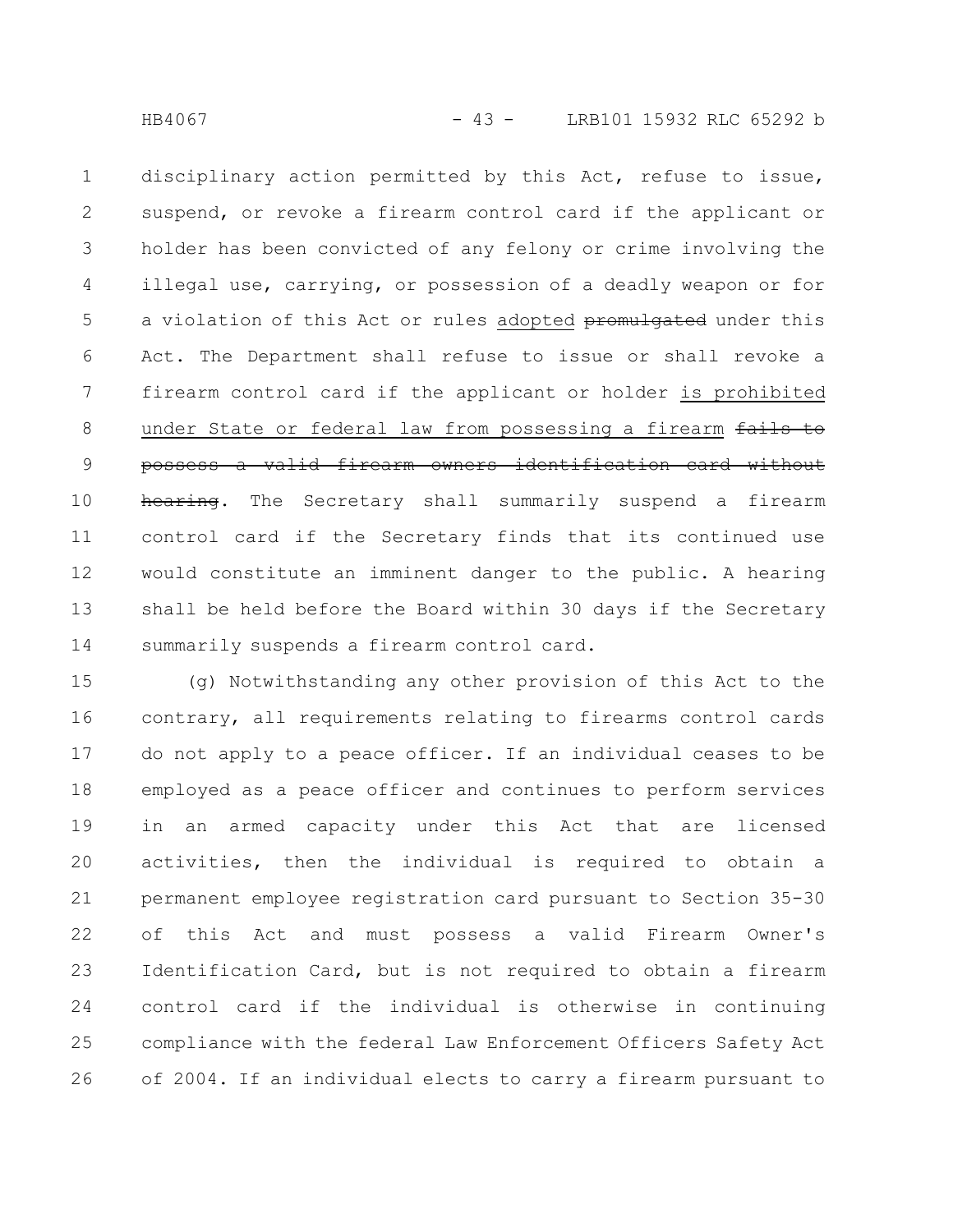the federal Law Enforcement Officers Safety Act of 2004, then the agency employing the officer is required to submit a notice of that election to the Department along with a fee specified by rule. 1 2 3 4

(h) The Department may issue a temporary firearm control card pending issuance of a new firearm control card upon an agency's acquiring of an established armed account. An agency that has acquired armed employees as a result of acquiring an established armed account may, on forms supplied by the Department, request the issuance of a temporary firearm control card for each acquired employee who held a valid firearm control card under his or her employment with the newly acquired established armed account immediately preceding the acquiring of the account and who continues to meet all of the qualifications for issuance of a firearm control card set forth in this Act and any rules adopted under this Act. The Department shall, by rule, set the fee for issuance of a temporary firearm control card. 5 6 7 8 9 10 11 12 13 14 15 16 17 18

(i) The Department shall not issue a firearm control card to a licensed fingerprint vendor or a licensed locksmith or employees of a licensed fingerprint vendor agency or a licensed locksmith agency. 19 20 21 22

(Source: P.A. 100-712, eff. 8-3-18.) 23

Section 50. The Mental Health and Developmental Disabilities Code is amended by changing Sections 6-103.1, 24 25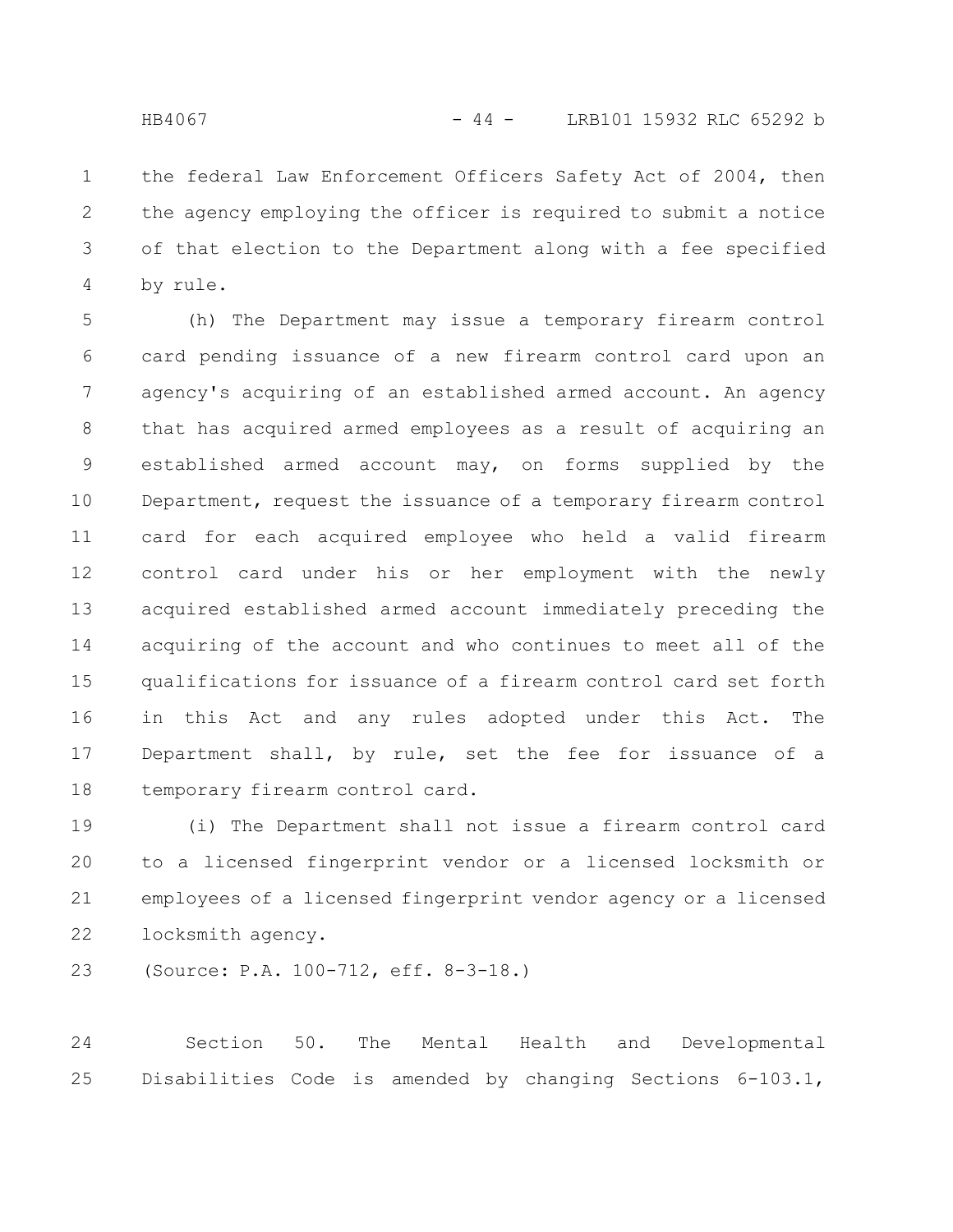HB4067 - 45 - LRB101 15932 RLC 65292 b

6-103.2, and 6-103.3 as follows: 1

2

(405 ILCS 5/6-103.1)

Sec. 6-103.1. Adjudication as a person with a mental disability. When a person has been adjudicated as a person with a mental disability as defined in Section 1.1 of the Firearm Owners Identification Card Act, including, but not limited to, an adjudication as a person with a disability as defined in Section 11a-2 of the Probate Act of 1975, the court shall direct the circuit court clerk to notify the Department of State Police, Firearm Owner's Identification (FOID) Office, in a form and manner prescribed by the Department of State Police, and shall forward a copy of the court order to the Department no later than 7 days after the entry of the order. Upon receipt of the order, the Department of State Police shall provide notification to the National Instant Criminal Background Check System. In this Section, "has been adjudicated as a mentally disabled person" means the person is the subject of a determination by a court, board, commission, or other lawful authority that the person, as a result of marked subnormal intelligence, or mental illness, mental impairment, incompetency, condition, or disease: 3 4 5 6 7 8 9 10 11 12 13 14 15 16 17 18 19 20 21

(1) presents a clear and present danger to himself, herself, or to others; (2) lacks the mental capacity to manage his or her own 22 23 24

affairs or is adjudicated a disabled person as defined in 25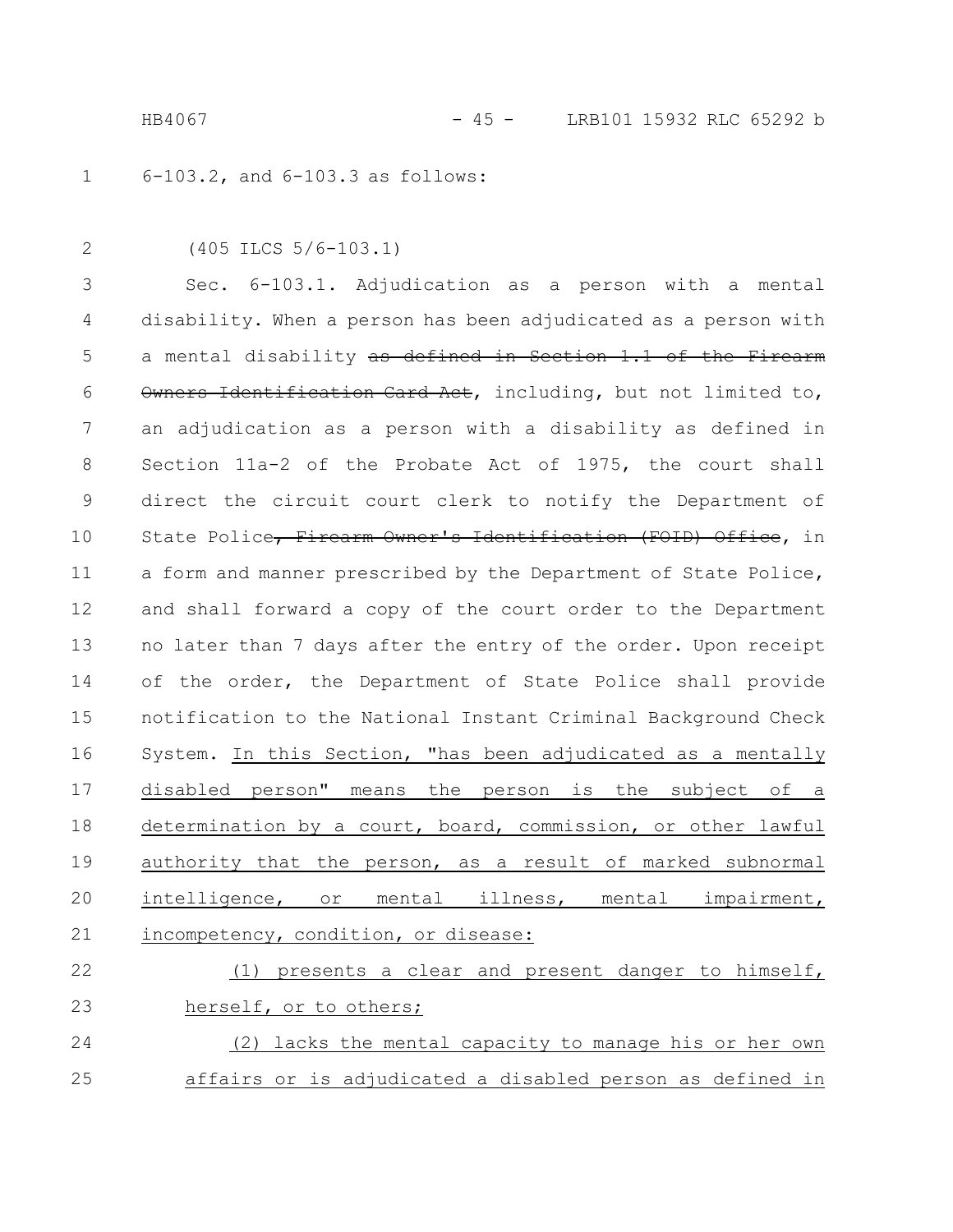| $\mathbf{1}$  | Section 11a-2 of the Probate Act of 1975;                 |
|---------------|-----------------------------------------------------------|
| $\mathbf{2}$  | (3) is not guilty in a criminal case by reason of         |
| 3             | insanity, mental disease or defect;                       |
| 4             | (3.5) is guilty but mentally ill, as provided in          |
| 5             | Section 5-2-6 of the Unified Code of Corrections;         |
| 6             | <u>(4) is unfit to stand trial in a criminal case;</u>    |
| 7             | (5) is not quilty by reason of lack of mental             |
| 8             | responsibility under Articles 50a and 72b of the Uniform  |
| $\mathcal{G}$ | Code of Military Justice, 10 U.S.C. 850a, 876b;           |
| 10            | (6) is a sexually violent person under subsection (f)     |
| 11            | of Section 5 of the Sexually Violent Persons Commitment   |
| 12            | Act;                                                      |
| 13            | (7) is a sexually dangerous person under the Sexually     |
| 14            | Dangerous Persons Act;                                    |
| 15            | (8) is unfit to stand trial under the Juvenile Court      |
| 16            | <u>Act of 1987;</u>                                       |
| 17            | (9) is not quilty by reason of insanity under the         |
| 18            | Juvenile Court Act of 1987;                               |
| 19            | (10) is a person subject to involuntary admission on an   |
| 20            | inpatient basis as defined in Section 1-119 of the Mental |
| 21            | Health and Developmental Disabilities Code;               |
| 22            | (11) is a person subject to involuntary admission on an   |
| 23            | outpatient basis as defined in Section 1-119.1 of the     |
| 24            | Mental Health and Developmental Disabilities Code;        |
| 25            | (12) is subject to judicial admission as set forth in     |
| 26            | Section 4-500 of the Mental Health and Developmental      |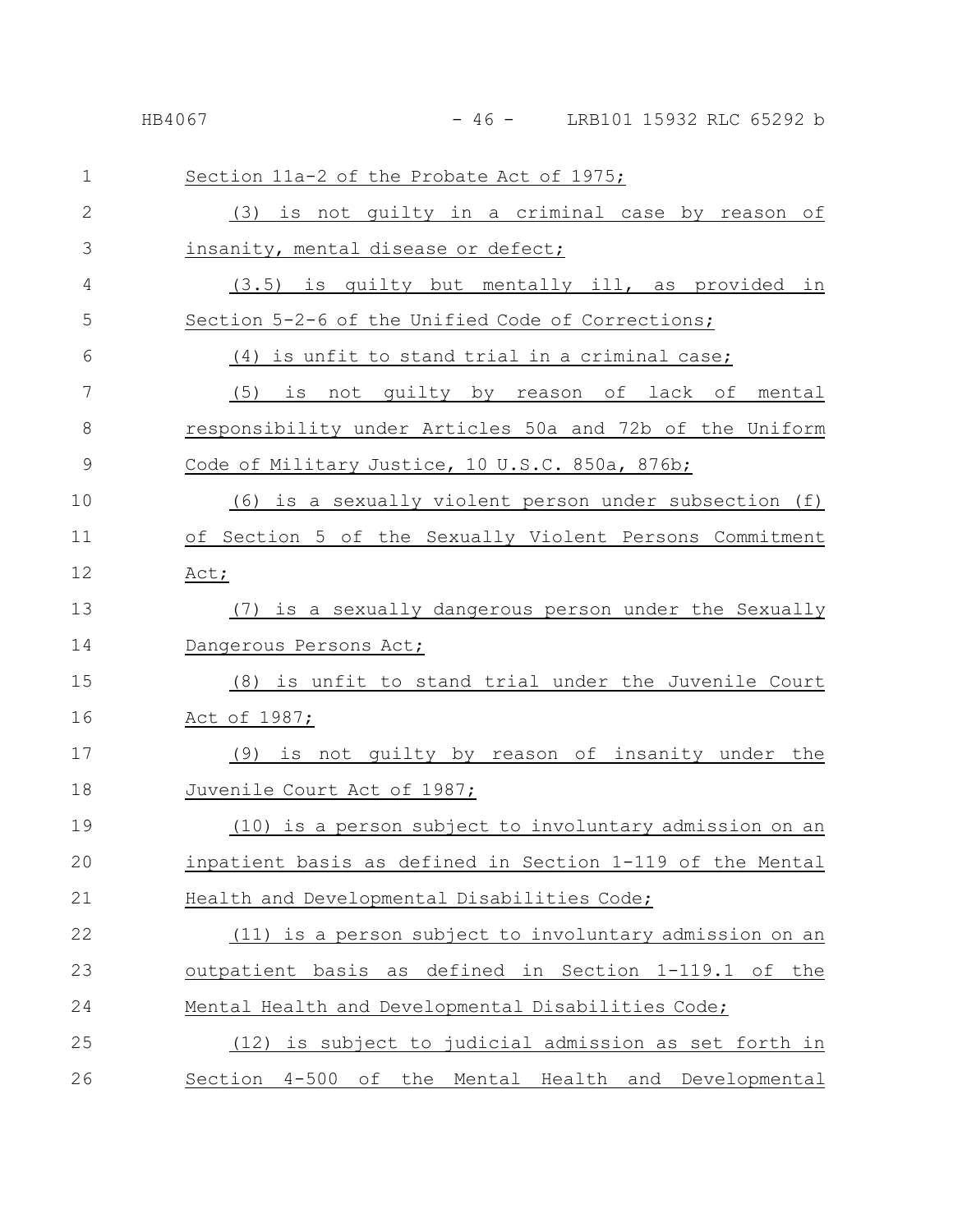HB4067 - 47 - LRB101 15932 RLC 65292 b

# 1

Disabilities Code; or

| -2 | (13) is subject to the provisions of the Interstate        |
|----|------------------------------------------------------------|
| 3  | Agreements on Sexually Dangerous Persons Act.              |
|    | 4 (Source: P.A. 98-63, eff. 7-9-13; 99-143, eff. 7-27-15.) |

5

(405 ILCS 5/6-103.2)

Sec. 6-103.2. Developmental disability; notice. If a person 14 years old or older is determined to be a person with a developmental disability by a physician, clinical psychologist, or qualified examiner, the physician, clinical psychologist, or qualified examiner shall notify the Department of Human Services within 7 days of making the determination that the person has a developmental disability. The Department of Human Services shall immediately update its records and information relating to mental health and developmental disabilities, and if appropriate, shall notify the Department of State Police in a form and manner prescribed by the Department of State Police. Information disclosed under this Section shall remain privileged and confidential, and shall not be redisclosed, except as required under clause (e)(2) of Section 24-4.5 of the Criminal Code of 2012 subsection (e) of Section 3.1 of the Firearm Owners Identification Card Act, nor used for any other purpose. The method of providing this information shall guarantee that the information is not released beyond that which is necessary for the purpose of this Section and shall be provided by rule by 6 7 8 9 10 11 12 13 14 15 16 17 18 19 20 21 22 23 24 25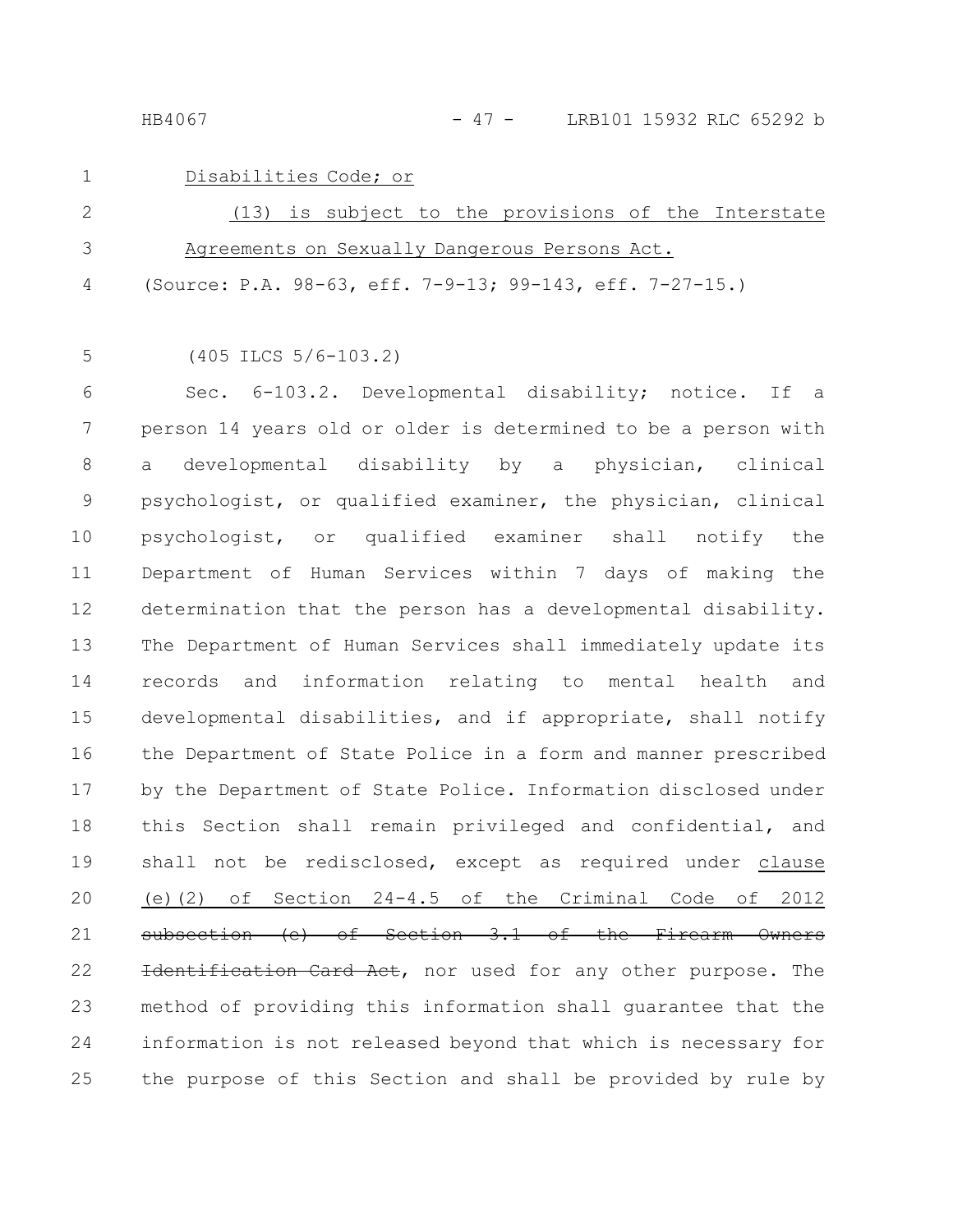the Department of Human Services. The identity of the person reporting under this Section shall not be disclosed to the subject of the report. 1 2 3

The physician, clinical psychologist, or qualified examiner making the determination and his or her employer may not be held criminally, civilly, or professionally liable for making or not making the notification required under this Section, except for willful or wanton misconduct. 4 5 6 7 8

In this Section, "developmentally disabled" has the meaning ascribed to it in Section 12 of the Mental Health and Developmental Disabilities Confidentiality Act. 9 10 11

In For purposes of this Section, "developmental disability" means a disability which is attributable to any other condition which results in impairment similar to that caused by an intellectual disability and which requires services similar to those required by intellectually disabled persons. The disability must originate before the age of 18 years, be expected to continue indefinitely, and constitute a substantial disability. This disability results, in the professional opinion of a physician, clinical psychologist, or qualified examiner, in significant functional limitations in 3 or more of the following areas of major life activity: 12 13 14 15 16 17 18 19 20 21 22

23

(i) self-care;

(ii) receptive and expressive language; 24

(iii) learning; 25

(iv) mobility; or 26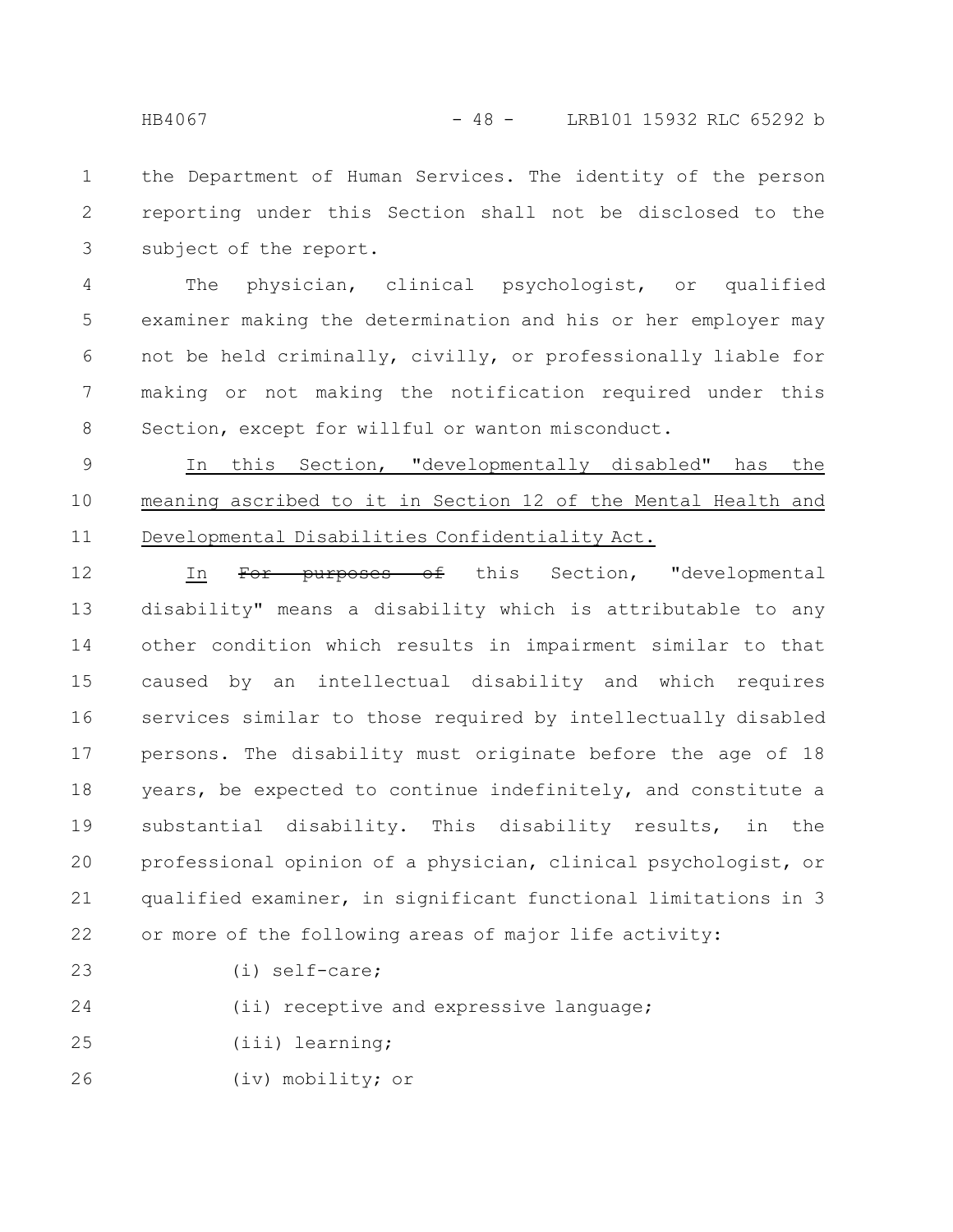HB4067 - 49 - LRB101 15932 RLC 65292 b

1

#### (v) self-direction.

"Determined to be a person with a developmental disability by a physician, clinical psychologist, or qualified examiner" means in the professional opinion of the physician, clinical psychologist, or qualified examiner, a person is diagnosed, assessed, or evaluated as having a developmental disability. (Source: P.A. 98-63, eff. 7-9-13; 99-29, eff. 7-10-15; 99-143, eff. 7-27-15; 99-642, eff. 7-28-16.) 2 3 4 5 6 7 8

(405 ILCS 5/6-103.3) 9

Sec. 6-103.3. Clear and present danger; notice. If a person is determined to pose a clear and present danger to himself, herself, or to others by a physician, clinical psychologist, or qualified examiner, whether employed by the State, by any public or private mental health facility or part thereof, or by a law enforcement official or a school administrator, then the physician, clinical psychologist, qualified examiner shall notify the Department of Human Services and a law enforcement official or school administrator shall notify the Department of State Police, within 24 hours of making the determination that the person poses a clear and present danger. The Department of Human Services shall immediately update its records and information relating to mental health and developmental disabilities, and if appropriate, shall notify the Department of State Police in a form and manner prescribed by the Department of State Police. Information disclosed under this 10 11 12 13 14 15 16 17 18 19 20 21 22 23 24 25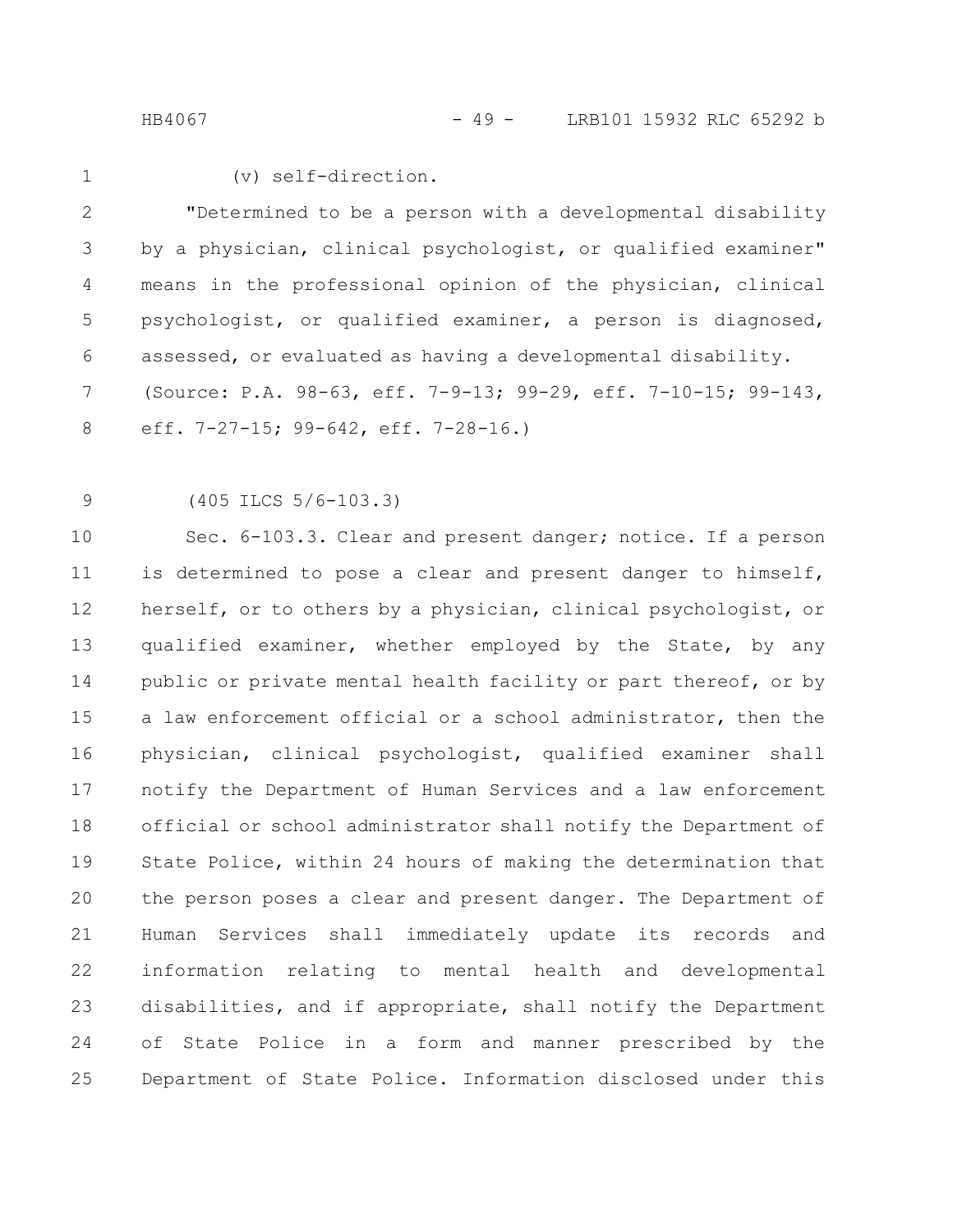Section shall remain privileged and confidential, and shall not be redisclosed, except as required under clause (e)(2) of Section 24-4.5 of the Criminal Code of 2012 subsection (e) of Section 3.1 of the Firearm Owners Identification Card Act, nor used for any other purpose. The method of providing this information shall guarantee that the information is not released beyond that which is necessary for the purpose of this Section and shall be provided by rule by the Department of Human Services. The identity of the person reporting under this Section shall not be disclosed to the subject of the report. The physician, clinical psychologist, qualified examiner, law enforcement official, or school administrator making the determination and his or her employer shall not be held criminally, civilly, or professionally liable for making or not making the notification required under this Section, except for willful or wanton misconduct. This Section does not apply to a law enforcement official, if making the notification under this Section will interfere with an ongoing or pending criminal investigation. 1 2 3 4 5 6 7 8 9 10 11 12 13 14 15 16 17 18 19

20

## In For the purposes of this Section:

21

"Clear and present danger" means a person who:

(1) communicates a serious threat of physical violence against a reasonably identifiable victim or poses a clear and imminent risk of serious physical injury to himself, herself, or another person as determined by a physician, clinical psychologist, or 22 23 24 25 26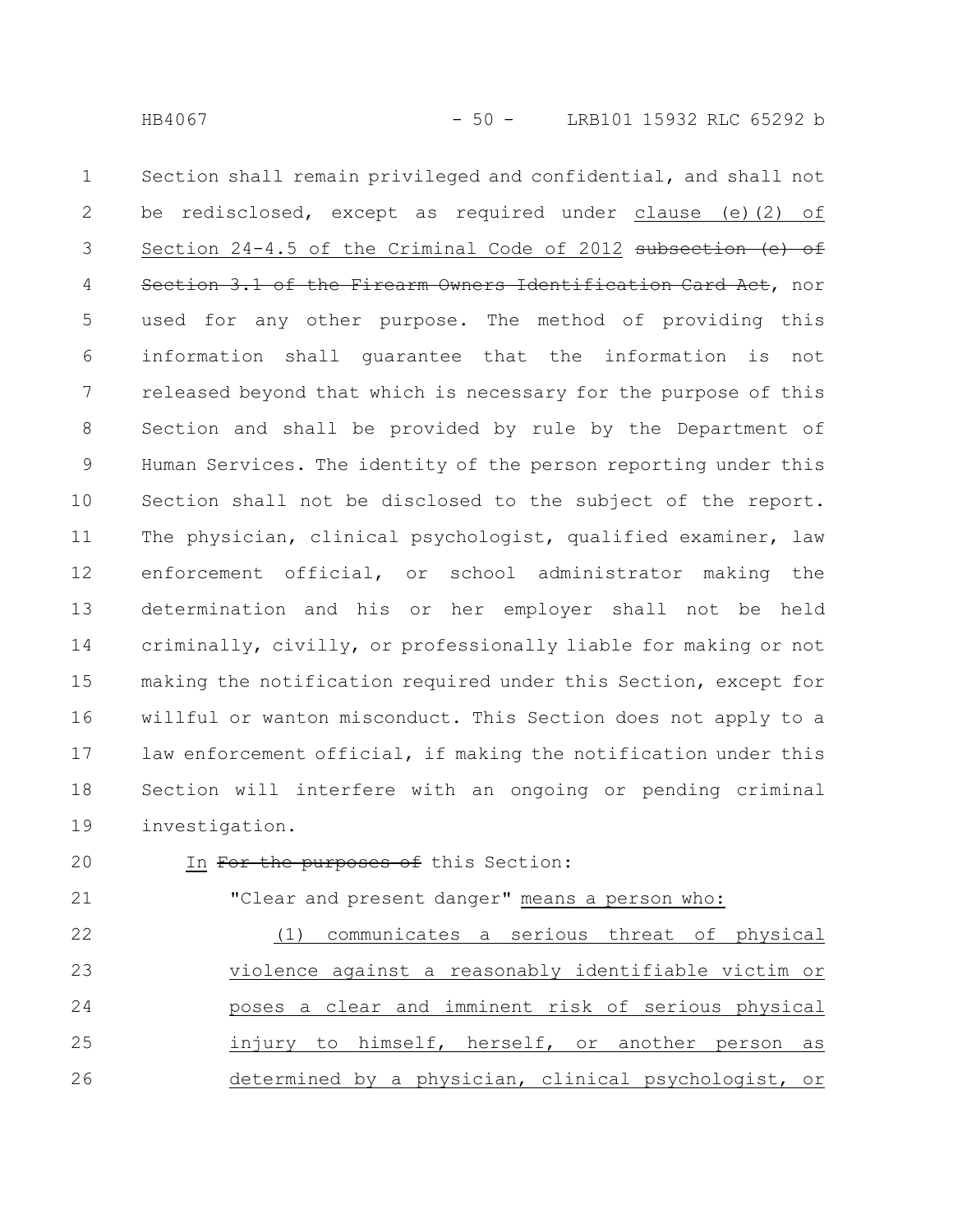|--|--|--|--|--|--|

1

qualified examiner; or

(2) demonstrates threatening physical or verbal behavior, such as violent, suicidal, or assaultive threats, actions, or other behavior, as determined by a physician, clinical psychologist, qualified examiner, school administrator, or law enforcement official. "Physician", "clinical psychologist", and "qualified examiner" have the meanings ascribed to them in the Mental Health and Developmental Disabilities Code has the meaning ascribed to it in Section  $1.1$  of the Firearm Identification Card Act. 2 3 4 5 6 7 8 9 10 11

"Determined to pose a clear and present danger to himself, herself, or to others by a physician, clinical psychologist, or qualified examiner" means in the professional opinion of the physician, clinical psychologist, or qualified examiner, a person poses a clear and present danger. 12 13 14 15 16 17

"School administrator" means the person required to report under the School Administrator Reporting of Mental Health Clear and Present Danger Determinations Law. 18 19 20

(Source: P.A. 98-63, eff. 7-9-13; 99-29, eff. 7-10-15.) 21

Section 55. The Lead Poisoning Prevention Act is amended by changing Section 2 as follows: 22 23

24

(410 ILCS 45/2) (from Ch. 111 1/2, par. 1302)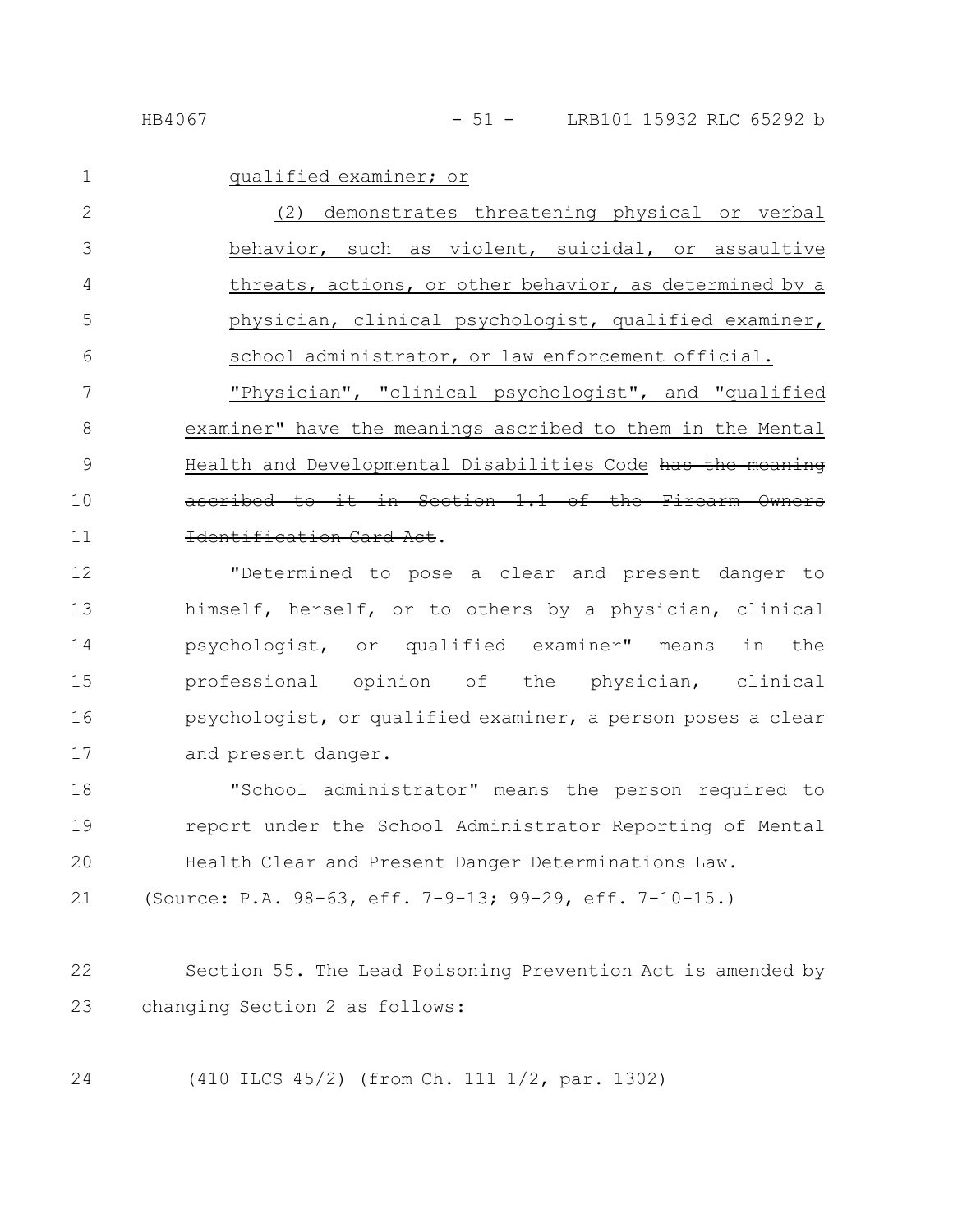HB4067 - 52 - LRB101 15932 RLC 65292 b

1

Sec. 2. Definitions. As used in this Act:

"Child care facility" means any structure used by a child care provider licensed by the Department of Children and Family Services or public or private school structure frequented by children 6 years of age or younger. 2 3 4 5

"Childhood Lead Risk Questionnaire" means the questionnaire developed by the Department for use by physicians and other health care providers to determine risk factors for children 6 years of age or younger residing in areas designated as low risk for lead exposure. 6 7 8 9 10

"Delegate agency" means a unit of local government or health department approved by the Department to carry out the provisions of this Act. 11 12 13

"Department" means the Department of Public Health. 14

"Director" means the Director of Public Health. 15

"Dwelling unit" means an individual unit within a residential building used as living quarters for one household. 16 17

"Elevated blood lead level" means a blood lead level in excess of the limits established under State rules. 18 19

"Exposed surface" means any interior or exterior surface of a regulated facility. 20 21

"High risk area" means an area in the State determined by the Department to be high risk for lead exposure for children 6 years of age or younger. The Department may consider, but is not limited to, the following factors to determine a high risk area: age and condition (using Department of Housing and Urban 22 23 24 25 26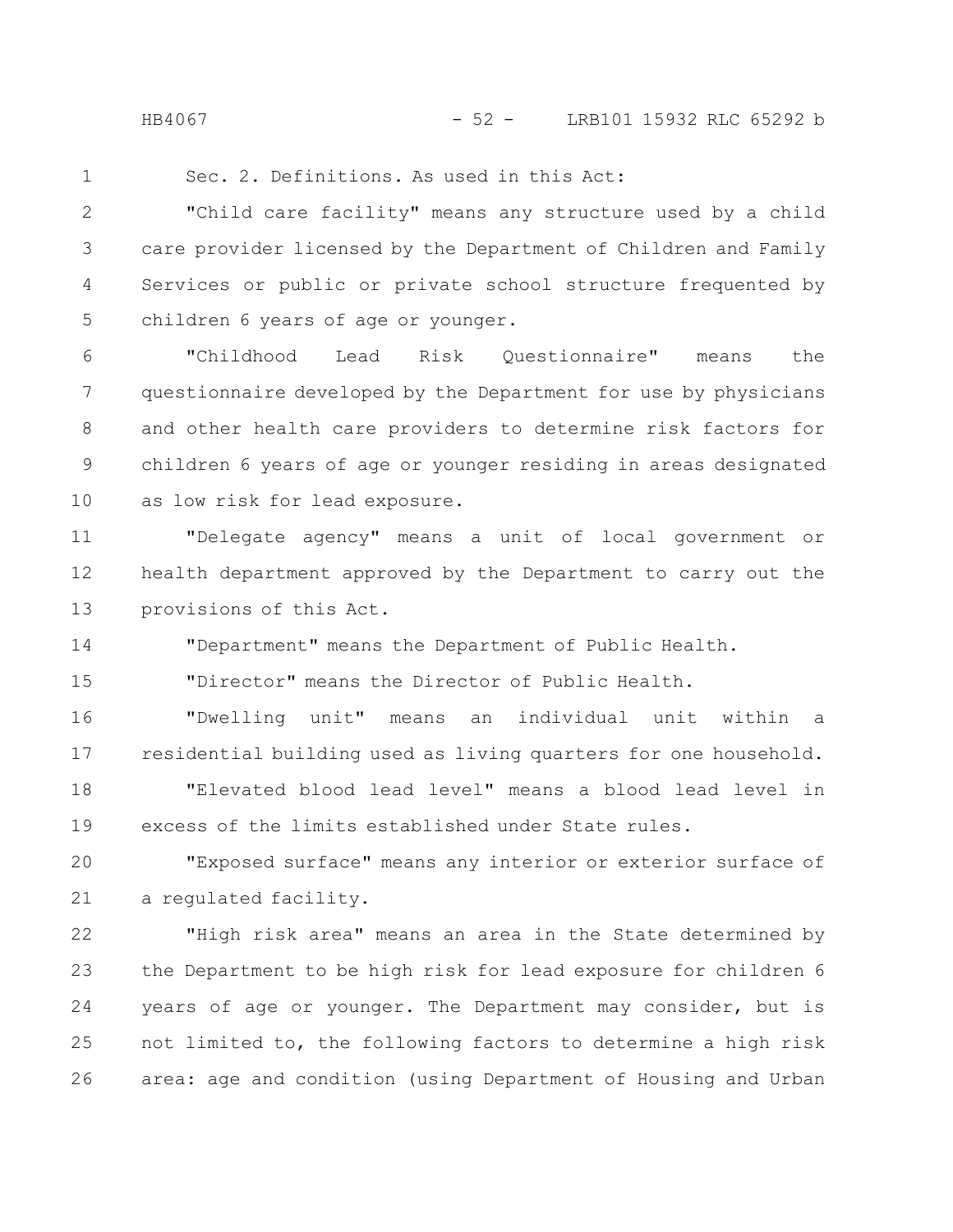Development definitions of "slum" and "blighted") of housing, proximity to highway traffic or heavy local traffic or both, percentage of housing determined as rental or vacant, proximity to industry using lead, established incidence of elevated blood lead levels in children, percentage of population living below 200% of federal poverty guidelines, and number of children residing in the area who are 6 years of age or younger. 1 2 3 4 5 6 7

"Lead abatement" means any approved work practices that will permanently eliminate lead exposure or remove the lead-bearing substances in a regulated facility. The Department shall establish by rule which work practices are approved or prohibited for lead abatement. 8 9 10 11 12

"Lead abatement contractor" means any person or entity licensed by the Department to perform lead abatement and mitigation. 13 14 15

"Lead abatement supervisor" means any person employed by a lead abatement contractor and licensed by the Department to perform lead abatement and lead mitigation and to supervise lead workers who perform lead abatement and lead mitigation. 16 17 18 19

"Lead abatement worker" means any person employed by a lead abatement contractor and licensed by the Department to perform lead abatement and mitigation. 20 21 22

"Lead activities" means the conduct of any lead services, including, lead inspection, lead risk assessment, lead mitigation, or lead abatement work or supervision in a regulated facility. 23 24 25 26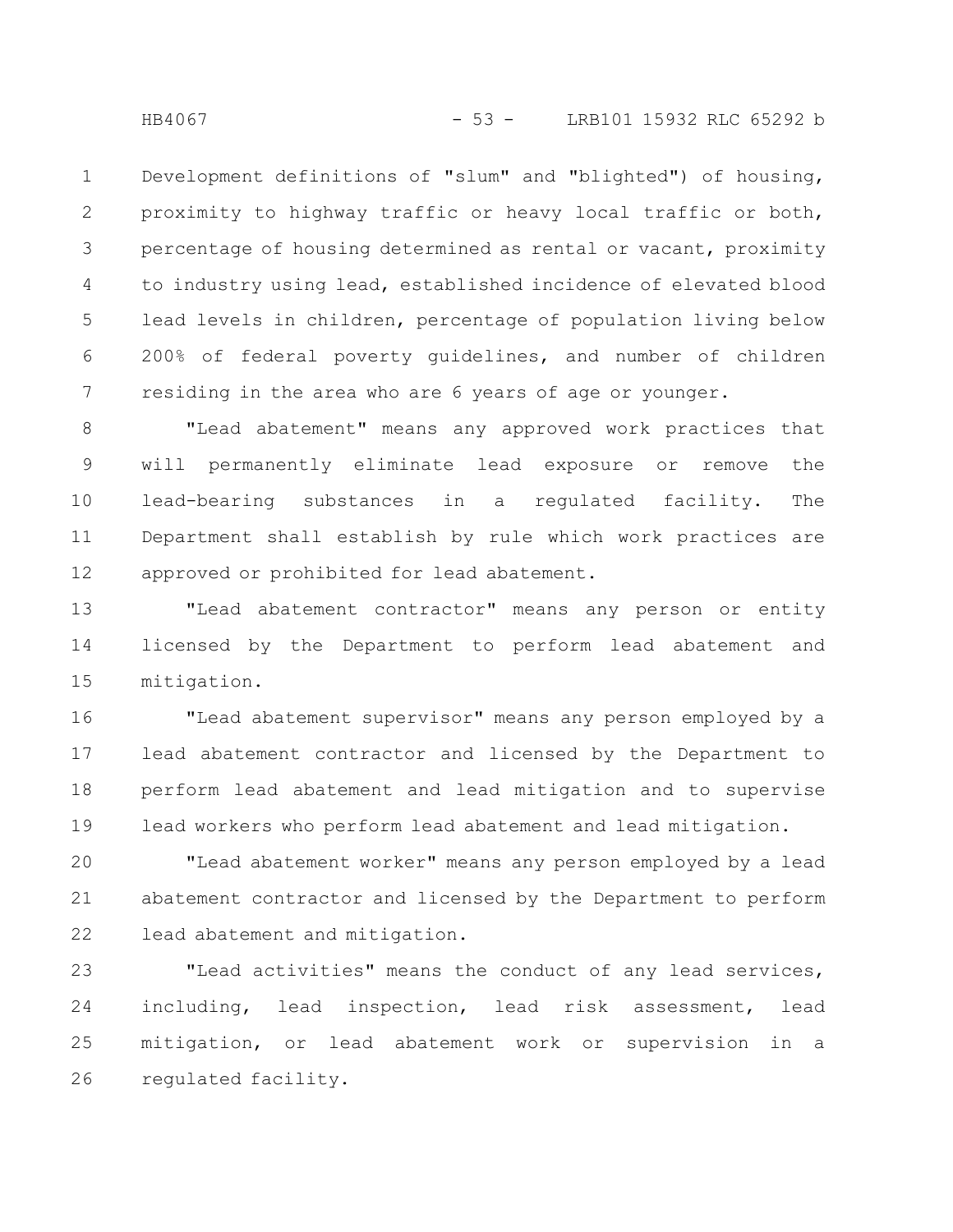"Lead-bearing substance" means any item containing or coated with lead such that the lead content is more than six-hundredths of one percent (0.06%) lead by total weight; or any dust on surfaces or in furniture or other nonpermanent elements of the regulated facility; or any paint or other surface coating material containing more than five-tenths of one percent (0.5%) lead by total weight (calculated as lead metal) in the total non-volatile content of liquid paint; or lead-bearing substances containing greater than one milligram per square centimeter or any lower standard for lead content in residential paint as may be established by federal law or rule; or more than 1 milligram per square centimeter in the dried film of paint or previously applied substance; or item or dust on item containing lead in excess of the amount specified in the rules authorized by this Act or a lower standard for lead content as may be established by federal law or rule. "Lead-bearing substance" does not include firearm ammunition or components as defined by Section 2-7.1 of the Criminal Code of 2012 the Firearm Owners Identification Card Act. 1 2 3 4 5 6 7 8 9 10 11 12 13 14 15 16 17 18 19

"Lead hazard" means a lead-bearing substance that poses an immediate health hazard to humans. 20 21

"Lead hazard screen" means a lead risk assessment that involves limited dust and paint sampling for lead-bearing substances and lead hazards. This service is used as a screening tool designed to determine if further lead investigative services are required for the regulated 22 23 24 25 26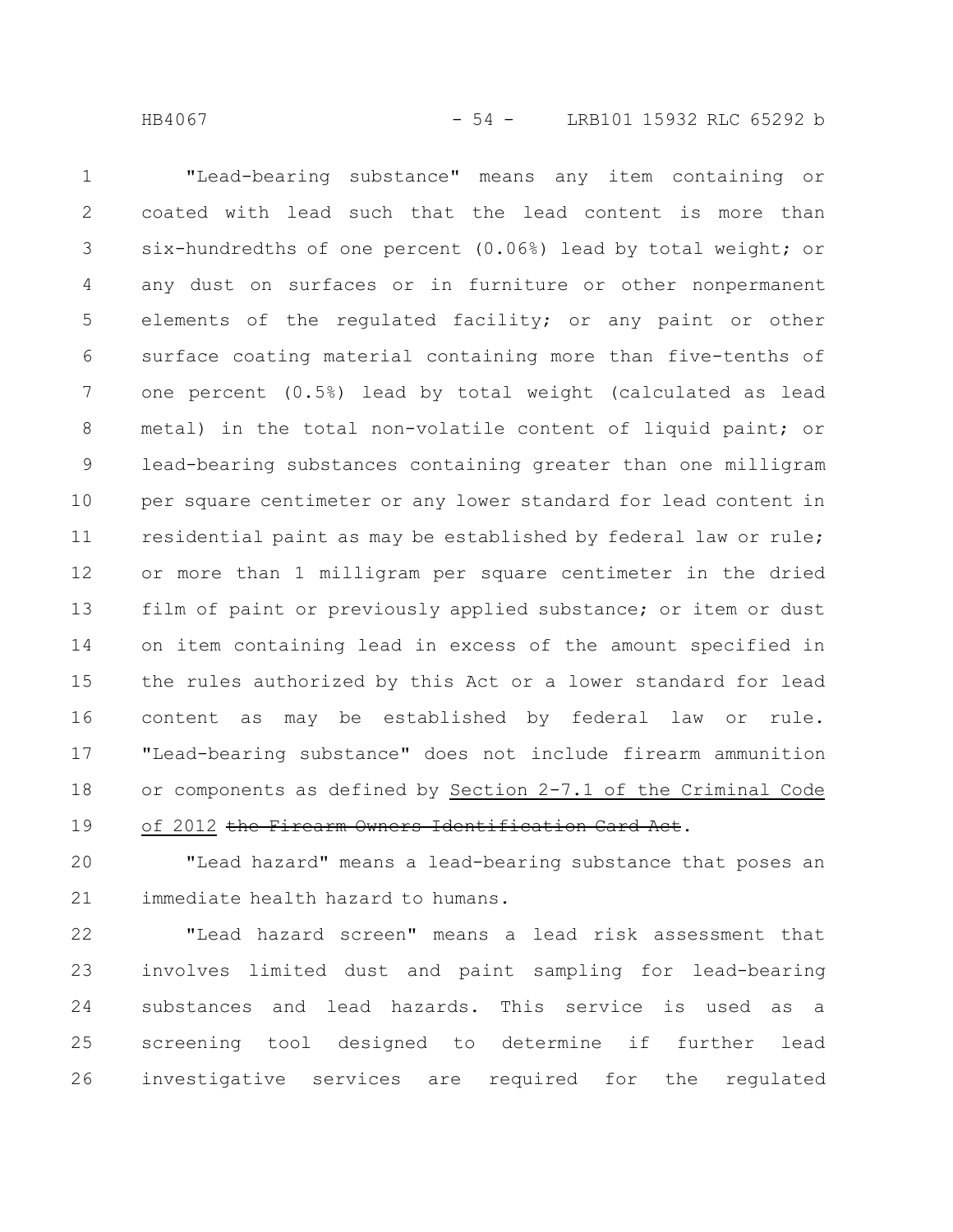facility. 1

"Lead inspection" means a surface-by-surface investigation to determine the presence of lead-based paint. 2 3

"Lead inspector" means an individual who has been trained by a Department-approved training program and is licensed by the Department to conduct lead inspections; to sample for the presence of lead in paint, dust, soil, and water; and to conduct compliance investigations. 4 5 6 7 8

"Lead mitigation" means the remediation, in a manner described in Section 9, of a lead hazard so that the lead-bearing substance does not pose an immediate health hazard to humans. 9 10 11 12

"Lead poisoning" means having an elevated blood lead level. "Lead risk assessment" means an on-site investigation to determine the existence, nature, severity, and location of lead hazards. "Lead risk assessment" includes any lead sampling and visual assessment associated with conducting a lead risk assessment and lead hazard screen and all lead sampling associated with compliance investigations. 13 14 15 16 17 18 19

"Lead risk assessor" means an individual who has been trained by a Department-approved training program and is licensed by the Department to conduct lead risk assessments, lead inspections, and lead hazard screens; to sample for the presence of lead in paint, dust, soil, water, and sources for lead-bearing substances; and to conduct compliance investigations. 20 21 22 23 24 25 26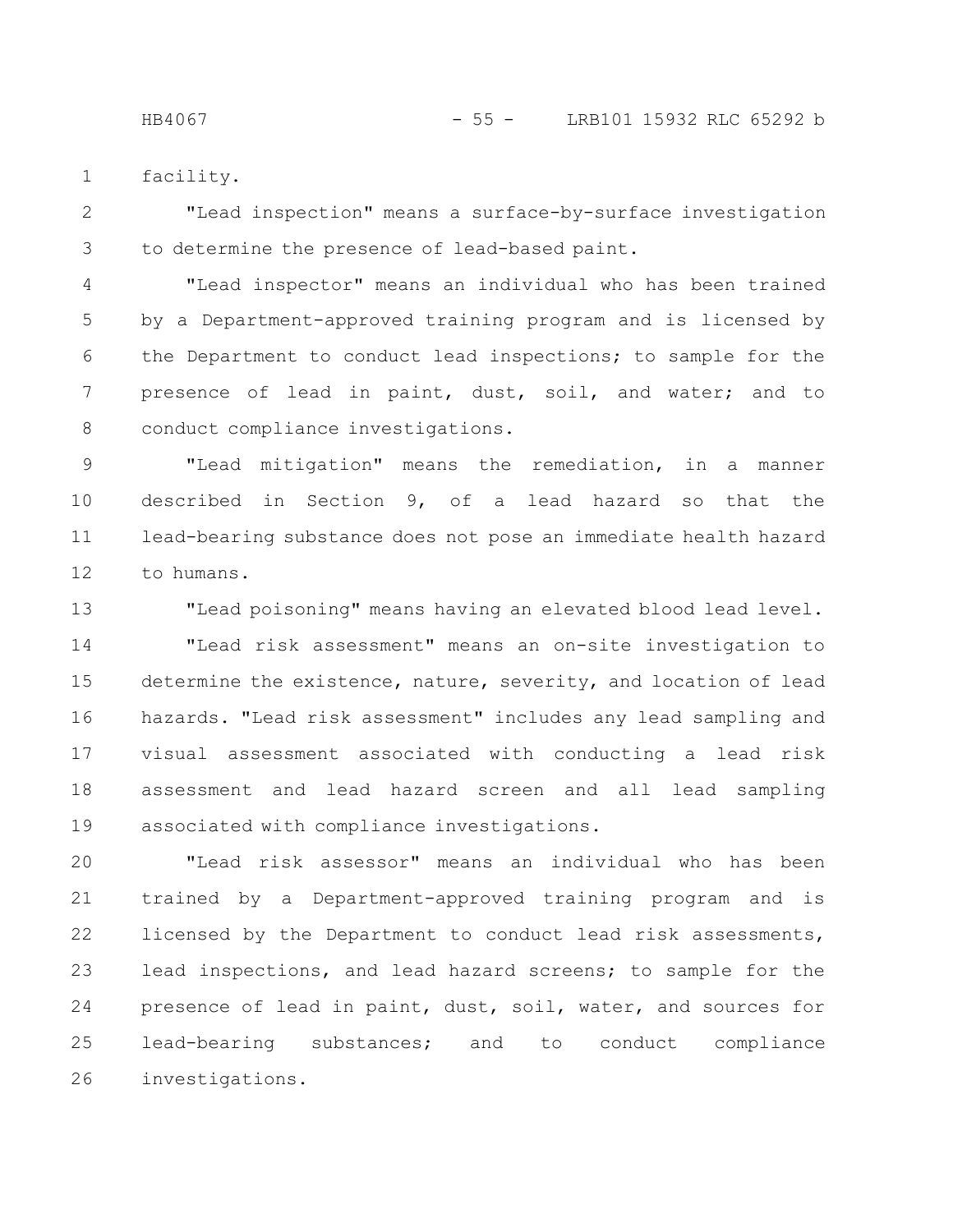"Lead training program provider" means any person providing Department-approved lead training in Illinois to individuals seeking licensure in accordance with the Act. 1 2 3

"Low risk area" means an area in the State determined by the Department to be low risk for lead exposure for children 6 years of age or younger. The Department may consider the factors named in "high risk area" to determine low risk areas. 4 5 6 7

"Owner" means any person, who alone, jointly, or severally with others: 8 9

(a) Has legal title to any regulated facility, with or without actual possession of the regulated facility, or 10 11

(b) Has charge, care, or control of the regulated facility as owner or agent of the owner, or as executor, administrator, trustee, or guardian of the estate of the owner. 12 13 14 15

"Person" means any individual, partnership, firm, company, limited liability company, corporation, association, joint stock company, trust, estate, political subdivision, State agency, or any other legal entity, or their legal representative, agent, or assign. 16 17 18 19 20

"Regulated facility" means a residential building or child care facility. 21 22

"Residential building" means any room, group of rooms, or other interior areas of a structure designed or used for human habitation; common areas accessible by inhabitants; and the surrounding property or structures. 23 24 25 26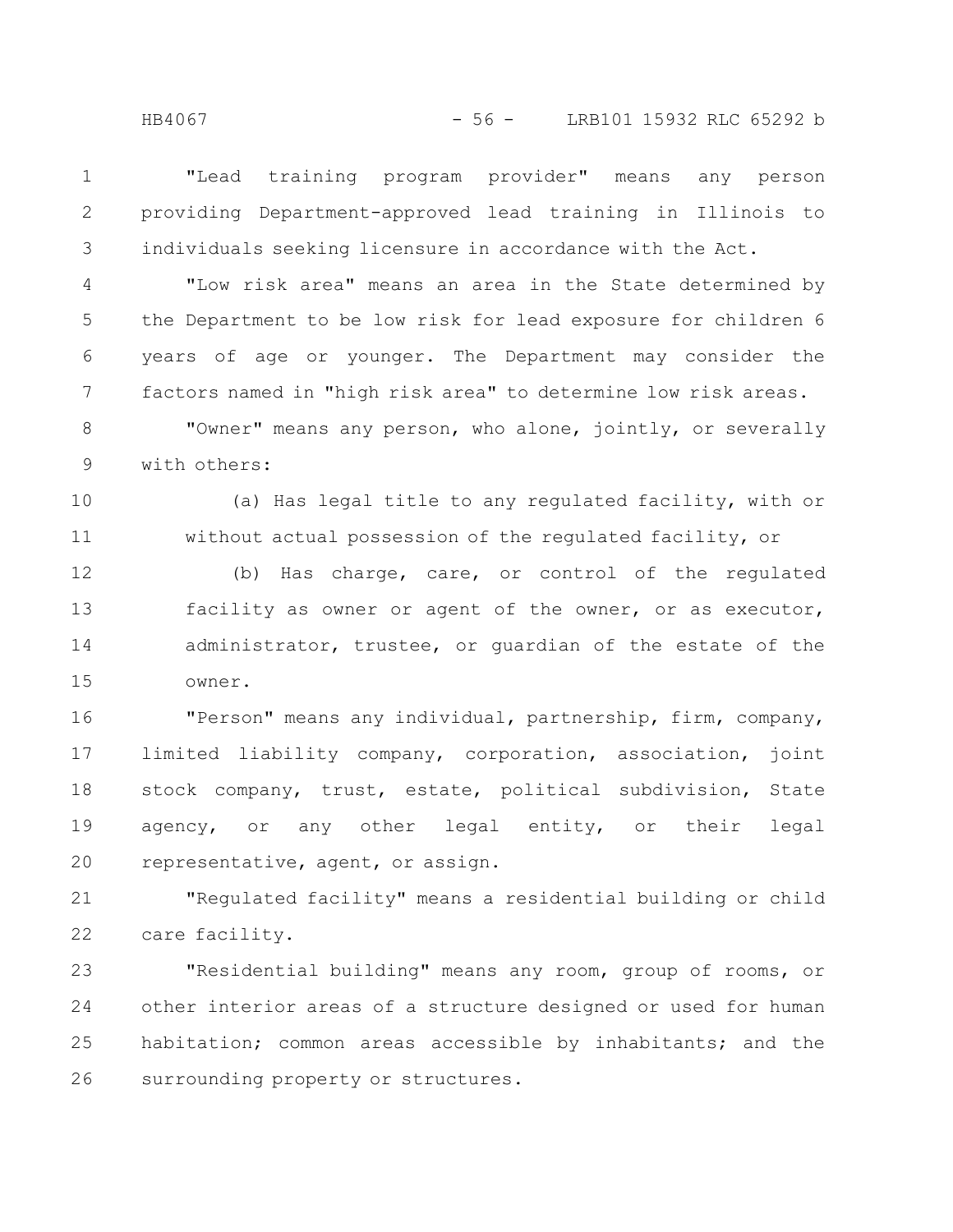|    | HB4067<br>$-57 -$<br>LRB101 15932 RLC 65292 b                             |
|----|---------------------------------------------------------------------------|
| 1  | (Source: P.A. 100-723, eff. 1-1-19.)                                      |
| 2  | (430 ILCS 65/Act rep.)                                                    |
| 3  | Section 60. The Firearm Owners Identification Card Act is                 |
| 4  | repealed.                                                                 |
| 5  | Section 65. The Firearm Concealed Carry Act is amended by                 |
| 6  | changing Sections 25, 30, 40, 70, 80, and 105 as follows:                 |
| 7  | (430 ILCS 66/25)                                                          |
| 8  | Sec. 25. Qualifications for a license.                                    |
| 9  | The Department shall issue a license to an applicant                      |
| 10 | completing an application in accordance with Section 30 of this           |
| 11 | Act if the person:                                                        |
| 12 | $(1)$ is at least 21 years of age;                                        |
| 13 | (2)<br>a currently valid Firearm<br><del>has-</del>                       |
| 14 | Identification Card and at the time of application mee                    |
| 15 | <u>requirements for the issuance of a Firearm Owner</u><br><del>the</del> |
| 16 | Heentification Card and is not prohibited under State or                  |
| 17 | the Firearm Owners Identification Card Act or federal law                 |
| 18 | from possessing or receiving a firearm;                                   |
| 19 | (3) has not been convicted or found guilty in this                        |
| 20 | State or in any other state of:                                           |
| 21 | (A) a misdemeanor involving the use or threat of                          |
| 22 | physical force or violence to any person within the 5                     |
| 23 | years preceding the date of the license application; or                   |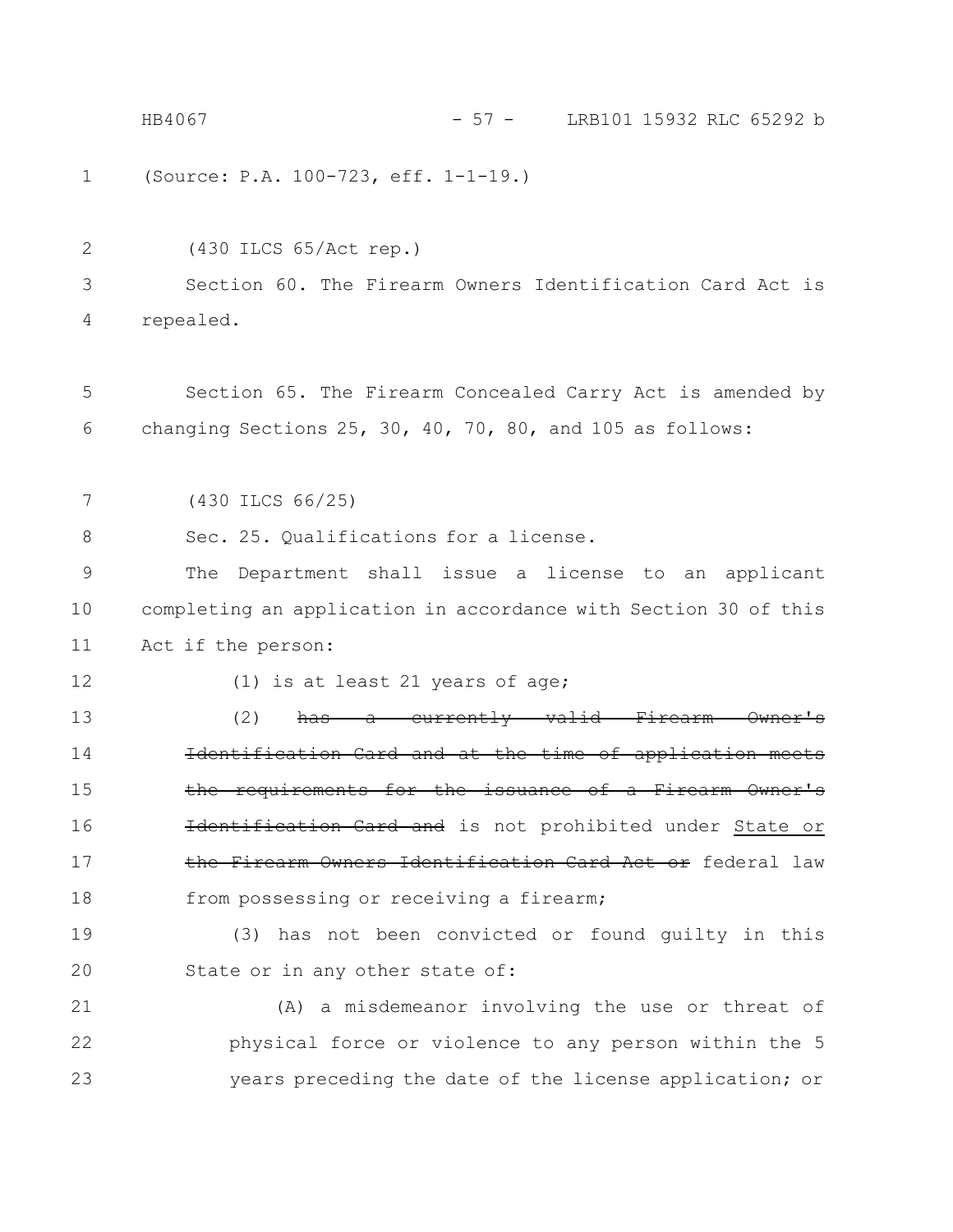## HB4067 - 58 - LRB101 15932 RLC 65292 b

(B) 2 or more violations related to driving while under the influence of alcohol, other drug or drugs, intoxicating compound or compounds, or any combination thereof, within the 5 years preceding the date of the license application; (4) is not the subject of a pending arrest warrant, prosecution, or proceeding for an offense or action that could lead to disqualification to own or possess a firearm; 1 2 3 4 5 6 7 8

(5) has not been in residential or court-ordered treatment for alcoholism, alcohol detoxification, or drug treatment within the 5 years immediately preceding the date of the license application; and 9 10 11 12

(6) has completed firearms training and any education component required under Section 75 of this Act. 13 14

(Source: P.A. 98-63, eff. 7-9-13; 98-756, eff. 7-16-14.) 15

(430 ILCS 66/30) 16

Sec. 30. Contents of license application. 17

(a) The license application shall be in writing, under penalty of perjury, on a standard form adopted by the Department and shall be accompanied by the documentation required in this Section and the applicable fee. Each application form shall include the following statement printed in bold type: "Warning: Entering false information on this form is punishable as perjury under Section 32-2 of the Criminal Code of 2012." 18 19 20 21 22 23 24 25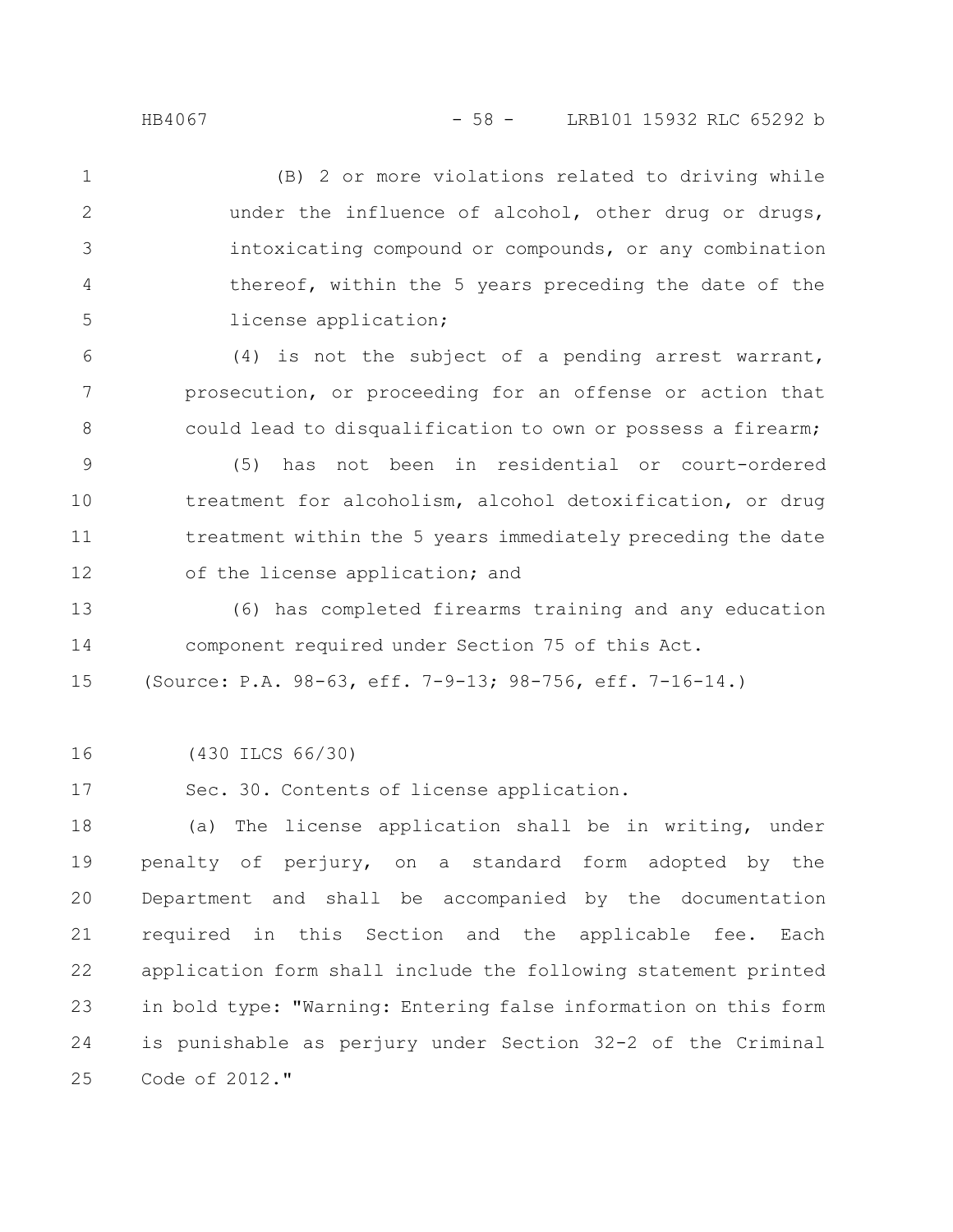HB4067 - 59 - LRB101 15932 RLC 65292 b

1

(b) The application shall contain the following:

(1) the applicant's name, current address, date and year of birth, place of birth, height, weight, hair color, eye color, maiden name or any other name the applicant has used or identified with, and any address where the applicant resided for more than 30 days within the 10 years preceding the date of the license application; 2 3 4 5 6 7

(2) the applicant's valid driver's license number or valid state identification card number; 8 9

(3) a waiver of the applicant's privacy and confidentiality rights and privileges under all federal and state laws, including those limiting access to juvenile court, criminal justice, psychological, or psychiatric records or records relating to any institutionalization of the applicant, and an affirmative request that a person having custody of any of these records provide it or information concerning it to the Department. The waiver only applies to records sought in connection with determining whether the applicant qualifies for a license to carry a concealed firearm under this Act, or whether the applicant remains in compliance with the Firearm Owners Identification Card Act; 10 11 12 13 14 15 16 17 18 19 20 21 22

(4) an affirmation that the applicant is not prohibited under State or federal law from possessing or receiving a firearm possesses a currently valid Firearm Owner's fication Card and card number if possessed 23 24 25 26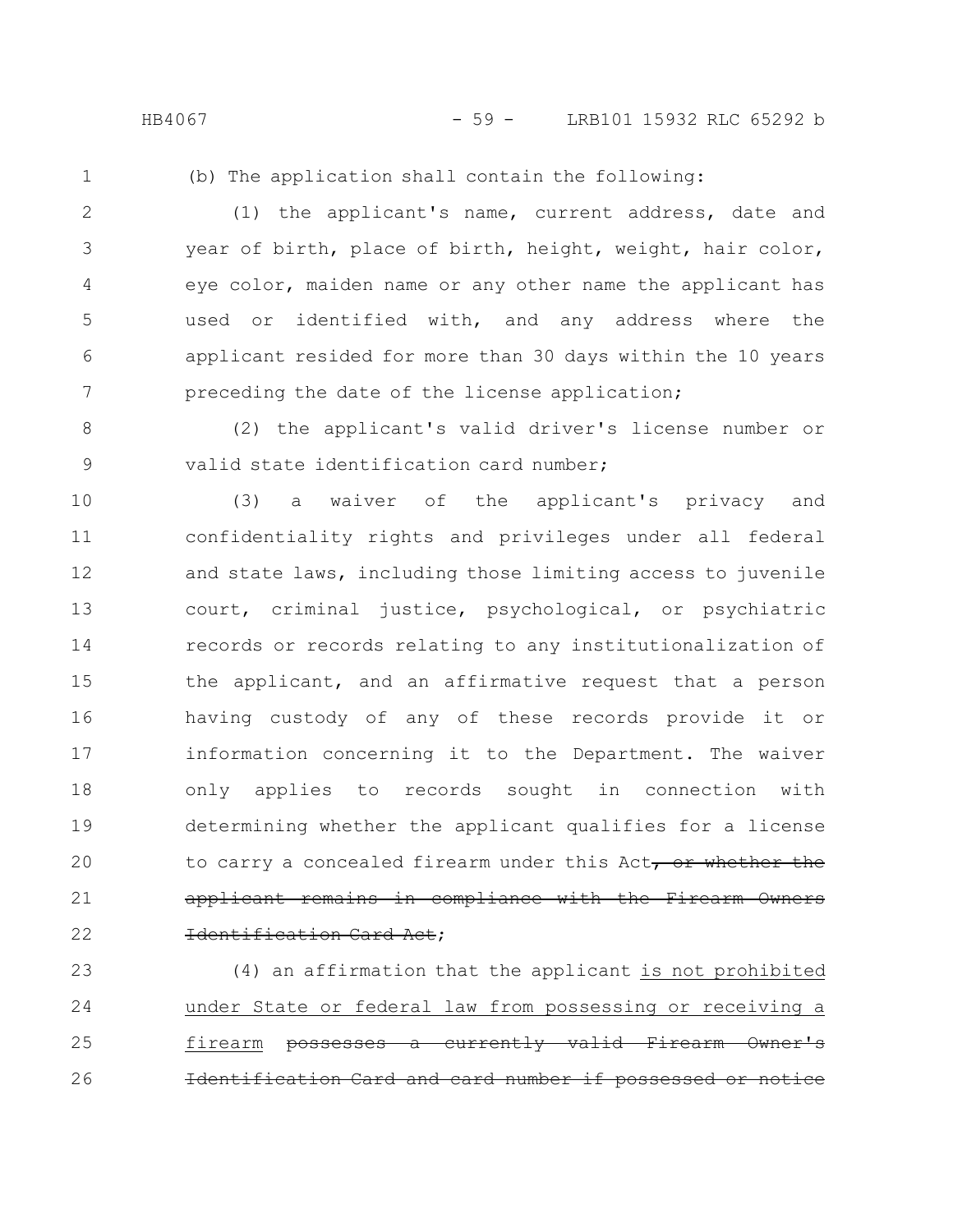6

 $the$  applicant is applying Identification Card in conjunction with the license application; 1 2 3

(5) an affirmation that the applicant has not been convicted or found guilty of: 4 5

(A) a felony;

(B) a misdemeanor involving the use or threat of physical force or violence to any person within the 5 years preceding the date of the application; or 7 8 9

(C) 2 or more violations related to driving while under the influence of alcohol, other drug or drugs, intoxicating compound or compounds, or any combination thereof, within the 5 years preceding the date of the license application; and 10 11 12 13 14

(6) whether the applicant has failed a drug test for a drug for which the applicant did not have a prescription, within the previous year, and if so, the provider of the test, the specific substance involved, and the date of the test; 15 16 17 18 19

(7) written consent for the Department to review and use the applicant's Illinois digital driver's license or Illinois identification card photograph and signature; 20 21 22

(8) a full set of fingerprints submitted to the Department in electronic format, provided the Department may accept an application submitted without a set of fingerprints in which case the Department shall be granted 23 24 25 26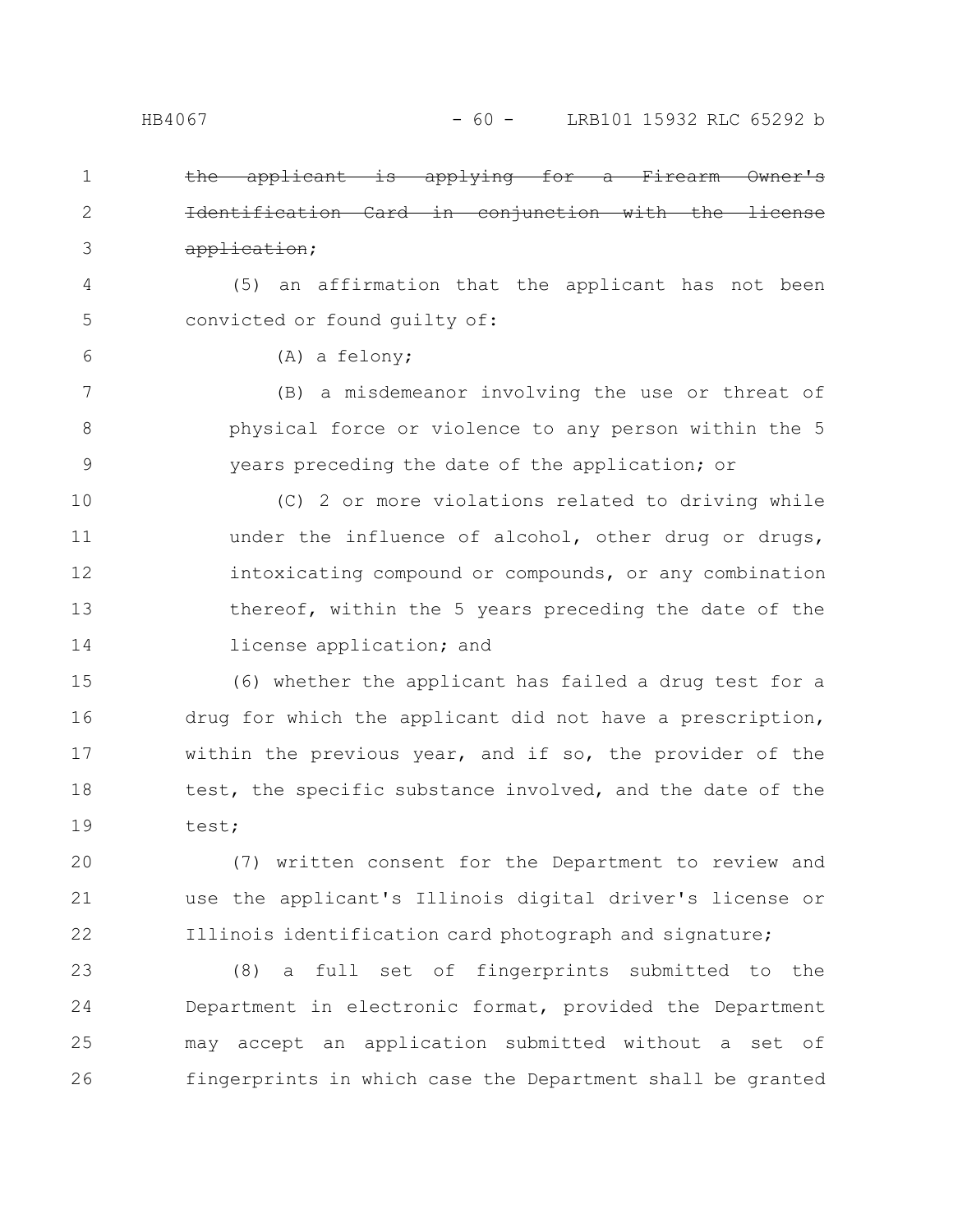### HB4067 - 61 - LRB101 15932 RLC 65292 b

30 days in addition to the 90 days provided under subsection (e) of Section 10 of this Act to issue or deny a license; 1 2 3

(9) a head and shoulder color photograph in a size specified by the Department taken within the 30 days preceding the date of the license application; and 4 5 6

(10) a photocopy of any certificates or other evidence of compliance with the training requirements under this Act. 7 8 9

(Source: P.A. 98-63, eff. 7-9-13; 99-29, eff. 7-10-15.) 10

(430 ILCS 66/40) 11

Sec. 40. Non-resident license applications. 12

(a) For the purposes of this Section, "non-resident" means a person who has not resided within this State for more than 30 days and resides in another state or territory. 13 14 15

(b) The Department shall by rule allow for non-resident license applications from any state or territory of the United States with laws related to firearm ownership, possession, and carrying, that are substantially similar to the requirements to obtain a license under this Act. 16 17 18 19 20

(c) A resident of a state or territory approved by the Department under subsection (b) of this Section may apply for a non-resident license. The applicant shall apply to the Department and must meet all of the qualifications established in Section 25 of this Act, except for the Illinois residency 21 22 23 24 25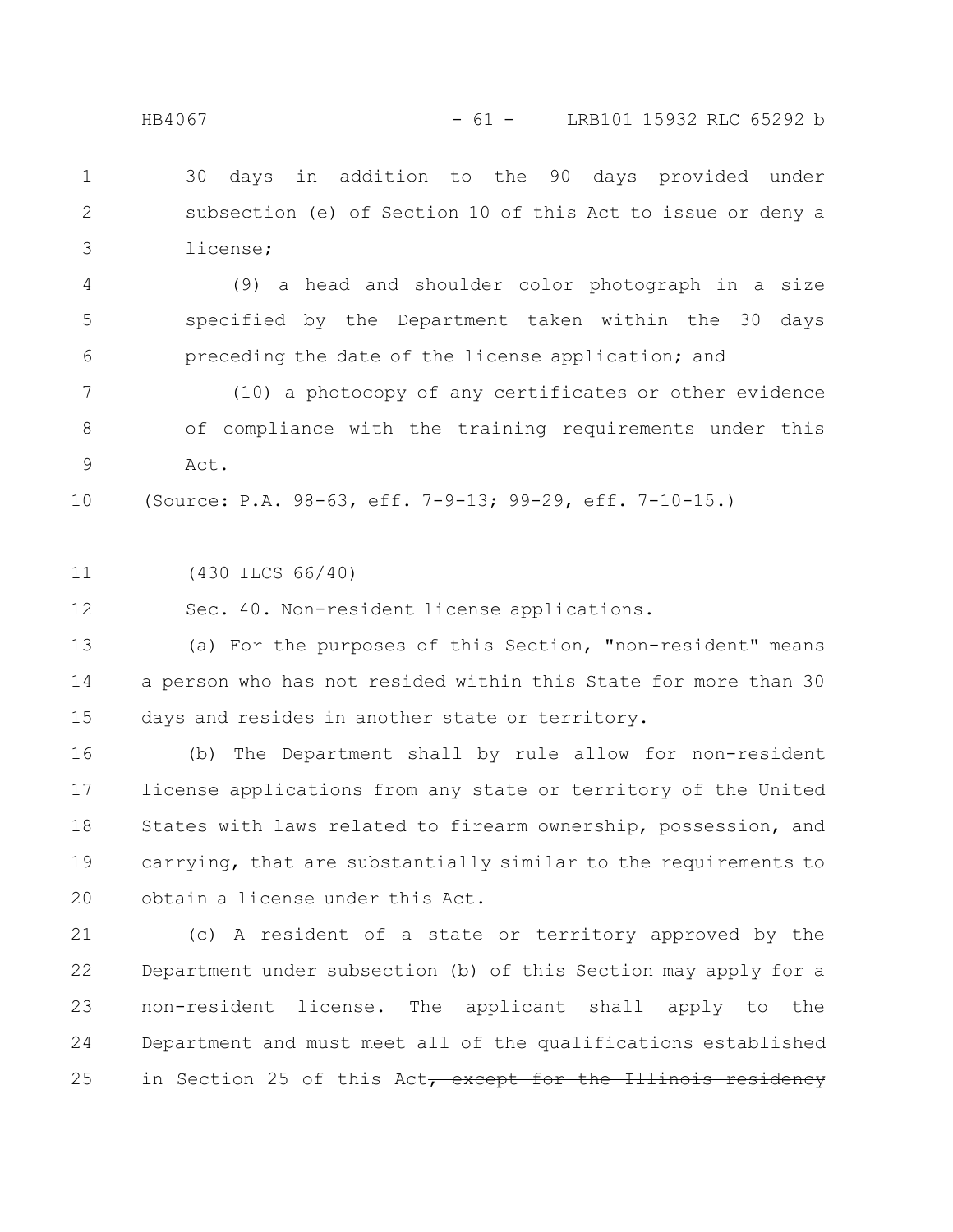requirement in item (xiv) of paragraph (2) of subsection (a) of Section 4 of the Firearm Owners Identification Card Act. The applicant shall submit: (1) the application and documentation required under Section 30 of this Act and the applicable fee; (2) a notarized document stating that the applicant: (A) is eligible under federal law and the laws of his or her state or territory of residence to own or possess a firearm; (B) if applicable, has a license or permit to carry a firearm or concealed firearm issued by his or her state or territory of residence and attach a copy of the license or permit to the application; (C) understands Illinois laws pertaining to the possession and transport of firearms; and (D) acknowledges that the applicant is subject to the jurisdiction of the Department and Illinois courts for any violation of this Act; (3) a photocopy of any certificates or other evidence of compliance with the training requirements under Section 75 of this Act; and (4) a head and shoulder color photograph in a size specified by the Department taken within the 30 days preceding the date of the application. (d) In lieu of an Illinois driver's license or Illinois identification card, a non-resident applicant shall provide 1 2 3 4 5 6 7 8 9 10 11 12 13 14 15 16 17 18 19 20 21 22 23 24 25 26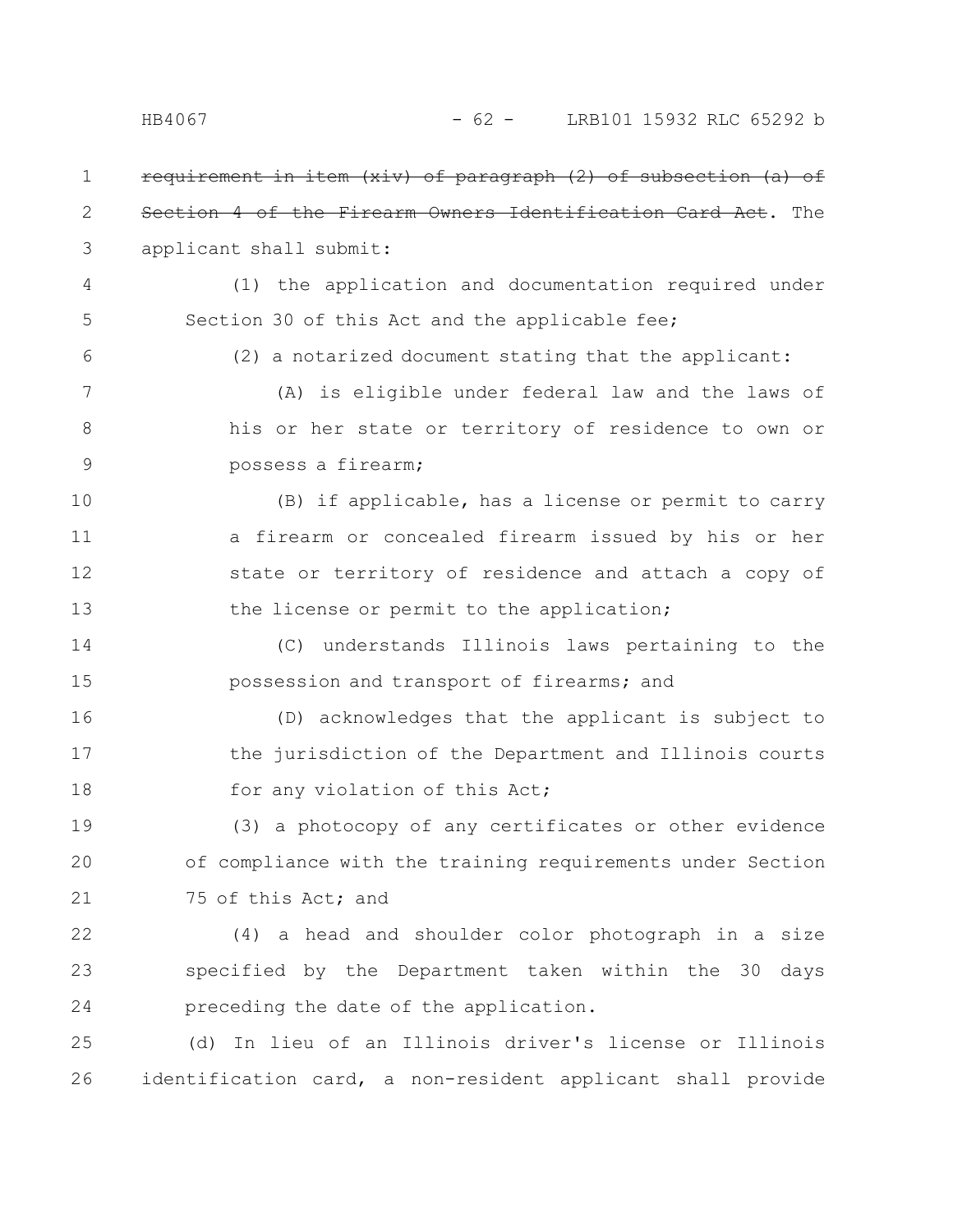HB4067 - 63 - LRB101 15932 RLC 65292 b

similar documentation from his or her state or territory of residence. The applicant shall submit In lieu of a valid Firearm Owner's Identification Card, the applicant shall submit documentation and information required by the Department to obtain a Firearm Owner's Identification Card, including an affidavit that the non-resident meets the mental health standards to obtain a firearm under Illinois law, and the Department shall ensure that the applicant would meet the eligibility criteria under State law to possess a firearm to obtain a Firearm Owner's Identification card if he or she was a resident of this State. 1 2 3 4 5 6 7 8 9 10 11

(e) Nothing in this Act shall prohibit a non-resident from transporting a concealed firearm within his or her vehicle in Illinois, if the concealed firearm remains within his or her vehicle and the non-resident: 12 13 14 15

16

17

(1) is not prohibited from owning or possessing a firearm under federal law;

(2) is eligible to carry a firearm in public under the laws of his or her state or territory of residence, as evidenced by the possession of a concealed carry license or permit issued by his or her state of residence, if applicable; and 18 19 20 21 22

(3) is not in possession of a license under this Act. If the non-resident leaves his or her vehicle unattended, he or she shall store the firearm within a locked vehicle or locked container within the vehicle in accordance with 23 24 25 26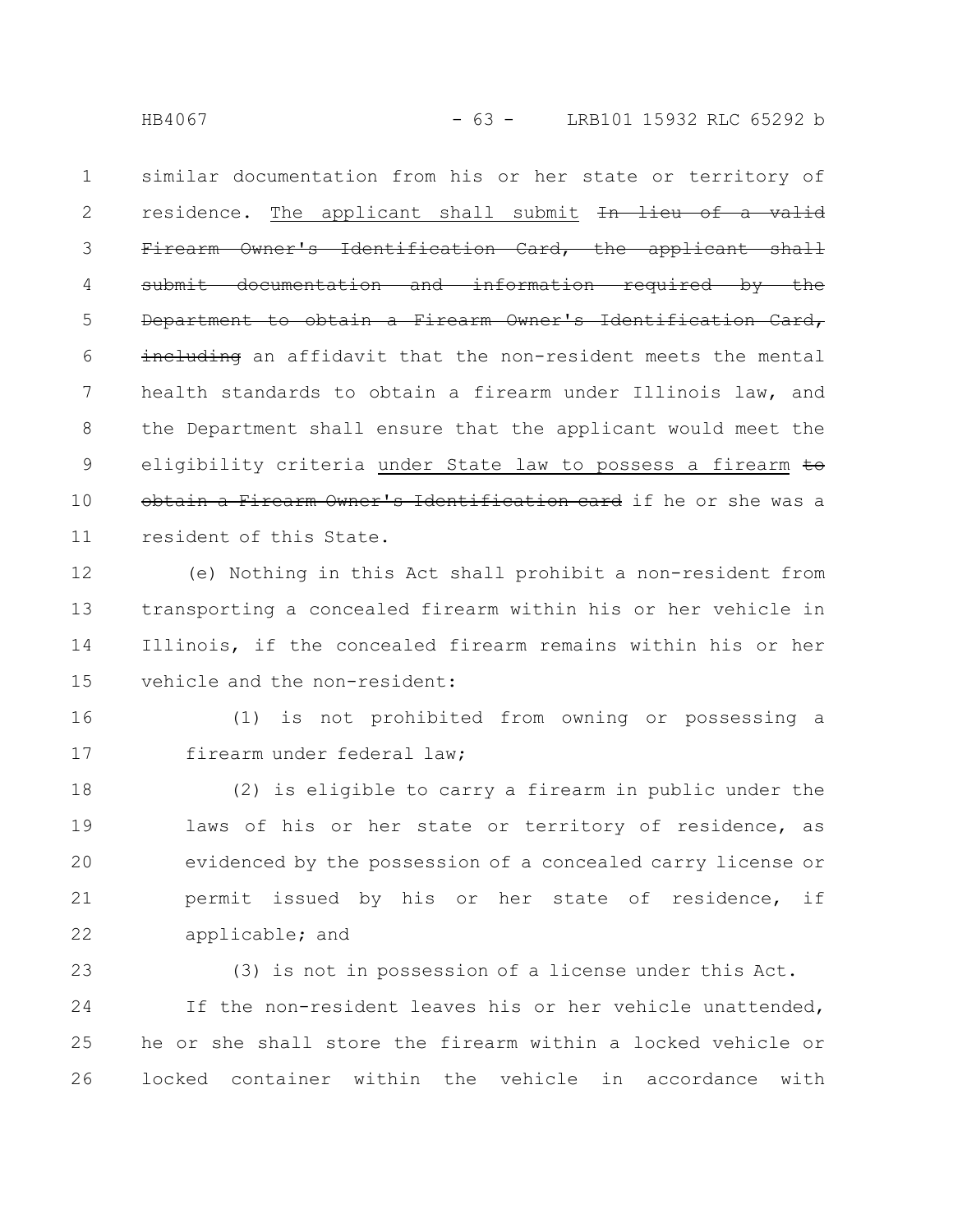subsection (b) of Section 65 of this Act. (Source: P.A. 98-63, eff. 7-9-13; 98-600, eff. 12-6-13; 99-78, eff. 7-20-15.) (430 ILCS 66/70) Sec. 70. Violations. 1 2 3 4 5 HB4067 - 64 - LRB101 15932 RLC 65292 b

(a) A license issued or renewed under this Act shall be revoked if, at any time, the licensee is found to be ineligible for a license under this Act or the licensee is prohibited from possessing a firearm under State or federal law no longer meets the eligibility requirements of the Firearm Owners Identification Card Act. 6 7 8 9 10 11

(b) A license shall be suspended if an order of protection, including an emergency order of protection, plenary order of protection, or interim order of protection under Article 112A of the Code of Criminal Procedure of 1963 or under the Illinois Domestic Violence Act of 1986, or if a firearms restraining order, including an emergency firearms restraining order, under the Firearms Restraining Order Act, is issued against a licensee for the duration of the order, or if the Department is made aware of a similar order issued against the licensee in any other jurisdiction. If an order of protection is issued against a licensee, the licensee shall surrender the license, as applicable, to the court at the time the order is entered or to the law enforcement agency or entity serving process at the time the licensee is served the order. The court, law 12 13 14 15 16 17 18 19 20 21 22 23 24 25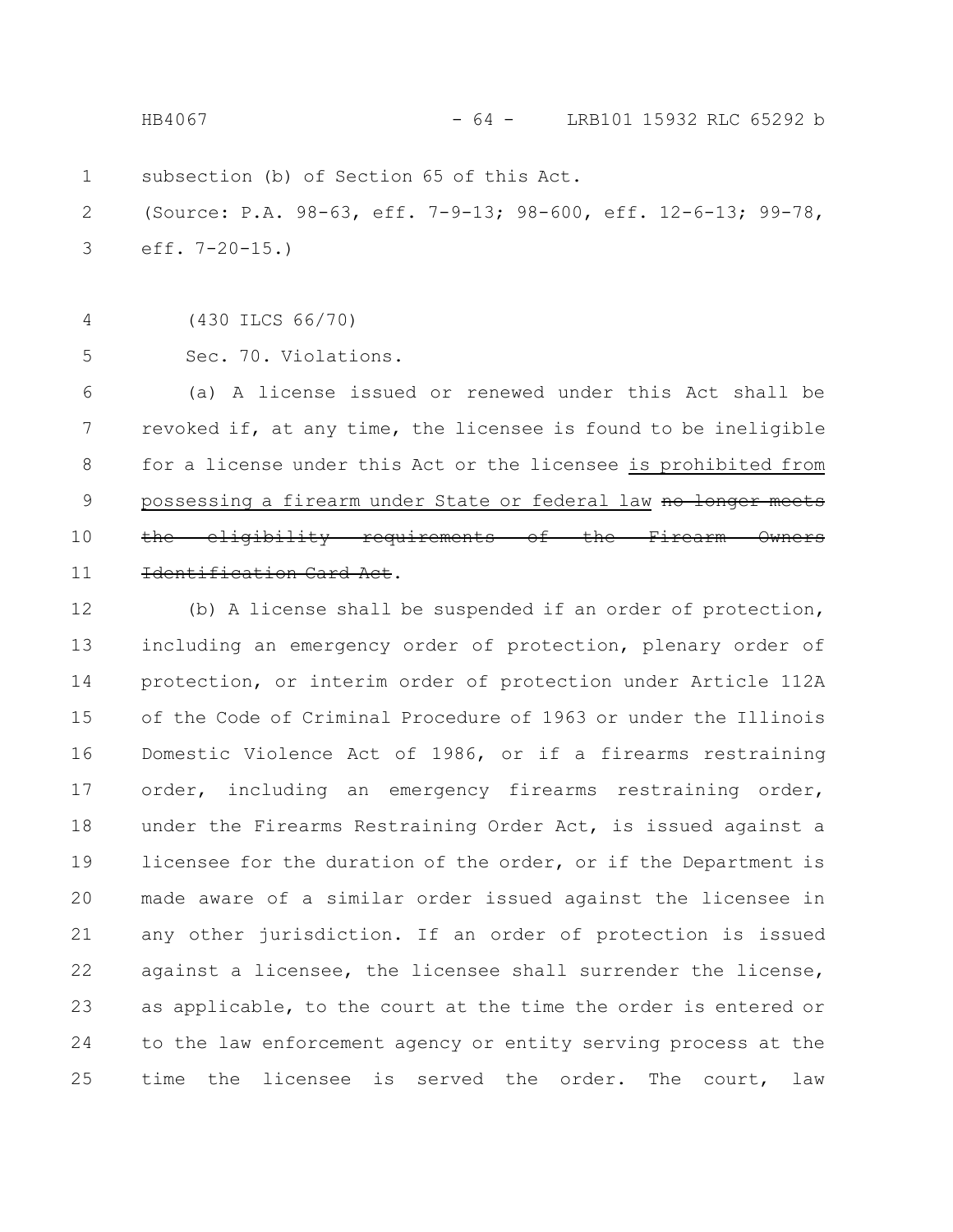enforcement agency, or entity responsible for serving the order of protection shall notify the Department within 7 days and transmit the license to the Department. 1 2 3

(c) A license is invalid upon expiration of the license, unless the licensee has submitted an application to renew the license, and the applicant is otherwise eligible to possess a license under this Act. 4 5 6 7

(d) A licensee shall not carry a concealed firearm while under the influence of alcohol, other drug or drugs, intoxicating compound or combination of compounds, or any combination thereof, under the standards set forth in subsection (a) of Section 11-501 of the Illinois Vehicle Code. 8 9 10 11 12

A licensee in violation of this subsection (d) shall be guilty of a Class A misdemeanor for a first or second violation and a Class 4 felony for a third violation. The Department may suspend a license for up to 6 months for a second violation and shall permanently revoke a license for a third violation. 13 14 15 16 17

(e) Except as otherwise provided, a licensee in violation of this Act shall be guilty of a Class B misdemeanor. A second or subsequent violation is a Class A misdemeanor. The Department may suspend a license for up to 6 months for a second violation and shall permanently revoke a license for 3 or more violations of Section 65 of this Act. Any person convicted of a violation under this Section shall pay a \$150 fee to be deposited into the Mental Health Reporting Fund, plus any applicable court costs or fees. 18 19 20 21 22 23 24 25 26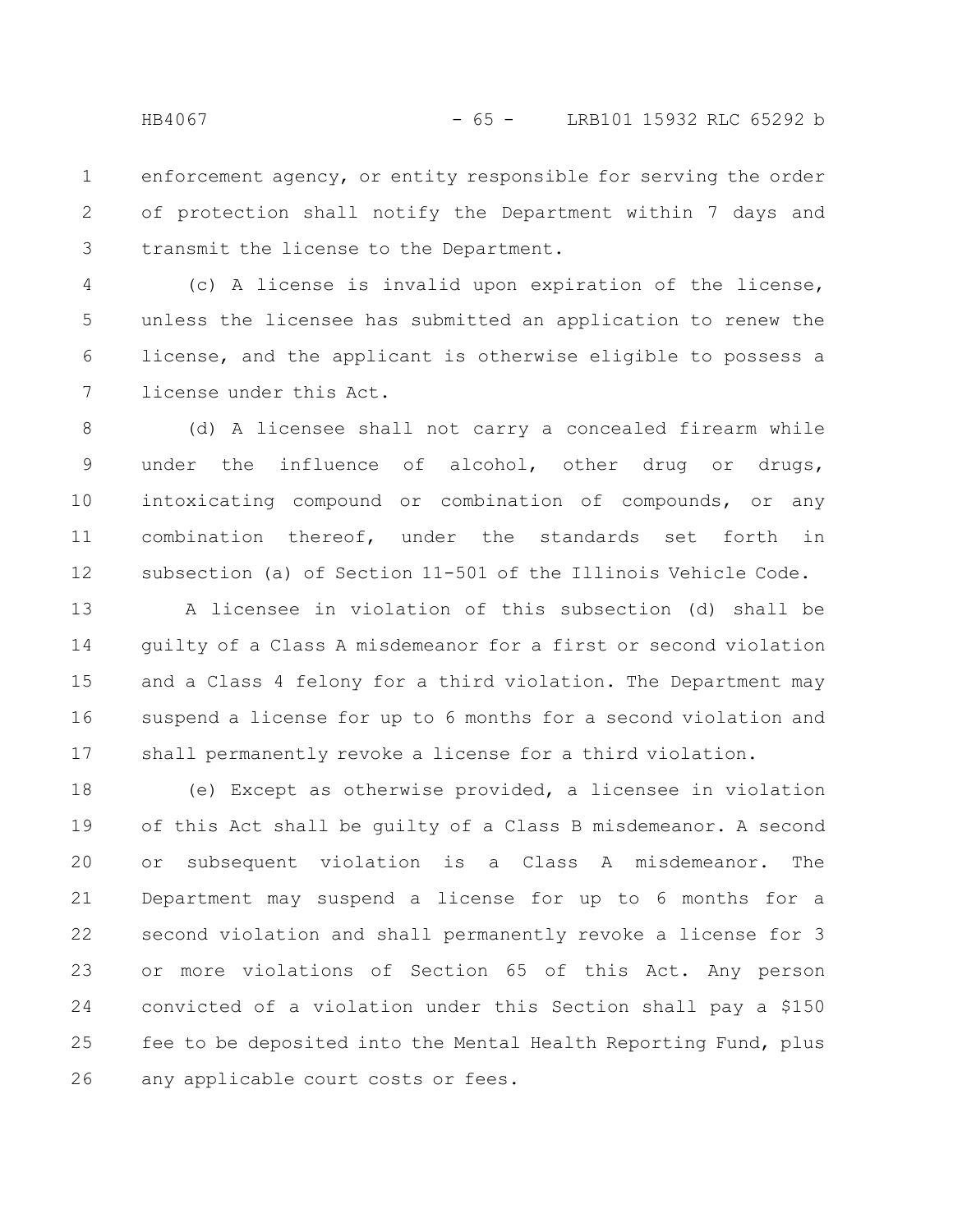HB4067 - 66 - LRB101 15932 RLC 65292 b

(f) A licensee convicted or found guilty of a violation of this Act who has a valid license and is otherwise eligible to carry a concealed firearm shall only be subject to the penalties under this Section and shall not be subject to the penalties under Section 21-6, paragraph (4), (8), or (10) of subsection (a) of Section 24-1, or subparagraph (A-5) or (B-5) of paragraph (3) of subsection (a) of Section 24-1.6 of the Criminal Code of 2012. Except as otherwise provided in this subsection, nothing in this subsection prohibits the licensee from being subjected to penalties for violations other than those specified in this Act. 1 2 3 4 5 6 7 8 9 10 11

(g) A licensee whose license is revoked, suspended, or denied shall, within 48 hours of receiving notice of the revocation, suspension, or denial, surrender his or her concealed carry license to the local law enforcement agency where the person resides. The local law enforcement agency shall provide the licensee a receipt and transmit the concealed carry license to the Department of State Police. If the licensee whose concealed carry license has been revoked, suspended, or denied fails to comply with the requirements of this subsection, the law enforcement agency where the person resides may petition the circuit court to issue a warrant to search for and seize the concealed carry license in the possession and under the custody or control of the licensee whose concealed carry license has been revoked, suspended, or denied. The observation of a concealed carry license in the 12 13 14 15 16 17 18 19 20 21 22 23 24 25 26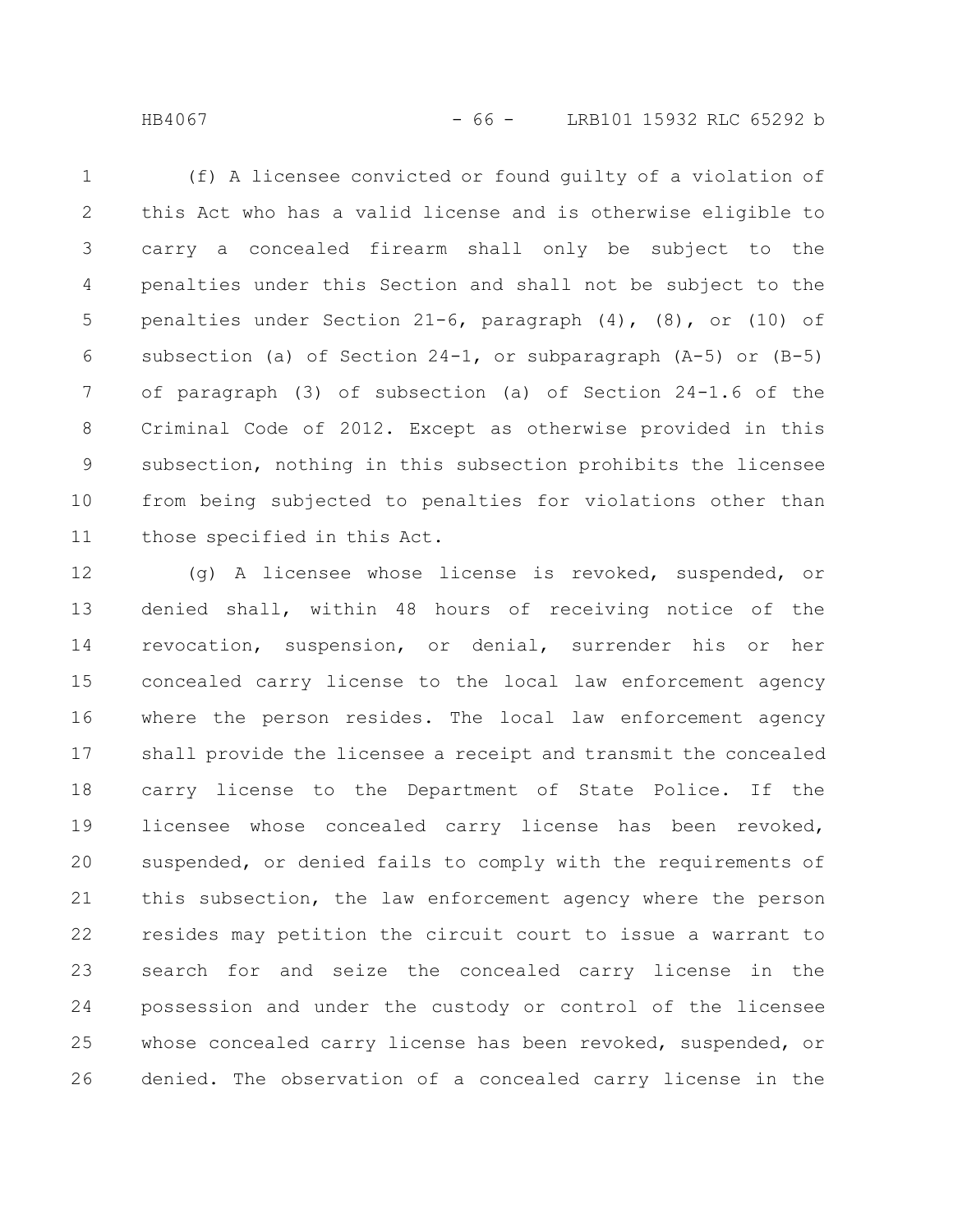possession of a person whose license has been revoked, suspended, or denied constitutes a sufficient basis for the arrest of that person for violation of this subsection. A violation of this subsection is a Class A misdemeanor. 1 2 3 4

(h) (Blank). A license issued or renewed under this Act shall be revoked if, at any time, the licensee is found ineligible for a Firearm Owner's Identification Card, no longer possesses a valid Firearm Identification Card. A licensee whose license is revoked under this subsection (h) shall surrender his or her concealed carry license as provided for in subsection (g) of this Section. 5 6 7 8 9 10 11

This subsection shall not apply to a person application with the State Police Owner's Identification Card and who is not otherwise ineligible to obtain a Firearm Owner's Identification Card. 12 13 14 15

(i) A certified firearms instructor who knowingly provides or offers to provide a false certification that an applicant has completed firearms training as required under this Act is guilty of a Class A misdemeanor. A person guilty of a violation of this subsection (i) is not eligible for court supervision. The Department shall permanently revoke the firearms instructor certification of a person convicted under this subsection (i). 16 17 18 19 20 21 22 23

(Source: P.A. 100-607, eff. 1-1-19.) 24

(430 ILCS 66/80) 25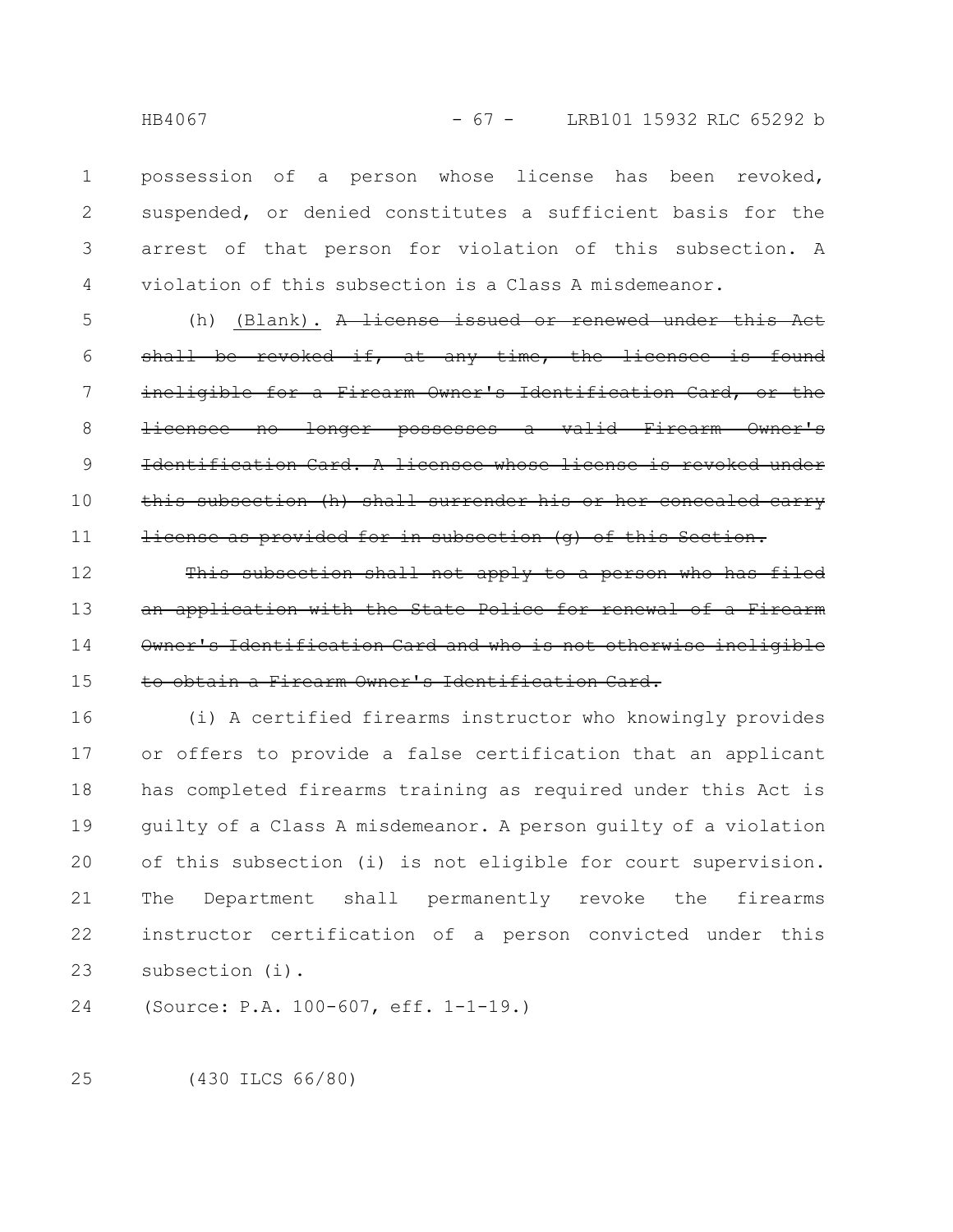HB4067 - 68 - LRB101 15932 RLC 65292 b

1

Sec. 80. Certified firearms instructors.

(a) Within 60 days of the effective date of this Act, the Department shall begin approval of certified firearms instructors and enter certified firearms instructors into an online registry on the Department's website. 2 3 4 5

(b) A person who is not a certified firearms instructor shall not teach applicant training courses or advertise or otherwise represent courses they teach as qualifying their students to meet the requirements to receive a license under this Act. Each violation of this subsection is a business offense with a fine of at least \$1,000 per violation. 6 7 8 9 10 11

(c) A person seeking to become a certified firearms instructor shall: 12 13

14

15

(1) be at least 21 years of age;

(2) be a legal resident of the United States; and

(3) meet the requirements of Section 25 of this  $Act_{\tau}$ except for the Illinois residency requirement in item (xiv) of paragraph (2) of subsection (a) of Section 4 of the Firearm Owners Identification Card Act; and any additional uniformly applied requirements established by the Department. 16 17 18 19 20 21

(d) A person seeking to become a certified firearms instructor, in addition to the requirements of subsection (c) of this Section, shall: 22 23 24

(1) possess a high school diploma or high school equivalency certificate; and 25 26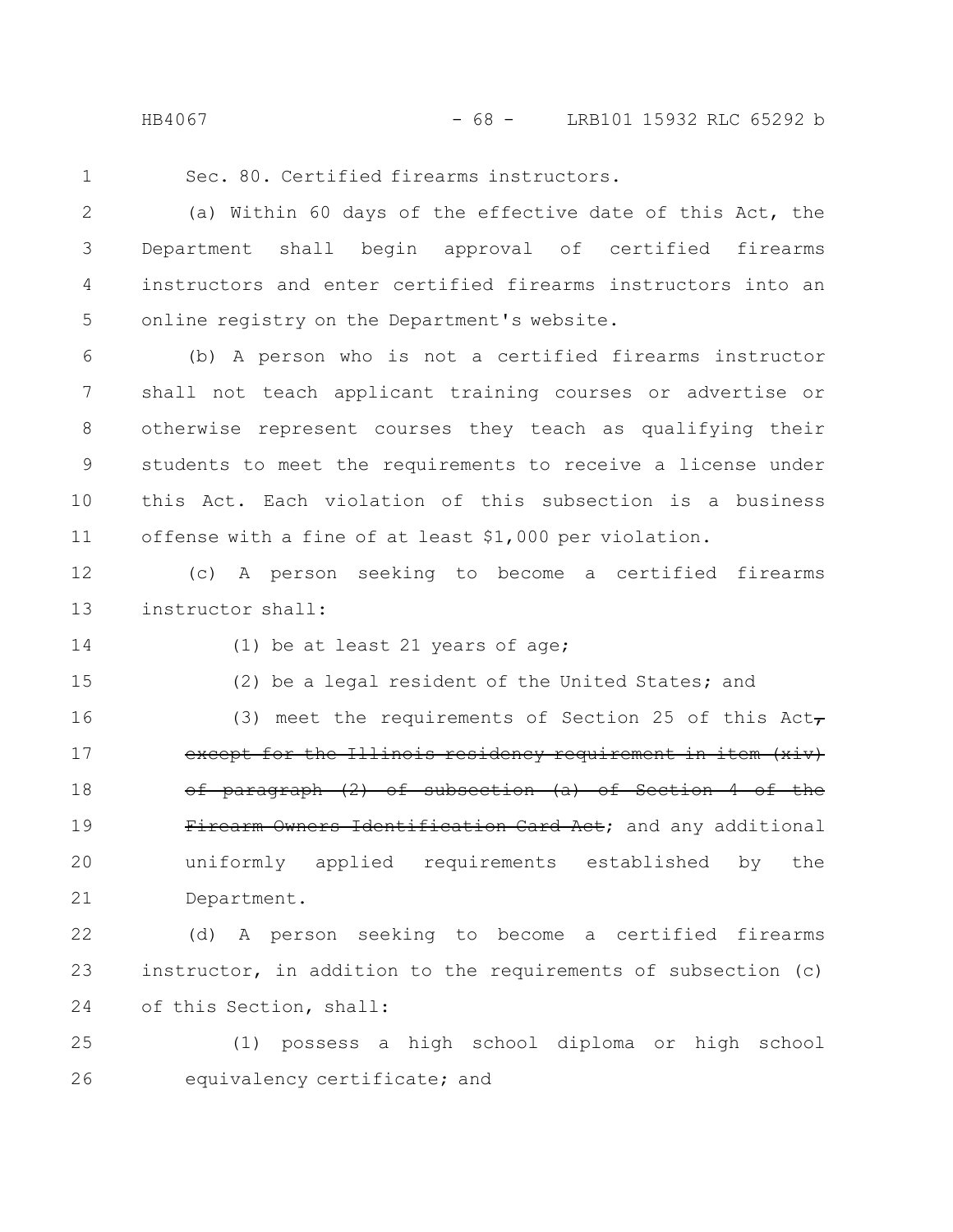1 2

3

4

5

(A) certification from a law enforcement agency;

instructor certifications:

(2) have at least one of the following valid firearms

(B) certification from a firearm instructor course offered by a State or federal governmental agency;

(C) certification from a firearm instructor qualification course offered by the Illinois Law Enforcement Training Standards Board; or 6 7 8

(D) certification from an entity approved by the Department that offers firearm instructor education and training in the use and safety of firearms. 9 10 11

(e) A person may have his or her firearms instructor certification denied or revoked if he or she does not meet the requirements to obtain a license under this Act, provides false or misleading information to the Department, or has had a prior instructor certification revoked or denied by the Department. (Source: P.A. 98-63, eff. 7-9-13; 98-600, eff. 12-6-13; 98-718, eff. 1-1-15.) 12 13 14 15 16 17 18

(430 ILCS 66/105) 19

Sec. 105. Duty of school administrator. It is the duty of the principal of a public elementary or secondary school, or his or her designee, and the chief administrative officer of a private elementary or secondary school or a public or private community college, college, or university, or his or her designee, to report to the Department of State Police when a 20 21 22 23 24 25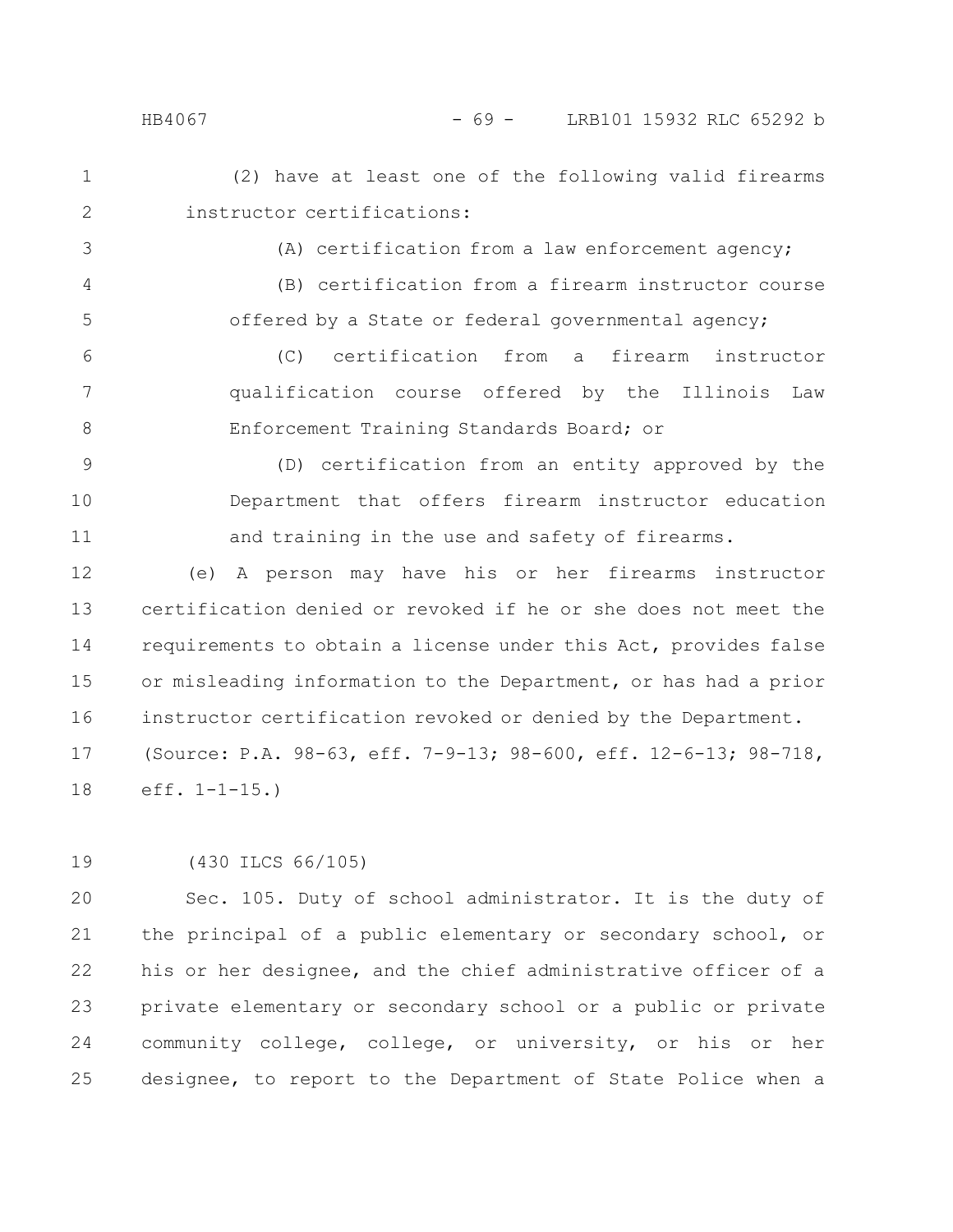HB4067 - 70 - LRB101 15932 RLC 65292 b

student is determined to pose a clear and present danger to himself, herself, or to others, within 24 hours of the determination as provided in Section 6-103.3 of the Mental Health and Developmental Disabilities Code. "Clear and present danger" has the meaning as provided in paragraph (2) of the definition of "clear and present danger" in Section 6-103.3 of the Mental Health and Developmental Disabilities Code 1.1 of the Firearm Owners Identification Card Act. 1 2 3 4 5 6 7 8

(Source: P.A. 98-63, eff. 7-9-13.) 9

Section 70. The Firearm Dealer License Certification Act is amended by changing Sections 5-20 and 5-25 as follows: 10 11

(430 ILCS 68/5-20) 12

Sec. 5-20. Additional licensee requirements. 13

(a) A certified licensee shall make a photo copy of a buyer's or transferee's valid photo identification card whenever a firearm sale transaction takes place. The photo copy shall be attached to the documentation detailing the record of sale. 14 15 16 17 18

(b) A certified licensee shall post in a conspicuous position on the premises where the licensee conducts business a sign that contains the following warning in block letters not less than one inch in height: 19 20 21 22

"With few exceptions enumerated in the Criminal Code of 2012 Firearm Owners Identification Card Act, it is unlawful 23 24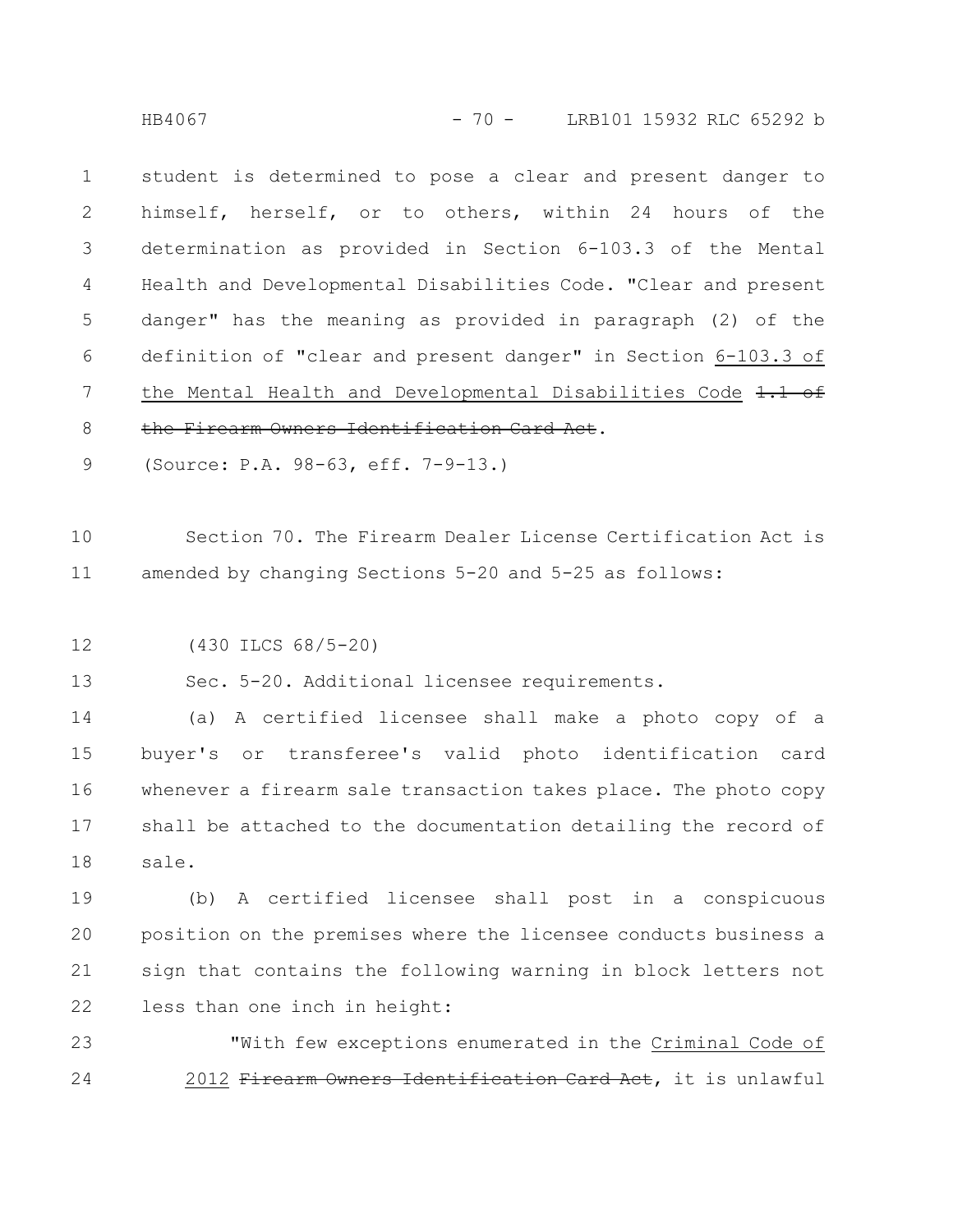for you to:

(A) store or leave an unsecured firearm in a place where a child can obtain access to it; 2 3

(B) sell or transfer your firearm to someone else without receiving approval for the transfer from the Department of State Police, or 4 5 6

(C) fail to report the loss or theft of your firearm to local law enforcement within 72 hours.". This sign shall be created by the Department and made available for printing or downloading from the Department's website. 7 8 9 10

(c) No retail location established after the effective date of this Act shall be located within 500 feet of any school, pre-school, or day care facility in existence at its location before the retail location is established as measured from the nearest corner of the building holding the retail location to the corner of the school, pre-school, or day care facility building nearest the retail location at the time the retail location seeks licensure. 11 12 13 14 15 16 17 18

(Source: P.A. 100-1178, eff. 1-18-19.) 19

(430 ILCS 68/5-25) 20

Sec. 5-25. Exemptions. The provisions of this Act related to the certification of a license do not apply to a person or entity that engages in the following activities: 21 22 23

(1) temporary transfers of firearms solely for use at the location or on the premises where the transfer takes 24 25

1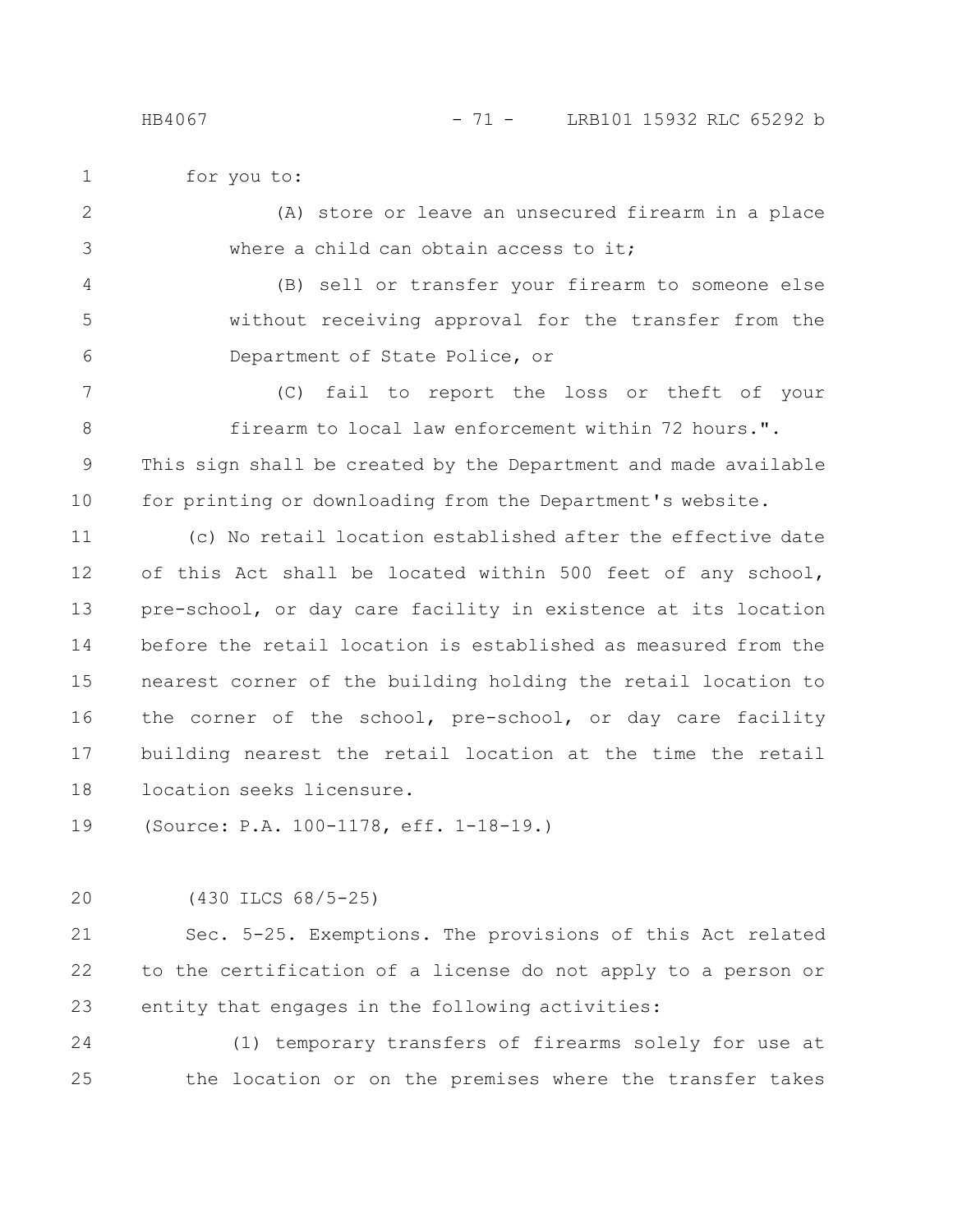place, such as transfers at a shooting range for use at that location; 1 2

(2) temporary transfers of firearms solely for use while in the presence of the transferor or transfers for the purposes of firearm safety training by a firearms safety training instructor; 3 4 5 6

(3) transfers of firearms among immediate family or household members, as "immediate family or household member" is defined in Section 3-2.7-10 of the Unified Code of Corrections, provided that both the transferor and transferee are not prohibited from possessing a firearm under federal or State law have a currently valid Firearm Owner's Identification Card; however, this paragraph (3) does not limit the familial gift exemption under paragraph  $(2)$  of subsection  $(a-15)$  of Section 3 of the Identification Card Act; 7 8 9 10 11 12 13 14 15 16

(4) transfers by persons or entities acting under operation of law or a court order; 17 18

(5) transfers by persons or entities liquidating all or part of a collection. For purposes of this paragraph (5), "collection" means 2 or more firearms which are of special interest to collectors by reason of some quality other than is associated with firearms intended for sporting use or as offensive or defensive weapons; 19 20 21 22 23 24

(6) transfers of firearms that have been rendered permanently inoperable to a nonprofit historical society, 25 26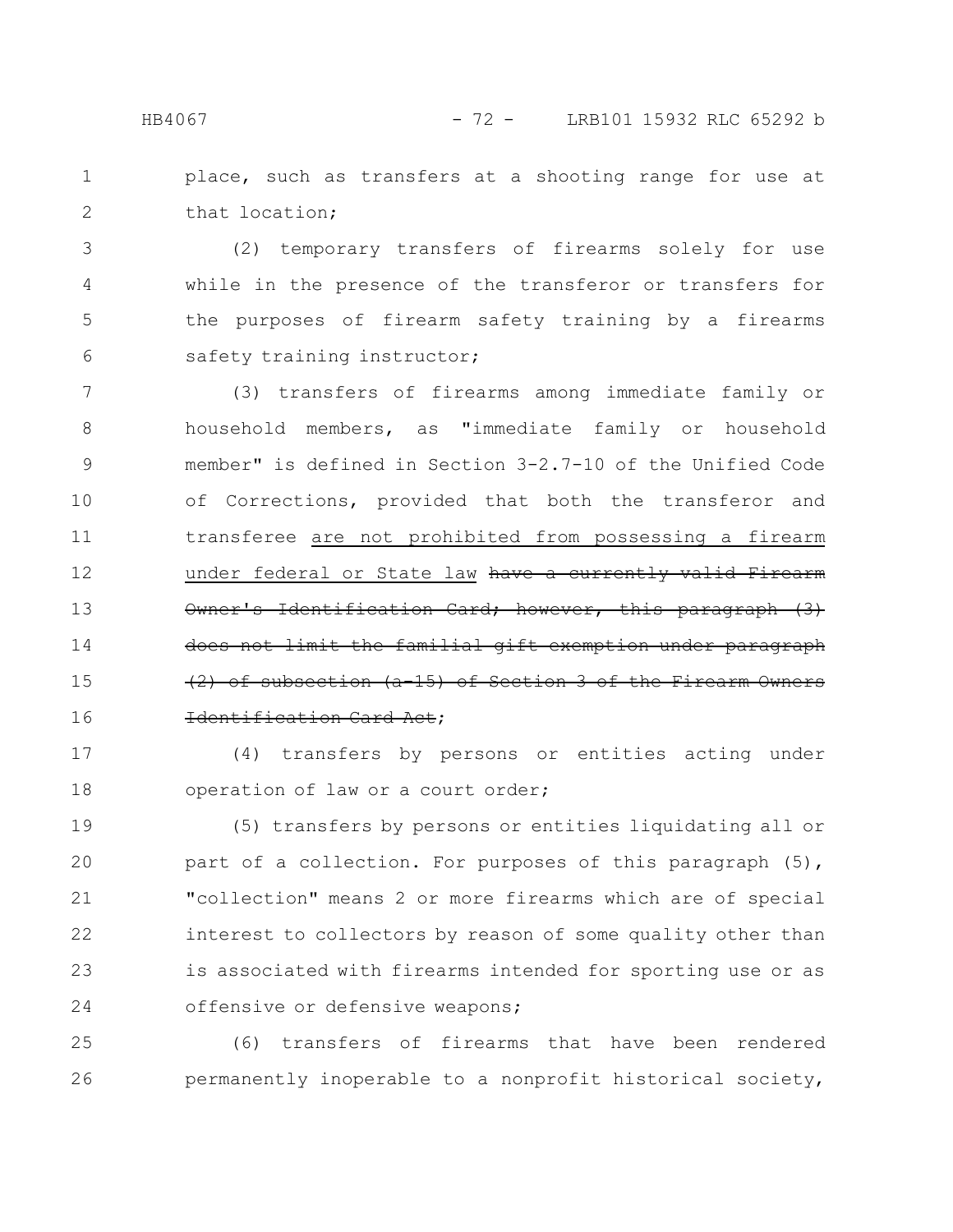HB4067 - 73 - LRB101 15932 RLC 65292 b

1

5

6

7

museum, or institutional collection;

(7) transfers by a law enforcement or corrections agency or a law enforcement or corrections officer acting within the course and scope of his or her official duties; 2 3 4

 $(8)$  (blank); transfers to a State or local law enforcement agency by a person who has his or her Owner's Identification Card revoked;

(9) transfers of curios and relics, as defined under federal law, between collectors licensed under subsection (b) of Section 923 of the federal Gun Control Act of 1968; 8 9 10

(10) transfers by a person or entity licensed as an auctioneer under the Auction License Act; 11 12

(10.5) transfers of firearms to a resident registered competitor or attendee or non-resident registered competitor or attendee by a licensed federal firearms dealer under Section 923 of the federal Gun Control Act of 1968 at a competitive shooting event held at the World Shooting and Recreational Complex that is sanctioned by a national governing body; or 13 14 15 16 17 18 19

(11) transfers between a pawnshop and a customer which amount to a bailment. For purposes of this paragraph (11), "bailment" means the act of placing property in the custody and control of another, by agreement in which the holder is responsible for the safekeeping and return of the property. (Source: P.A. 100-1178, eff. 1-18-19; 101-80, eff. 7-12-19.) 20 21 22 23 24 25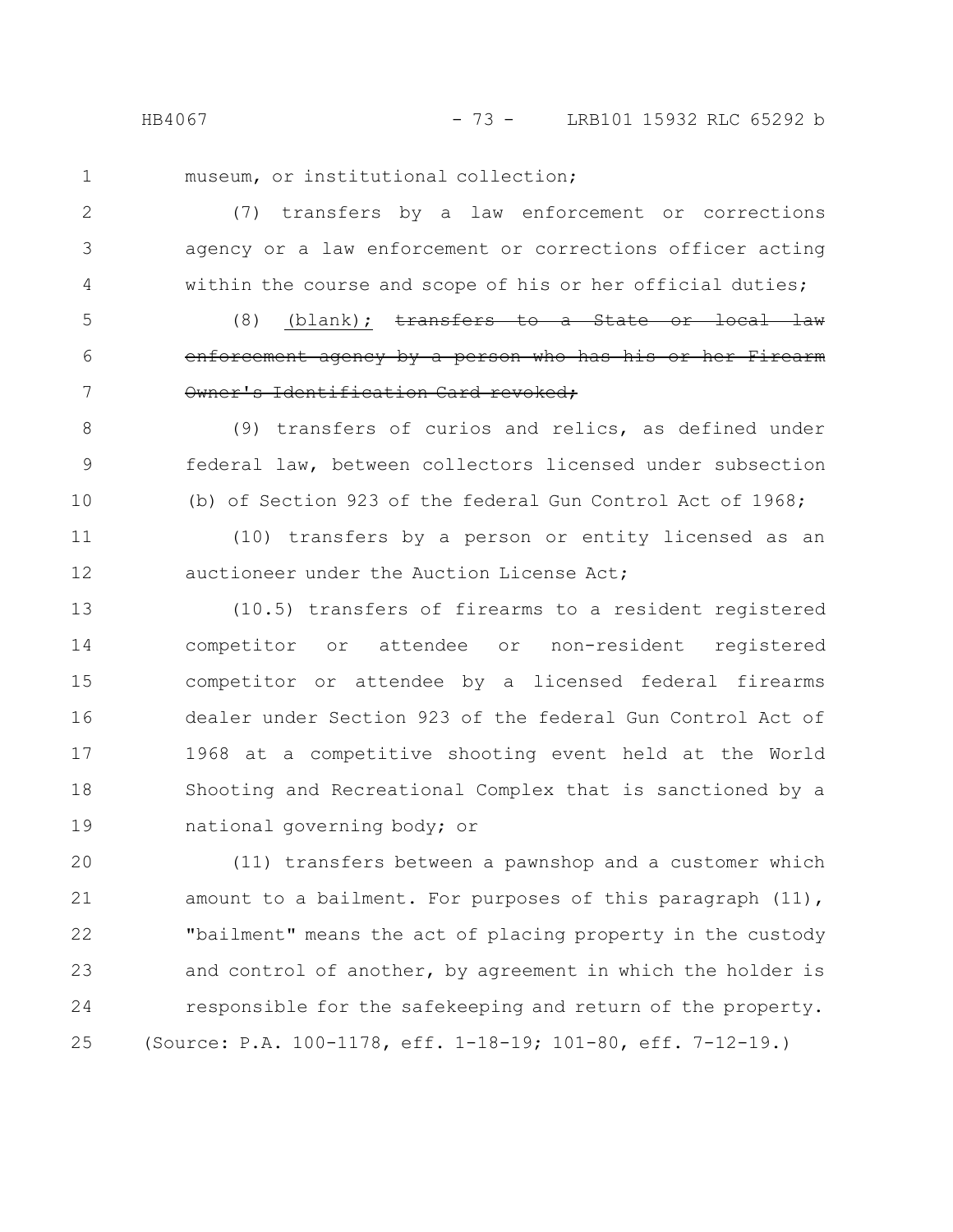Section 75. The Wildlife Code is amended by changing Sections 3.2 and 3.2a as follows: 1 2

(520 ILCS 5/3.2) (from Ch. 61, par. 3.2) 3

Sec. 3.2. Hunting license; application; instruction. Before the Department or any county, city, village, township, incorporated town clerk or his duly designated agent or any other person authorized or designated by the Department to issue hunting licenses shall issue a hunting license to any person, the person shall file his application with the Department or other party authorized to issue licenses on a form provided by the Department and further give definite proof of identity and place of legal residence. Each clerk designating agents to issue licenses and stamps shall furnish the Department, within 10 days following the appointment, the names and mailing addresses of the agents. Each clerk or his duly designated agent shall be authorized to sell licenses and stamps only within the territorial area for which he was elected or appointed. No duly designated agent is authorized to furnish licenses or stamps for issuance by any other business establishment. Each application shall be executed and sworn to and shall set forth the name and description of the applicant and place of residence. 4 5 6 7 8 9 10 11 12 13 14 15 16 17 18 19 20 21 22

No hunting license shall be issued to any person born on or after January 1, 1980 unless he presents the person authorized to issue the license evidence that he has held a hunting 23 24 25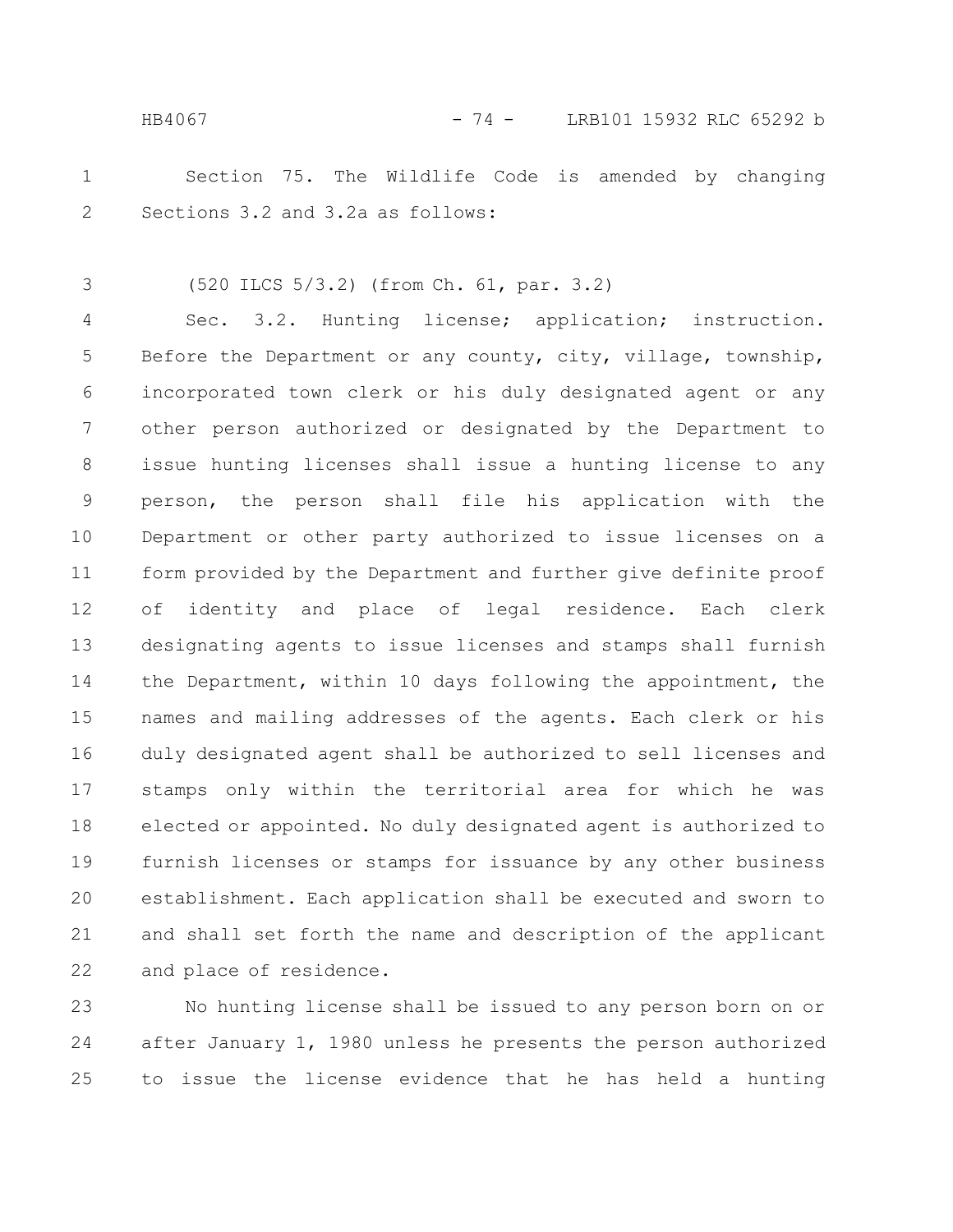license issued by the State of Illinois or another state in a prior year, or a certificate of competency as provided in this Section. Persons under 18 years of age may be issued a Lifetime Hunting or Sportsmen's Combination License as provided under Section 20-45 of the Fish and Aquatic Life Code but shall not be entitled to hunt alone, without the supervision of an adult age 21 or older, unless they have a certificate of competency as provided in this Section and the certificate is in their possession while hunting. 1 2 3 4 5 6 7 8 9

The Department of Natural Resources shall authorize personnel of the Department or certified volunteer instructors to conduct courses, of not less than 10 hours in length, in firearms and hunter safety, which may include training in bow and arrow safety, at regularly specified intervals throughout the State. Persons successfully completing the course shall receive a certificate of competency. The Department of Natural Resources may further cooperate with any reputable association or organization in establishing courses if the organization has as one of its objectives the promotion of safety in the handling of firearms or bow and arrow. 10 11 12 13 14 15 16 17 18 19 20

The Department of Natural Resources shall designate any person found by it to be competent to give instruction in the handling of firearms, hunter safety, and bow and arrow. The persons so appointed shall give the course of instruction and upon the successful completion shall issue to the person instructed a certificate of competency in the safe handling of 21 22 23 24 25 26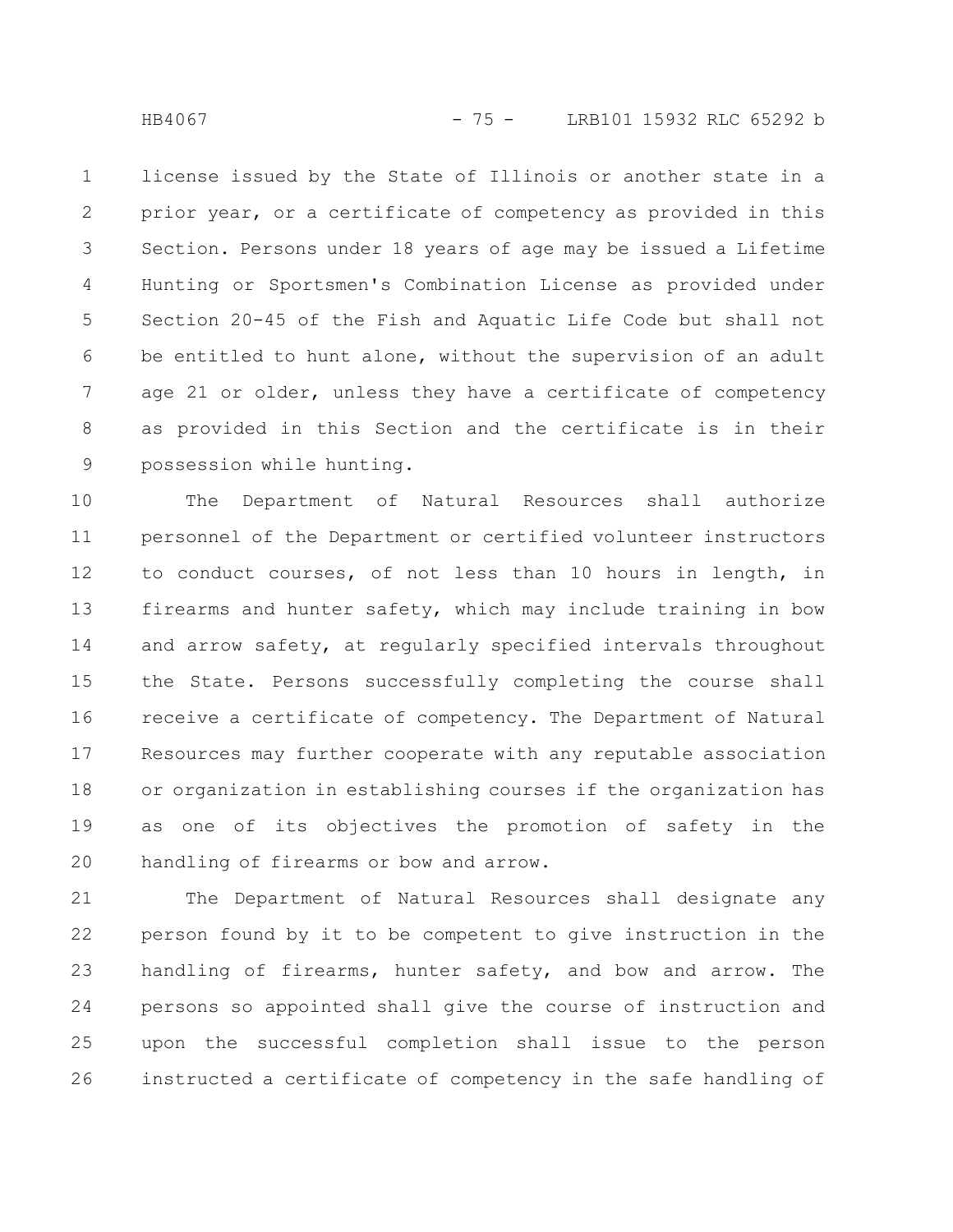firearms, hunter safety, and bow and arrow. No charge shall be made for any course of instruction except for materials or ammunition consumed. The Department of Natural Resources shall furnish information on the requirements of hunter safety education programs to be distributed free of charge to applicants for hunting licenses by the persons appointed and authorized to issue licenses. Funds for the conducting of firearms and hunter safety courses shall be taken from the charged for the Firearm Owners Identification Card. 1 2 3 4 5 6 7 8 9

The fee for a hunting license to hunt all species for a resident of Illinois is \$12. For residents age 65 or older, and, commencing with the 2012 license year, resident veterans of the United States Armed Forces after returning from service abroad or mobilization by the President of the United States, the fee is one-half of the fee charged for a hunting license to hunt all species for a resident of Illinois. Veterans must provide to the Department, at one of the Department's 5 regional offices, verification of their service. The Department shall establish what constitutes suitable verification of service for the purpose of issuing resident veterans hunting licenses at a reduced fee. The fee for a hunting license to hunt all species shall be \$1 for residents over 75 years of age. Nonresidents shall be charged \$57 for a hunting license. 10 11 12 13 14 15 16 17 18 19 20 21 22 23 24

Nonresidents may be issued a nonresident hunting license for a period not to exceed 10 consecutive days' hunting in the 25 26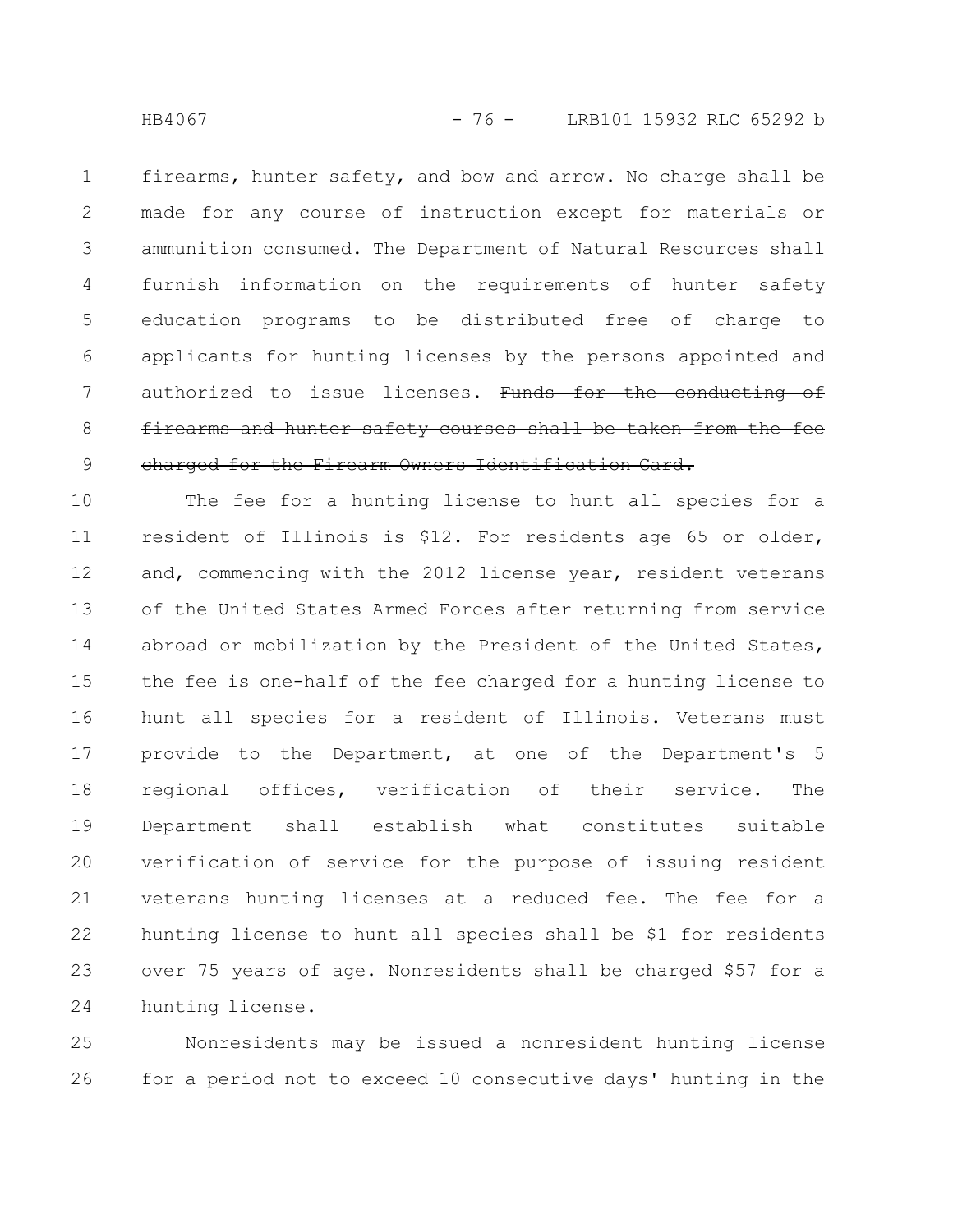HB4067 - 77 - LRB101 15932 RLC 65292 b

State and shall be charged a fee of \$35. 1

A special nonresident hunting license authorizing a nonresident to take game birds by hunting on a game breeding and hunting preserve area only, established under Section 3.27, shall be issued upon proper application being made and payment of a fee equal to that for a resident hunting license. The expiration date of this license shall be on the same date each year that game breeding and hunting preserve area licenses expire. 2 3 4 5 6 7 8 9

Each applicant for a State Migratory Waterfowl Stamp, regardless of his residence or other condition, shall pay a fee of \$15 and shall receive a stamp. The fee for a State Migratory Waterfowl Stamp shall be waived for residents over 75 years of age. Except as provided under Section 20-45 of the Fish and Aquatic Life Code, the stamp shall be signed by the person or affixed to his license or permit in a space designated by the Department for that purpose. 10 11 12 13 14 15 16 17

Each applicant for a State Habitat Stamp, regardless of his residence or other condition, shall pay a fee of \$5 and shall receive a stamp. The fee for a State Habitat Stamp shall be waived for residents over 75 years of age. Except as provided under Section 20-45 of the Fish and Aquatic Life Code, the stamp shall be signed by the person or affixed to his license or permit in a space designated by the Department for that purpose. 18 19 20 21 22 23 24 25

26

Nothing in this Section shall be construed as to require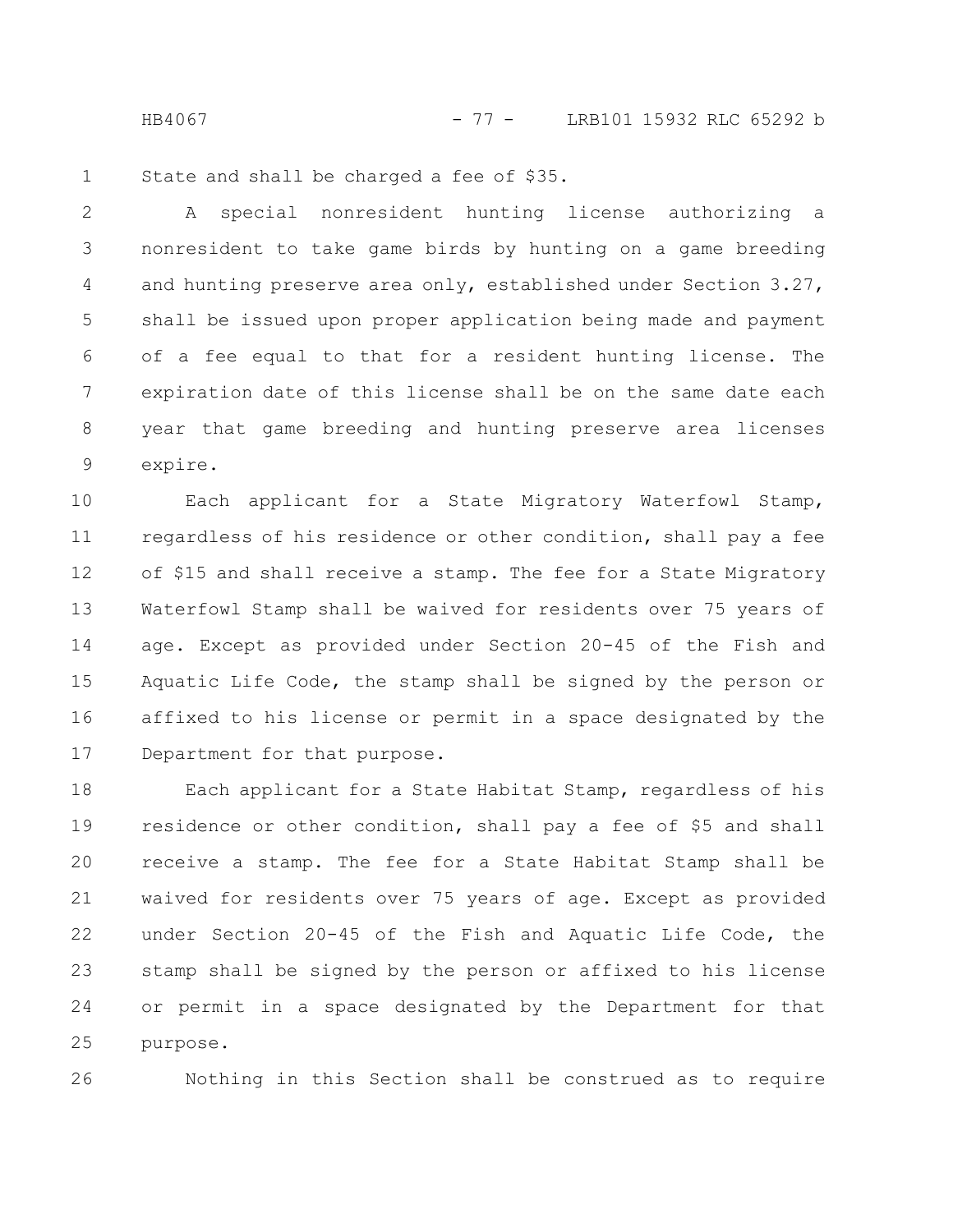- the purchase of more than one State Habitat Stamp by any person in any one license year. 1 2
- The fees for State Pheasant Stamps and State Furbearer Stamps shall be waived for residents over 75 years of age. 3 4

The Department shall furnish the holders of hunting licenses and stamps with an insignia as evidence of possession of license, or license and stamp, as the Department may consider advisable. The insignia shall be exhibited and used as the Department may order. 5 6 7 8 9

All other hunting licenses and all State stamps shall expire upon March 31 of each year. 10 11

Every person holding any license, permit, or stamp issued under the provisions of this Act shall have it in his possession for immediate presentation for inspection to the officers and authorized employees of the Department, any sheriff, deputy sheriff, or any other peace officer making a demand for it. This provision shall not apply to Department owned or managed sites where it is required that all hunters deposit their license or, permit, or Firearm Owner's Identification Card at the check station upon entering the hunting areas. 12 13 14 15 16 17 18 19 20 21

(Source: P.A. 100-638, eff. 1-1-19; 101-81, eff. 7-12-19.) 22

(520 ILCS 5/3.2a) (from Ch. 61, par. 3.2a) 23

Sec. 3.2a. Every person holding any license, permit or stamp issued under the provisions hereof shall have it in his 24 25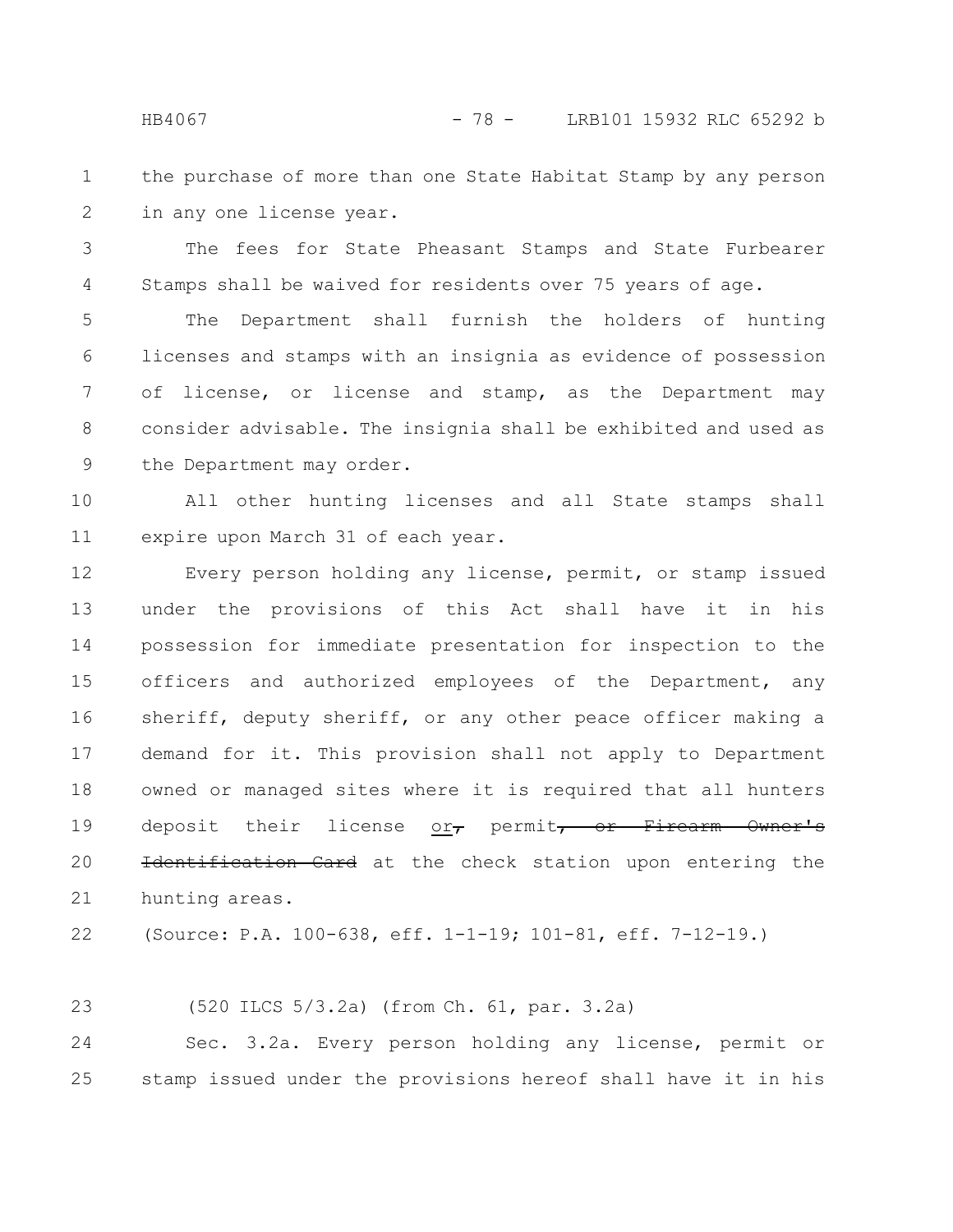HB4067 - 79 - LRB101 15932 RLC 65292 b

possession for immediate presentation for inspection to the officers and authorized employees of the Department, any sheriff, deputy sheriff or any other peace officer making a demand for it. This provision shall not apply to Department owned or managed sites where it is required that all hunters deposit their license or  $\tau$  permit or Firearm Owner's Identification Card at the check station upon entering the hunting areas. 1 2 3 4 5 6 7 8

(Source: P.A. 85-152.) 9

Section 80. The Criminal Code of 2012 is amended by changing Sections 2-7.1, 2-7.5, 12-3.05, 16-0.1, 17-30, 24-1, 24-1.1, 24-1.6, 24-1.8, 24-2, 24-3, 24-3B, 24-3.1, 24-3.2, 24-3.4, 24-3.5, 24-4.1, and 24-9 and adding Section 24-4.5 as follows: 10 11 12 13 14

15

(720 ILCS 5/2-7.1)

Sec. 2-7.1. "Firearm "Firearm" and "firearm ammunition". "Firearm "Firearm" and "firearm ammunition" means any self-contained cartridge or shotgun shell, by whatever name known, which is designed to be used or adaptable to use in a firearm; excluding, however: 16 17 18 19 20

(1) any ammunition exclusively designed for use with a device used exclusively for signalling or safety and required or recommended by the United States Coast Guard or the Interstate Commerce Commission; and 21 22 23 24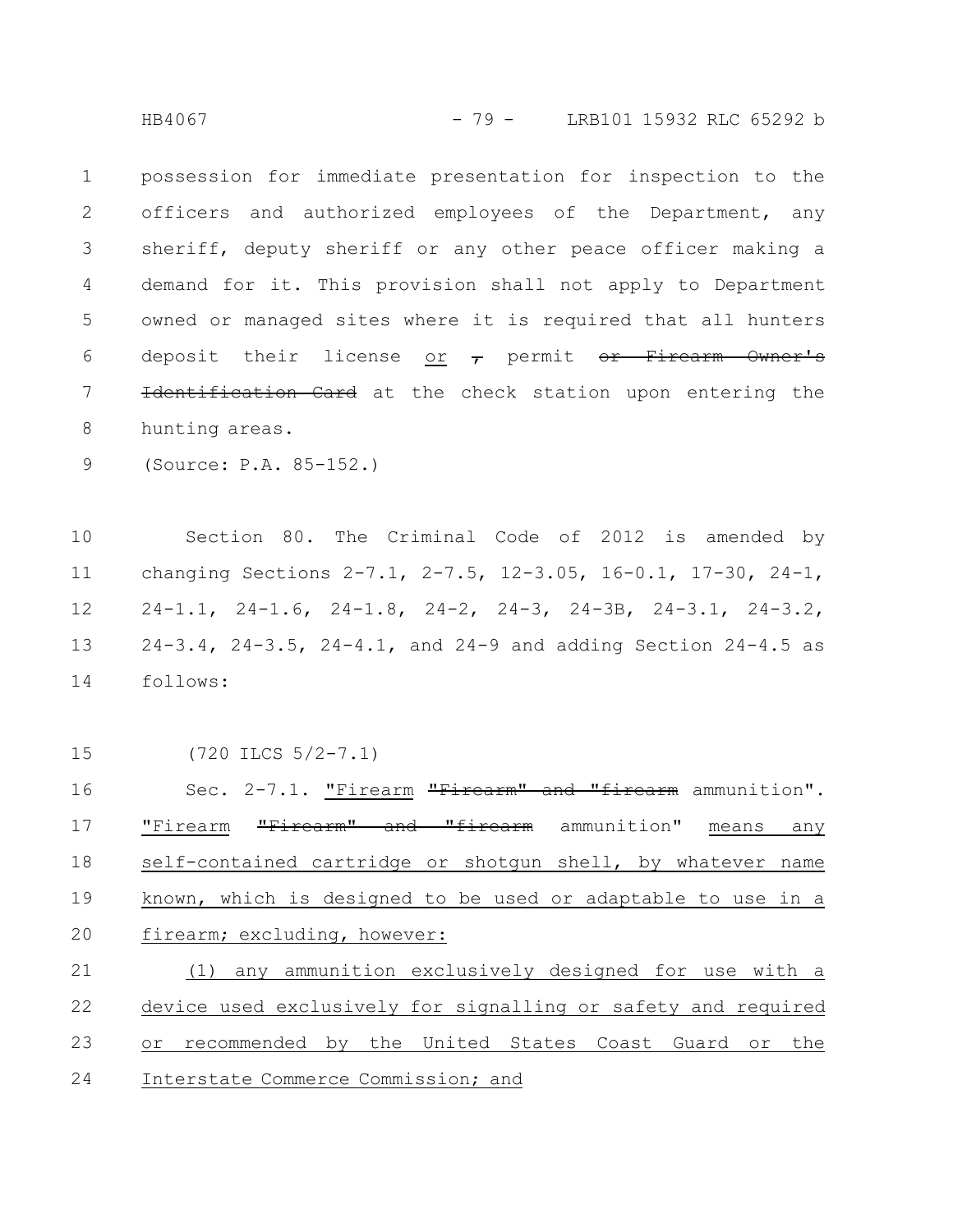| $\mathbf 1$  | (2) any ammunition designed exclusively for use with a stud     |
|--------------|-----------------------------------------------------------------|
| $\mathbf{2}$ | or rivet driver or other similar industrial ammunition have the |
| 3            | meanings ascribed to them in Section 1.1 of the Firearm         |
| 4            | Identification Card Act.                                        |
| 5            | (Source: P.A. 91-544, eff. 1-1-00.)                             |
| 6            | $(720$ ILCS $5/2-7.5)$                                          |
|              |                                                                 |
| 7            | Sec. 2-7.5. "Firearm". Except as otherwise provided in a        |
| 8            | specific Section, "firearm" means any device, by whatever name  |
| 9            | known, which is designed to expel a projectile or projectiles   |
| 10           | by the action of an explosion, expansion of gas or escape of    |
| 11           | gas; excluding, however:                                        |
| 12           | (1) any pneumatic gun, spring gun, paint ball gun, or B-B       |
| 13           | gun which expels a single globular projectile not exceeding .18 |
| 14           | inch in diameter or which has a maximum muzzle velocity of less |
| 15           | than 700 feet per second;                                       |
| 16           | (1.1) any pneumatic gun, spring gun, paint ball gun, or B-B     |
| 17           | gun which expels breakable paint balls containing washable      |
| 18           | marking colors;                                                 |
| 19           | (2) any device used exclusively for signalling or safety        |
| 20           | and required or recommended by the United States Coast Guard or |
| 21           | the Interstate Commerce Commission;                             |
| 22           | (3) any device used exclusively for the firing of stud          |
| 23           | cartridges, explosive rivets, or similar industrial             |
| 24           | ammunition; and                                                 |
| 25           | (4) an antique firearm (other than a machine-qun) which,        |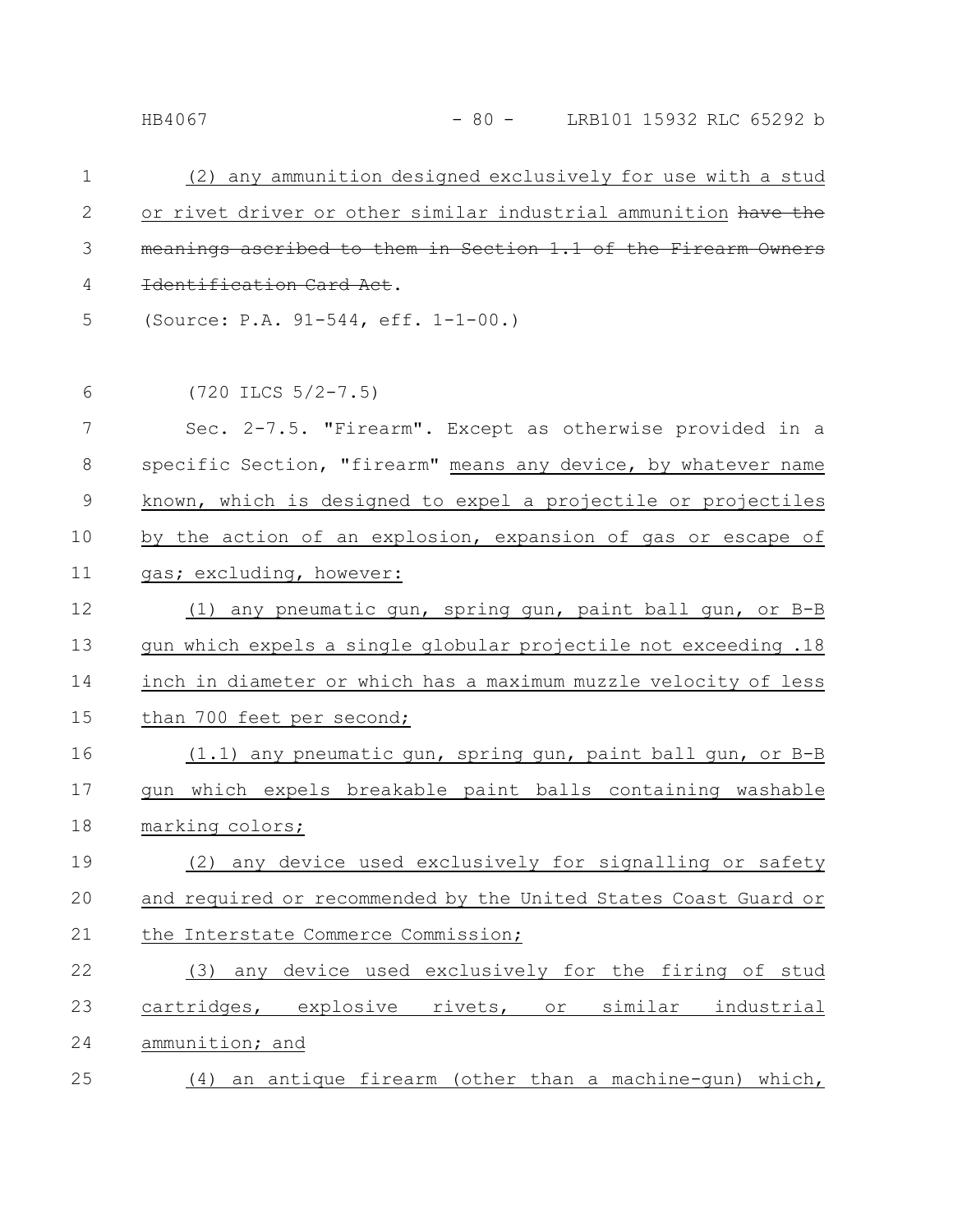although designed as a weapon, the Illinois State Police finds by reason of the date of its manufacture, value, design, and other characteristics is primarily a collector's item and is not likely to be used as a weapon has the meaning it in Section 1.1 of the Firearm Owners Identification Act. 1 2 3 4 5 6

(Source: P.A. 95-331, eff. 8-21-07.) 7

(720 ILCS 5/12-3.05) (was 720 ILCS 5/12-4) 8

Sec. 12-3.05. Aggravated battery. 9

(a) Offense based on injury. A person commits aggravated battery when, in committing a battery, other than by the discharge of a firearm, he or she knowingly does any of the following: 10 11 12 13

(1) Causes great bodily harm or permanent disability or disfigurement. 14 15

(2) Causes severe and permanent disability, great bodily harm, or disfigurement by means of a caustic or flammable substance, a poisonous gas, a deadly biological or chemical contaminant or agent, a radioactive substance, or a bomb or explosive compound. 16 17 18 19 20

(3) Causes great bodily harm or permanent disability or disfigurement to an individual whom the person knows to be a peace officer, community policing volunteer, fireman, private security officer, correctional institution employee, or Department of Human Services employee 21 22 23 24 25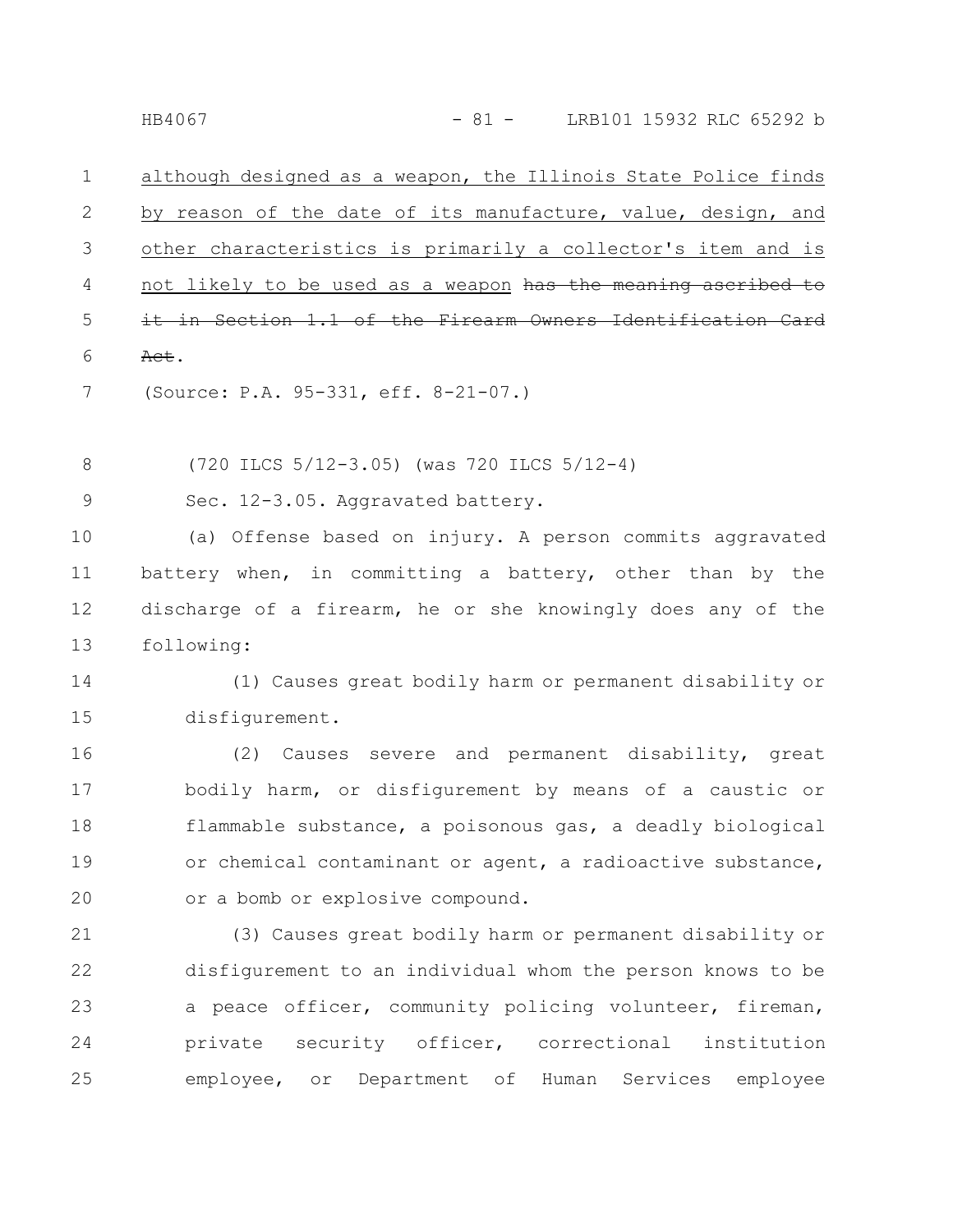## HB4067 - 82 - LRB101 15932 RLC 65292 b

supervising or controlling sexually dangerous persons or sexually violent persons: 1 2

3

5

(i) performing his or her official duties;

(ii) battered to prevent performance of his or her official duties; or 4

(iii) battered in retaliation for performing his or her official duties. 6 7

(4) Causes great bodily harm or permanent disability or disfigurement to an individual 60 years of age or older. 8 9

10

(5) Strangles another individual.

(b) Offense based on injury to a child or person with an intellectual disability. A person who is at least 18 years of age commits aggravated battery when, in committing a battery, he or she knowingly and without legal justification by any means: 11 12 13 14 15

(1) causes great bodily harm or permanent disability or disfigurement to any child under the age of 13 years, or to any person with a severe or profound intellectual disability; or 16 17 18 19

(2) causes bodily harm or disability or disfigurement to any child under the age of 13 years or to any person with a severe or profound intellectual disability. 20 21 22

(c) Offense based on location of conduct. A person commits aggravated battery when, in committing a battery, other than by the discharge of a firearm, he or she is or the person battered is on or about a public way, public property, a public place of 23 24 25 26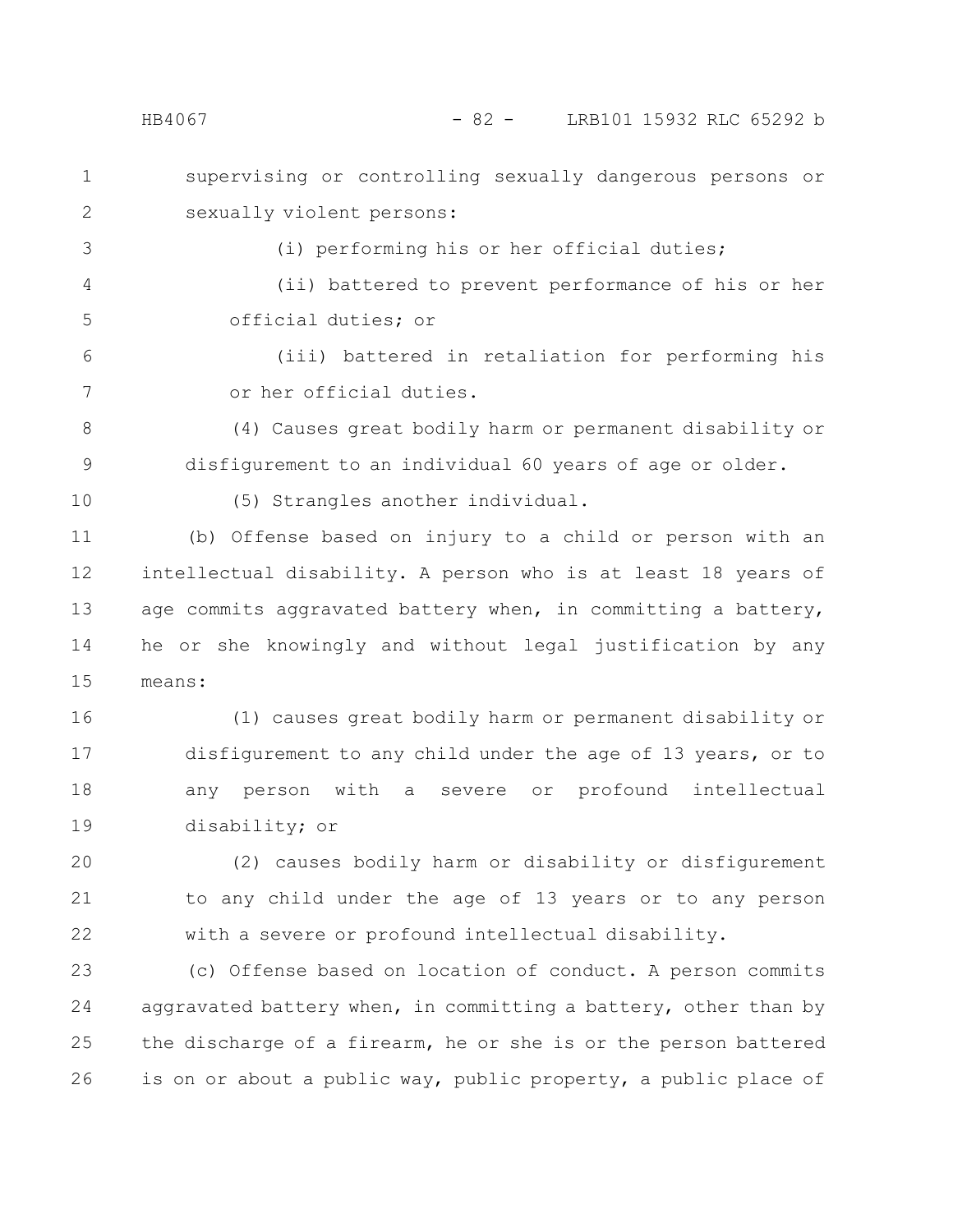accommodation or amusement, a sports venue, or a domestic violence shelter, or in a church, synagogue, mosque, or other building, structure, or place used for religious worship. 1 2 3

(d) Offense based on status of victim. A person commits aggravated battery when, in committing a battery, other than by discharge of a firearm, he or she knows the individual battered to be any of the following: 4 5 6 7

8

19

(1) A person 60 years of age or older.

(2) A person who is pregnant or has a physical disability. 9 10

(3) A teacher or school employee upon school grounds or grounds adjacent to a school or in any part of a building used for school purposes. 11 12 13

(4) A peace officer, community policing volunteer, fireman, private security officer, correctional institution employee, or Department of Human Services employee supervising or controlling sexually dangerous persons or sexually violent persons: 14 15 16 17 18

(i) performing his or her official duties;

(ii) battered to prevent performance of his or her official duties; or 20 21

(iii) battered in retaliation for performing his or her official duties. 22 23

(5) A judge, emergency management worker, emergency medical services personnel, or utility worker: 24 25

(i) performing his or her official duties; 26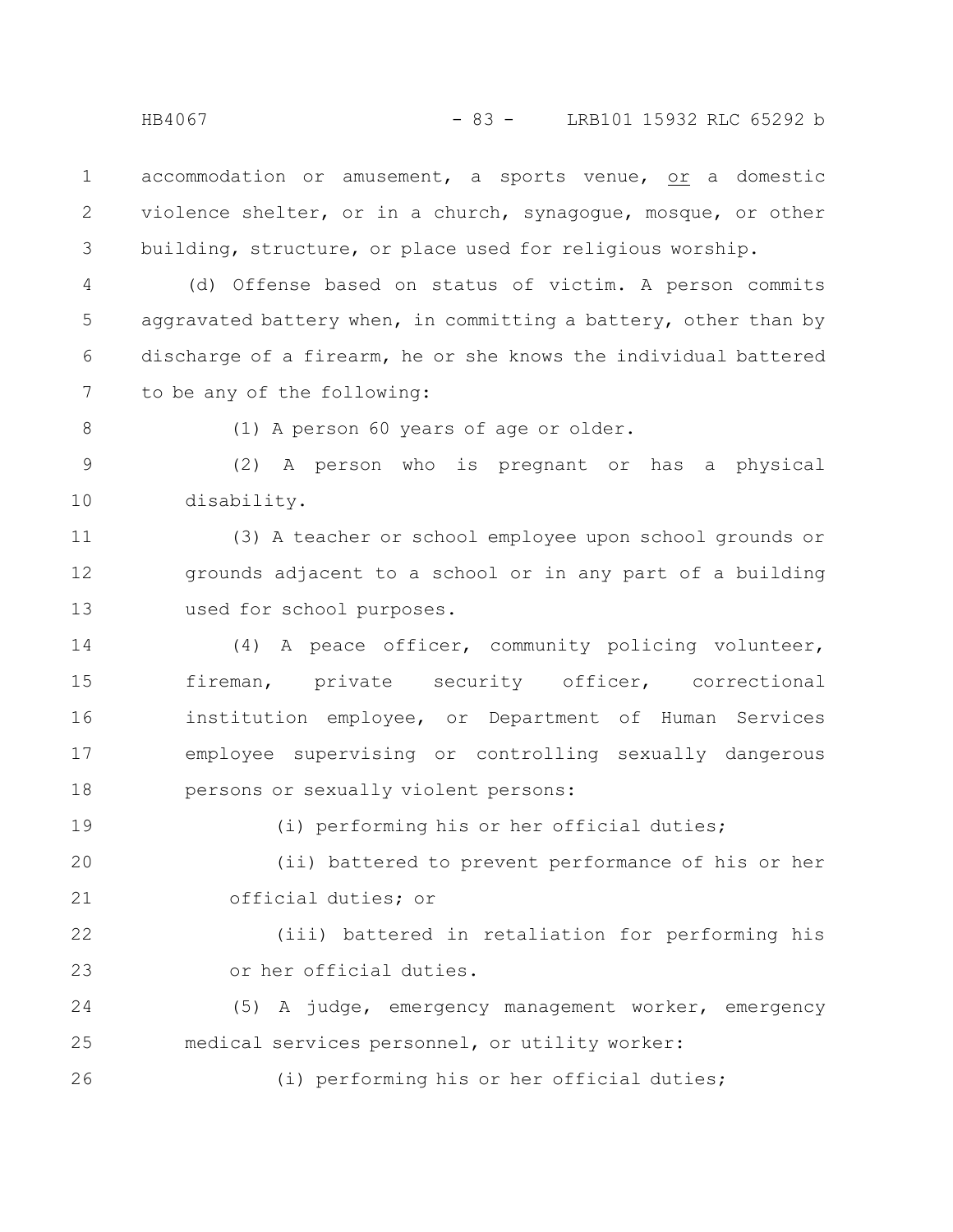## HB4067 - 84 - LRB101 15932 RLC 65292 b

(ii) battered to prevent performance of his or her official duties; or 1 2

(iii) battered in retaliation for performing his or her official duties. 3 4

(6) An officer or employee of the State of Illinois, a unit of local government, or a school district, while performing his or her official duties. 5 6 7

(7) A transit employee performing his or her official duties, or a transit passenger. 8 9

10

(8) A taxi driver on duty.

(9) A merchant who detains the person for an alleged commission of retail theft under Section 16-26 of this Code and the person without legal justification by any means causes bodily harm to the merchant. 11 12 13 14

(10) A person authorized to serve process under Section 2-202 of the Code of Civil Procedure or a special process server appointed by the circuit court while that individual is in the performance of his or her duties as a process server. 15 16 17 18 19

(11) A nurse while in the performance of his or her duties as a nurse. 20 21

(e) Offense based on use of a firearm. A person commits aggravated battery when, in committing a battery, he or she knowingly does any of the following: 22 23 24

(1) Discharges a firearm, other than a machine gun or a firearm equipped with a silencer, and causes any injury to 25 26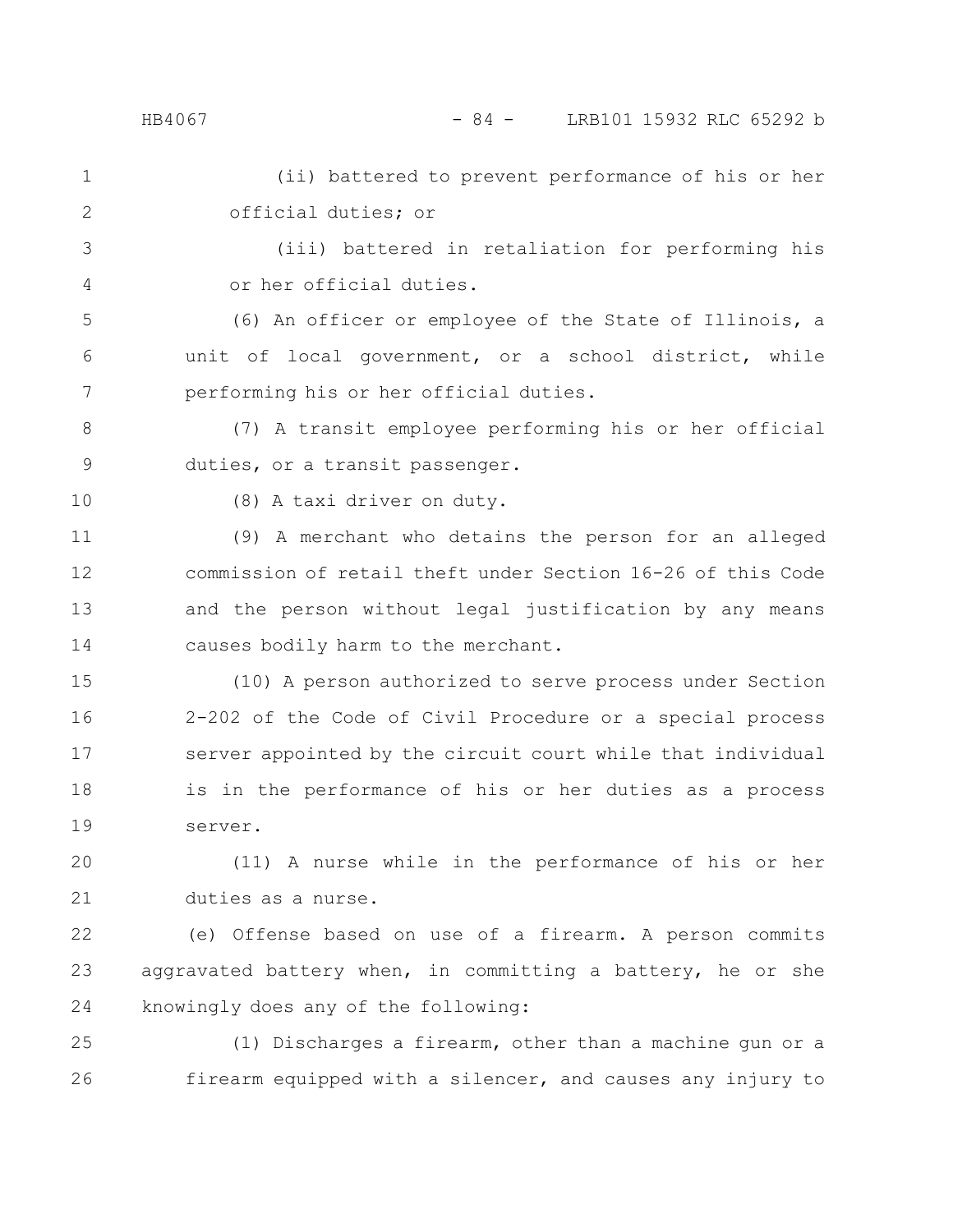another person. 1

(2) Discharges a firearm, other than a machine gun or a firearm equipped with a silencer, and causes any injury to a person he or she knows to be a peace officer, community policing volunteer, person summoned by a police officer, fireman, private security officer, correctional institution employee, or emergency management worker: (i) performing his or her official duties; (ii) battered to prevent performance of his or her official duties; or (iii) battered in retaliation for performing his or her official duties. (3) Discharges a firearm, other than a machine gun or a firearm equipped with a silencer, and causes any injury to a person he or she knows to be emergency medical services personnel: (i) performing his or her official duties; (ii) battered to prevent performance of his or her official duties; or (iii) battered in retaliation for performing his or her official duties. (4) Discharges a firearm and causes any injury to a person he or she knows to be a teacher, a student in a school, or a school employee, and the teacher, student, or employee is upon school grounds or grounds adjacent to a 2 3 4 5 6 7 8 9 10 11 12 13 14 15 16 17 18 19 20 21 22 23 24 25

school or in any part of a building used for school

26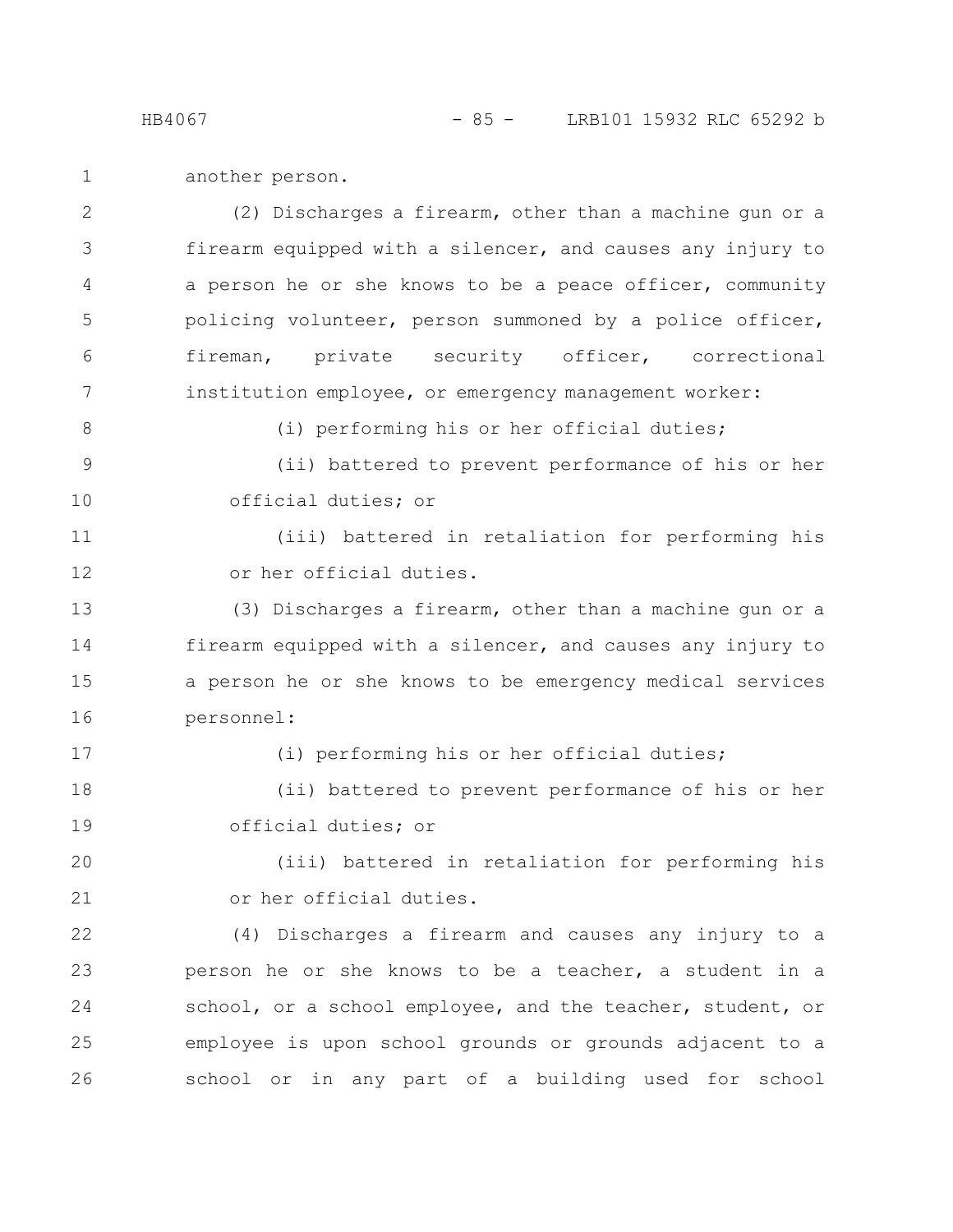purposes. 1

(5) Discharges a machine gun or a firearm equipped with a silencer, and causes any injury to another person. 2 3

(6) Discharges a machine gun or a firearm equipped with a silencer, and causes any injury to a person he or she knows to be a peace officer, community policing volunteer, person summoned by a police officer, fireman, private security officer, correctional institution employee or emergency management worker: 4 5 6 7 8 9

10

18

(i) performing his or her official duties;

(i) performing his or her official duties;

(ii) battered to prevent performance of his or her official duties; or 11 12

(iii) battered in retaliation for performing his or her official duties. 13 14

(7) Discharges a machine gun or a firearm equipped with a silencer, and causes any injury to a person he or she knows to be emergency medical services personnel: 15 16 17

(ii) battered to prevent performance of his or her official duties; or 19 20

(iii) battered in retaliation for performing his or her official duties. 21 22

(8) Discharges a machine gun or a firearm equipped with a silencer, and causes any injury to a person he or she knows to be a teacher, or a student in a school, or a school employee, and the teacher, student, or employee is 23 24 25 26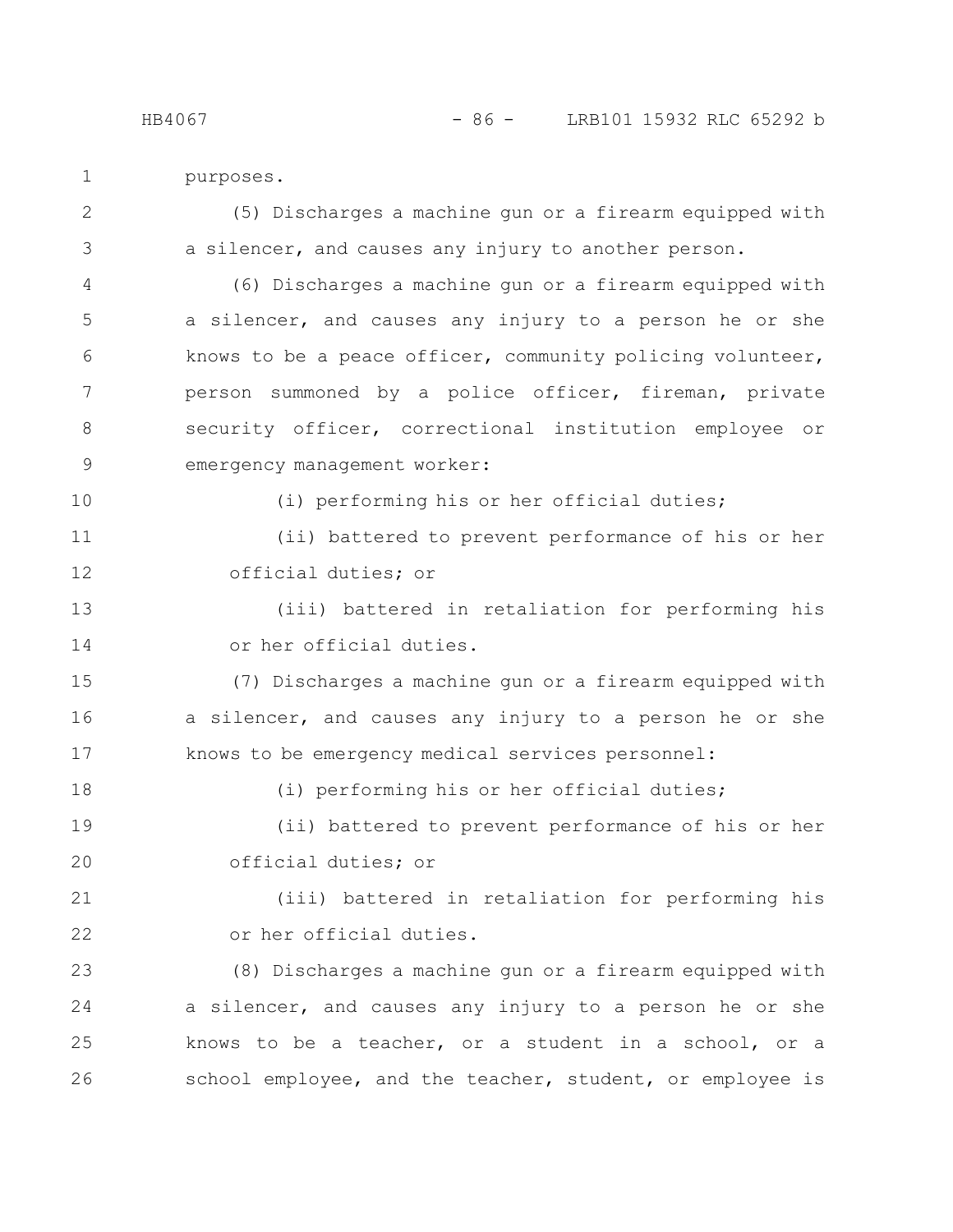1

2

upon school grounds or grounds adjacent to a school or in any part of a building used for school purposes.

(f) Offense based on use of a weapon or device. A person commits aggravated battery when, in committing a battery, he or she does any of the following: 3 4 5

(1) Uses a deadly weapon other than by discharge of a firearm, or uses an air rifle as defined in Section 24.8-0.1 of this Code. 6 7 8

(2) Wears a hood, robe, or mask to conceal his or her identity. 9 10

(3) Knowingly and without lawful justification shines or flashes a laser gunsight or other laser device attached to a firearm, or used in concert with a firearm, so that the laser beam strikes upon or against the person of another. 11 12 13 14 15

(4) Knowingly video or audio records the offense with the intent to disseminate the recording. 16 17

(g) Offense based on certain conduct. A person commits aggravated battery when, other than by discharge of a firearm, he or she does any of the following: 18 19 20

(1) Violates Section 401 of the Illinois Controlled Substances Act by unlawfully delivering a controlled substance to another and any user experiences great bodily harm or permanent disability as a result of the injection, inhalation, or ingestion of any amount of the controlled substance. 21 22 23 24 25 26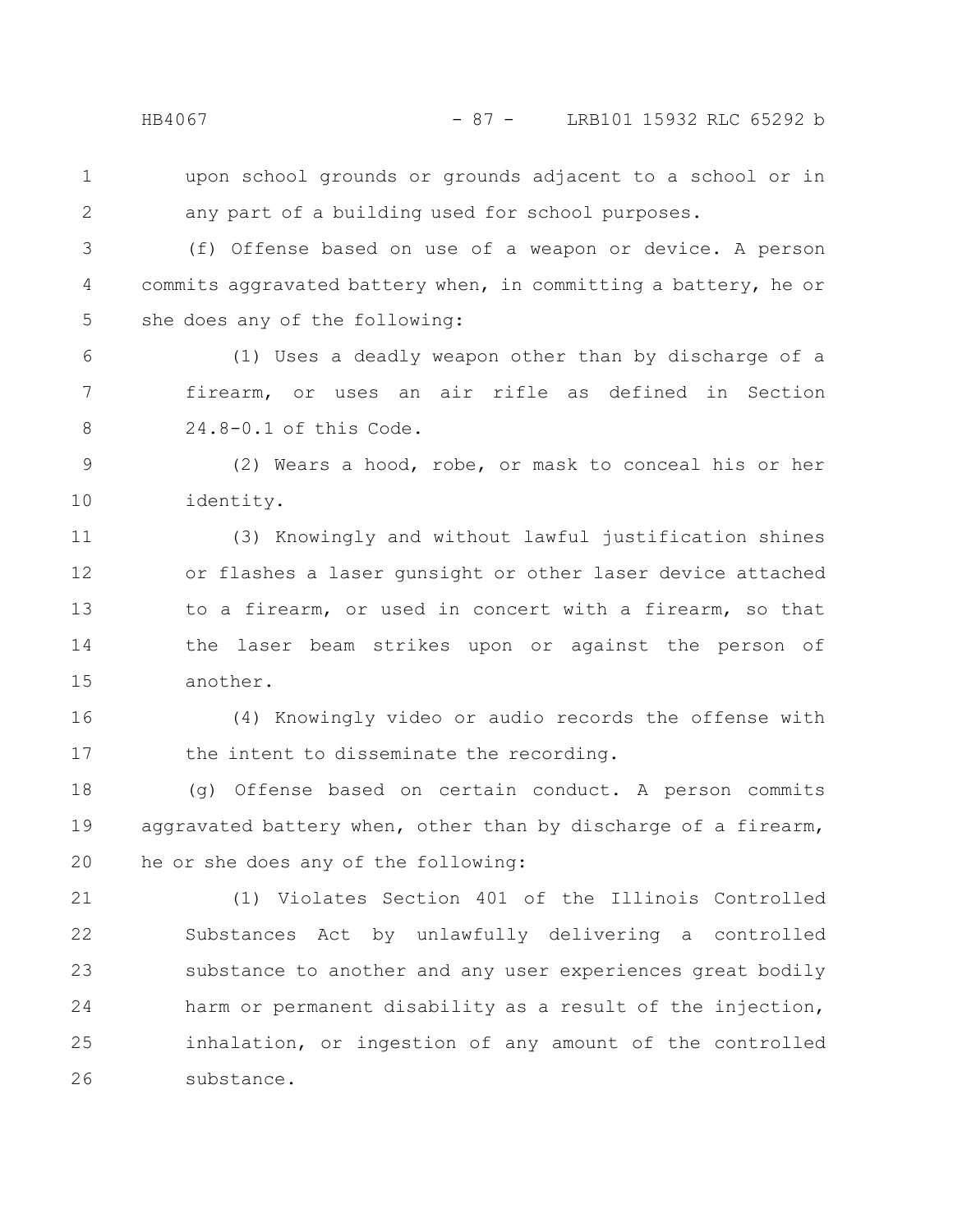(2) Knowingly administers to an individual or causes him or her to take, without his or her consent or by threat or deception, and for other than medical purposes, any intoxicating, poisonous, stupefying, narcotic, anesthetic, or controlled substance, or gives to another person any food containing any substance or object intended to cause physical injury if eaten. 1 2 3 4 5 6 7

(3) Knowingly causes or attempts to cause a correctional institution employee or Department of Human Services employee to come into contact with blood, seminal fluid, urine, or feces by throwing, tossing, or expelling the fluid or material, and the person is an inmate of a penal institution or is a sexually dangerous person or sexually violent person in the custody of the Department of Human Services. 8 9 10 11 12 13 14 15

(h) Sentence. Unless otherwise provided, aggravated battery is a Class 3 felony. 16 17

Aggravated battery as defined in subdivision (a)(4), (d) $(4)$ , or  $(g)(3)$  is a Class 2 felony. 18 19

Aggravated battery as defined in subdivision (a)(3) or (g)(1) is a Class 1 felony. 20 21

Aggravated battery as defined in subdivision (a)(1) is a Class 1 felony when the aggravated battery was intentional and involved the infliction of torture, as defined in paragraph (14) of subsection (b) of Section 9-1 of this Code, as the infliction of or subjection to extreme physical pain, motivated 22 23 24 25 26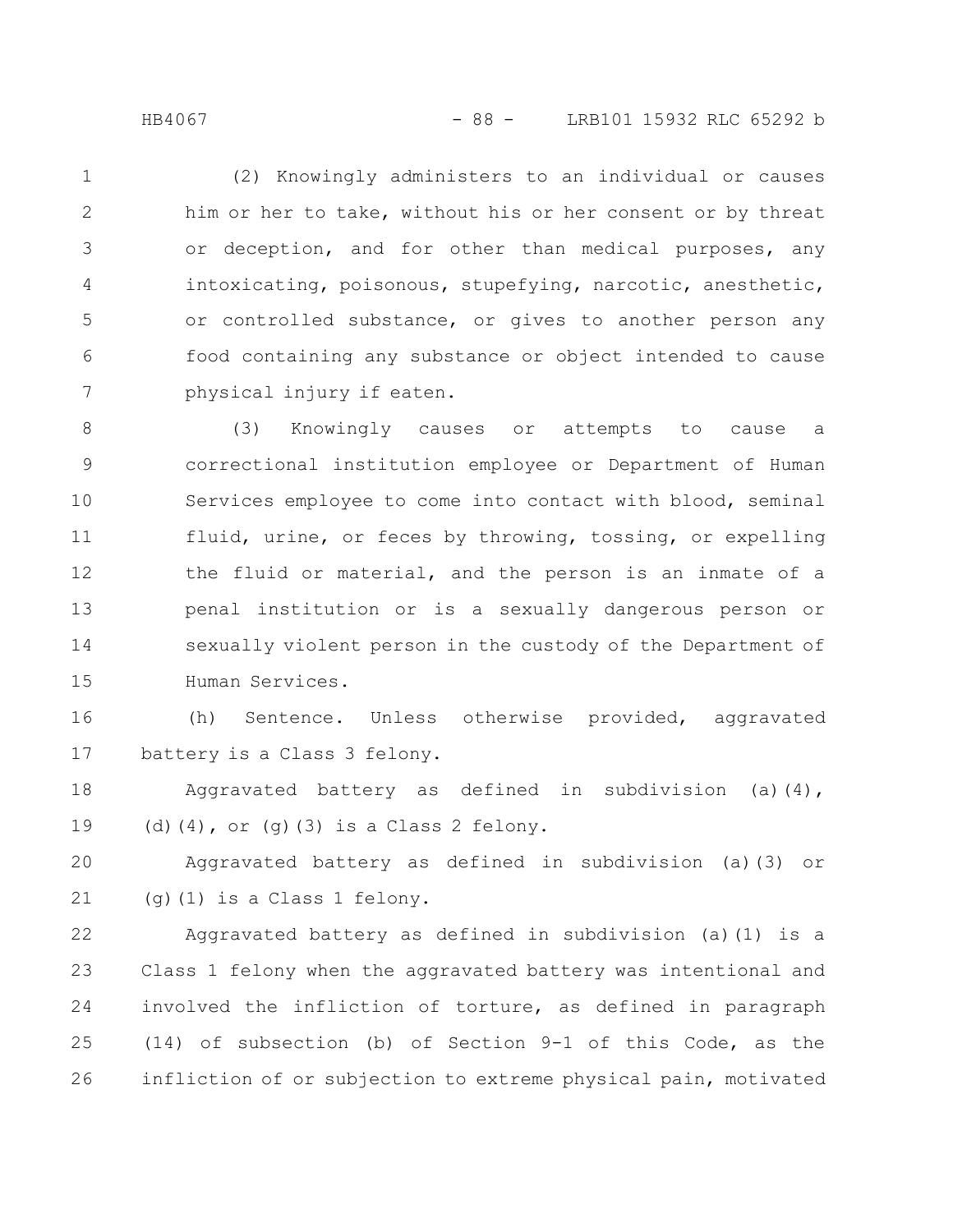by an intent to increase or prolong the pain, suffering, or agony of the victim. 1 2

Aggravated battery as defined in subdivision (a)(1) is a Class 2 felony when the person causes great bodily harm or permanent disability to an individual whom the person knows to be a member of a congregation engaged in prayer or other religious activities at a church, synagogue, mosque, or other building, structure, or place used for religious worship. 3 4 5 6 7 8

Aggravated battery under subdivision (a)(5) is a Class 1 felony if: 9 10

(A) the person used or attempted to use a dangerous instrument while committing the offense;  $\Theta$ r 11 12

(B) the person caused great bodily harm or permanent disability or disfigurement to the other person while committing the offense; or 13 14 15

(C) the person has been previously convicted of a violation of subdivision (a)(5) under the laws of this State or laws similar to subdivision (a)(5) of any other state. 16 17 18 19

Aggravated battery as defined in subdivision (e)(1) is a Class X felony. 20 21

Aggravated battery as defined in subdivision (a)(2) is a Class X felony for which a person shall be sentenced to a term of imprisonment of a minimum of 6 years and a maximum of 45 years. 22 23 24 25

Aggravated battery as defined in subdivision (e)(5) is a 26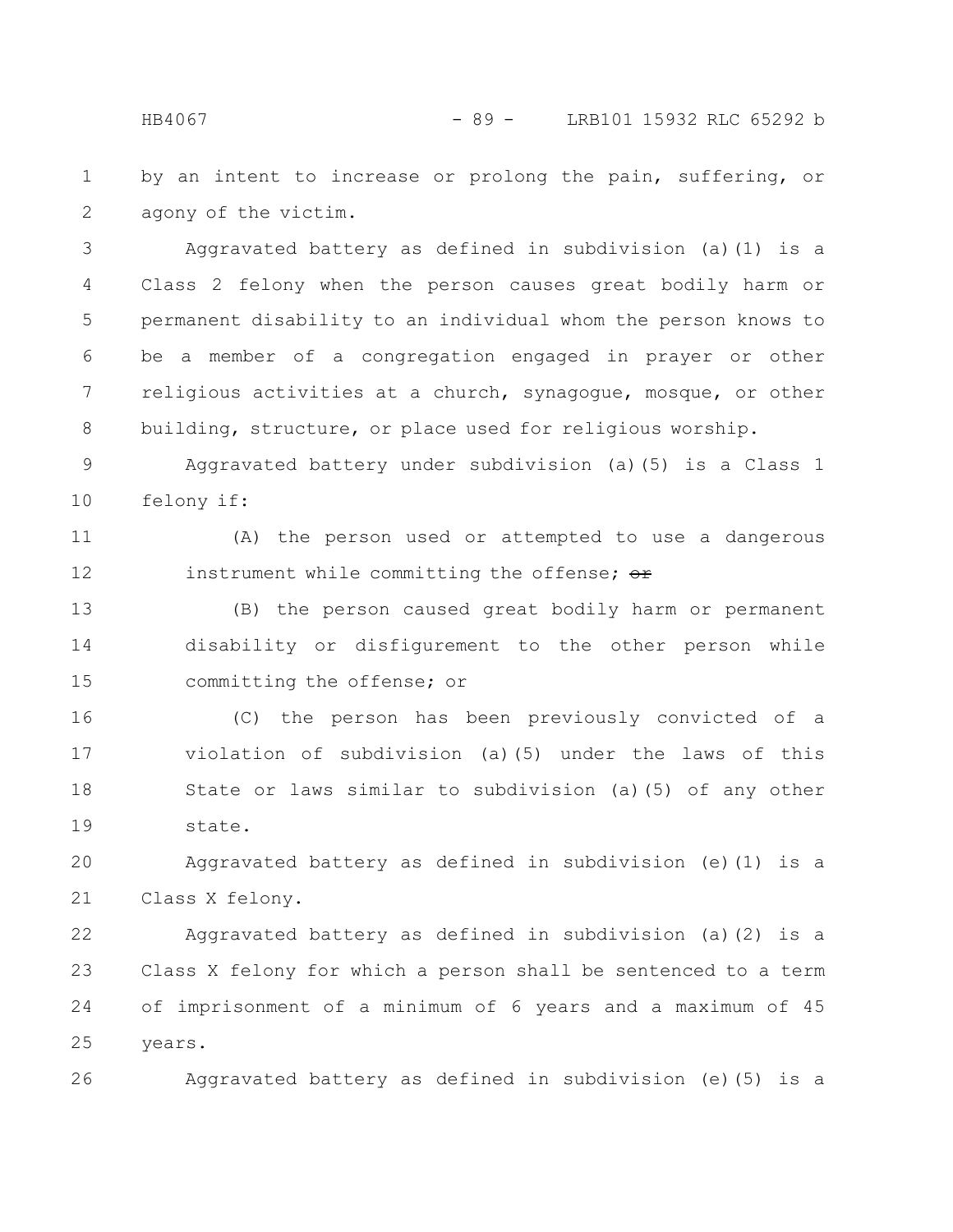Class X felony for which a person shall be sentenced to a term of imprisonment of a minimum of 12 years and a maximum of 45 years. 1 2 3

Aggravated battery as defined in subdivision (e)(2), (e)(3), or (e)(4) is a Class X felony for which a person shall be sentenced to a term of imprisonment of a minimum of 15 years and a maximum of 60 years. 4 5 6 7

Aggravated battery as defined in subdivision (e)(6), (e)(7), or (e)(8) is a Class X felony for which a person shall be sentenced to a term of imprisonment of a minimum of 20 years and a maximum of 60 years. 8 9 10 11

Aggravated battery as defined in subdivision (b)(1) is a Class X felony, except that: 12 13

(1) if the person committed the offense while armed with a firearm, 15 years shall be added to the term of imprisonment imposed by the court; 14 15 16

(2) if, during the commission of the offense, the person personally discharged a firearm, 20 years shall be added to the term of imprisonment imposed by the court; 17 18 19

(3) if, during the commission of the offense, the person personally discharged a firearm that proximately caused great bodily harm, permanent disability, permanent disfigurement, or death to another person, 25 years or up to a term of natural life shall be added to the term of imprisonment imposed by the court. 20 21 22 23 24 25

(i) Definitions. In this Section: 26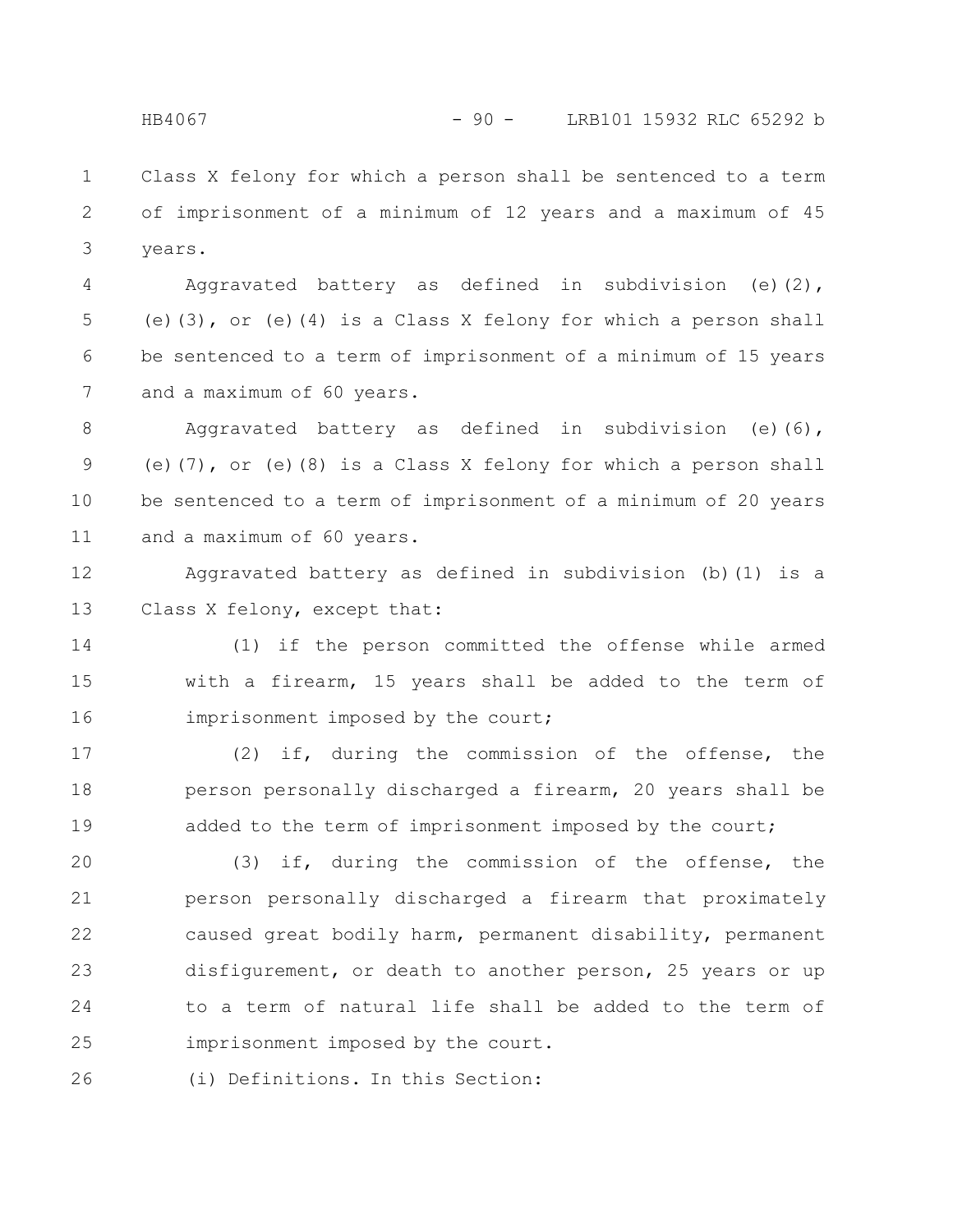"Building or other structure used to provide shelter" has the meaning ascribed to "shelter" in Section 1 of the Domestic Violence Shelters Act. 1 2 3

"Domestic violence" has the meaning ascribed to it in Section 103 of the Illinois Domestic Violence Act of 1986. 4 5

"Domestic violence shelter" means any building or other structure used to provide shelter or other services to victims or to the dependent children of victims of domestic violence pursuant to the Illinois Domestic Violence Act of 1986 or the Domestic Violence Shelters Act, or any place within 500 feet of such a building or other structure in the case of a person who is going to or from such a building or other structure. 6 7 8 9 10 11 12

"Firearm" has the meaning provided under Section 2-7.5 of this Code 1.1 of the Firearm Owners Identification Card Act, and does not include an air rifle as defined by Section 24.8-0.1 of this Code. 13 14 15 16

"Machine gun" has the meaning ascribed to it in Section 24-1 of this Code. 17 18

"Merchant" has the meaning ascribed to it in Section 16-0.1 of this Code. 19 20

"Strangle" means intentionally impeding the normal breathing or circulation of the blood of an individual by applying pressure on the throat or neck of that individual or by blocking the nose or mouth of that individual. 21 22 23 24

(Source: P.A. 101-223, eff. 1-1-20; revised 9-24-19.) 25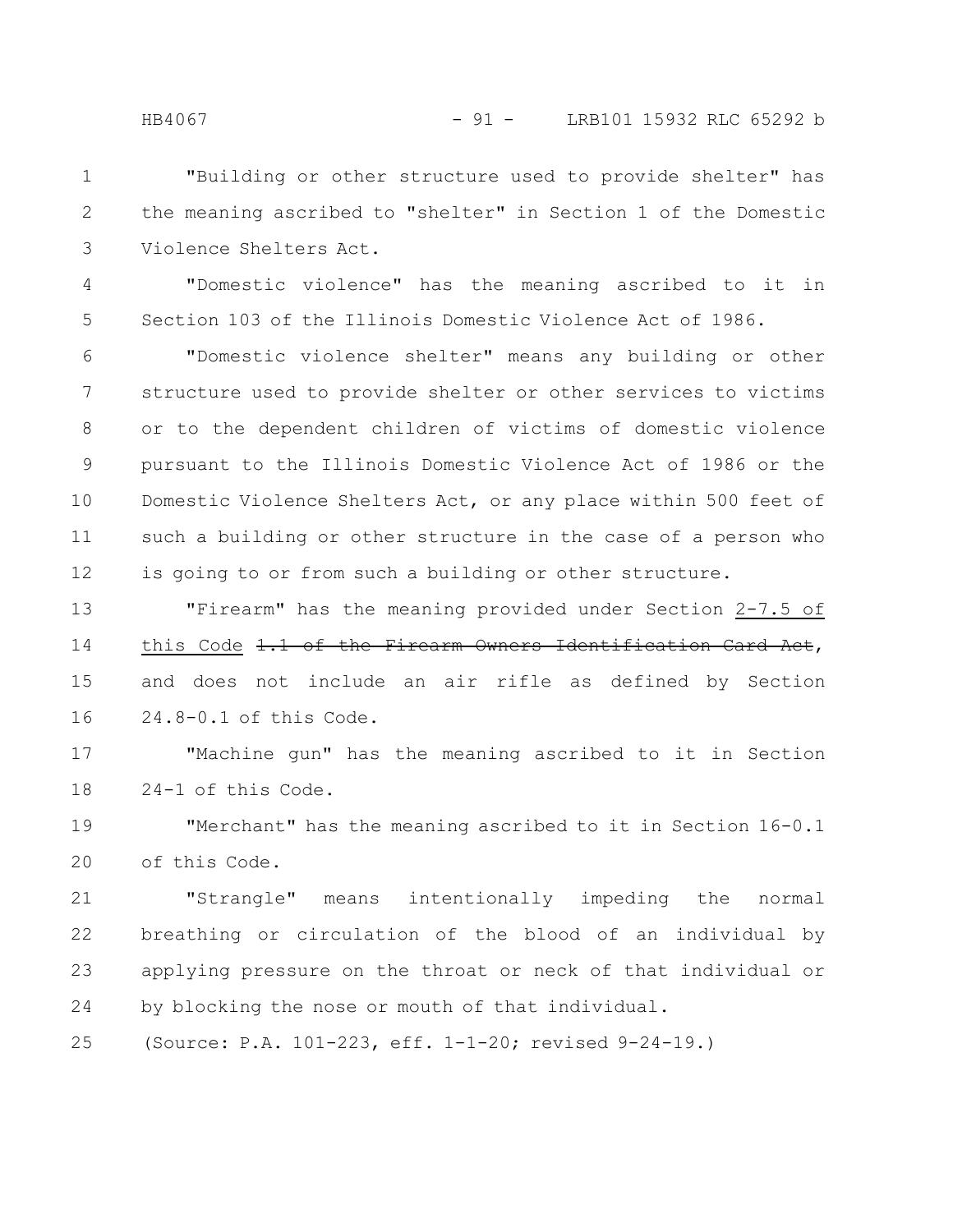HB4067 - 92 - LRB101 15932 RLC 65292 b

(720 ILCS 5/16-0.1) 1

Sec. 16-0.1. Definitions. In this Article, unless the context clearly requires otherwise, the following terms are defined as indicated: 2 3 4

"Access" means to use, instruct, communicate with, store data in, retrieve or intercept data from, or otherwise utilize any services of a computer. 5 6 7

"Coin-operated machine" includes any automatic vending machine or any part thereof, parking meter, coin telephone, coin-operated transit turnstile, transit fare box, coin laundry machine, coin dry cleaning machine, amusement machine, music machine, vending machine dispensing goods or services, or money changer. 8 9 10 11 12 13

"Communication device" means any type of instrument, device, machine, or equipment which is capable of transmitting, acquiring, decrypting, or receiving any telephonic, electronic, data, Internet access, audio, video, microwave, or radio transmissions, signals, communications, or services, including the receipt, acquisition, transmission, or decryption of all such communications, transmissions, signals, or services provided by or through any cable television, fiber optic, telephone, satellite, microwave, radio, Internet-based, data transmission, or wireless distribution network, system or facility; or any part, accessory, or component thereof, including any computer circuit, security module, smart card, software, computer chip, electronic mechanism or other 14 15 16 17 18 19 20 21 22 23 24 25 26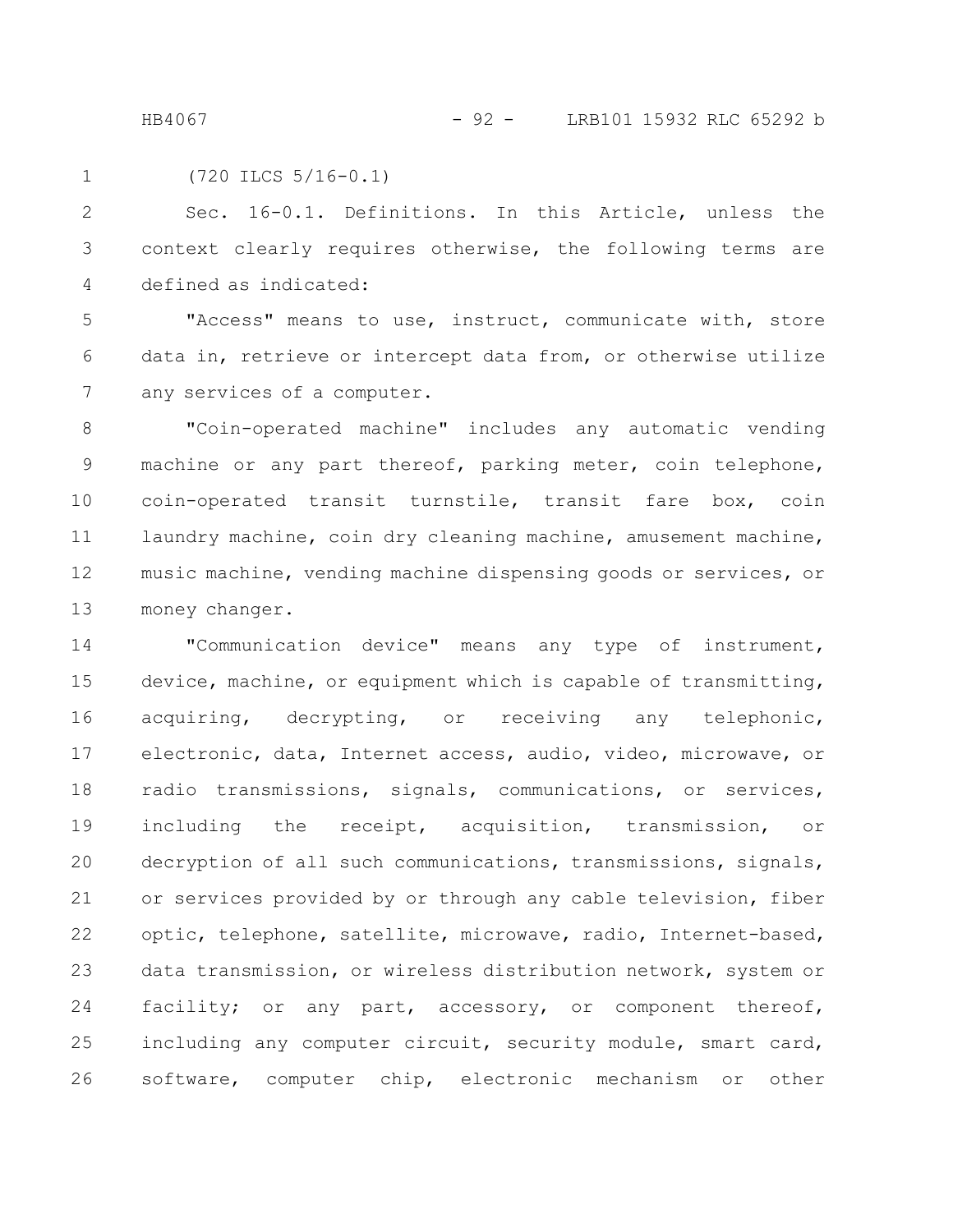component, accessory or part of any communication device which is capable of facilitating the transmission, decryption, acquisition or reception of all such communications, transmissions, signals, or services. 1 2 3 4

"Communication service" means any service lawfully provided for a charge or compensation to facilitate the lawful origination, transmission, emission, or reception of signs, signals, data, writings, images, and sounds or intelligence of any nature by telephone, including cellular telephones or a wire, wireless, radio, electromagnetic, photo-electronic or photo-optical system; and also any service lawfully provided by any radio, telephone, cable television, fiber optic, satellite, microwave, Internet-based or wireless distribution network, system, facility or technology, including, but not limited to, any and all electronic, data, video, audio, Internet access, telephonic, microwave and radio communications, transmissions, signals and services, and any such communications, transmissions, signals and services lawfully provided directly or indirectly by or through any of those networks, systems, facilities or technologies. 5 6 7 8 9 10 11 12 13 14 15 16 17 18 19 20

"Communication service provider" means: (1) any person or entity providing any communication service, whether directly or indirectly, as a reseller, including, but not limited to, a cellular, paging or other wireless communications company or other person or entity which, for a fee, supplies the facility, cell site, mobile telephone switching office or other equipment 21 22 23 24 25 26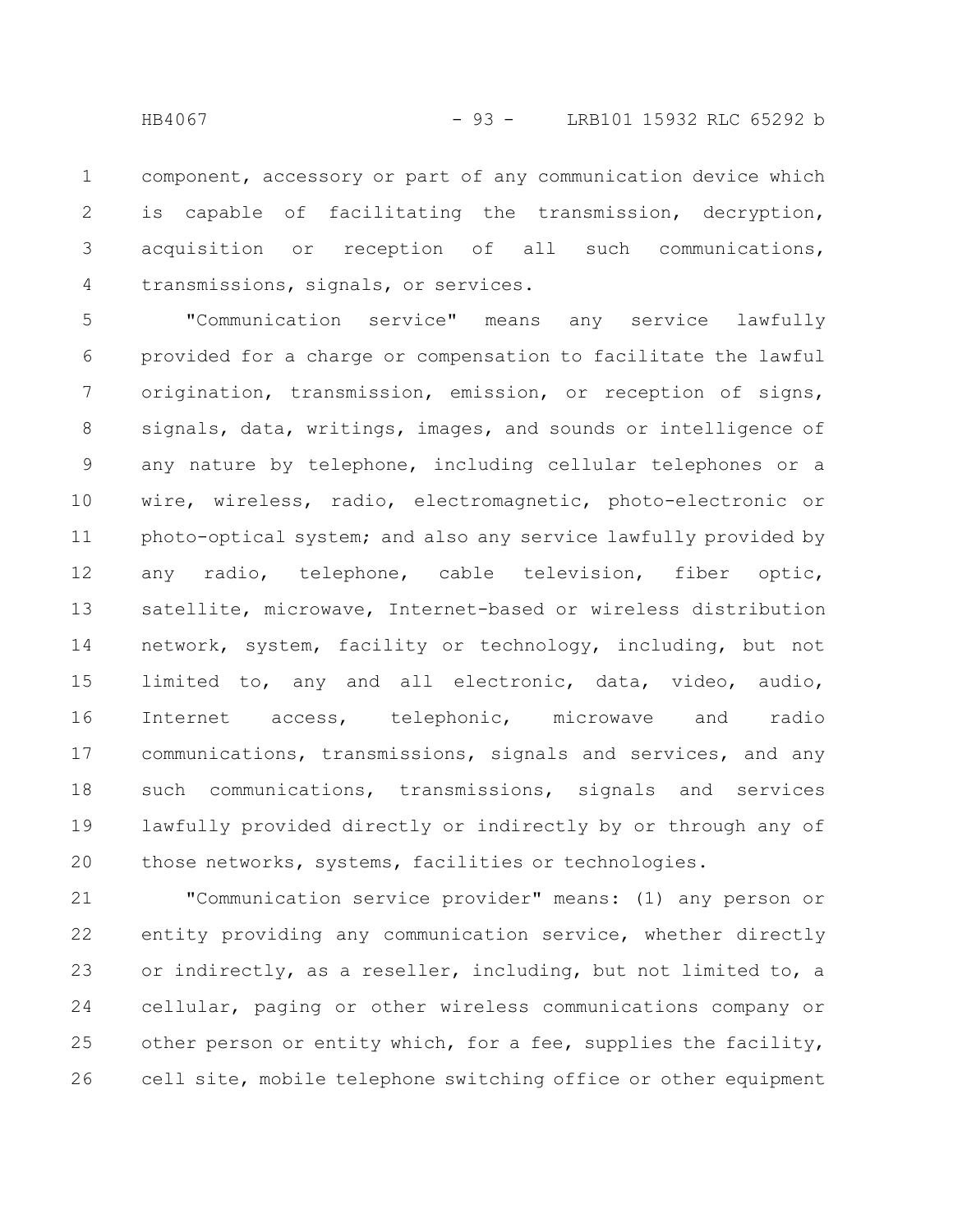or communication service; (2) any person or entity owning or operating any cable television, fiber optic, satellite, telephone, wireless, microwave, radio, data transmission or Internet-based distribution network, system or facility; and (3) any person or entity providing any communication service directly or indirectly by or through any such distribution system, network or facility. 1 2 3 4 5 6 7

"Computer" means a device that accepts, processes, stores, retrieves or outputs data, and includes but is not limited to auxiliary storage and telecommunications devices connected to computers. 8 9 10 11

"Continuing course of conduct" means a series of acts, and the accompanying mental state necessary for the crime in question, irrespective of whether the series of acts are continuous or intermittent. 12 13 14 15

"Delivery container" means any bakery basket of wire or plastic used to transport or store bread or bakery products, any dairy case of wire or plastic used to transport or store dairy products, and any dolly or cart of 2 or 4 wheels used to transport or store any bakery or dairy product. 16 17 18 19 20

"Document-making implement" means any implement, impression, template, computer file, computer disc, electronic device, computer hardware, computer software, instrument, or device that is used to make a real or fictitious or fraudulent personal identification document. 21 22 23 24 25

"Financial transaction device" means any of the following: 26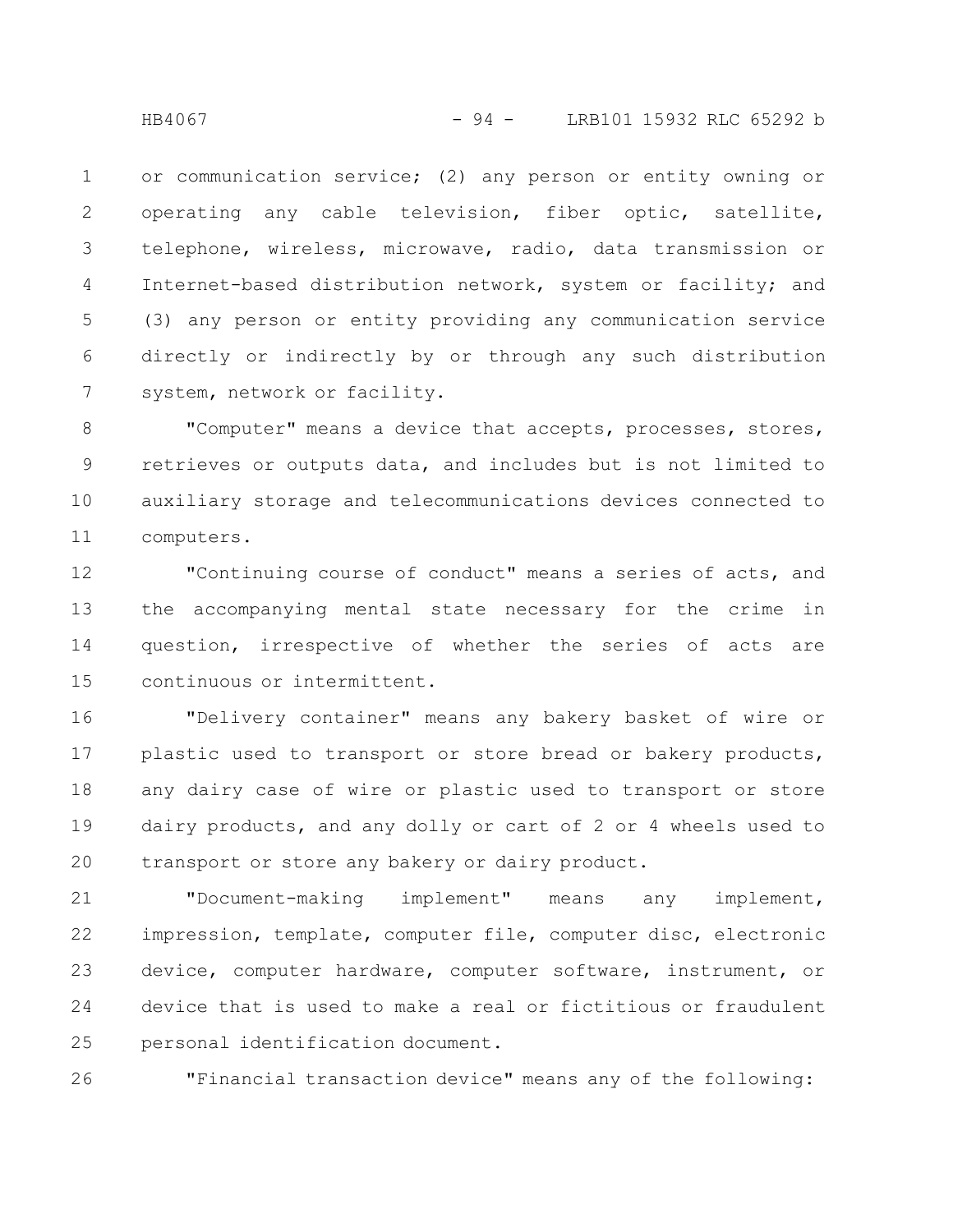HB4067 - 95 - LRB101 15932 RLC 65292 b

- - (1) An electronic funds transfer card.
- (2) A credit card. 2
- (3) A debit card. 3
- 4

1

(4) A point-of-sale card.

(5) Any instrument, device, card, plate, code, account number, personal identification number, or a record or copy of a code, account number, or personal identification number or other means of access to a credit account or deposit account, or a driver's license or State identification card used to access a proprietary account, other than access originated solely by a paper instrument, that can be used alone or in conjunction with another access device, for any of the following purposes: 5 6 7 8 9 10 11 12 13

(A) Obtaining money, cash refund or credit account, credit, goods, services, or any other thing of value. 14 15 16

(B) Certifying or guaranteeing to a person or business the availability to the device holder of funds on deposit to honor a draft or check payable to the order of that person or business. 17 18 19 20

(C) Providing the device holder access to a deposit account for the purpose of making deposits, withdrawing funds, transferring funds between deposit accounts, obtaining information pertaining to a deposit account, or making an electronic funds transfer. 21 22 23 24 25 26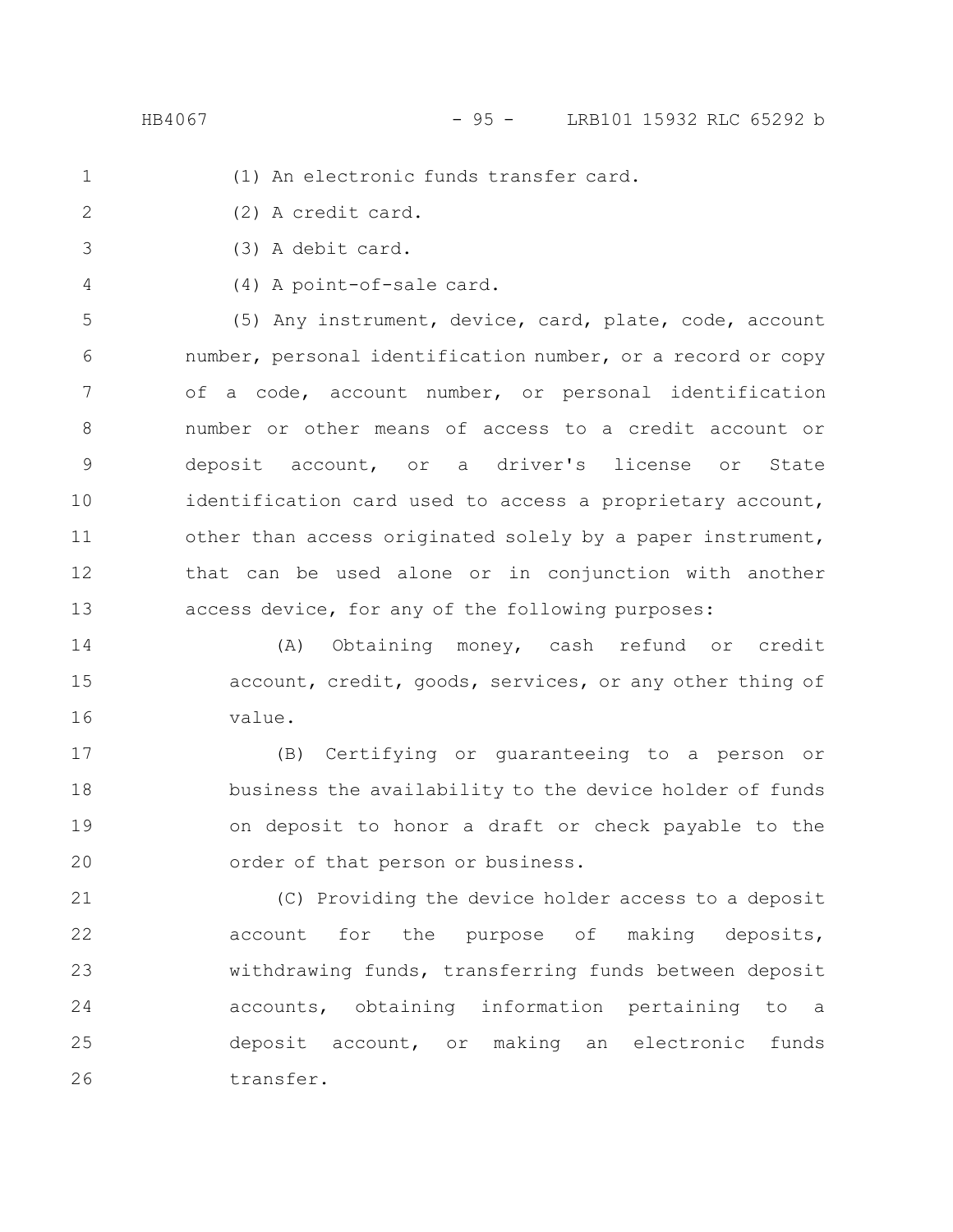"Full retail value" means the merchant's stated or advertised price of the merchandise. "Full retail value" includes the aggregate value of property obtained from retail thefts committed by the same person as part of a continuing course of conduct from one or more mercantile establishments in a single transaction or in separate transactions over a period of one year. 1 2 3 4 5 6 7

"Internet" means an interactive computer service or system or an information service, system, or access software provider that provides or enables computer access by multiple users to a computer server, and includes, but is not limited to, an information service, system, or access software provider that provides access to a network system commonly known as the Internet, or any comparable system or service and also includes, but is not limited to, a World Wide Web page, newsgroup, message board, mailing list, or chat area on any interactive computer service or system or other online service. 8 9 10 11 12 13 14 15 16 17

"Library card" means a card or plate issued by a library facility for purposes of identifying the person to whom the library card was issued as authorized to borrow library material, subject to all limitations and conditions imposed on the borrowing by the library facility issuing such card. 18 19 20 21 22

"Library facility" includes any public library or museum, or any library or museum of an educational, historical or eleemosynary institution, organization or society. 23 24 25

26

"Library material" includes any book, plate, picture,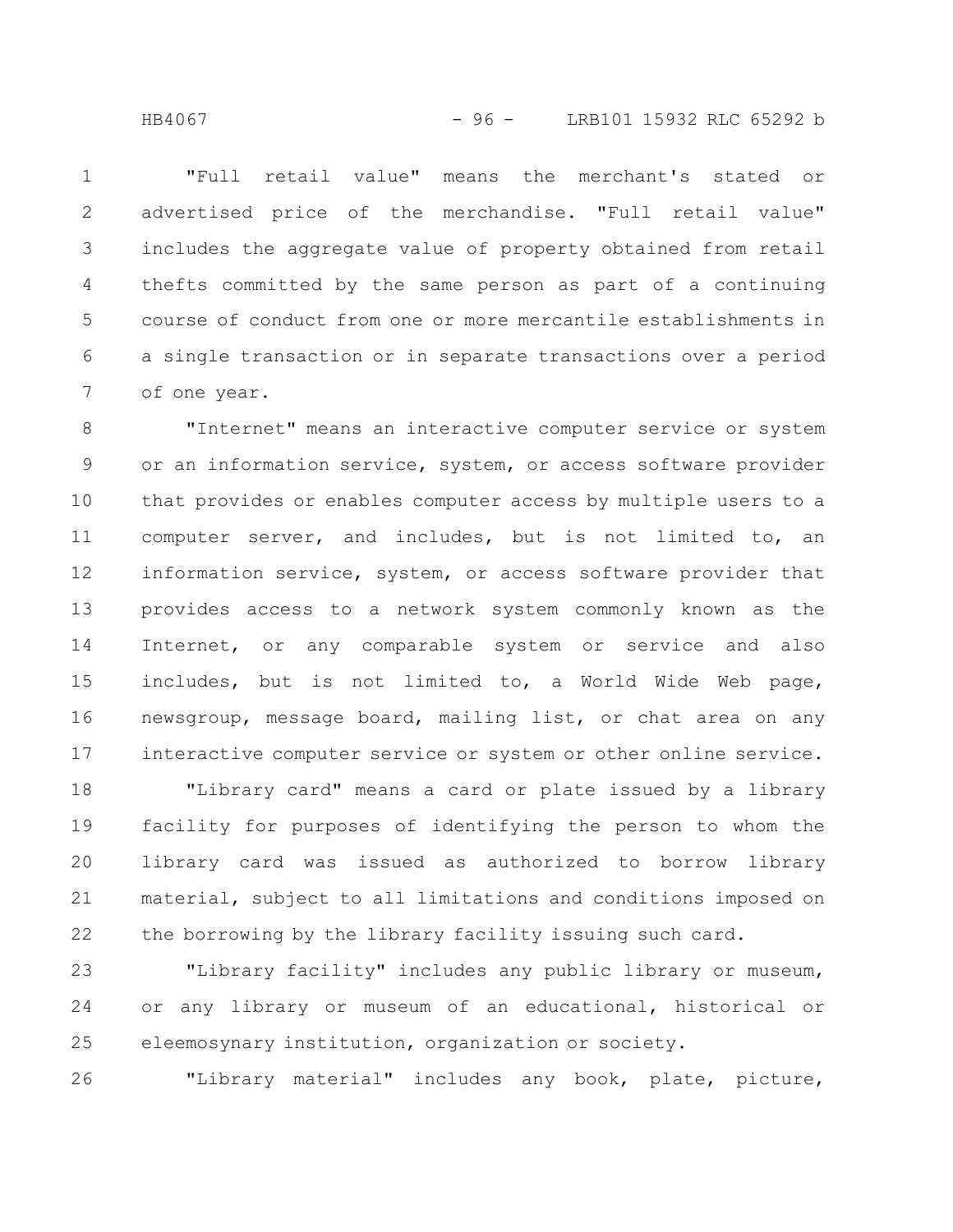photograph, engraving, painting, sculpture, statue, artifact, drawing, map, newspaper, pamphlet, broadside, magazine, manuscript, document, letter, microfilm, sound recording, audiovisual material, magnetic or other tape, electronic data processing record or other documentary, written or printed material regardless of physical form or characteristics, or any part thereof, belonging to, or on loan to or otherwise in the custody of a library facility. 1 2 3 4 5 6 7 8

"Manufacture or assembly of an unlawful access device" means to make, produce or assemble an unlawful access device or to modify, alter, program or re-program any instrument, device, machine, equipment or software so that it is capable of defeating or circumventing any technology, device or software used by the provider, owner or licensee of a communication service or of any data, audio or video programs or transmissions to protect any such communication, data, audio or video services, programs or transmissions from unauthorized access, acquisition, disclosure, receipt, decryption, communication, transmission or re-transmission. 9 10 11 12 13 14 15 16 17 18 19

"Manufacture or assembly of an unlawful communication device" means to make, produce or assemble an unlawful communication or wireless device or to modify, alter, program or reprogram a communication or wireless device to be capable of acquiring, disrupting, receiving, transmitting, decrypting, or facilitating the acquisition, disruption, receipt, transmission or decryption of, a communication service without 20 21 22 23 24 25 26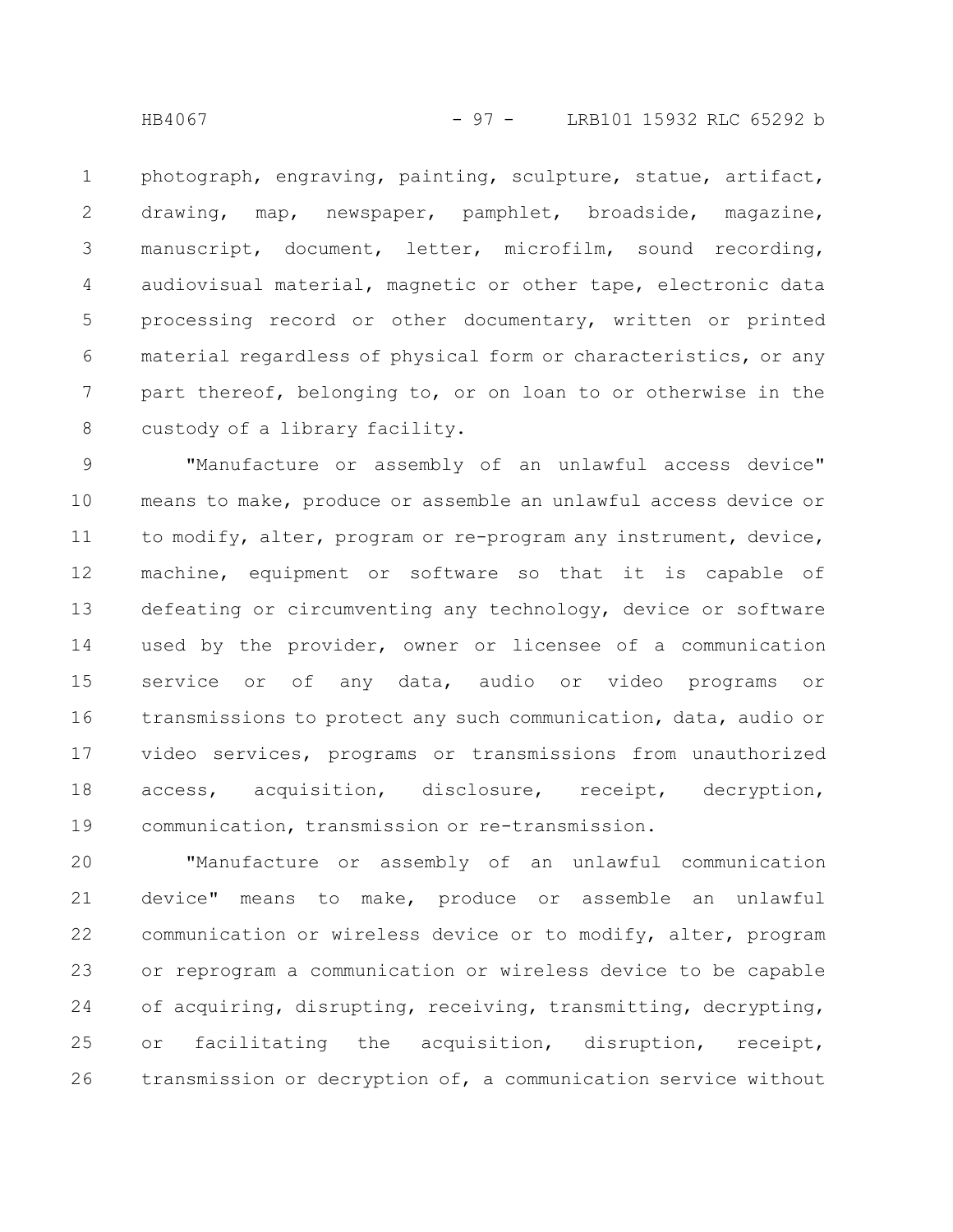the express consent or express authorization of the communication service provider, or to knowingly assist others in those activities. 1 2 3

"Master sound recording" means the original physical object on which a given set of sounds were first recorded and which the original object from which all subsequent sound recordings embodying the same set of sounds are directly or indirectly derived. 4 5 6 7 8

"Merchandise" means any item of tangible personal property, including motor fuel. 9 10

"Merchant" means an owner or operator of any retail mercantile establishment or any agent, employee, lessee, consignee, officer, director, franchisee, or independent contractor of the owner or operator. "Merchant" also means a person who receives from an authorized user of a payment card, or someone the person believes to be an authorized user, a payment card or information from a payment card, or what the person believes to be a payment card or information from a payment card, as the instrument for obtaining, purchasing or receiving goods, services, money, or anything else of value from the person. 11 12 13 14 15 16 17 18 19 20 21

"Motor fuel" means a liquid, regardless of its properties, used to propel a vehicle, including gasoline and diesel. 22 23

"Online" means the use of any electronic or wireless device to access the Internet. 24 25

26

"Payment card" means a credit card, charge card, debit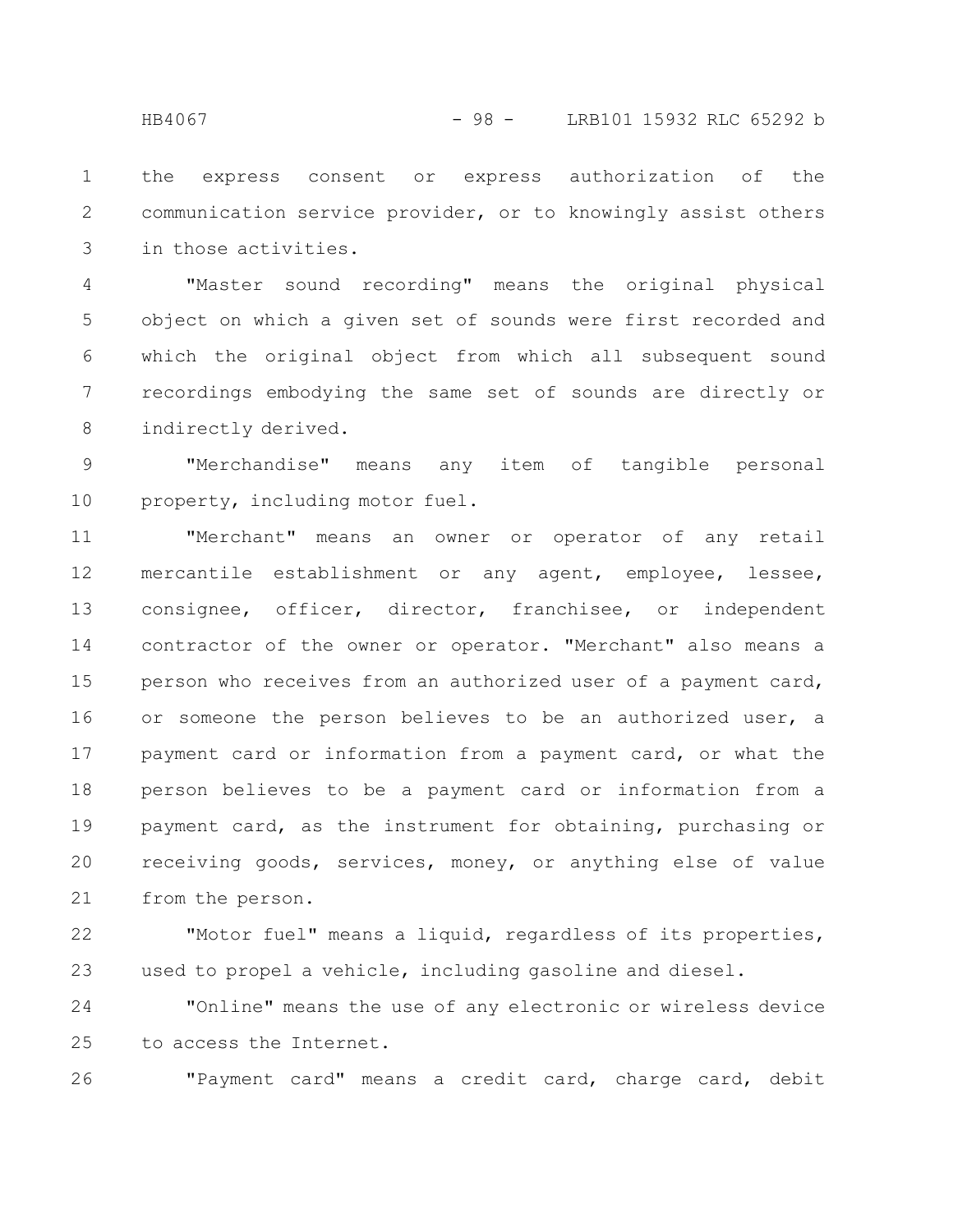card, or any other card that is issued to an authorized card user and that allows the user to obtain, purchase, or receive goods, services, money, or anything else of value from a merchant. 1 2 3 4

"Person with a disability" means a person who suffers from a physical or mental impairment resulting from disease, injury, functional disorder or congenital condition that impairs the individual's mental or physical ability to independently manage his or her property or financial resources, or both. 5 6 7 8 9

"Personal identification document" means a birth certificate, a driver's license, a State identification card, a public, government, or private employment identification card, a social security card, a license issued under the Firearm Concealed Carry Act firearm owner's identification card, a credit card, a debit card, or a passport issued to or on behalf of a person other than the offender, or any document made or issued, or falsely purported to have been made or issued, by or under the authority of the United States Government, the State of Illinois, or any other state political subdivision of any state, or any other governmental or quasi-governmental organization that is of a type intended for the purpose of identification of an individual, or any such document made or altered in a manner that it falsely purports to have been made on behalf of or issued to another person or by the authority of one who did not give that authority. 10 11 12 13 14 15 16 17 18 19 20 21 22 23 24 25

"Personal identifying information" means any of the 26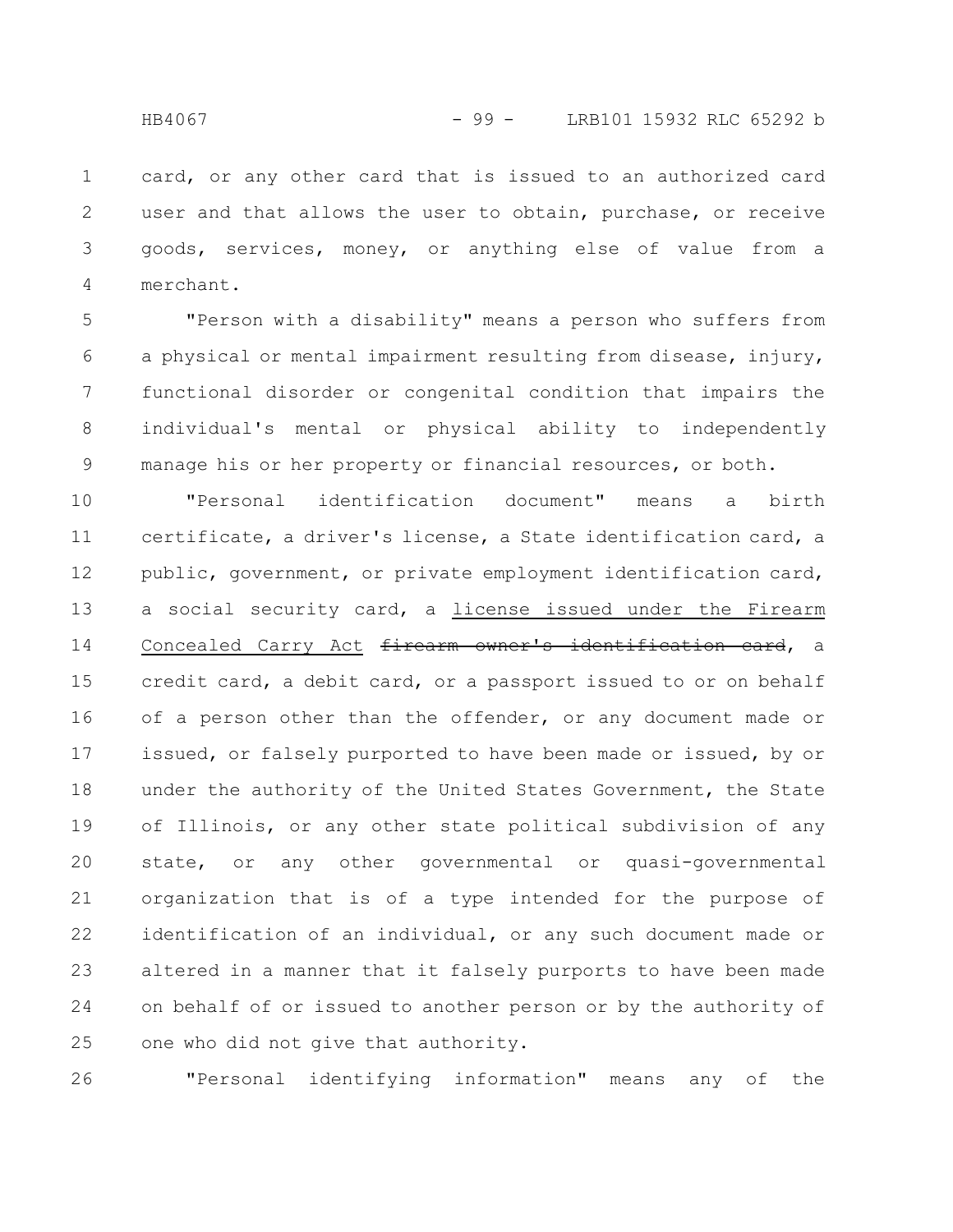## HB4067 - 100 - LRB101 15932 RLC 65292 b

following information: (1) A person's name. (2) A person's address. (3) A person's date of birth. (4) A person's telephone number. (5) A person's driver's license number or State of Illinois identification card as assigned by the Secretary of State of the State of Illinois or a similar agency of another state. (6) A person's social security number. (7) A person's public, private, or government employer, place of employment, or employment identification number. (8) The maiden name of a person's mother. (9) The number assigned to a person's depository account, savings account, or brokerage account. (10) The number assigned to a person's credit or debit card, commonly known as a "Visa Card", "MasterCard", "American Express Card", "Discover Card", or other similar cards whether issued by a financial institution, corporation, or business entity. (11) Personal identification numbers. (12) Electronic identification numbers. (13) Digital signals. (14) User names, passwords, and any other word, number, character or combination of the same usable in whole or 1 2 3 4 5 6 7 8 9 10 11 12 13 14 15 16 17 18 19 20 21 22 23 24 25 26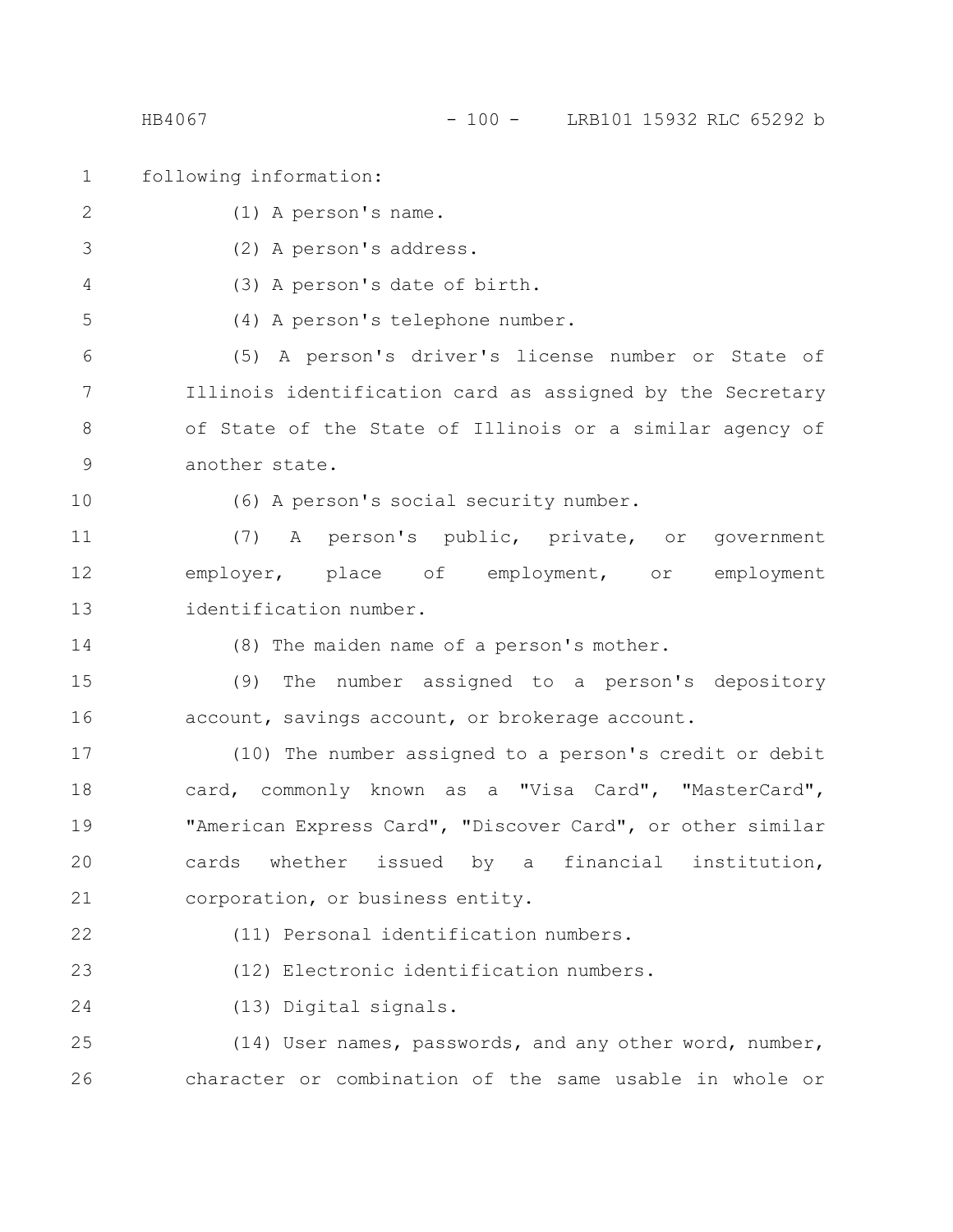part to access information relating to a specific individual, or to the actions taken, communications made or received, or other activities or transactions of a specific individual. 1 2 3 4

(15) Any other numbers or information which can be used to access a person's financial resources, or to identify a specific individual, or the actions taken, communications made or received, or other activities or transactions of a specific individual. 5 6 7 8 9

"Premises of a retail mercantile establishment" includes, but is not limited to, the retail mercantile establishment; any common use areas in shopping centers; and all parking areas set aside by a merchant or on behalf of a merchant for the parking of vehicles for the convenience of the patrons of such retail mercantile establishment. 10 11 12 13 14 15

"Public water, gas, or power supply, or other public services" mean any service subject to regulation by the Illinois Commerce Commission; any service furnished by a public utility that is owned and operated by any political subdivision, public institution of higher education or municipal corporation of this State; any service furnished by any public utility that is owned by such political subdivision, public institution of higher education, or municipal corporation and operated by any of its lessees or operating agents; any service furnished by an electric cooperative as defined in Section 3.4 of the Electric Supplier Act; or 16 17 18 19 20 21 22 23 24 25 26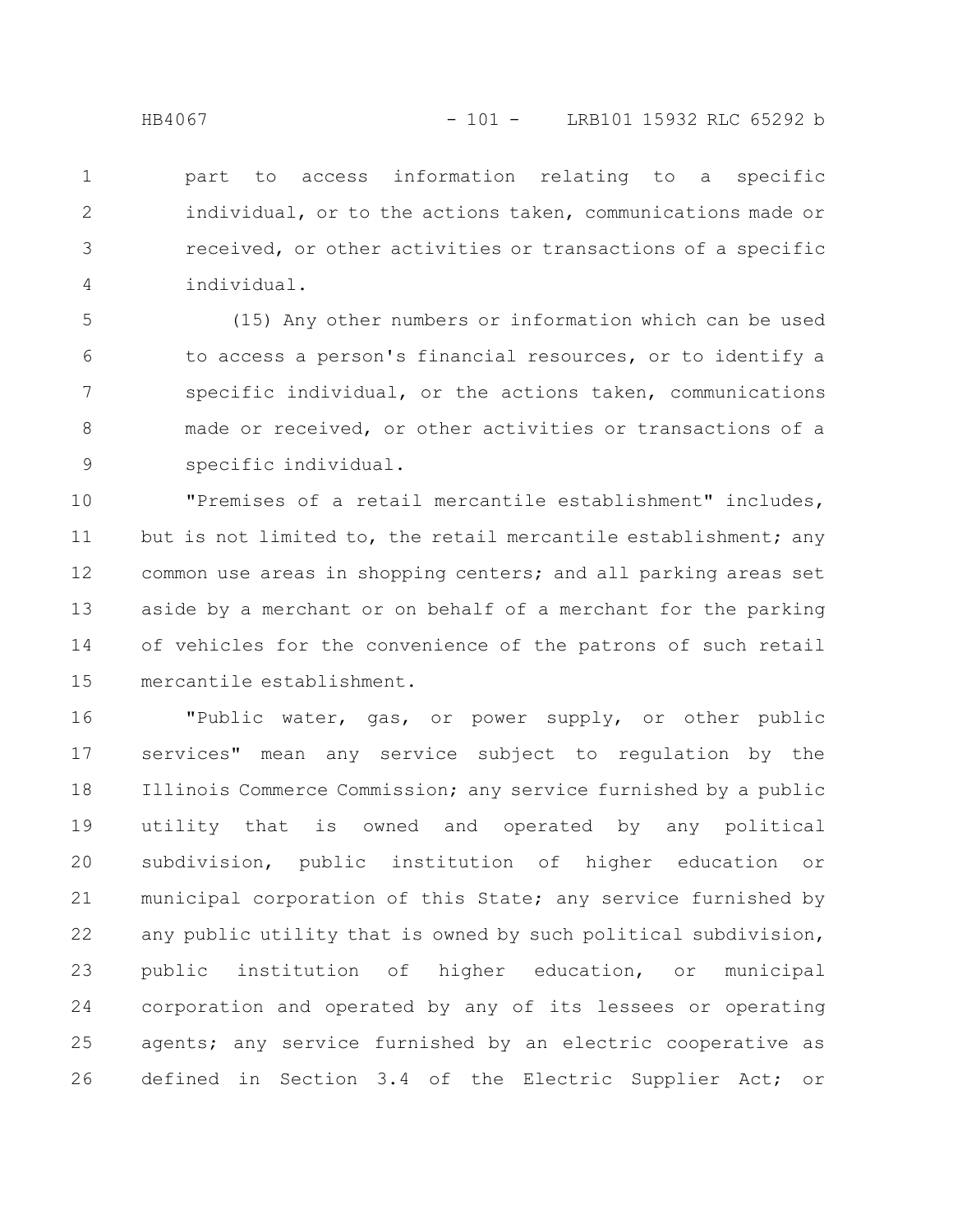wireless service or other service regulated by the Federal Communications Commission. 1 2

"Publish" means to communicate or disseminate information to any one or more persons, either orally, in person, or by telephone, radio or television or in writing of any kind, including, without limitation, a letter or memorandum, circular or handbill, newspaper or magazine article or book. 3 4 5 6 7

"Radio frequency identification device" means any implement, computer file, computer disc, electronic device, computer hardware, computer software, or instrument that is used to activate, read, receive, or decode information stored on a RFID tag or transponder attached to a personal identification document. 8 9 10 11 12 13

"RFID tag or transponder" means a chip or device that contains personal identifying information from which the personal identifying information can be read or decoded by another device emitting a radio frequency that activates or powers a radio frequency emission response from the chip or transponder. 14 15 16 17 18 19

"Reencoder" means an electronic device that places encoded information from the magnetic strip or stripe of a payment card onto the magnetic strip or stripe of a different payment card. 20 21 22

"Retail mercantile establishment" means any place where merchandise is displayed, held, stored or offered for sale to the public. 23 24 25

"Scanning device" means a scanner, reader, or any other

26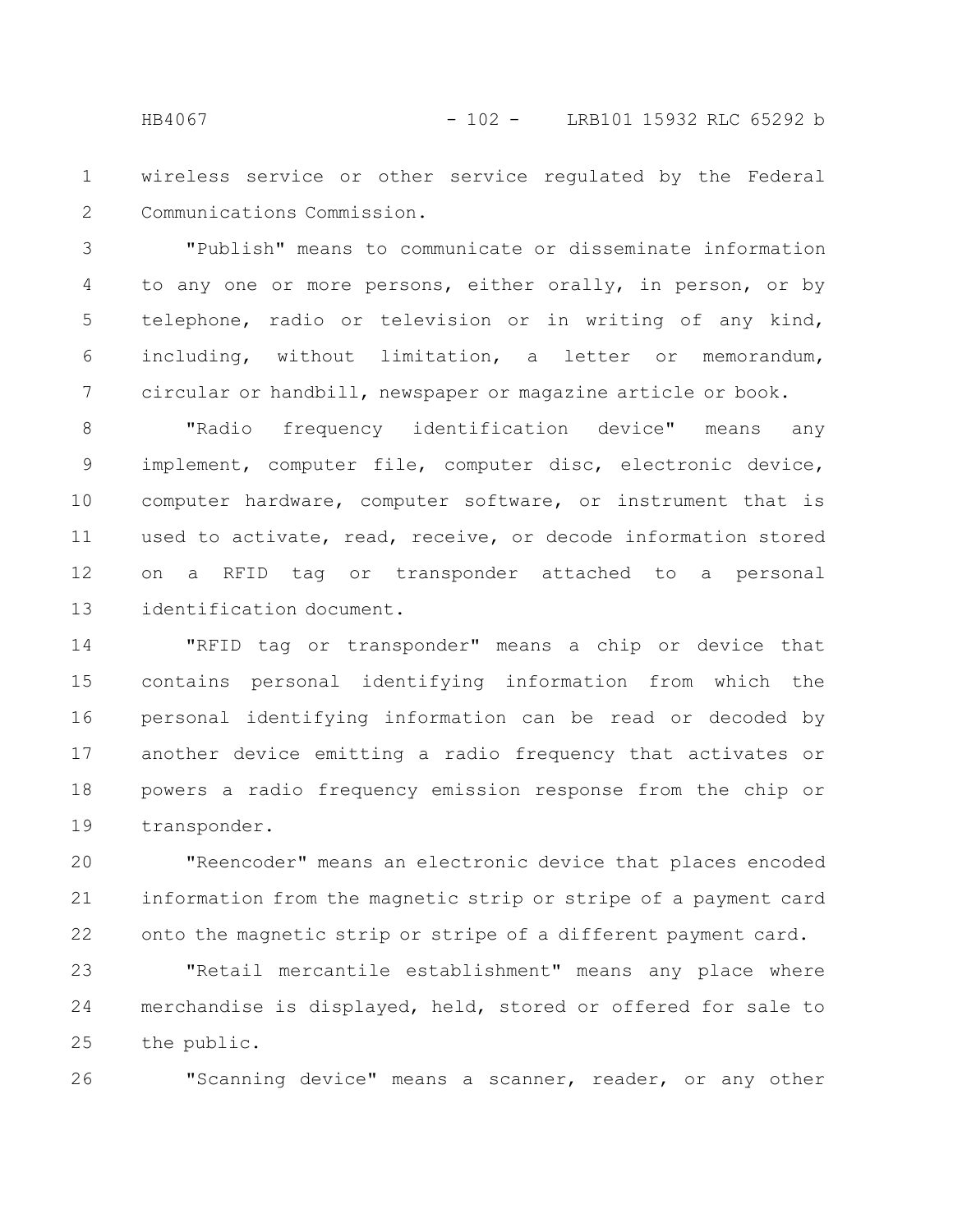electronic device that is used to access, read, scan, obtain, memorize, or store, temporarily or permanently, information encoded on the magnetic strip or stripe of a payment card. 1 2 3

"Shopping cart" means those push carts of the type or types which are commonly provided by grocery stores, drug stores or other retail mercantile establishments for the use of the public in transporting commodities in stores and markets and, incidentally, from the stores to a place outside the store. 4 5 6 7 8

"Sound or audio visual recording" means any sound or audio visual phonograph record, disc, pre-recorded tape, film, wire, magnetic tape or other object, device or medium, now known or hereafter invented, by which sounds or images may be reproduced with or without the use of any additional machine, equipment or device. 9 10 11 12 13 14

"Theft detection device remover" means any tool or device specifically designed and intended to be used to remove any theft detection device from any merchandise. 15 16 17

"Under-ring" means to cause the cash register or other sales recording device to reflect less than the full retail value of the merchandise. 18 19 20

"Unidentified sound or audio visual recording" means a sound or audio visual recording without the actual name and full and correct street address of the manufacturer, and the name of the actual performers or groups prominently and legibly printed on the outside cover or jacket and on the label of such sound or audio visual recording. 21 22 23 24 25 26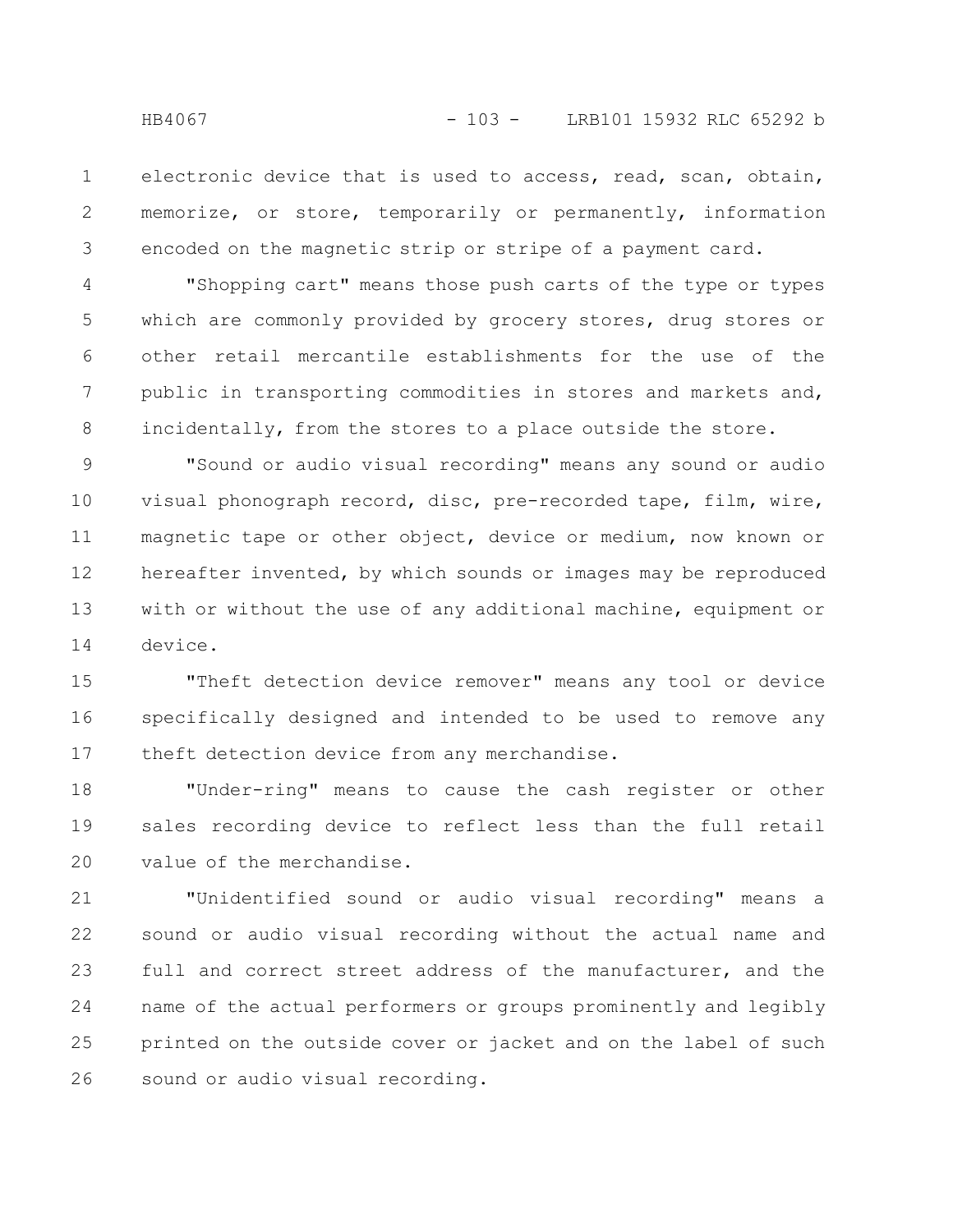HB4067 - 104 - LRB101 15932 RLC 65292 b

"Unlawful access device" means any type of instrument, device, machine, equipment, technology, or software which is primarily possessed, used, designed, assembled, manufactured, sold, distributed or offered, promoted or advertised for the purpose of defeating or circumventing any technology, device or software, or any component or part thereof, used by the provider, owner or licensee of any communication service or of any data, audio or video programs or transmissions to protect any such communication, audio or video services, programs or transmissions from unauthorized access, acquisition, receipt, decryption, disclosure, communication, transmission or re-transmission. 1 2 3 4 5 6 7 8 9 10 11 12

"Unlawful communication device" means any electronic serial number, mobile identification number, personal identification number or any communication or wireless device that is capable of acquiring or facilitating the acquisition of a communication service without the express consent or express authorization of the communication service provider, or that has been altered, modified, programmed or reprogrammed, alone or in conjunction with another communication or wireless device or other equipment, to so acquire or facilitate the unauthorized acquisition of a communication service. "Unlawful communication device" also means: 13 14 15 16 17 18 19 20 21 22 23

(1) any phone altered to obtain service without the express consent or express authorization of the communication service provider, tumbler phone, counterfeit 24 25 26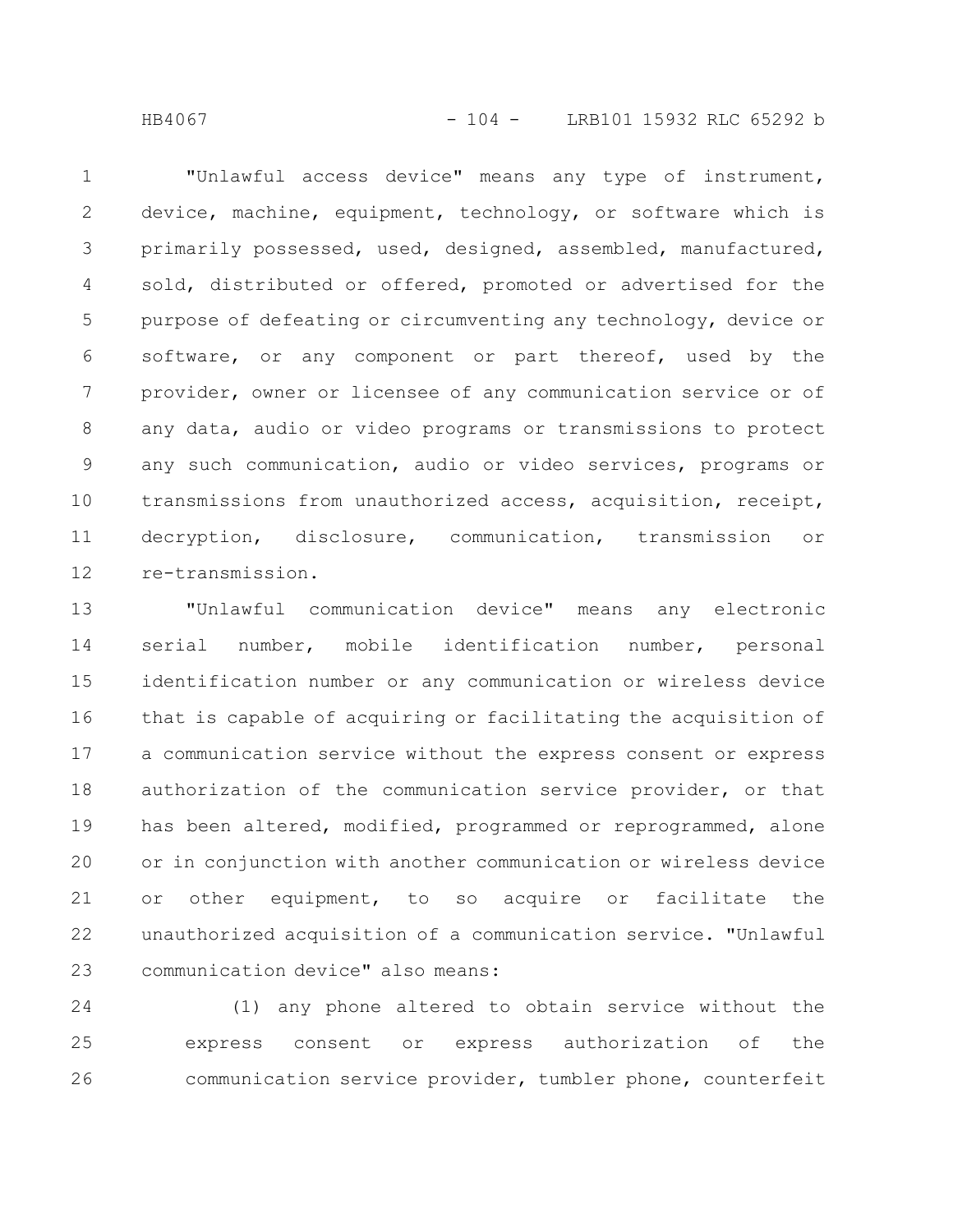or clone phone, tumbler microchip, counterfeit or clone microchip, scanning receiver of wireless communication service or other instrument capable of disguising its identity or location or of gaining unauthorized access to a communications or wireless system operated by a communication service provider; and 1 2 3 4 5 6

(2) any communication or wireless device which is capable of, or has been altered, designed, modified, programmed or reprogrammed, alone or in conjunction with another communication or wireless device or devices, so as to be capable of, facilitating the disruption, acquisition, receipt, transmission or decryption of a communication service without the express consent or express authorization of the communication service provider, including, but not limited to, any device, technology, product, service, equipment, computer software or component or part thereof, primarily distributed, sold, designed, assembled, manufactured, modified, programmed, reprogrammed or used for the purpose of providing the unauthorized receipt of, transmission of, disruption of, decryption of, access to or acquisition of any communication service provided by any communication service provider. 7 8 9 10 11 12 13 14 15 16 17 18 19 20 21 22 23

"Vehicle" means a motor vehicle, motorcycle, or farm implement that is self-propelled and that uses motor fuel for propulsion. 24 25 26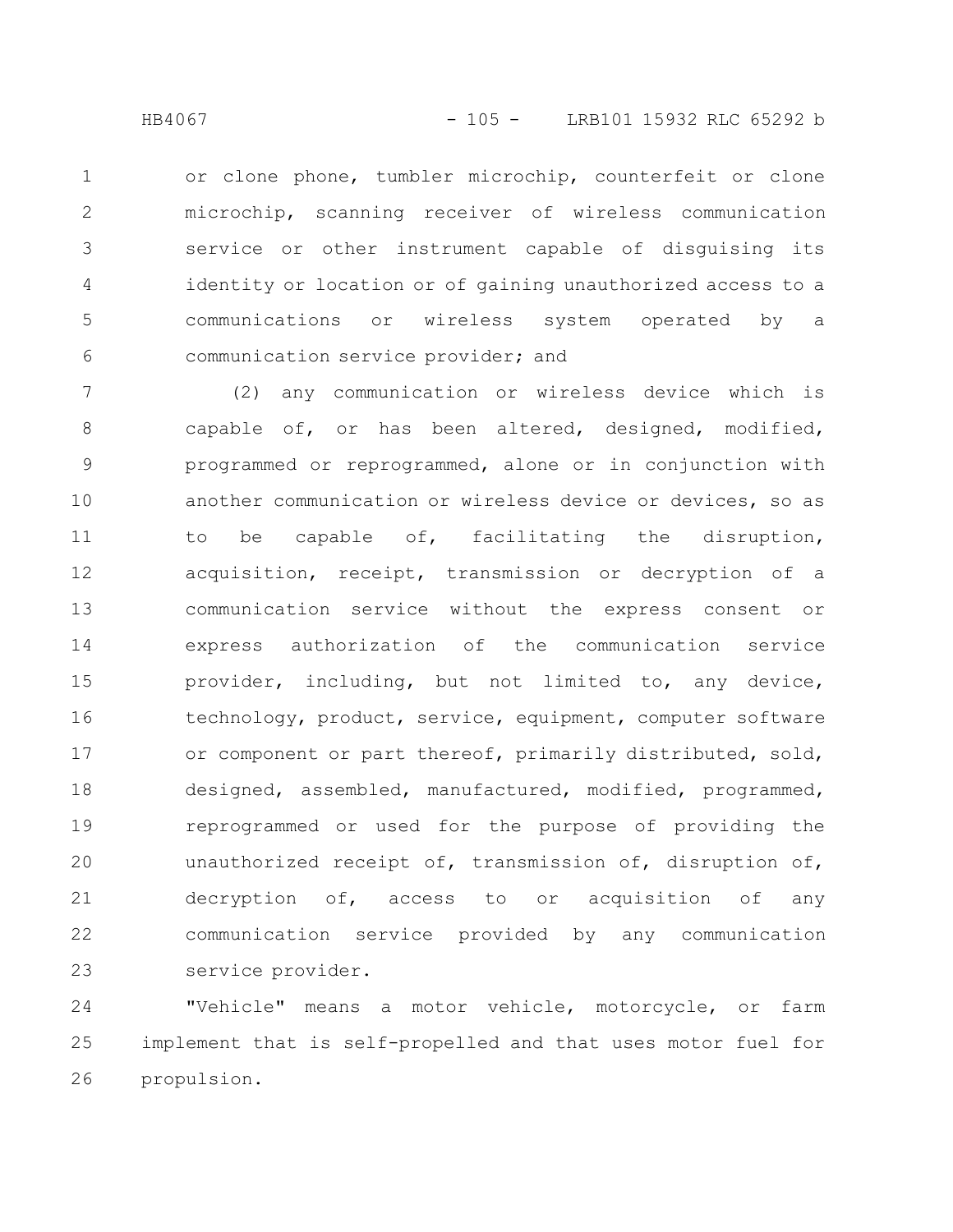HB4067 - 106 - LRB101 15932 RLC 65292 b

"Wireless device" includes any type of instrument, device, machine, or equipment that is capable of transmitting or receiving telephonic, electronic or radio communications, or any part of such instrument, device, machine, or equipment, or any computer circuit, computer chip, electronic mechanism, or other component that is capable of facilitating the transmission or reception of telephonic, electronic, or radio communications. 1 2 3 4 5 6 7 8

(Source: P.A. 97-597, eff. 1-1-12; incorporates 97-388, eff. 1-1-12; 97-1109, eff. 1-1-13.) 9 10

(720 ILCS 5/17-30) (was 720 ILCS 5/16C-2) 11

Sec. 17-30. Defaced, altered, or removed manufacturer or owner identification number. 12 13

(a) Unlawful sale of household appliances. A person commits unlawful sale of household appliances when he or she knowingly, with the intent to defraud or deceive another, keeps for sale, within any commercial context, any household appliance with a missing, defaced, obliterated, or otherwise altered manufacturer's identification number. 14 15 16 17 18 19

(b) Construction equipment identification defacement. A person commits construction equipment identification defacement when he or she knowingly changes, alters, removes, mutilates, or obliterates a permanently affixed serial number, product identification number, part number, component identification number, owner-applied identification, or other 20 21 22 23 24 25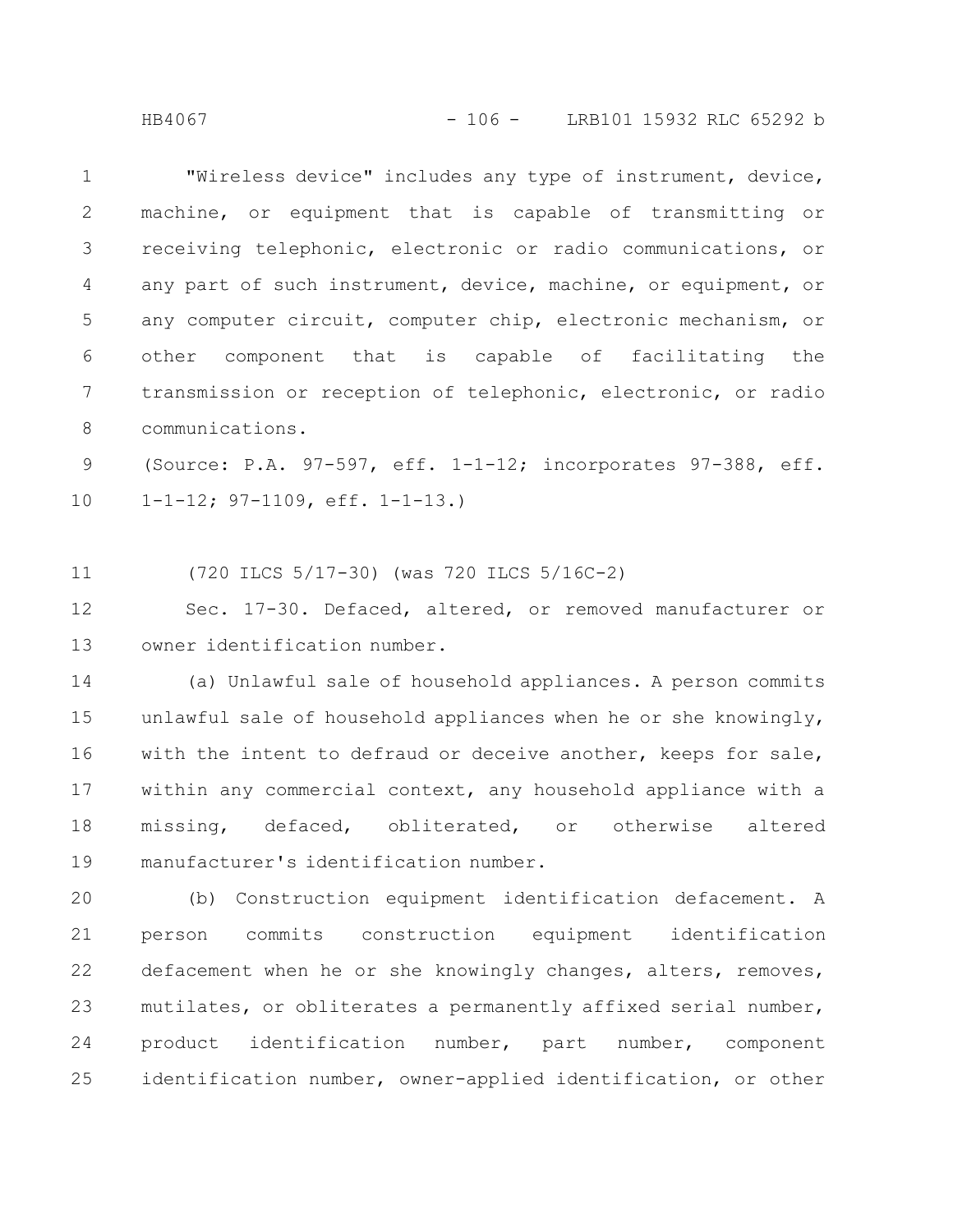mark of identification attached to or stamped, inscribed, molded, or etched into a machine or other equipment, whether stationary or mobile or self-propelled, or a part of such machine or equipment, used in the construction, maintenance, or demolition of buildings, structures, bridges, tunnels, sewers, utility pipes or lines, ditches or open cuts, roads, highways, dams, airports, or waterways or in material handling for such projects. 1 2 3 4 5 6 7 8

The trier of fact may infer that the defendant has knowingly changed, altered, removed, or obliterated the serial number, product identification number, part number, component identification number, owner-applied identification number, or other mark of identification, if the defendant was in possession of any machine or other equipment or a part of such machine or equipment used in the construction, maintenance, or demolition of buildings, structures, bridges, tunnels, sewers, utility pipes or lines, ditches or open cuts, roads, highways, dams, airports, or waterways or in material handling for such projects upon which any such serial number, product identification number, part number, component identification number, owner-applied identification number, or other mark of identification has been changed, altered, removed, or obliterated. 9 10 11 12 13 14 15 16 17 18 19 20 21 22 23

(c) Defacement of manufacturer's serial number or identification mark. A person commits defacement of a manufacturer's serial number or identification mark when he or 24 25 26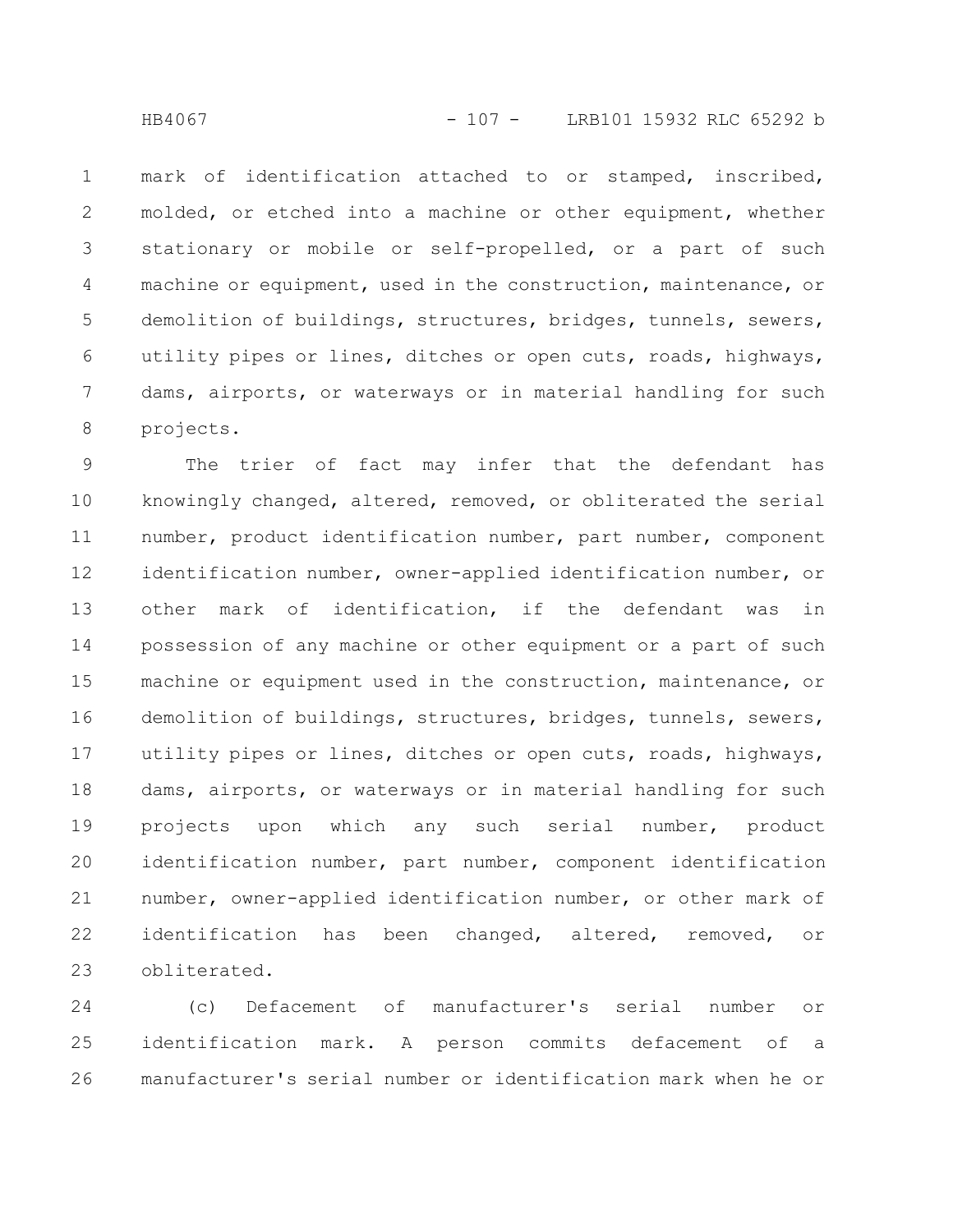she knowingly removes, alters, defaces, covers, or destroys the manufacturer's serial number or any other manufacturer's number or distinguishing identification mark upon any machine or other article of merchandise, other than a motor vehicle as defined in Section 1-146 of the Illinois Vehicle Code or a firearm as defined in the Firearm Owners Identification Card Act, with the intent of concealing or destroying the identity of such machine or other article of merchandise. 1 2 3 4 5 6 7 8

(d) Sentence. 9

(1) A violation of subsection (a) of this Section is a Class 4 felony if the value of the appliance or appliances exceeds \$1,000 and a Class B misdemeanor if the value of the appliance or appliances is \$1,000 or less. 10 11 12 13

(2) A violation of subsection (b) of this Section is a Class A misdemeanor. 14 15

(3) A violation of subsection (c) of this Section is a Class B misdemeanor. 16 17

(e) No liability shall be imposed upon any person for the unintentional failure to comply with subsection (a). 18 19

20

(f) Definitions. In this Section:

"Commercial context" means a continuing business enterprise conducted for profit by any person whose primary business is the wholesale or retail marketing of household appliances, or a significant portion of whose business or inventory consists of household appliances kept or sold on a wholesale or retail basis. 21 22 23 24 25 26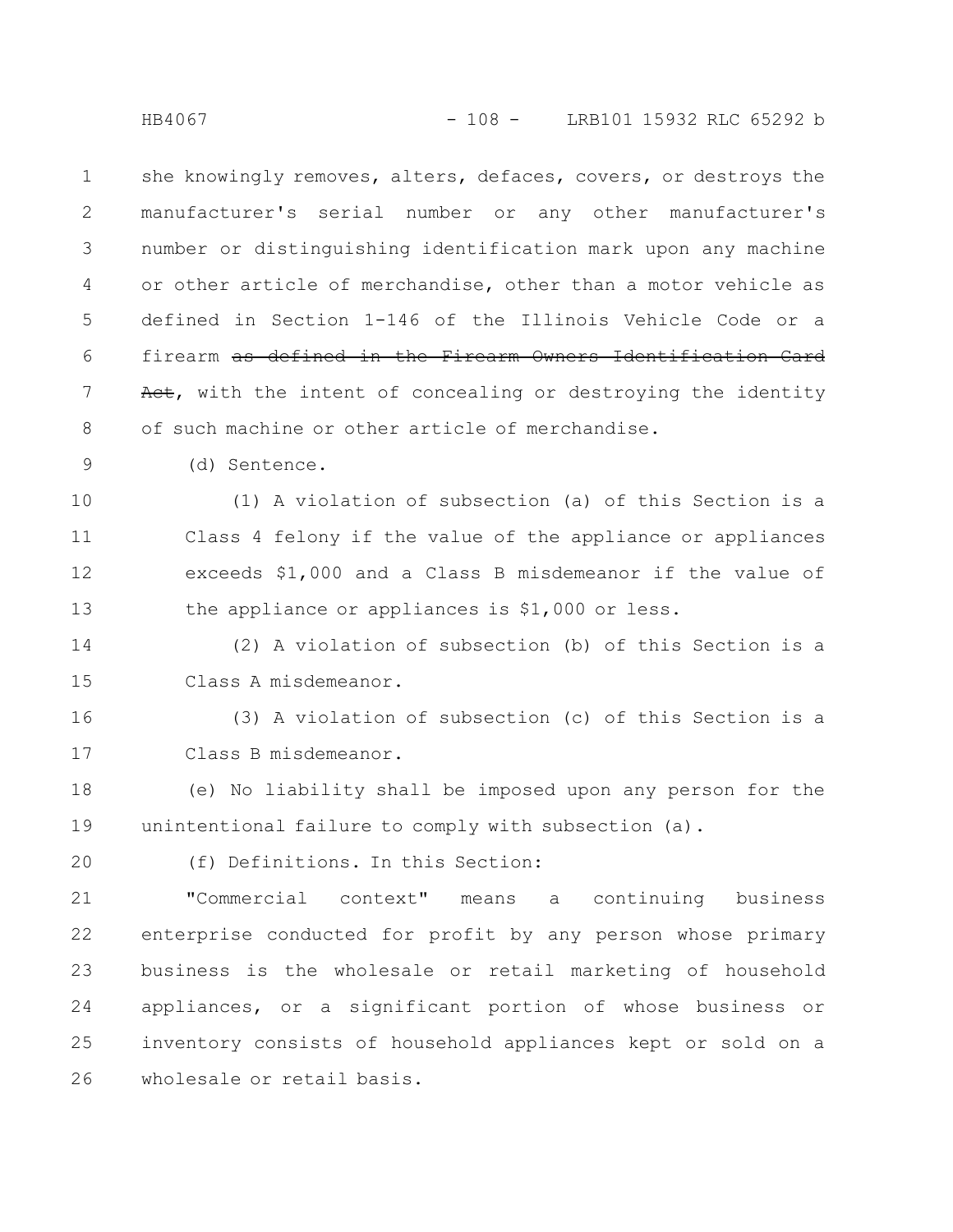"Household appliance" means any gas or electric device or machine marketed for use as home entertainment or for facilitating or expediting household tasks or chores. The term shall include but not necessarily be limited to refrigerators, freezers, ranges, radios, television sets, vacuum cleaners, toasters, dishwashers, and other similar household items. 1 2 3 4 5 6

"Manufacturer's identification number" means any serial number or other similar numerical or alphabetical designation imprinted upon or attached to or placed, stamped, or otherwise imprinted upon or attached to a household appliance or item by the manufacturer for purposes of identifying a particular appliance or item individually or by lot number. 7 8 9 10 11 12

(Source: P.A. 96-1551, eff. 7-1-11.) 13

(720 ILCS 5/24-1) (from Ch. 38, par. 24-1) 14

Sec. 24-1. Unlawful use of weapons. 15

(a) A person commits the offense of unlawful use of weapons when he knowingly: 16 17

(1) Sells, manufactures, purchases, possesses or carries any bludgeon, black-jack, slung-shot, sand-club, sand-bag, metal knuckles or other knuckle weapon regardless of its composition, throwing star, or any knife, commonly referred to as a switchblade knife, which has a blade that opens automatically by hand pressure applied to a button, spring or other device in the handle of the knife, or a ballistic knife, which is a device that propels 18 19 20 21 22 23 24 25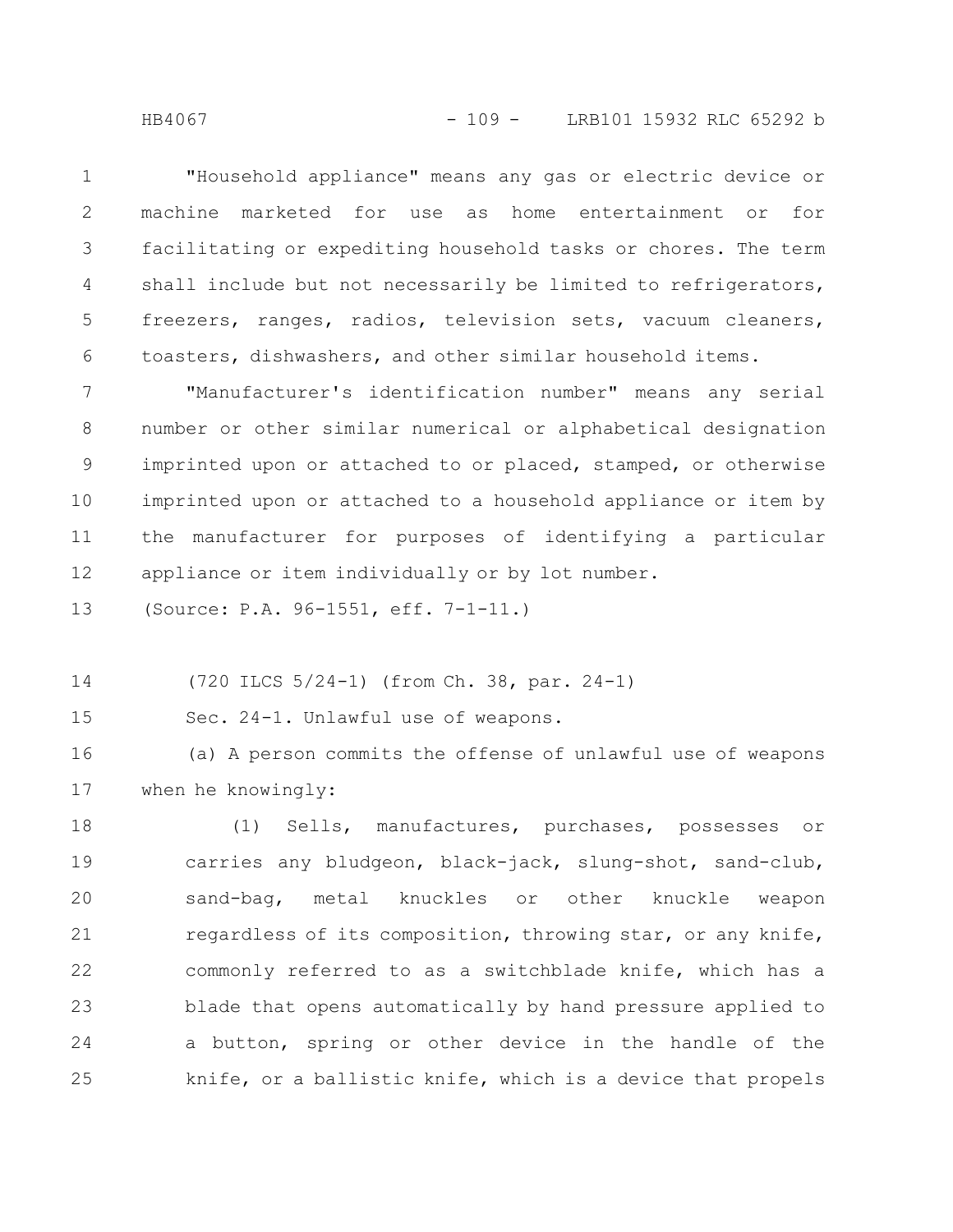- 
- 1 2

a knifelike blade as a projectile by means of a coil spring, elastic material or compressed gas; or

(2) Carries or possesses with intent to use the same unlawfully against another, a dagger, dirk, billy, dangerous knife, razor, stiletto, broken bottle or other piece of glass, stun gun or taser or any other dangerous or deadly weapon or instrument of like character; or 3 4 5 6 7

(2.5) Carries or possesses with intent to use the same unlawfully against another, any firearm in a church, synagogue, mosque, or other building, structure, or place used for religious worship; or 8 9 10 11

(3) Carries on or about his person or in any vehicle, a tear gas gun projector or bomb or any object containing noxious liquid gas or substance, other than an object containing a non-lethal noxious liquid gas or substance designed solely for personal defense carried by a person 18 years of age or older; or 12 13 14 15 16 17

(4) Carries or possesses in any vehicle or concealed on or about his person except when on his land or in his own abode, legal dwelling, or fixed place of business, or on the land or in the legal dwelling of another person as an invitee with that person's permission, any pistol, revolver, stun gun or taser or other firearm, except that this subsection (a) (4) does not apply to or affect transportation of weapons that meet one of the following conditions: 18 19 20 21 22 23 24 25 26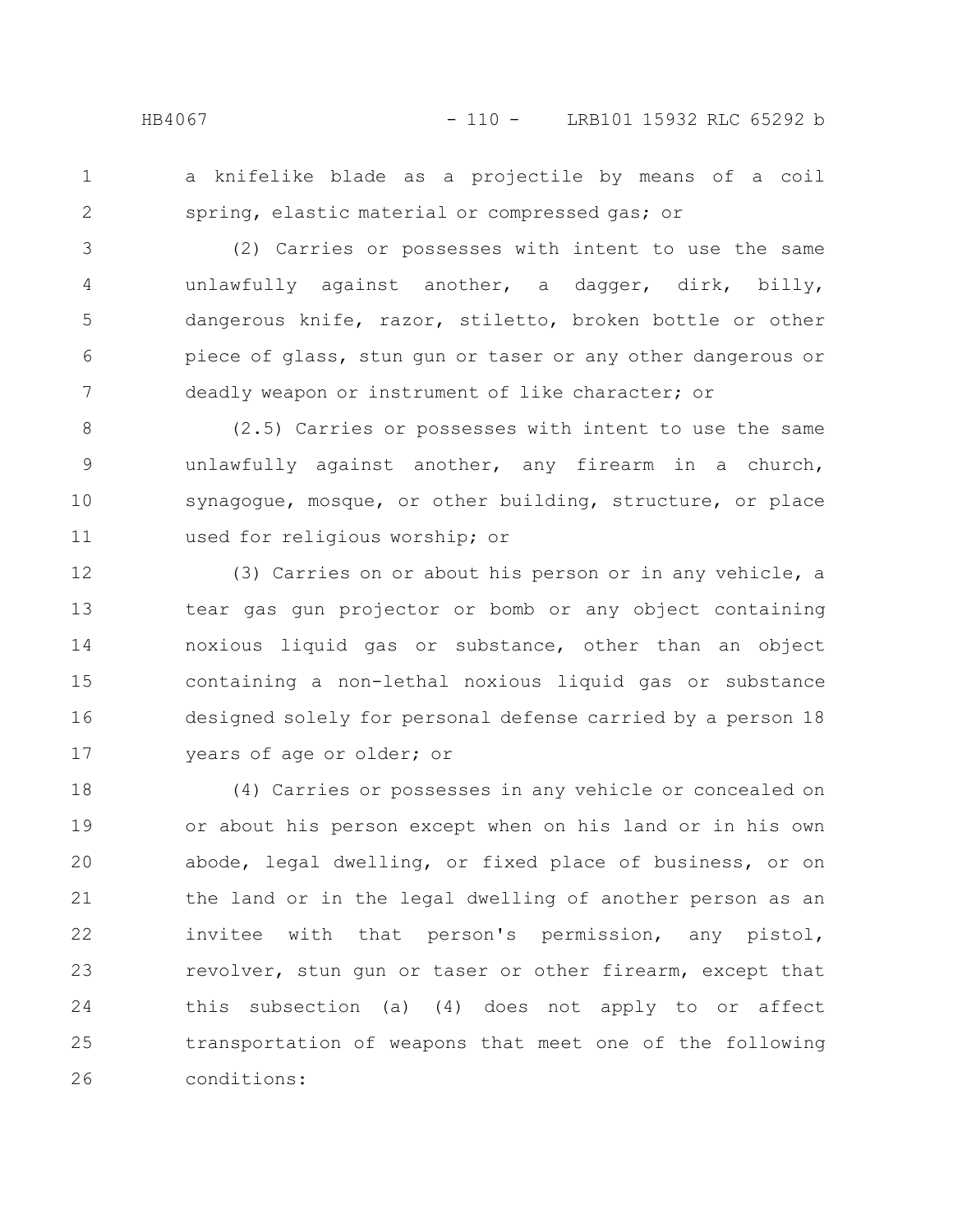(i) are broken down in a non-functioning state; or (ii) are not immediately accessible; or 1 2

(iii) are unloaded and enclosed in a case, firearm carrying box, shipping box, or other container by a person eligible under State and federal law to possess a firearm who has been issued a currently valid Firearm Owner's Identification Card; or 3 4 5 6 7

(iv) are carried or possessed in accordance with the Firearm Concealed Carry Act by a person who has been issued a currently valid license under the Firearm Concealed Carry Act; or 8 9 10 11

(5) Sets a spring gun; or

(6) Possesses any device or attachment of any kind designed, used or intended for use in silencing the report of any firearm; or 13 14 15

(7) Sells, manufactures, purchases, possesses or carries: 16 17

(i) a machine gun, which shall be defined for the purposes of this subsection as any weapon, which shoots, is designed to shoot, or can be readily restored to shoot, automatically more than one shot without manually reloading by a single function of the trigger, including the frame or receiver of any such weapon, or sells, manufactures, purchases, possesses, or carries any combination of parts designed or intended for use in converting any weapon into a 18 19 20 21 22 23 24 25 26

12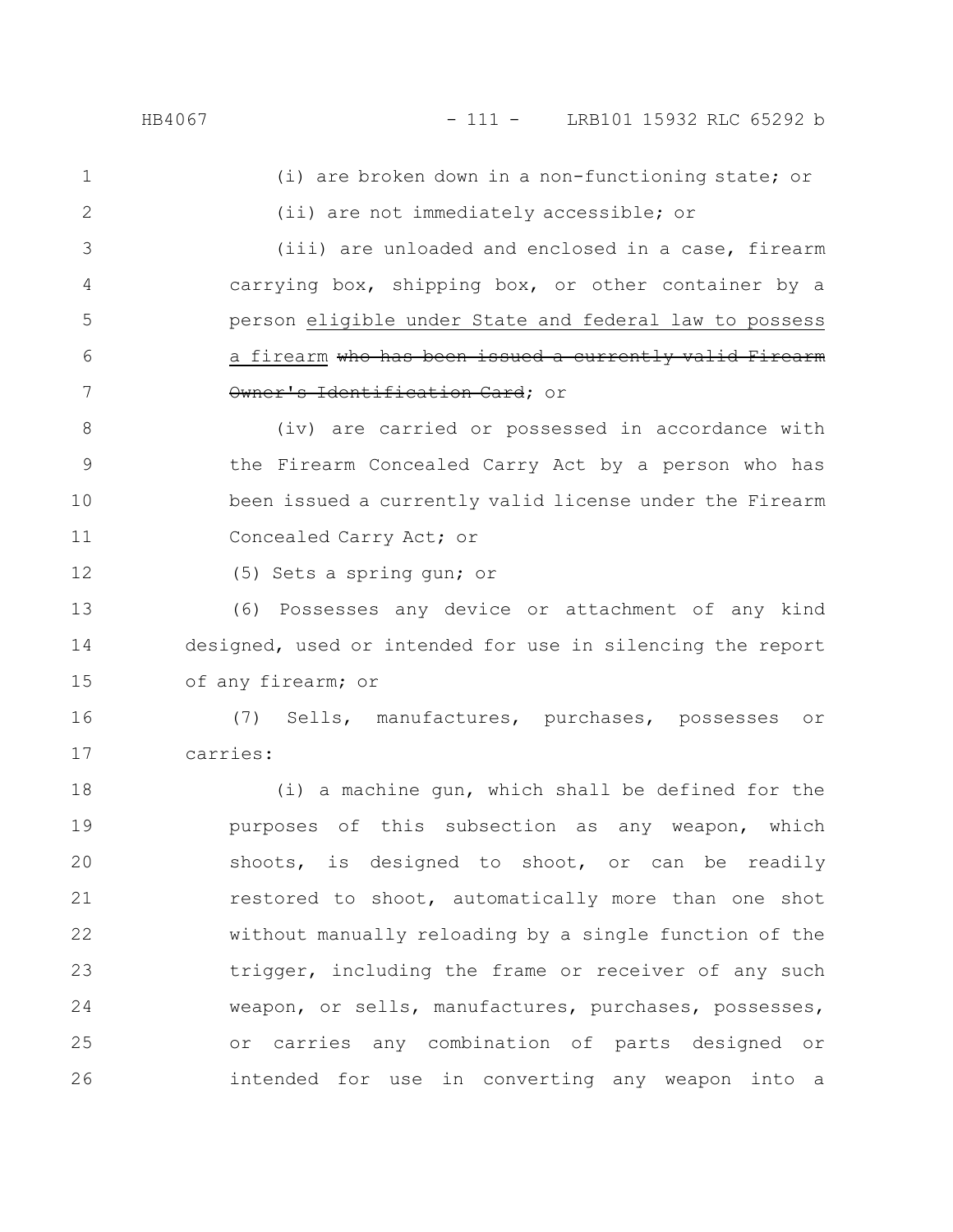2

3

machine gun, or any combination or parts from which a machine gun can be assembled if such parts are in the possession or under the control of a person;

(ii) any rifle having one or more barrels less than 16 inches in length or a shotgun having one or more barrels less than 18 inches in length or any weapon made from a rifle or shotgun, whether by alteration, modification, or otherwise, if such a weapon as modified has an overall length of less than 26 inches; or 4 5 6 7 8 9 10

(iii) any bomb, bomb-shell, grenade, bottle or other container containing an explosive substance of over one-quarter ounce for like purposes, such as, but not limited to, black powder bombs and Molotov cocktails or artillery projectiles; or 11 12 13 14 15

(8) Carries or possesses any firearm, stun gun or taser or other deadly weapon in any place which is licensed to sell intoxicating beverages, or at any public gathering held pursuant to a license issued by any governmental body or any public gathering at which an admission is charged, excluding a place where a showing, demonstration or lecture involving the exhibition of unloaded firearms is conducted. 16 17 18 19 20 21 22 23

This subsection (a)(8) does not apply to any auction or raffle of a firearm held pursuant to a license or permit issued by a governmental body, nor does it apply to persons 24 25 26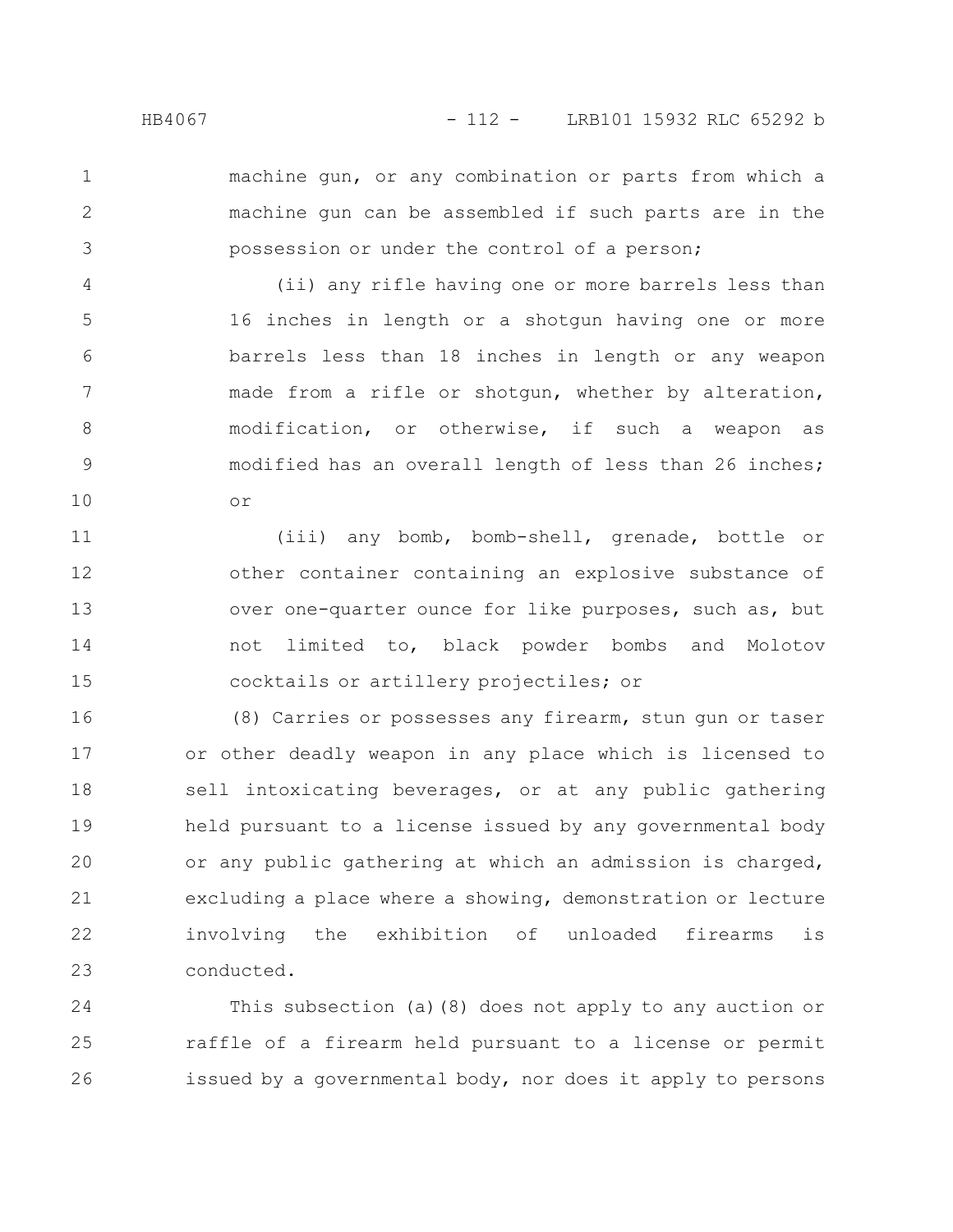engaged in firearm safety training courses; or

(9) Carries or possesses in a vehicle or on or about his or her person any pistol, revolver, stun gun or taser or firearm or ballistic knife, when he or she is hooded, robed or masked in such manner as to conceal his or her identity; or 2 3 4 5 6

(10) Carries or possesses on or about his or her person, upon any public street, alley, or other public lands within the corporate limits of a city, village, or incorporated town, except when an invitee thereon or therein, for the purpose of the display of such weapon or the lawful commerce in weapons, or except when on his land or in his or her own abode, legal dwelling, or fixed place of business, or on the land or in the legal dwelling of another person as an invitee with that person's permission, any pistol, revolver, stun gun, or taser or other firearm, except that this subsection (a) (10) does not apply to or affect transportation of weapons that meet one of the following conditions: 7 8 9 10 11 12 13 14 15 16 17 18 19

- 20
- 21

(i) are broken down in a non-functioning state; or (ii) are not immediately accessible; or

(iii) are unloaded and enclosed in a case, firearm carrying box, shipping box, or other container by a person eligible under State and federal law to possess a firearm who has been issued a currently valid Firearm Owner's Identification Card; or 22 23 24 25 26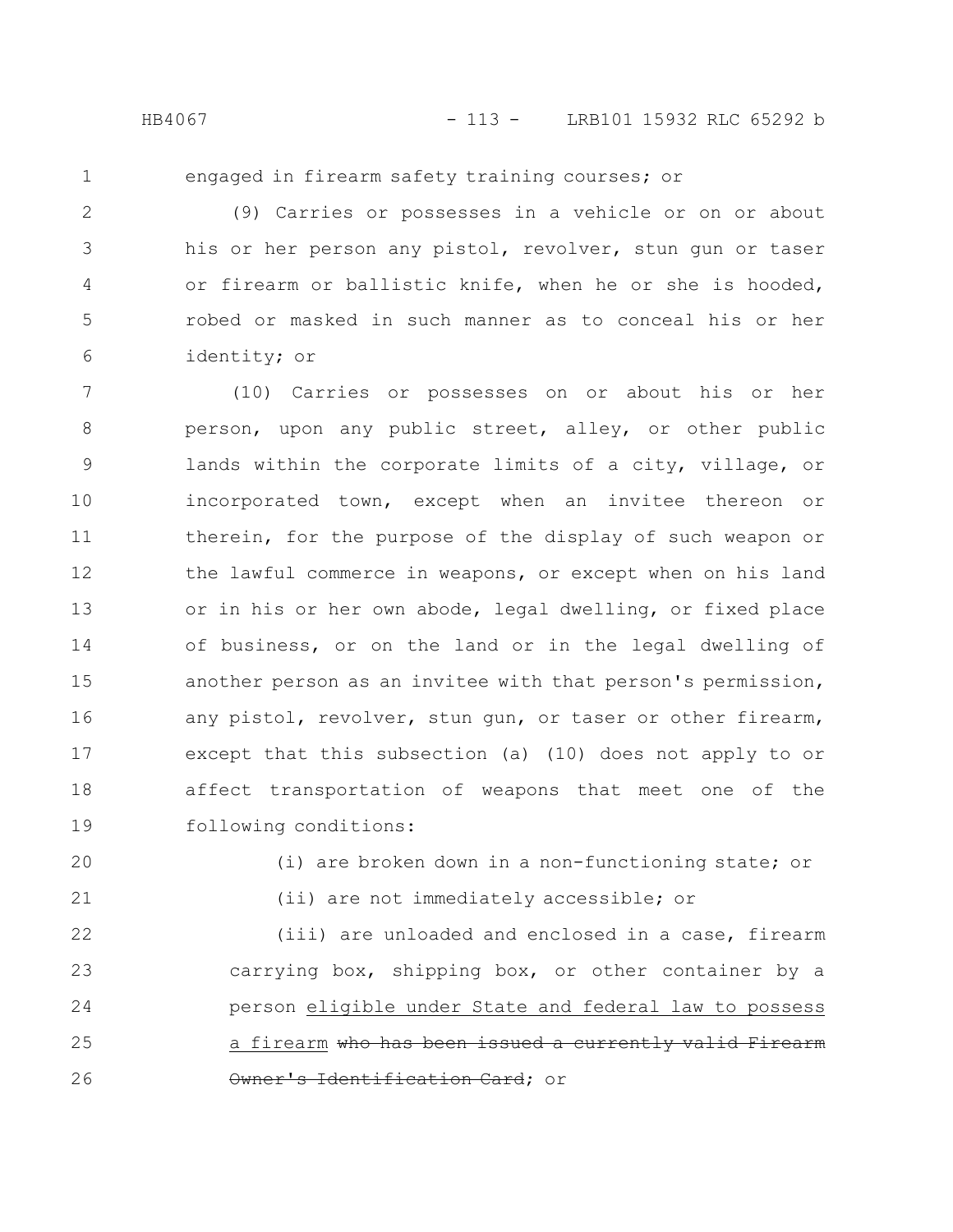2

3

4

(iv) are carried or possessed in accordance with the Firearm Concealed Carry Act by a person who has been issued a currently valid license under the Firearm Concealed Carry Act.

A "stun gun or taser", as used in this paragraph (a) means (i) any device which is powered by electrical charging units, such as, batteries, and which fires one or several barbs attached to a length of wire and which, upon hitting a human, can send out a current capable of disrupting the person's nervous system in such a manner as to render him incapable of normal functioning or (ii) any device which is powered by electrical charging units, such as batteries, and which, upon contact with a human or clothing worn by a human, can send out current capable of disrupting the person's nervous system in such a manner as to render him incapable of normal functioning; or 5 6 7 8 9 10 11 12 13 14 15 16

(11) Sells, manufactures, or purchases any explosive bullet. For purposes of this paragraph (a) "explosive bullet" means the projectile portion of an ammunition cartridge which contains or carries an explosive charge which will explode upon contact with the flesh of a human or an animal. "Cartridge" means a tubular metal case having a projectile affixed at the front thereof and a cap or primer at the rear end thereof, with the propellant contained in such tube between the projectile and the cap; or 17 18 19 20 21 22 23 24 25 26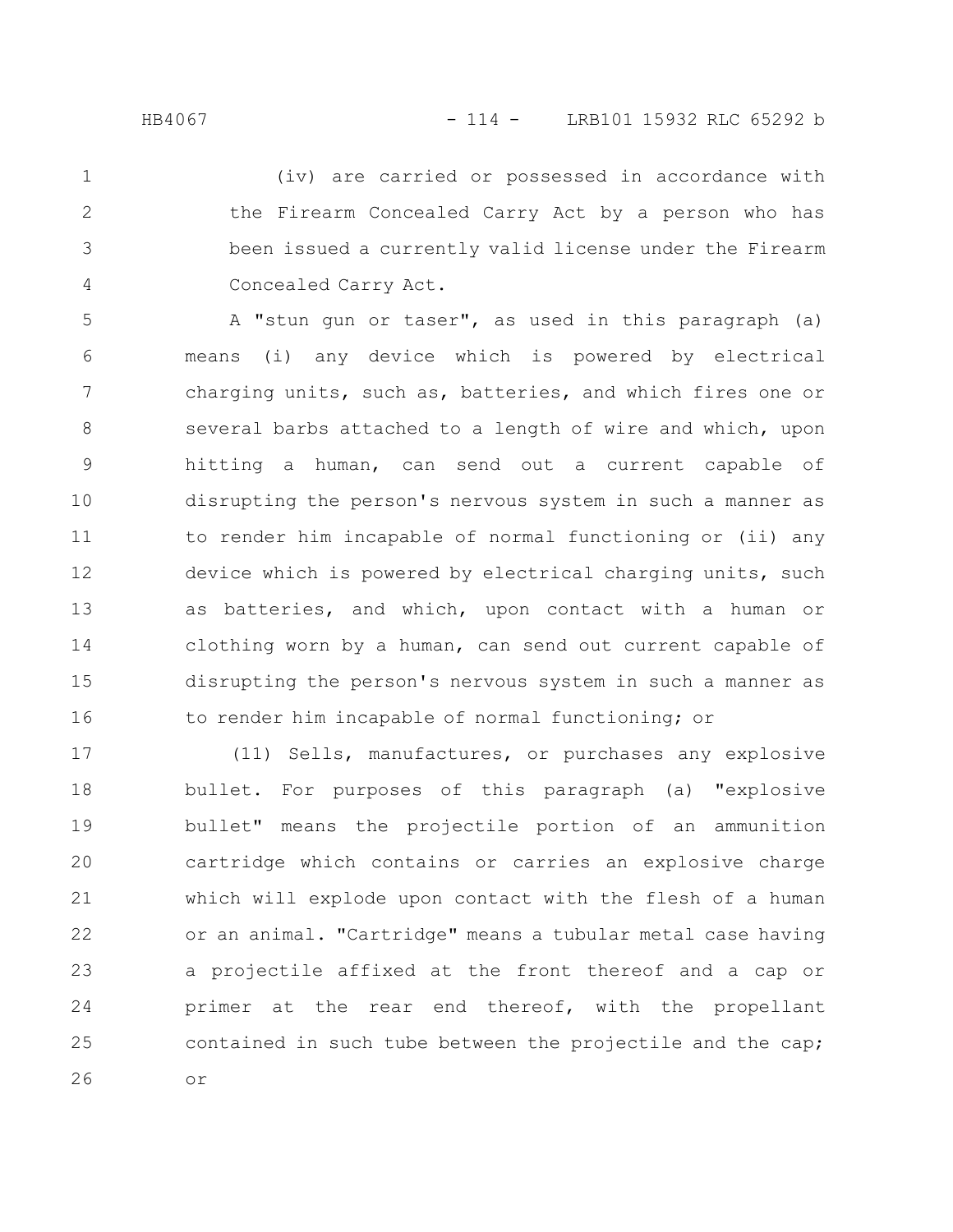$(12)$  (Blank); or (13) Carries or possesses on or about his or her person while in a building occupied by a unit of government, a billy club, other weapon of like character, or other instrument of like character intended for use as a weapon. For the purposes of this Section, "billy club" means a short stick or club commonly carried by police officers which is either telescopic or constructed of a solid piece of wood or other man-made material. 1 2 3 4 5 6 7 8 9

(b) Sentence. A person convicted of a violation of subsection  $24-1$  (a)(1) through (5), subsection  $24-1$  (a)(10), subsection  $24-1$ (a)(11), or subsection  $24-1$ (a)(13) commits a Class A misdemeanor. A person convicted of a violation of subsection  $24-1$  (a) (8) or  $24-1$  (a) (9) commits a Class 4 felony; a person convicted of a violation of subsection 24-1(a)(6) or 24-1(a)(7)(ii) or (iii) commits a Class 3 felony. A person convicted of a violation of subsection  $24-1$  (a)(7)(i) commits a Class 2 felony and shall be sentenced to a term of imprisonment of not less than 3 years and not more than 7 years, unless the weapon is possessed in the passenger compartment of a motor vehicle as defined in Section 1-146 of the Illinois Vehicle Code, or on the person, while the weapon is loaded, in which case it shall be a Class X felony. A person convicted of a second or subsequent violation of subsection  $24-1$  (a)(4),  $24-1(a)(8)$ ,  $24-1(a)(9)$ , or  $24-1(a)(10)$  commits a Class 3 felony. A person convicted of a violation of subsection 10 11 12 13 14 15 16 17 18 19 20 21 22 23 24 25 26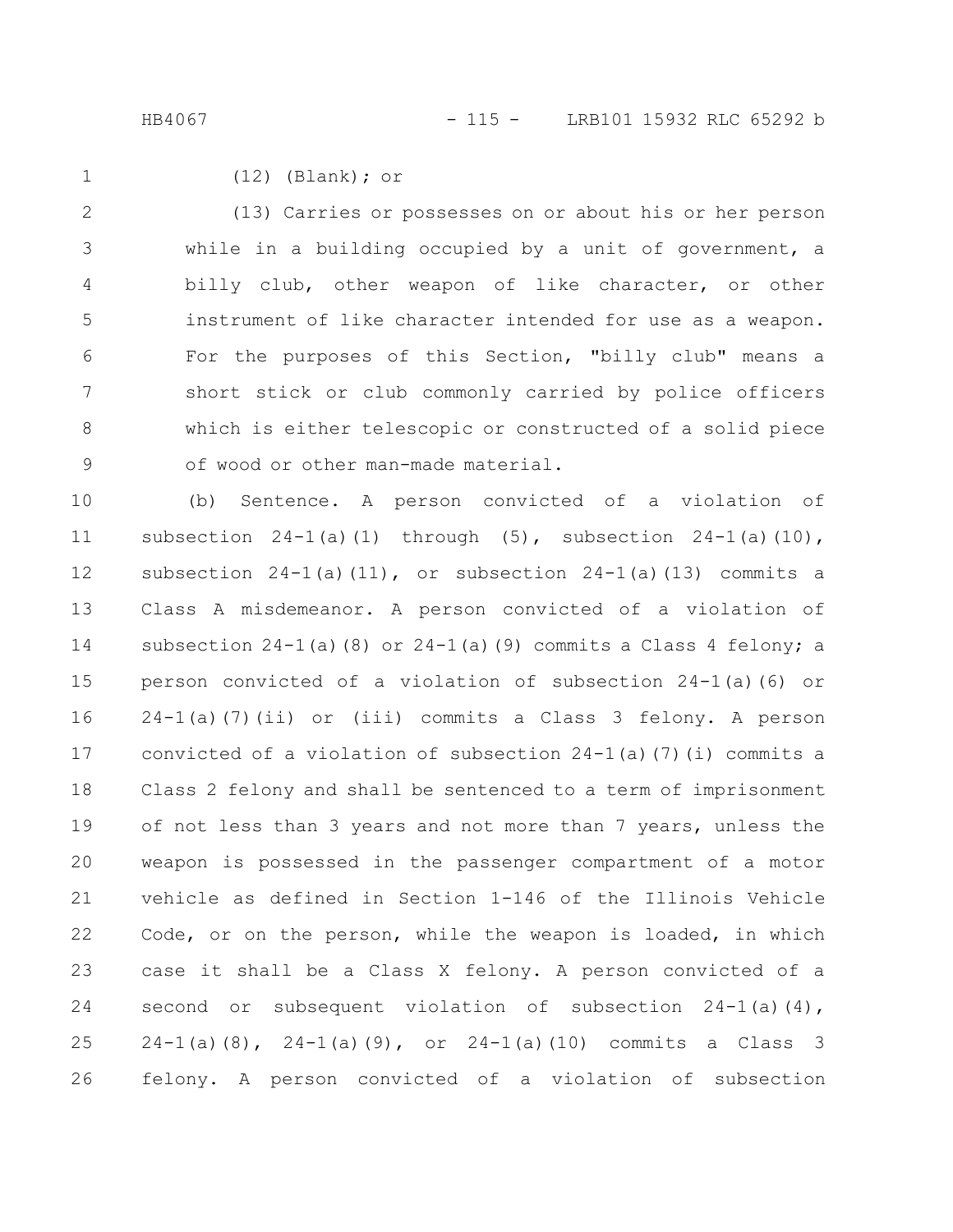$24-1$ (a)( $2.5$ ) commits a Class 2 felony. The possession of each weapon in violation of this Section constitutes a single and separate violation. 1 2 3

4

(c) Violations in specific places.

(1) A person who violates subsection 24-1(a)(6) or 24-1(a)(7) in any school, regardless of the time of day or the time of year, in residential property owned, operated or managed by a public housing agency or leased by a public housing agency as part of a scattered site or mixed-income development, in a public park, in a courthouse, on the real property comprising any school, regardless of the time of day or the time of year, on residential property owned, operated or managed by a public housing agency or leased by a public housing agency as part of a scattered site or mixed-income development, on the real property comprising any public park, on the real property comprising any courthouse, in any conveyance owned, leased or contracted by a school to transport students to or from school or a school related activity, in any conveyance owned, leased, or contracted by a public transportation agency, or on any public way within 1,000 feet of the real property comprising any school, public park, courthouse, public transportation facility, or residential property owned, operated, or managed by a public housing agency or leased by a public housing agency as part of a scattered site or mixed-income development commits a Class 2 felony and shall 5 6 7 8 9 10 11 12 13 14 15 16 17 18 19 20 21 22 23 24 25 26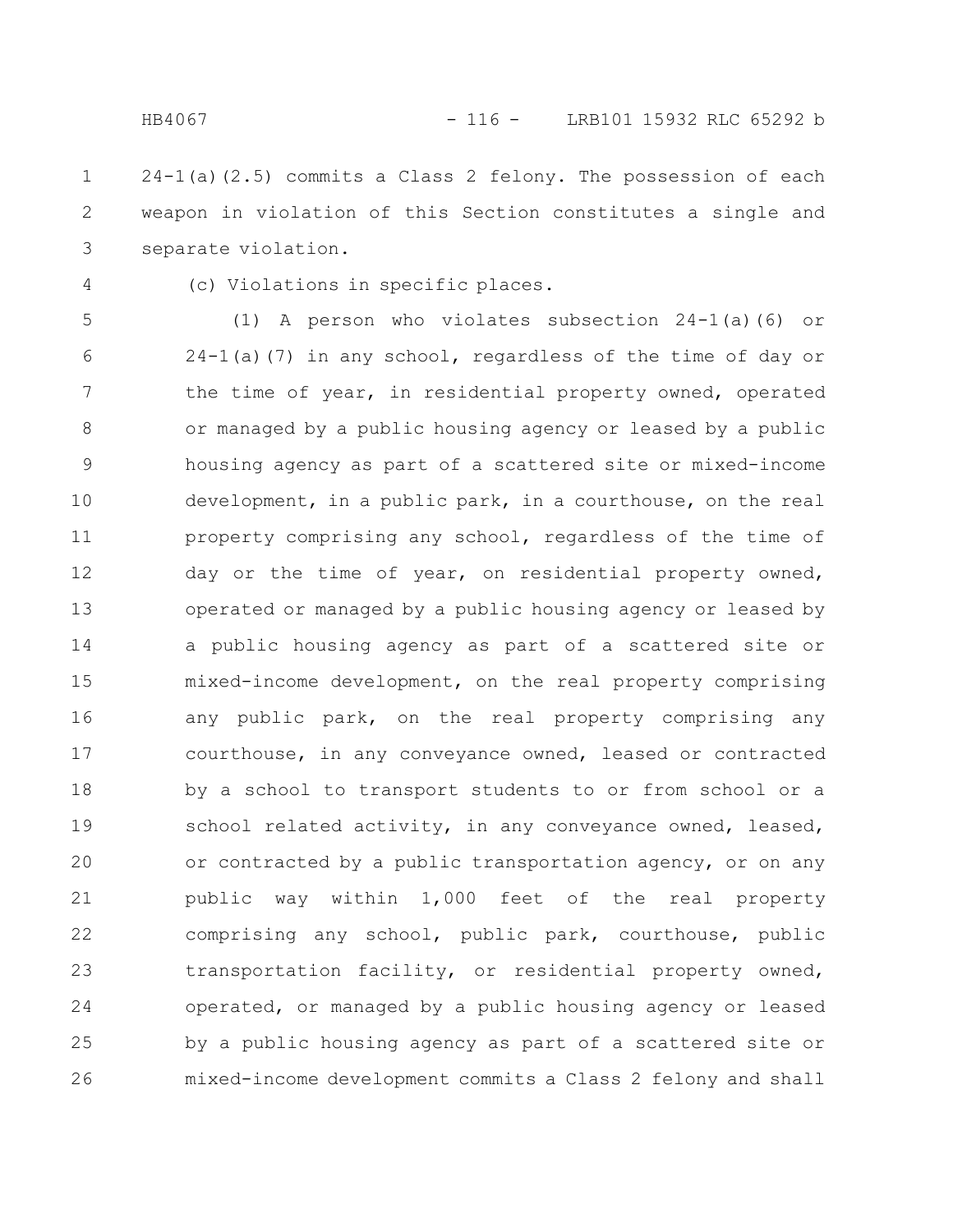- 
- 1 2

be sentenced to a term of imprisonment of not less than 3 years and not more than 7 years.

(1.5) A person who violates subsection 24-1(a)(4),  $24-1$ (a)(9), or  $24-1$ (a)(10) in any school, regardless of the time of day or the time of year, in residential property owned, operated, or managed by a public housing agency or leased by a public housing agency as part of a scattered site or mixed-income development, in a public park, in a courthouse, on the real property comprising any school, regardless of the time of day or the time of year, on residential property owned, operated, or managed by a public housing agency or leased by a public housing agency as part of a scattered site or mixed-income development, on the real property comprising any public park, on the real property comprising any courthouse, in any conveyance owned, leased, or contracted by a school to transport students to or from school or a school related activity, in any conveyance owned, leased, or contracted by a public transportation agency, or on any public way within 1,000 feet of the real property comprising any school, public park, courthouse, public transportation facility, or residential property owned, operated, or managed by a public housing agency or leased by a public housing agency as part of a scattered site or mixed-income development commits a Class 3 felony. 3 4 5 6 7 8 9 10 11 12 13 14 15 16 17 18 19 20 21 22 23 24 25

26

(2) A person who violates subsection  $24-1$  (a)(1),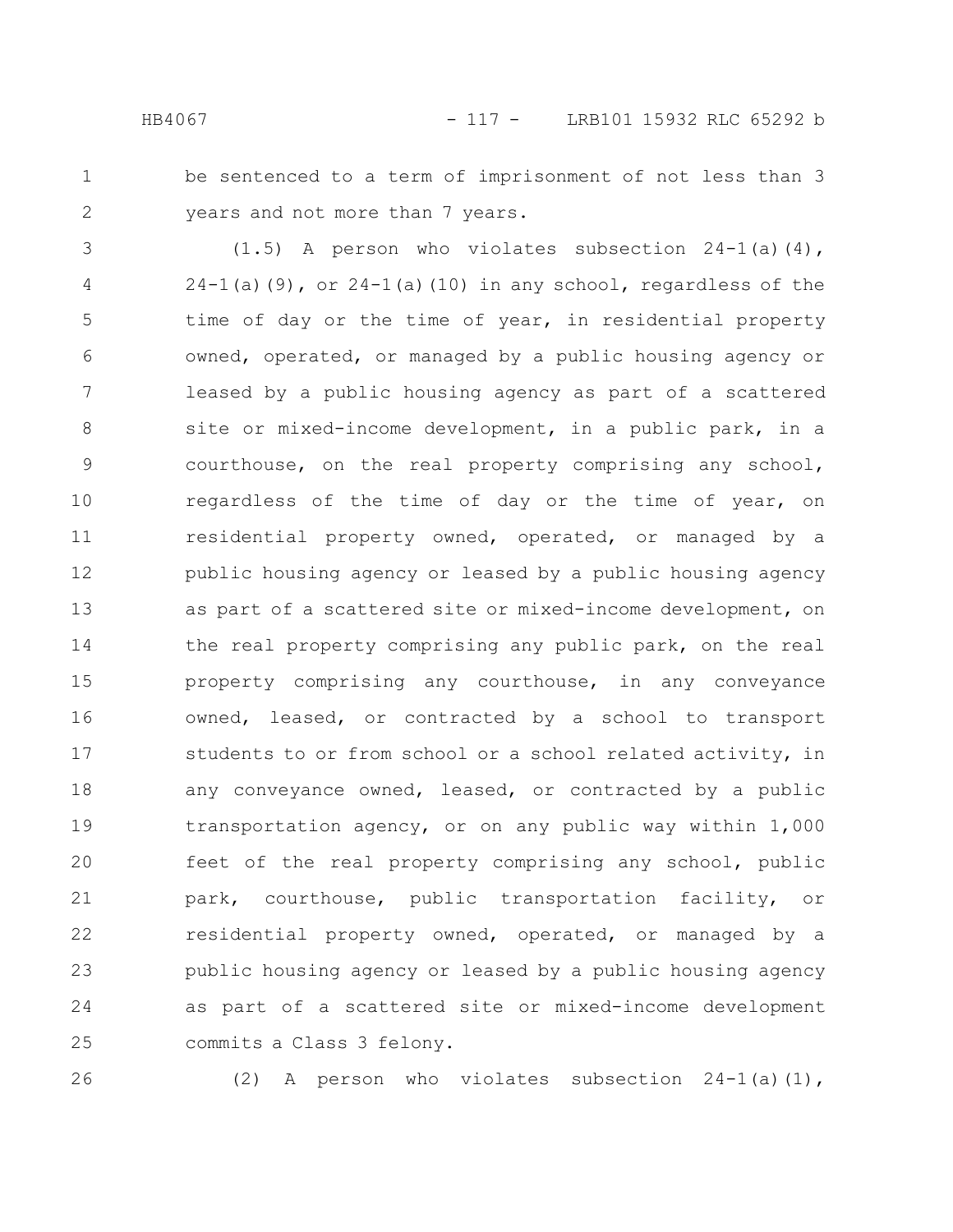$24-1$ (a)(2), or  $24-1$ (a)(3) in any school, regardless of the time of day or the time of year, in residential property owned, operated or managed by a public housing agency or leased by a public housing agency as part of a scattered site or mixed-income development, in a public park, in a courthouse, on the real property comprising any school, regardless of the time of day or the time of year, on residential property owned, operated or managed by a public housing agency or leased by a public housing agency as part of a scattered site or mixed-income development, on the real property comprising any public park, on the real property comprising any courthouse, in any conveyance owned, leased or contracted by a school to transport students to or from school or a school related activity, in any conveyance owned, leased, or contracted by a public transportation agency, or on any public way within 1,000 feet of the real property comprising any school, public park, courthouse, public transportation facility, or residential property owned, operated, or managed by a public housing agency or leased by a public housing agency as part of a scattered site or mixed-income development commits a Class 4 felony. "Courthouse" means any building that is used by the Circuit, Appellate, or Supreme Court of this State for the conduct of official business. 1 2 3 4 5 6 7 8 9 10 11 12 13 14 15 16 17 18 19 20 21 22 23 24

(3) Paragraphs  $(1)$ ,  $(1.5)$ , and  $(2)$  of this subsection (c) shall not apply to law enforcement officers or security 25 26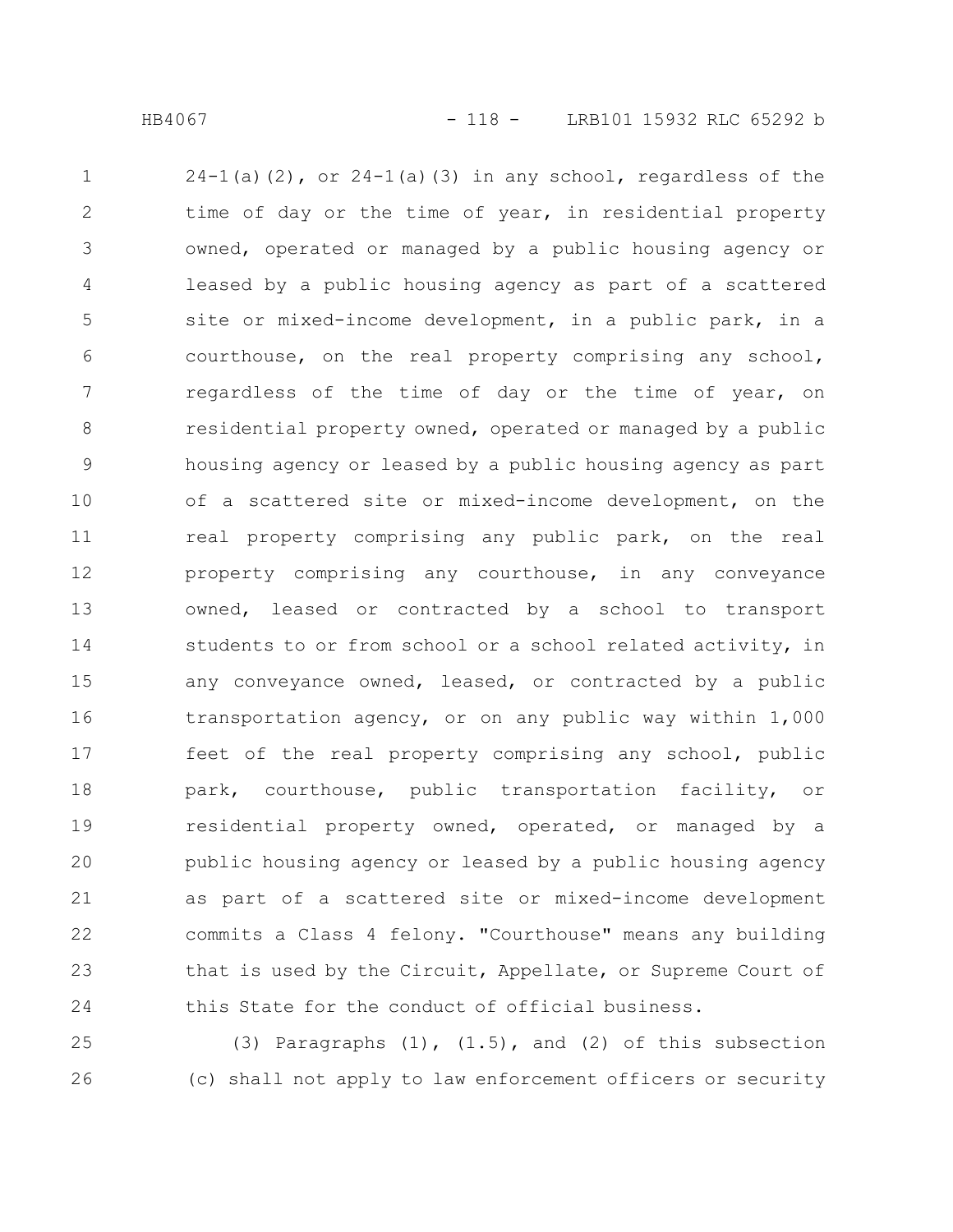officers of such school, college, or university or to students carrying or possessing firearms for use in training courses, parades, hunting, target shooting on school ranges, or otherwise with the consent of school authorities and which firearms are transported unloaded enclosed in a suitable case, box, or transportation package. 1 2 3 4 5 6 7

(4) For the purposes of this subsection (c), "school" means any public or private elementary or secondary school, community college, college, or university. 8 9 10

(5) For the purposes of this subsection (c), "public transportation agency" means a public or private agency that provides for the transportation or conveyance of persons by means available to the general public, except for transportation by automobiles not used for conveyance of the general public as passengers; and "public transportation facility" means a terminal or other place where one may obtain public transportation. 11 12 13 14 15 16 17 18

(d) The presence in an automobile other than a public omnibus of any weapon, instrument or substance referred to in subsection (a)(7) is prima facie evidence that it is in the possession of, and is being carried by, all persons occupying such automobile at the time such weapon, instrument or substance is found, except under the following circumstances: (i) if such weapon, instrument or instrumentality is found upon the person of one of the occupants therein; or (ii) if such 19 20 21 22 23 24 25 26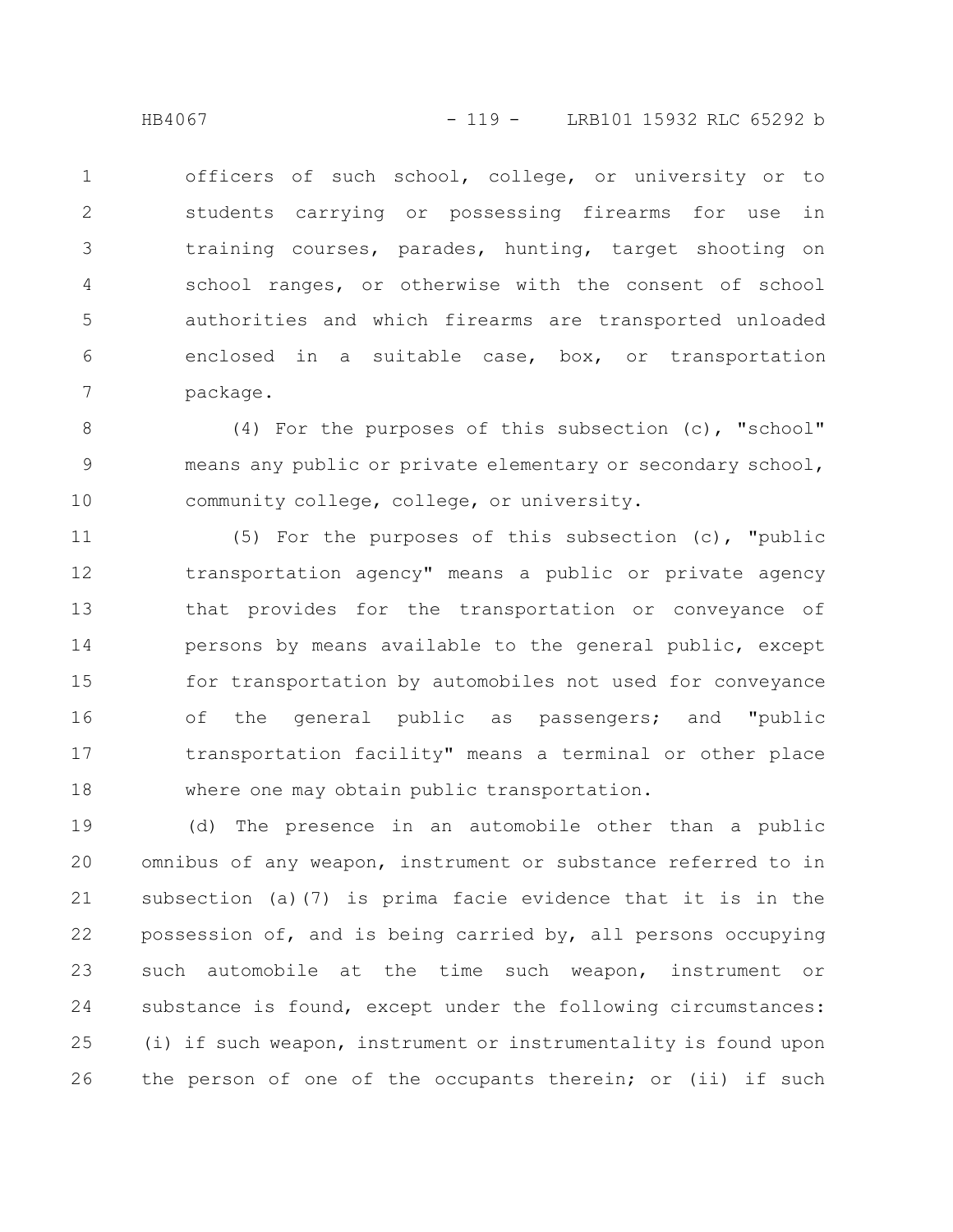weapon, instrument or substance is found in an automobile operated for hire by a duly licensed driver in the due, lawful and proper pursuit of his or her trade, then such presumption shall not apply to the driver. 1 2 3 4

5

(e) Exemptions.

(1) Crossbows, Common or Compound bows and Underwater Spearguns are exempted from the definition of ballistic knife as defined in paragraph (1) of subsection (a) of this Section. 6 7 8 9

(2) The provision of paragraph (1) of subsection (a) of this Section prohibiting the sale, manufacture, purchase, possession, or carrying of any knife, commonly referred to as a switchblade knife, which has a blade that opens automatically by hand pressure applied to a button, spring or other device in the handle of the knife, does not apply to a person eligible under State and federal law to possess a firearm who possesses a currently valid Firearm Owner's Identification Card previously issued in his or her name by the Department of State Police or to a person or an entity engaged in the business of selling or manufacturing switchblade knives. 10 11 12 13 14 15 16 17 18 19 20 21

(Source: P.A. 100-82, eff. 8-11-17; 101-223, eff. 1-1-20.) 22

(720 ILCS 5/24-1.1) (from Ch. 38, par. 24-1.1) 23

Sec. 24-1.1. Unlawful use or possession of weapons by felons or persons in the custody of the Department of 24 25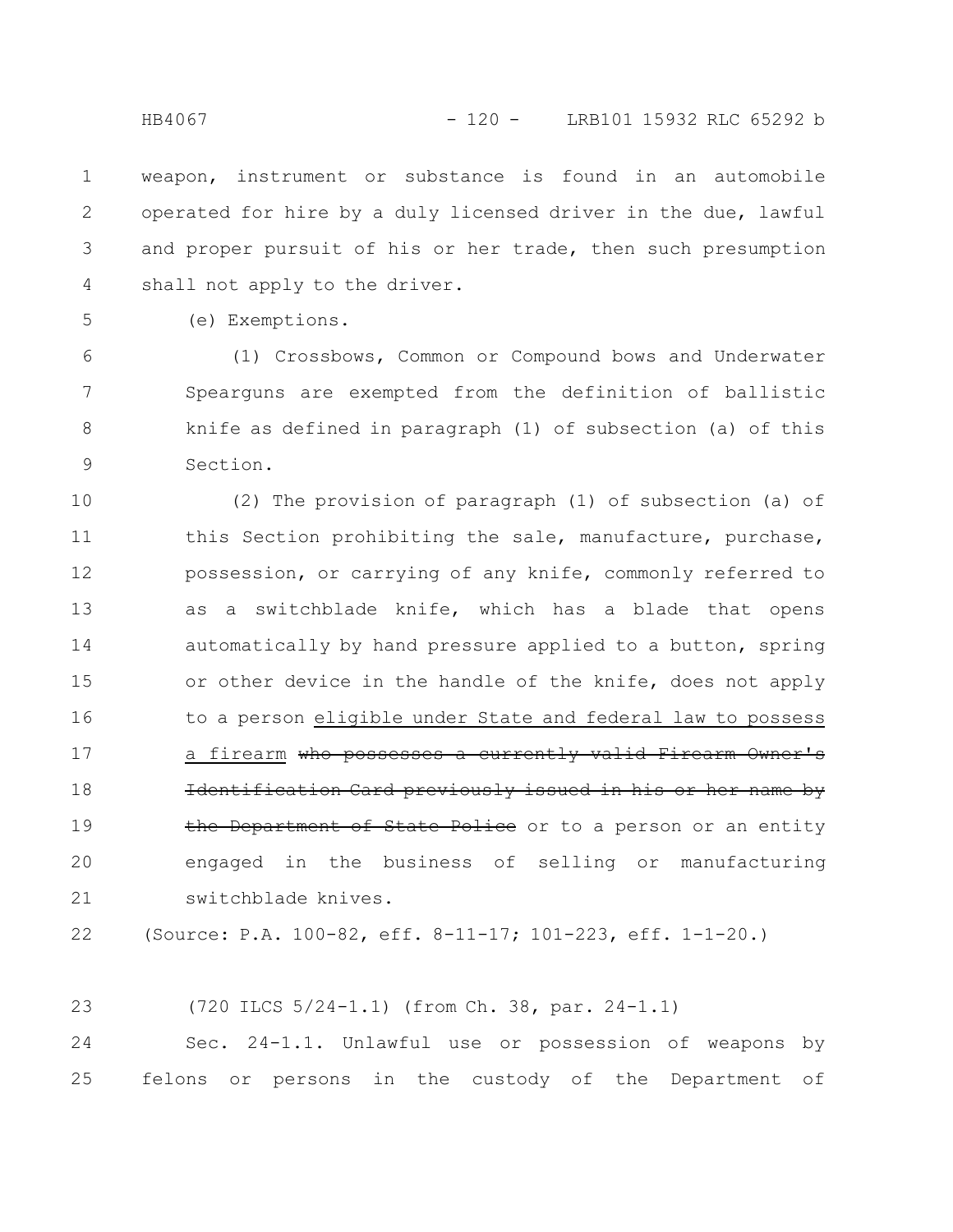Corrections facilities. 1

(a) It is unlawful for a person to knowingly possess on or about his person or on his land or in his own abode or fixed place of business any weapon prohibited under Section 24-1 of this Act or any firearm or any firearm ammunition if the person has been convicted of a felony under the laws of this State or any other jurisdiction. This Section shall not apply if the person has been granted relief under this subsection by the Director of the Department of State Police under Section 10 of the Firearm Owners Identification Card Act. A person prohibited from possessing a firearm under this subsection (a) may petition the Director of the Illinois State Police for a hearing and relief from the prohibition, unless the prohibition was based upon a forcible felony, stalking, aggravated stalking, domestic battery, any violation of the Illinois Controlled Substances Act, the Methamphetamine Control and Community Protection Act, or the Cannabis Control Act that is classified as a Class 2 or greater felony, any felony violation of Article 24 of the Criminal Code of 1961 or the Criminal Code of 2012, or any adjudication as a delinquent minor for the commission of an offense that if committed by an adult would be a felony, in which case the person may petition the circuit court in writing in the county of his or her residence for a hearing and relief from the prohibition. The Director or court may grant the relief if it is established by the petitioner to the court's or Director's satisfaction that: 2 3 4 5 6 7 8 9 10 11 12 13 14 15 16 17 18 19 20 21 22 23 24 25 26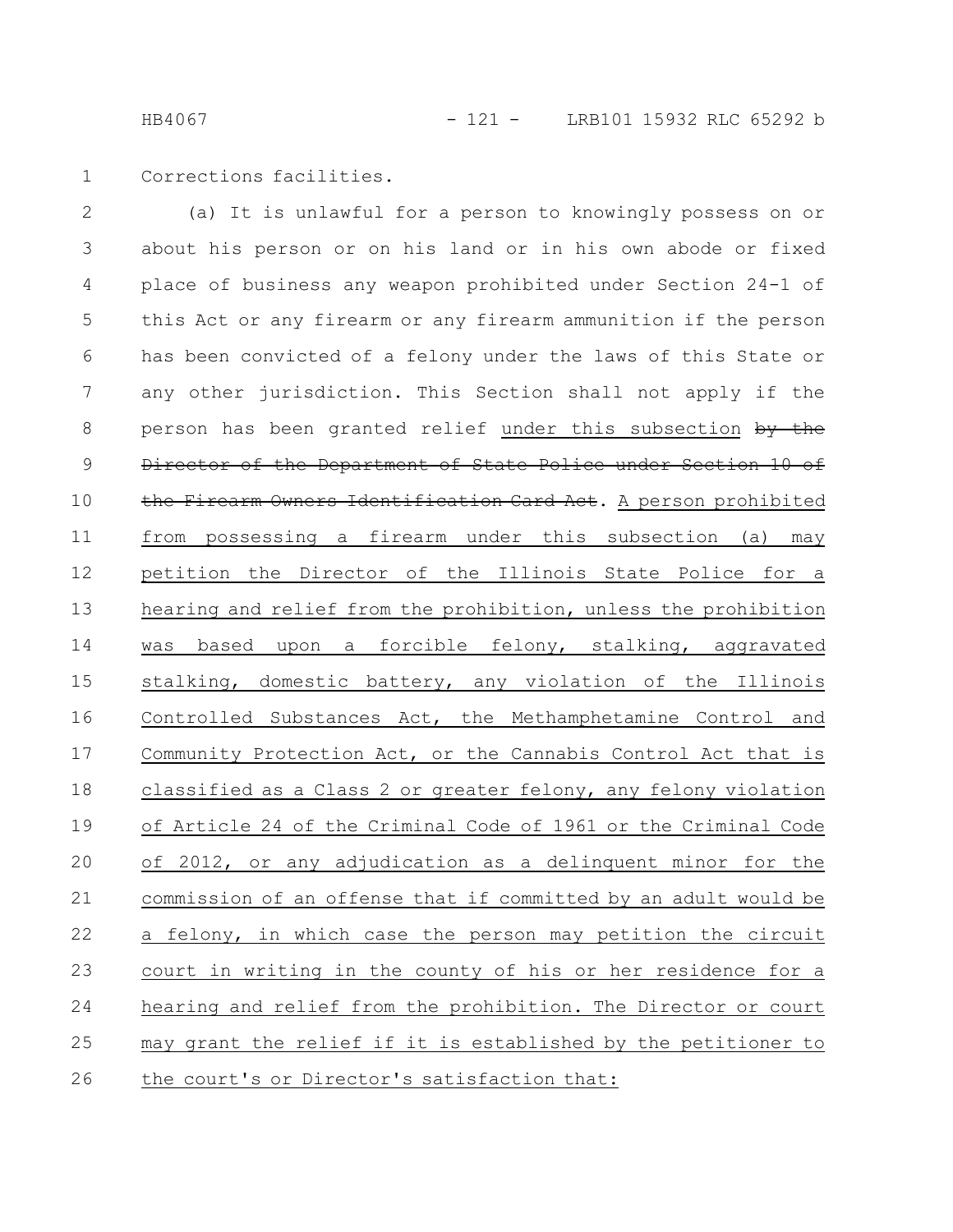| $\mathbf 1$  | (1) when in the circuit court, the State's Attorney has       |
|--------------|---------------------------------------------------------------|
| $\mathbf{2}$ | been served with a written copy of the petition at least 30   |
| 3            | days before any hearing in the circuit court and at the       |
| 4            | hearing the State's Attorney was afforded an opportunity to   |
| 5            | present evidence and object to the petition;                  |
| 6            | (2) the petitioner has not been convicted of a forcible       |
| 7            | felony under the laws of this State<br>$\circ$ r<br>any other |
| 8            | jurisdiction within 20 years of the filing of the petition,   |
| 9            | or at least 20 years have passed since the end of any         |
| 10           | period of imprisonment imposed in relation to that            |
| 11           | conviction;                                                   |
| 12           | (3) the circumstances regarding a criminal conviction,        |
| 13           | where applicable, the petitioner's criminal history and       |
| 14           | his or her reputation are such that the petitioner will not   |
| 15           | be likely to act in a manner dangerous to public safety;      |
| 16           | (4) granting relief would not be contrary to the public       |
| 17           | interest; and                                                 |

(5) granting relief would not be contrary to federal law. 18 19

(b) It is unlawful for any person confined in a penal institution, which is a facility of the Illinois Department of Corrections, to possess any weapon prohibited under Section 24-1 of this Code or any firearm or firearm ammunition, regardless of the intent with which he possesses it. 20 21 22 23 24

(c) It shall be an affirmative defense to a violation of subsection (b), that such possession was specifically 25 26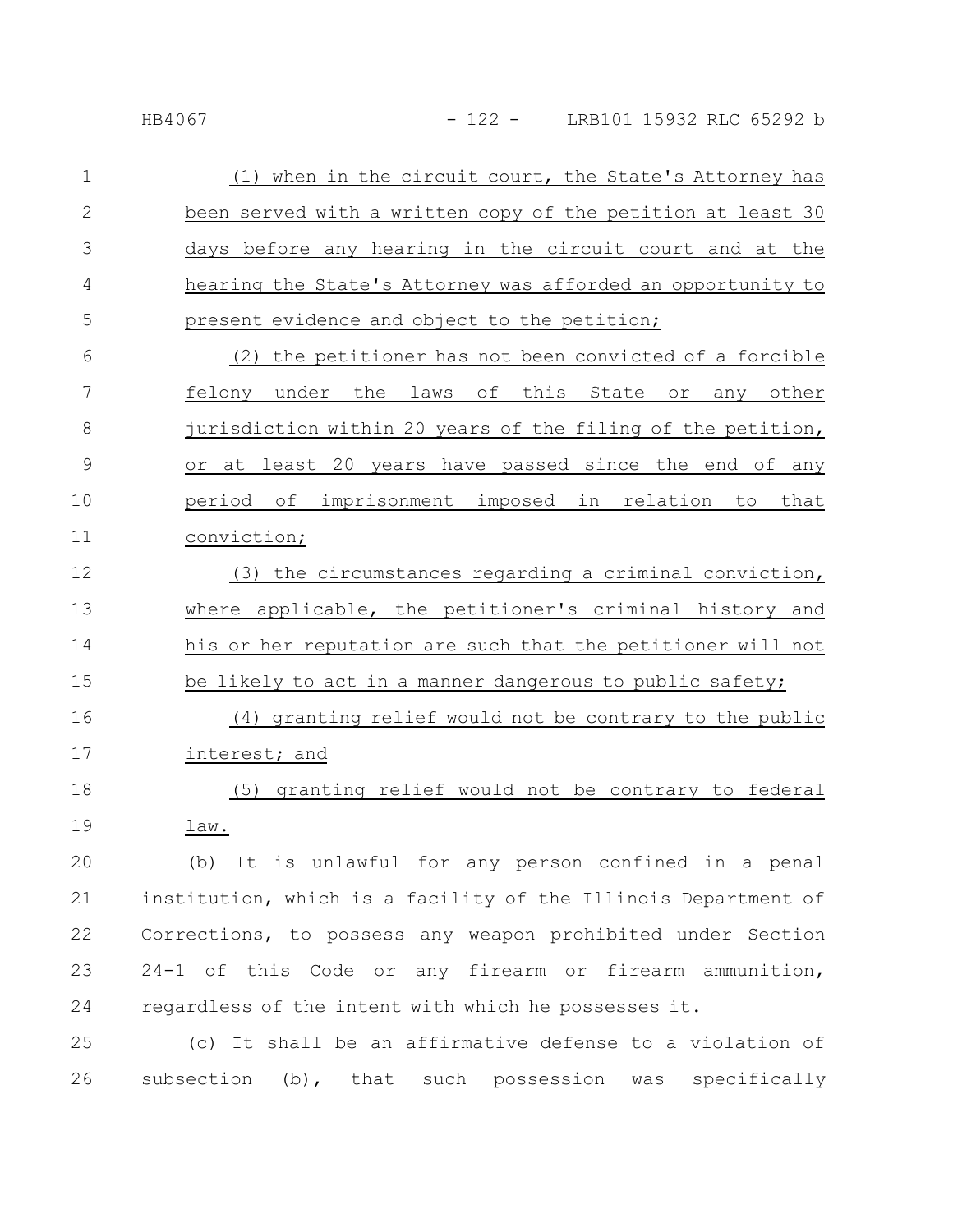authorized by rule, regulation, or directive of the Illinois Department of Corrections or order issued pursuant thereto. 1 2

(d) The defense of necessity is not available to a person who is charged with a violation of subsection (b) of this Section. 3 4 5

(e) Sentence. Violation of this Section by a person not confined in a penal institution shall be a Class 3 felony for which the person shall be sentenced to no less than 2 years and no more than 10 years. A second or subsequent violation of this Section shall be a Class 2 felony for which the person shall be sentenced to a term of imprisonment of not less than 3 years and not more than 14 years, except as provided for in Section 5-4.5-110 of the Unified Code of Corrections. Violation of this Section by a person not confined in a penal institution who has been convicted of a forcible felony, a felony violation of Article 24 of this Code or of the Firearm Owners Identification Card Act, stalking or aggravated stalking, or a Class 2 or greater felony under the Illinois Controlled Substances Act, the Cannabis Control Act, or the Methamphetamine Control and Community Protection Act is a Class 2 felony for which the person shall be sentenced to not less than 3 years and not more than 14 years, except as provided for in Section 5-4.5-110 of the Unified Code of Corrections. Violation of this Section by a person who is on parole or mandatory supervised release is a Class 2 felony for which the person shall be sentenced to not less than 3 years and not more than 14 years, except as 6 7 8 9 10 11 12 13 14 15 16 17 18 19 20 21 22 23 24 25 26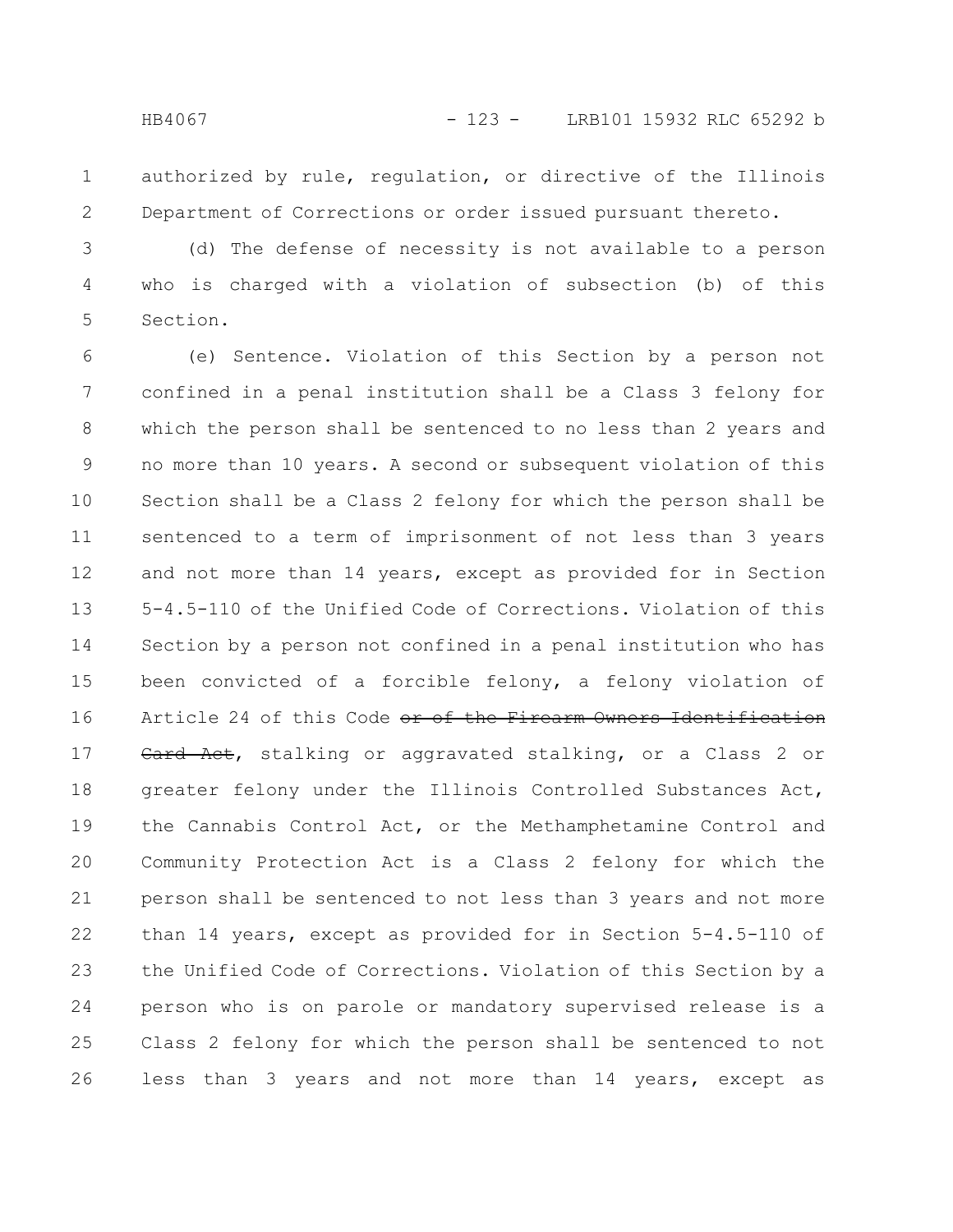provided for in Section 5-4.5-110 of the Unified Code of Corrections. Violation of this Section by a person not confined in a penal institution is a Class X felony when the firearm possessed is a machine gun. Any person who violates this Section while confined in a penal institution, which is a facility of the Illinois Department of Corrections, is guilty of a Class 1 felony, if he possesses any weapon prohibited under Section 24-1 of this Code regardless of the intent with which he possesses it, a Class X felony if he possesses any firearm, firearm ammunition or explosive, and a Class X felony for which the offender shall be sentenced to not less than 12 years and not more than 50 years when the firearm possessed is a machine gun. A violation of this Section while wearing or in possession of body armor as defined in Section 33F-1 is a Class X felony punishable by a term of imprisonment of not less than 10 years and not more than 40 years. The possession of each firearm or firearm ammunition in violation of this Section constitutes a single and separate violation. 1 2 3 4 5 6 7 8 9 10 11 12 13 14 15 16 17 18

(Source: P.A. 100-3, eff. 1-1-18.) 19

20

(720 ILCS 5/24-1.6)

Sec. 24-1.6. Aggravated unlawful use of a weapon. 21

(a) A person commits the offense of aggravated unlawful use of a weapon when he or she knowingly: 22 23

(1) Carries on or about his or her person or in any vehicle or concealed on or about his or her person except 24 25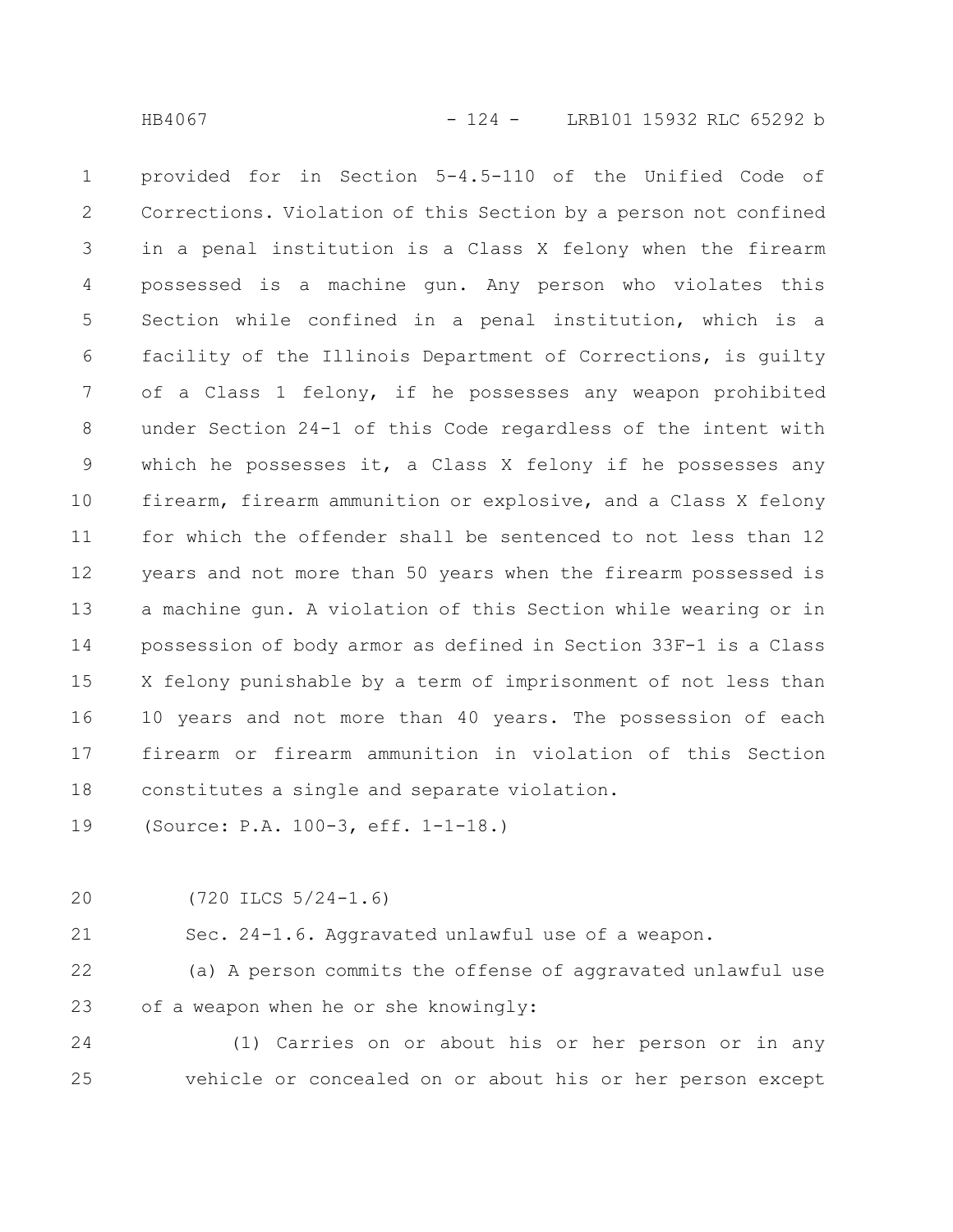when on his or her land or in his or her abode, legal dwelling, or fixed place of business, or on the land or in the legal dwelling of another person as an invitee with that person's permission, any pistol, revolver, stun gun or taser or other firearm; or 1 2 3 4 5

(2) Carries or possesses on or about his or her person, upon any public street, alley, or other public lands within the corporate limits of a city, village or incorporated town, except when an invitee thereon or therein, for the purpose of the display of such weapon or the lawful commerce in weapons, or except when on his or her own land or in his or her own abode, legal dwelling, or fixed place of business, or on the land or in the legal dwelling of another person as an invitee with that person's permission, any pistol, revolver, stun gun or taser or other firearm; and 6 7 8 9 10 11 12 13 14 15 16

17

(3) One of the following factors is present:

(A) the firearm, other than a pistol, revolver, or handgun, possessed was uncased, loaded, and immediately accessible at the time of the offense; or 18 19 20

(A-5) the pistol, revolver, or handgun possessed was uncased, loaded, and immediately accessible at the time of the offense and the person possessing the pistol, revolver, or handgun has not been issued a currently valid license under the Firearm Concealed Carry Act; or 21 22 23 24 25 26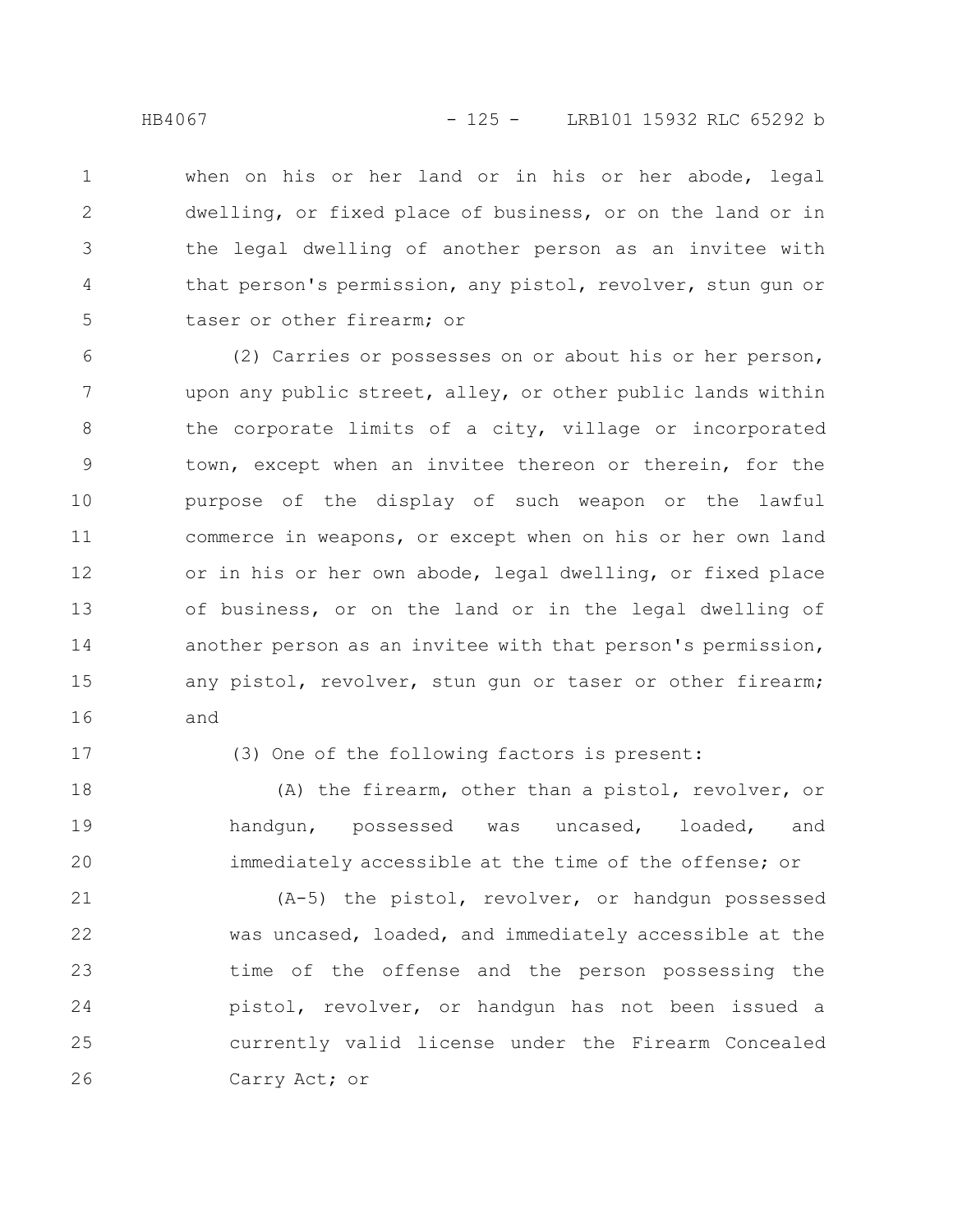(B) the firearm, other than a pistol, revolver, or handgun, possessed was uncased, unloaded, and the ammunition for the weapon was immediately accessible at the time of the offense; or 1 2 3 4

(B-5) the pistol, revolver, or handgun possessed was uncased, unloaded, and the ammunition for the weapon was immediately accessible at the time of the offense and the person possessing the pistol, revolver, or handgun has not been issued a currently valid license under the Firearm Concealed Carry Act; or

(C) (blank); or the person possessing the firearm has not been issued a currently valid Firearm Owner's Identification Card; or

(D) the person possessing the weapon was previously adjudicated a delinquent minor under the Juvenile Court Act of 1987 for an act that if committed by an adult would be a felony; or 14 15 16 17

(E) the person possessing the weapon was engaged in a misdemeanor violation of the Cannabis Control Act, in a misdemeanor violation of the Illinois Controlled Substances Act, or in a misdemeanor violation of the Methamphetamine Control and Community Protection Act; or 18 19 20 21 22 23

24

(F) (blank); or

(G) the person possessing the weapon had an order of protection issued against him or her within the 25 26

5

6

7

8

9

10

11

12

13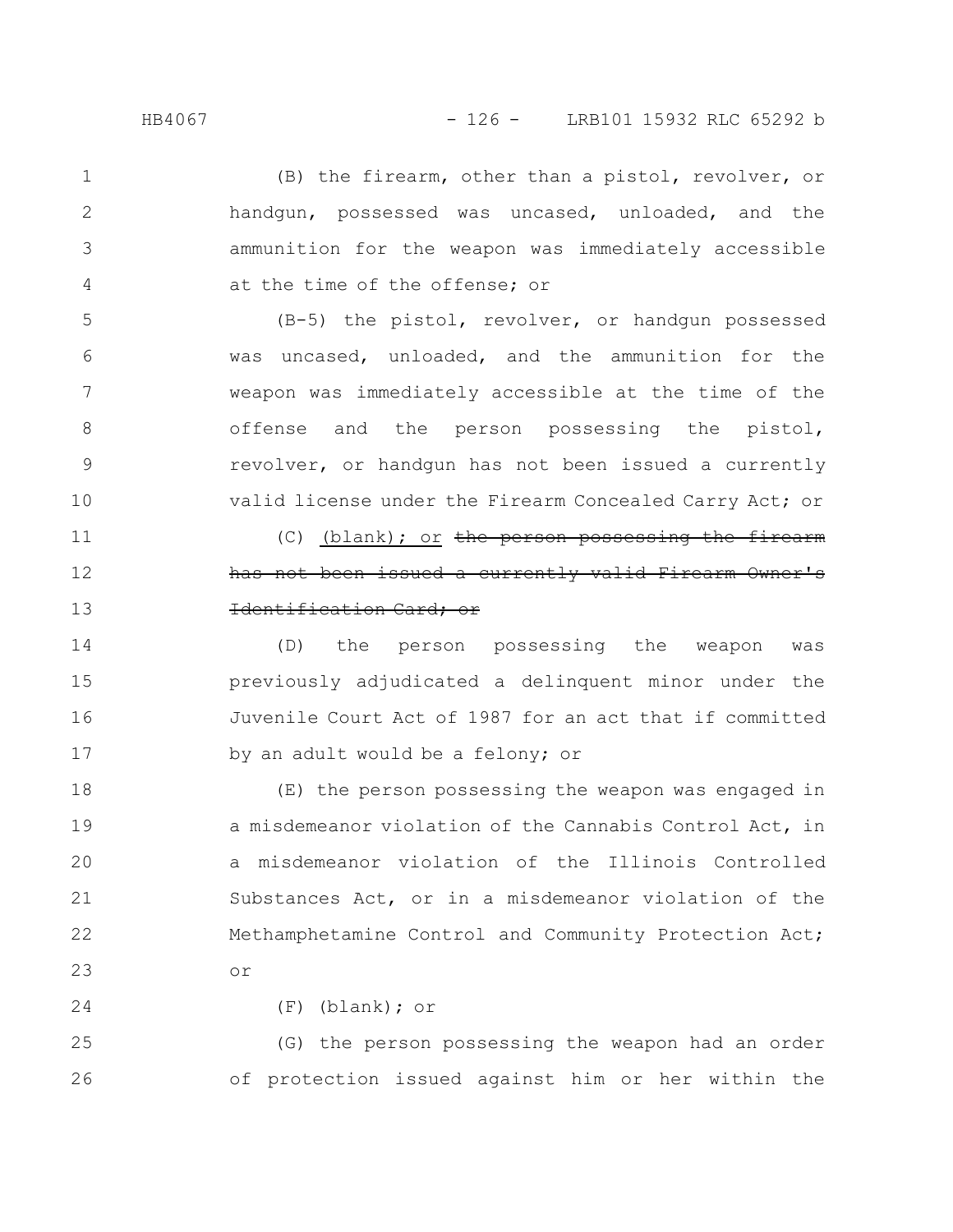previous 2 years; or

(H) the person possessing the weapon was engaged in the commission or attempted commission of a misdemeanor involving the use or threat of violence against the person or property of another; or 2 3 4 5

(I) the person possessing the weapon was under 21 years of age and in possession of a handgun, unless the person under 21 is engaged in lawful activities under the Wildlife Code or described in subsection  $24-2(b)(1)$ , (b)(3), or  $24-2(f)$ . 6 7 8 9 10

(a-5) "Handgun" as used in this Section has the meaning given to it in Section 5 of the Firearm Concealed Carry Act. 11 12

(b) "Stun gun or taser" as used in this Section has the same definition given to it in Section 24-1 of this Code. 13 14

(c) This Section does not apply to or affect the transportation or possession of weapons that: 15 16

17 18 (i) are broken down in a non-functioning state; or

(ii) are not immediately accessible; or

(iii) are unloaded and enclosed in a case, firearm carrying box, shipping box, or other container by a person is eligible under State and federal law to possess a firearm who has been issued a currently valid Firearm Owner's Identification Card. 19 20 21 22 23

(d) Sentence. 24

(1) Aggravated unlawful use of a weapon is a Class 4 felony; a second or subsequent offense is a Class 2 felony 25 26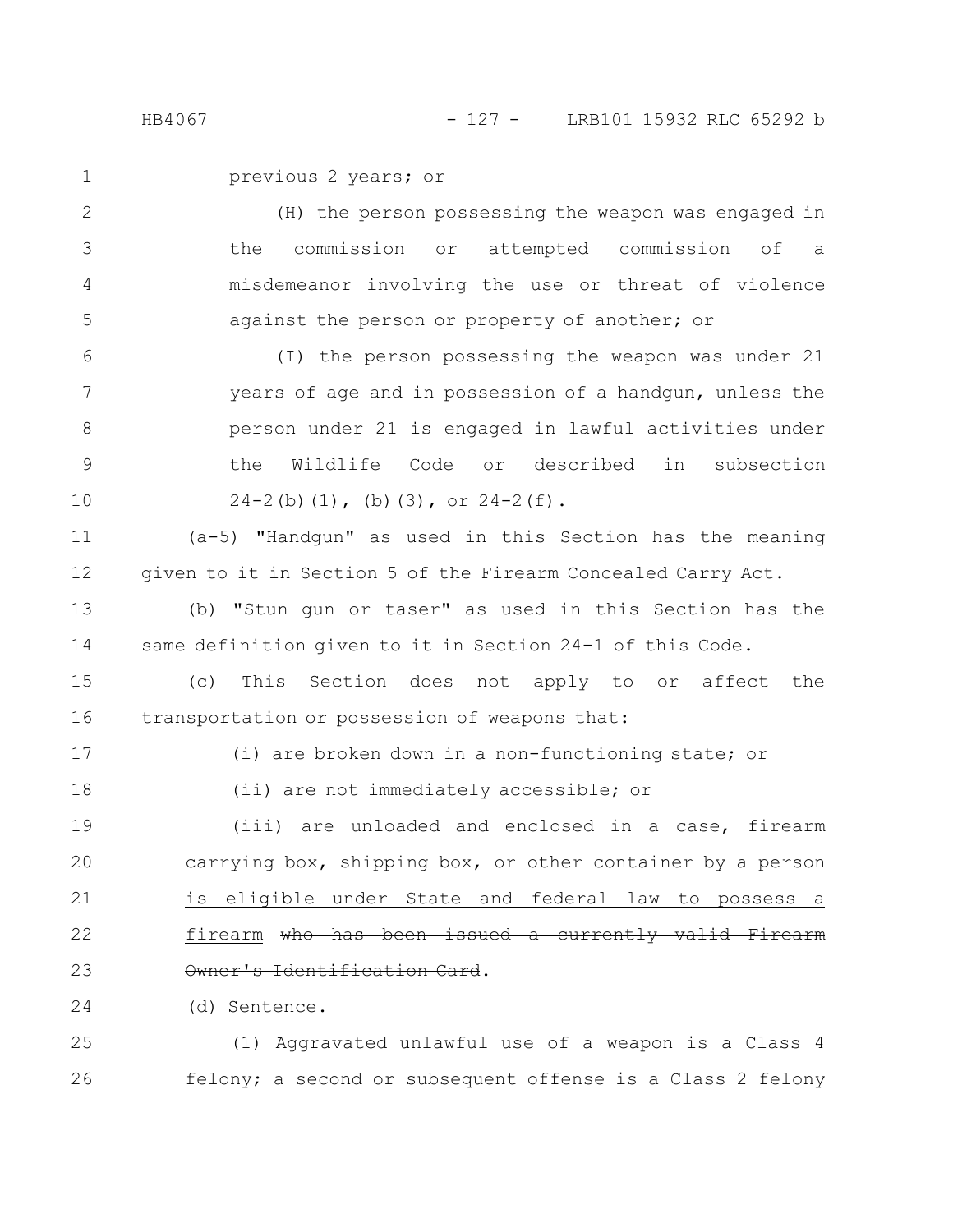for which the person shall be sentenced to a term of imprisonment of not less than 3 years and not more than 7 years, except as provided for in Section 5-4.5-110 of the Unified Code of Corrections. 1 2 3 4

 $(2)$  (Blank). Except as otherwise provided  $\frac{\text{parameters}}{\text{parameters}}$  (3) and (4) of this subsection (d), a of aggravated unlawful use of a weapon with a firearm by a person 18 years of age the factors listed in both items  $(A)$  and  $(C)$  $(C)$  of paragraph  $(3)$  of subsection  $(a)$  are Class 4 felony, for which the person term of imprisonment of not less year and not more than 3 years. 5 6 7 8 9 10 11 12 13

(3) Aggravated unlawful use of a weapon by a person who has been previously convicted of a felony in this State or another jurisdiction is a Class 2 felony for which the person shall be sentenced to a term of imprisonment of not less than 3 years and not more than 7 years, except as provided for in Section 5-4.5-110 of the Unified Code of Corrections. 14 15 16 17 18 19 20

(4) Aggravated unlawful use of a weapon while wearing or in possession of body armor as defined in Section 33F-1 by a person who is prohibited under State or federal law from possessing a firearm has not been issued a valid Firearms Owner's Identification Card in accordance with ction 5 of the Firearm Owners Identification Card Act is 21 22 23 24 25 26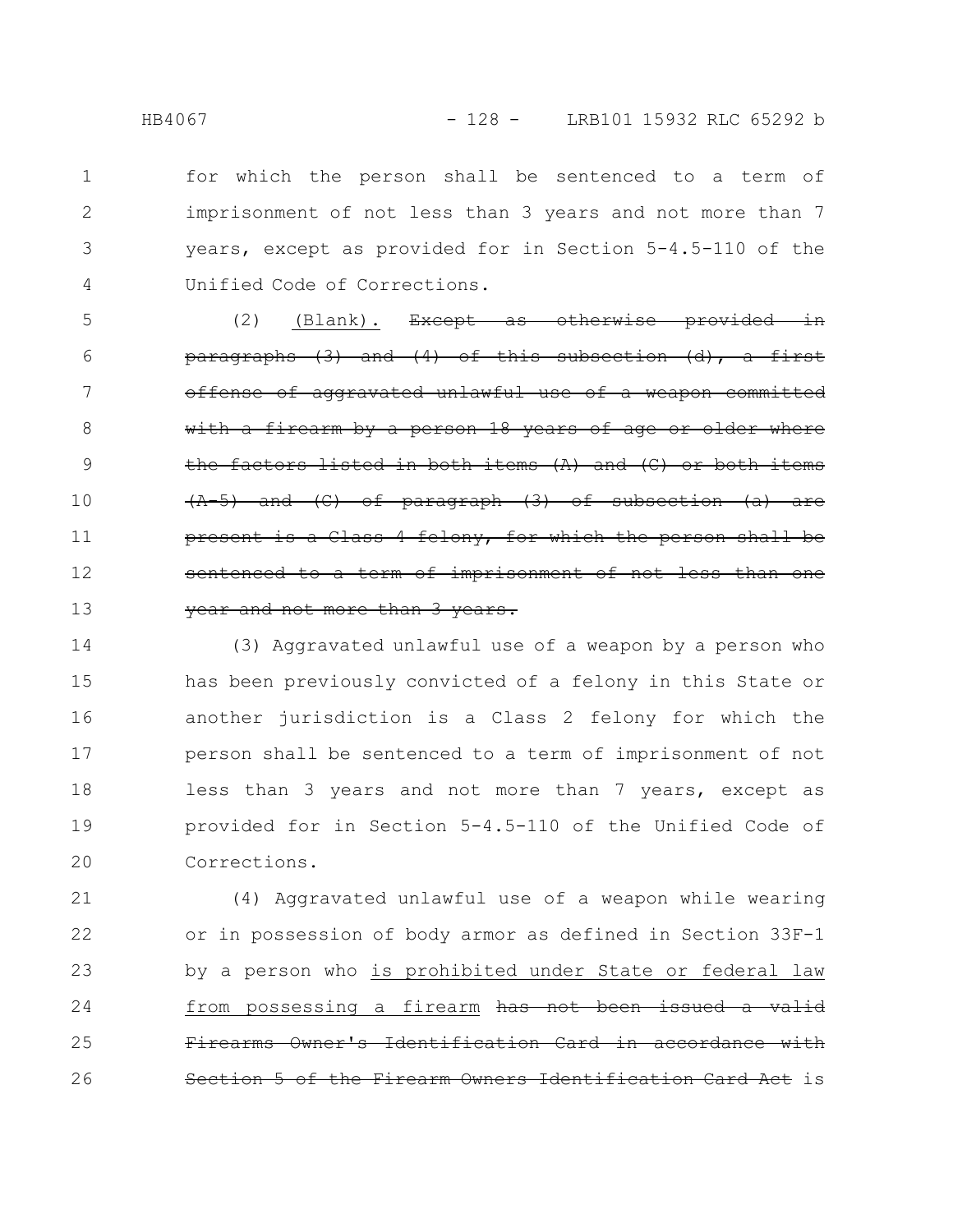a Class X felony. 1

(e) The possession of each firearm in violation of this Section constitutes a single and separate violation. (Source: P.A. 100-3, eff. 1-1-18; 100-201, eff. 8-18-17.) (720 ILCS 5/24-1.8) Sec. 24-1.8. Unlawful possession of a firearm by a street gang member. (a) A person commits unlawful possession of a firearm by a street gang member when he or she knowingly: (1) possesses, carries, or conceals on or about his or her person a firearm and firearm ammunition while on any street, road, alley, gangway, sidewalk, or any other lands, except when inside his or her own abode or inside his or her fixed place of business, and has not been issued a currently valid Firearm Owner's Identification Card and is a member of a street gang; or (2) possesses or carries in any vehicle a firearm and firearm ammunition which are both immediately accessible at the time of the offense while on any street, road, alley, or any other lands, except when inside his or her own abode or garage, and has not been issued a currently valid Firearm Owner's Identification Card and is a member of a street gang. 2 3 4 5 6 7 8 9 10 11 12 13 14 15 16 17 18 19 20 21 22 23

(b) Unlawful possession of a firearm by a street gang member is a Class 2 felony for which the person, if sentenced 24 25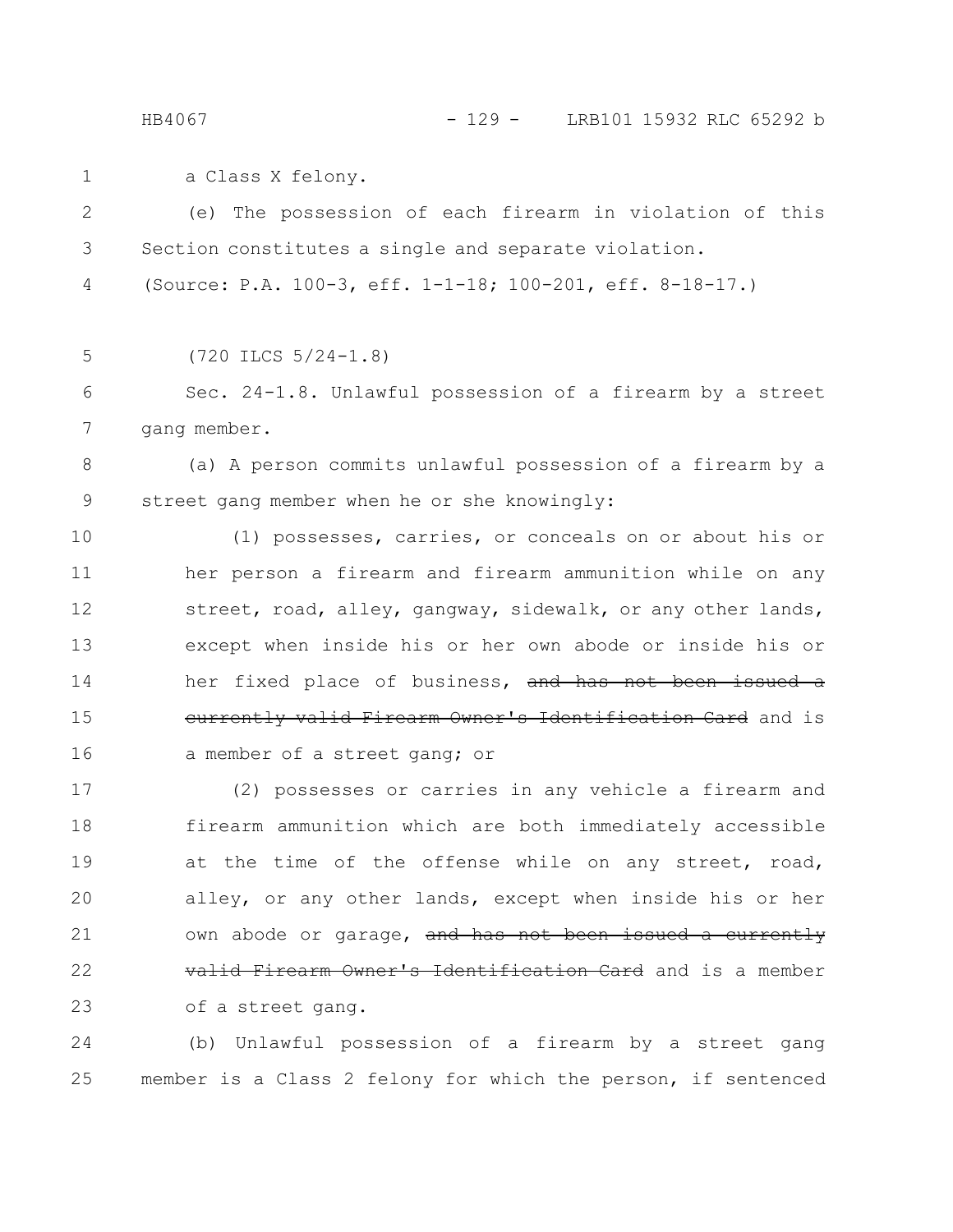to a term of imprisonment, shall be sentenced to no less than 3 years and no more than 10 years. A period of probation, a term of periodic imprisonment or conditional discharge shall not be imposed for the offense of unlawful possession of a firearm by a street gang member when the firearm was loaded or contained firearm ammunition and the court shall sentence the offender to not less than the minimum term of imprisonment authorized for the Class 2 felony. 1 2 3 4 5 6 7 8

(c) For purposes of this Section: 9

"Street gang" or "gang" has the meaning ascribed to it in Section 10 of the Illinois Streetgang Terrorism Omnibus Prevention Act. 10 11 12

"Street gang member" or "gang member" has the meaning ascribed to it in Section 10 of the Illinois Streetgang Terrorism Omnibus Prevention Act. 13 14 15

(Source: P.A. 96-829, eff. 12-3-09.) 16

(720 ILCS 5/24-2) 17

Sec. 24-2. Exemptions. 18

(a) Subsections  $24-1$  (a)(3),  $24-1$  (a)(4),  $24-1$  (a)(10), and 24-1(a)(13) and Section 24-1.6 do not apply to or affect any of the following: 19 20 21

(1) Peace officers, and any person summoned by a peace officer to assist in making arrests or preserving the peace, while actually engaged in assisting such officer. 22 23 24

(2) Wardens, superintendents and keepers of prisons, 25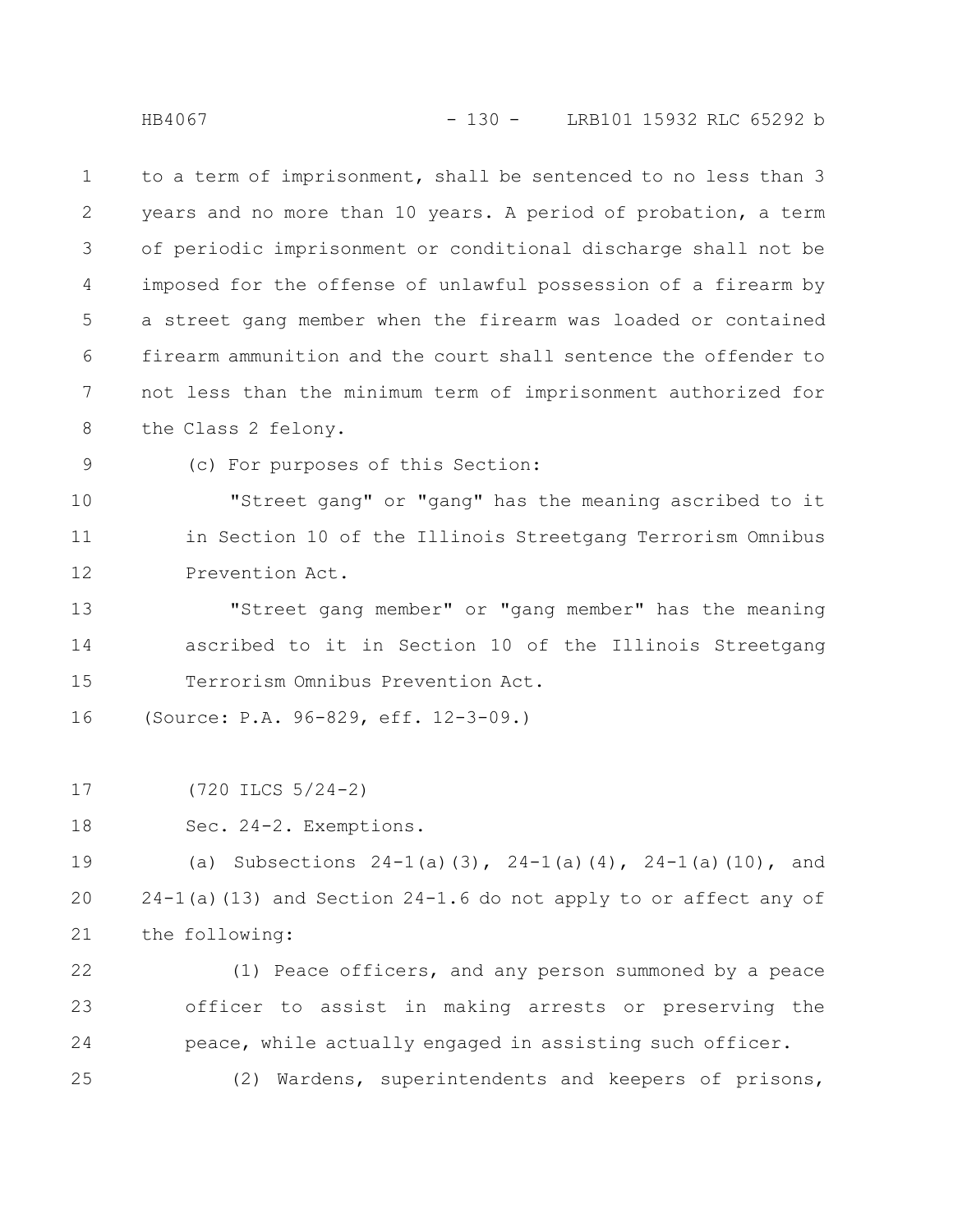2

3

4

penitentiaries, jails and other institutions for the detention of persons accused or convicted of an offense, while in the performance of their official duty, or while commuting between their homes and places of employment.

(3) Members of the Armed Services or Reserve Forces of the United States or the Illinois National Guard or the Reserve Officers Training Corps, while in the performance of their official duty. 5 6 7 8

(4) Special agents employed by a railroad or a public utility to perform police functions, and guards of armored car companies, while actually engaged in the performance of the duties of their employment or commuting between their homes and places of employment; and watchmen while actually engaged in the performance of the duties of their employment. 9 10 11 12 13 14 15

(5) Persons licensed as private security contractors, private detectives, or private alarm contractors, or employed by a private security contractor, private detective, or private alarm contractor agency licensed by the Department of Financial and Professional Regulation, if their duties include the carrying of a weapon under the provisions of the Private Detective, Private Alarm, Private Security, Fingerprint Vendor, and Locksmith Act of 2004, while actually engaged in the performance of the duties of their employment or commuting between their homes and places of employment. A person shall be considered 16 17 18 19 20 21 22 23 24 25 26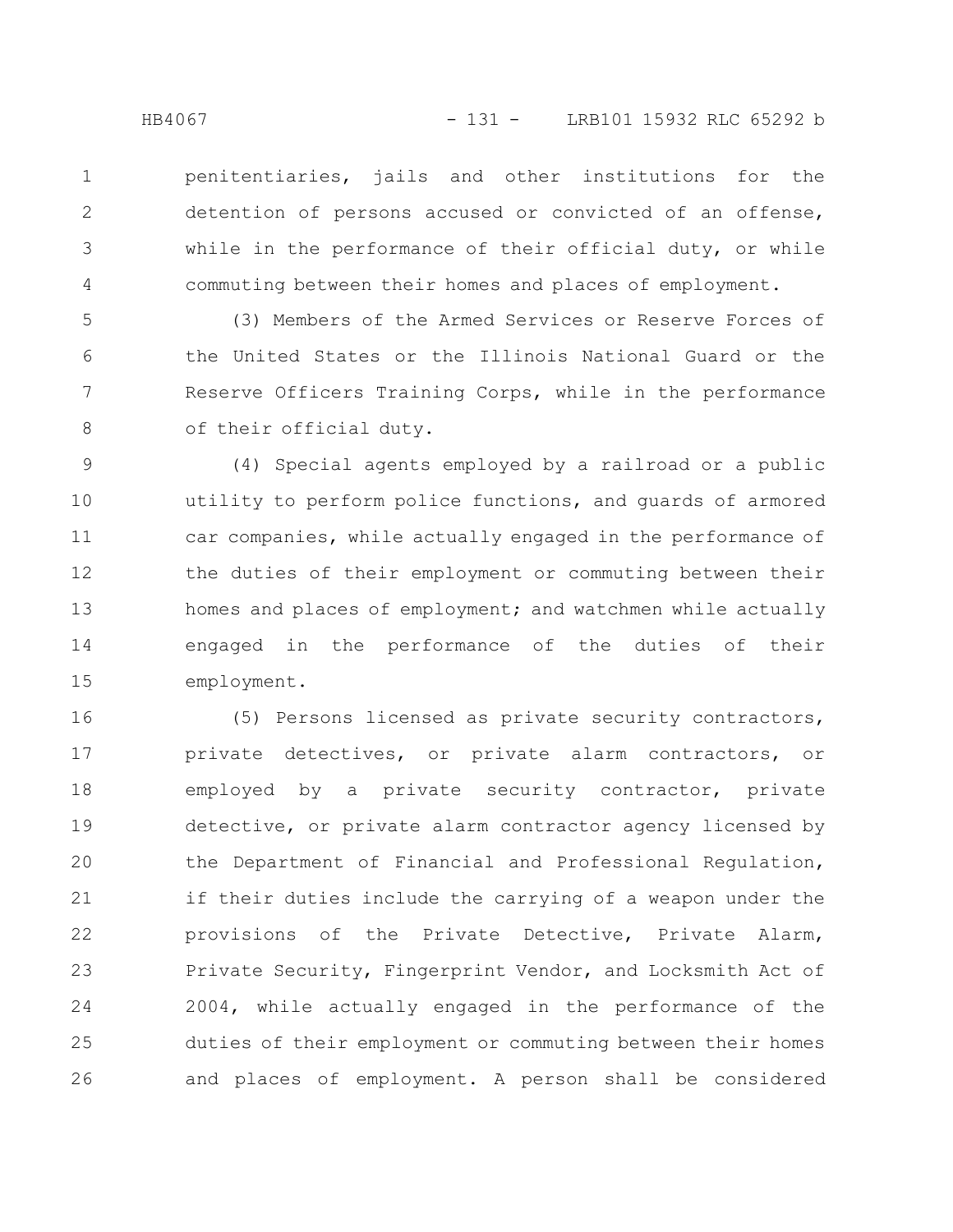eligible for this exemption if he or she has completed the required 20 hours of training for a private security contractor, private detective, or private alarm contractor, or employee of a licensed private security contractor, private detective, or private alarm contractor agency and 20 hours of required firearm training, and has been issued a firearm control card by the Department of Financial and Professional Regulation. Conditions for the renewal of firearm control cards issued under the provisions of this Section shall be the same as for those cards issued under the provisions of the Private Detective, Private Alarm, Private Security, Fingerprint Vendor, and Locksmith Act of 2004. The firearm control card shall be carried by the private security contractor, private detective, or private alarm contractor, or employee of the licensed private security contractor, private detective, or private alarm contractor agency at all times when he or she is in possession of a concealable weapon permitted by his or her firearm control card. 1 2 3 4 5 6 7 8 9 10 11 12 13 14 15 16 17 18 19

(6) Any person regularly employed in a commercial or industrial operation as a security guard for the protection of persons employed and private property related to such commercial or industrial operation, while actually engaged in the performance of his or her duty or traveling between sites or properties belonging to the employer, and who, as a security guard, is a member of a security force 20 21 22 23 24 25 26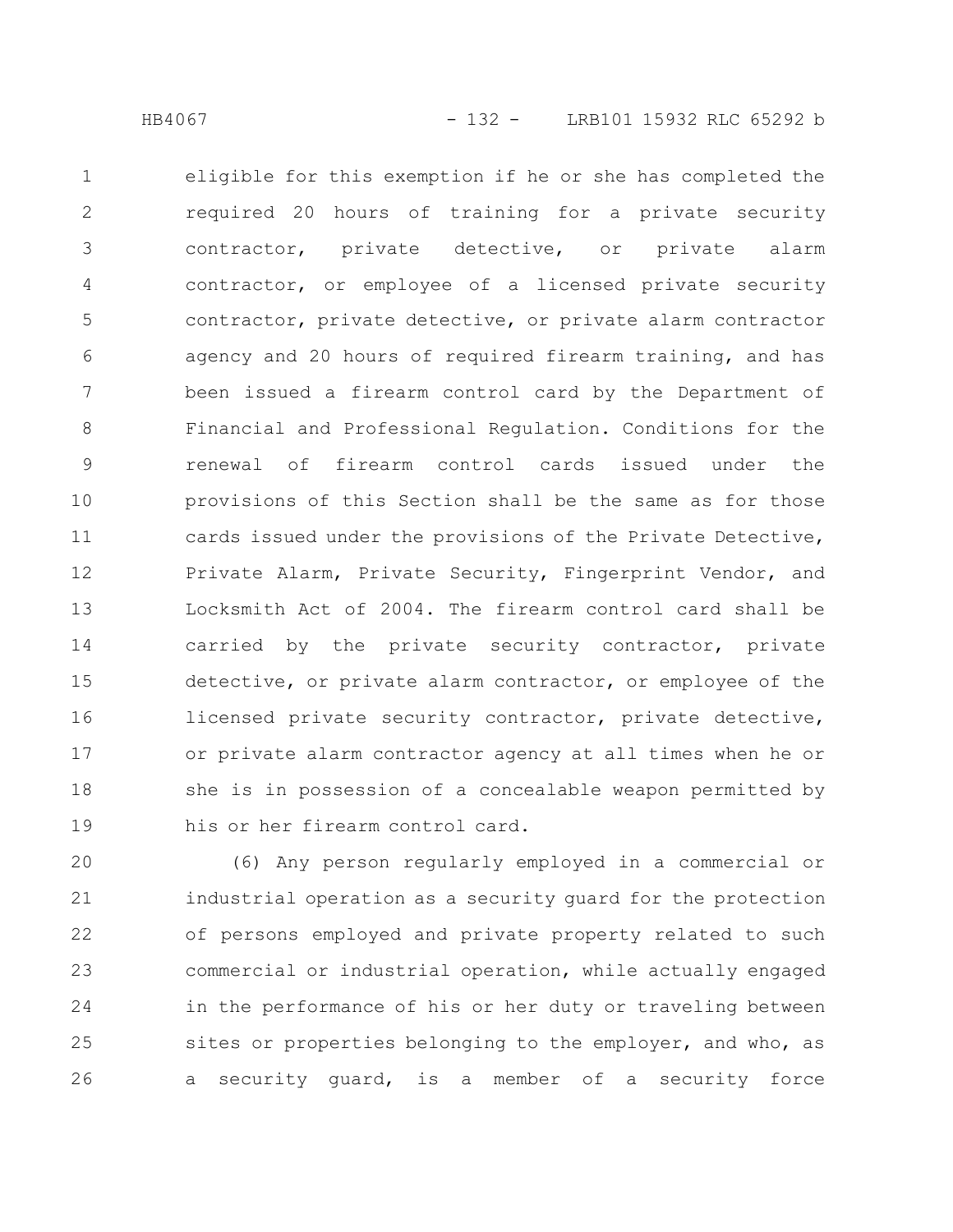registered with the Department of Financial and Professional Regulation; provided that such security guard has successfully completed a course of study, approved by and supervised by the Department of Financial and Professional Regulation, consisting of not less than 40 hours of training that includes the theory of law enforcement, liability for acts, and the handling of weapons. A person shall be considered eligible for this exemption if he or she has completed the required 20 hours of training for a security officer and 20 hours of required firearm training, and has been issued a firearm control card by the Department of Financial and Professional Regulation. Conditions for the renewal of firearm control cards issued under the provisions of this Section shall be the same as for those cards issued under the provisions of the Private Detective, Private Alarm, Private Security, Fingerprint Vendor, and Locksmith Act of 2004. The firearm control card shall be carried by the security guard at all 1 2 3 4 5 6 7 8 9 10 11 12 13 14 15 16 17 18

times when he or she is in possession of a concealable weapon permitted by his or her firearm control card. 19 20

(7) Agents and investigators of the Illinois Legislative Investigating Commission authorized by the Commission to carry the weapons specified in subsections  $24-1$ (a)(3) and  $24-1$ (a)(4), while on duty in the course of any investigation for the Commission. 21 22 23 24 25

26

(8) Persons employed by a financial institution as a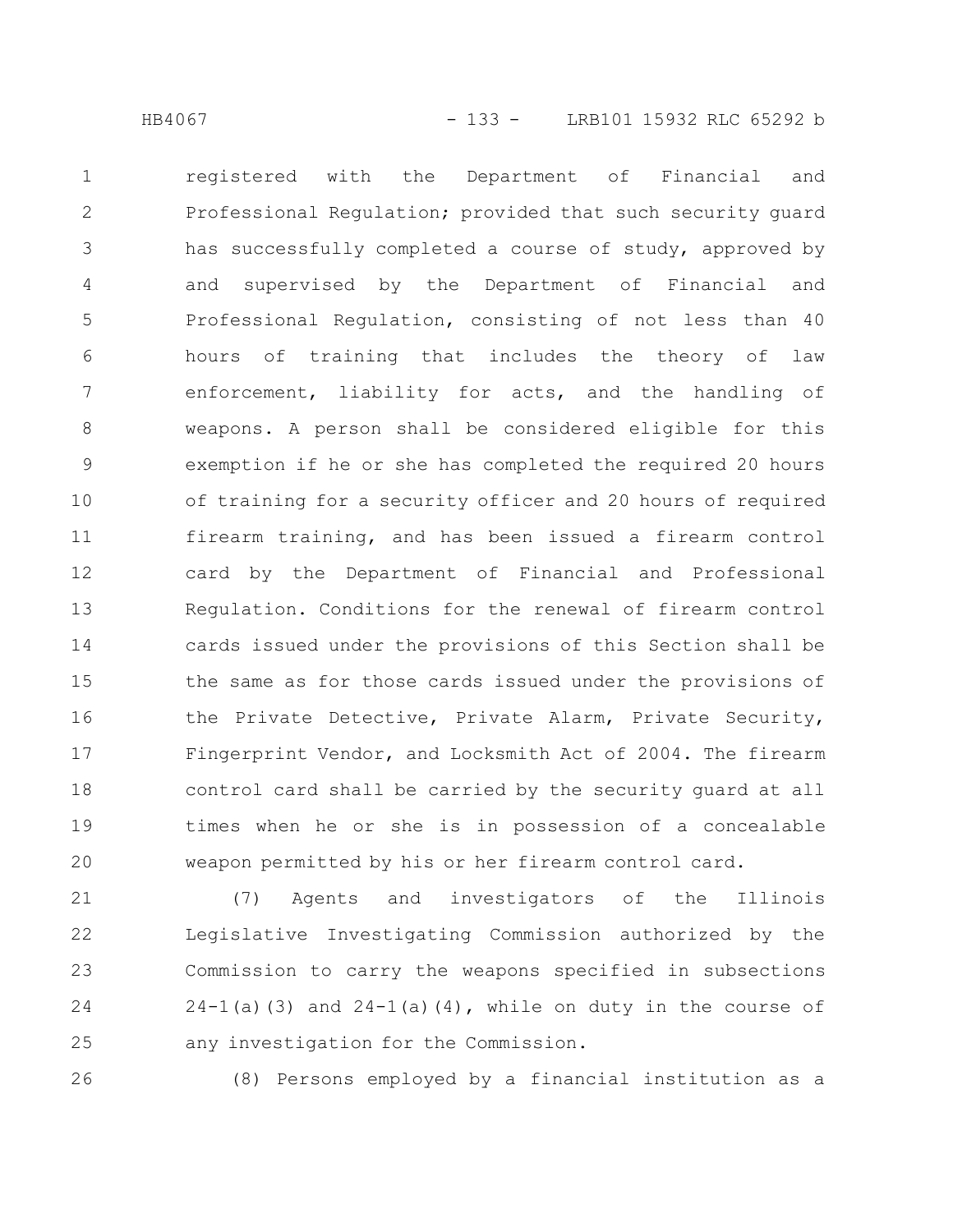security guard for the protection of other employees and property related to such financial institution, while actually engaged in the performance of their duties, commuting between their homes and places of employment, or traveling between sites or properties owned or operated by such financial institution, and who, as a security guard, is a member of a security force registered with the Department; provided that any person so employed has successfully completed a course of study, approved by and supervised by the Department of Financial and Professional Regulation, consisting of not less than 40 hours of training which includes theory of law enforcement, liability for acts, and the handling of weapons. A person shall be considered to be eligible for this exemption if he or she has completed the required 20 hours of training for a security officer and 20 hours of required firearm training, and has been issued a firearm control card by the Department of Financial and Professional Regulation. Conditions for renewal of firearm control cards issued under the provisions of this Section shall be the same as for those issued under the provisions of the Private Detective, Private Alarm, Private Security, Fingerprint Vendor, and Locksmith Act of 2004. The firearm control card shall be carried by the security guard at all times when he or she is in possession of a concealable weapon permitted by his or her firearm control card. For purposes of this 1 2 3 4 5 6 7 8 9 10 11 12 13 14 15 16 17 18 19 20 21 22 23 24 25 26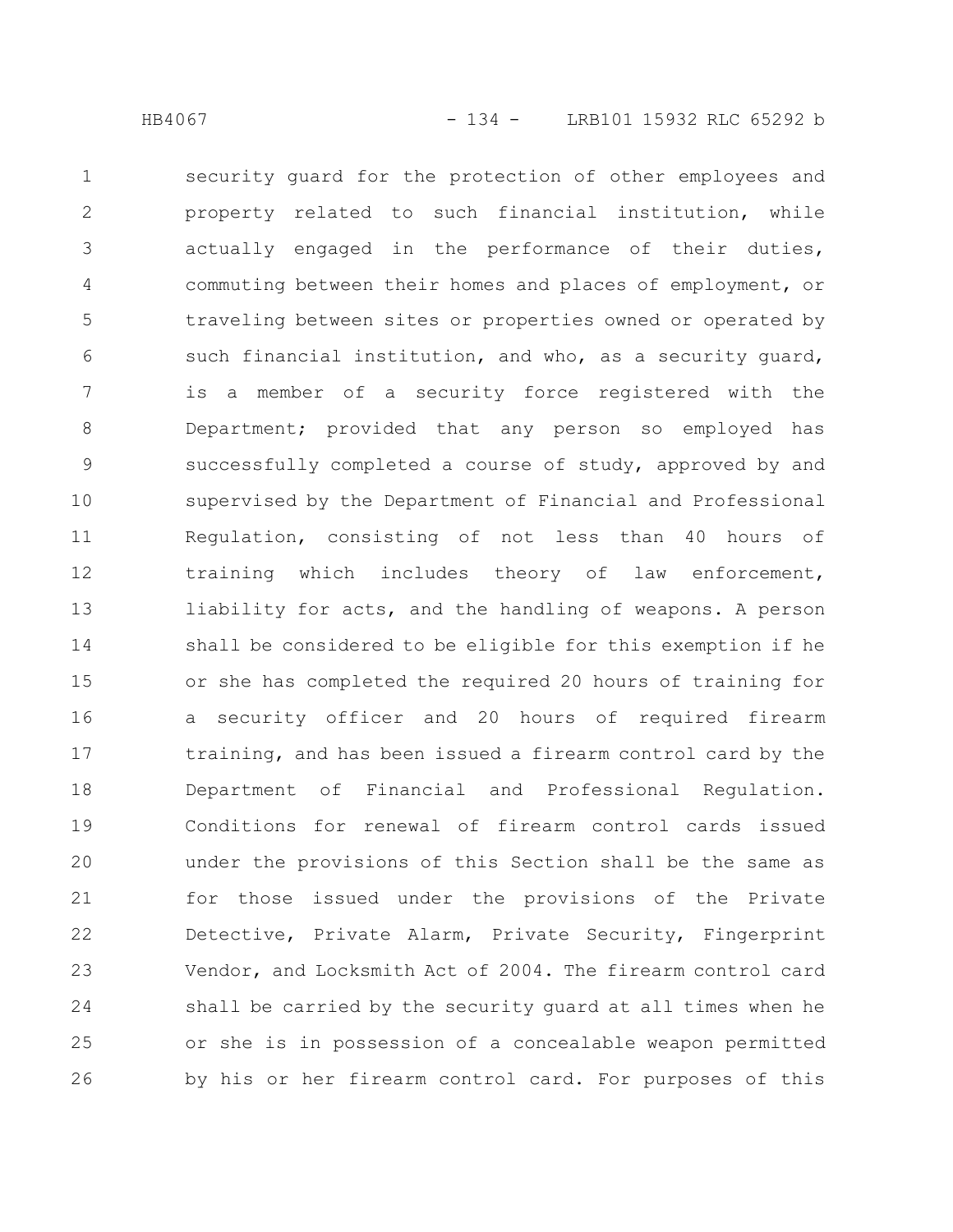subsection, "financial institution" means a bank, savings and loan association, credit union or company providing armored car services. 1 2 3

(9) Any person employed by an armored car company to drive an armored car, while actually engaged in the performance of his duties. 4 5 6

(10) Persons who have been classified as peace officers pursuant to the Peace Officer Fire Investigation Act. 7 8

(11) Investigators of the Office of the State's Attorneys Appellate Prosecutor authorized by the board of governors of the Office of the State's Attorneys Appellate Prosecutor to carry weapons pursuant to Section 7.06 of the State's Attorneys Appellate Prosecutor's Act. 9 10 11 12 13

(12) Special investigators appointed by a State's Attorney under Section 3-9005 of the Counties Code. 14 15

(12.5) Probation officers while in the performance of their duties, or while commuting between their homes, places of employment or specific locations that are part of their assigned duties, with the consent of the chief judge of the circuit for which they are employed, if they have received weapons training according to requirements of the Peace Officer and Probation Officer Firearm Training Act. 16 17 18 19 20 21 22

(13) Court Security Officers while in the performance of their official duties, or while commuting between their homes and places of employment, with the consent of the Sheriff. 23 24 25 26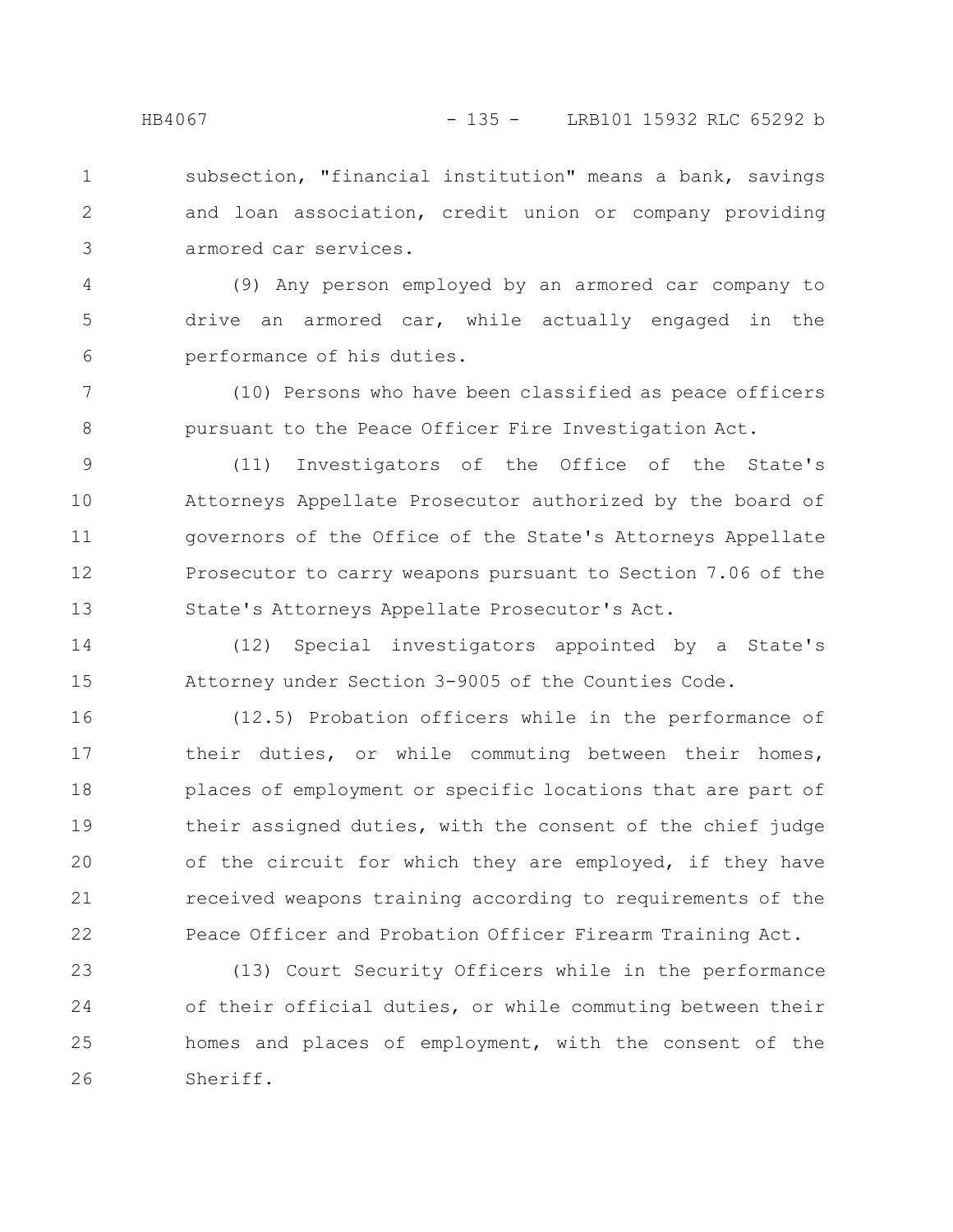(13.5) A person employed as an armed security guard at a nuclear energy, storage, weapons or development site or facility regulated by the Nuclear Regulatory Commission who has completed the background screening and training mandated by the rules and regulations of the Nuclear Regulatory Commission. 1 2 3 4 5 6

(14) Manufacture, transportation, or sale of weapons to persons authorized under subdivisions (1) through (13.5) of this subsection to possess those weapons. 7 8 9

 $(a-5)$  Subsections  $24-1(a)(4)$  and  $24-1(a)(10)$  do not apply to or affect any person carrying a concealed pistol, revolver, or handgun and the person has been issued a currently valid license under the Firearm Concealed Carry Act at the time of the commission of the offense. 10 11 12 13 14

(a-6) Subsections 24-1(a)(4) and 24-1(a)(10) do not apply to or affect a qualified current or retired law enforcement officer qualified under the laws of this State or under the federal Law Enforcement Officers Safety Act. 15 16 17 18

(b) Subsections  $24-1$ (a)(4) and  $24-1$ (a)(10) and Section 24-1.6 do not apply to or affect any of the following: 19 20

(1) Members of any club or organization organized for the purpose of practicing shooting at targets upon established target ranges, whether public or private, and patrons of such ranges, while such members or patrons are using their firearms on those target ranges. 21 22 23 24 25

(2) Duly authorized military or civil organizations

26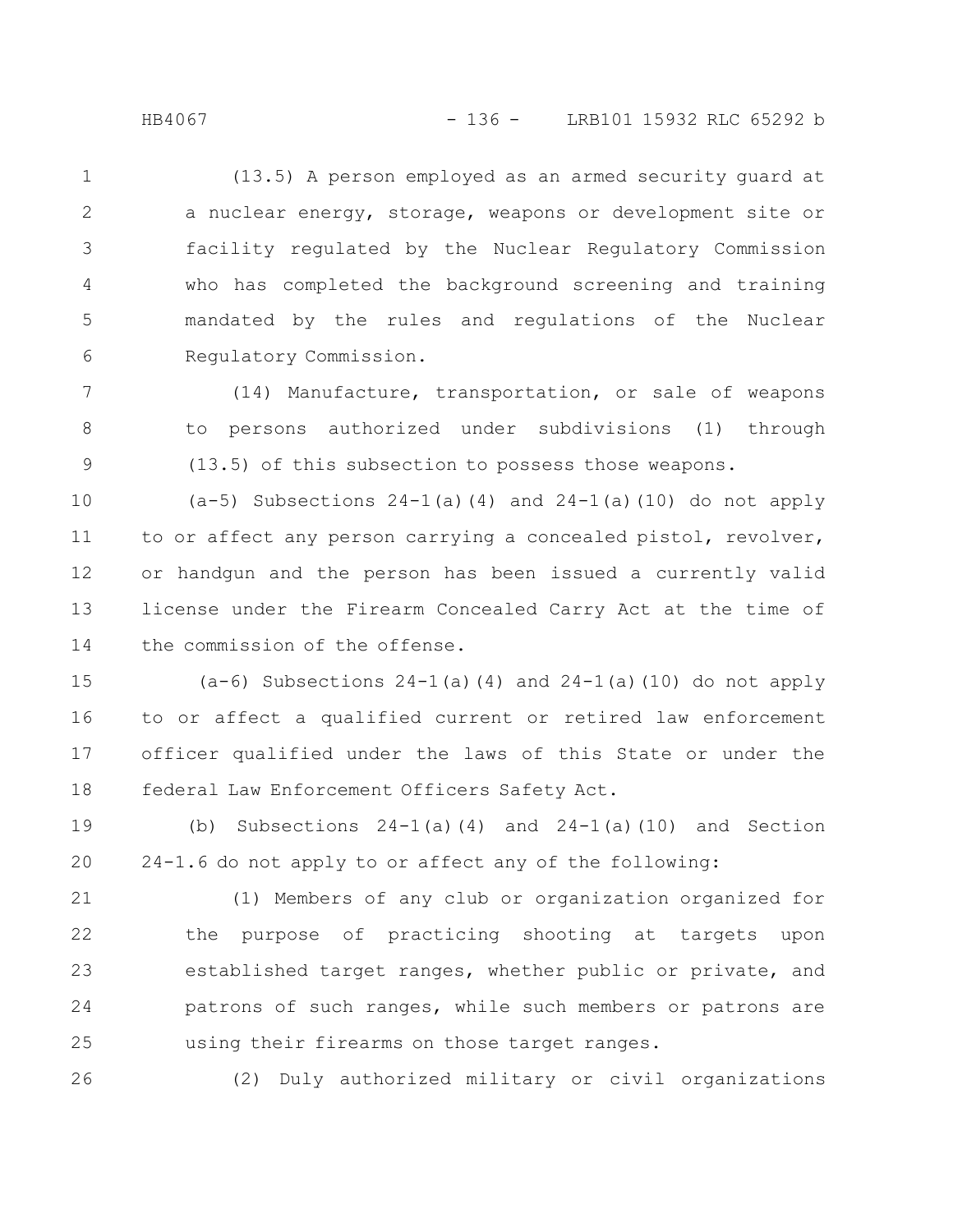while parading, with the special permission of the Governor. 1 2

(3) Hunters, trappers or fishermen with a license or permit while engaged in hunting, trapping or fishing. 3 4

(4) Transportation of weapons that are broken down in a non-functioning state or are not immediately accessible. 5 6

(5) Carrying or possessing any pistol, revolver, stun gun or taser or other firearm on the land or in the legal dwelling of another person as an invitee with that person's permission. 7 8 9 10

(c) Subsection 24-1(a)(7) does not apply to or affect any of the following: 11 12

(1) Peace officers while in performance of their official duties. 13 14

(2) Wardens, superintendents and keepers of prisons, penitentiaries, jails and other institutions for the detention of persons accused or convicted of an offense. 15 16 17

(3) Members of the Armed Services or Reserve Forces of the United States or the Illinois National Guard, while in the performance of their official duty. 18 19 20

(4) Manufacture, transportation, or sale of machine guns to persons authorized under subdivisions (1) through (3) of this subsection to possess machine guns, if the machine guns are broken down in a non-functioning state or are not immediately accessible. 21 22 23 24 25

26

(5) Persons licensed under federal law to manufacture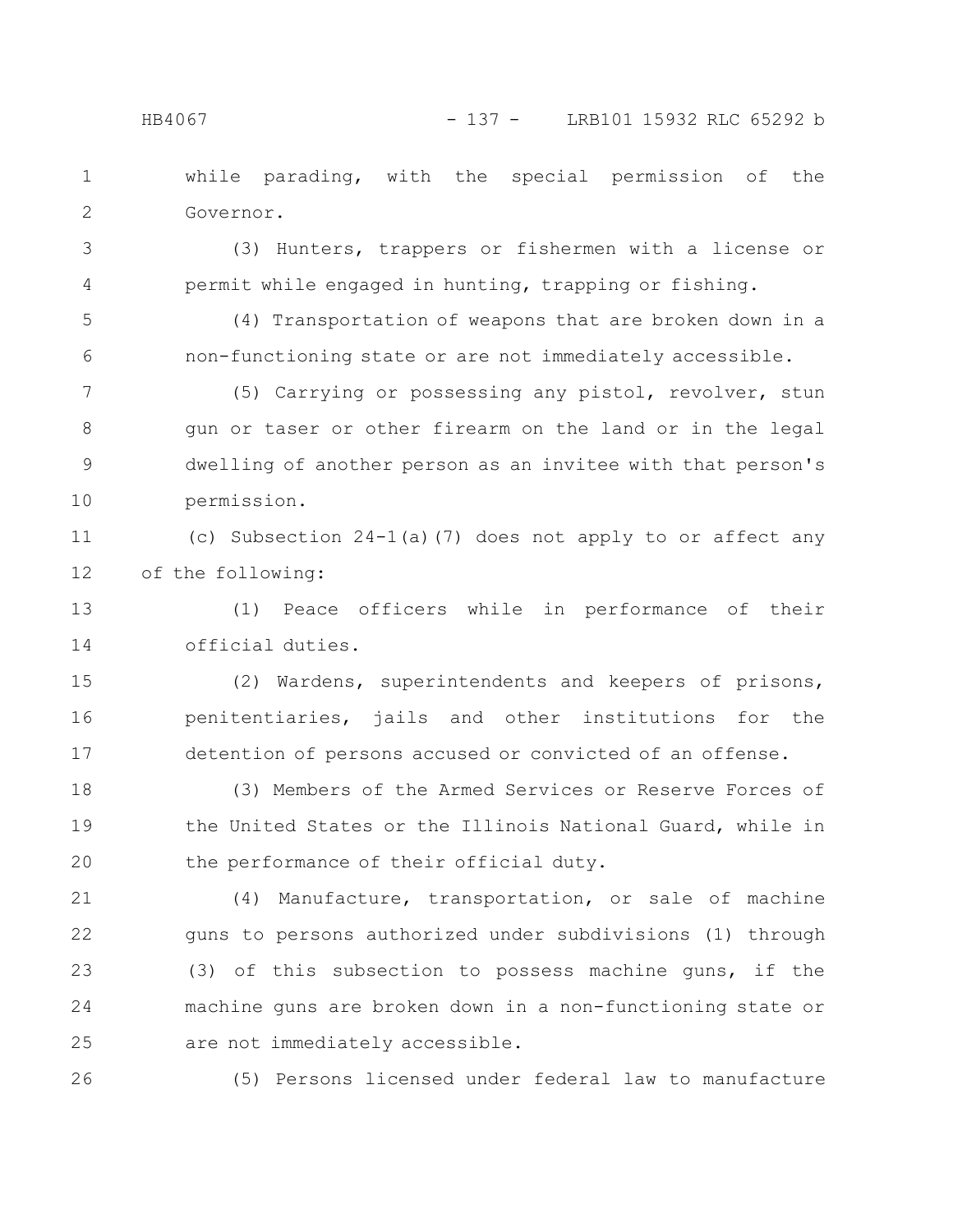any weapon from which 8 or more shots or bullets can be discharged by a single function of the firing device, or ammunition for such weapons, and actually engaged in the business of manufacturing such weapons or ammunition, but only with respect to activities which are within the lawful scope of such business, such as the manufacture, transportation, or testing of such weapons or ammunition. This exemption does not authorize the general private possession of any weapon from which 8 or more shots or bullets can be discharged by a single function of the firing device, but only such possession and activities as are within the lawful scope of a licensed manufacturing business described in this paragraph. 1 2 3 4 5 6 7 8 9 10 11 12 13

During transportation, such weapons shall be broken down in a non-functioning state or not immediately accessible. 14 15 16

(6) The manufacture, transport, testing, delivery, transfer or sale, and all lawful commercial or experimental activities necessary thereto, of rifles, shotguns, and weapons made from rifles or shotguns, or ammunition for such rifles, shotguns or weapons, where engaged in by a person operating as a contractor or subcontractor pursuant to a contract or subcontract for the development and supply of such rifles, shotguns, weapons or ammunition to the United States government or any branch of the Armed Forces of the United States, when such activities are necessary 17 18 19 20 21 22 23 24 25 26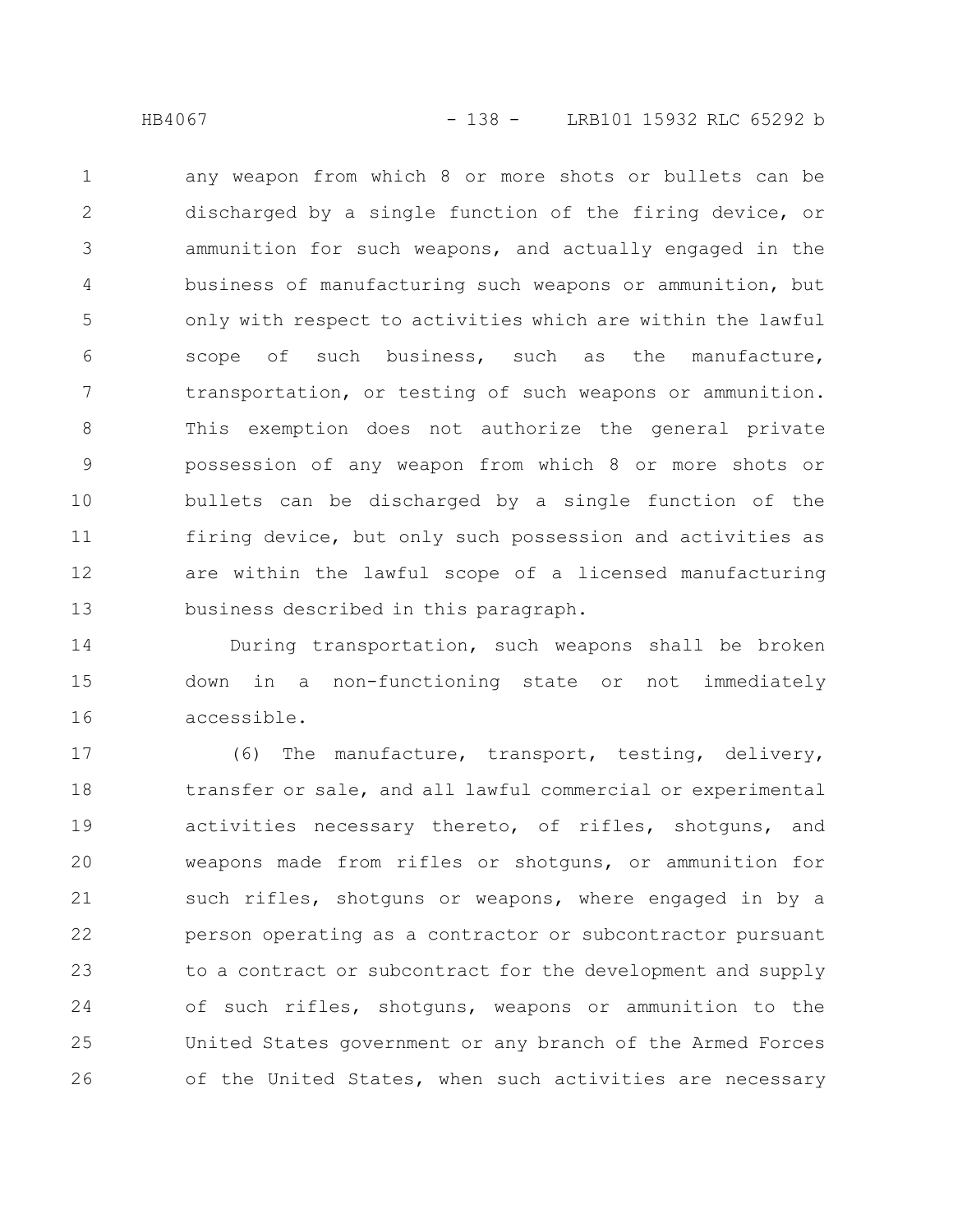and incident to fulfilling the terms of such contract.

The exemption granted under this subdivision (c)(6) shall also apply to any authorized agent of any such contractor or subcontractor who is operating within the scope of his employment, where such activities involving such weapon, weapons or ammunition are necessary and incident to fulfilling the terms of such contract. 2 3 4 5 6 7

(7) A person possessing a rifle with a barrel or barrels less than 16 inches in length if: (A) the person has been issued a Curios and Relics license from the U.S. Bureau of Alcohol, Tobacco, Firearms and Explosives; or (B) the person is an active member of a bona fide, nationally recognized military re-enacting group and the modification is required and necessary to accurately portray the weapon for historical re-enactment purposes; the re-enactor is in possession of a valid and current re-enacting group membership credential; and the overall length of the weapon as modified is not less than 26 inches. 8 9 10 11 12 13 14 15 16 17 18

(d) Subsection  $24-1$ (a)(1) does not apply to the purchase, possession or carrying of a black-jack or slung-shot by a peace officer. 19 20 21

(e) Subsection 24-1(a)(8) does not apply to any owner, manager or authorized employee of any place specified in that subsection nor to any law enforcement officer. 22 23 24

(f) Subsection  $24-1$  (a)(4) and subsection  $24-1$  (a)(10) and Section 24-1.6 do not apply to members of any club or 25 26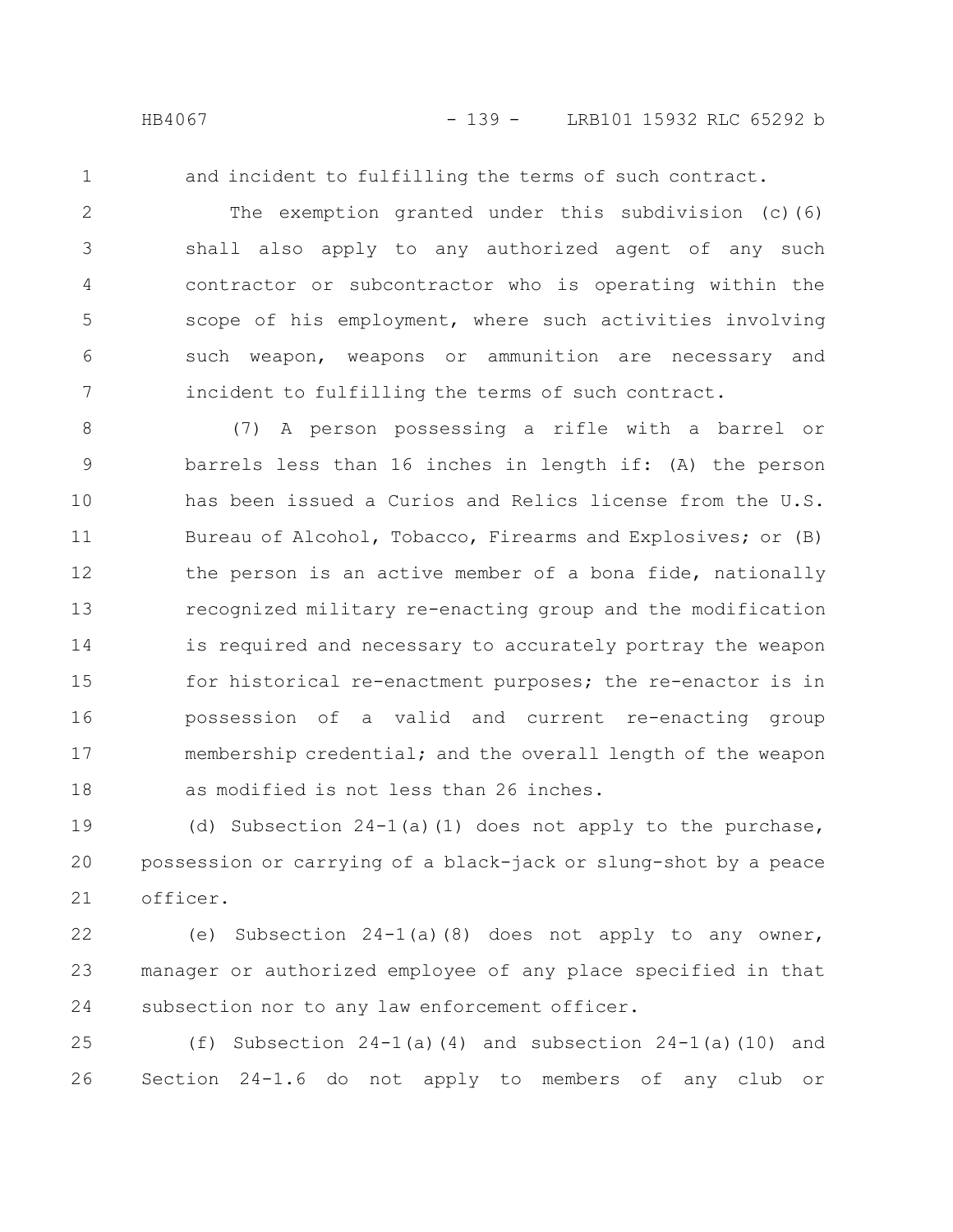organization organized for the purpose of practicing shooting at targets upon established target ranges, whether public or private, while using their firearms on those target ranges. 1 2 3

(g) Subsections 24-1(a)(11) and 24-3.1(a)(6) do not apply  $t \circ t$ : 4 5

(1) Members of the Armed Services or Reserve Forces of the United States or the Illinois National Guard, while in the performance of their official duty. 6 7 8

(2) Bonafide collectors of antique or surplus military ordnance. 9 10

(3) Laboratories having a department of forensic ballistics, or specializing in the development of ammunition or explosive ordnance. 11 12 13

(4) Commerce, preparation, assembly or possession of explosive bullets by manufacturers of ammunition licensed by the federal government, in connection with the supply of those organizations and persons exempted by subdivision (g)(1) of this Section, or like organizations and persons outside this State, or the transportation of explosive bullets to any organization or person exempted in this Section by a common carrier or by a vehicle owned or leased by an exempted manufacturer. 14 15 16 17 18 19 20 21 22

(g-5) Subsection 24-1(a)(6) does not apply to or affect persons licensed under federal law to manufacture any device or attachment of any kind designed, used, or intended for use in silencing the report of any firearm, firearms, or ammunition 23 24 25 26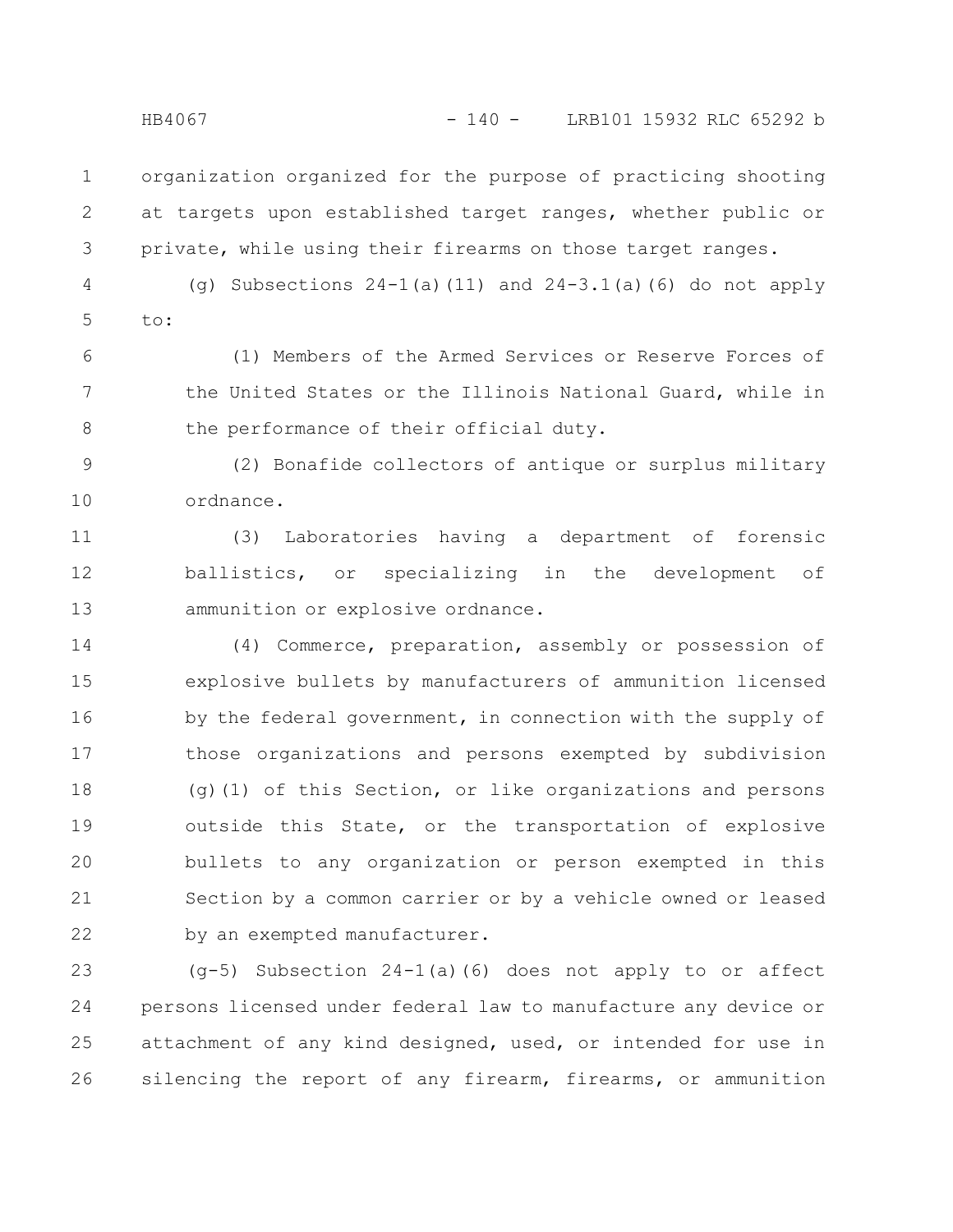for those firearms equipped with those devices, and actually engaged in the business of manufacturing those devices, firearms, or ammunition, but only with respect to activities that are within the lawful scope of that business, such as the manufacture, transportation, or testing of those devices, firearms, or ammunition. This exemption does not authorize the general private possession of any device or attachment of any kind designed, used, or intended for use in silencing the report of any firearm, but only such possession and activities as are within the lawful scope of a licensed manufacturing business described in this subsection (g-5). During transportation, these devices shall be detached from any weapon or not immediately accessible. 1 2 3 4 5 6 7 8 9 10 11 12 13

(g-6) Subsections 24-1(a)(4) and 24-1(a)(10) and Section 24-1.6 do not apply to or affect any parole agent or parole supervisor who meets the qualifications and conditions prescribed in Section 3-14-1.5 of the Unified Code of Corrections. 14 15 16 17 18

(g-7) Subsection 24-1(a)(6) does not apply to a peace officer while serving as a member of a tactical response team or special operations team. A peace officer may not personally own or apply for ownership of a device or attachment of any kind designed, used, or intended for use in silencing the report of any firearm. These devices shall be owned and maintained by lawfully recognized units of government whose duties include the investigation of criminal acts. 19 20 21 22 23 24 25 26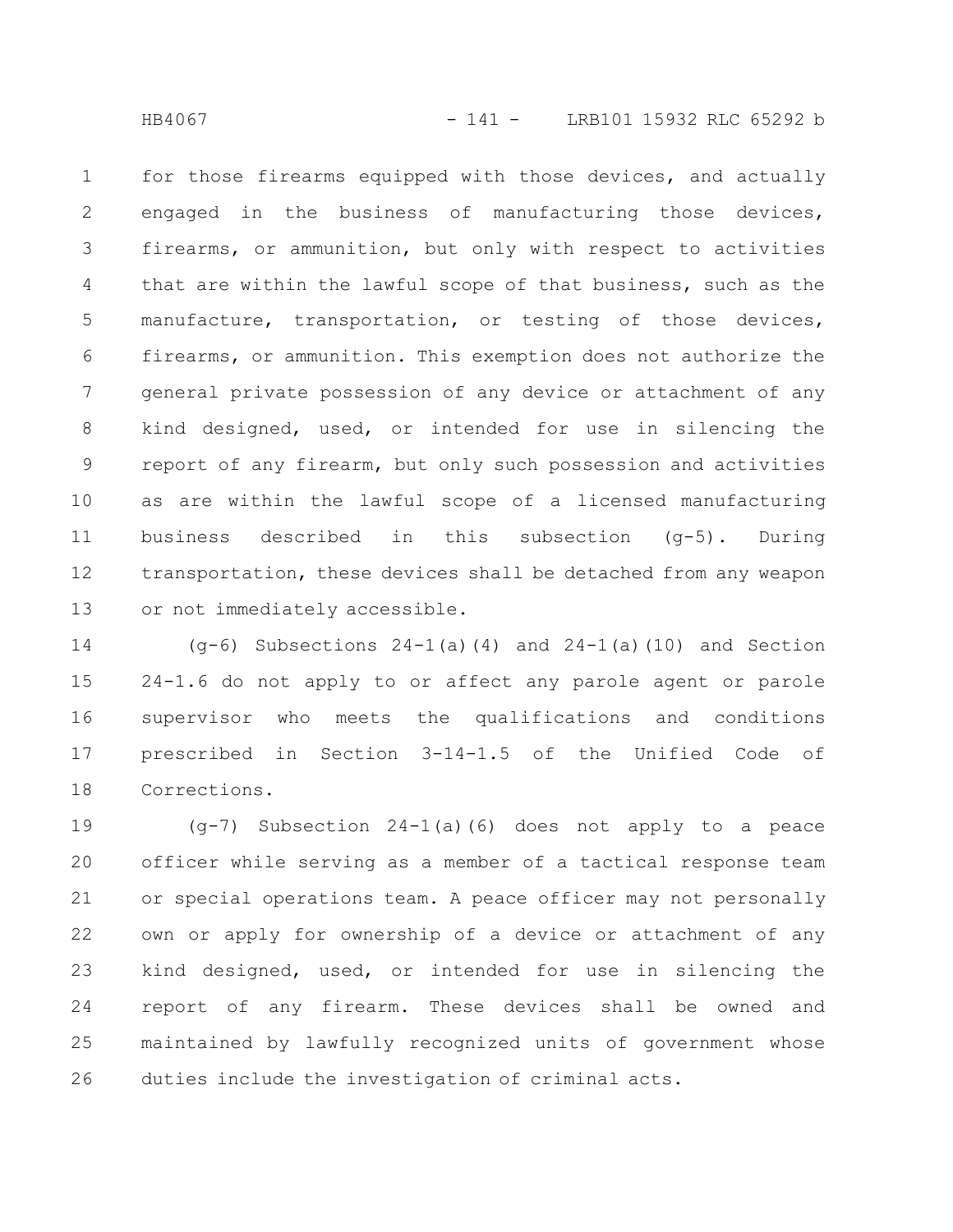HB4067 - 142 - LRB101 15932 RLC 65292 b

 $(q-10)$  Subsections  $24-1(a)(4)$ ,  $24-1(a)(8)$ , and  $24-1$ (a)(10), and Sections  $24-1.6$  and  $24-3.1$  do not apply to an athlete's possession, transport on official Olympic and Paralympic transit systems established for athletes, or use of competition firearms sanctioned by the International Olympic Committee, the International Paralympic Committee, the International Shooting Sport Federation, or USA Shooting in connection with such athlete's training for and participation in shooting competitions at the 2016 Olympic and Paralympic Games and sanctioned test events leading up to the 2016 Olympic and Paralympic Games. 1 2 3 4 5 6 7 8 9 10 11

(h) An information or indictment based upon a violation of any subsection of this Article need not negative any exemptions contained in this Article. The defendant shall have the burden of proving such an exemption. 12 13 14 15

(i) Nothing in this Article shall prohibit, apply to, or affect the transportation, carrying, or possession, of any pistol or revolver, stun gun, taser, or other firearm consigned to a common carrier operating under license of the State of Illinois or the federal government, where such transportation, carrying, or possession is incident to the lawful transportation in which such common carrier is engaged; and nothing in this Article shall prohibit, apply to, or affect the transportation, carrying, or possession of any pistol, revolver, stun gun, taser, or other firearm, not the subject of and regulated by subsection  $24-1$  (a)(7) or subsection  $24-2$  (c) of 16 17 18 19 20 21 22 23 24 25 26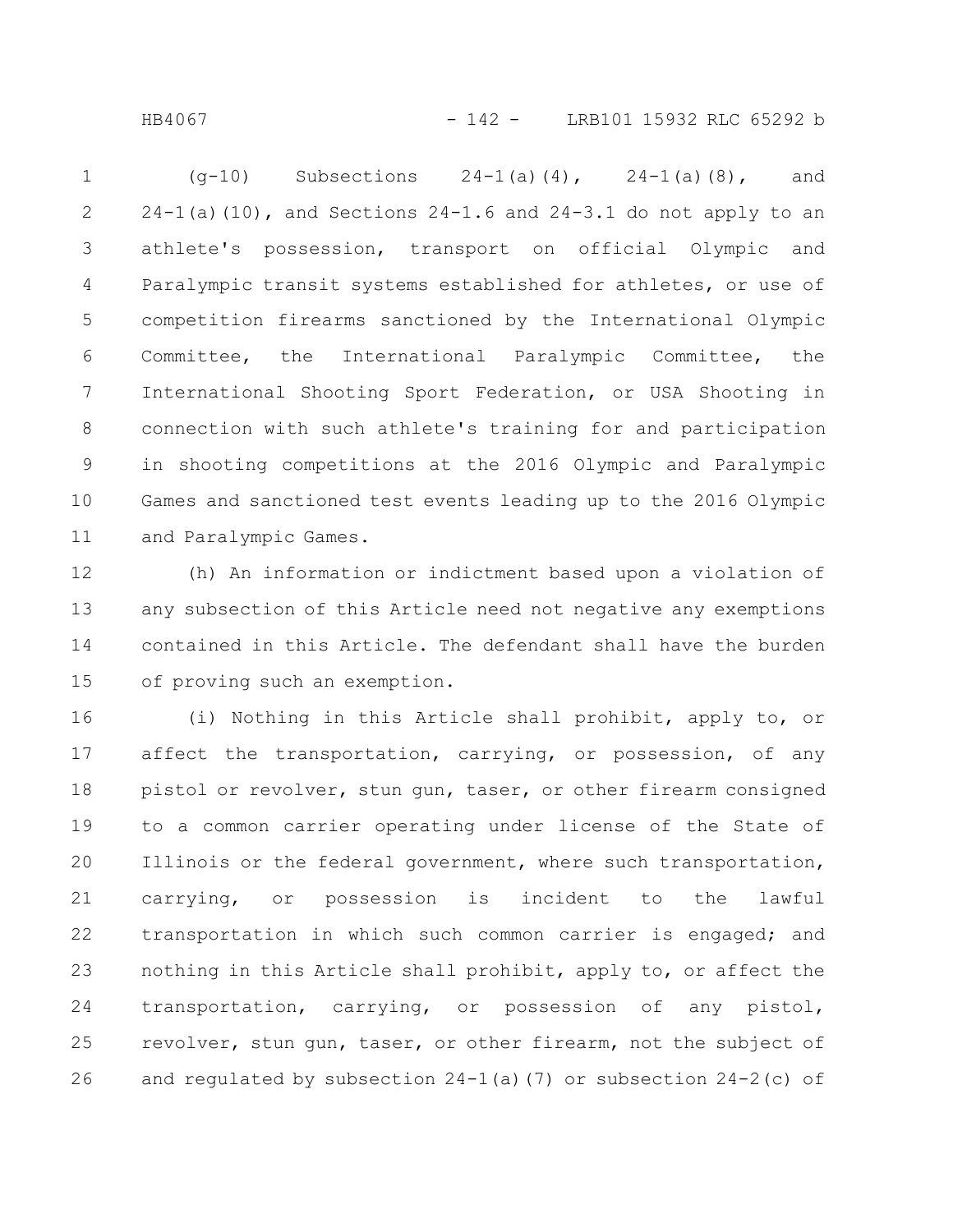HB4067 - 143 - LRB101 15932 RLC 65292 b

this Article, which is unloaded and enclosed in a case, firearm carrying box, shipping box, or other container, by a person eligible under State and federal law to possess a firearm the possessor of a valid Firearm Owners Identification Card. 1 2 3 4

(Source: P.A. 100-201, eff. 8-18-17; 101-80, eff. 7-12-19.) 5

(720 ILCS 5/24-3) (from Ch. 38, par. 24-3) 6

Sec. 24-3. Unlawful sale or delivery of firearms. 7

(A) A person commits the offense of unlawful sale or delivery of firearms when he or she knowingly does any of the following: 8 9 10

(a) Sells or gives any firearm of a size which may be concealed upon the person to any person under 18 years of age. 11 12 13

(b) Sells or gives any firearm to a person under 21 years of age who has been convicted of a misdemeanor other than a traffic offense or adjudged delinquent. 14 15 16

(c) Sells or gives any firearm to any narcotic addict.

17

(d) Sells or gives any firearm to any person who has been convicted of a felony under the laws of this or any other jurisdiction. 18 19 20

(e) Sells or gives any firearm to any person who has been a patient in a mental institution within the past 5 years. In this subsection (e): 21 22 23

"Mental institution" means any hospital, institution, clinic, evaluation facility, mental 24 25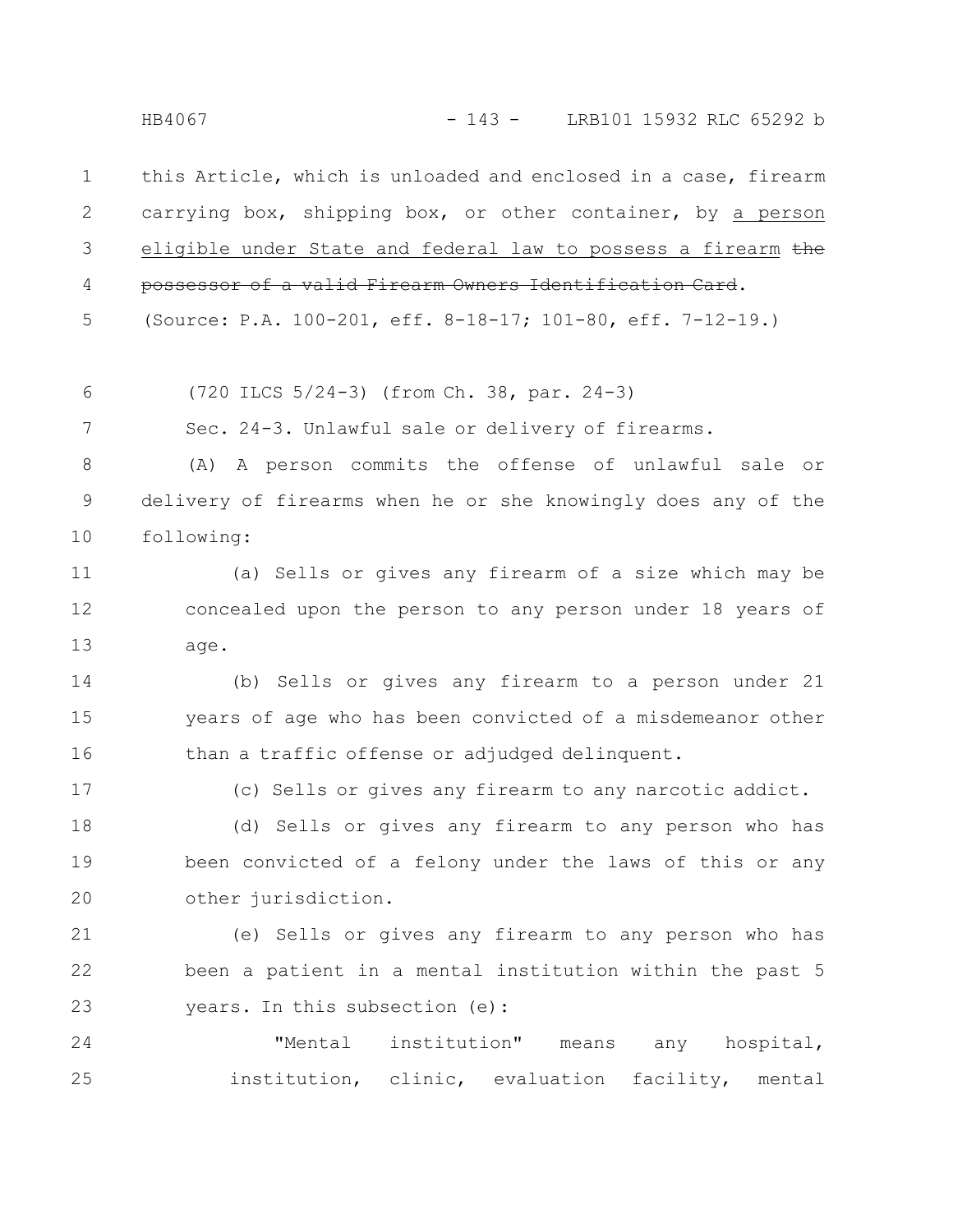health center, or part thereof, which is used primarily for the care or treatment of persons with mental illness. 1 2 3

"Patient in a mental institution" means the person was admitted, either voluntarily or involuntarily, to a mental institution for mental health treatment, unless the treatment was voluntary and solely for an alcohol abuse disorder and no other secondary substance abuse disorder or mental illness. 4 5 6 7 8 9

(f) Sells or gives any firearms to any person who is a person with an intellectual disability. 10 11

(g) Delivers any firearm, incidental to a sale, without withholding delivery of the firearm for at least 72 hours after application for its purchase has been made, or delivers a stun gun or taser, incidental to a sale, without withholding delivery of the stun gun or taser for at least 24 hours after application for its purchase has been made. However, this paragraph (g) does not apply to: (1) the sale of a firearm to a law enforcement officer if the seller of the firearm knows that the person to whom he or she is selling the firearm is a law enforcement officer or the sale of a firearm to a person who desires to purchase a firearm for use in promoting the public interest incident to his or her employment as a bank guard, armed truck guard, or other similar employment; (2) a mail order sale of a firearm from a federally licensed firearms dealer to a 12 13 14 15 16 17 18 19 20 21 22 23 24 25 26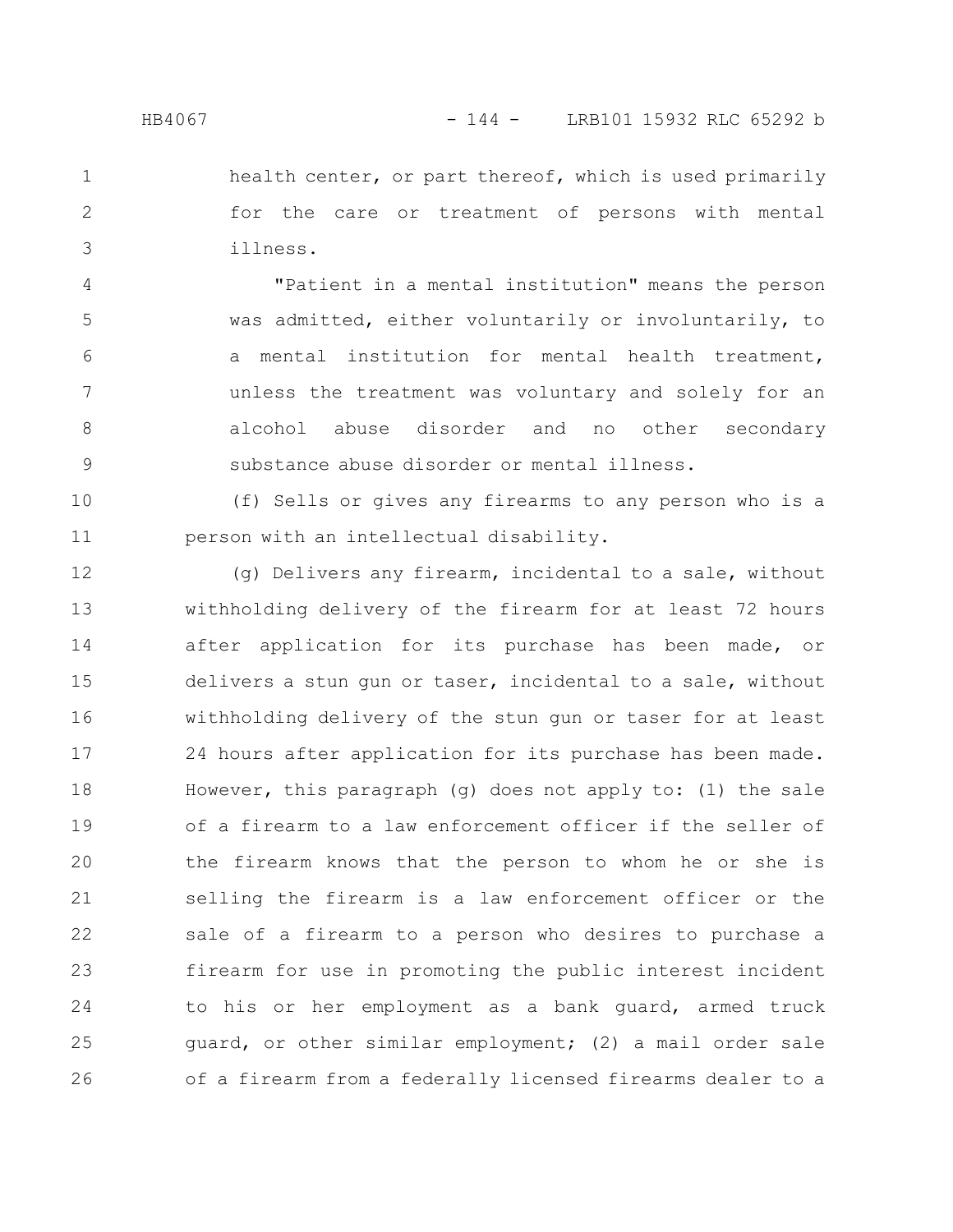nonresident of Illinois under which the firearm is mailed to a federally licensed firearms dealer outside the boundaries of Illinois; (3) (blank); (4) the sale of a firearm to a dealer licensed as a federal firearms dealer under Section 923 of the federal Gun Control Act of 1968 (18 U.S.C. 923); or (5) the transfer or sale of any rifle, shotgun, or other long gun to a resident registered competitor or attendee or non-resident registered competitor or attendee by any dealer licensed as a federal firearms dealer under Section 923 of the federal Gun Control Act of 1968 at competitive shooting events held at the World Shooting Complex sanctioned by a national governing body. For purposes of transfers or sales under subparagraph (5) of this paragraph (g), the Department of Natural Resources shall give notice to the Department of State Police at least 30 calendar days prior to any competitive shooting events at the World Shooting Complex sanctioned by a national governing body. The notification shall be made on a form prescribed by the Department of State Police. The sanctioning body shall provide a list of all registered competitors and attendees at least 24 hours before the events to the Department of State Police. Any changes to the list of registered competitors and attendees shall be forwarded to the Department of State Police as soon as practicable. The Department of State Police must destroy the list of registered competitors and attendees no 1 2 3 4 5 6 7 8 9 10 11 12 13 14 15 16 17 18 19 20 21 22 23 24 25 26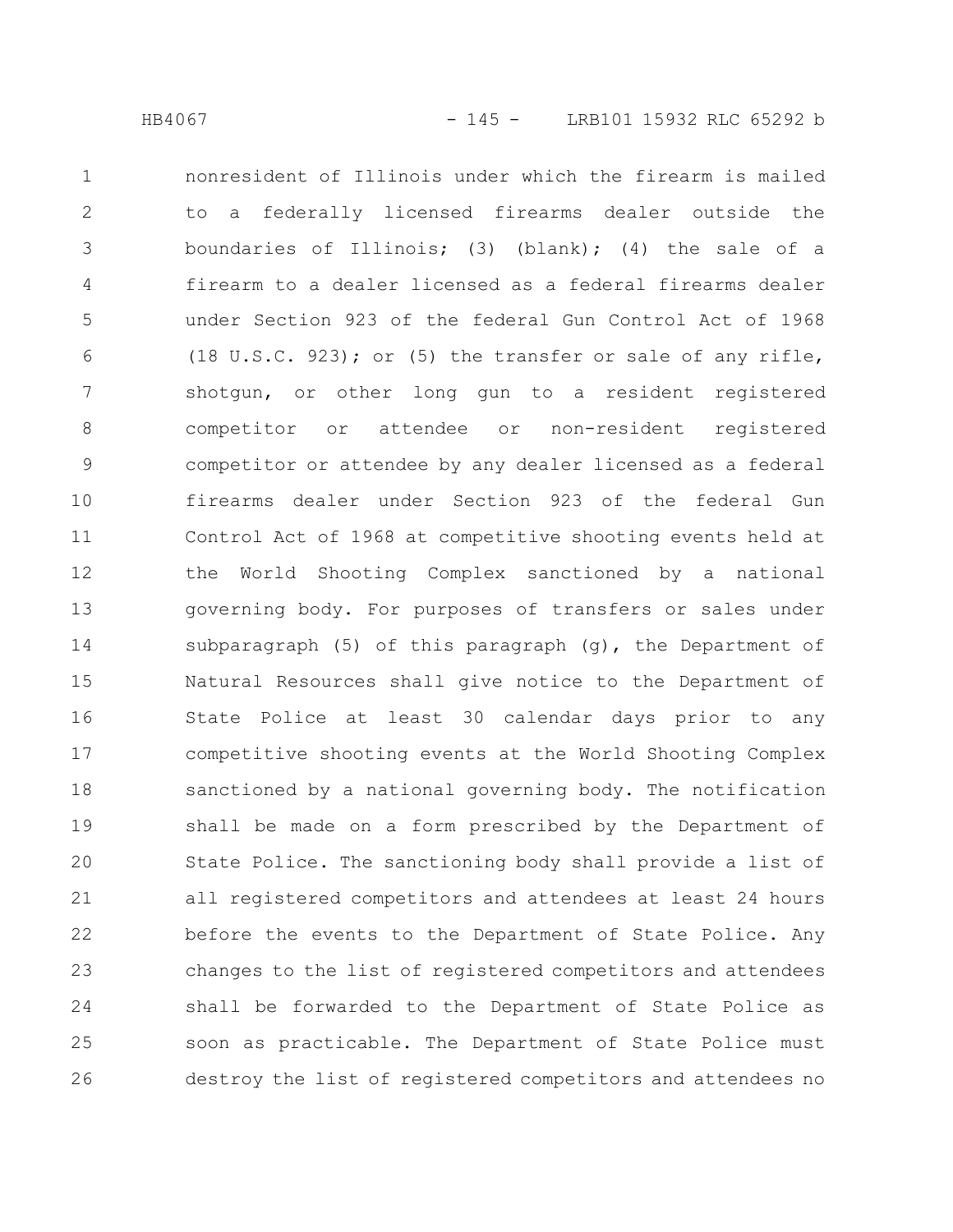later than 30 days after the date of the event. Nothing in this paragraph (g) relieves a federally licensed firearm dealer from the requirements of conducting a NICS background check through the Illinois Point of Contact under 18 U.S.C. 922(t). For purposes of this paragraph  $(q)$ , "application" means when the buyer and seller reach an agreement to purchase a firearm. For purposes of this paragraph (g), "national governing body" means a group of persons who adopt rules and formulate policy on behalf of a national firearm sporting organization. 1 2 3 4 5 6 7 8 9 10

(h) While holding any license as a dealer, importer, manufacturer or pawnbroker under the federal Gun Control Act of 1968, manufactures, sells or delivers to any unlicensed person a handgun having a barrel, slide, frame or receiver which is a die casting of zinc alloy or any other nonhomogeneous metal which will melt or deform at a temperature of less than 800 degrees Fahrenheit. For purposes of this paragraph,  $(1)$  "firearm" is defined as in the Firearm Owners Identification Card Act; and (2) "handgun" is defined as a firearm designed to be held and fired by the use of a single hand, and includes a combination of parts from which such a firearm can be assembled. 11 12 13 14 15 16 17 18 19 20 21 22 23

(i) Sells or gives a firearm of any size to any person under 18 years of age who is not eligible under State or federal law to possess a firearm does not possess 24 25 26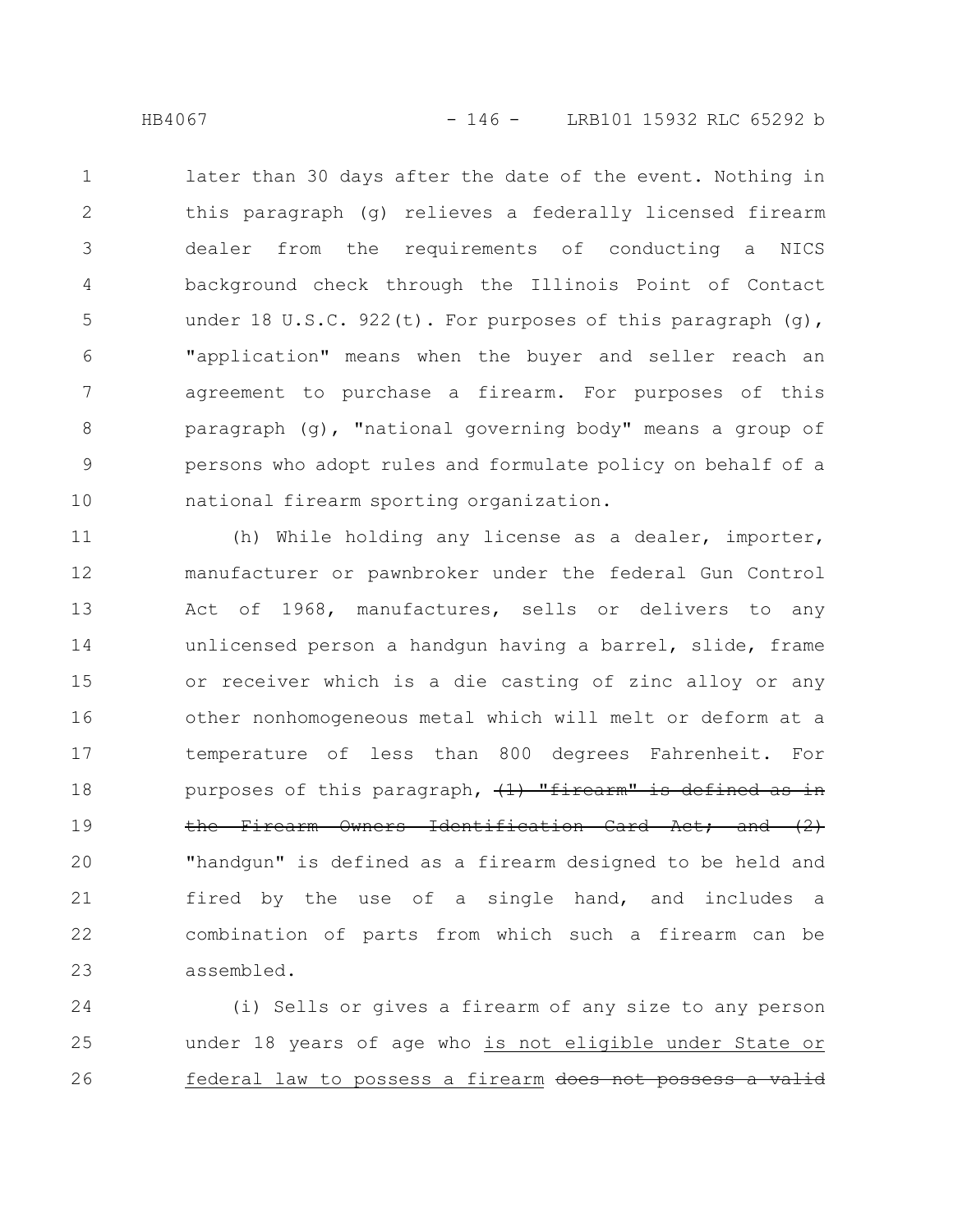HB4067 - 147 - LRB101 15932 RLC 65292 b

1

## Firearm Owner's Identification Card.

(j) Sells or gives a firearm while engaged in the business of selling firearms at wholesale or retail without being licensed as a federal firearms dealer under Section 923 of the federal Gun Control Act of 1968 (18 U.S.C. 923). In this paragraph  $(i)$ : 2 3 4 5 6

A person "engaged in the business" means a person who devotes time, attention, and labor to engaging in the activity as a regular course of trade or business with the principal objective of livelihood and profit, but does not include a person who makes occasional repairs of firearms or who occasionally fits special barrels, stocks, or trigger mechanisms to firearms. 7 8 9 10 11 12 13

"With the principal objective of livelihood and profit" means that the intent underlying the sale or disposition of firearms is predominantly one of obtaining livelihood and pecuniary gain, as opposed to other intents, such as improving or liquidating a personal firearms collection; however, proof of profit shall not be required as to a person who engages in the regular and repetitive purchase and disposition of firearms for criminal purposes or terrorism. 14 15 16 17 18 19 20 21 22

(k) (Blank). Sells or transfers ownership person who does not display the firearm either:  $(1)$  a curre earm Owner's Identification Card that 23 24 25 26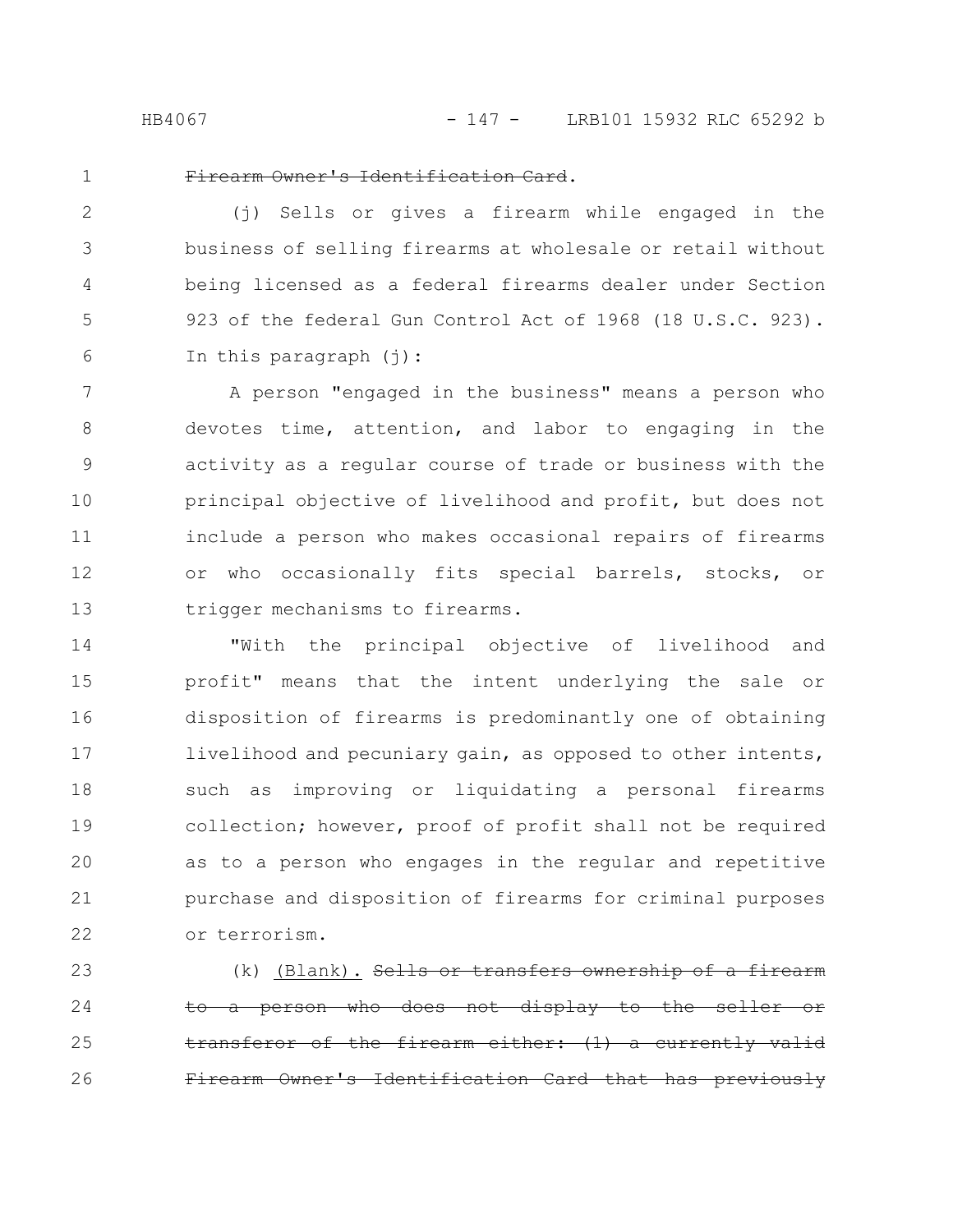been issued in the transferee's name by the Department of State Police under the provisions of the Firearm Owners Identification Card Act; or (2) a currently valid license to carry a concealed firearm that has previously been issued in the transferee's name by the Department of State Police under the Firearm Concealed Carry Act. This paragraph (k) does not apply to the transfer of a firearm to a person who is exempt from the requirement of possessing a Firearm Owner's Identification Card under Section 2 of the Firearm Owners Identification Card Act. For the purposes of this Section, a currently valid Firearm Owner's Identification Card means (i) a Firearm Owner's Identification Card that has not expired or (ii) approval number issued in accordance with subsection (a-10) of subsection 3 or Section 3.1 of the Firearm Owners Identification Card Act shall be proof that the Firearm Owner's Identification Card was valid. (1) (Blank). In addition to the other requirements 1 2 3 4 5 6 7 8 9 10 11 12 13 14 15 16 17 18

of this paragraph (k), all persons who are not federally licensed firearms dealers must also have complied with subsection (a-10) of Section 3 of the Firearm Owners Identification Card Act by determining the validity of a purchaser's Firearm Owner's Identification Card. 19 20 21 22 23 24

(2) (Blank). All sellers or transferors who have complied with the requirements of subparagraph (1) of 25 26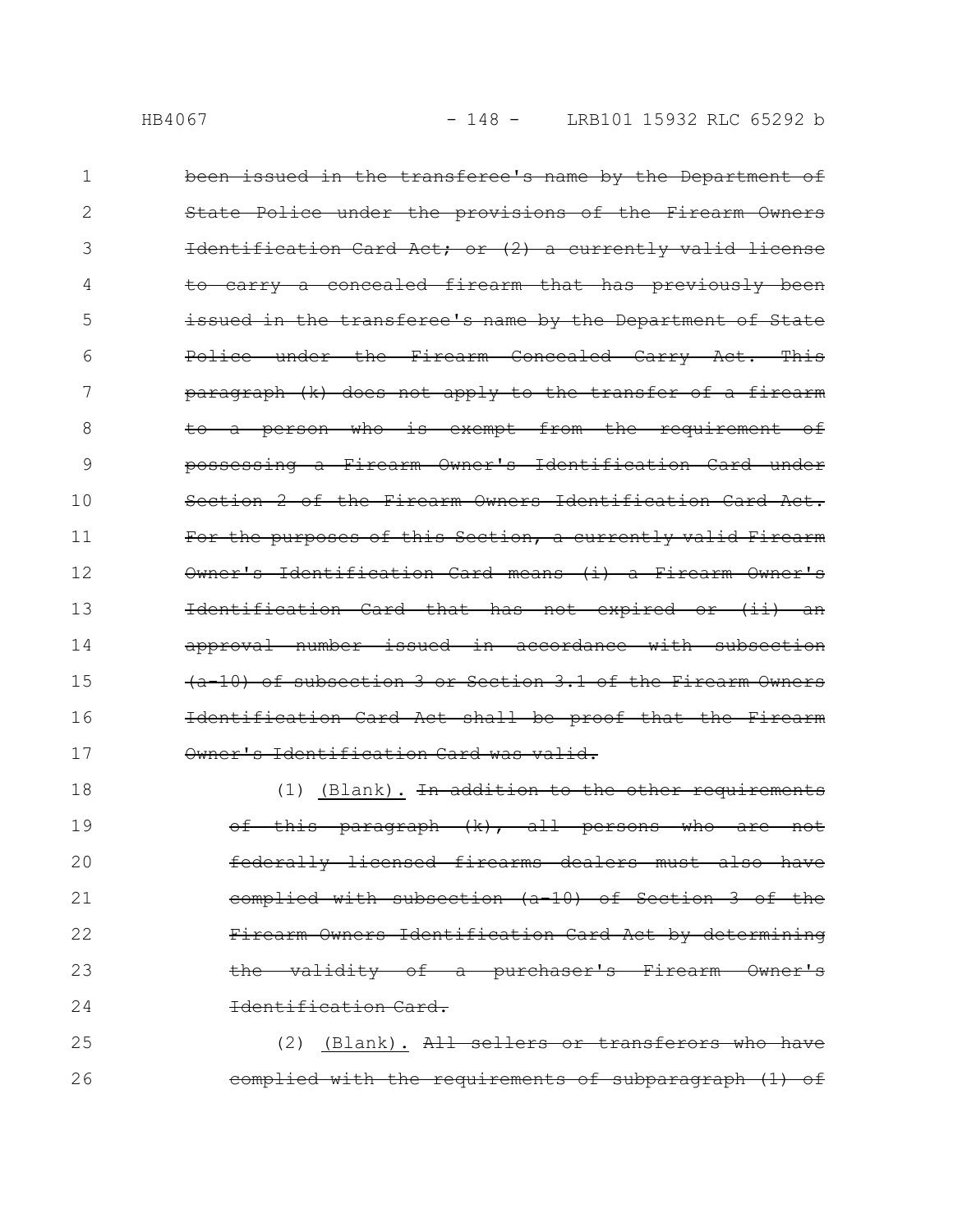2

3

4

5

aragraph (k) shall not any civil action arising from the use or misuse by the transferee of the firearm transferred, except for willful or wanton misconduct on the part of the seller or transferor.

(l) Not being entitled to the possession of a firearm, delivers the firearm, knowing it to have been stolen or converted. It may be inferred that a person who possesses a firearm with knowledge that its serial number has been removed or altered has knowledge that the firearm is stolen or converted. 6 7 8 9 10 11

(B) Paragraph (h) of subsection (A) does not include firearms sold within 6 months after enactment of Public Act 78-355 (approved August 21, 1973, effective October 1, 1973), nor is any firearm legally owned or possessed by any citizen or purchased by any citizen within 6 months after the enactment of Public Act 78-355 subject to confiscation or seizure under the provisions of that Public Act. Nothing in Public Act 78-355 shall be construed to prohibit the gift or trade of any firearm if that firearm was legally held or acquired within 6 months after the enactment of that Public Act. 12 13 14 15 16 17 18 19 20 21

- 22
- (C) Sentence.

(1) Any person convicted of unlawful sale or delivery of firearms in violation of paragraph  $(c)$ ,  $(e)$ ,  $(f)$ ,  $(g)$ , or (h) of subsection (A) commits a Class 4 felony. 23 24 25

(2) Any person convicted of unlawful sale or delivery 26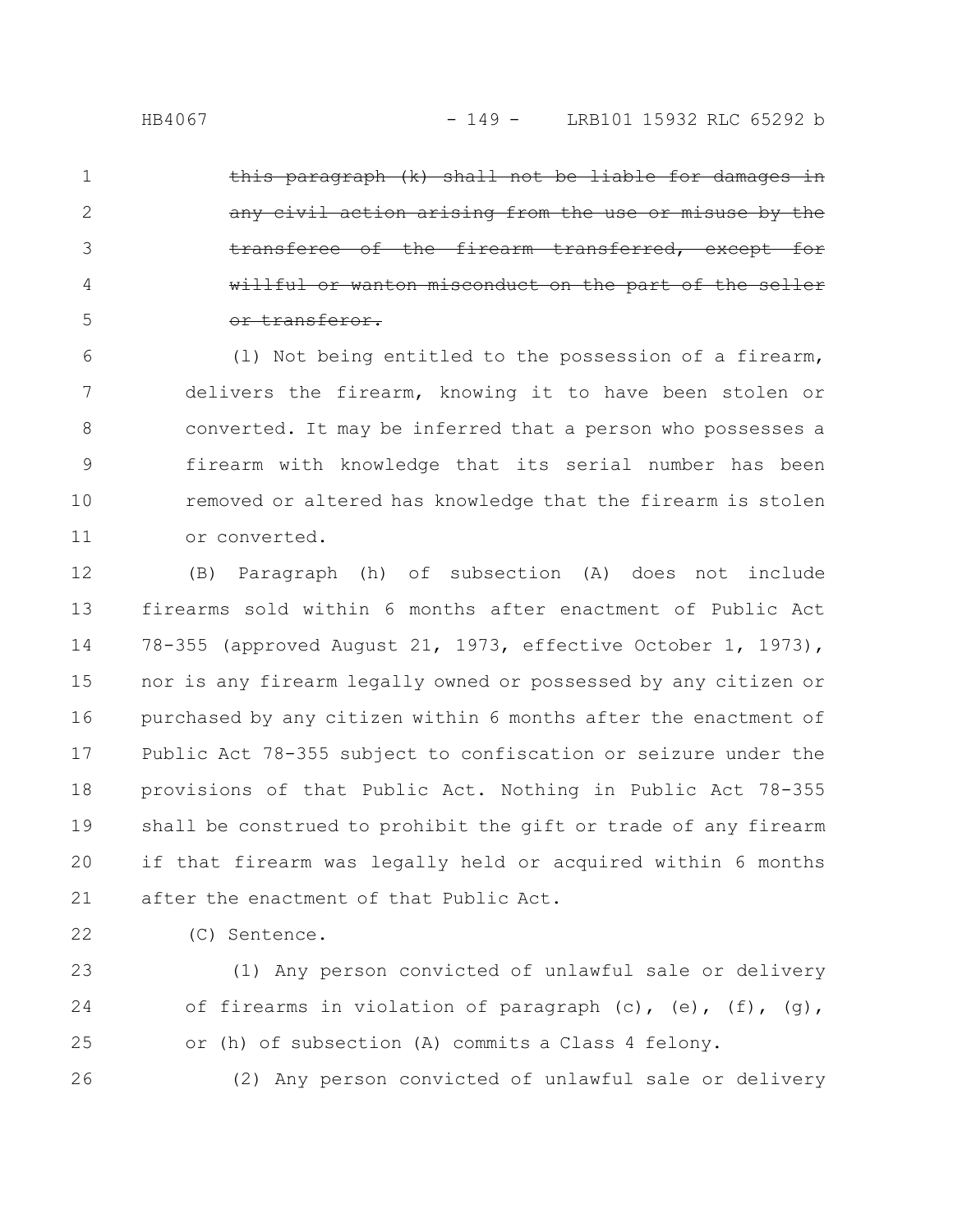2

## HB4067 - 150 - LRB101 15932 RLC 65292 b

- of firearms in violation of paragraph (b) or (i) of subsection (A) commits a Class 3 felony.
- (3) Any person convicted of unlawful sale or delivery of firearms in violation of paragraph (a) of subsection (A) commits a Class 2 felony. 3 4 5

(4) Any person convicted of unlawful sale or delivery of firearms in violation of paragraph (a), (b), or (i) of subsection (A) in any school, on the real property comprising a school, within 1,000 feet of the real property comprising a school, at a school related activity, or on or within 1,000 feet of any conveyance owned, leased, or contracted by a school or school district to transport students to or from school or a school related activity, regardless of the time of day or time of year at which the offense was committed, commits a Class 1 felony. Any person convicted of a second or subsequent violation of unlawful sale or delivery of firearms in violation of paragraph (a), (b), or (i) of subsection (A) in any school, on the real property comprising a school, within 1,000 feet of the real property comprising a school, at a school related activity, or on or within 1,000 feet of any conveyance owned, leased, or contracted by a school or school district to transport students to or from school or a school related activity, regardless of the time of day or time of year at which the offense was committed, commits a Class 1 felony for which the sentence shall be a term of imprisonment of no less 6 7 8 9 10 11 12 13 14 15 16 17 18 19 20 21 22 23 24 25 26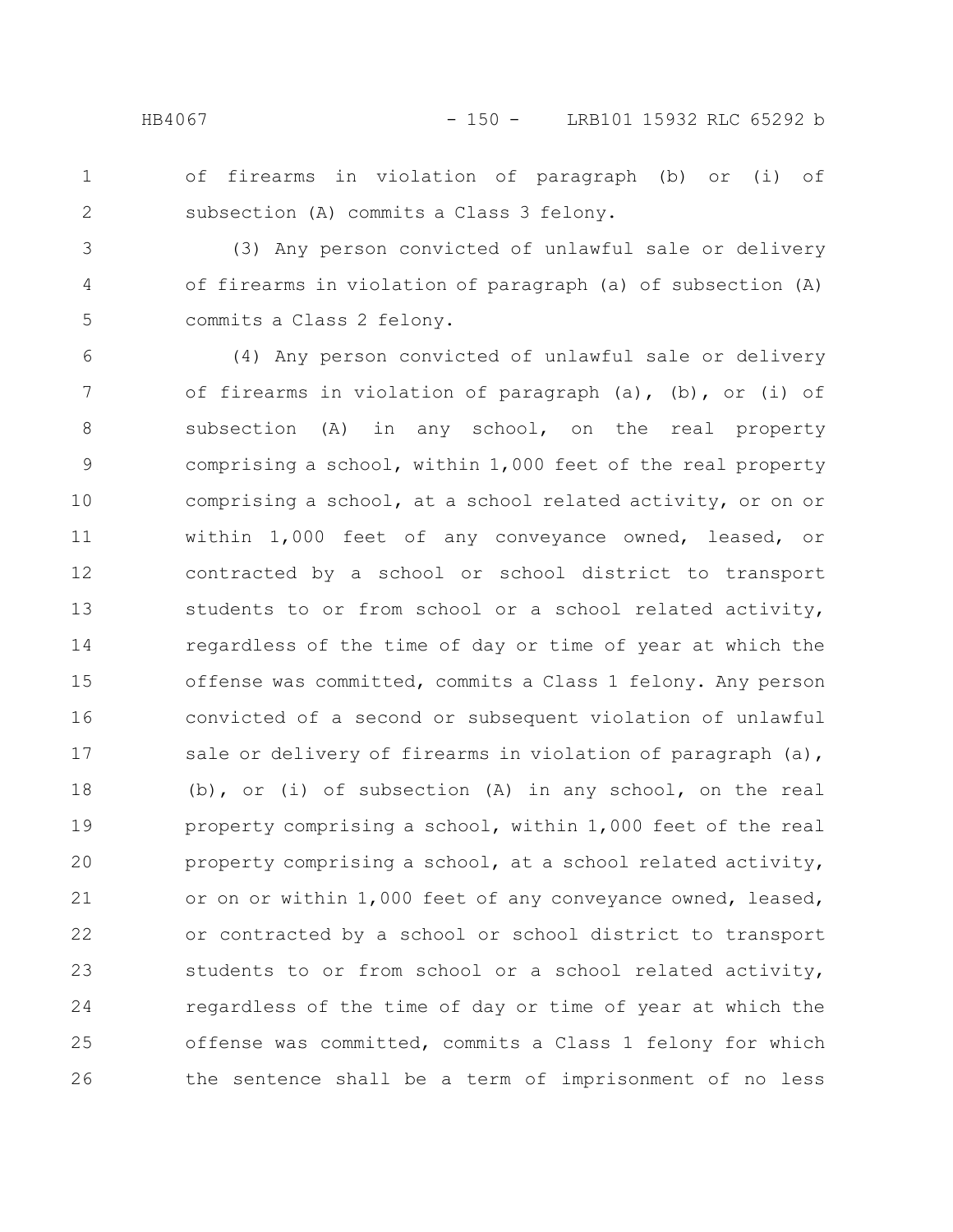than 5 years and no more than 15 years.

(5) Any person convicted of unlawful sale or delivery of firearms in violation of paragraph (a) or (i) of subsection (A) in residential property owned, operated, or managed by a public housing agency or leased by a public housing agency as part of a scattered site or mixed-income development, in a public park, in a courthouse, on residential property owned, operated, or managed by a public housing agency or leased by a public housing agency as part of a scattered site or mixed-income development, on the real property comprising any public park, on the real property comprising any courthouse, or on any public way within 1,000 feet of the real property comprising any public park, courthouse, or residential property owned, operated, or managed by a public housing agency or leased by a public housing agency as part of a scattered site or mixed-income development commits a Class 2 felony. 2 3 4 5 6 7 8 9 10 11 12 13 14 15 16 17

(6) Any person convicted of unlawful sale or delivery of firearms in violation of paragraph (j) of subsection (A) commits a Class A misdemeanor. A second or subsequent violation is a Class 4 felony. 18 19 20 21

(7) (Blank). Any person convicted of unlawful sale delivery of firearms in violation of paragraph (k) of subsection (A) commits a Class 4 felony, except that a qubparagraph  $(1)$  of paragraph shall not be punishable 22 23 24 25 26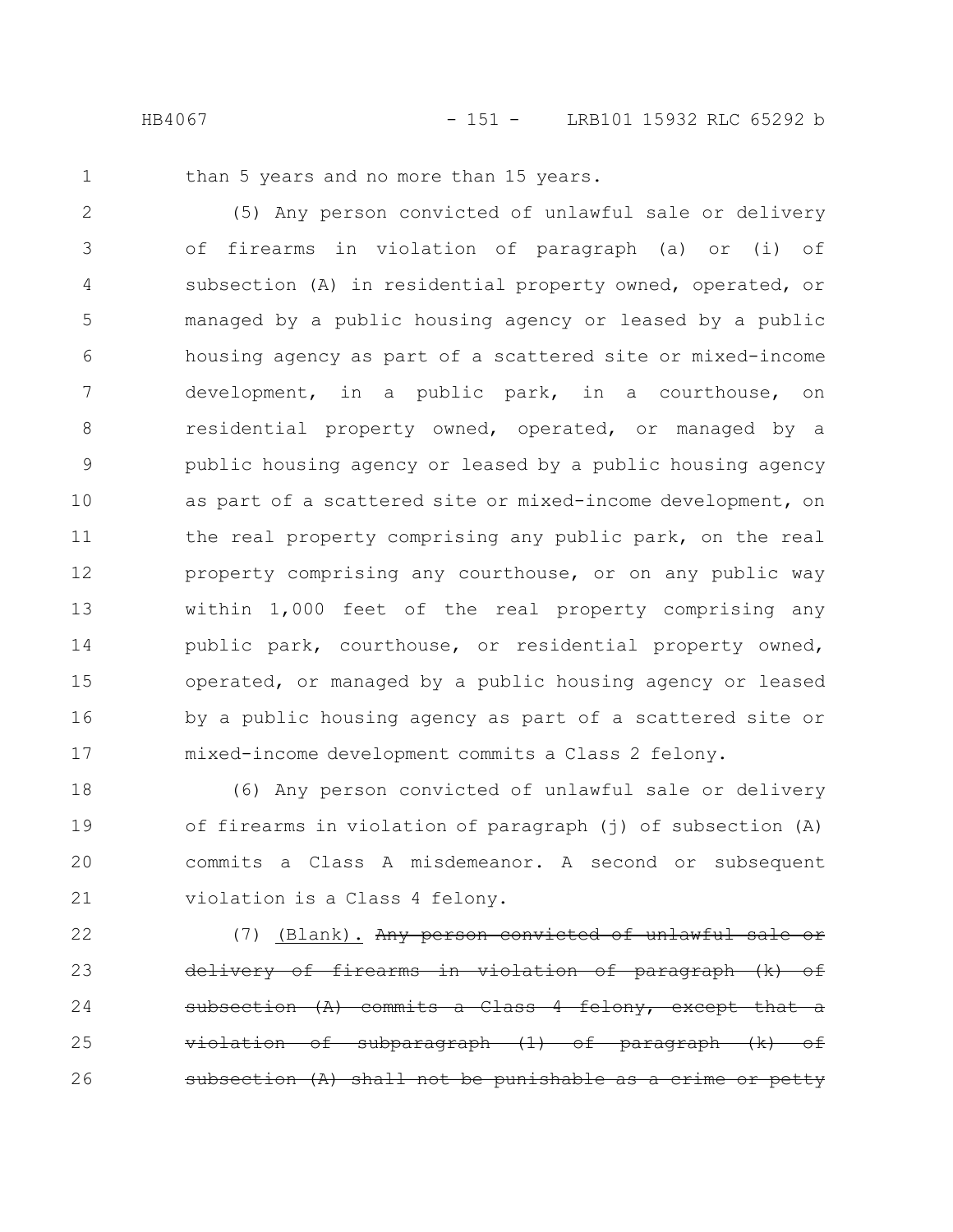2

offense. A third or subsequent conviction for a violation of paragraph (k) of subsection (A) is a Class 1 felony.

(8) A person 18 years of age or older convicted of unlawful sale or delivery of firearms in violation of paragraph (a) or (i) of subsection (A), when the firearm that was sold or given to another person under 18 years of age was used in the commission of or attempt to commit a forcible felony, shall be fined or imprisoned, or both, not to exceed the maximum provided for the most serious forcible felony so committed or attempted by the person under 18 years of age who was sold or given the firearm. 3 4 5 6 7 8 9 10 11

(9) Any person convicted of unlawful sale or delivery of firearms in violation of paragraph (d) of subsection (A) commits a Class 3 felony. 12 13 14

(10) Any person convicted of unlawful sale or delivery of firearms in violation of paragraph (l) of subsection (A) commits a Class 2 felony if the delivery is of one firearm. Any person convicted of unlawful sale or delivery of firearms in violation of paragraph (l) of subsection (A) commits a Class 1 felony if the delivery is of not less than 2 and not more than 5 firearms at the same time or within a one year period. Any person convicted of unlawful sale or delivery of firearms in violation of paragraph (l) of subsection (A) commits a Class X felony for which he or she shall be sentenced to a term of imprisonment of not less than 6 years and not more than 30 years if the 15 16 17 18 19 20 21 22 23 24 25 26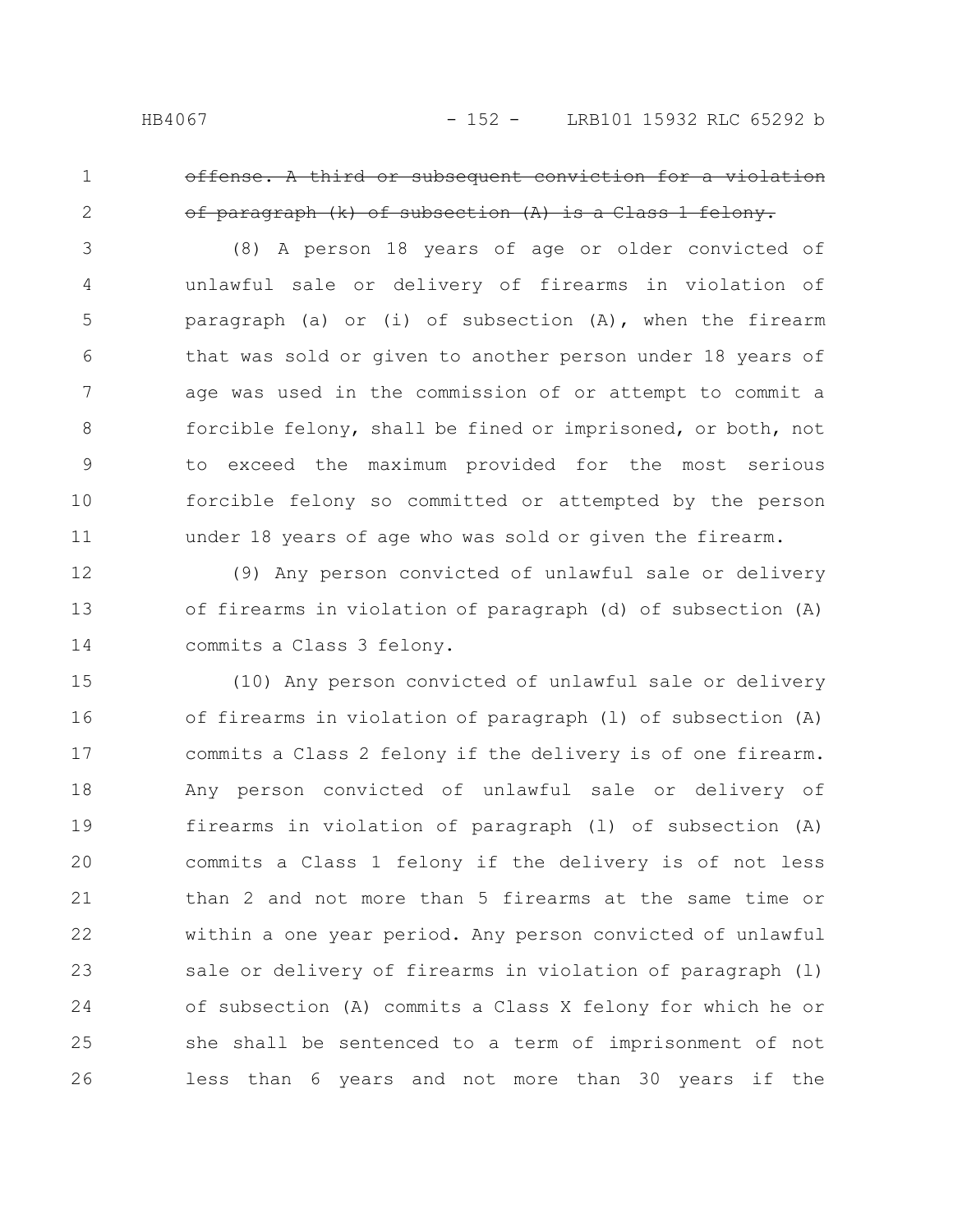delivery is of not less than 6 and not more than 10 firearms at the same time or within a 2 year period. Any person convicted of unlawful sale or delivery of firearms in violation of paragraph (l) of subsection (A) commits a Class X felony for which he or she shall be sentenced to a term of imprisonment of not less than 6 years and not more than 40 years if the delivery is of not less than 11 and not more than 20 firearms at the same time or within a 3 year period. Any person convicted of unlawful sale or delivery of firearms in violation of paragraph (l) of subsection (A) commits a Class X felony for which he or she shall be sentenced to a term of imprisonment of not less than 6 years and not more than 50 years if the delivery is of not less than 21 and not more than 30 firearms at the same time or within a 4 year period. Any person convicted of unlawful sale or delivery of firearms in violation of paragraph (l) of subsection (A) commits a Class X felony for which he or she shall be sentenced to a term of imprisonment of not less than 6 years and not more than 60 years if the delivery is of 31 or more firearms at the same time or within a 5 year period. 1 2 3 4 5 6 7 8 9 10 11 12 13 14 15 16 17 18 19 20 21

22

(D) For purposes of this Section:

"School" means a public or private elementary or secondary school, community college, college, or university. 23 24

"School related activity" means any sporting, social, academic, or other activity for which students' attendance or 25 26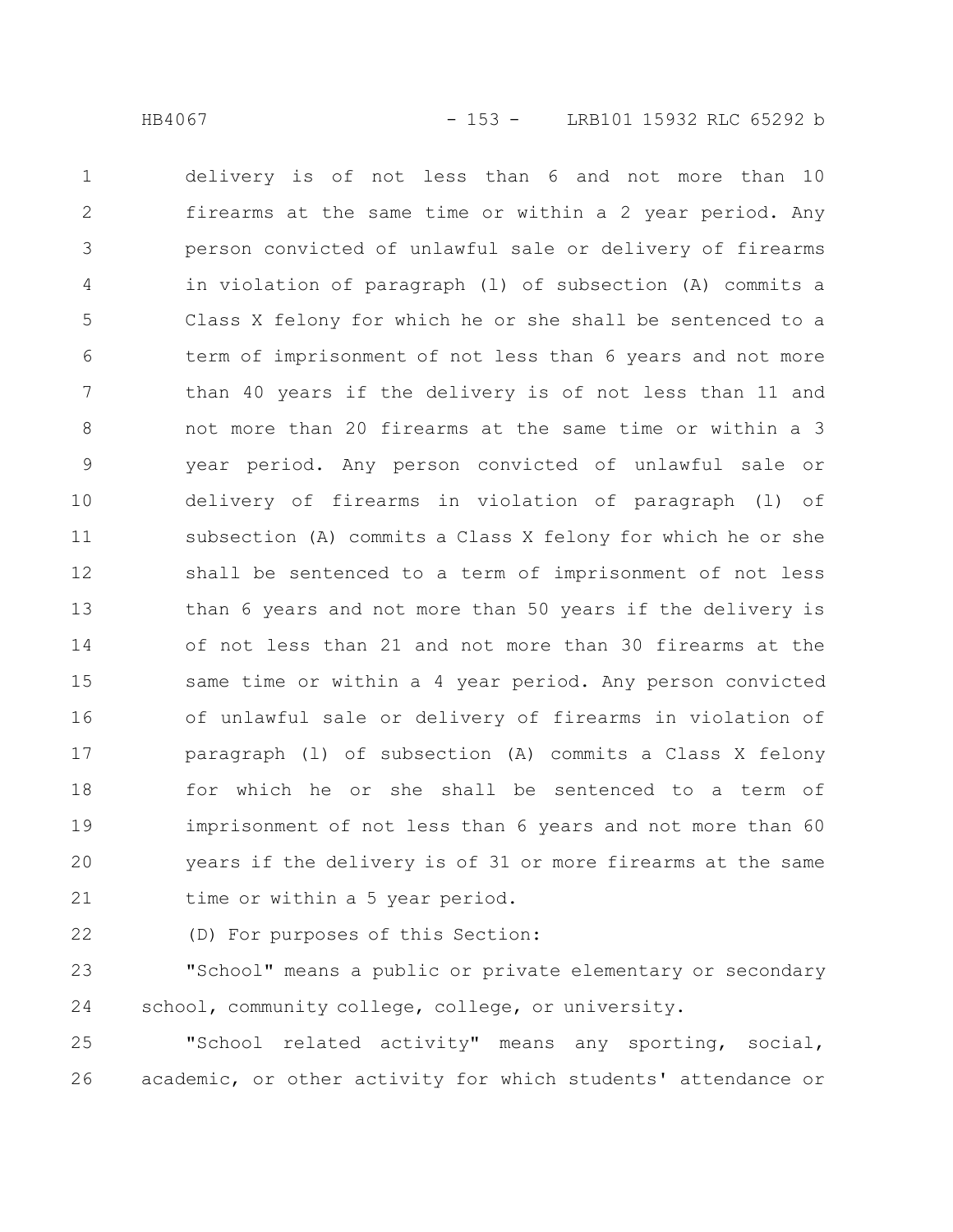participation is sponsored, organized, or funded in whole or in part by a school or school district. 1 2

(E) A prosecution for a violation of paragraph (k) of subsection  $(A)$  of this Section may be commenced within after the commission of the offense. A prosecution for a violation of this Section other than paragraph (g) of subsection (A) of this Section may be commenced within 5 years after the commission of the offense defined in the particular paragraph. 3 4 5 6 7 8 9

(Source: P.A. 99-29, eff. 7-10-15; 99-143, eff. 7-27-15; 99-642, eff. 7-28-16; 100-606, eff. 1-1-19.) 10 11

(720 ILCS 5/24-3B) 12

Sec. 24-3B. Firearms trafficking. 13

(a) A person commits firearms trafficking when he or she is prohibited under federal or State law from possessing a firearm has not been issued a currently valid Firearm Owner's Identification Card and knowingly: 14 15 16 17

(1) brings, or causes to be brought, into this State, a firearm or firearm ammunition for the purpose of sale, delivery, or transfer to any other person or with the intent to sell, deliver, or transfer the firearm or firearm ammunition to any other person; or 18 19 20 21 22

(2) brings, or causes to be brought, into this State, a firearm and firearm ammunition for the purpose of sale, delivery, or transfer to any other person or with the 23 24 25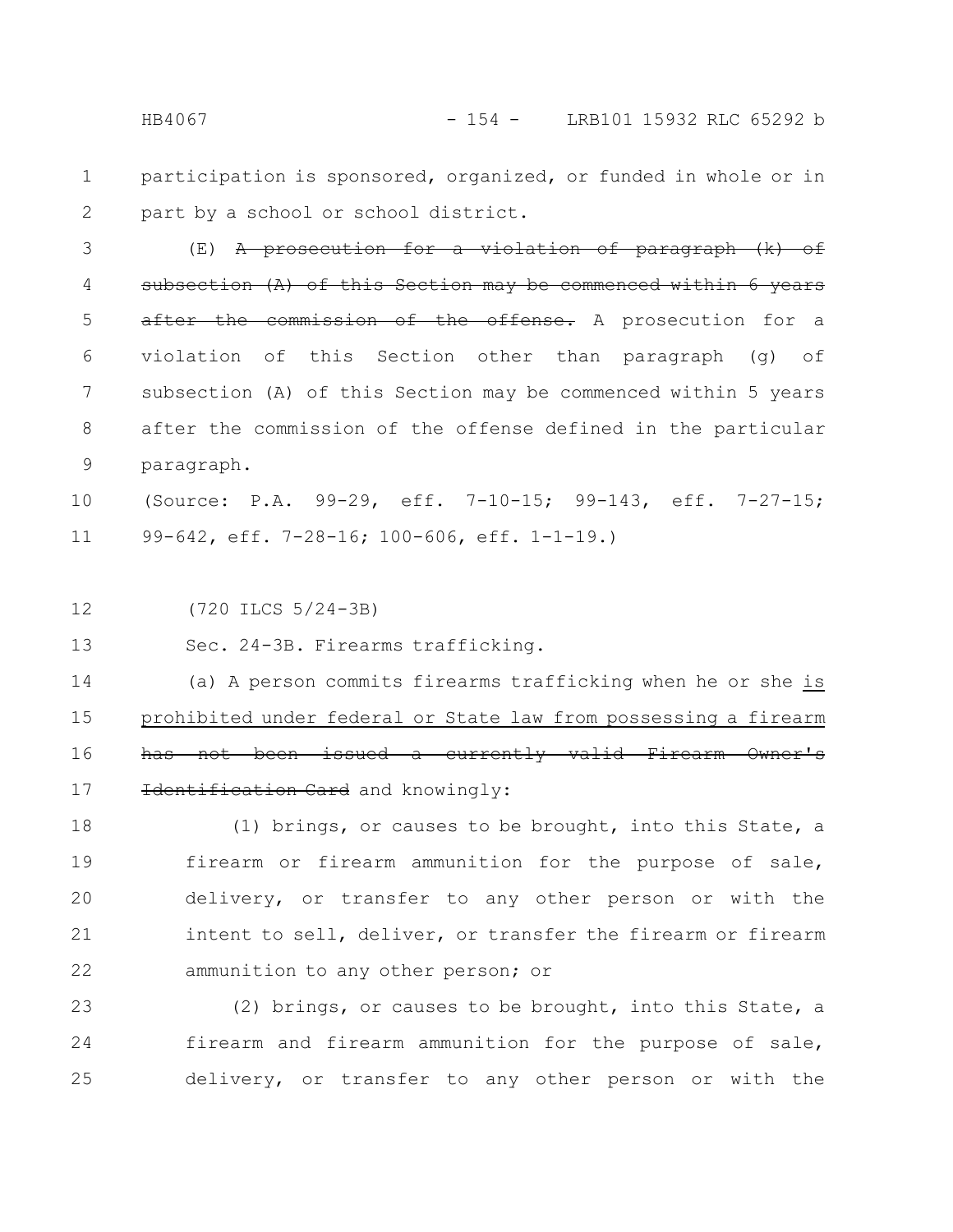intent to sell, deliver, or transfer the firearm and firearm ammunition to any other person. (a-5) (Blank). This Section does not apply to:  $\{1\}$  a person exempt under Owners Identification Card Act from the requirement of having possession of a Firearm Owner's Identification Card previously issued in his or her name by the State Police in order to acquire or possess a firearm or firearm ammunition; (2) a common carrier under subsect 24-2 of this Code; or resident who may lawfully her resident state. (b) Sentence. (1) Firearms trafficking is a Class 1 felony for which the person, if sentenced to a term of imprisonment, shall be sentenced to not less than 4 years and not more than 20 years. (2) Firearms trafficking by a person who has been previously convicted of firearms trafficking, gunrunning, or a felony offense for the unlawful sale, delivery, or transfer of a firearm or firearm ammunition in this State or another jurisdiction is a Class X felony. (Source: P.A. 99-885, eff. 8-23-16.) 1 2 3 4 5 6 7 8 9 10 11 12 13 14 15 16 17 18 19 20 21 22 23 24

(720 ILCS 5/24-3.1) (from Ch. 38, par. 24-3.1) 25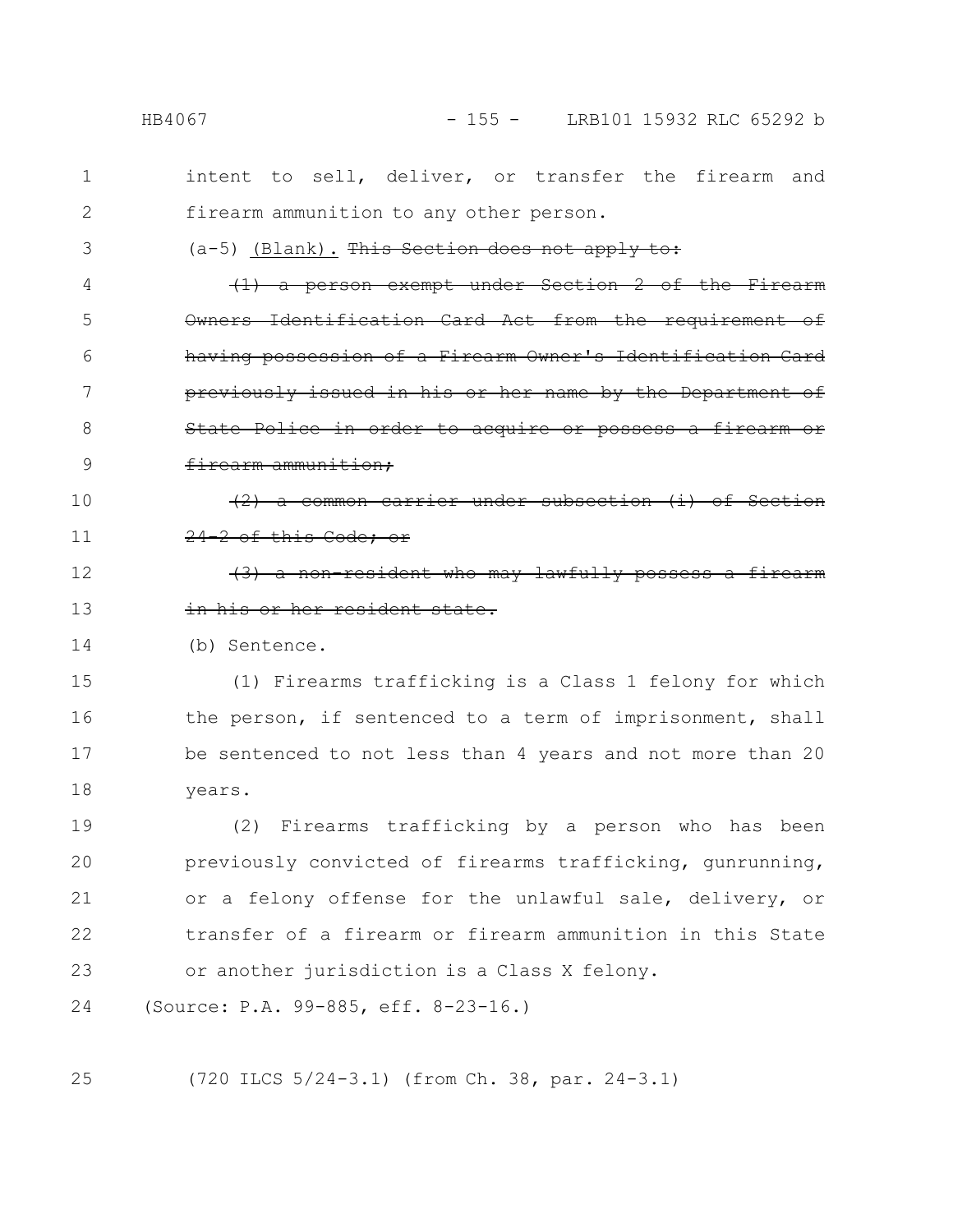HB4067 - 156 - LRB101 15932 RLC 65292 b

Sec. 24-3.1. Unlawful possession of firearms and firearm ammunition. 1 2

(a) A person commits the offense of unlawful possession of firearms or firearm ammunition when: 3 4

(1) He is under 18 years of age and has in his possession any firearm of a size which may be concealed upon the person; or 5 6 7

(2) He is under 21 years of age, has been convicted of a misdemeanor other than a traffic offense or adjudged delinquent and has any firearms or firearm ammunition in his possession; or 8 9 10 11

(3) He is a narcotic addict and has any firearms or firearm ammunition in his possession; or 12 13

(4) He has been a patient in a mental institution within the past 5 years and has any firearms or firearm ammunition in his possession. For purposes of this paragraph (4): 14 15 16 17

"Mental institution" means any hospital, institution, clinic, evaluation facility, mental health center, or part thereof, which is used primarily for the care or treatment of persons with mental illness. 18 19 20 21 22

"Patient in a mental institution" means the person was admitted, either voluntarily or involuntarily, to a mental institution for mental health treatment, unless the treatment was voluntary and solely for an 23 24 25 26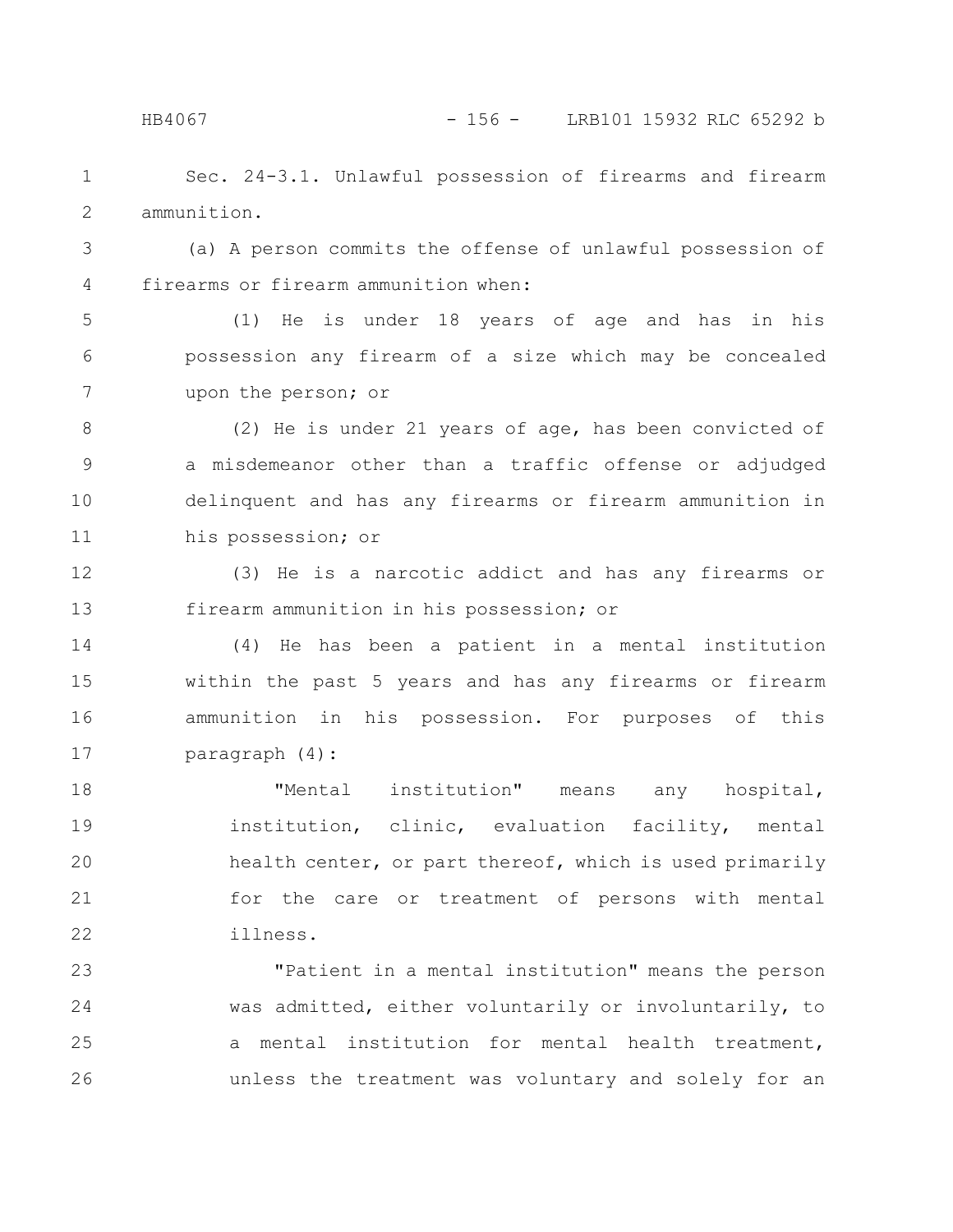alcohol abuse disorder and no other secondary substance abuse disorder or mental illness; or 1 2

(5) He is a person with an intellectual disability and has any firearms or firearm ammunition in his possession; or 3 4 5

6

(6) He has in his possession any explosive bullet.

For purposes of this paragraph "explosive bullet" means the projectile portion of an ammunition cartridge which contains or carries an explosive charge which will explode upon contact with the flesh of a human or an animal. "Cartridge" means a tubular metal case having a projectile affixed at the front thereof and a cap or primer at the rear end thereof, with the propellant contained in such tube between the projectile and the cap. 7 8 9 10 11 12 13 14

(a-5) A person prohibited from possessing a firearm under this Section may petition the Director of the Illinois State Police for a hearing and relief from the prohibition, unless the prohibition was based upon a forcible felony, stalking, aggravated stalking, domestic battery, any violation of the Illinois Controlled Substances Act, the Methamphetamine Control and Community Protection Act, or the Cannabis Control Act that is classified as a Class 2 or greater felony, any felony violation of Article 24 of the Criminal Code of 1961 or the Criminal Code of 2012, or any adjudication as a delinquent minor for the commission of an offense that if committed by an adult would be a felony, in which case the person may petition 15 16 17 18 19 20 21 22 23 24 25 26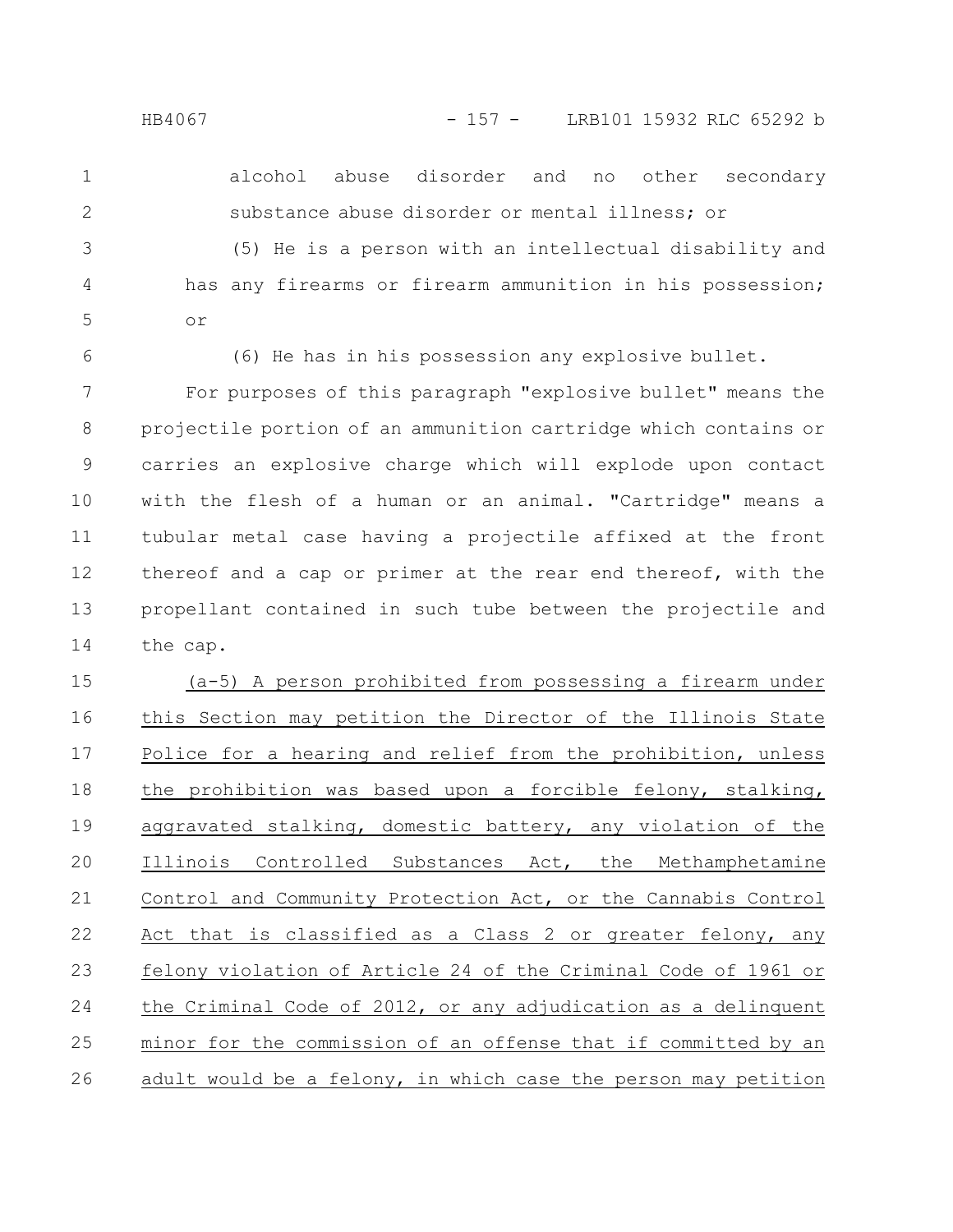the circuit court in writing in the county of his or her residence for a hearing and relief from the prohibition. The Director or court may grant the relief if it is established by the petitioner to the court's or Director's satisfaction that: (1) when in the circuit court, the State's Attorney has been served with a written copy of the petition at least 30 days before any hearing in the circuit court and at the hearing the State's Attorney was afforded an opportunity to present evidence and object to the petition; (2) the petitioner has not been convicted of a forcible felony under the laws of this State or any other jurisdiction within 20 years of the filing of the petition, or at least 20 years have passed since the end of any period of imprisonment imposed in relation to that conviction; (3) the circumstances regarding a criminal conviction, where applicable, the petitioner's criminal history and his reputation are such that the petitioner will not be likely to act in a manner dangerous to public safety; (4) granting relief would not be contrary to the public interest; and (5) granting relief would not be contrary to federal law. (b) Sentence. Unlawful possession of firearms, other than handguns, and firearm ammunition is a Class A misdemeanor. Unlawful 1 2 3 4 5 6 7 8 9 10 11 12 13 14 15 16 17 18 19 20 21 22 23 24 25 26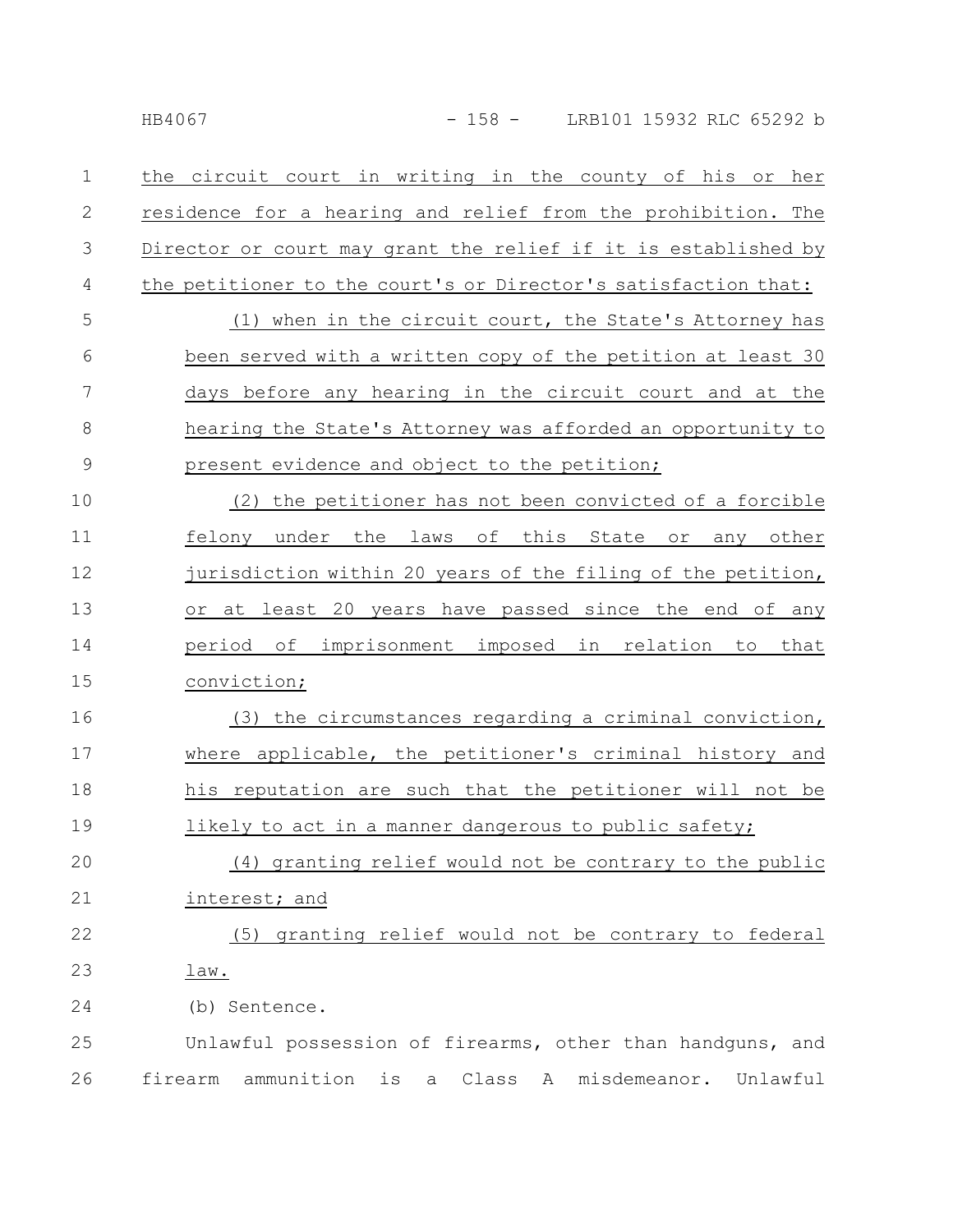possession of handguns is a Class 4 felony. The possession of each firearm or firearm ammunition in violation of this Section constitutes a single and separate violation. 1 2 3

(c) Nothing in paragraph (1) of subsection (a) of this Section prohibits a person under 18 years of age from participating in any lawful recreational activity with a firearm such as, but not limited to, practice shooting at targets upon established public or private target ranges or hunting, trapping, or fishing in accordance with the Wildlife Code or the Fish and Aquatic Life Code. 4 5 6 7 8 9 10

(Source: P.A. 99-143, eff. 7-27-15.) 11

(720 ILCS 5/24-3.2) (from Ch. 38, par. 24-3.2) 12

Sec. 24-3.2. Unlawful discharge of firearm projectiles. 13

(a) A person commits the offense of unlawful discharge of firearm projectiles when he or she knowingly or recklessly uses an armor piercing bullet, dragon's breath shotgun shell, bolo shell, or flechette shell in violation of this Section. 14 15 16 17

18

For purposes of this Section:

"Armor piercing bullet" means any handgun bullet or handgun ammunition with projectiles or projectile cores constructed entirely (excluding the presence of traces of other substances) from tungsten alloys, steel, iron, brass, bronze, beryllium copper or depleted uranium, or fully jacketed bullets larger than 22 caliber whose jacket has a weight of more than 25% of the total weight of the projectile, and excluding those handgun 19 20 21 22 23 24 25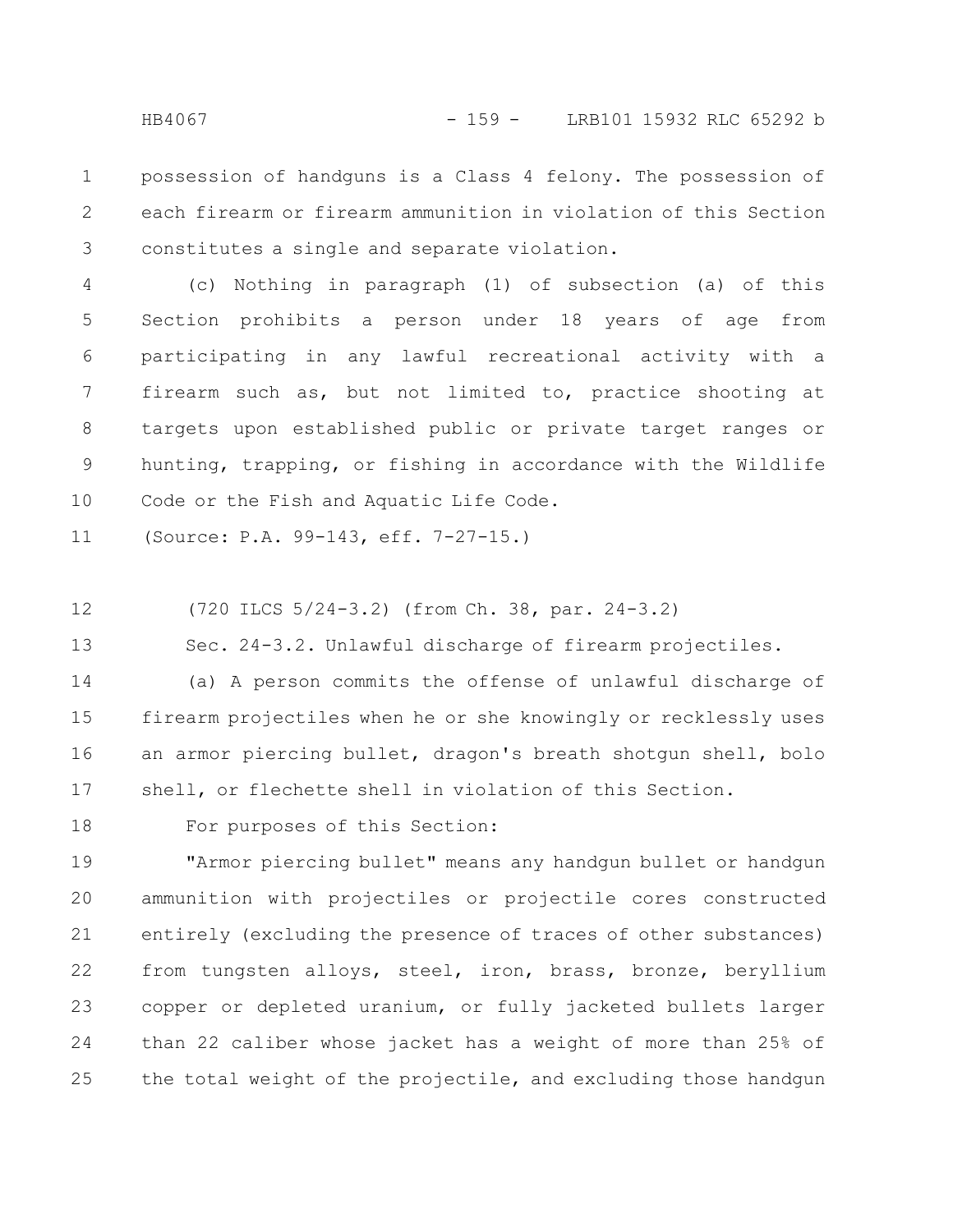projectiles whose cores are composed of soft materials such as lead or lead alloys, zinc or zinc alloys, frangible projectiles designed primarily for sporting purposes, and any other projectiles or projectile cores that the U. S. Secretary of the Treasury finds to be primarily intended to be used for sporting purposes or industrial purposes or that otherwise does not constitute "armor piercing ammunition" as that term is defined by federal law. 1 2 3 4 5 6 7 8

"Dragon's breath shotgun shell" means any shotgun shell that contains exothermic pyrophoric mesh metal as the projectile and is designed for the purpose of throwing or spewing a flame or fireball to simulate a flame-thrower. 9 10 11 12

"Bolo shell" means any shell that can be fired in a firearm and expels as projectiles 2 or more metal balls connected by solid metal wire. 13 14 15

"Flechette shell" means any shell that can be fired in a firearm and expels 2 or more pieces of fin-stabilized solid metal wire or 2 or more solid dart-type projectiles. 16 17 18

(b) A person commits a Class X felony when he or she, knowing that a firearm, as defined in Section 1.1 of the Firearm Owners Identification Card Act, is loaded with an armor piercing bullet, dragon's breath shotgun shell, bolo shell, or flechette shell, intentionally or recklessly discharges such firearm and such bullet or shell strikes any other person. 19 20 21 22 23 24

(c) Any person who possesses, concealed on or about his or her person, an armor piercing bullet, dragon's breath shotgun 25 26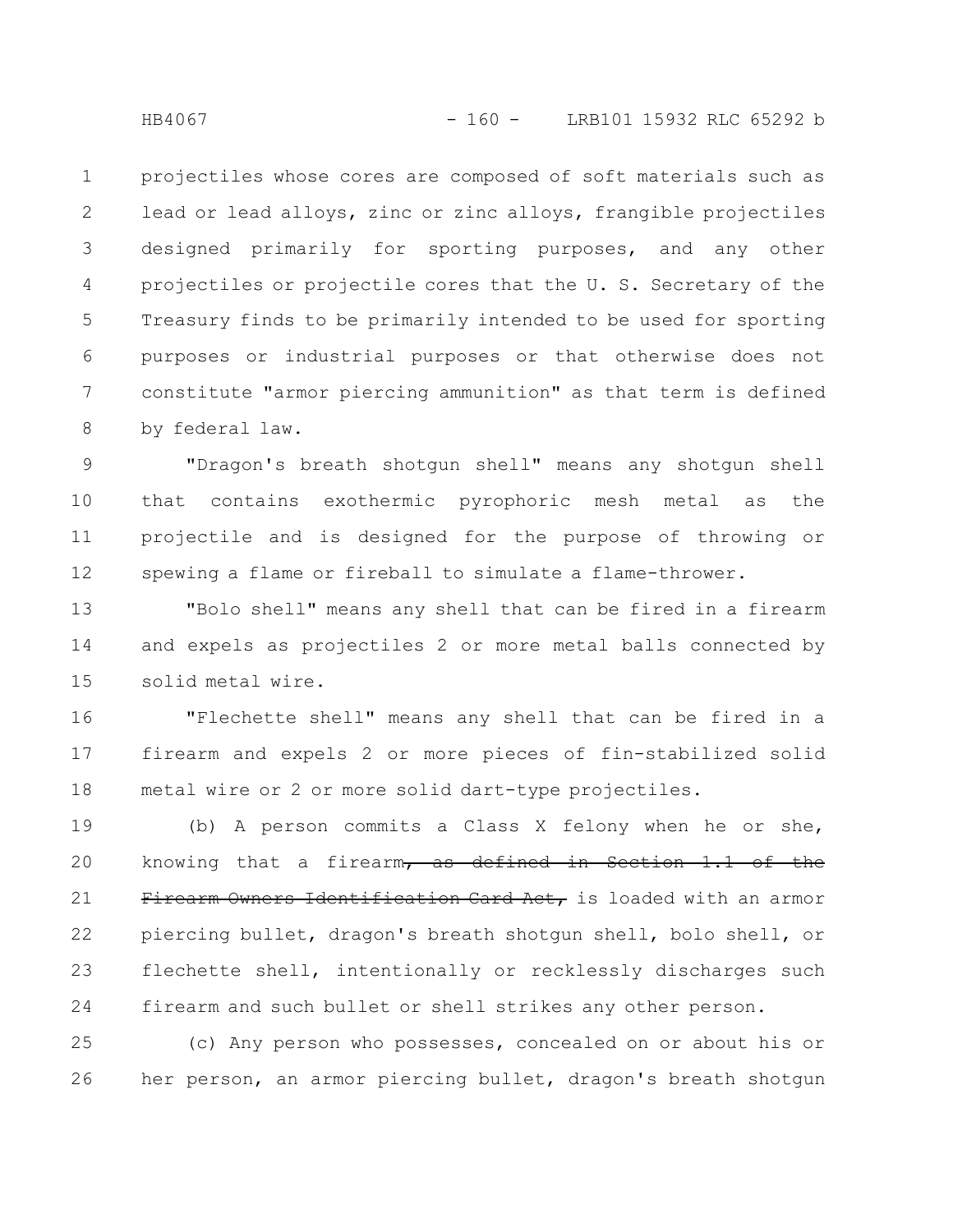## HB4067 - 161 - LRB101 15932 RLC 65292 b

- shell, bolo shell, or flechette shell and a firearm suitable for the discharge thereof is guilty of a Class 2 felony. 1 2
- (d) This Section does not apply to or affect any of the following: 3 4
- 5

(1) Peace officers;

(2) Wardens, superintendents and keepers of prisons, penitentiaries, jails and other institutions for the detention of persons accused or convicted of an offense; 6 7 8

(3) Members of the Armed Services or Reserve Forces of the United States or the Illinois National Guard while in the performance of their official duties; 9 10 11

(4) Federal officials required to carry firearms, while engaged in the performance of their official duties; 12 13

(5) United States Marshals, while engaged in the performance of their official duties. 14 15

(Source: P.A. 92-423, eff. 1-1-02.) 16

(720 ILCS 5/24-3.4) (from Ch. 38, par. 24-3.4) 17

Sec. 24-3.4. Unlawful sale of firearms by liquor licensee. 18

(a) It shall be unlawful for any person who holds a license to sell at retail any alcoholic liquor issued by the Illinois Liquor Control Commission or local liquor control commissioner under the Liquor Control Act of 1934 or an agent or employee of the licensee to sell or deliver to any other person a firearm in or on the real property of the establishment where the licensee is licensed to sell alcoholic liquors unless the sale 19 20 21 22 23 24 25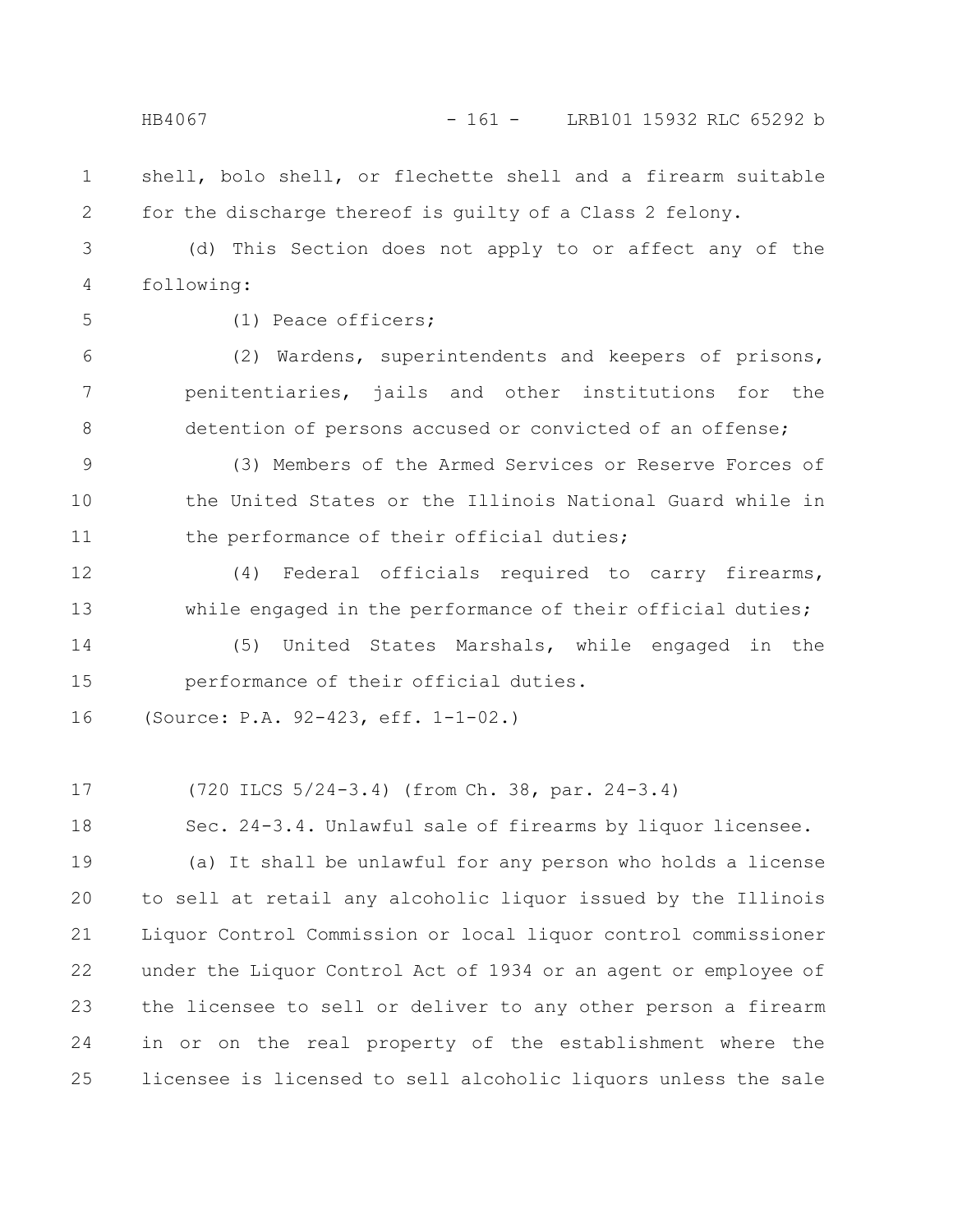or delivery of the firearm is otherwise lawful under this Article and under the Firearm Owners Identification Card Act. (b) Sentence. A violation of subsection (a) of this Section is a Class 4 felony. (Source: P.A. 87-591.) (720 ILCS 5/24-3.5) Sec. 24-3.5. Unlawful purchase of a firearm. (a) For purposes of this Section, "firearms transaction record form" means a form: (1) executed by a transferee of a firearm stating: (i) the transferee's name and address (including county or similar political subdivision); (ii) whether the transferee is a citizen of the United States; (iii) the transferee's State of residence; and (iv) the date and place of birth, height, weight, and race of the transferee; and (2) on which the transferee certifies that he or she is 1 2 3 4 5 6 7 8 9 10 11 12 13 14 15 16 17 HB4067 - 162 - LRB101 15932 RLC 65292 b

not prohibited by federal law from transporting or shipping a firearm in interstate or foreign commerce or receiving a firearm that has been shipped or transported in interstate or foreign commerce or possessing a firearm in or affecting commerce. 18 19 20 21 22

(b) A person commits the offense of unlawful purchase of a firearm who knowingly purchases or attempts to purchase a firearm with the intent to deliver that firearm to another 23 24 25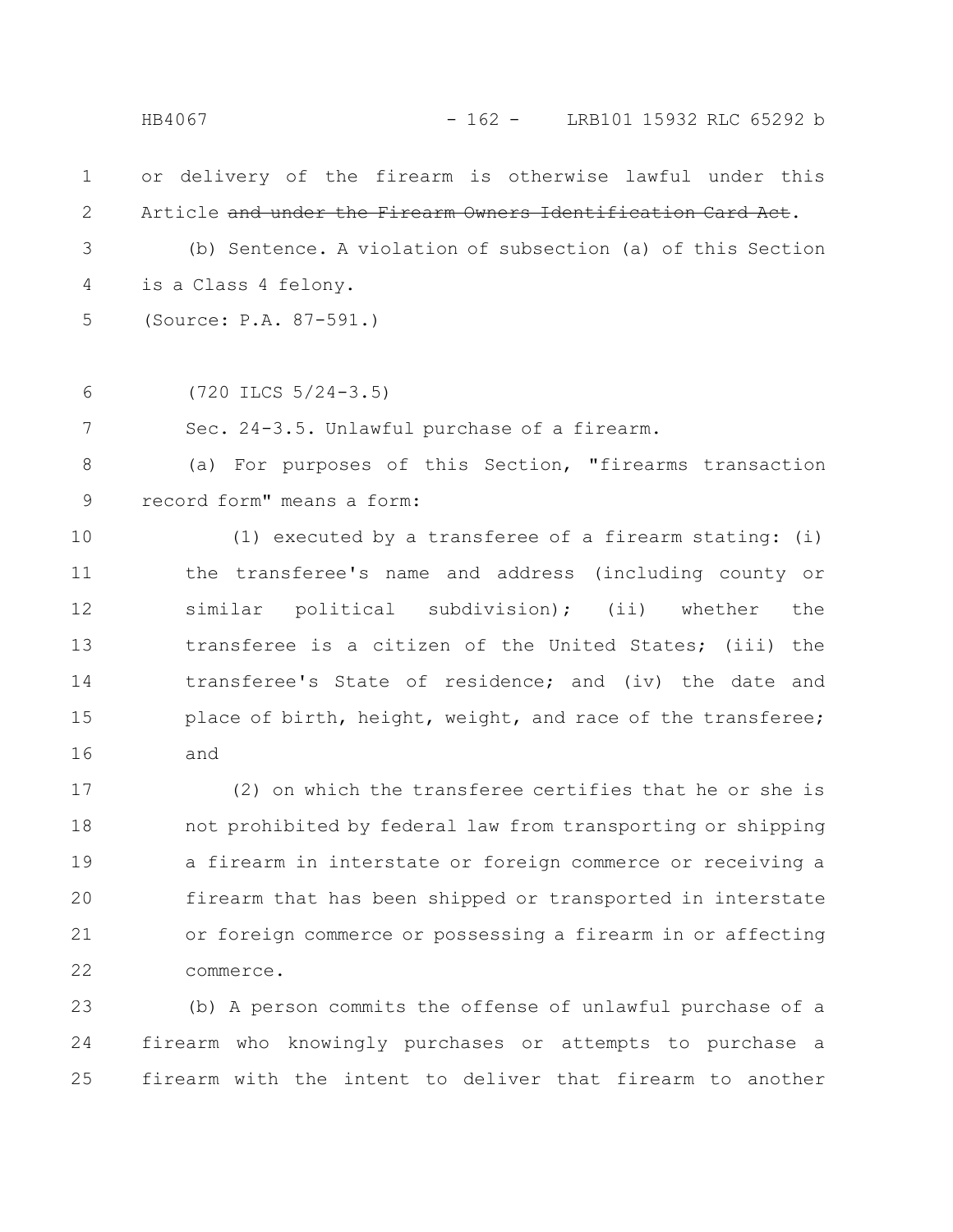person who is prohibited by federal or State law from possessing a firearm. 1 2

(c) A person commits the offense of unlawful purchase of a firearm when he or she, in purchasing or attempting to purchase a firearm, intentionally provides false or misleading information on a United States Department of the Treasury, Bureau of Alcohol, Tobacco and Firearms firearms transaction record form. 3 4 5 6 7 8

(d) Exemption. It is not a violation of subsection (b) of this Section for a person to make a gift or loan of a firearm to a person who is not prohibited by federal or State law from possessing a firearm if the transfer of the firearm is accordance with Section 3 of the Firearm Owners Identifi 9 10 11 12 13

Card Act. 14

(e) Sentence. 15

(1) A person who commits the offense of unlawful purchase of a firearm: 16 17

(A) is guilty of a Class 2 felony for purchasing or attempting to purchase one firearm; 18 19

(B) is guilty of a Class 1 felony for purchasing or attempting to purchase not less than 2 firearms and not more than 5 firearms at the same time or within a one year period; 20 21 22 23

(C) is guilty of a Class X felony for which the offender shall be sentenced to a term of imprisonment of not less than 9 years and not more than 40 years for 24 25 26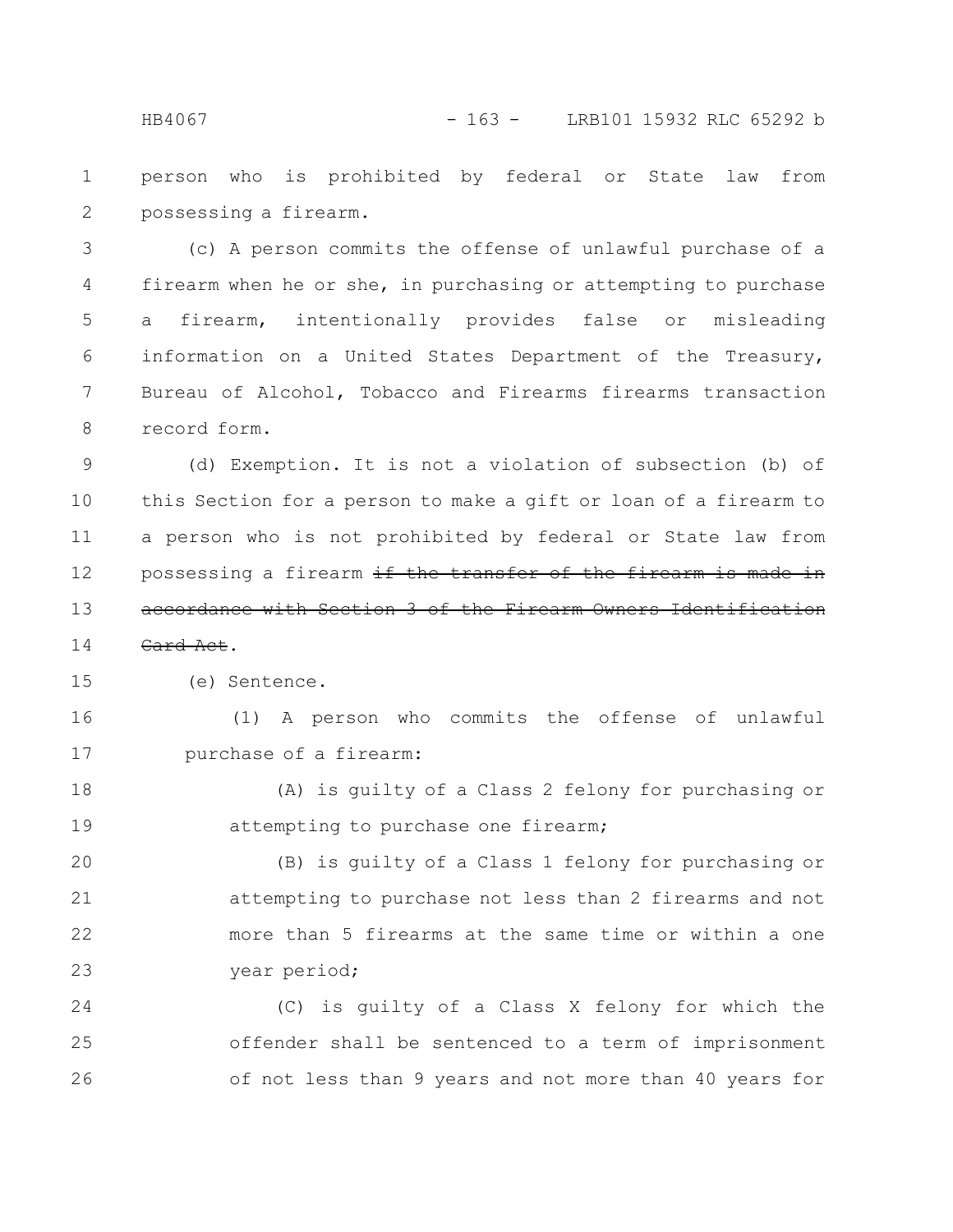purchasing or attempting to purchase not less than 6 1

(2) In addition to any other penalty that may be imposed for a violation of this Section, the court may sentence a person convicted of a violation of subsection (c) of this Section to a fine not to exceed \$250,000 for each violation. 3 4 5 6 7

firearms at the same time or within a 2 year period.

(f) A prosecution for unlawful purchase of a firearm may be commenced within 6 years after the commission of the offense. (Source: P.A. 95-882, eff. 1-1-09.) 8 9 10

(720 ILCS 5/24-4.1) 11

Sec. 24-4.1. Report of lost or stolen firearms. 12

(a) If a person who possesses a valid Firearm Owner's Identification Card and who possesses or acquires a firearm thereafter loses the firearm, or if the firearm is stolen from the person, the person must report the loss or theft to the local law enforcement agency within 72 hours after obtaining knowledge of the loss or theft. 13 14 15 16 17 18

(b) A law enforcement agency having jurisdiction shall take a written report and shall, as soon as practical, enter the firearm's serial number as stolen into the Law Enforcement Agencies Data System (LEADS). 19 20 21 22

23

(c) A person shall not be in violation of this Section if:

(1) the failure to report is due to an act of God, act of war, or inability of a law enforcement agency to receive 24 25

2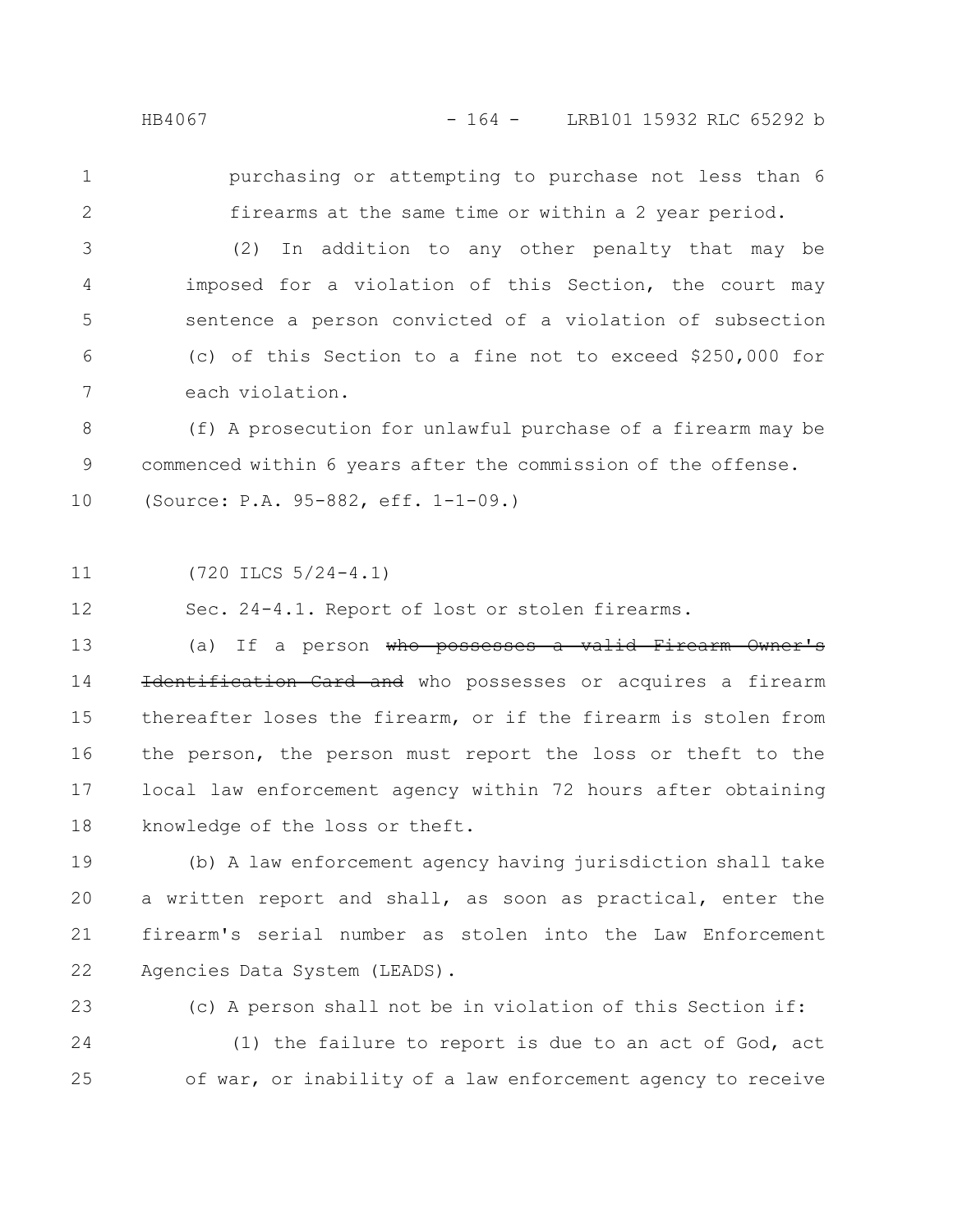the report; 1

(2) the person is hospitalized, in a coma, or is otherwise seriously physically or mentally impaired as to prevent the person from reporting; or 2 3 4

(3) the person's designee makes a report if the person is unable to make the report. 5 6

(d) Sentence. A person who violates this Section is guilty of a petty offense for a first violation. A second or subsequent violation of this Section is a Class A misdemeanor. (Source: P.A. 98-508, eff. 8-19-13.) 7 8 9 10

11

(720 ILCS 5/24-4.5 new)

Sec. 24-4.5. Dial up system. 12

(a) The Illinois State Police shall provide a dial up telephone system or utilize other existing technology which shall be used by any federally licensed firearm dealer, gun show promoter, or gun show vendor who is to transfer a firearm, stun gun, or taser under the provisions of this Code. The Illinois State Police may utilize existing technology which allows the caller to be charged a fee not to exceed \$2. Fees collected by the Illinois State Police shall be deposited in the State Police Services Fund and used to provide the service. (b) Upon receiving a request from a federally licensed firearm dealer, gun show promoter, or gun show vendor, the Illinois State Police shall immediately approve, or within the time period established by Section 24-3 of this Code regarding 13 14 15 16 17 18 19 20 21 22 23 24 25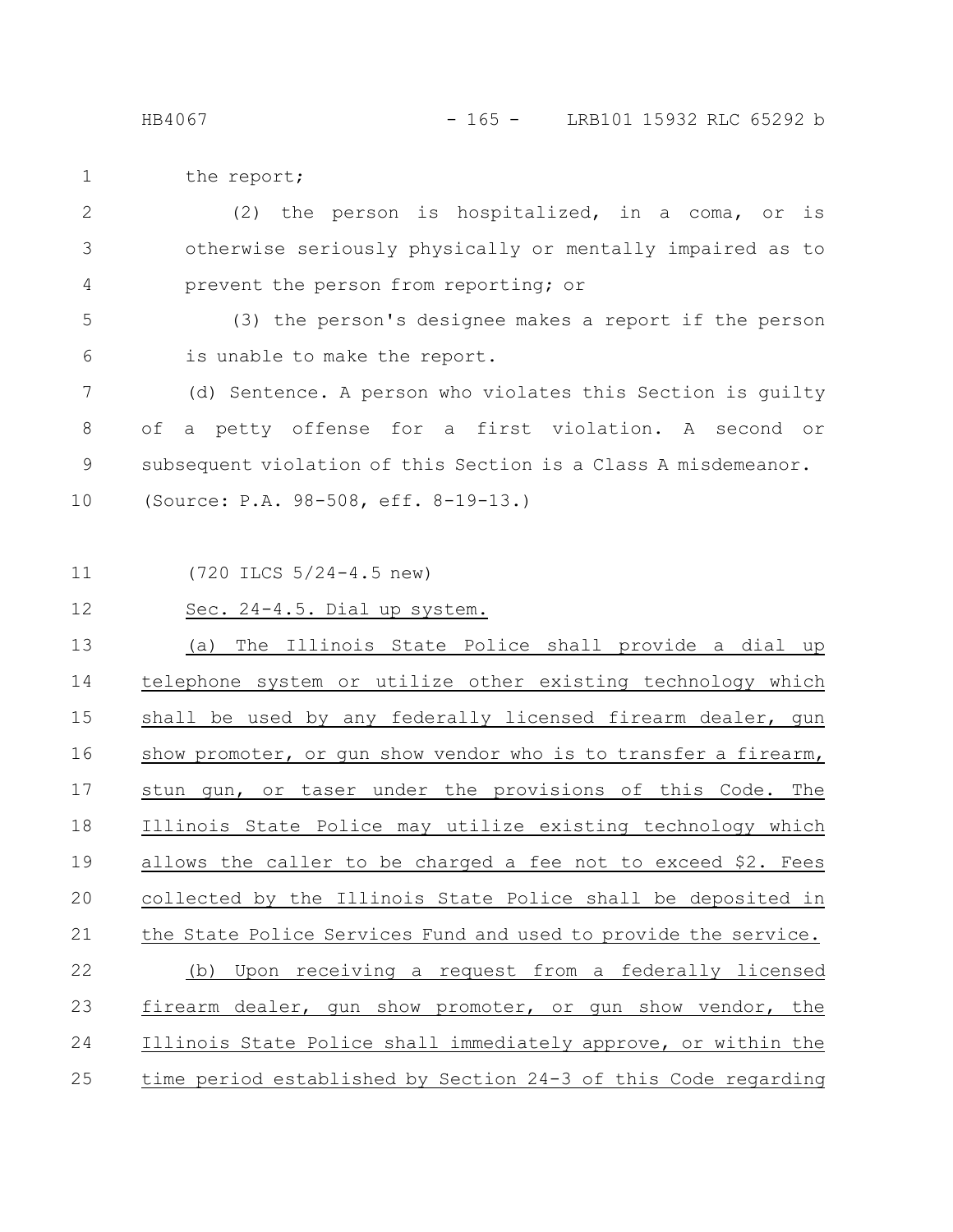| $\mathbf 1$  | the delivery of firearms, stun guns, and tasers notify the     |
|--------------|----------------------------------------------------------------|
| $\mathbf{2}$ | inquiring dealer, gun show promoter, or gun show vendor of any |
| 3            | objection that would disqualify the transferee from acquiring  |
| 4            | or possessing a firearm, stun gun, or taser. In conducting the |
| 5            | inquiry, the Illinois State Police shall initiate and complete |
| 6            | an automated search of its criminal history record information |
| 7            | and those of the Federal Bureau of Investigation,<br>files     |
| 8            | including the National Instant Criminal Background Check       |
| $\mathsf 9$  | System, and of the files of the Department of Human Services   |
| 10           | relating to mental health and developmental disabilities to    |
| 11           | felony conviction or patient hospitalization<br>obtain<br>any  |
| 12           | information which would disqualify a person from obtaining a   |
| 13           | firearm.                                                       |
| 14           | (c) If receipt of a firearm would not violate Section 24-3     |
| 15           | of this Code or federal law, the Illinois State Police shall:  |
| 16           | assign a unique identification number to the<br>(1)            |
| 17           | transfer; and                                                  |
| 18           | (2) provide the licensee, gun show promoter, or gun            |
| 19           | show vendor with the number.                                   |
| 20           | (d) Approvals issued by the Illinois State Police for the      |
| 21           | purchase of a firearm are valid for 30 days from the date of   |
| 22           | issue.                                                         |
| 23           | (e) (1) The Illinois State Police must act as the Illinois     |
| 24           | Point of Contact for the National Instant Criminal Background  |
| 25           | Check System.                                                  |
| 26           | (2) The Illinois State Police and the Department of Human      |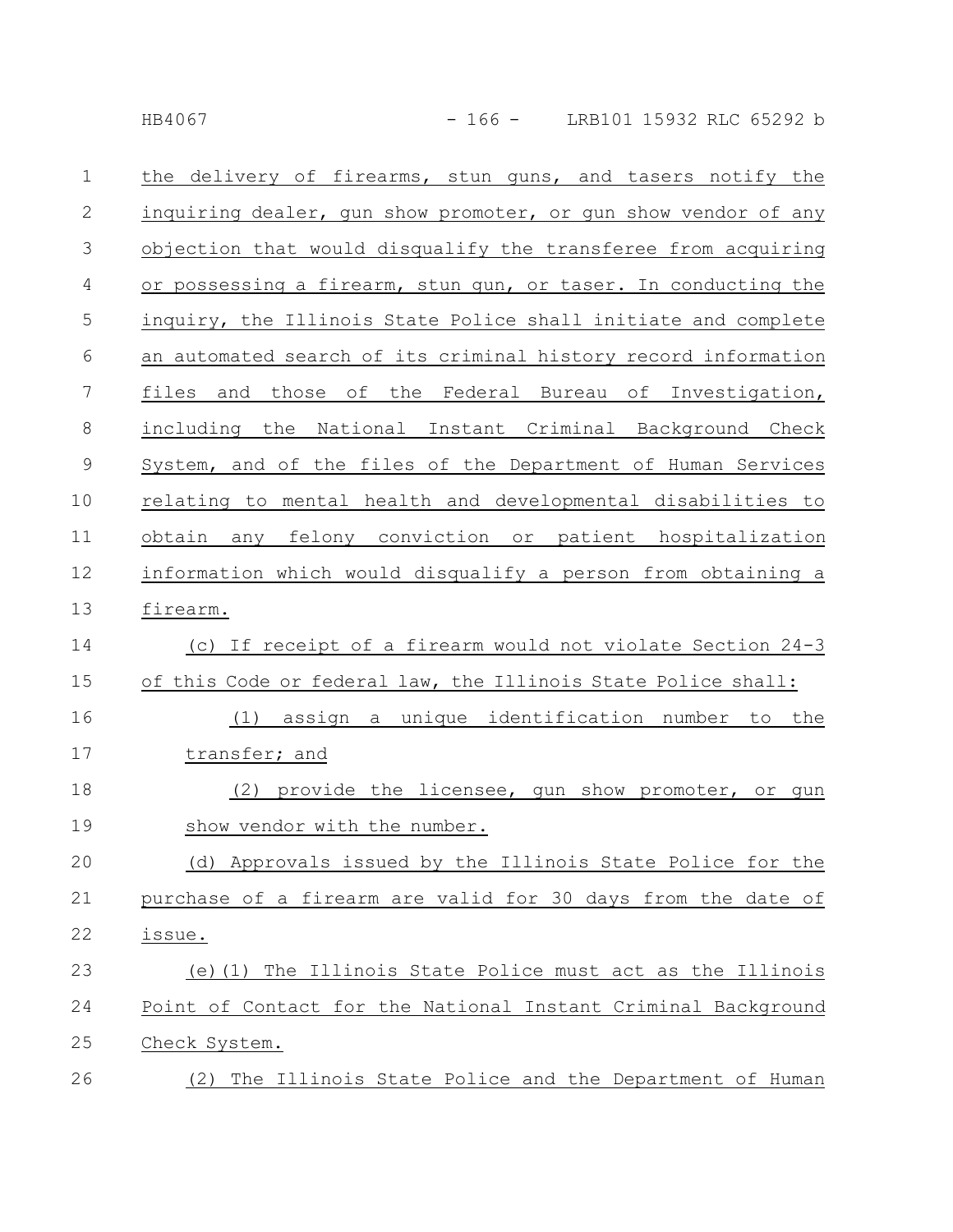Services shall, in accordance with State and federal law regarding confidentiality, enter into a memorandum of understanding with the Federal Bureau of Investigation for the purpose of implementing the National Instant Criminal Background Check System in the State. The Illinois State Police shall report the name, date of birth, and physical description of any person prohibited from possessing a firearm under this Code or 18 U.S.C. 922(g) and (n) to the National Instant Criminal Background Check System Index, Denied Persons Files. (f) The Illinois State Police shall adopt rules not 1 2 3 4 5 6 7 8 9 10

inconsistent with this Section to implement this system. 11

(720 ILCS 5/24-9) 12

Sec. 24-9. Firearms; Child Protection. 13

(a) Except as provided in subsection (c), it is unlawful for any person to store or leave, within premises under his or her control, a firearm if the person knows or has reason to believe that a minor under the age of 14 years who does not have a Firearm Owners Identification Card is likely to gain access to the firearm without the lawful permission of the person possessing the firearm, minor's parent, guardian, or person having charge of the minor, and the minor causes death or great bodily harm with the firearm, unless the firearm is: 14 15 16 17 18 19 20 21 22

(1) secured by a device or mechanism, other than the firearm safety, designed to render a firearm temporarily inoperable; or 23 24 25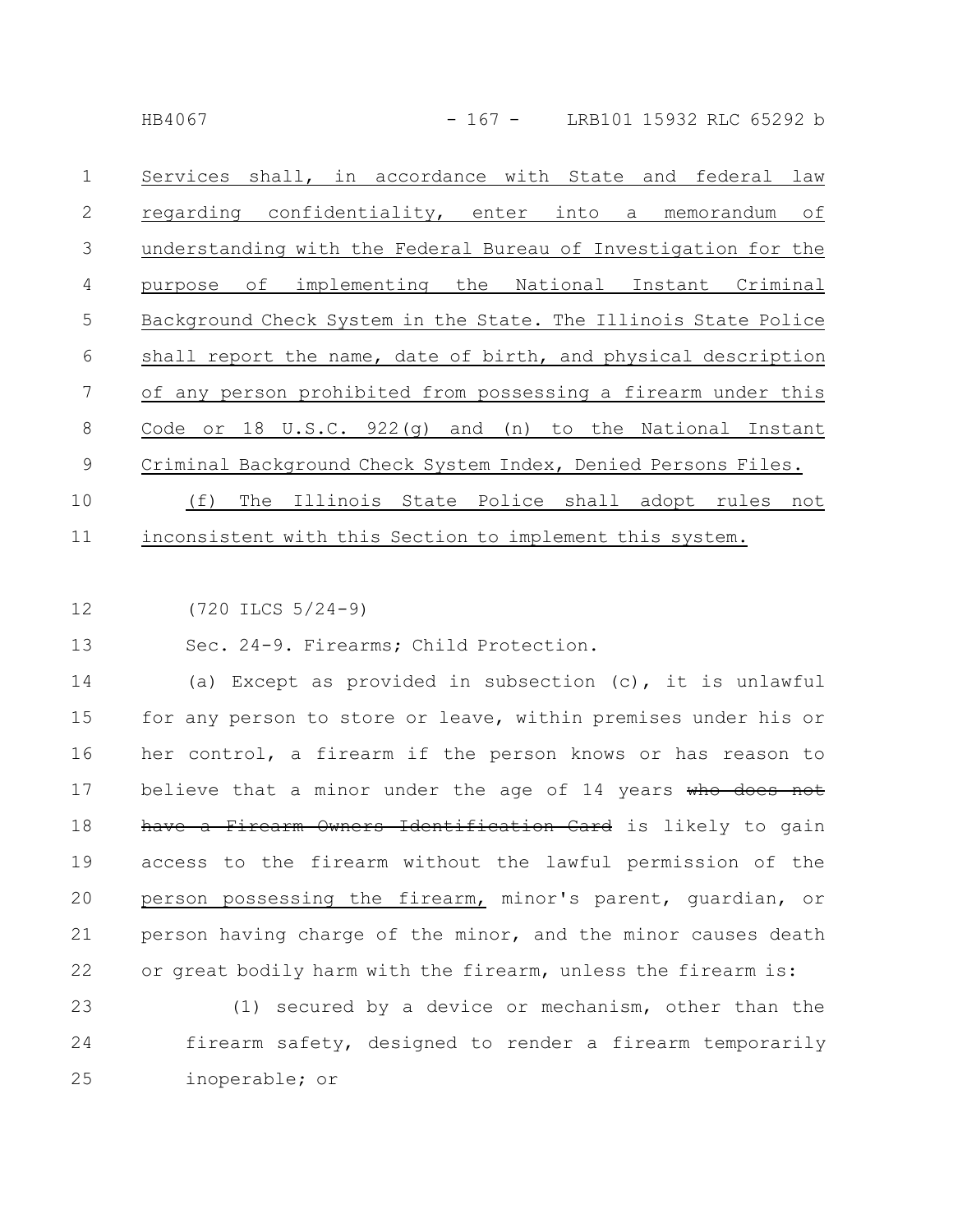(2) placed in a securely locked box or container; or (3) placed in some other location that a reasonable person would believe to be secure from a minor under the age of 14 years. (b) Sentence. A person who violates this Section is guilty of a Class C misdemeanor and shall be fined not less than \$1,000. A second or subsequent violation of this Section is a Class A misdemeanor. (c) Subsection (a) does not apply: (1) if the minor under 14 years of age gains access to a firearm and uses it in a lawful act of self-defense or defense of another; or (2) to any firearm obtained by a minor under the age of 14 because of an unlawful entry of the premises by the minor or another person. (d) (Blank). For the purposes of this Section, has the meaning ascribed to it in Section 1.1 of the Owners Identification Card Act. (Source: P.A. 91-18, eff. 1-1-00.) 1 2 3 4 5 6 7 8 9 10 11 12 13 14 15 16 17 18 19

Section 85. The Methamphetamine Control and Community Protection Act is amended by changing Section 10 as follows: 20 21

(720 ILCS 646/10) 22

Sec. 10. Definitions. As used in this Act: 23

"Anhydrous ammonia" has the meaning provided in subsection 24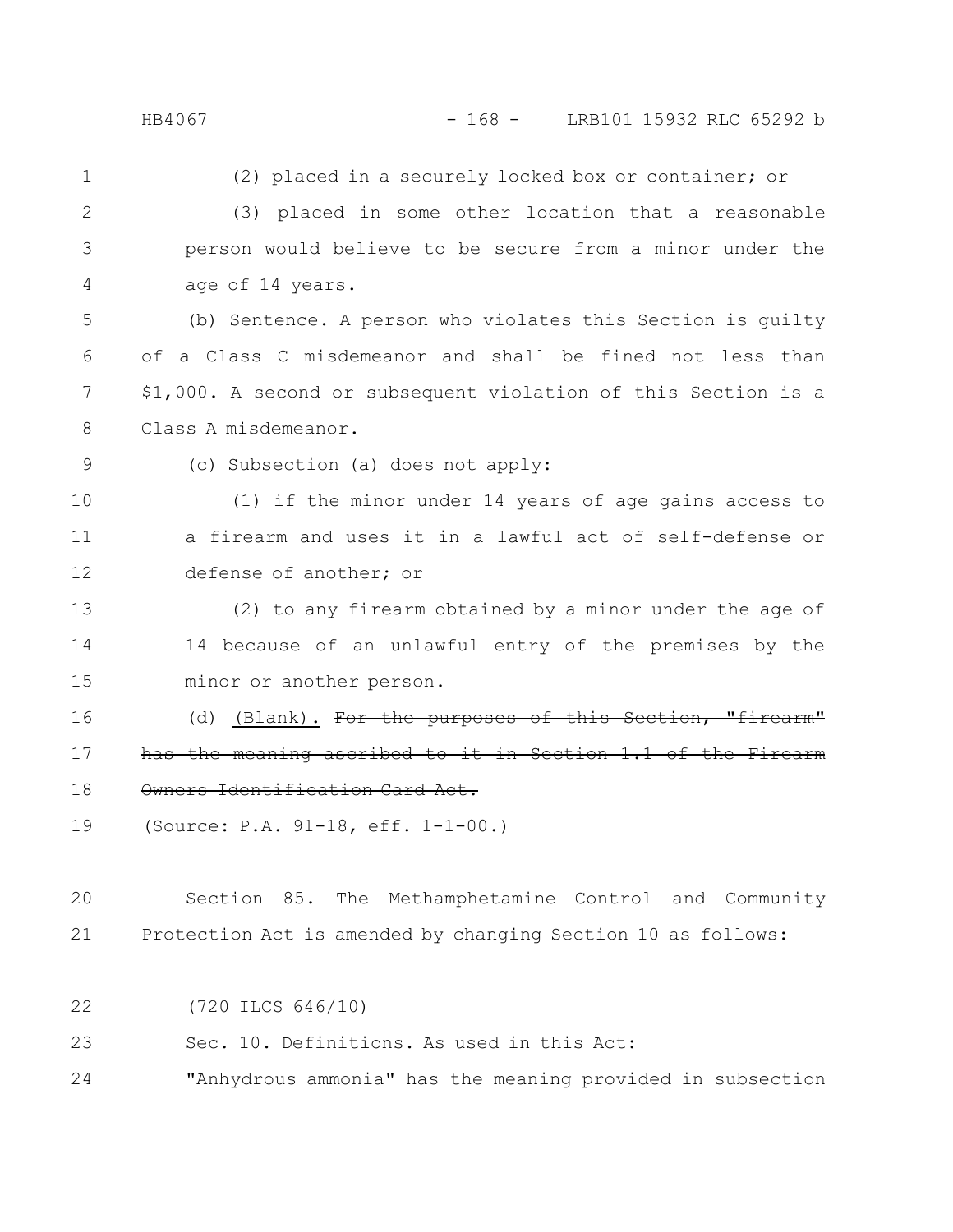(d) of Section 3 of the Illinois Fertilizer Act of 1961. 1

"Anhydrous ammonia equipment" means all items used to store, hold, contain, handle, transfer, transport, or apply anhydrous ammonia for lawful purposes. 2 3 4

"Booby trap" means any device designed to cause physical injury when triggered by an act of a person approaching, entering, or moving through a structure, a vehicle, or any location where methamphetamine has been manufactured, is being manufactured, or is intended to be manufactured. 5 6 7 8 9

"Deliver" or "delivery" has the meaning provided in subsection (h) of Section 102 of the Illinois Controlled Substances Act. 10 11 12

"Director" means the Director of State Police or the Director's designated agents. 13 14

"Dispose" or "disposal" means to abandon, discharge, release, deposit, inject, dump, spill, leak, or place methamphetamine waste onto or into any land, water, or well of any type so that the waste has the potential to enter the environment, be emitted into the air, or be discharged into the soil or any waters, including groundwater. 15 16 17 18 19 20

"Emergency response" means the act of collecting evidence from or securing a methamphetamine laboratory site, methamphetamine waste site or other methamphetamine-related site and cleaning up the site, whether these actions are performed by public entities or private contractors paid by public entities. 21 22 23 24 25 26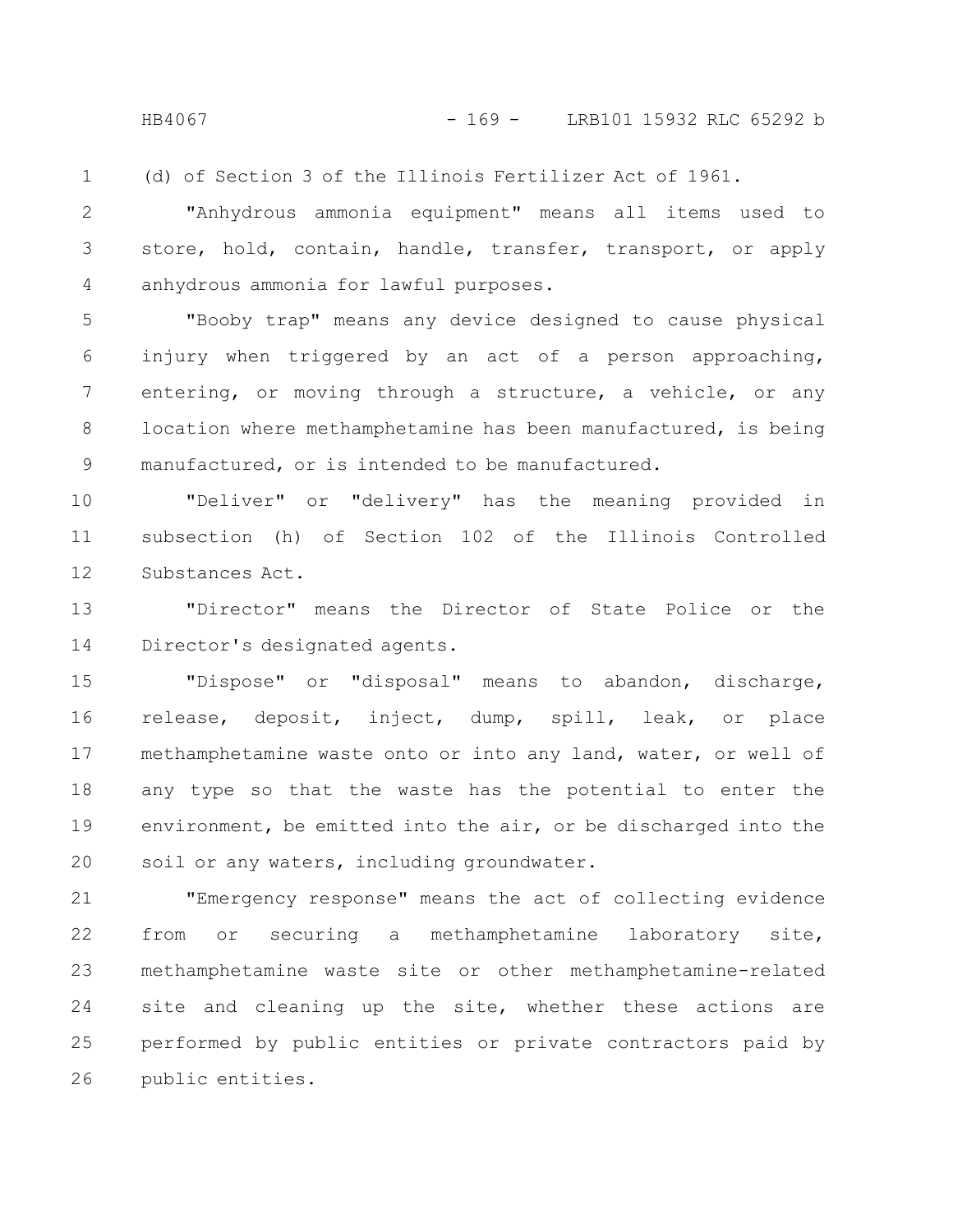"Emergency service provider" means a local, State, or federal peace officer, firefighter, emergency medical technician-ambulance, emergency medical technician-intermediate, emergency medical technician-paramedic, ambulance driver, or other medical or first aid personnel rendering aid, or any agent or designee of the foregoing. 1 2 3 4 5 6 7

"Finished methamphetamine" means methamphetamine in a form commonly used for personal consumption. 8 9

"Firearm" has the meaning provided in Section 2-7.5 of the Criminal Code of 2012 1.1 of the Firearm Owners Identification Card Act. 10 11 12

"Manufacture" means to produce, prepare, compound, convert, process, synthesize, concentrate, purify, separate, extract, or package any methamphetamine, methamphetamine precursor, methamphetamine manufacturing catalyst, methamphetamine manufacturing reagent, methamphetamine manufacturing solvent, or any substance containing any of the foregoing. 13 14 15 16 17 18 19

"Methamphetamine" means the chemical methamphetamine (a Schedule II controlled substance under the Illinois Controlled Substances Act) or any salt, optical isomer, salt of optical isomer, or analog thereof, with the exception of 3,4-Methylenedioxymethamphetamine (MDMA) or any other scheduled substance with a separate listing under the Illinois Controlled Substances Act. 20 21 22 23 24 25 26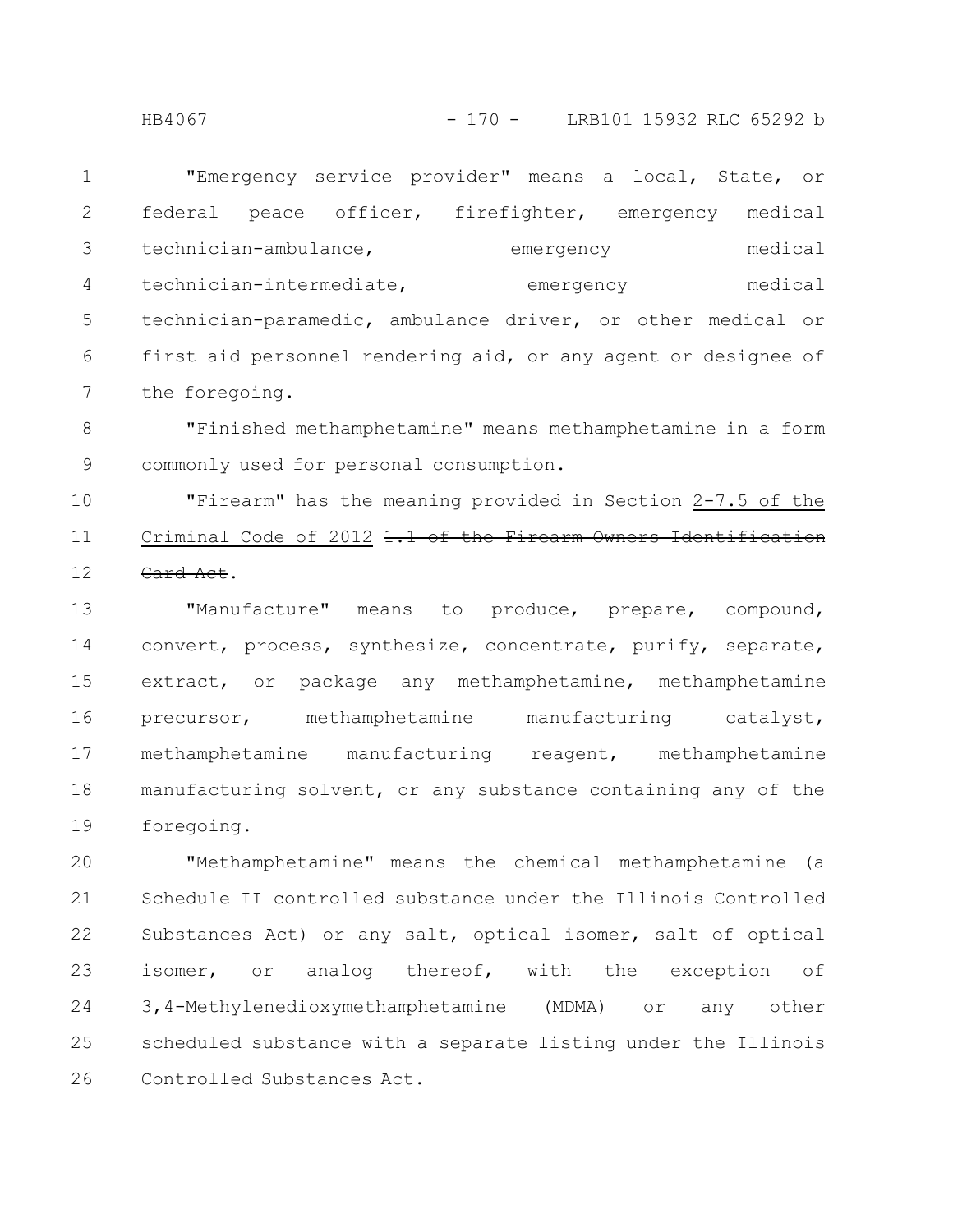"Methamphetamine manufacturing catalyst" means any substance that has been used, is being used, or is intended to be used to activate, accelerate, extend, or improve a chemical reaction involved in the manufacture of methamphetamine. 1 2 3 4

"Methamphetamine manufacturing environment" means a structure or vehicle in which: 5 6

7

(1) methamphetamine is being or has been manufactured;

(2) chemicals that are being used, have been used, or are intended to be used to manufacture methamphetamine are stored; 8 9 10

(3) methamphetamine manufacturing materials that have been used to manufacture methamphetamine are stored; or 11 12

13

(4) methamphetamine manufacturing waste is stored.

"Methamphetamine manufacturing material" means any methamphetamine precursor, substance containing any methamphetamine precursor, methamphetamine manufacturing catalyst, substance containing any methamphetamine manufacturing catalyst, methamphetamine manufacturing reagent, substance containing any methamphetamine manufacturing reagent, methamphetamine manufacturing solvent, substance containing any methamphetamine manufacturing solvent, or any other chemical, substance, ingredient, equipment, apparatus, or item that is being used, has been used, or is intended to be used in the manufacture of methamphetamine. 14 15 16 17 18 19 20 21 22 23 24

"Methamphetamine manufacturing reagent" means any substance other than a methamphetamine manufacturing catalyst 25 26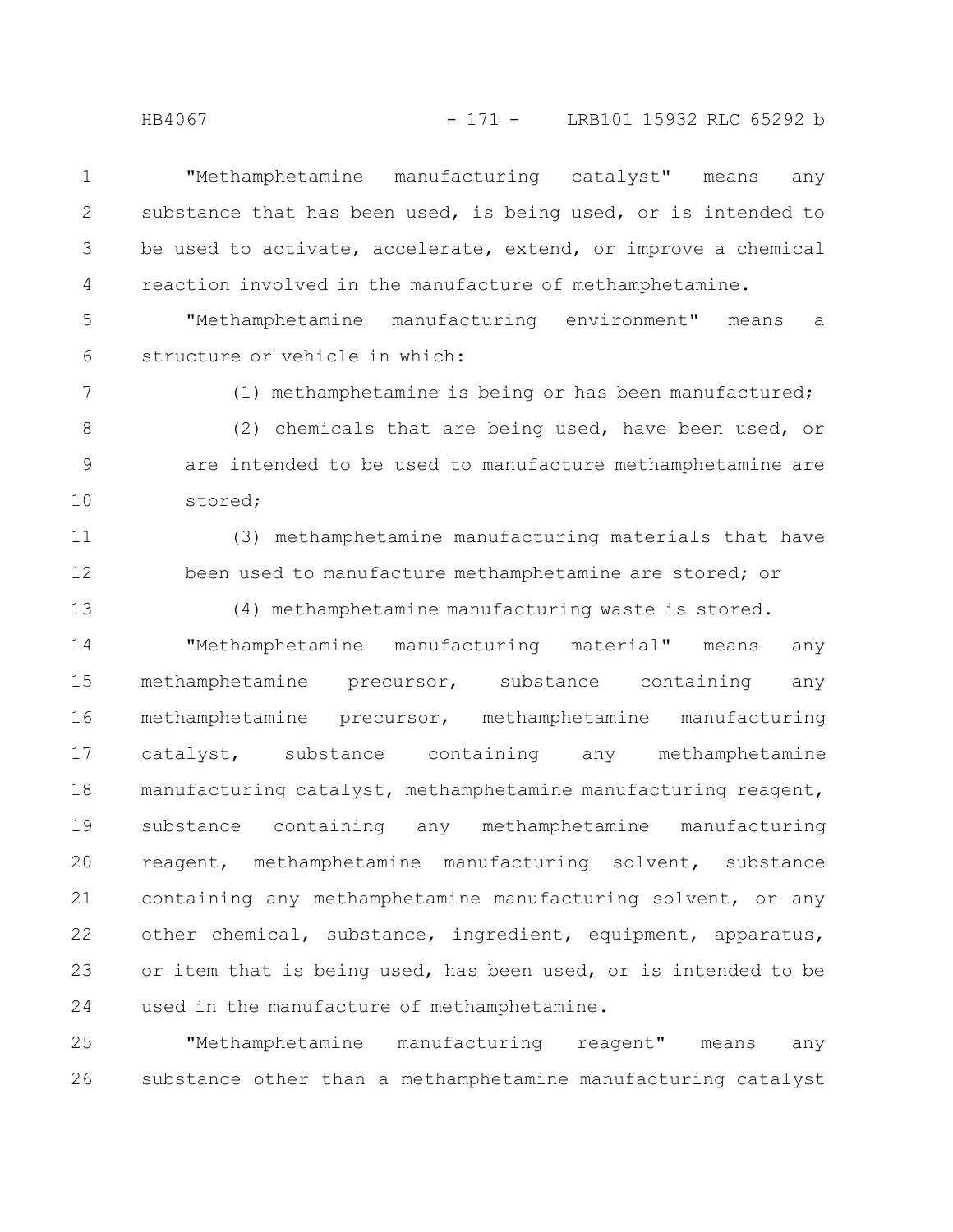2

that has been used, is being used, or is intended to be used to react with and chemically alter any methamphetamine precursor.

"Methamphetamine manufacturing solvent" means any substance that has been used, is being used, or is intended to be used as a medium in which any methamphetamine precursor, methamphetamine manufacturing catalyst, methamphetamine manufacturing reagent, or any substance containing any of the foregoing is dissolved, diluted, or washed during any part of the methamphetamine manufacturing process. 3 4 5 6 7 8 9

"Methamphetamine manufacturing waste" means any chemical, substance, ingredient, equipment, apparatus, or item that is left over from, results from, or is produced by the process of manufacturing methamphetamine, other than finished methamphetamine. 10 11 12 13 14

"Methamphetamine precursor" means ephedrine, pseudoephedrine, benzyl methyl ketone, methyl benzyl ketone, phenylacetone, phenyl-2-propanone, P2P, or any salt, optical isomer, or salt of an optical isomer of any of these chemicals. 15 16 17 18

"Multi-unit dwelling" means a unified structure used or intended for use as a habitation, home, or residence that contains 2 or more condominiums, apartments, hotel rooms, motel rooms, or other living units. 19 20 21 22

"Package" means an item marked for retail sale that is not designed to be further broken down or subdivided for the purpose of retail sale. 23 24 25

"Participate" or "participation" in the manufacture of 26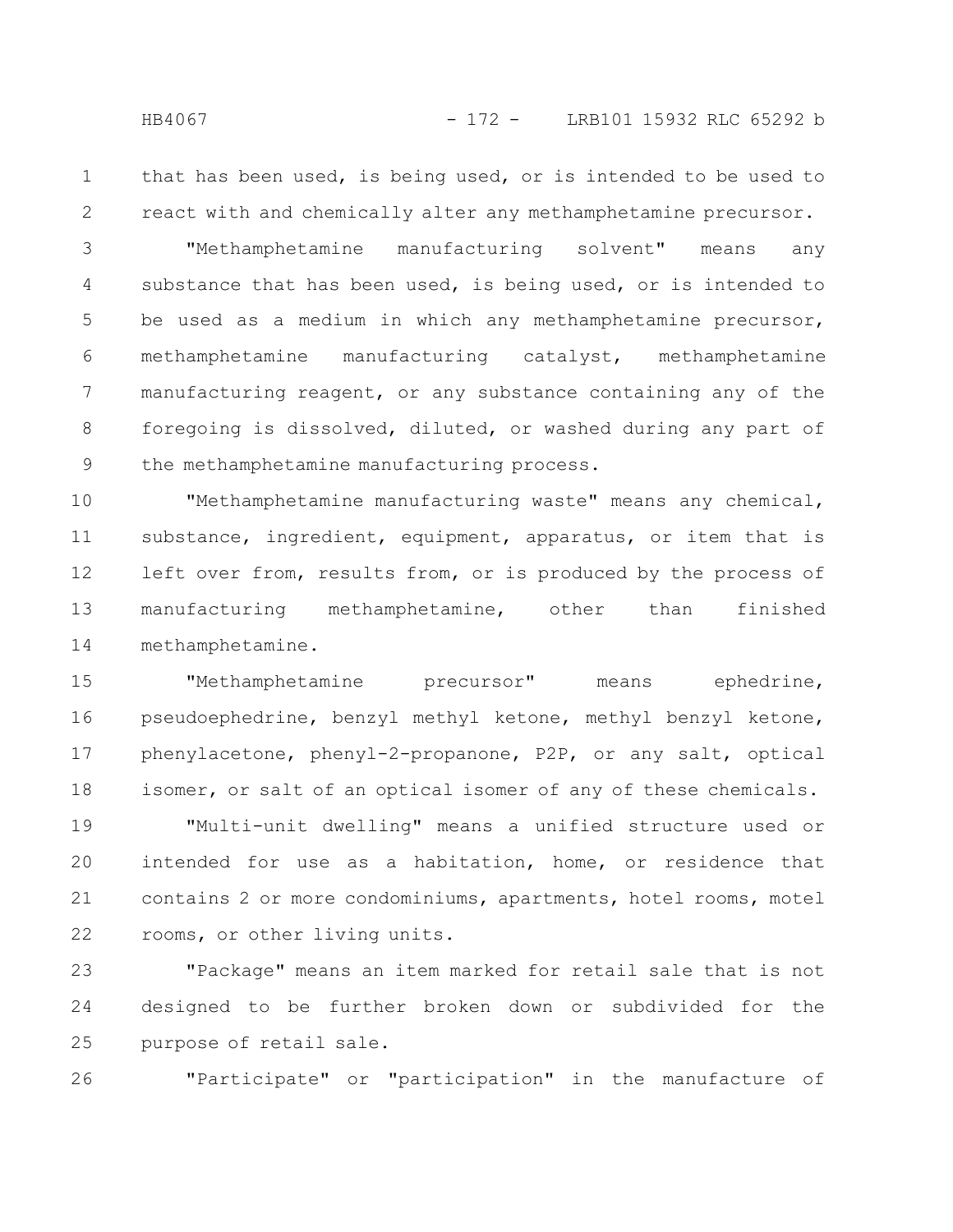methamphetamine means to produce, prepare, compound, convert, process, synthesize, concentrate, purify, separate, extract, or package any methamphetamine, methamphetamine precursor, methamphetamine manufacturing catalyst, methamphetamine manufacturing reagent, methamphetamine manufacturing solvent, or any substance containing any of the foregoing, or to assist in any of these actions, or to attempt to take any of these actions, regardless of whether this action or these actions result in the production of finished methamphetamine. 1 2 3 4 5 6 7 8 9

"Person with a disability" means a person who suffers from a permanent physical or mental impairment resulting from disease, injury, functional disorder, or congenital condition which renders the person incapable of adequately providing for his or her own health and personal care. 10 11 12 13 14

"Procure" means to purchase, steal, gather, or otherwise obtain, by legal or illegal means, or to cause another to take such action. 15 16 17

"Second or subsequent offense" means an offense under this Act committed by an offender who previously committed an offense under this Act, the Illinois Controlled Substances Act, the Cannabis Control Act, or another Act of this State, another state, or the United States relating to methamphetamine, cannabis, or any other controlled substance. 18 19 20 21 22 23

"Standard dosage form", as used in relation to any methamphetamine precursor, means that the methamphetamine precursor is contained in a pill, tablet, capsule, caplet, gel 24 25 26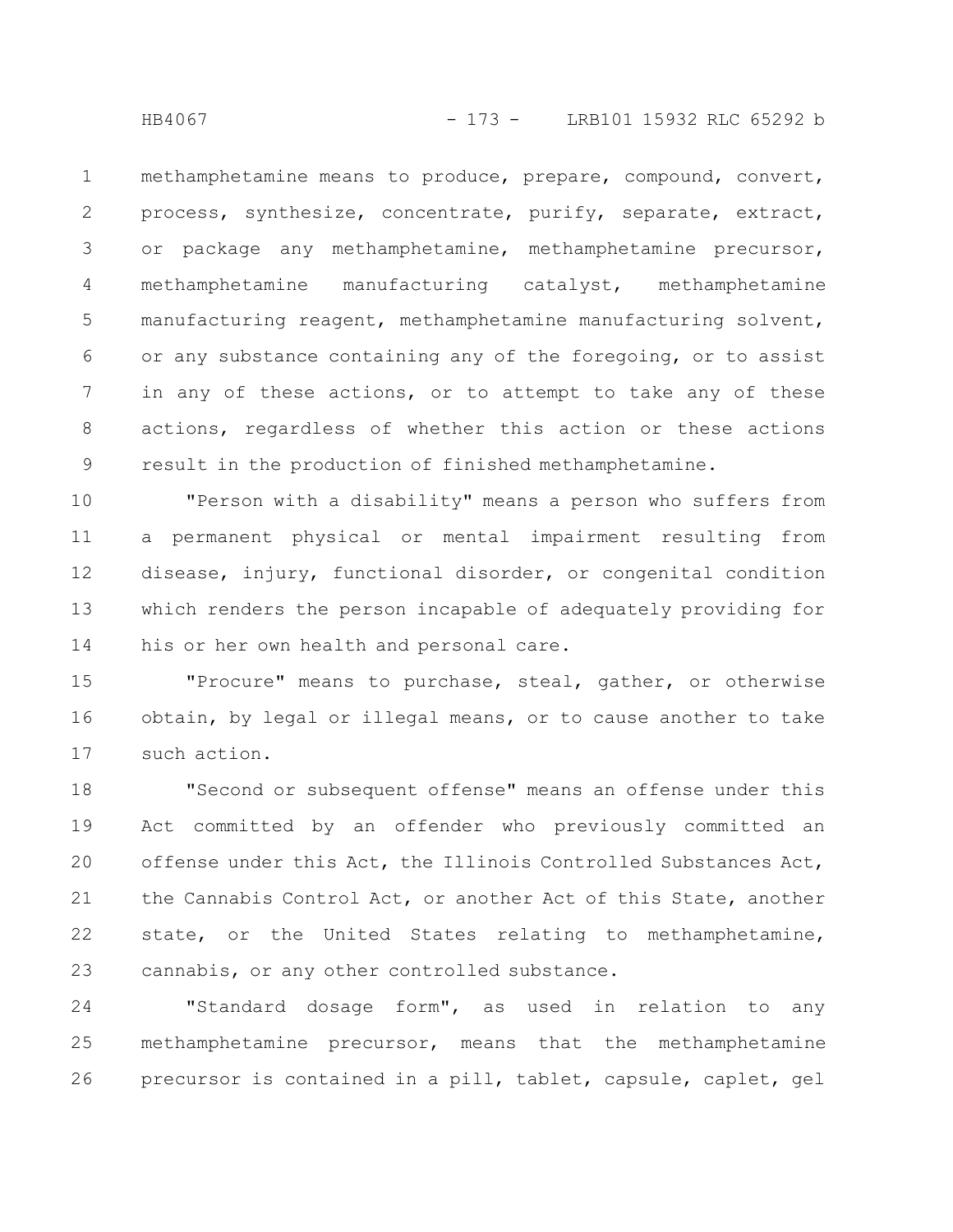cap, or liquid cap that has been manufactured by a lawful entity and contains a standard quantity of methamphetamine precursor. 1 2 3

"Unauthorized container", as used in relation to anhydrous ammonia, means any container that is not designed for the specific and sole purpose of holding, storing, transporting, or applying anhydrous ammonia. "Unauthorized container" includes, but is not limited to, any propane tank, fire extinguisher, oxygen cylinder, gasoline can, food or beverage cooler, or compressed gas cylinder used in dispensing fountain drinks. "Unauthorized container" does not encompass anhydrous ammonia manufacturing plants, refrigeration systems where anhydrous ammonia is used solely as a refrigerant, anhydrous ammonia transportation pipelines, anhydrous ammonia tankers, or anhydrous ammonia barges. 4 5 6 7 8 9 10 11 12 13 14 15

(Source: P.A. 97-434, eff. 1-1-12.) 16

Section 90. The Code of Criminal Procedure of 1963 is amended by changing Sections 102-7.1, 110-10, 112A-11.1, 112A-11.2, 112A-14, and 112A-14.7 as follows: 17 18 19

(725 ILCS 5/102-7.1) 20

Sec. 102-7.1. "Category A offense". "Category A offense" means a Class 1 felony, Class 2 felony, Class X felony, first degree murder, a violation of Section 11-204 of the Illinois Vehicle Code, a second or subsequent violation of Section 21 22 23 24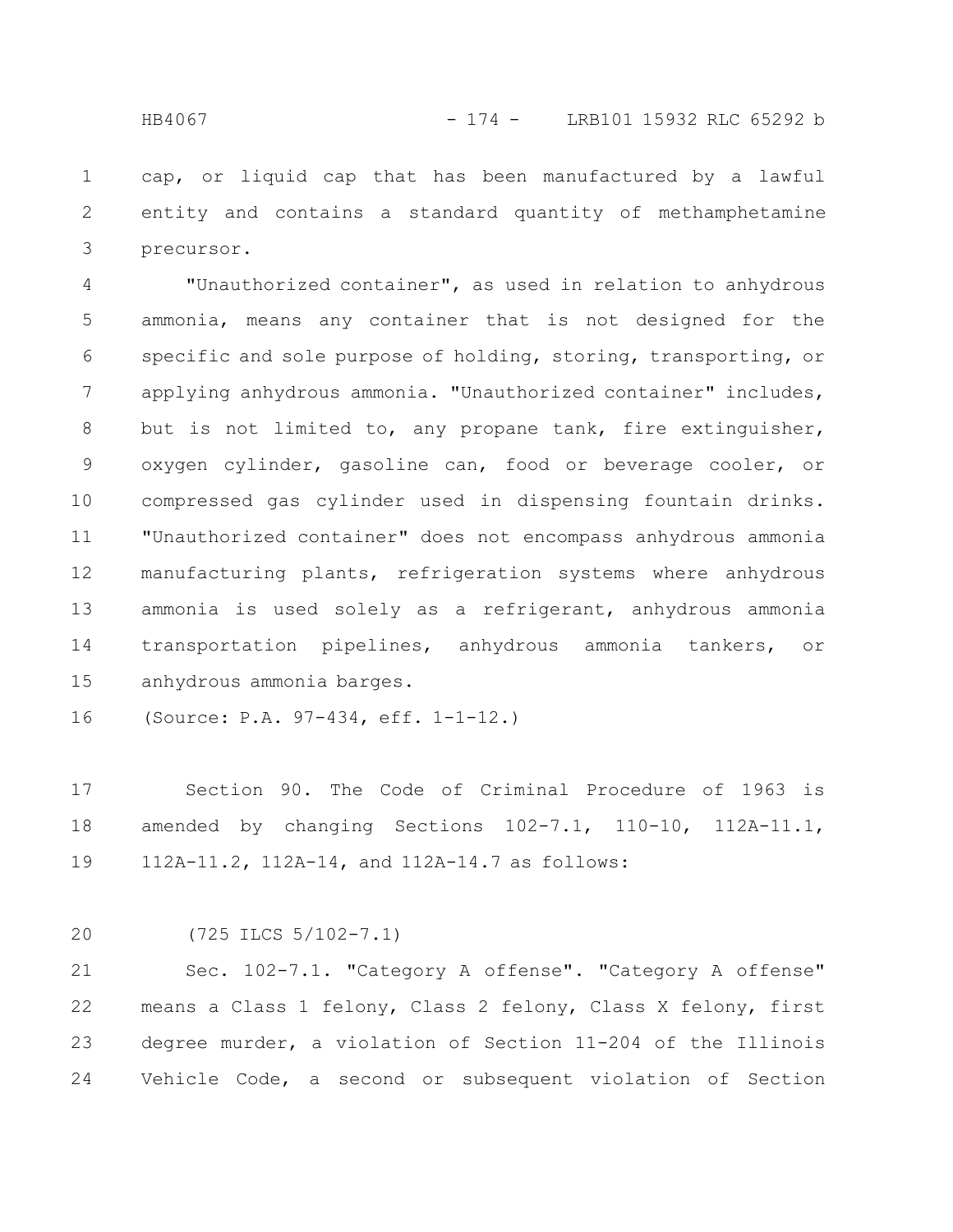11-501 of the Illinois Vehicle Code, a violation of subsection (d) of Section 11-501 of the Illinois Vehicle Code, a violation of Section 11-401 of the Illinois Vehicle Code if the accident results in injury and the person failed to report the accident within 30 minutes, a violation of Section 9-3, 9-3.4, 10-3, 10-3.1, 10-5, 11-6, 11-9.2, 11-20.1, 11-23.5, 11-25, 12-2, 12-3, 12-3.05, 12-3.2, 12-3.4, 12-4.4a, 12-5, 12-6, 12-7.1, 12-7.3, 12-7.4, 12-7.5, 12C-5, 24-1.1, 24-1.5, 24-3, 25-1, 26.5-2, or 48-1 of the Criminal Code of 2012, a second or subsequent violation of 12-3.2 or 12-3.4 of the Criminal Code of 2012, a violation of paragraph (5) or (6) of subsection (b) of Section 10-9 of the Criminal Code of 2012, a violation of subsection (b) or (c) or paragraph (1) or (2) of subsection (a) of Section 11-1.50 of the Criminal Code of 2012, a violation of Section 12-7 of the Criminal Code of 2012 if the defendant inflicts bodily harm on the victim to obtain a confession, statement, or information, a violation of Section 12-7.5 of the Criminal Code of 2012 if the action results in bodily harm, a violation of paragraph (3) of subsection (b) of Section 17-2 of the Criminal Code of 2012, a violation of subdivision (a)(7)(ii) of Section  $24-1$  of the Criminal Code of  $2012$ , a violation of paragraph (6) of subsection (a) of Section 24-1 of the Criminal Code of 2012, a first violation of Section 24-1.6 of the Criminal Code of 2012 by a person 18 years of age or older where the factors listed in both items (A) and (C) or both items (A-5) and (C) of paragraph (3) of subsection (a) of 1 2 3 4 5 6 7 8 9 10 11 12 13 14 15 16 17 18 19 20 21 22 23 24 25 26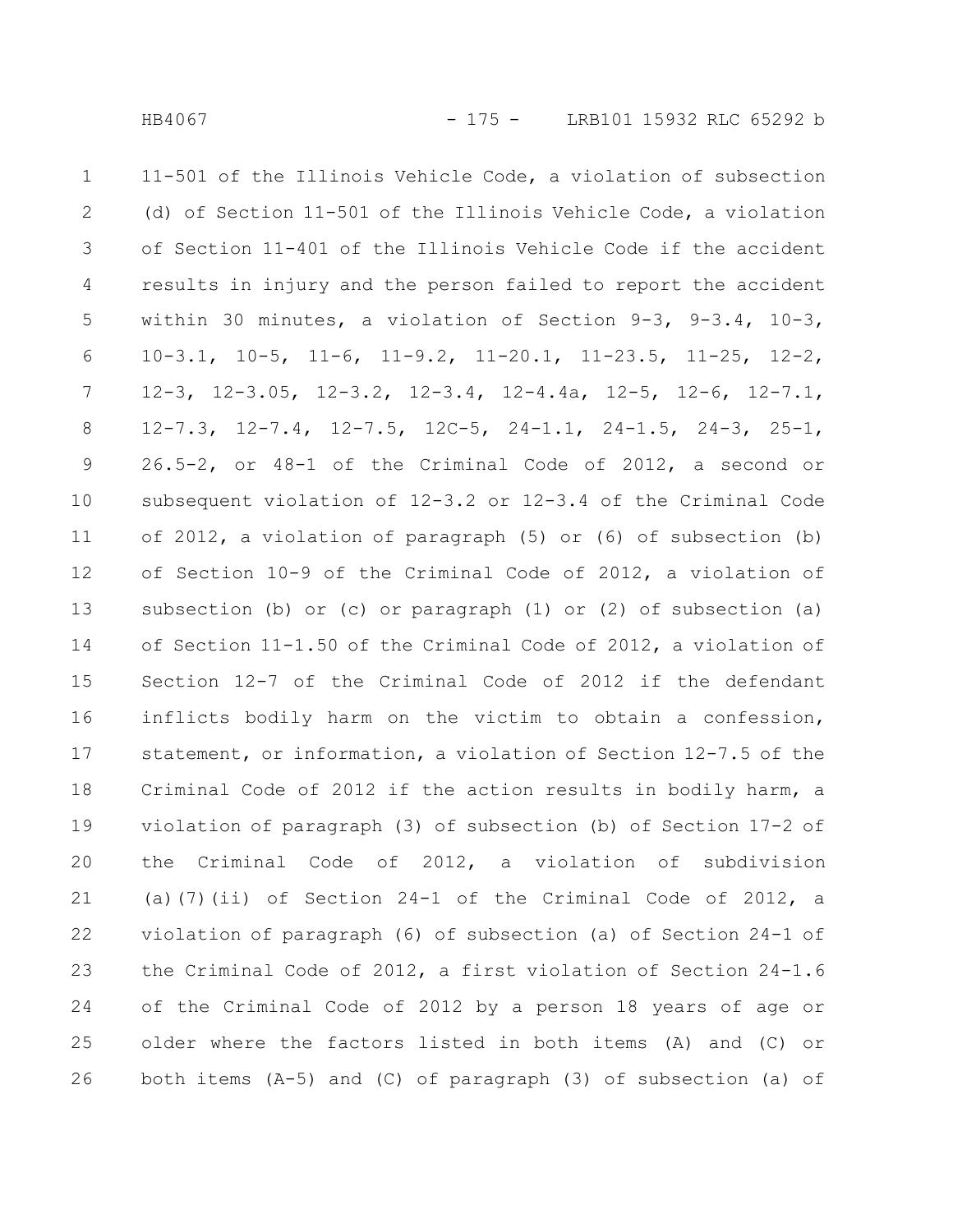Section 24-1.6 of the Criminal Code of 2012 are present, a Class 3 felony violation of paragraph (1) of subsection (a) of Section 2 of the Firearm Owners Identification Card Act committed before the effective date of this amendatory Act of the 101st General Assembly, or a violation of Section 10 of the Sex Offender Registration Act. 1 2 3 4 5 6

(Source: P.A. 100-1, eff. 1-1-18; 100-929, eff. 1-1-19.) 7

(725 ILCS 5/110-10) (from Ch. 38, par. 110-10) 8

Sec. 110-10. Conditions of bail bond. 9

(a) If a person is released prior to conviction, either upon payment of bail security or on his or her own recognizance, the conditions of the bail bond shall be that he or she will: 10 11 12 13

(1) Appear to answer the charge in the court having jurisdiction on a day certain and thereafter as ordered by the court until discharged or final order of the court; 14 15 16

(2) Submit himself or herself to the orders and process of the court; 17 18

19

(3) Not depart this State without leave of the court;

(4) Not violate any criminal statute of any jurisdiction; 20 21

(5) At a time and place designated by the court, surrender all firearms in his or her possession to a law enforcement officer designated by the court to take custody of and impound the firearms and physically surrender 22 23 24 25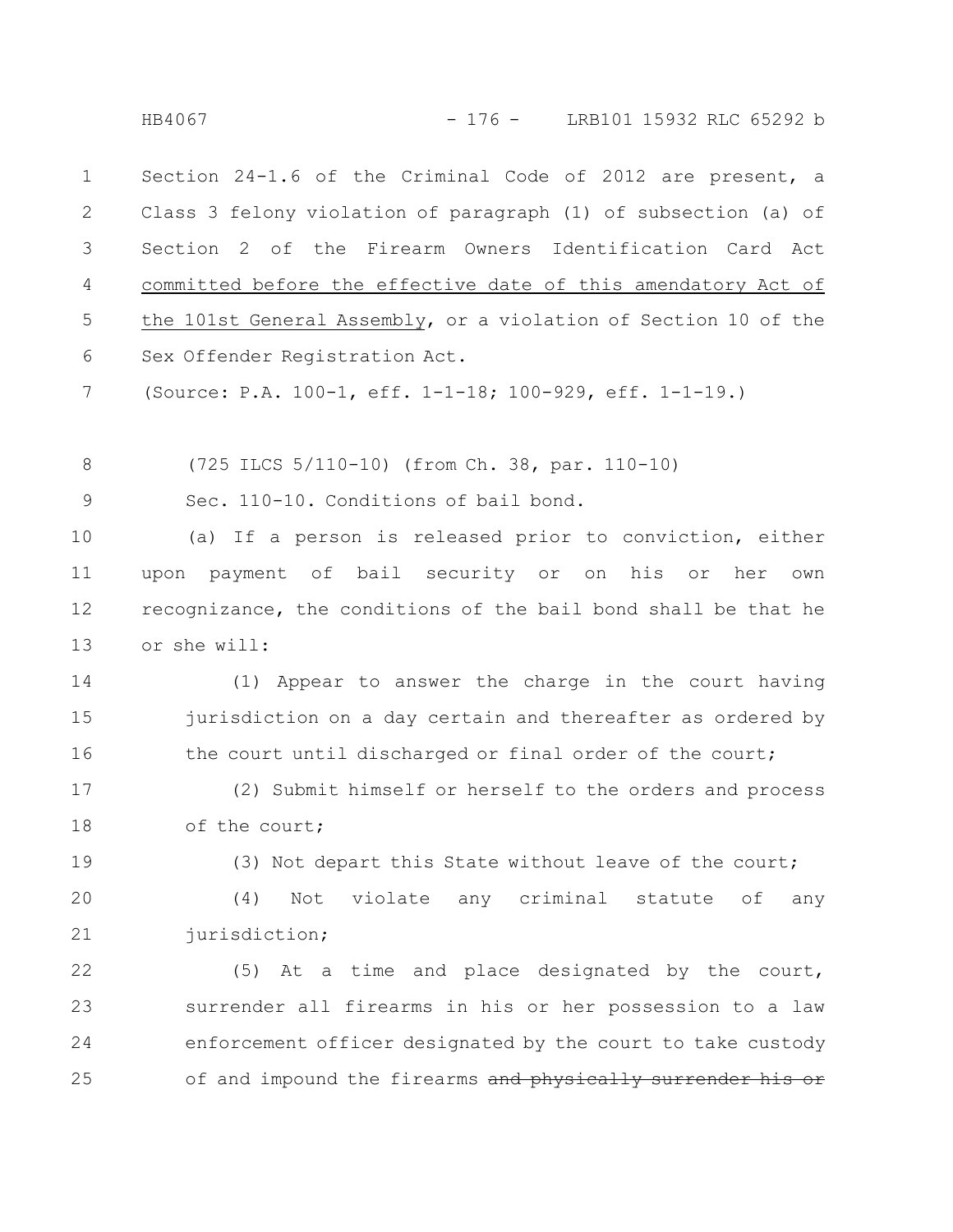her Firearm Owner's Identification Card to the clerk of the eircuit court when the offense the person has been charged with is a forcible felony, stalking, aggravated stalking, domestic battery, any violation of the Illinois Controlled Substances Act, the Methamphetamine Control and Community Protection Act, or the Cannabis Control Act that is classified as a Class 2 or greater felony, or any felony violation of Article 24 of the Criminal Code of 1961 or the Criminal Code of 2012; the court may, however, forgo the imposition of this condition when the circumstances of the case clearly do not warrant it or when its imposition would be impractical; if the Firearm Owner's Identification Card confiscated, the clerk of the circuit court shall mail the confiscated card to the Illinois State Police; all legally possessed firearms shall be returned to the person upon the charges being dismissed, or if the person is found not guilty, unless the finding of not guilty is by reason of insanity; and 1 2 3 4 5 6 7 8 9 10 11 12 13 14 15 16 17 18

(6) At a time and place designated by the court, submit to a psychological evaluation when the person has been charged with a violation of item (4) of subsection (a) of Section 24-1 of the Criminal Code of 1961 or the Criminal Code of 2012 and that violation occurred in a school or in any conveyance owned, leased, or contracted by a school to transport students to or from school or a school-related activity, or on any public way within 1,000 feet of real 19 20 21 22 23 24 25 26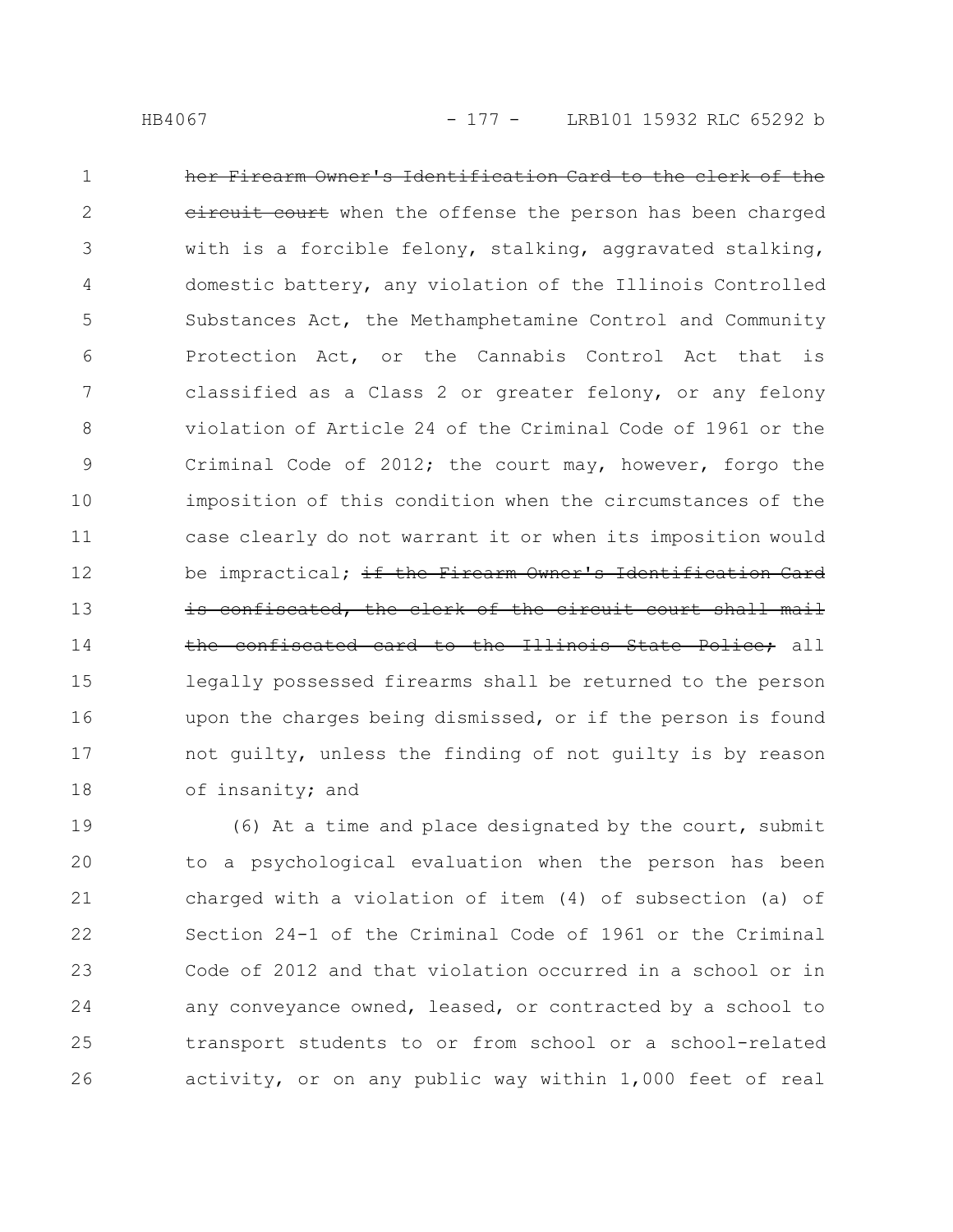property comprising any school.

Psychological evaluations ordered pursuant to this Section shall be completed promptly and made available to the State, the defendant, and the court. As a further condition of bail under these circumstances, the court shall order the defendant to refrain from entering upon the property of the school, including any conveyance owned, leased, or contracted by a school to transport students to or from school or a school-related activity, or on any public way within 1,000 feet of real property comprising any school. Upon receipt of the psychological evaluation, either the State or the defendant may request a change in the conditions of bail, pursuant to Section 110-6 of this Code. The court may change the conditions of bail to include a requirement that the defendant follow the recommendations of the psychological evaluation, including undergoing psychiatric treatment. The conclusions of the psychological evaluation and any statements elicited from the defendant during its administration are not admissible as evidence of guilt during the course of any trial on the charged offense, unless the defendant places his or her mental competency in issue. 2 3 4 5 6 7 8 9 10 11 12 13 14 15 16 17 18 19 20 21

(b) The court may impose other conditions, such as the following, if the court finds that such conditions are reasonably necessary to assure the defendant's appearance in court, protect the public from the defendant, or prevent the defendant's unlawful interference with the orderly 22 23 24 25 26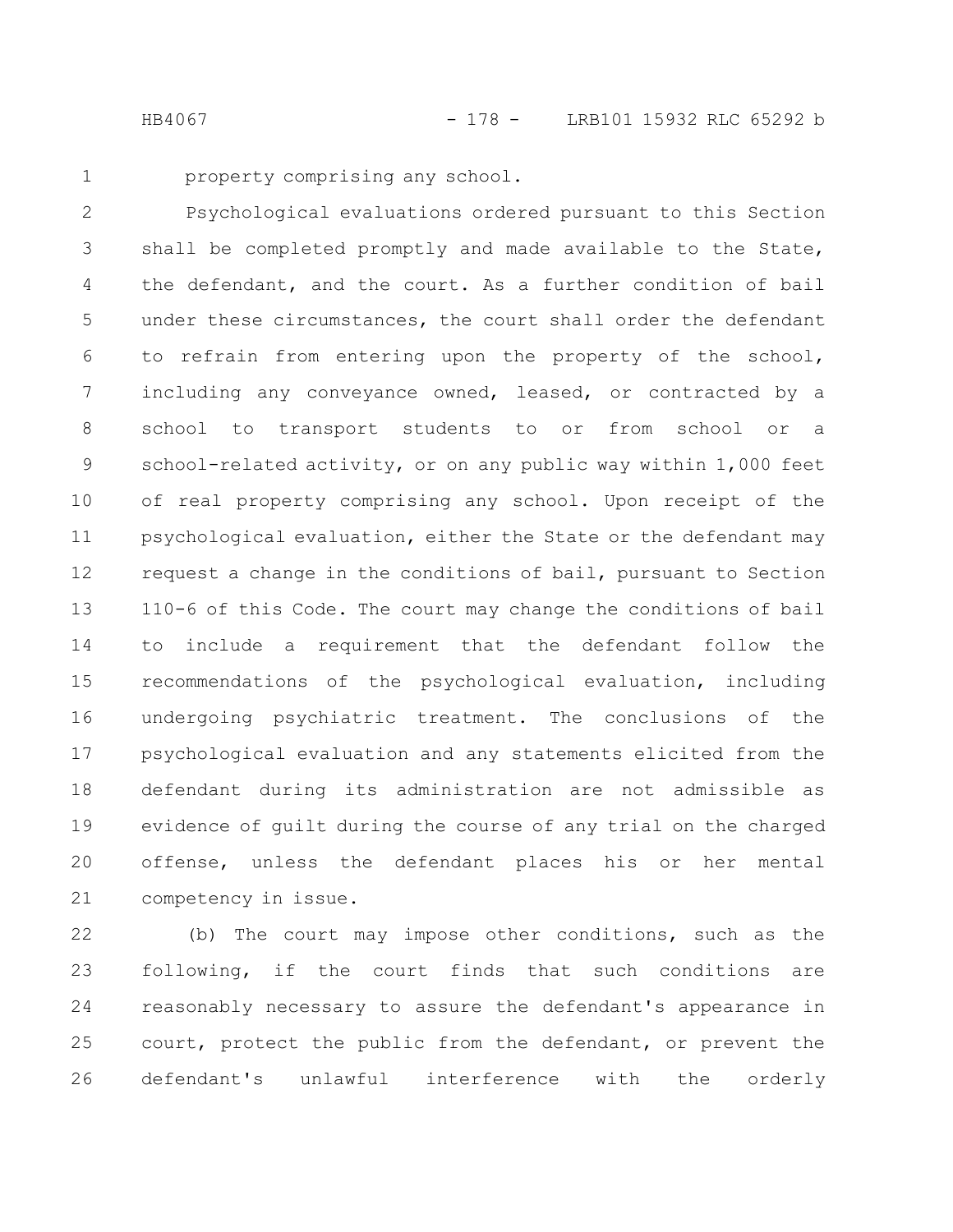HB4067 - 179 - LRB101 15932 RLC 65292 b

administration of justice: (1) Report to or appear in person before such person or agency as the court may direct; (2) Refrain from possessing a firearm or other dangerous weapon; (3) Refrain from approaching or communicating with particular persons or classes of persons; (4) Refrain from going to certain described geographical areas or premises; (5) Refrain from engaging in certain activities or indulging in intoxicating liquors or in certain drugs; (6) Undergo treatment for drug addiction or alcoholism; (7) Undergo medical or psychiatric treatment; (8) Work or pursue a course of study or vocational training; (9) Attend or reside in a facility designated by the court; (10) Support his or her dependents; (11) If a minor resides with his or her parents or in a foster home, attend school, attend a non-residential program for youths, and contribute to his or her own support at home or in a foster home; (12) Observe any curfew ordered by the court; (13) Remain in the custody of such designated person or organization agreeing to supervise his release. Such third 1 2 3 4 5 6 7 8 9 10 11 12 13 14 15 16 17 18 19 20 21 22 23 24 25 26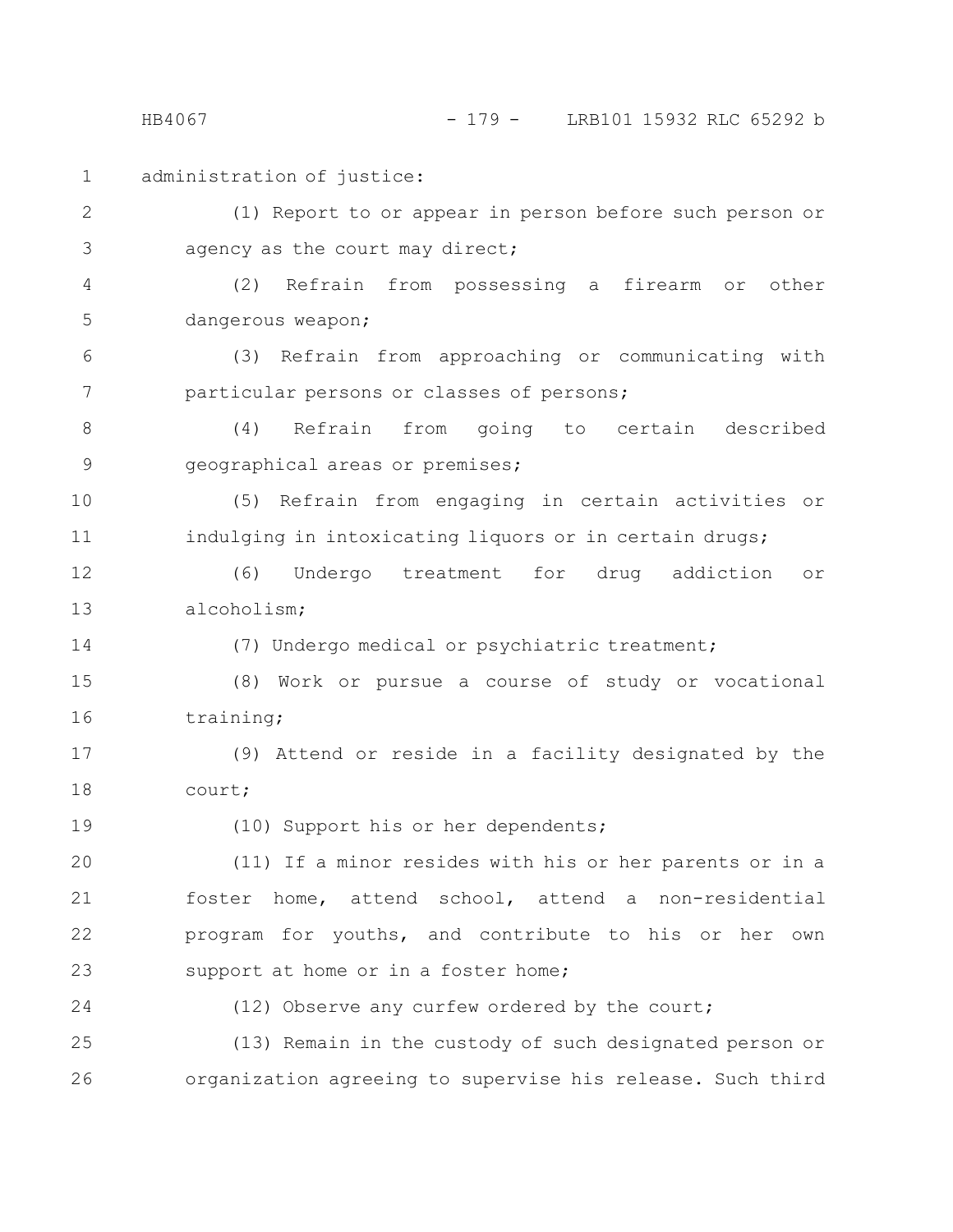party custodian shall be responsible for notifying the court if the defendant fails to observe the conditions of release which the custodian has agreed to monitor, and shall be subject to contempt of court for failure so to notify the court; 1 2 3 4 5

(14) Be placed under direct supervision of the Pretrial Services Agency, Probation Department or Court Services Department in a pretrial bond home supervision capacity with or without the use of an approved electronic monitoring device subject to Article 8A of Chapter V of the Unified Code of Corrections; 6 7 8 9 10 11

(14.1) The court shall impose upon a defendant who is charged with any alcohol, cannabis, methamphetamine, or controlled substance violation and is placed under direct supervision of the Pretrial Services Agency, Probation Department or Court Services Department in a pretrial bond home supervision capacity with the use of an approved monitoring device, as a condition of such bail bond, a fee that represents costs incidental to the electronic monitoring for each day of such bail supervision ordered by the court, unless after determining the inability of the defendant to pay the fee, the court assesses a lesser fee or no fee as the case may be. The fee shall be collected by the clerk of the circuit court, except as provided in an administrative order of the Chief Judge of the circuit court. The clerk of the circuit court shall pay all monies 12 13 14 15 16 17 18 19 20 21 22 23 24 25 26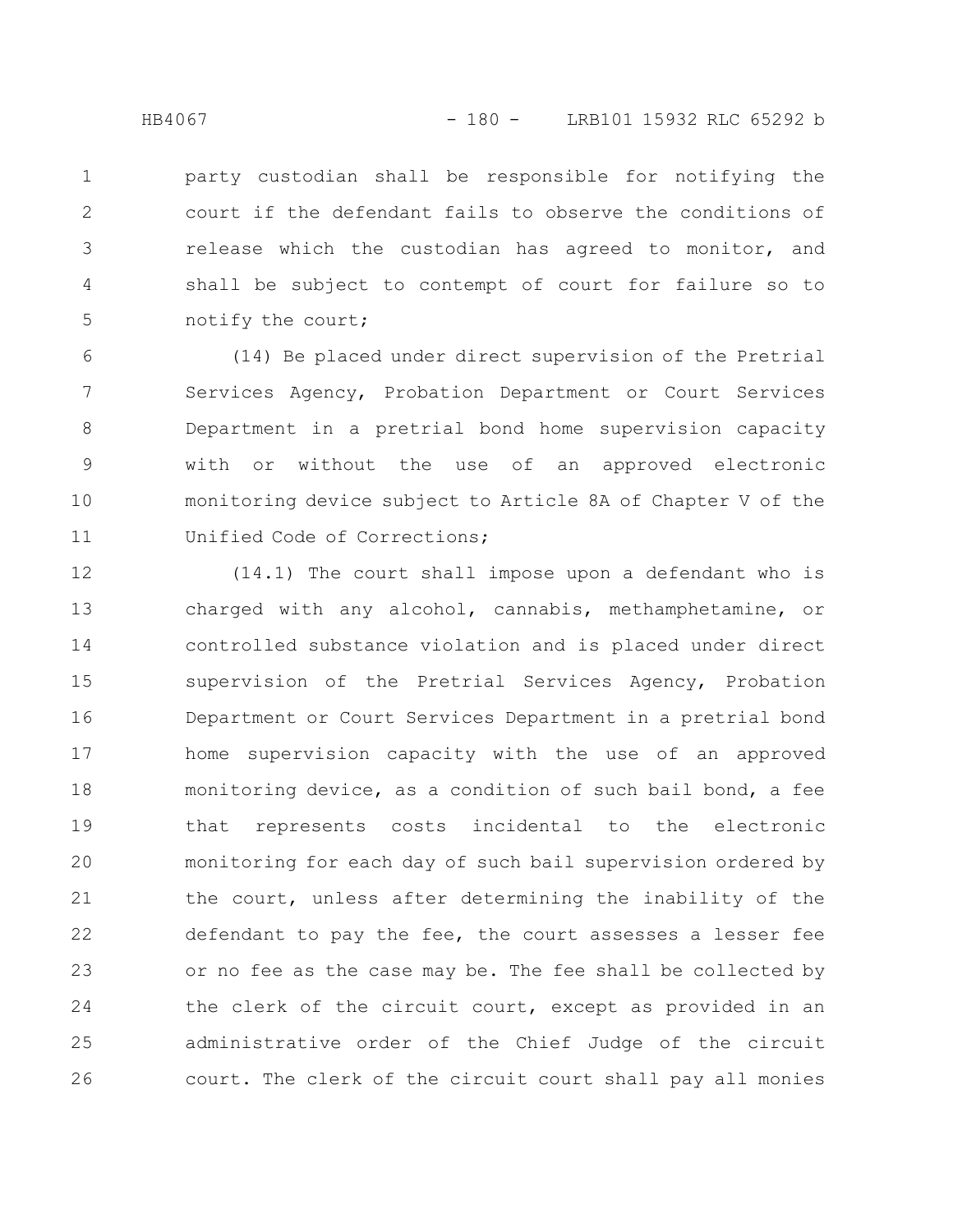collected from this fee to the county treasurer for deposit in the substance abuse services fund under Section 5-1086.1 of the Counties Code, except as provided in an administrative order of the Chief Judge of the circuit court. 1 2 3 4 5

The Chief Judge of the circuit court of the county may by administrative order establish a program for electronic monitoring of offenders with regard to drug-related and alcohol-related offenses, in which a vendor supplies and monitors the operation of the electronic monitoring device, and collects the fees on behalf of the county. The program shall include provisions for indigent offenders and the collection of unpaid fees. The program shall not unduly burden the offender and shall be subject to review by the Chief Judge. 6 7 8 9 10 11 12 13 14 15

The Chief Judge of the circuit court may suspend any additional charges or fees for late payment, interest, or damage to any device; 16 17 18

(14.2) The court shall impose upon all defendants, including those defendants subject to paragraph (14.1) above, placed under direct supervision of the Pretrial Services Agency, Probation Department or Court Services Department in a pretrial bond home supervision capacity with the use of an approved monitoring device, as a condition of such bail bond, a fee which shall represent costs incidental to such electronic monitoring for each day 19 20 21 22 23 24 25 26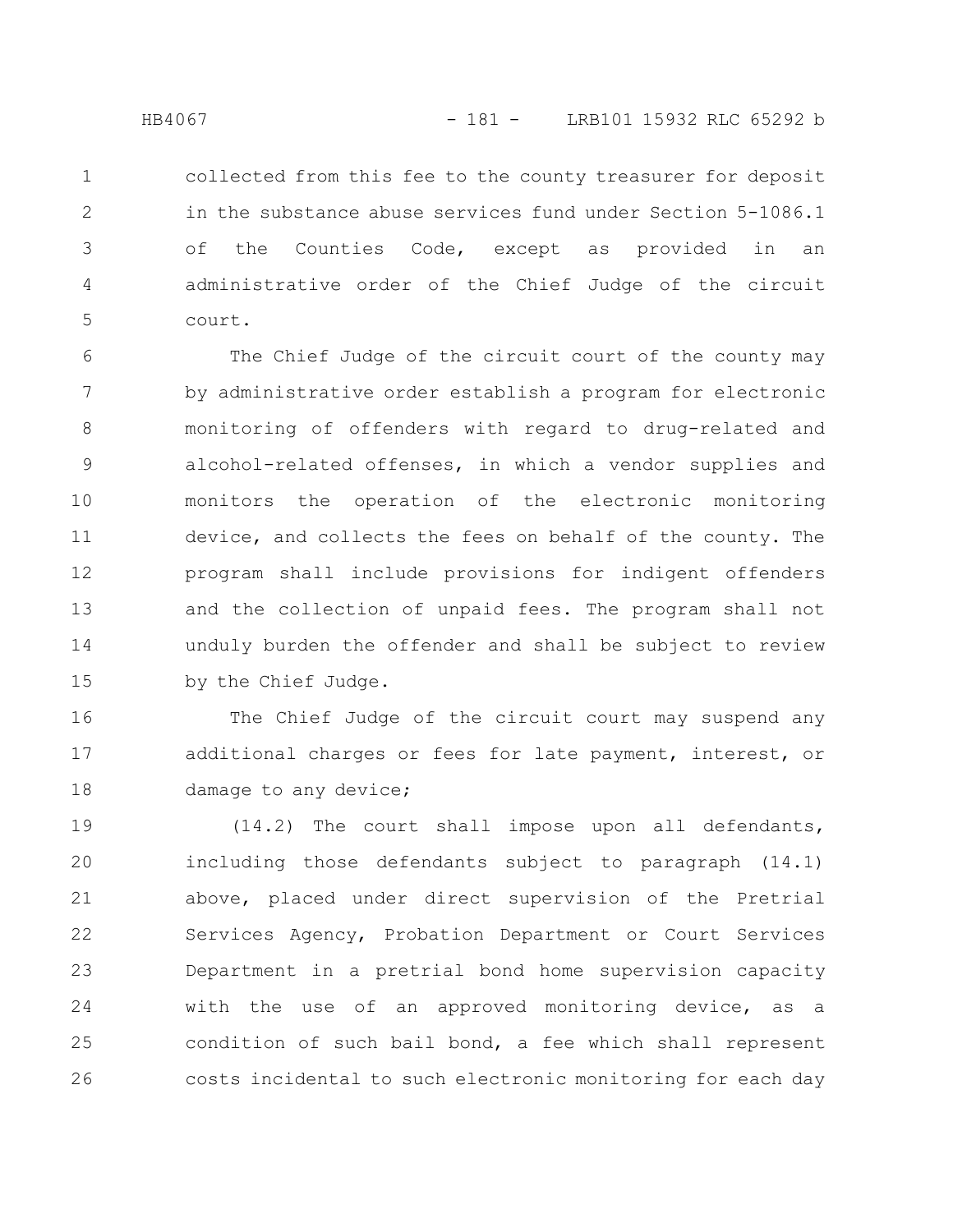of such bail supervision ordered by the court, unless after determining the inability of the defendant to pay the fee, the court assesses a lesser fee or no fee as the case may be. The fee shall be collected by the clerk of the circuit court, except as provided in an administrative order of the Chief Judge of the circuit court. The clerk of the circuit court shall pay all monies collected from this fee to the county treasurer who shall use the monies collected to defray the costs of corrections. The county treasurer shall deposit the fee collected in the county working cash fund under Section 6-27001 or Section 6-29002 of the Counties Code, as the case may be, except as provided in an administrative order of the Chief Judge of the circuit court. 1 2 3 4 5 6 7 8 9 10 11 12 13 14

The Chief Judge of the circuit court of the county may by administrative order establish a program for electronic monitoring of offenders with regard to drug-related and alcohol-related offenses, in which a vendor supplies and monitors the operation of the electronic monitoring device, and collects the fees on behalf of the county. The program shall include provisions for indigent offenders and the collection of unpaid fees. The program shall not unduly burden the offender and shall be subject to review by the Chief Judge. 15 16 17 18 19 20 21 22 23 24

The Chief Judge of the circuit court may suspend any additional charges or fees for late payment, interest, or 25 26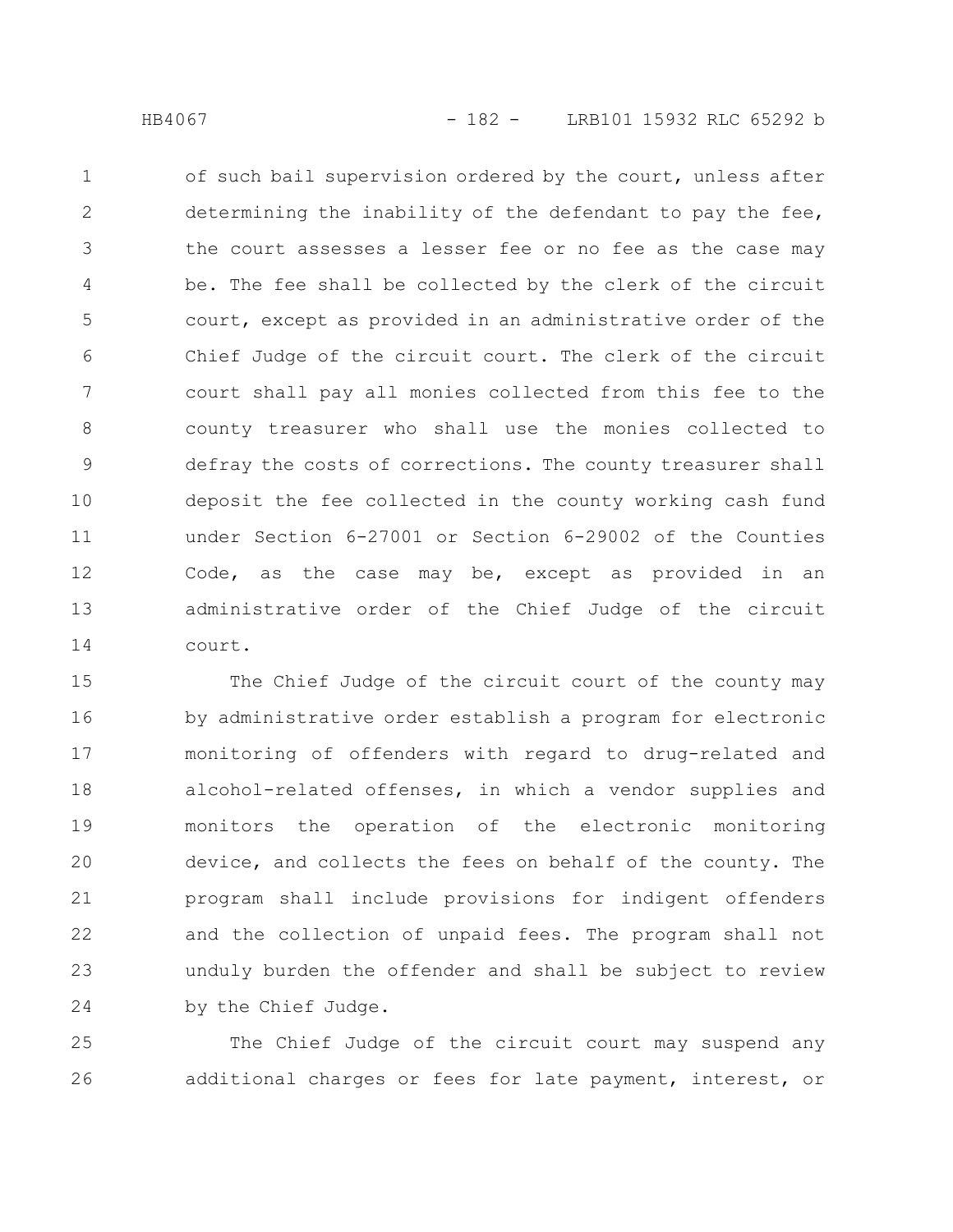damage to any device; 1

(14.3) The Chief Judge of the Judicial Circuit may establish reasonable fees to be paid by a person receiving pretrial services while under supervision of a pretrial services agency, probation department, or court services department. Reasonable fees may be charged for pretrial services including, but not limited to, pretrial supervision, diversion programs, electronic monitoring, victim impact services, drug and alcohol testing, DNA testing, GPS electronic monitoring, assessments and evaluations related to domestic violence and other victims, and victim mediation services. The person receiving pretrial services may be ordered to pay all costs incidental to pretrial services in accordance with his or her ability to pay those costs; 2 3 4 5 6 7 8 9 10 11 12 13 14 15

(14.4) For persons charged with violating Section 11-501 of the Illinois Vehicle Code, refrain from operating a motor vehicle not equipped with an ignition interlock device, as defined in Section 1-129.1 of the Illinois Vehicle Code, pursuant to the rules promulgated by the Secretary of State for the installation of ignition interlock devices. Under this condition the court may allow a defendant who is not self-employed to operate a vehicle owned by the defendant's employer that is not equipped with an ignition interlock device in the course and scope of the defendant's employment; 16 17 18 19 20 21 22 23 24 25 26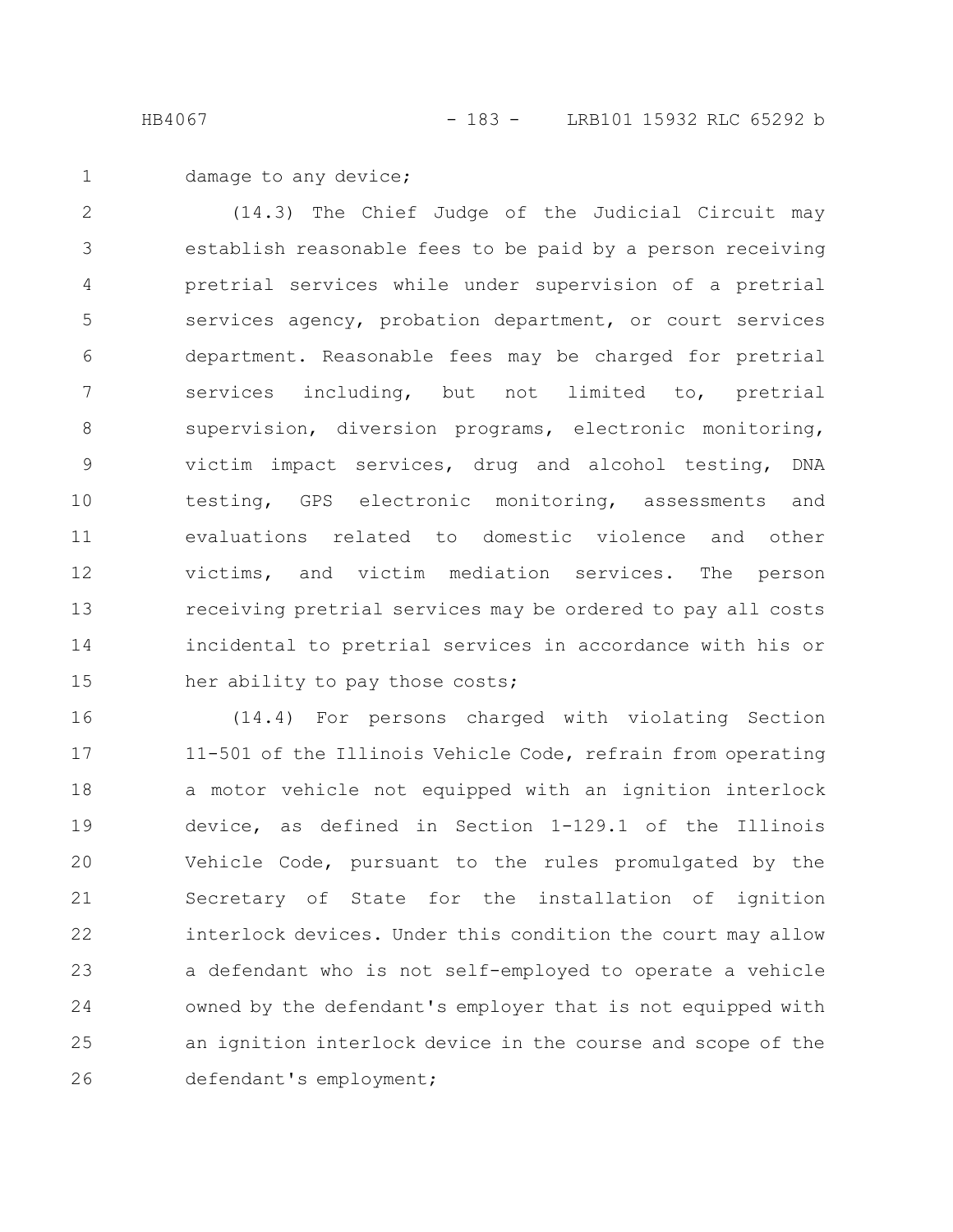(15) Comply with the terms and conditions of an order of protection issued by the court under the Illinois Domestic Violence Act of 1986 or an order of protection issued by the court of another state, tribe, or United States territory; 1 2 3 4 5

(16) Under Section 110-6.5 comply with the conditions of the drug testing program; and 6 7

(17) Such other reasonable conditions as the court may impose. 8 9

(c) When a person is charged with an offense under Section 11-1.20, 11-1.30, 11-1.40, 11-1.50, 11-1.60, 12-13, 12-14, 12-14.1, 12-15 or 12-16 of the Criminal Code of 1961 or the Criminal Code of 2012, involving a victim who is a minor under 18 years of age living in the same household with the defendant at the time of the offense, in granting bail or releasing the defendant on his own recognizance, the judge shall impose conditions to restrict the defendant's access to the victim which may include, but are not limited to conditions that he will: 10 11 12 13 14 15 16 17 18 19

20

1. Vacate the household.

2. Make payment of temporary support to his dependents. 21

22

23

3. Refrain from contact or communication with the child victim, except as ordered by the court.

(d) When a person is charged with a criminal offense and the victim is a family or household member as defined in Article 112A, conditions shall be imposed at the time of the 24 25 26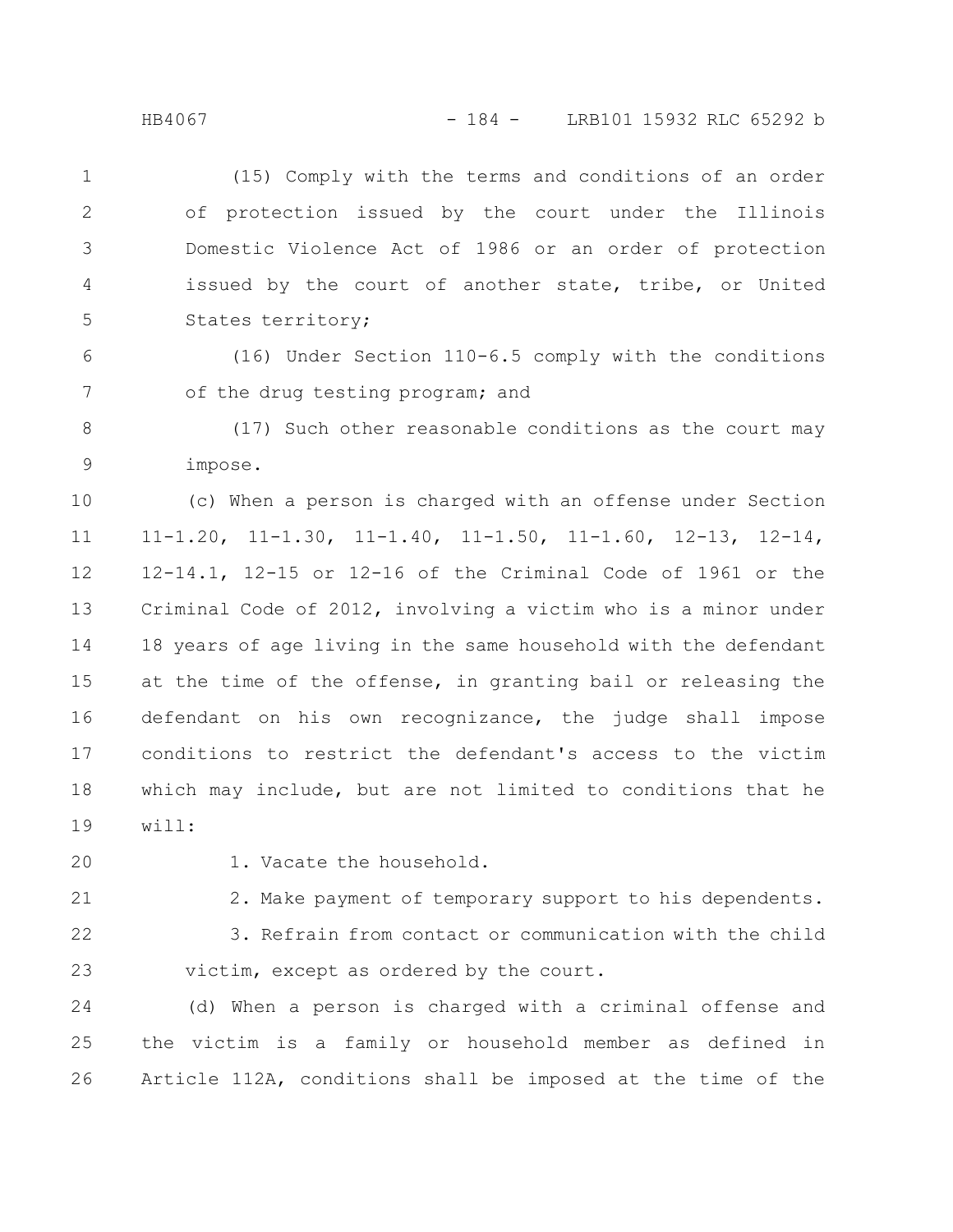defendant's release on bond that restrict the defendant's access to the victim. Unless provided otherwise by the court, the restrictions shall include requirements that the defendant do the following: 1 2 3 4

(1) refrain from contact or communication with the victim for a minimum period of 72 hours following the defendant's release; and 5 6 7

(2) refrain from entering or remaining at the victim's residence for a minimum period of 72 hours following the defendant's release. 8 9 10

(e) Local law enforcement agencies shall develop standardized bond forms for use in cases involving family or household members as defined in Article 112A, including specific conditions of bond as provided in subsection (d). Failure of any law enforcement department to develop or use those forms shall in no way limit the applicability and enforcement of subsections (d) and (f). 11 12 13 14 15 16 17

(f) If the defendant is admitted to bail after conviction the conditions of the bail bond shall be that he will, in addition to the conditions set forth in subsections (a) and (b) hereof: 18 19 20 21

22

(1) Duly prosecute his appeal;

(2) Appear at such time and place as the court may direct; 23 24

(3) Not depart this State without leave of the court; (4) Comply with such other reasonable conditions as the 25 26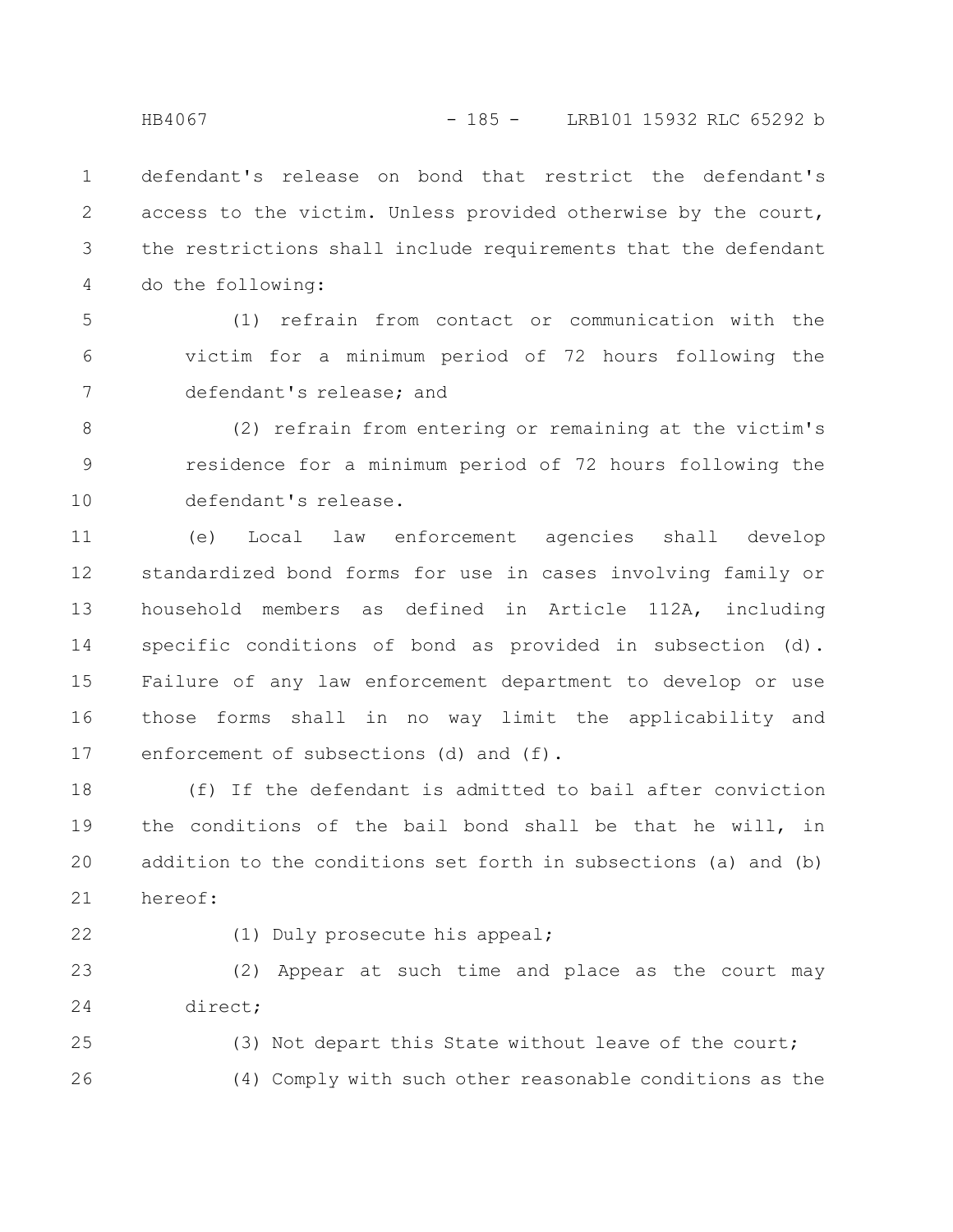court may impose; and 1

(5) If the judgment is affirmed or the cause reversed and remanded for a new trial, forthwith surrender to the officer from whose custody he was bailed. 2 3 4

(g) Upon a finding of guilty for any felony offense, the defendant shall physically surrender, at a time and place designated by the court, any and all firearms in his or her possession and his or her Firearm Owner's Identification Card as a condition of remaining on bond pending sentencing. 5 6 7 8 9

(h) In the event the defendant is unable to post bond, the court may impose a no contact provision with the victim or other interested party that shall be enforced while the defendant remains in custody. 10 11 12 13

(Source: P.A. 101-138, eff. 1-1-20.) 14

(725 ILCS 5/112A-11.1) 15

Sec. 112A-11.1. Procedure for determining whether certain misdemeanor crimes are crimes of domestic violence for purposes of federal law. 16 17 18

(a) When a defendant has been charged with a violation of Section 12-1, 12-2, 12-3, 12-3.2, 12-3.4, or 12-3.5 of the Criminal Code of 1961 or the Criminal Code of 2012, the State may, at arraignment or no later than 45 days after arraignment, for the purpose of notification to the Department of State Police Firearm Owner's Identification Card Office, serve on the defendant and file with the court a notice alleging that 19 20 21 22 23 24 25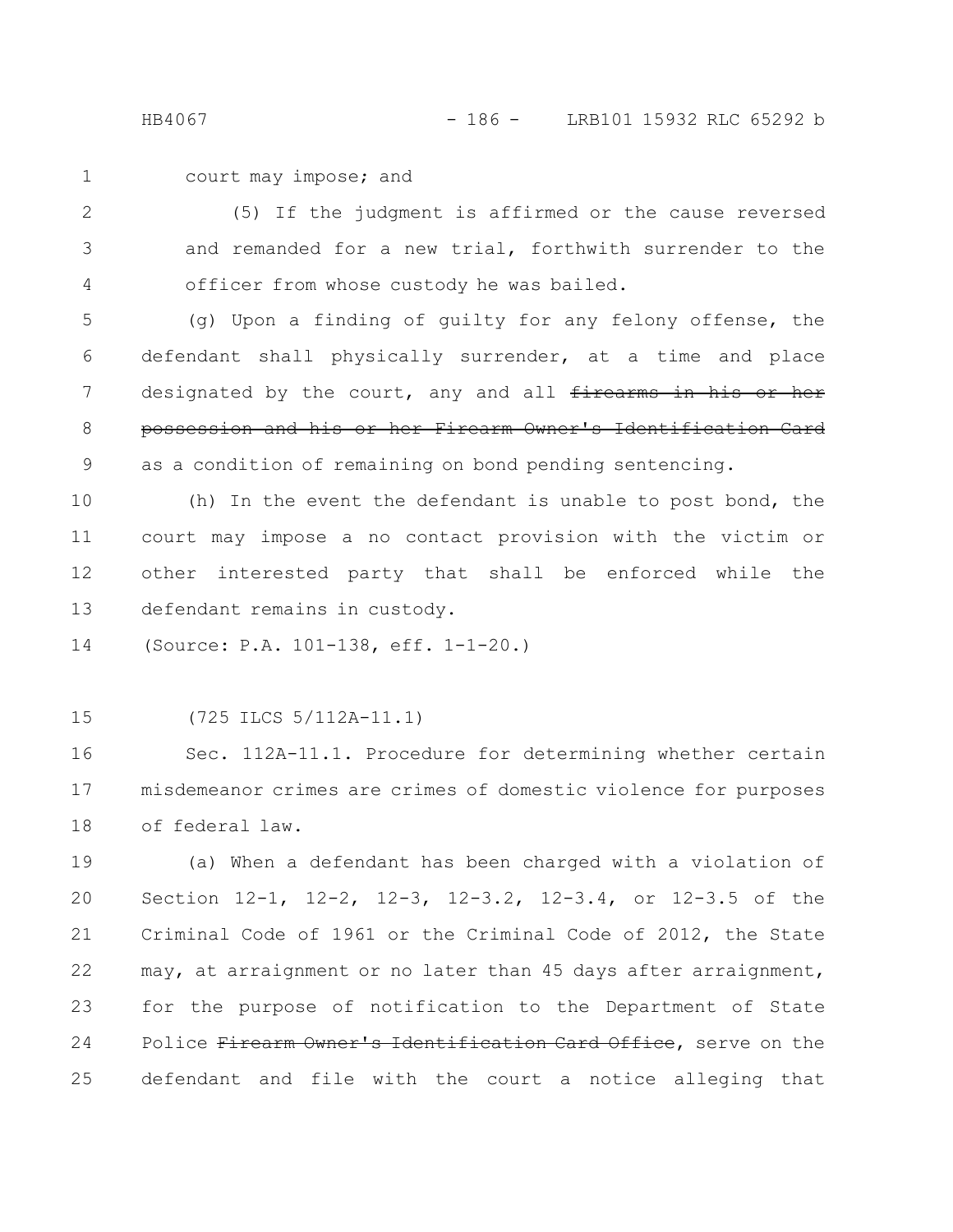conviction of the offense would subject the defendant to the prohibitions of 18 U.S.C. 922(g)(9) because of the relationship between the defendant and the alleged victim and the nature of the alleged offense. 1 2 3 4

(b) The notice shall include the name of the person alleged to be the victim of the crime and shall specify the nature of the alleged relationship as set forth in 18 U.S.C. 921(a)(33)(A)(ii). It shall also specify the element of the charged offense which requires the use or attempted use of physical force, or the threatened use of a deadly weapon, as set forth 18 U.S.C. 921(a)(33)(A)(ii). It shall also include notice that the defendant is entitled to a hearing on the allegation contained in the notice and that if the allegation is sustained, that determination and conviction shall be reported to the Department of State Police Firearm Owner's Identification Card Office. 5 6 7 8 9 10 11 12 13 14 15 16

(c) After having been notified as provided in subsection (b) of this Section, the defendant may stipulate or admit, orally on the record or in writing, that conviction of the offense would subject the defendant to the prohibitions of 18 U.S.C. 922(g)(9). In that case, the applicability of 18 U.S.C. 922(g)(9) shall be deemed established for purposes of Section 112A-11.2. If the defendant denies the applicability of 18 U.S.C. 922(g)(9) as alleged in the notice served by the State, or stands mute with respect to that allegation, then the State shall bear the burden to prove beyond a reasonable doubt that 17 18 19 20 21 22 23 24 25 26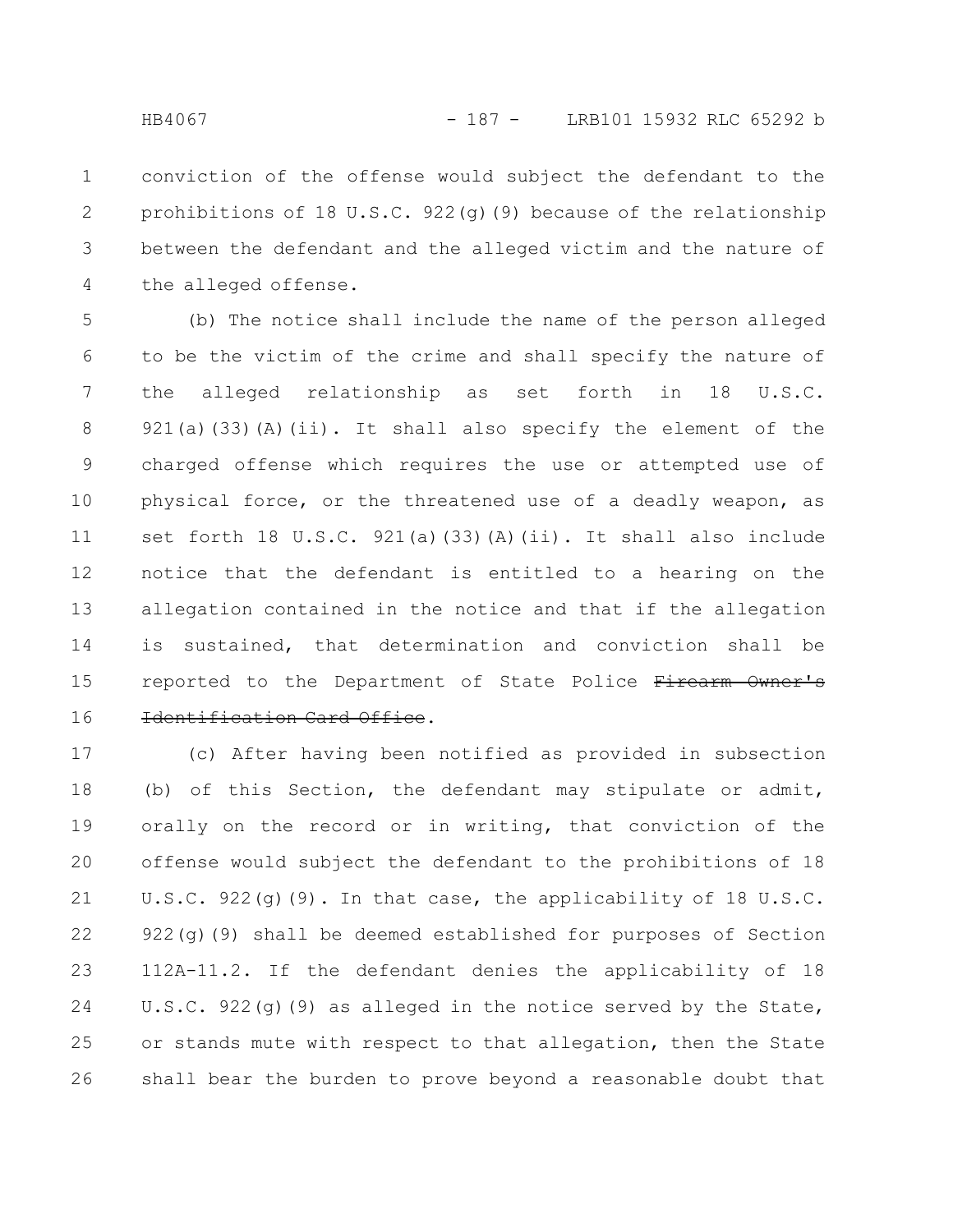the offense is one to which the prohibitions of 18 U.S.C. 922(g)(9) apply. The court may consider reliable hearsay evidence submitted by either party provided that it is relevant to the determination of the allegation. Facts previously proven at trial or elicited at the time of entry of a plea of guilty shall be deemed established beyond a reasonable doubt and shall not be relitigated. At the conclusion of the hearing, or upon a stipulation or admission, as applicable, the court shall make a specific written determination with respect to the allegation. (Source: P.A. 97-1131, eff. 1-1-13; 97-1150, eff. 1-25-13.) 1 2 3 4 5 6 7 8 9 10

11

(725 ILCS 5/112A-11.2)

Sec. 112A-11.2. Notification to the Department of State Police Firearm Owner's Identification Card Office of determinations in certain misdemeanor cases. Upon judgment of conviction of a violation of Section 12-1, 12-2, 12-3, 12-3.2, 12-3.4, or 12-3.5 of the Criminal Code of 1961 or the Criminal Code of 2012 when the defendant has been determined, under Section 112A-11.1, to be subject to the prohibitions of 18 U.S.C. 922(g)(9), the circuit court clerk shall include notification and a copy of the written determination in a report of the conviction to the Department of State Police Firearm Owner's Identification Card Office to enable the office to report that determination to the Federal Bureau of Investigation and assist the Bureau in identifying persons prohibited from purchasing and possessing a firearm pursuant to 12 13 14 15 16 17 18 19 20 21 22 23 24 25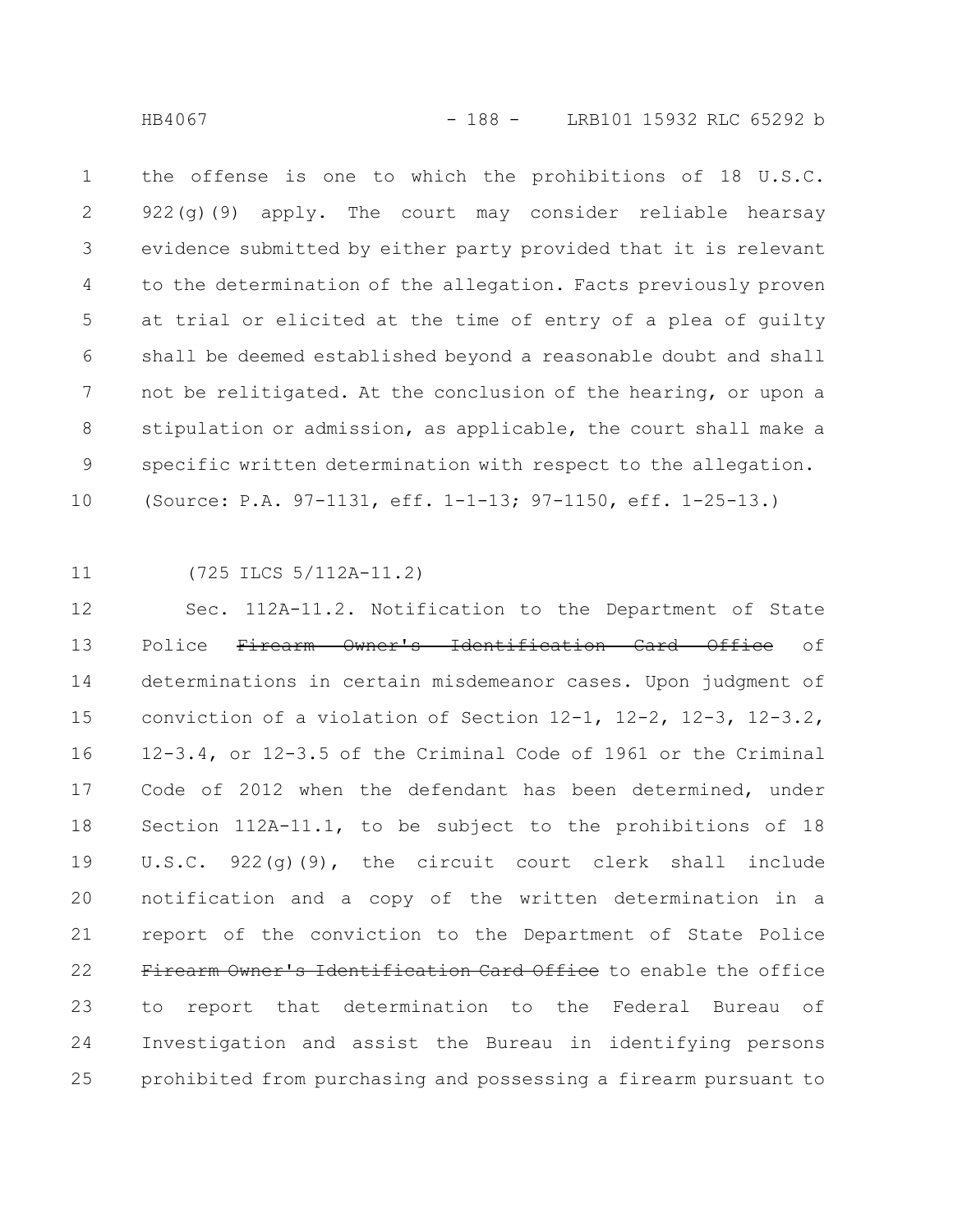the provisions of 18 U.S.C. 922. (Source: P.A. 97-1131, eff. 1-1-13; 97-1150, eff. 1-25-13.) (725 ILCS 5/112A-14) (from Ch. 38, par. 112A-14) Sec. 112A-14. Domestic violence order of protection; remedies. 1 2 3 4 5 HB4067 - 189 - LRB101 15932 RLC 65292 b

(a) (Blank). 6

(b) The court may order any of the remedies listed in this subsection (b). The remedies listed in this subsection (b) shall be in addition to other civil or criminal remedies available to petitioner. 7 8 9 10

(1) Prohibition of abuse. Prohibit respondent's harassment, interference with personal liberty, intimidation of a dependent, physical abuse, or willful deprivation, as defined in this Article, if such abuse has occurred or otherwise appears likely to occur if not prohibited. 11 12 13 14 15 16

(2) Grant of exclusive possession of residence. Prohibit respondent from entering or remaining in any residence, household, or premises of the petitioner, including one owned or leased by respondent, if petitioner has a right to occupancy thereof. The grant of exclusive possession of the residence, household, or premises shall not affect title to real property, nor shall the court be limited by the standard set forth in subsection (c-2) of Section 501 of the Illinois Marriage and Dissolution of 17 18 19 20 21 22 23 24 25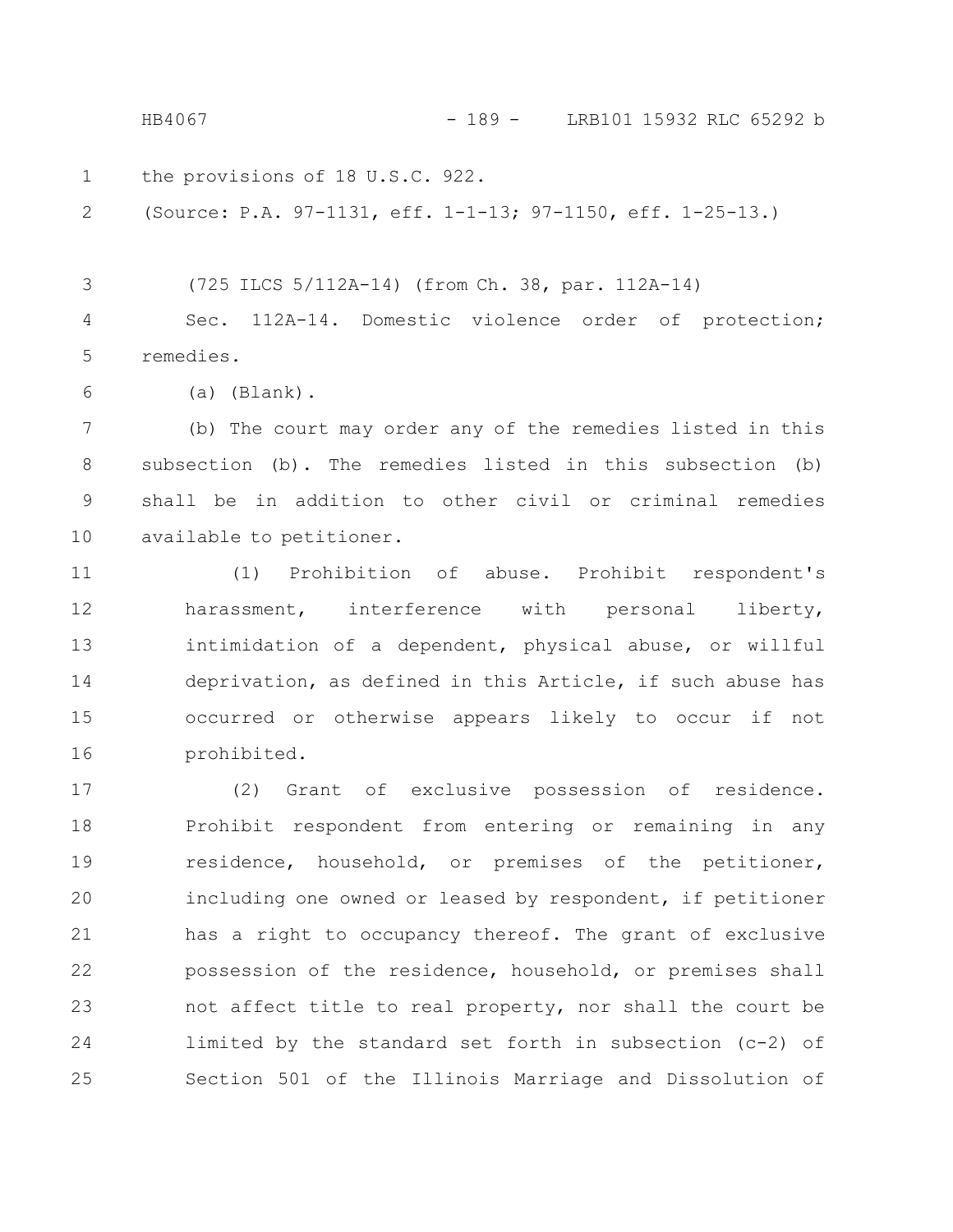Marriage Act. 1

(A) Right to occupancy. A party has a right to occupancy of a residence or household if it is solely or jointly owned or leased by that party, that party's spouse, a person with a legal duty to support that party or a minor child in that party's care, or by any person or entity other than the opposing party that authorizes that party's occupancy (e.g., a domestic violence shelter). Standards set forth in subparagraph (B) shall not preclude equitable relief. 2 3 4 5 6 7 8 9 10

(B) Presumption of hardships. If petitioner and respondent each has the right to occupancy of a residence or household, the court shall balance (i) the hardships to respondent and any minor child or dependent adult in respondent's care resulting from entry of this remedy with (ii) the hardships to petitioner and any minor child or dependent adult in petitioner's care resulting from continued exposure to the risk of abuse (should petitioner remain at the residence or household) or from loss of possession of the residence or household (should petitioner leave to avoid the risk of abuse). When determining the balance of hardships, the court shall also take into account the accessibility of the residence or household. Hardships need not be balanced if respondent does not have a right to occupancy. 11 12 13 14 15 16 17 18 19 20 21 22 23 24 25 26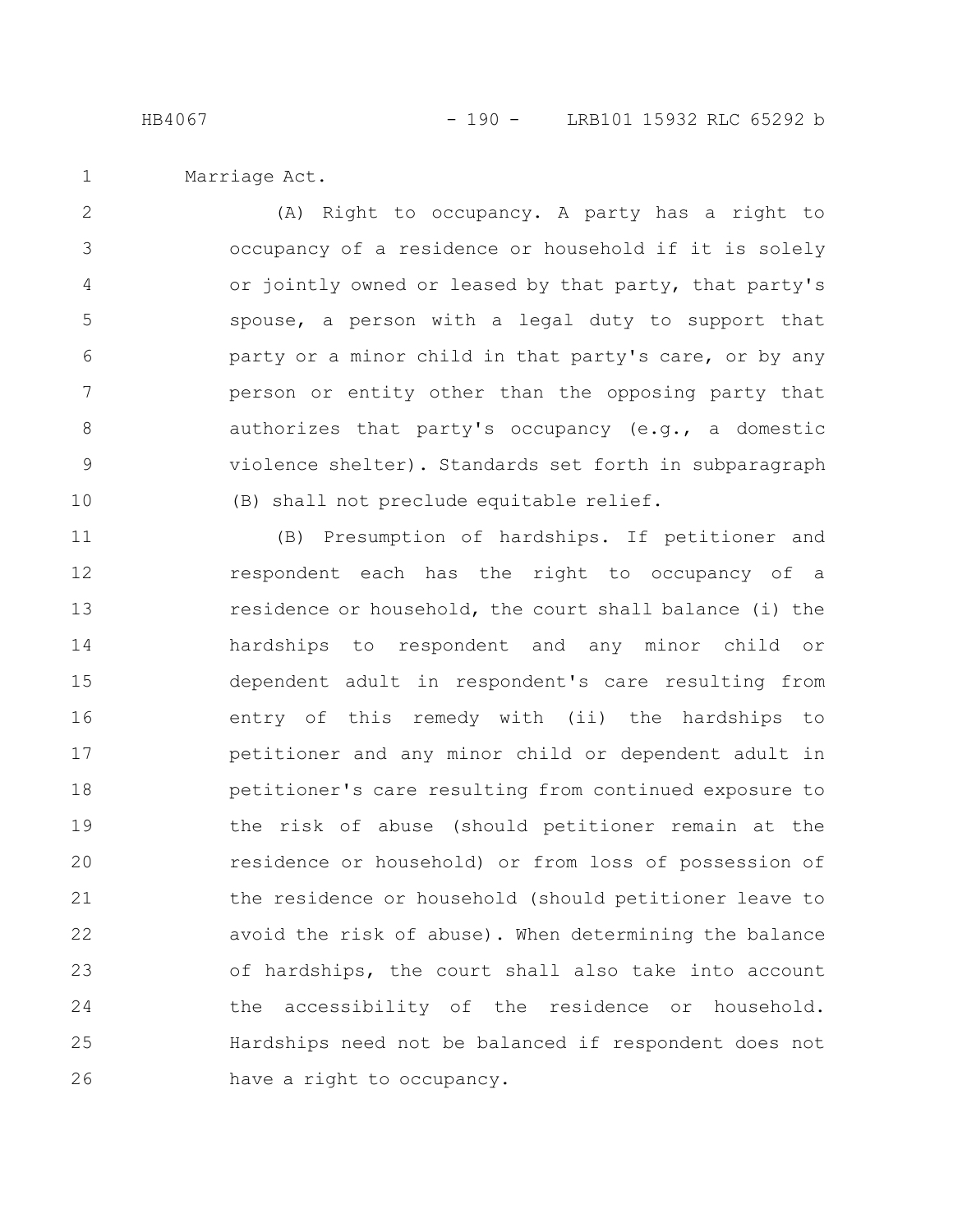HB4067 - 191 - LRB101 15932 RLC 65292 b

The balance of hardships is presumed to favor possession by petitioner unless the presumption is rebutted by a preponderance of the evidence, showing that the hardships to respondent substantially outweigh the hardships to petitioner and any minor child or dependent adult in petitioner's care. The court, on the request of petitioner or on its own motion, may order respondent to provide suitable, accessible, alternate housing for petitioner instead of excluding respondent from a mutual residence or household. 1 2 3 4 5 6 7 8 9 10 11

(3) Stay away order and additional prohibitions. Order respondent to stay away from petitioner or any other person protected by the domestic violence order of protection, or prohibit respondent from entering or remaining present at petitioner's school, place of employment, or other specified places at times when petitioner is present, or both, if reasonable, given the balance of hardships. Hardships need not be balanced for the court to enter a stay away order or prohibit entry if respondent has no right to enter the premises. 12 13 14 15 16 17 18 19 20 21

(A) If a domestic violence order of protection grants petitioner exclusive possession of the residence, prohibits respondent from entering the residence, or orders respondent to stay away from petitioner or other protected persons, then the court 22 23 24 25 26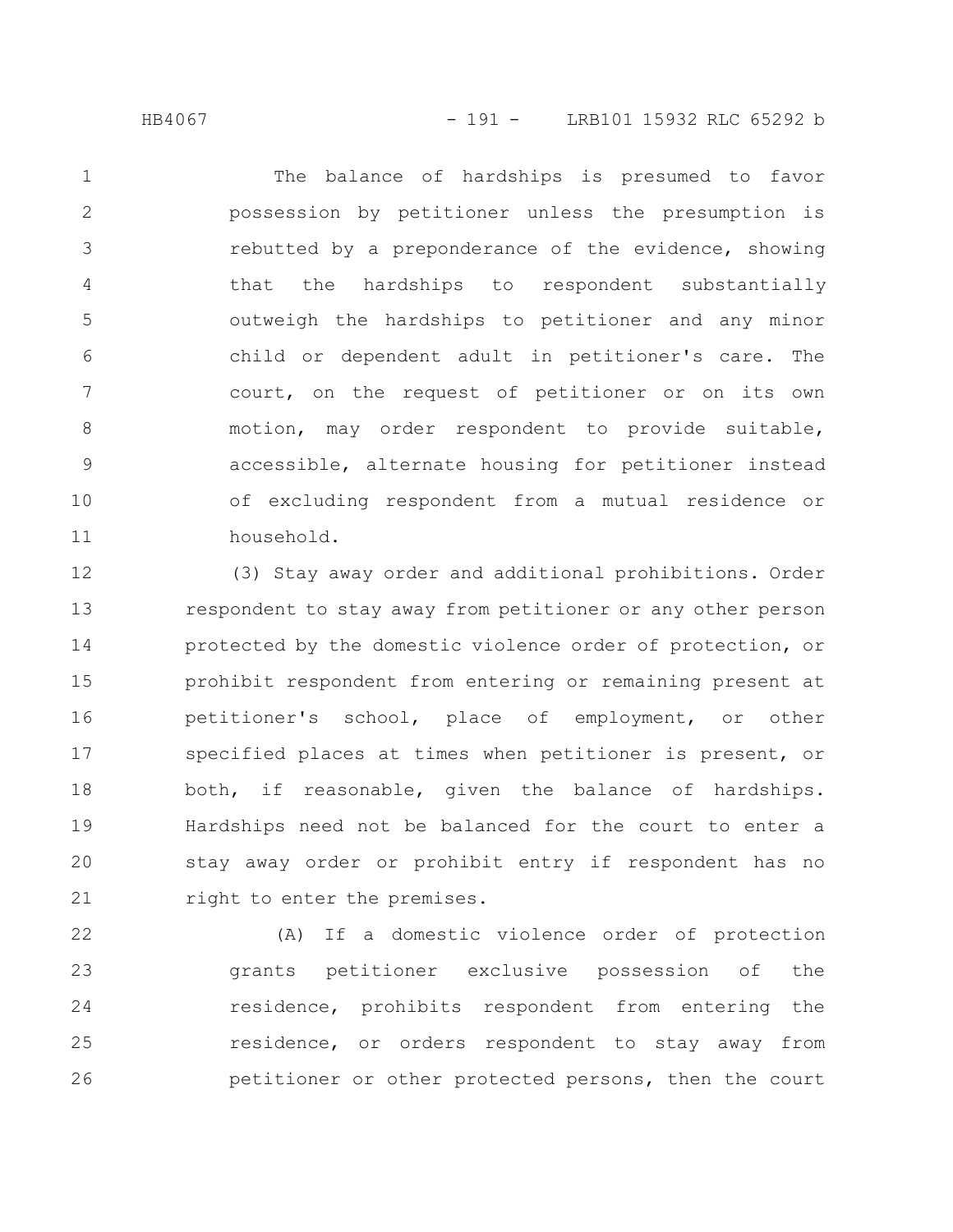may allow respondent access to the residence to remove items of clothing and personal adornment used exclusively by respondent, medications, and other items as the court directs. The right to access shall be exercised on only one occasion as the court directs and in the presence of an agreed-upon adult third party or law enforcement officer. 1 2 3 4 5 6 7

(B) When the petitioner and the respondent attend the same public, private, or non-public elementary, middle, or high school, the court when issuing a domestic violence order of protection and providing relief shall consider the severity of the act, any continuing physical danger or emotional distress to the petitioner, the educational rights guaranteed to the petitioner and respondent under federal and State law, the availability of a transfer of the respondent to another school, a change of placement or a change of program of the respondent, the expense, difficulty, and educational disruption that would be caused by a transfer of the respondent to another school, and any other relevant facts of the case. The court may order that the respondent not attend the public, private, or non-public elementary, middle, or high school attended by the petitioner, order that the respondent accept a change of placement or change of program, as determined by the school district or private or non-public school, 8 9 10 11 12 13 14 15 16 17 18 19 20 21 22 23 24 25 26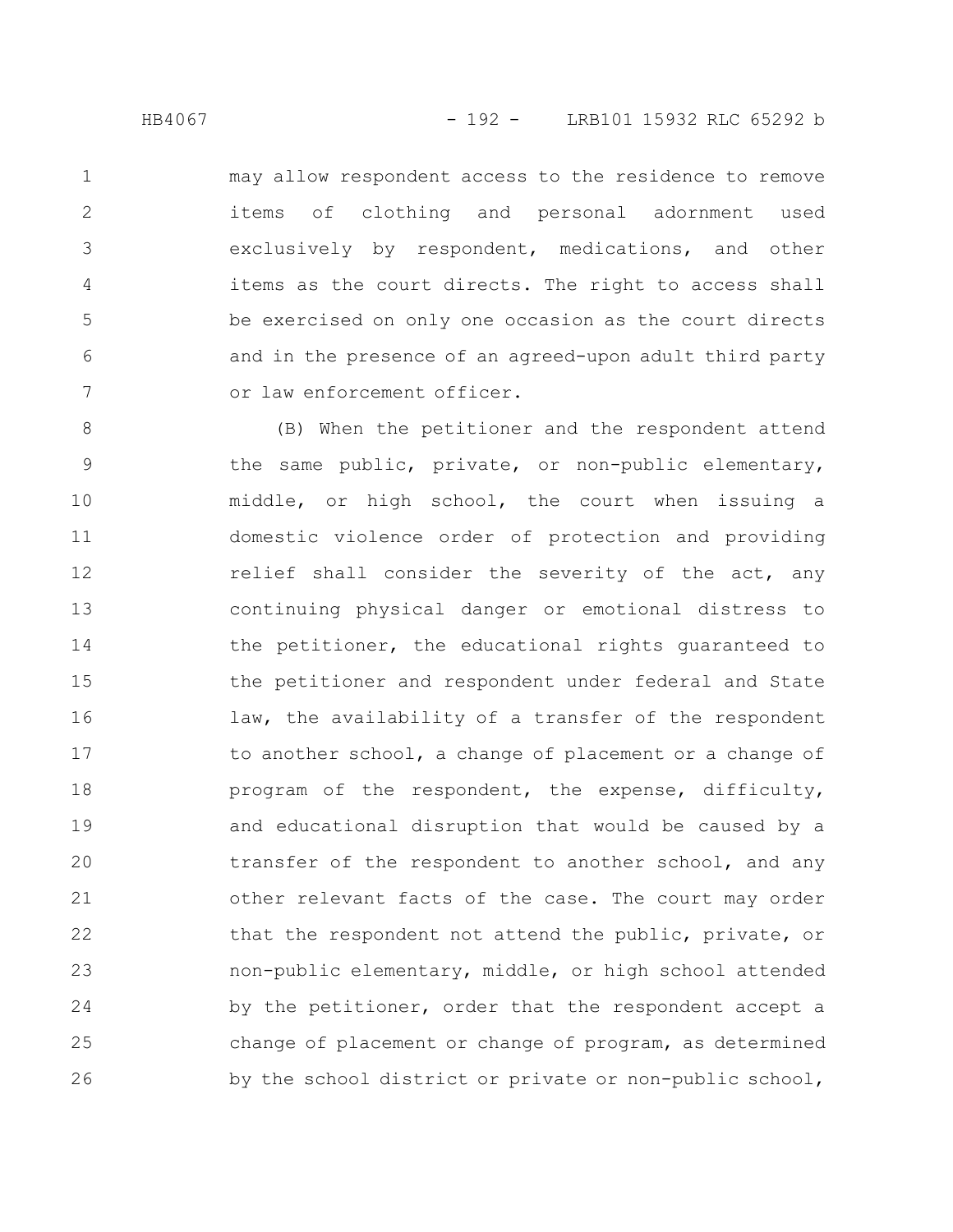or place restrictions on the respondent's movements within the school attended by the petitioner. The respondent bears the burden of proving by a preponderance of the evidence that a transfer, change of placement, or change of program of the respondent is not available. The respondent also bears the burden of production with respect to the expense, difficulty, and educational disruption that would be caused by a transfer of the respondent to another school. A transfer, change of placement, or change of program is not unavailable to the respondent solely on the ground that the respondent does not agree with the school district's or private or non-public school's transfer, change of placement, or change of program or solely on the ground that the respondent fails or refuses to consent or otherwise does not take an action required to effectuate a transfer, change of placement, or change of program. When a court orders a respondent to stay away from the public, private, or non-public school attended by the petitioner and the respondent requests a transfer to another attendance center within the respondent's school district or private or non-public school, the school district or private or non-public school shall have sole discretion to determine the attendance center to which the respondent is transferred. If the court order results 1 2 3 4 5 6 7 8 9 10 11 12 13 14 15 16 17 18 19 20 21 22 23 24 25 26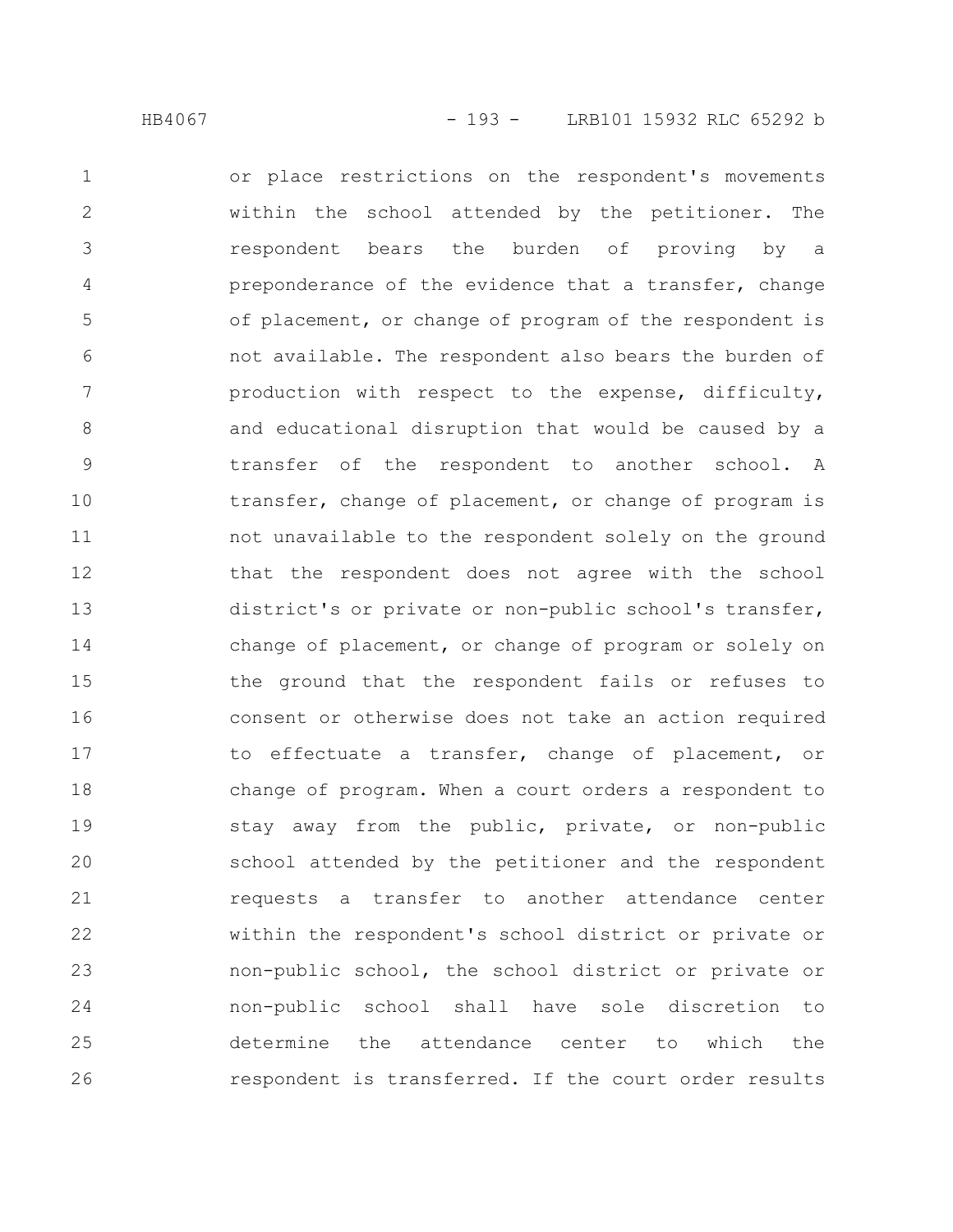in a transfer of the minor respondent to another attendance center, a change in the respondent's placement, or a change of the respondent's program, the parents, guardian, or legal custodian of the respondent is responsible for transportation and other costs associated with the transfer or change. 1 2 3 4 5 6

(C) The court may order the parents, guardian, or legal custodian of a minor respondent to take certain actions or to refrain from taking certain actions to ensure that the respondent complies with the order. If the court orders a transfer of the respondent to another school, the parents, guardian, or legal custodian of the respondent is responsible for transportation and other costs associated with the change of school by the respondent. 7 8 9 10 11 12 13 14 15

(4) Counseling. Require or recommend the respondent to undergo counseling for a specified duration with a social worker, psychologist, clinical psychologist, psychiatrist, family service agency, alcohol or substance abuse program, mental health center guidance counselor, agency providing services to elders, program designed for domestic violence abusers, or any other guidance service the court deems appropriate. The court may order the respondent in any intimate partner relationship to report to an Illinois Department of Human Services protocol approved partner abuse intervention program for an assessment and to follow 16 17 18 19 20 21 22 23 24 25 26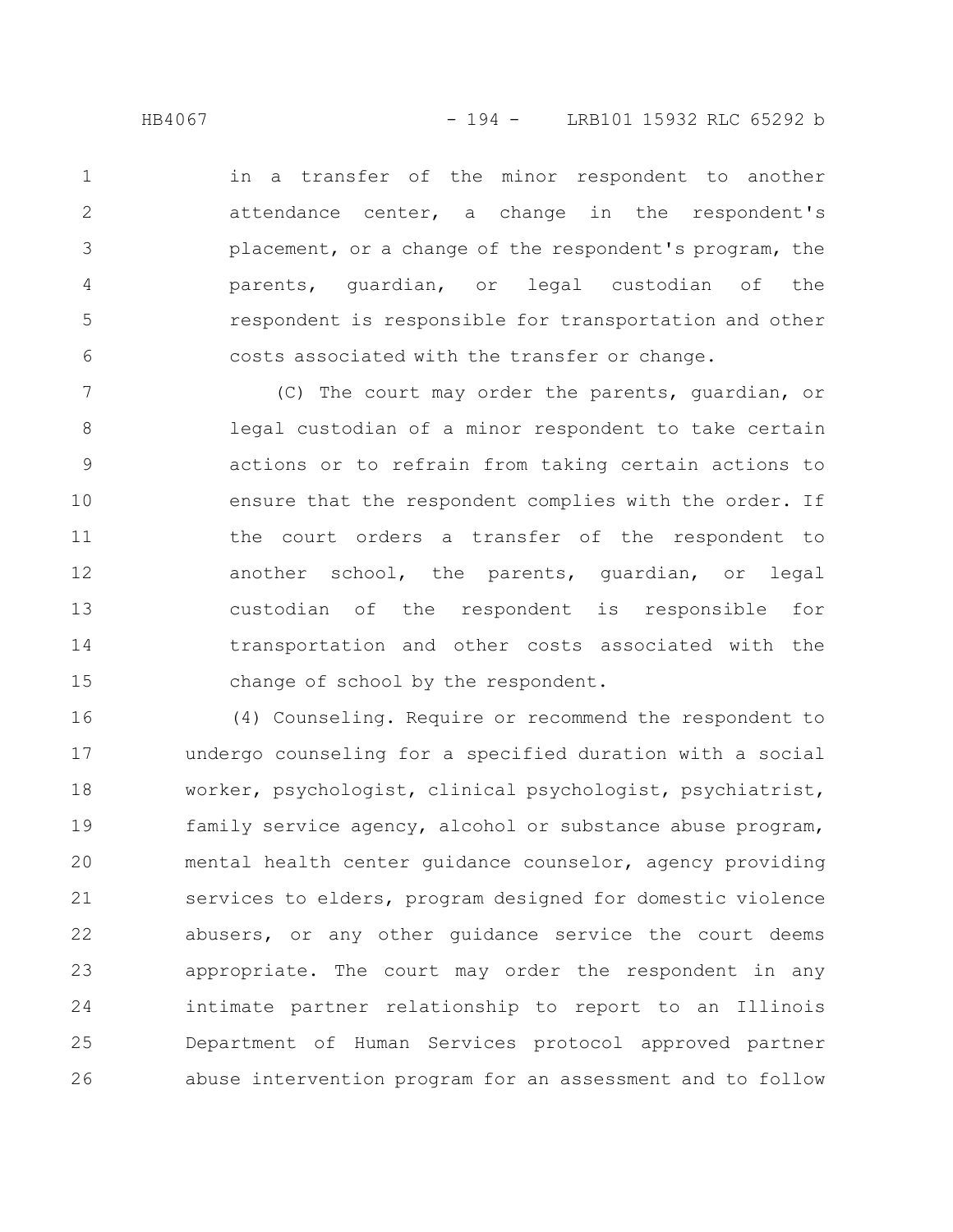1

all recommended treatment.

(5) Physical care and possession of the minor child. In order to protect the minor child from abuse, neglect, or unwarranted separation from the person who has been the minor child's primary caretaker, or to otherwise protect the well-being of the minor child, the court may do either or both of the following: (i) grant petitioner physical care or possession of the minor child, or both, or (ii) order respondent to return a minor child to, or not remove a minor child from, the physical care of a parent or person in loco parentis. 2 3 4 5 6 7 8 9 10 11

If the respondent is charged with abuse (as defined in Section 112A-3 of this Code) of a minor child, there shall be a rebuttable presumption that awarding physical care to respondent would not be in the minor child's best interest. 12 13 14 15

(6) Temporary allocation of parental responsibilities and significant decision-making responsibilities. Award temporary significant decision-making responsibility to petitioner in accordance with this Section, the Illinois Marriage and Dissolution of Marriage Act, the Illinois Parentage Act of 2015, and this State's Uniform Child-Custody Jurisdiction and Enforcement Act. 16 17 18 19 20 21 22

If the respondent is charged with abuse (as defined in Section 112A-3 of this Code) of a minor child, there shall be a rebuttable presumption that awarding temporary significant decision-making responsibility to respondent 23 24 25 26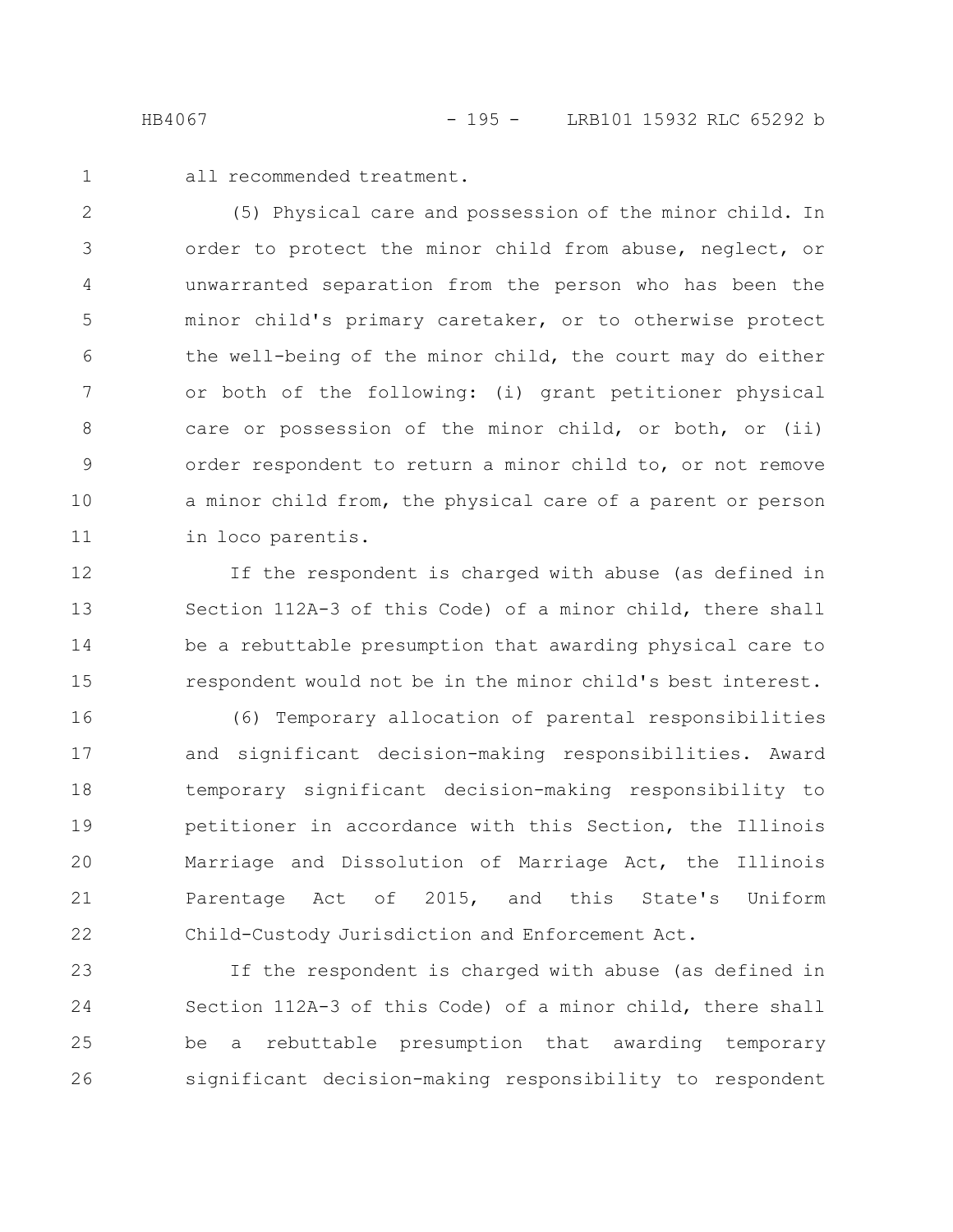HB4067 - 196 - LRB101 15932 RLC 65292 b

1

would not be in the child's best interest.

(7) Parenting time. Determine the parenting time, if any, of respondent in any case in which the court awards physical care or temporary significant decision-making responsibility of a minor child to petitioner. The court shall restrict or deny respondent's parenting time with a minor child if the court finds that respondent has done or is likely to do any of the following: 2 3 4 5 6 7 8

(i) abuse or endanger the minor child during parenting time; 9 10

(ii) use the parenting time as an opportunity to abuse or harass petitioner or petitioner's family or household members; 11 12 13

(iii) improperly conceal or detain the minor child; or 14 15

(iv) otherwise act in a manner that is not in the best interests of the minor child. 16 17

The court shall not be limited by the standards set forth in Section 603.10 of the Illinois Marriage and Dissolution of Marriage Act. If the court grants parenting time, the order shall specify dates and times for the parenting time to take place or other specific parameters or conditions that are appropriate. No order for parenting time shall refer merely to the term "reasonable parenting time". Petitioner may deny respondent access to the minor child if, when respondent arrives for parenting time, 18 19 20 21 22 23 24 25 26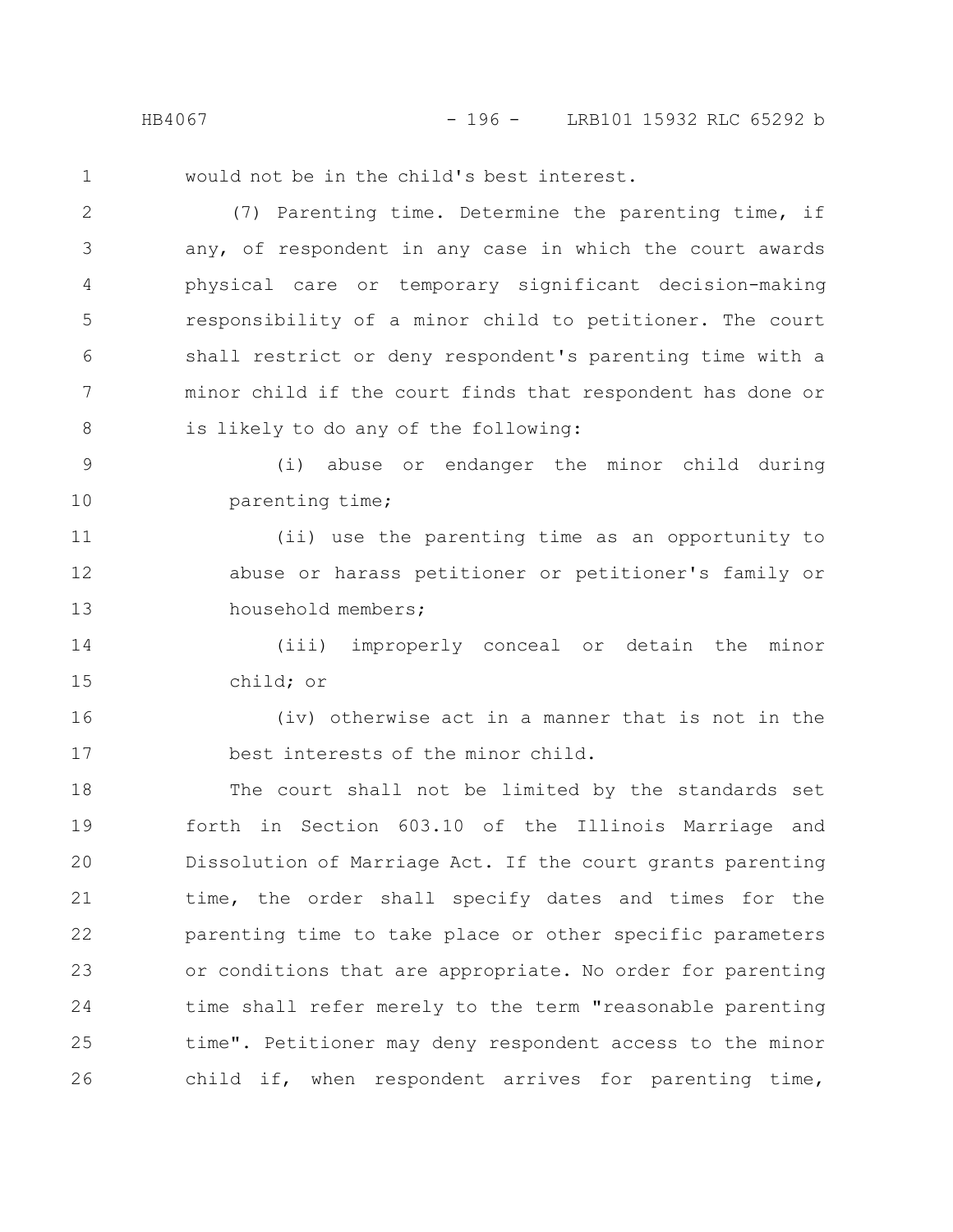respondent is under the influence of drugs or alcohol and constitutes a threat to the safety and well-being of petitioner or petitioner's minor children or is behaving in a violent or abusive manner. If necessary to protect any member of petitioner's family or household from future abuse, respondent shall be prohibited from coming to petitioner's residence to meet the minor child for parenting time, and the petitioner and respondent shall submit to the court their recommendations for reasonable alternative arrangements for parenting time. A person may be approved to supervise parenting time only after filing an affidavit accepting that responsibility and acknowledging accountability to the court. 1 2 3 4 5 6 7 8 9 10 11 12 13

(8) Removal or concealment of minor child. Prohibit respondent from removing a minor child from the State or concealing the child within the State. 14 15 16

(9) Order to appear. Order the respondent to appear in court, alone or with a minor child, to prevent abuse, neglect, removal or concealment of the child, to return the child to the custody or care of the petitioner, or to permit any court-ordered interview or examination of the child or the respondent. 17 18 19 20 21 22

(10) Possession of personal property. Grant petitioner exclusive possession of personal property and, if respondent has possession or control, direct respondent to promptly make it available to petitioner, if: 23 24 25 26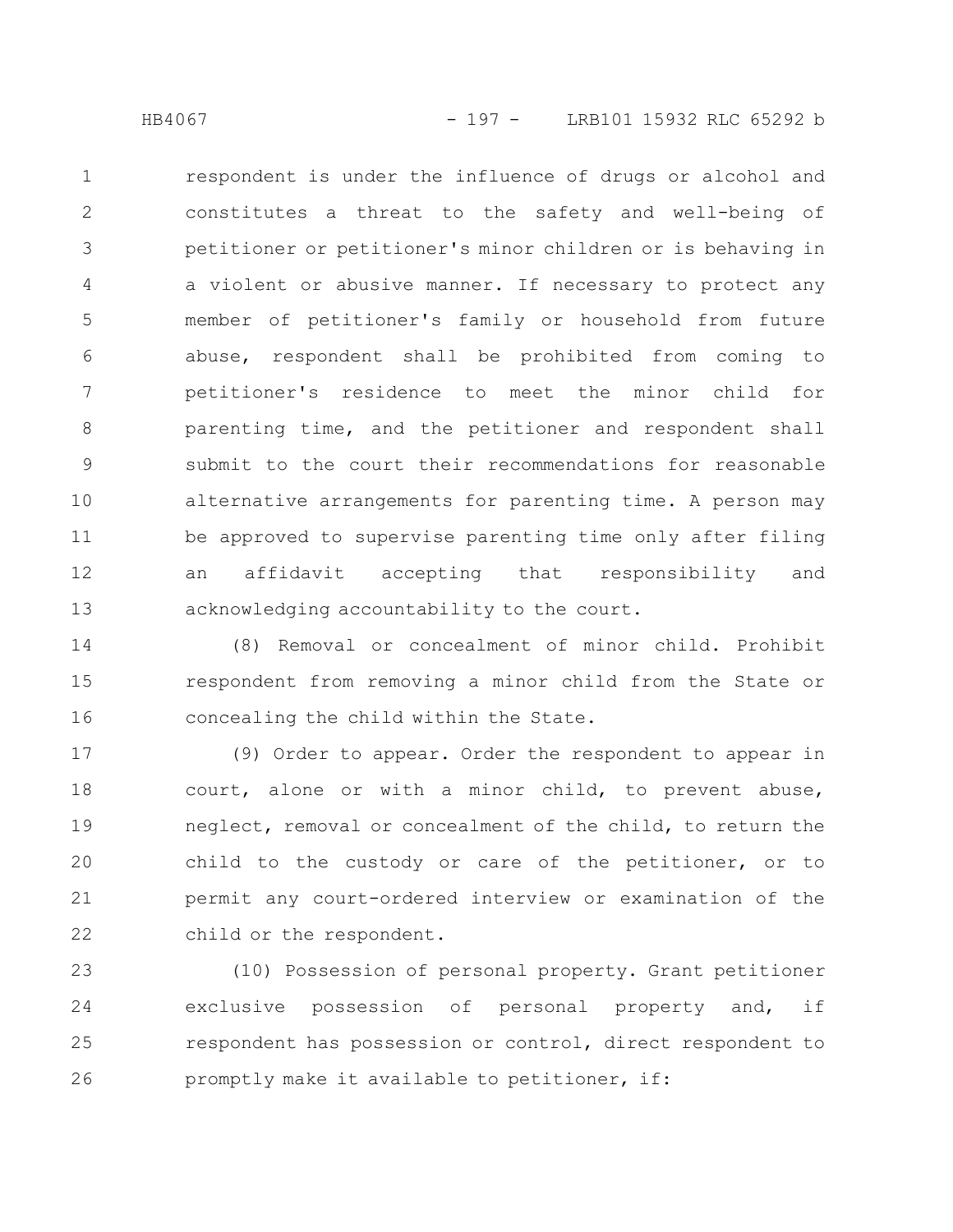(i) petitioner, but not respondent, owns the property; or 1 2

(ii) the petitioner and respondent own the property jointly; sharing it would risk abuse of petitioner by respondent or is impracticable; and the balance of hardships favors temporary possession by petitioner. 3 4 5 6 7

If petitioner's sole claim to ownership of the property is that it is marital property, the court may award petitioner temporary possession thereof under the standards of subparagraph (ii) of this paragraph only if a proper proceeding has been filed under the Illinois Marriage and Dissolution of Marriage Act, as now or hereafter amended. 8 9 10 11 12 13 14

No order under this provision shall affect title to property. 15 16

(11) Protection of property. Forbid the respondent from taking, transferring, encumbering, concealing, damaging, or otherwise disposing of any real or personal property, except as explicitly authorized by the court, if: 17 18 19 20

(i) petitioner, but not respondent, owns the property; or 21 22

(ii) the petitioner and respondent own the property jointly, and the balance of hardships favors granting this remedy. 23 24 25

If petitioner's sole claim to ownership of the property 26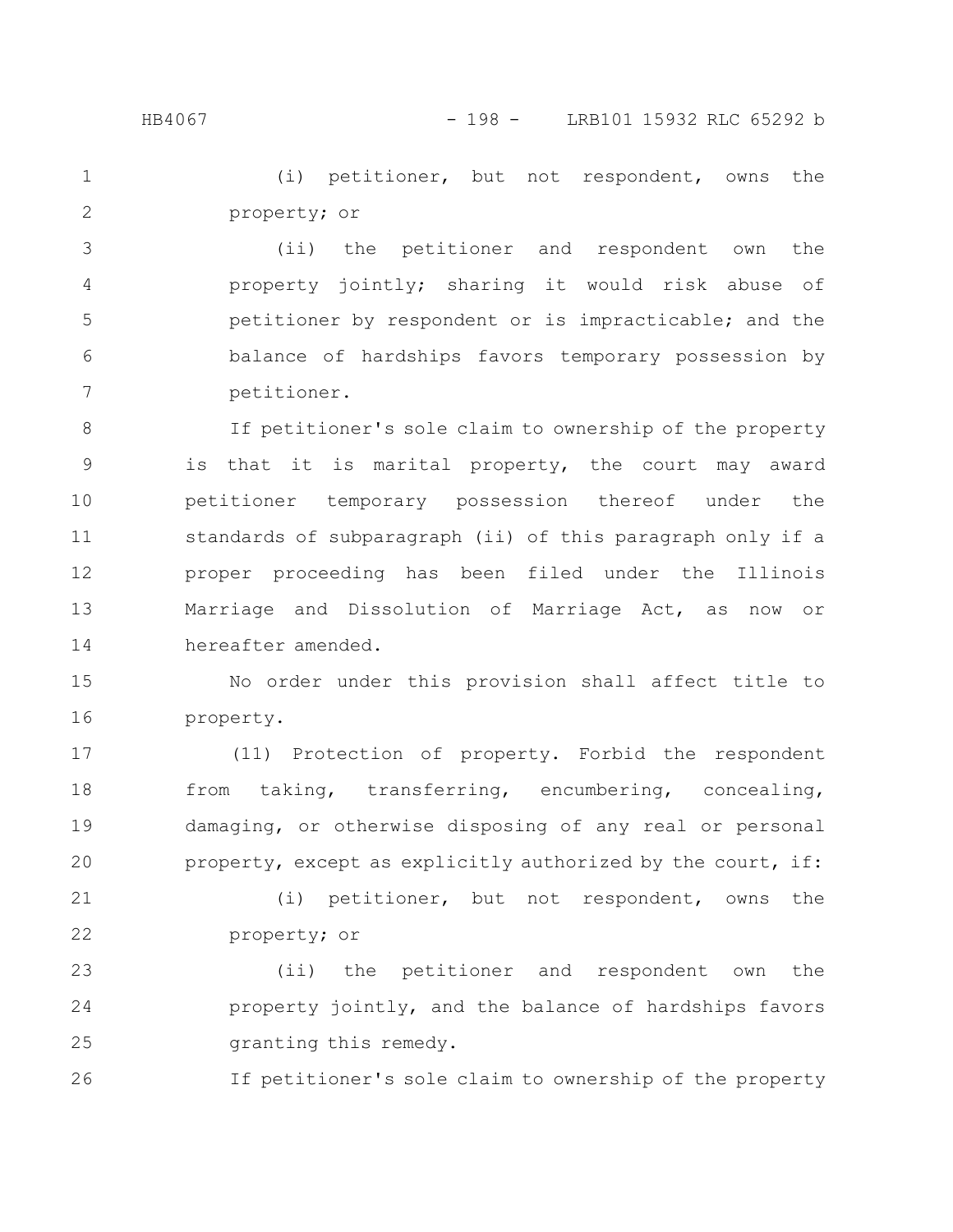is that it is marital property, the court may grant petitioner relief under subparagraph (ii) of this paragraph only if a proper proceeding has been filed under the Illinois Marriage and Dissolution of Marriage Act, as now or hereafter amended. 1 2 3 4 5

The court may further prohibit respondent from improperly using the financial or other resources of an aged member of the family or household for the profit or advantage of respondent or of any other person. 6 7 8 9

(11.5) Protection of animals. Grant the petitioner the exclusive care, custody, or control of any animal owned, possessed, leased, kept, or held by either the petitioner or the respondent or a minor child residing in the residence or household of either the petitioner or the respondent and order the respondent to stay away from the animal and forbid the respondent from taking, transferring, encumbering, concealing, harming, or otherwise disposing of the animal. 10 11 12 13 14 15 16 17 18

(12) Order for payment of support. Order respondent to pay temporary support for the petitioner or any child in the petitioner's care or over whom the petitioner has been allocated parental responsibility, when the respondent has a legal obligation to support that person, in accordance with the Illinois Marriage and Dissolution of Marriage Act, which shall govern, among other matters, the amount of support, payment through the clerk and withholding of 19 20 21 22 23 24 25 26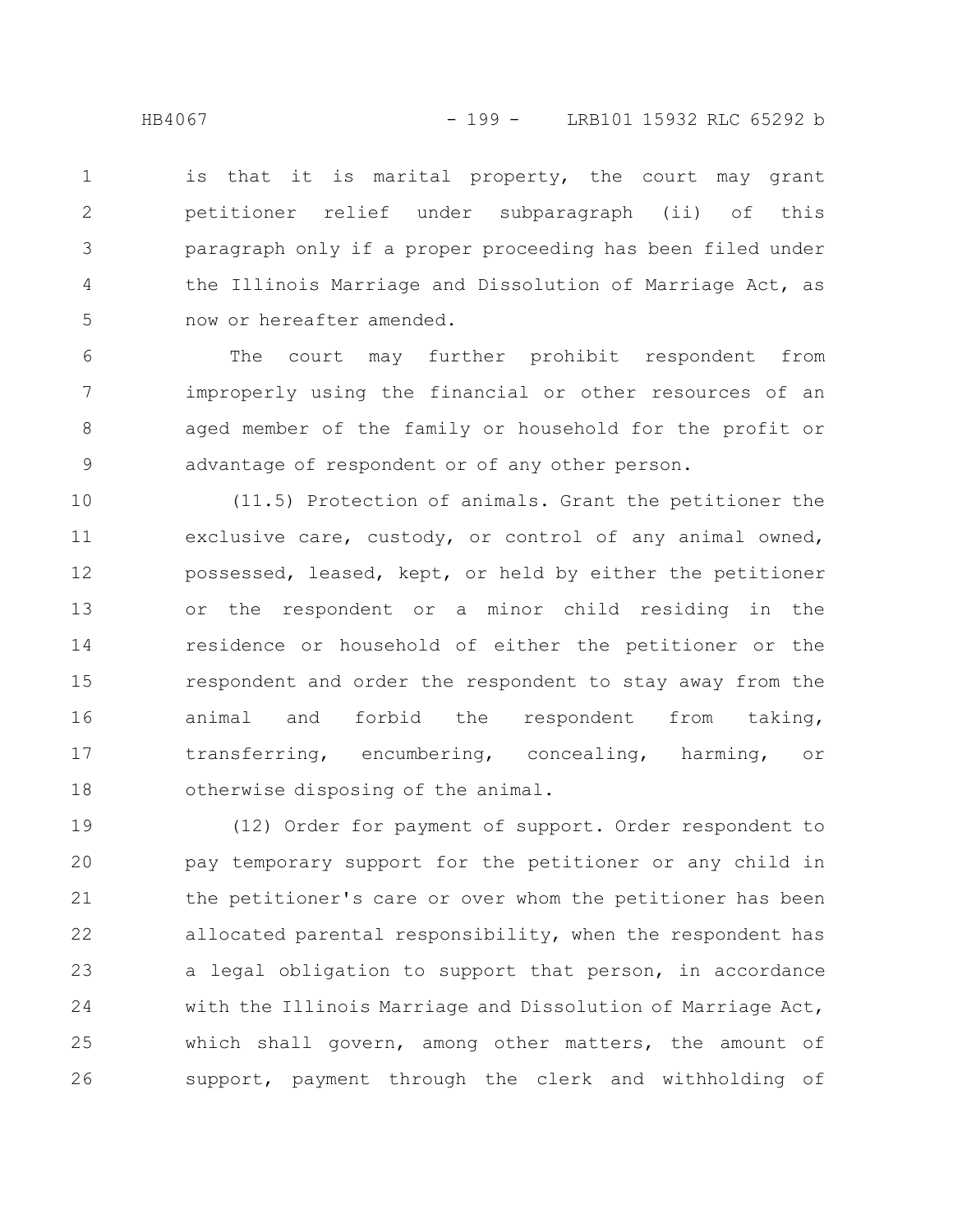income to secure payment. An order for child support may be granted to a petitioner with lawful physical care of a child, or an order or agreement for physical care of a child, prior to entry of an order allocating significant decision-making responsibility. Such a support order shall expire upon entry of a valid order allocating parental responsibility differently and vacating petitioner's significant decision-making responsibility unless otherwise provided in the order. 1 2 3 4 5 6 7 8 9

(13) Order for payment of losses. Order respondent to pay petitioner for losses suffered as a direct result of the abuse. Such losses shall include, but not be limited to, medical expenses, lost earnings or other support, repair or replacement of property damaged or taken, reasonable attorney's fees, court costs, and moving or other travel expenses, including additional reasonable expenses for temporary shelter and restaurant meals. 10 11 12 13 14 15 16 17

(i) Losses affecting family needs. If a party is entitled to seek maintenance, child support, or property distribution from the other party under the Illinois Marriage and Dissolution of Marriage Act, as now or hereafter amended, the court may order respondent to reimburse petitioner's actual losses, to the extent that such reimbursement would be "appropriate temporary relief", as authorized by subsection (a)(3) of Section 501 of that Act. 18 19 20 21 22 23 24 25 26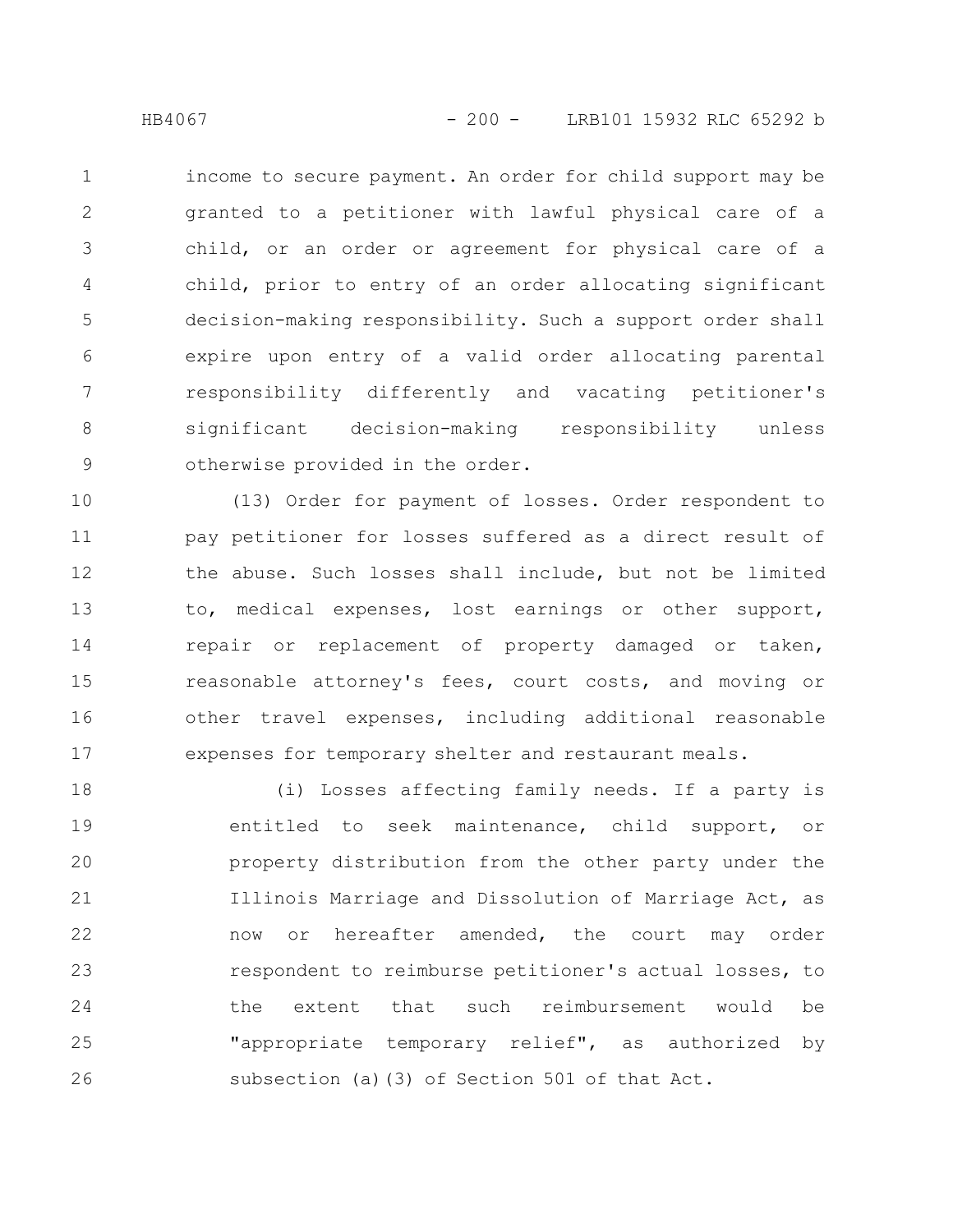(ii) Recovery of expenses. In the case of an improper concealment or removal of a minor child, the court may order respondent to pay the reasonable expenses incurred or to be incurred in the search for and recovery of the minor child, including, but not limited to, legal fees, court costs, private investigator fees, and travel costs. 1 2 3 4 5 6 7

(14) Prohibition of entry. Prohibit the respondent from entering or remaining in the residence or household while the respondent is under the influence of alcohol or drugs and constitutes a threat to the safety and well-being of the petitioner or the petitioner's children. 8 9 10 11 12

13

(14.5) Prohibition of firearm possession.

(A) A person who is subject to an existing domestic violence order of protection issued under this Code may not lawfully possess firearms, stun guns, or tasers weapons under Section 8.2 of the Firearm Owners Identification Card Act. 14 15 16 17 18

(B) Any firearms in the possession of the respondent, except as provided in subparagraph (C) of this paragraph (14.5), shall be ordered by the court to be turned over to a person who is not prohibited under State or federal law from possessing firearms with a Firearm Owner's Identification Card safekeeping. The court shall issue an order Firearm Owner's Identificat 19 20 21 22 23 24 25 26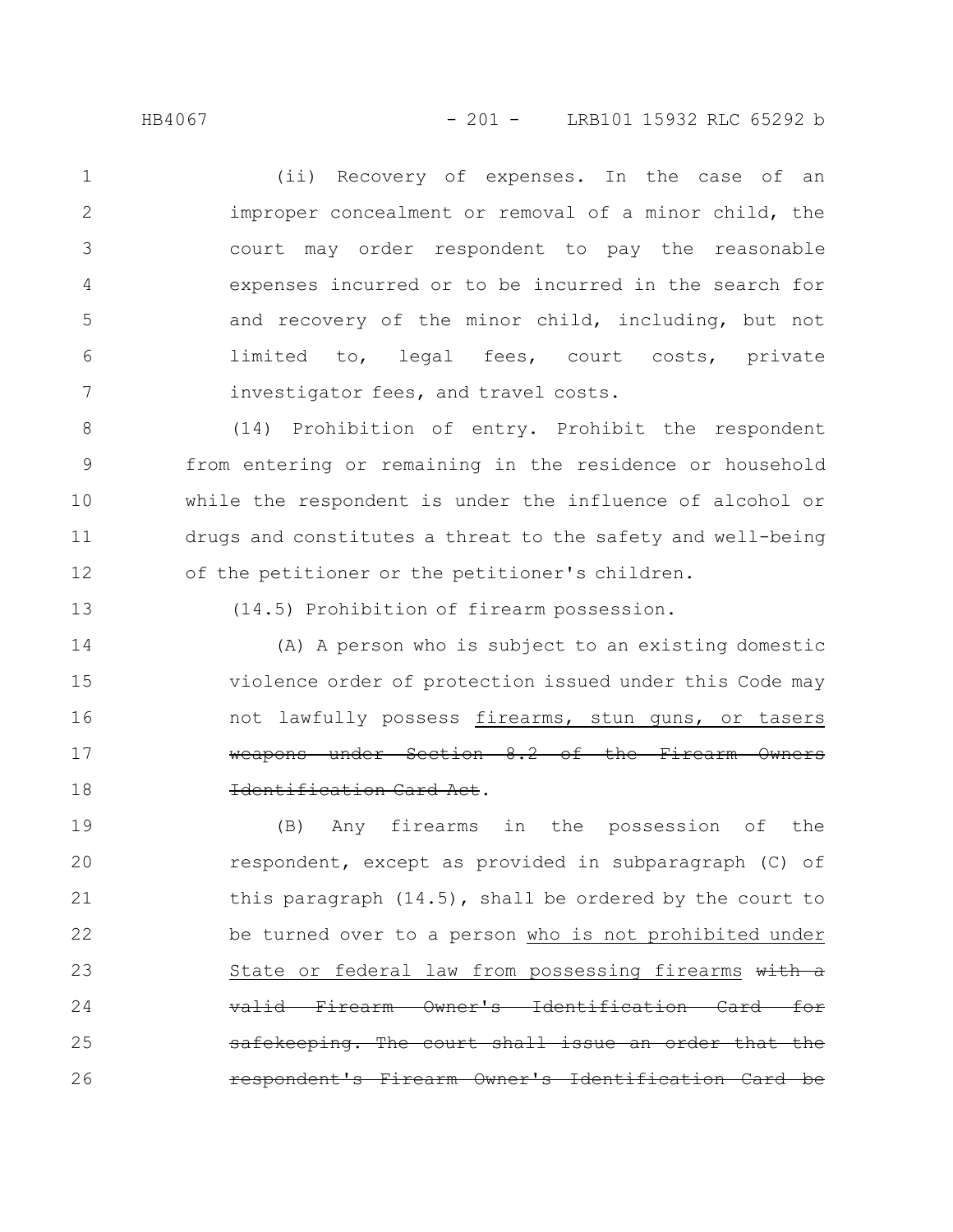over to the local law enforcement agency, which immediately mail the card to the of State Police Firearm Owner's on Card Office for safekeeping. The period of safekeeping shall be for the duration of the domestic violence order of protection. The firearm  $e$ firearms and Firearm Owner's Identification Card, if unexpired, shall at the respondent's request be returned to the respondent at expiration of the domestic violence order of protection. 1 2 3 4 5 6 7 8 9 10

(C) If the respondent is a peace officer as defined in Section 2-13 of the Criminal Code of 2012, the court shall order that any firearms used by the respondent in the performance of his or her duties as a peace officer be surrendered to the chief law enforcement executive of the agency in which the respondent is employed, who shall retain the firearms for safekeeping for the duration of the domestic violence order of protection. 11 12 13 14 15 16 17 18

(D) Upon expiration of the period of safekeeping, if the firearms or Firearm Owner's Identification Card cannot be returned to respondent because respondent cannot be located, fails to respond to requests to retrieve the firearms, or is not lawfully eligible to possess a firearm, upon petition from the local law enforcement agency, the court may order the local law enforcement agency to destroy the firearms, use the 19 20 21 22 23 24 25 26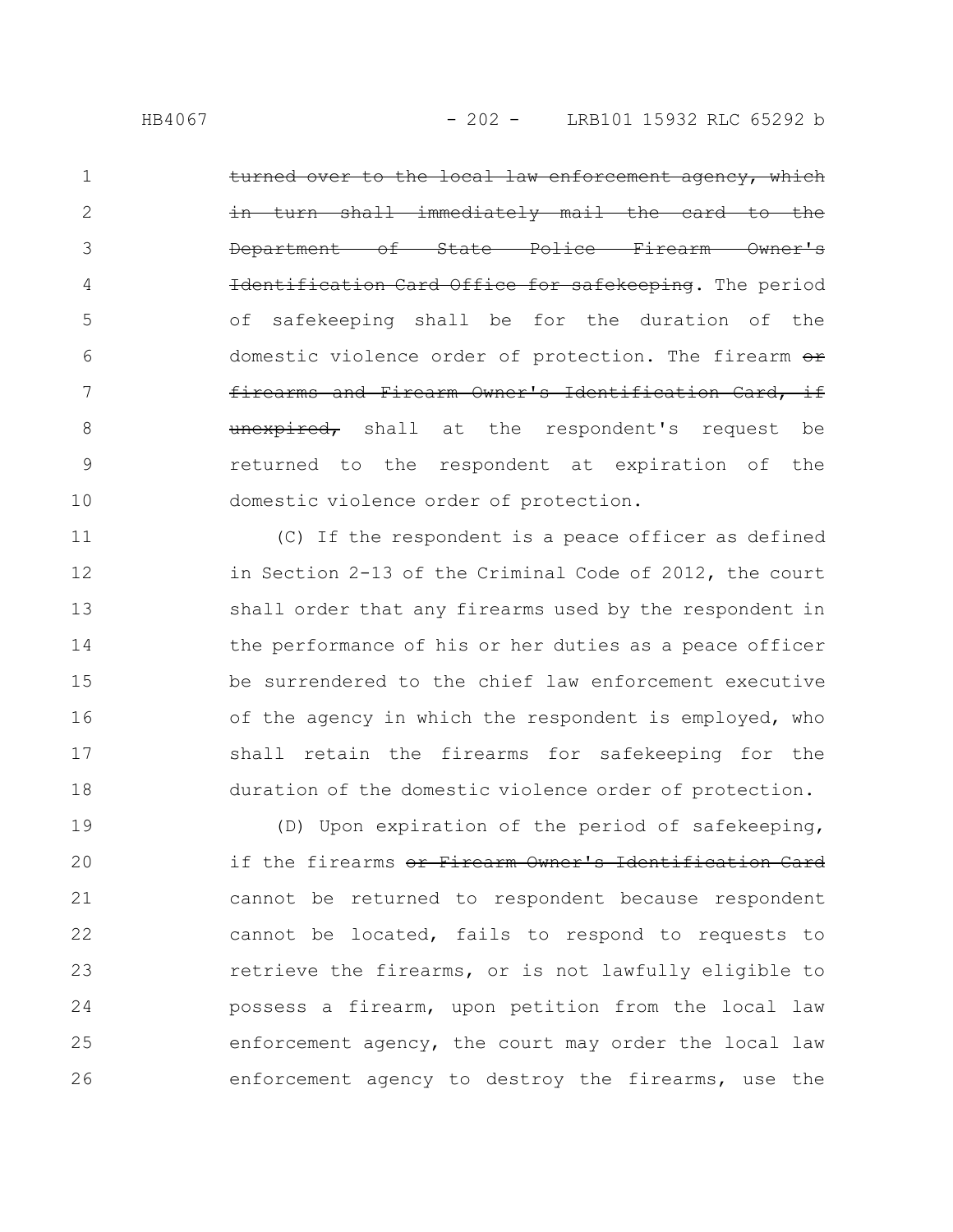firearms for training purposes, or for any other application as deemed appropriate by the local law enforcement agency; or that the firearms be turned over to a third party who is lawfully eligible to possess firearms, and who does not reside with respondent. 1 2 3 4 5

(15) Prohibition of access to records. If a domestic violence order of protection prohibits respondent from having contact with the minor child, or if petitioner's address is omitted under subsection (b) of Section 112A-5 of this Code, or if necessary to prevent abuse or wrongful removal or concealment of a minor child, the order shall deny respondent access to, and prohibit respondent from inspecting, obtaining, or attempting to inspect or obtain, school or any other records of the minor child who is in the care of petitioner. 6 7 8 9 10 11 12 13 14 15

(16) Order for payment of shelter services. Order respondent to reimburse a shelter providing temporary housing and counseling services to the petitioner for the cost of the services, as certified by the shelter and deemed reasonable by the court. 16 17 18 19 20

(17) Order for injunctive relief. Enter injunctive relief necessary or appropriate to prevent further abuse of a family or household member or to effectuate one of the granted remedies, if supported by the balance of hardships. If the harm to be prevented by the injunction is abuse or any other harm that one of the remedies listed in 21 22 23 24 25 26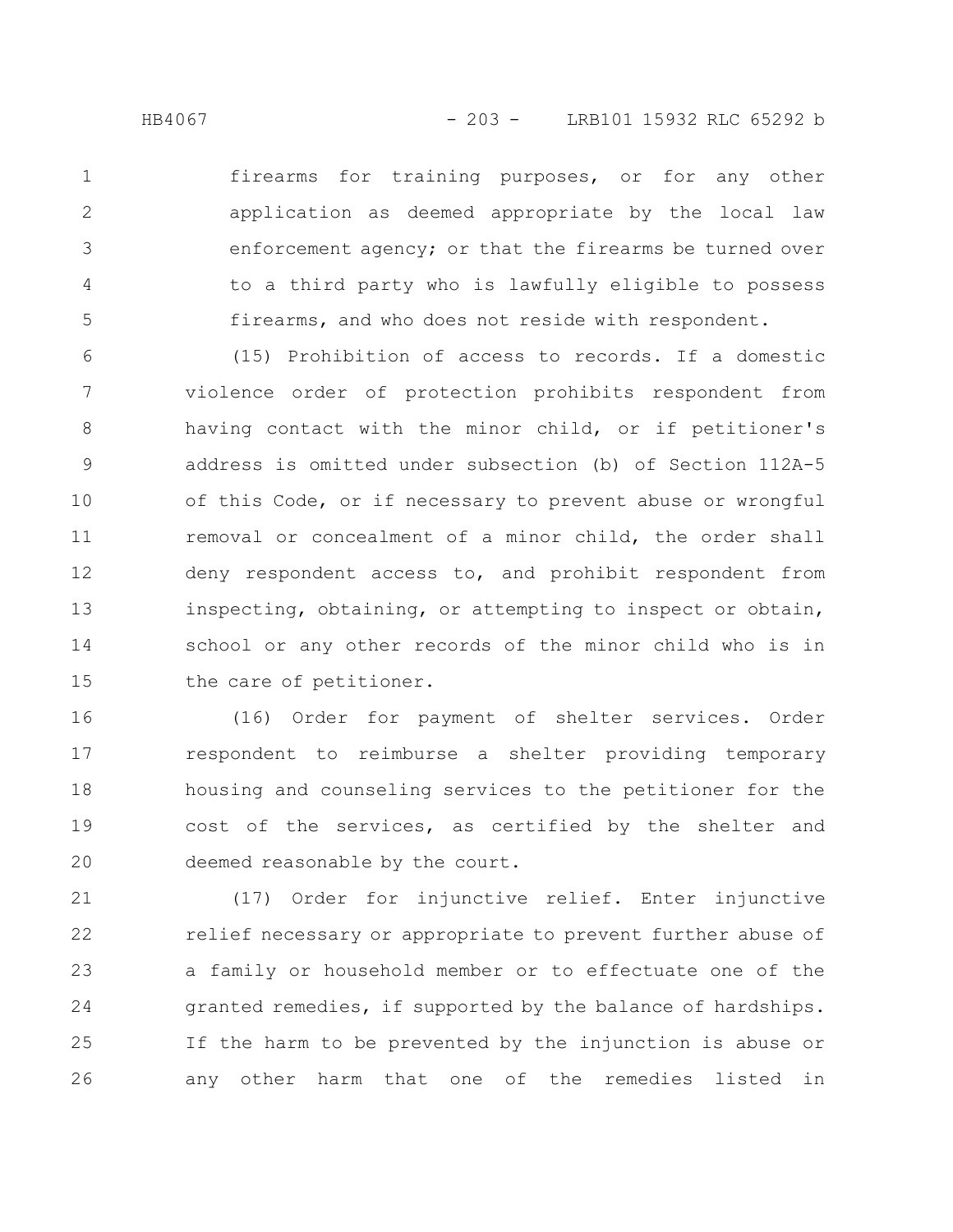paragraphs (1) through (16) of this subsection is designed to prevent, no further evidence is necessary to establish that the harm is an irreparable injury. 1 2 3

4

(18) Telephone services.

(A) Unless a condition described in subparagraph (B) of this paragraph exists, the court may, upon request by the petitioner, order a wireless telephone service provider to transfer to the petitioner the right to continue to use a telephone number or numbers indicated by the petitioner and the financial responsibility associated with the number or numbers, as set forth in subparagraph (C) of this paragraph. In this paragraph (18), the term "wireless telephone service provider" means a provider of commercial mobile service as defined in 47 U.S.C. 332. The petitioner may request the transfer of each telephone number that the petitioner, or a minor child in his or her custody, uses. The clerk of the court shall serve the order on the wireless telephone service provider's agent for service of process provided to the Illinois Commerce Commission. The order shall contain all of the following: 5 6 7 8 9 10 11 12 13 14 15 16 17 18 19 20 21 22

(i) The name and billing telephone number of the account holder including the name of the wireless telephone service provider that serves the account. 23 24 25 26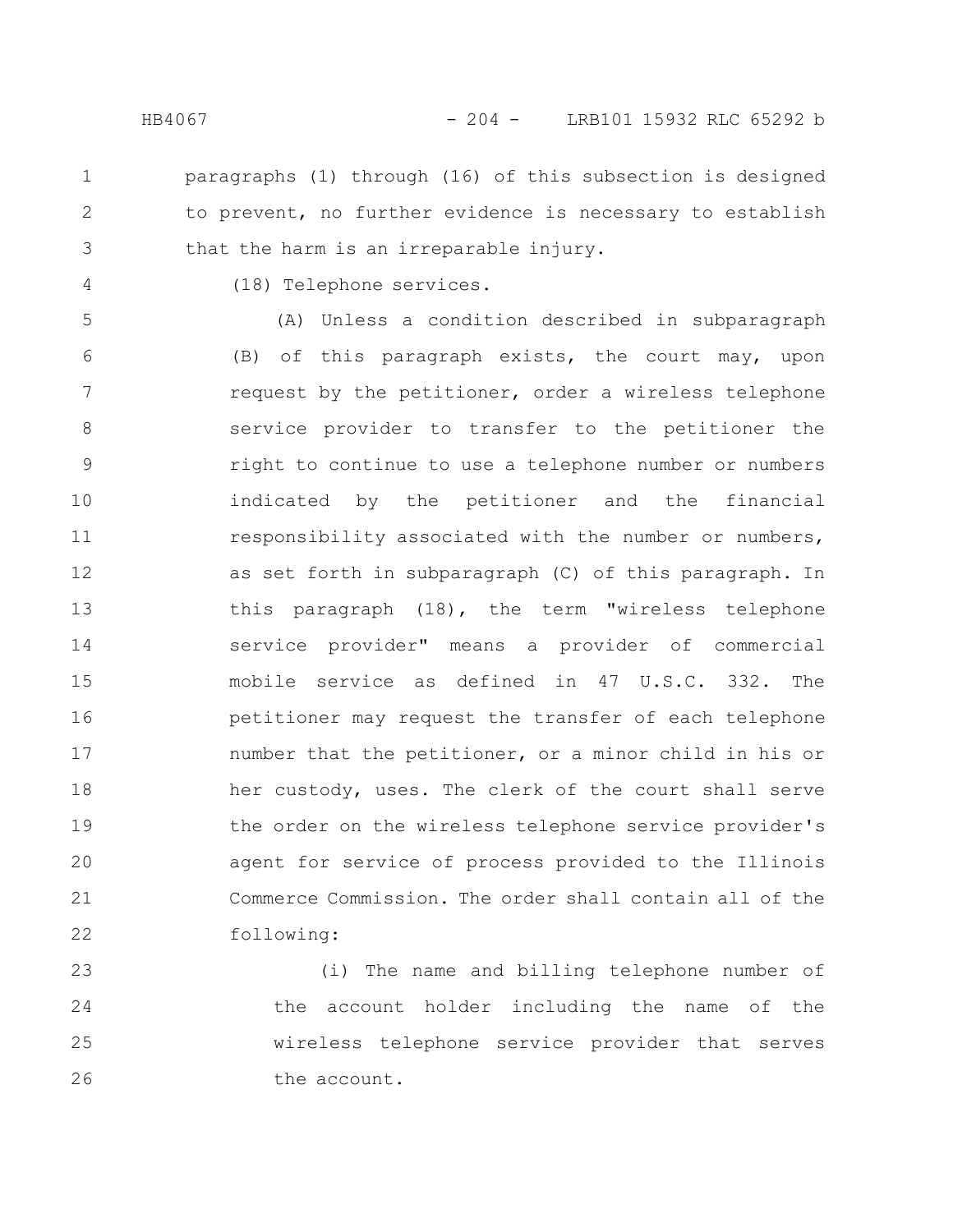3

4

5

6

16

17

18

(ii) Each telephone number that will be transferred. 1 2

(iii) A statement that the provider transfers to the petitioner all financial responsibility for and right to the use of any telephone number transferred under this paragraph.

(B) A wireless telephone service provider shall terminate the respondent's use of, and shall transfer to the petitioner use of, the telephone number or numbers indicated in subparagraph (A) of this paragraph unless it notifies the petitioner, within 72 hours after it receives the order, that one of the following applies: 7 8 9 10 11 12 13

(i) The account holder named in the order has terminated the account. 14 15

(ii) A difference in network technology would prevent or impair the functionality of a device on a network if the transfer occurs.

(iii) The transfer would cause a geographic or other limitation on network or service provision to the petitioner. 19 20 21

(iv) Another technological or operational issue would prevent or impair the use of the telephone number if the transfer occurs. 22 23 24

(C) The petitioner assumes all financial responsibility for and right to the use of any 25 26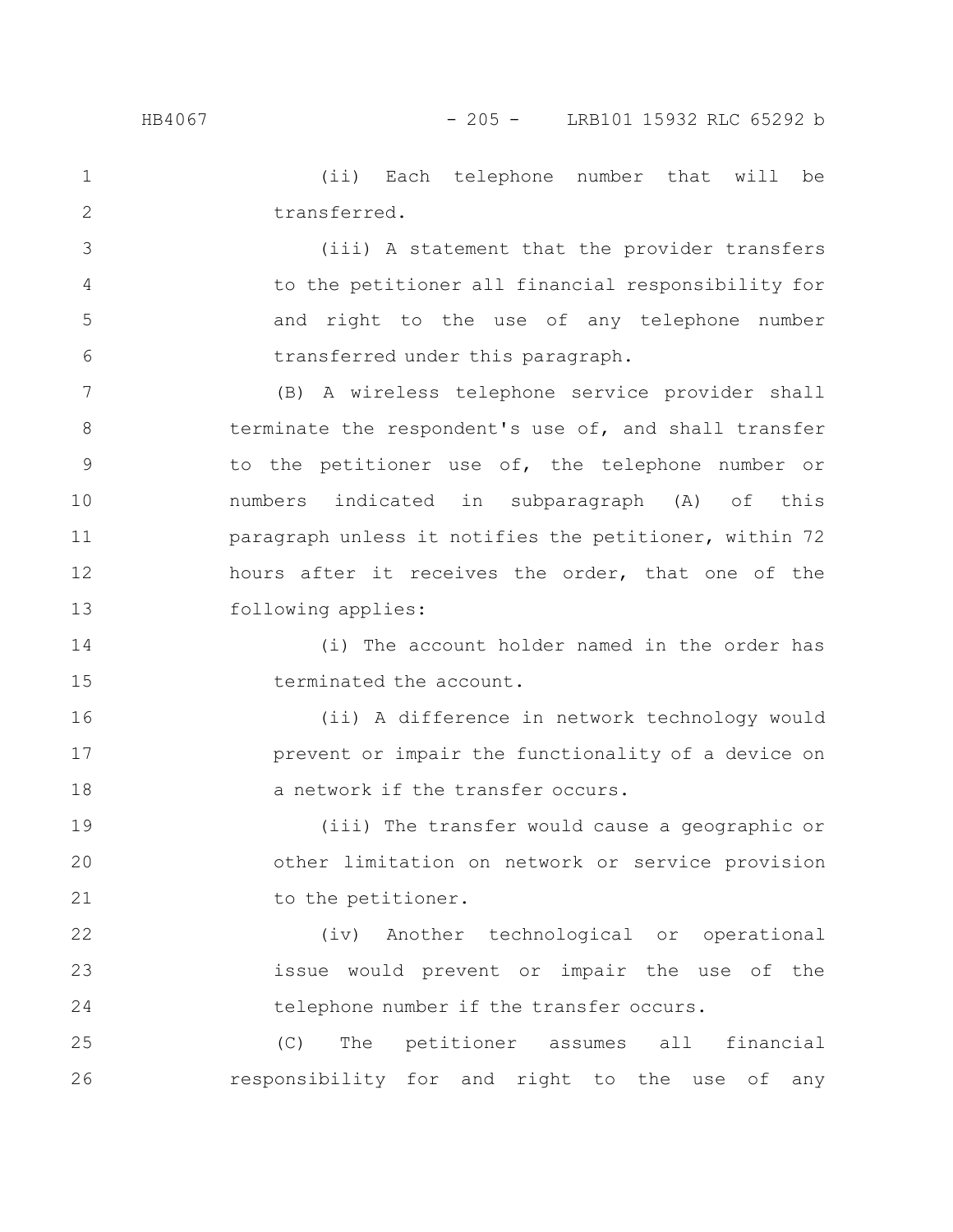telephone number transferred under this paragraph. In this paragraph, "financial responsibility" includes monthly service costs and costs associated with any mobile device associated with the number. 1 2 3 4

(D) A wireless telephone service provider may apply to the petitioner its routine and customary requirements for establishing an account or transferring a number, including requiring the petitioner to provide proof of identification, financial information, and customer preferences. 5 6 7 8 9 10

(E) Except for willful or wanton misconduct, a wireless telephone service provider is immune from civil liability for its actions taken in compliance with a court order issued under this paragraph. 11 12 13 14

(F) All wireless service providers that provide services to residential customers shall provide to the Illinois Commerce Commission the name and address of an agent for service of orders entered under this paragraph (18). Any change in status of the registered agent must be reported to the Illinois Commerce Commission within 30 days of such change. 15 16 17 18 19 20 21

(G) The Illinois Commerce Commission shall maintain the list of registered agents for service for each wireless telephone service provider on the Commission's website. The Commission may consult with wireless telephone service providers and the Circuit 22 23 24 25 26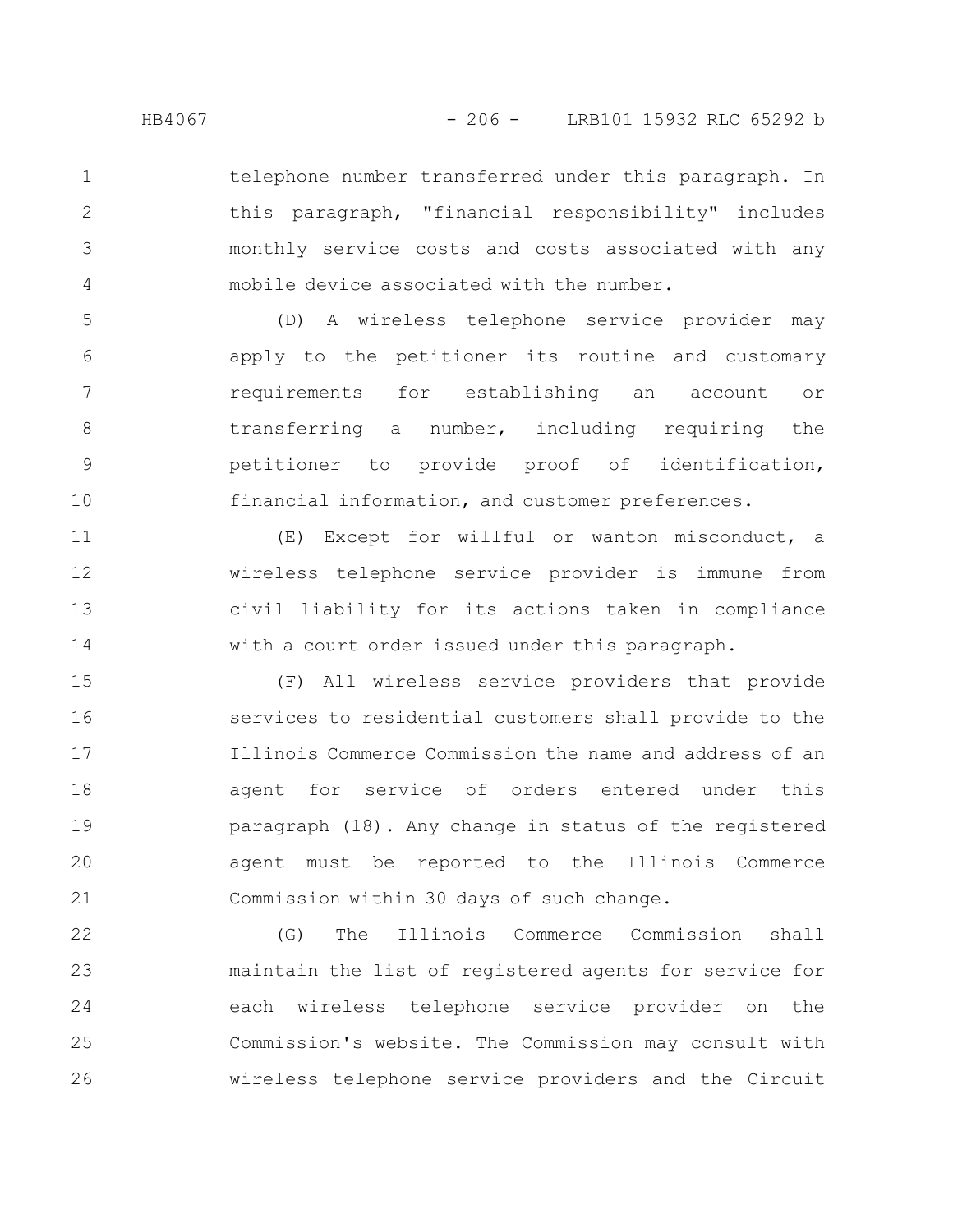- Court Clerks on the manner in which this information is provided and displayed. 1 2
- (c) Relevant factors; findings. 3

(1) In determining whether to grant a specific remedy, other than payment of support, the court shall consider relevant factors, including, but not limited to, the following: 4 5 6 7

(i) the nature, frequency, severity, pattern, and consequences of the respondent's past abuse of the petitioner or any family or household member, including the concealment of his or her location in order to evade service of process or notice, and the likelihood of danger of future abuse to petitioner or any member of petitioner's or respondent's family or household; and 8 9 10 11 12 13 14 15

(ii) the danger that any minor child will be abused or neglected or improperly relocated from the jurisdiction, improperly concealed within the State, or improperly separated from the child's primary caretaker. 16 17 18 19 20

(2) In comparing relative hardships resulting to the parties from loss of possession of the family home, the court shall consider relevant factors, including, but not limited to, the following: 21 22 23 24

(i) availability, accessibility, cost, safety, adequacy, location, and other characteristics of 25 26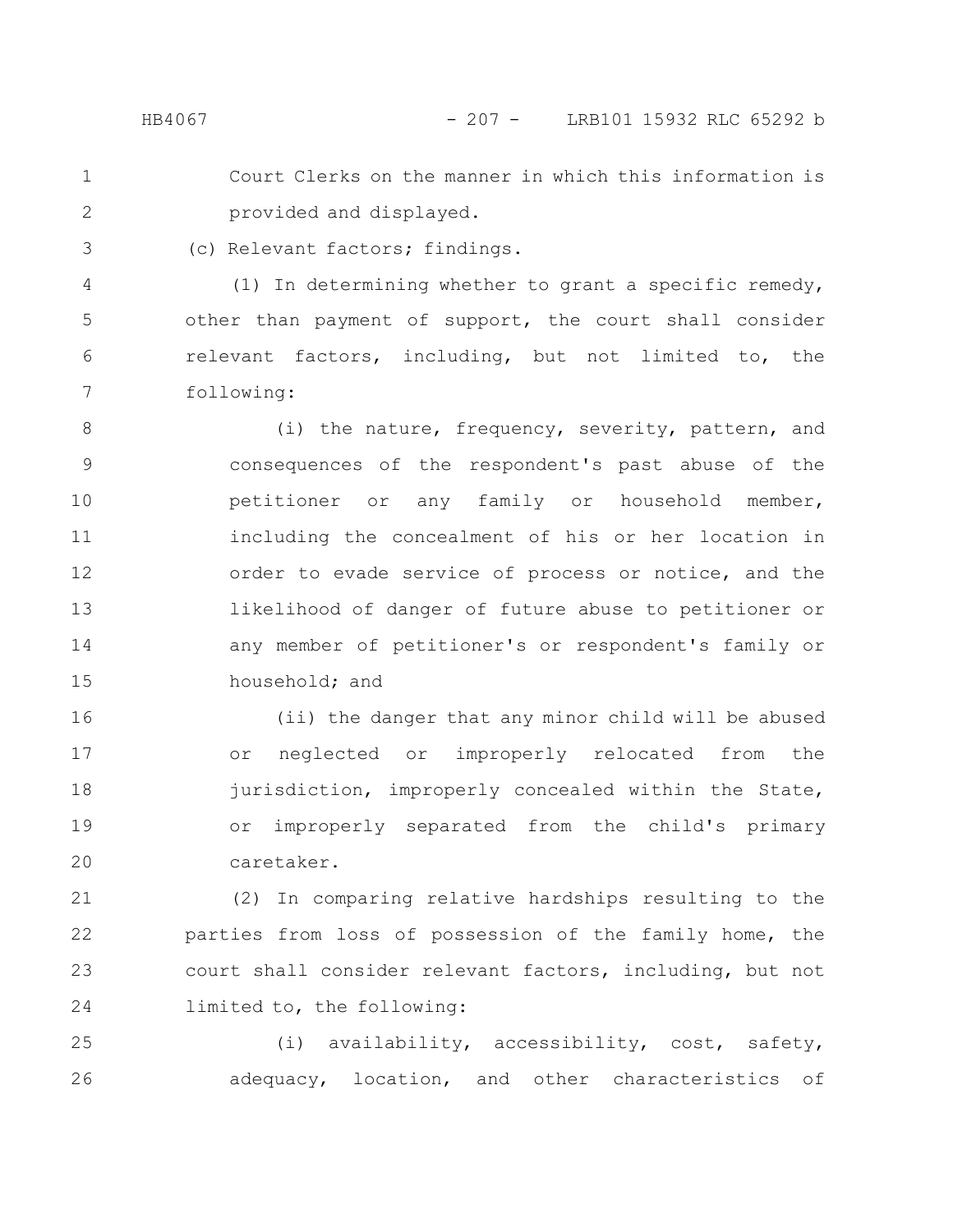3

4

5

6

## HB4067 - 208 - LRB101 15932 RLC 65292 b

alternate housing for each party and any minor child or dependent adult in the party's care; 1 2

(ii) the effect on the party's employment; and

(iii) the effect on the relationship of the party, and any minor child or dependent adult in the party's care, to family, school, church, and community.

(3) Subject to the exceptions set forth in paragraph (4) of this subsection (c), the court shall make its findings in an official record or in writing, and shall at a minimum set forth the following: 7 8 9 10

(i) That the court has considered the applicable relevant factors described in paragraphs (1) and (2) of this subsection (c). 11 12 13

(ii) Whether the conduct or actions of respondent, unless prohibited, will likely cause irreparable harm or continued abuse. 14 15 16

(iii) Whether it is necessary to grant the requested relief in order to protect petitioner or other alleged abused persons. 17 18 19

(4) (Blank). 20

(5) Never married parties. No rights or responsibilities for a minor child born outside of marriage attach to a putative father until a father and child relationship has been established under the Illinois Parentage Act of 1984, the Illinois Parentage Act of 2015, the Illinois Public Aid Code, Section 12 of the Vital 21 22 23 24 25 26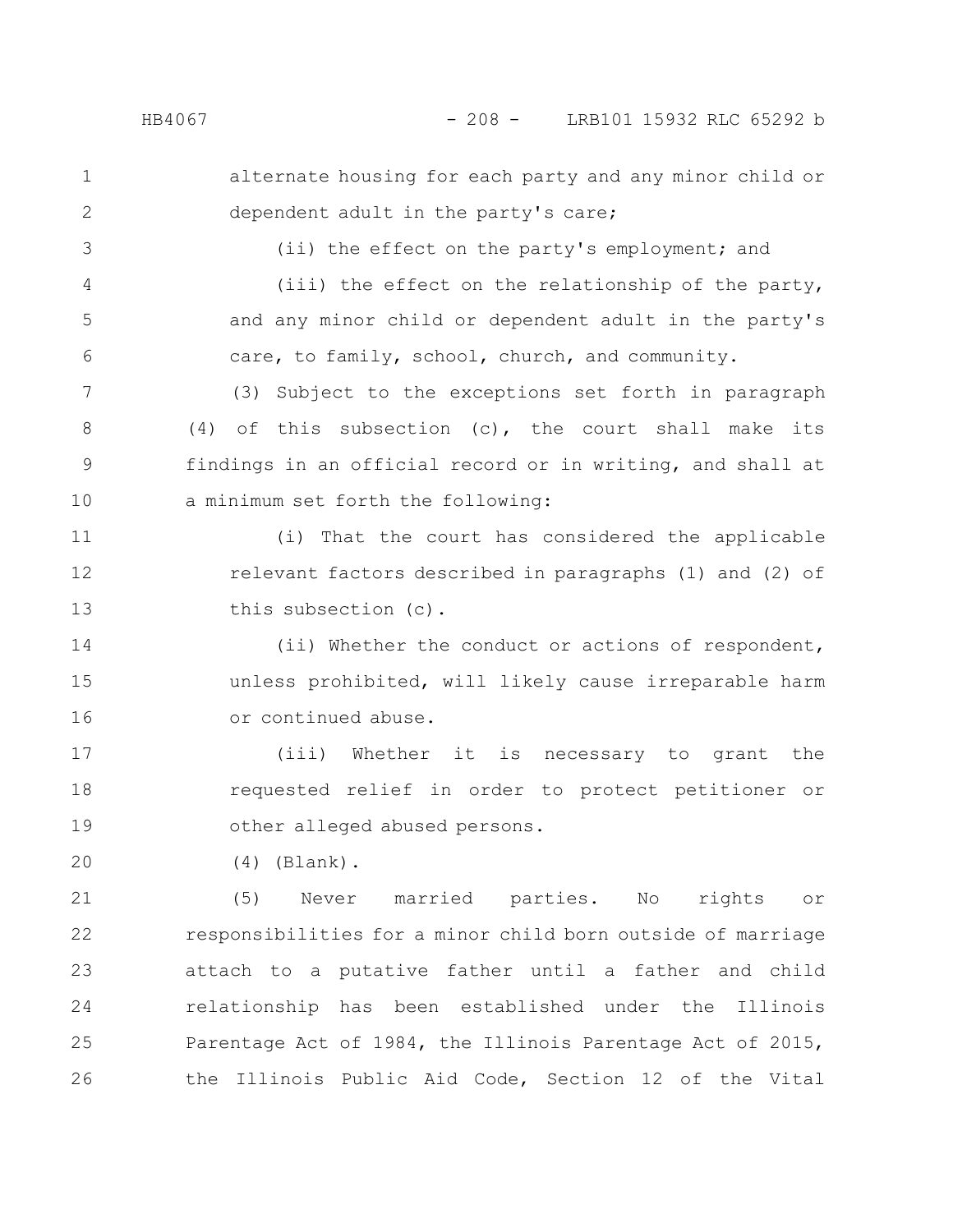Records Act, the Juvenile Court Act of 1987, the Probate Act of 1975, the Uniform Interstate Family Support Act, the Expedited Child Support Act of 1990, any judicial, administrative, or other act of another state or territory, any other statute of this State, or by any foreign nation establishing the father and child relationship, any other proceeding substantially in conformity with the federal Personal Responsibility and Work Opportunity Reconciliation Act of 1996, or when both parties appeared in open court or at an administrative hearing acknowledging under oath or admitting by affirmation the existence of a father and child relationship. Absent such an adjudication, no putative father shall be granted temporary allocation of parental responsibilities, including parenting time with the minor child, or physical care and possession of the minor child, nor shall an order of payment for support of the minor child be entered. 1 2 3 4 5 6 7 8 9 10 11 12 13 14 15 16 17

(d) Balance of hardships; findings. If the court finds that the balance of hardships does not support the granting of a remedy governed by paragraph  $(2)$ ,  $(3)$ ,  $(10)$ ,  $(11)$ , or  $(16)$  of subsection (b) of this Section, which may require such balancing, the court's findings shall so indicate and shall include a finding as to whether granting the remedy will result in hardship to respondent that would substantially outweigh the hardship to petitioner from denial of the remedy. The findings shall be an official record or in writing. 18 19 20 21 22 23 24 25 26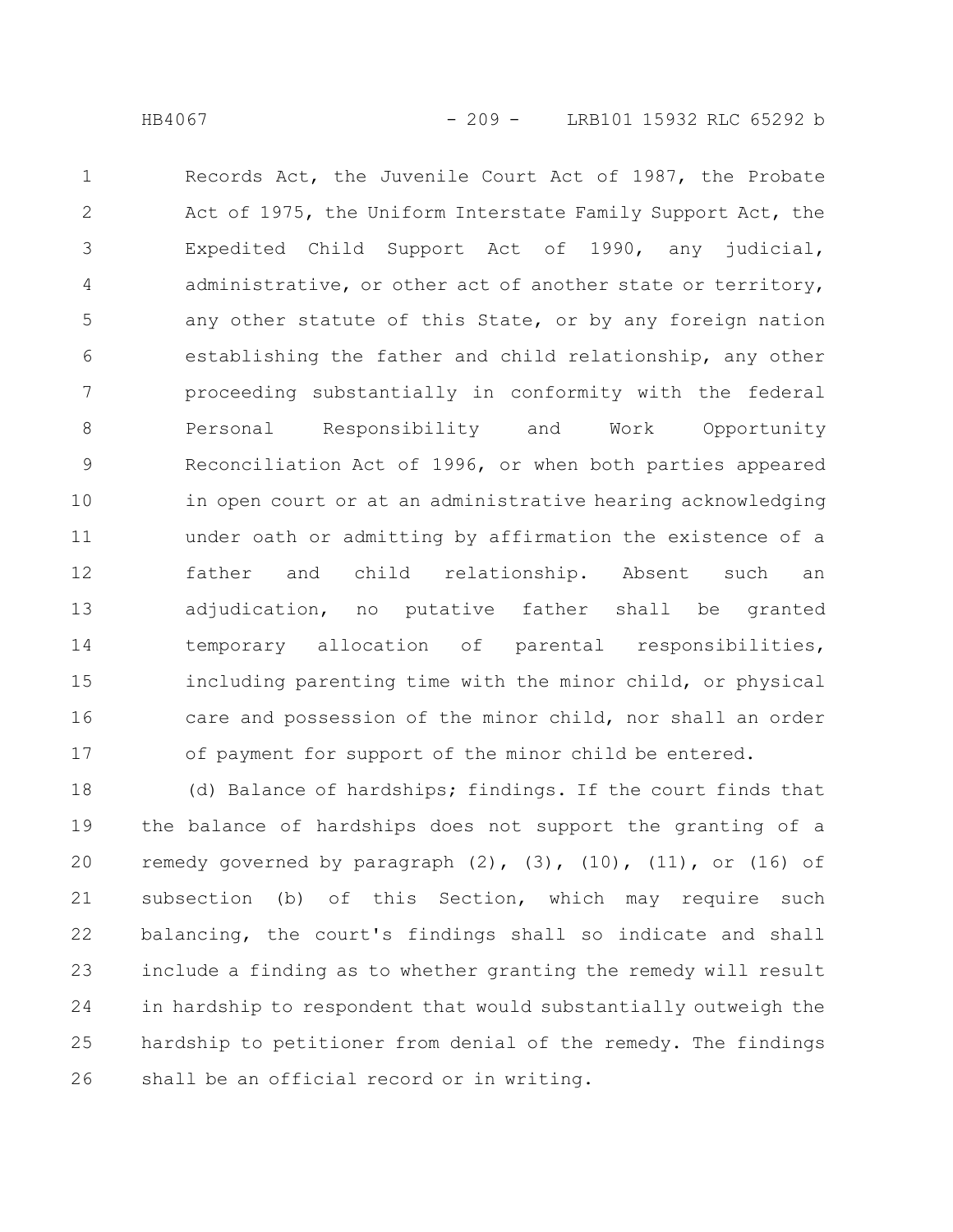## HB4067 - 210 - LRB101 15932 RLC 65292 b

- (e) Denial of remedies. Denial of any remedy shall not be based, in whole or in part, on evidence that: 1 2
- (1) respondent has cause for any use of force, unless that cause satisfies the standards for justifiable use of force provided by Article 7 of the Criminal Code of 2012; 3 4 5
- 6

(2) respondent was voluntarily intoxicated;

(3) petitioner acted in self-defense or defense of another, provided that, if petitioner utilized force, such force was justifiable under Article 7 of the Criminal Code of 2012; 7 8 9 10

(4) petitioner did not act in self-defense or defense of another; 11 12

(5) petitioner left the residence or household to avoid further abuse by respondent; 13 14

(6) petitioner did not leave the residence or household to avoid further abuse by respondent; or 15 16

(7) conduct by any family or household member excused the abuse by respondent, unless that same conduct would have excused such abuse if the parties had not been family or household members. 17 18 19 20

(Source: P.A. 100-199, eff. 1-1-18; 100-388, eff. 1-1-18; 100-597, eff. 6-29-18; 100-863, eff. 8-14-18; 100-923, eff. 1-1-19; 101-81, eff. 7-12-19.) 21 22 23

(725 ILCS 5/112A-14.7) 24

Sec. 112A-14.7. Stalking no contact order; remedies. 25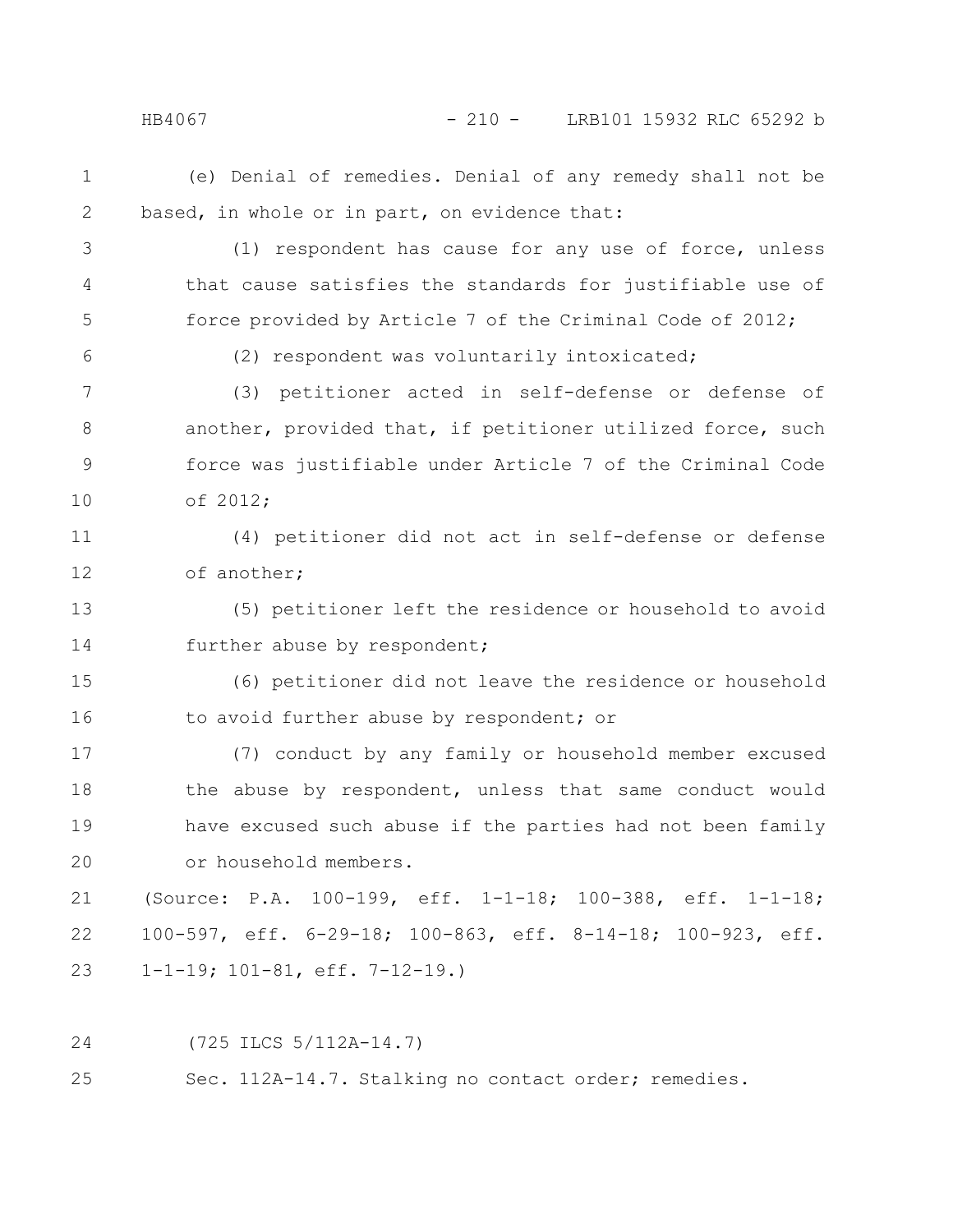(a) The court may order any of the remedies listed in this Section. The remedies listed in this Section shall be in addition to other civil or criminal remedies available to petitioner. A stalking no contact order shall order one or more of the following: 1 2 3 4 5

6

7

(1) prohibit the respondent from threatening to commit or committing stalking;

(2) order the respondent not to have any contact with the petitioner or a third person specifically named by the court; 8 9 10

(3) prohibit the respondent from knowingly coming within, or knowingly remaining within a specified distance of the petitioner or the petitioner's residence, school, daycare, or place of employment, or any specified place frequented by the petitioner; however, the court may order the respondent to stay away from the respondent's own residence, school, or place of employment only if the respondent has been provided actual notice of the opportunity to appear and be heard on the petition; 11 12 13 14 15 16 17 18 19

(4) prohibit the respondent from possessing a Firearm Owners Identification Card, or possessing or buying firearms; and 20 21 22

(5) order other injunctive relief the court determines to be necessary to protect the petitioner or third party specifically named by the court. 23 24 25

(b) When the petitioner and the respondent attend the same 26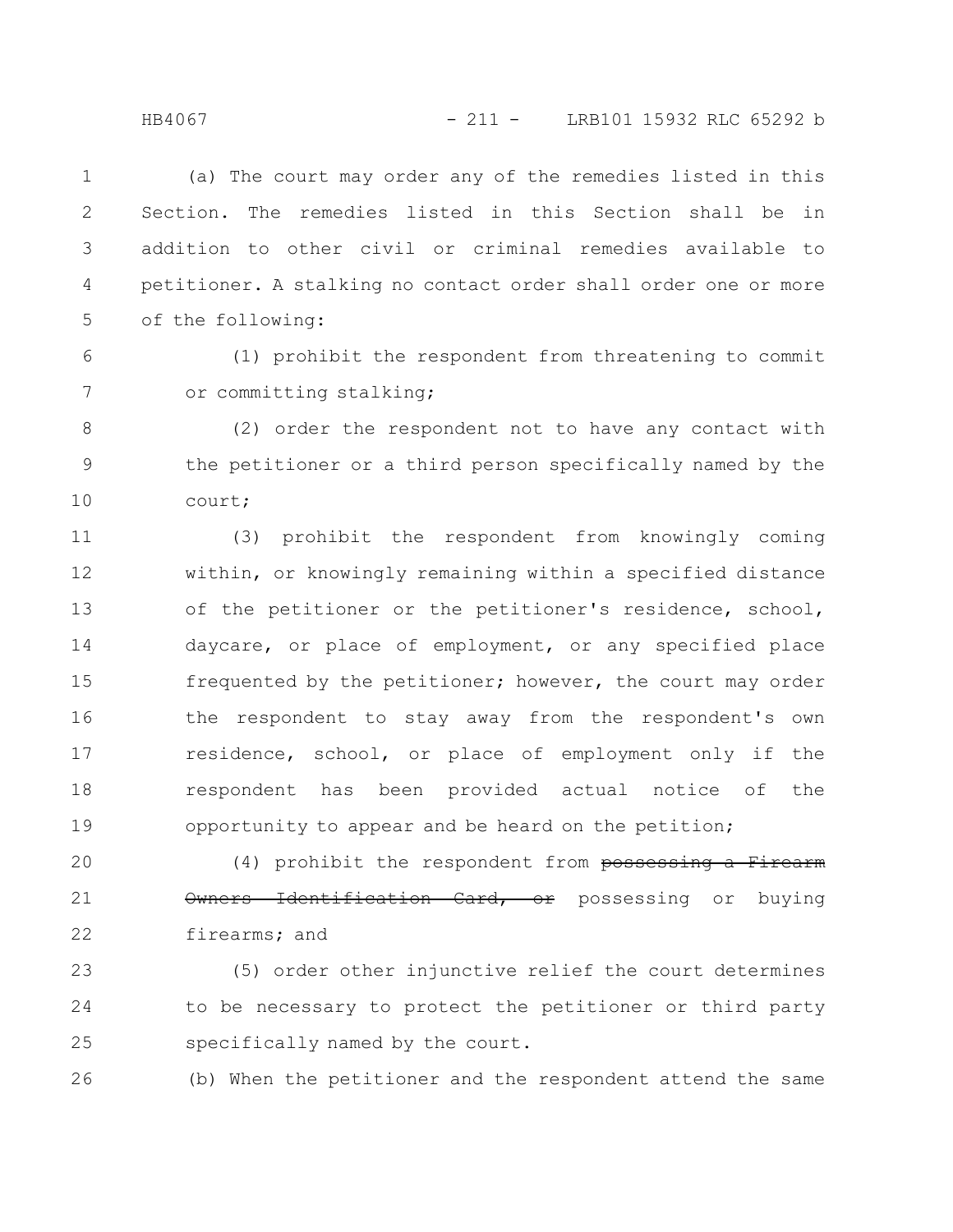public, private, or non-public elementary, middle, or high school, the court when issuing a stalking no contact order and providing relief shall consider the severity of the act, any continuing physical danger or emotional distress to the petitioner, the educational rights guaranteed to the petitioner and respondent under federal and State law, the availability of a transfer of the respondent to another school, a change of placement or a change of program of the respondent, the expense, difficulty, and educational disruption that would be caused by a transfer of the respondent to another school, and any other relevant facts of the case. The court may order that the respondent not attend the public, private, or non-public elementary, middle, or high school attended by the petitioner, order that the respondent accept a change of placement or program, as determined by the school district or private or non-public school, or place restrictions on the respondent's movements within the school attended by the petitioner. The respondent bears the burden of proving by a preponderance of the evidence that a transfer, change of placement, or change of program of the respondent is not available. The respondent also bears the burden of production with respect to the expense, difficulty, and educational disruption that would be caused by a transfer of the respondent to another school. A transfer, change of placement, or change of program is not unavailable to the respondent solely on the ground that the respondent does not agree with the school 1 2 3 4 5 6 7 8 9 10 11 12 13 14 15 16 17 18 19 20 21 22 23 24 25 26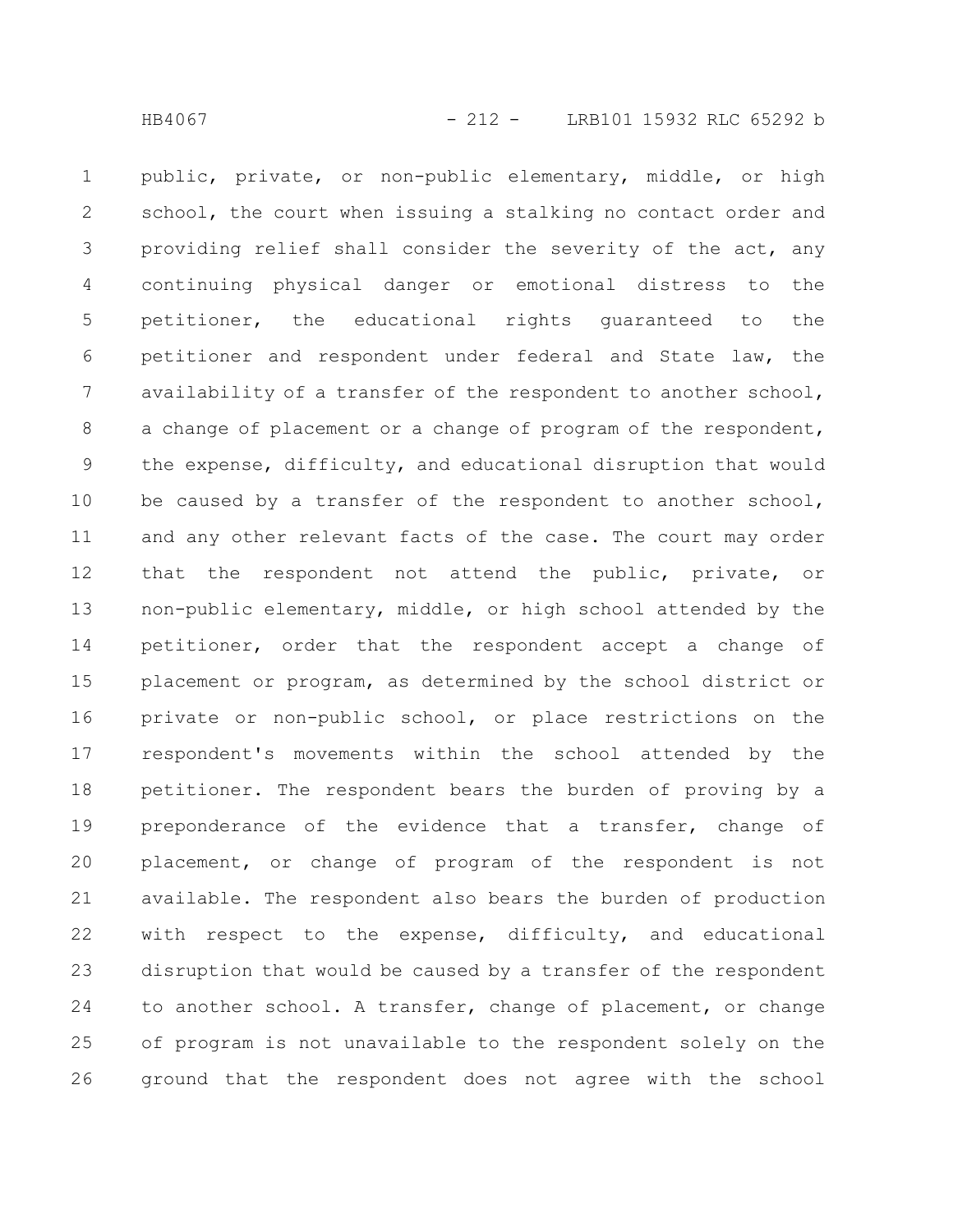district's or private or non-public school's transfer, change of placement, or change of program or solely on the ground that the respondent fails or refuses to consent to or otherwise does not take an action required to effectuate a transfer, change of placement, or change of program. When a court orders a respondent to stay away from the public, private, or non-public school attended by the petitioner and the respondent requests a transfer to another attendance center within the respondent's school district or private or non-public school, the school district or private or non-public school shall have sole discretion to determine the attendance center to which the respondent is transferred. If the court order results in a transfer of the minor respondent to another attendance center, a change in the respondent's placement, or a change of the respondent's program, the parents, guardian, or legal custodian of the respondent is responsible for transportation and other costs associated with the transfer or change. 1 2 3 4 5 6 7 8 9 10 11 12 13 14 15 16 17

(c) The court may order the parents, guardian, or legal custodian of a minor respondent to take certain actions or to refrain from taking certain actions to ensure that the respondent complies with the order. If the court orders a transfer of the respondent to another school, the parents, guardian, or legal custodian of the respondent are responsible for transportation and other costs associated with the change of school by the respondent. 18 19 20 21 22 23 24 25

26

(d) The court shall not hold a school district or private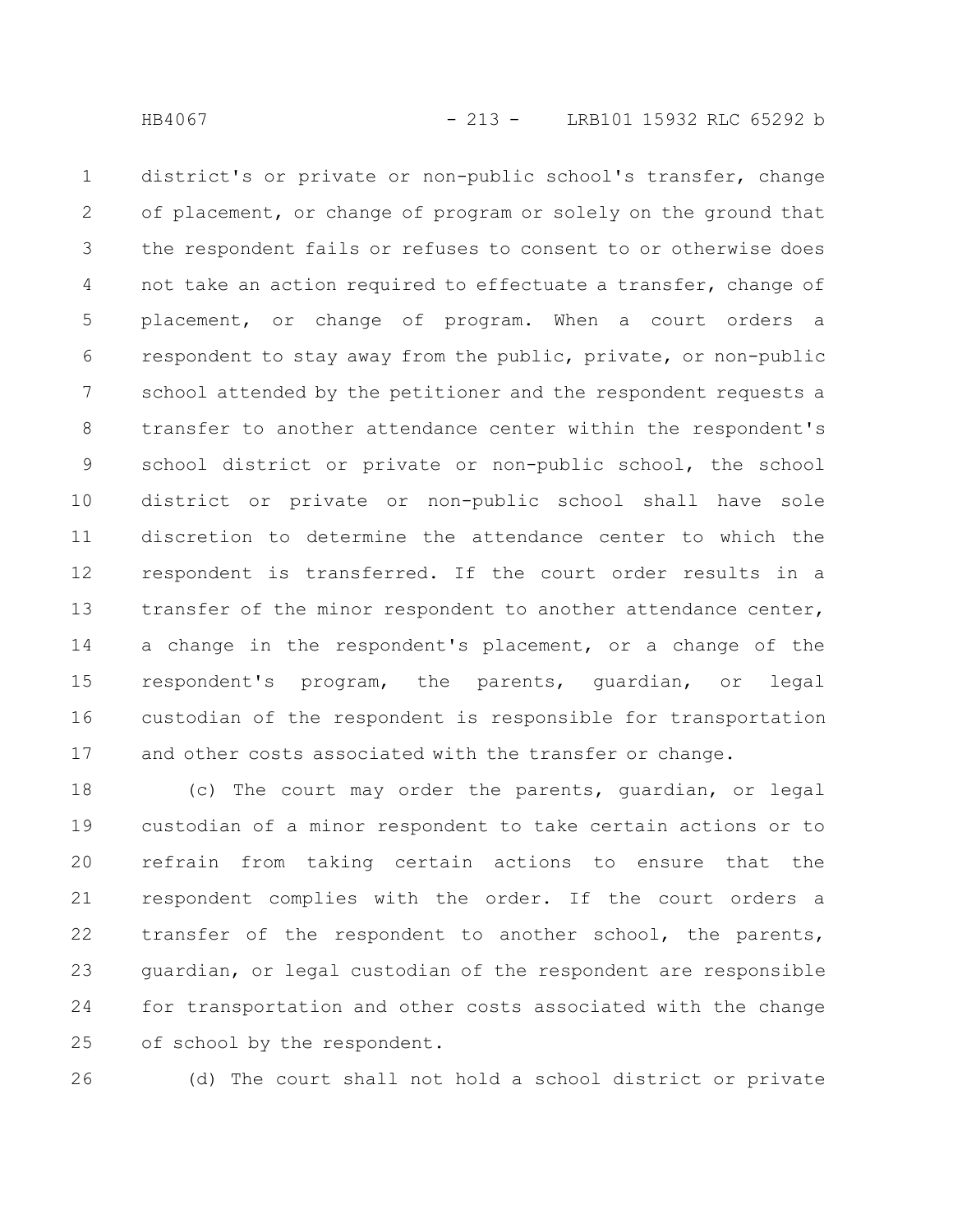or non-public school or any of its employees in civil or criminal contempt unless the school district or private or non-public school has been allowed to intervene. 1 2 3

(e) The court may hold the parents, guardian, or legal custodian of a minor respondent in civil or criminal contempt for a violation of any provision of any order entered under this Article for conduct of the minor respondent in violation of this Article if the parents, guardian, or legal custodian directed, encouraged, or assisted the respondent minor in the conduct. 4 5 6 7 8 9 10

11

(f) Monetary damages are not recoverable as a remedy.

(g) If the stalking no contact order prohibits the respondent from possessing a Firearm Owner's Identification Card, or possessing or buying firearms; the court shall confiscate the respondent's firearms Firearm Owner's Identification Card and immediately return the card Department of State Police Firearm Owner's Identification Office. 12 13 14 15 16 17 18

(Source: P.A. 100-199, eff. 1-1-18.) 19

Section 95. The Unified Code of Corrections is amended by changing Sections 5-4.5-110, 5-5-3, 5-5-3.2, and 5-6-3 as follows: 20 21 22

(730 ILCS 5/5-4.5-110) (Section scheduled to be repealed on January 1, 2023) 23 24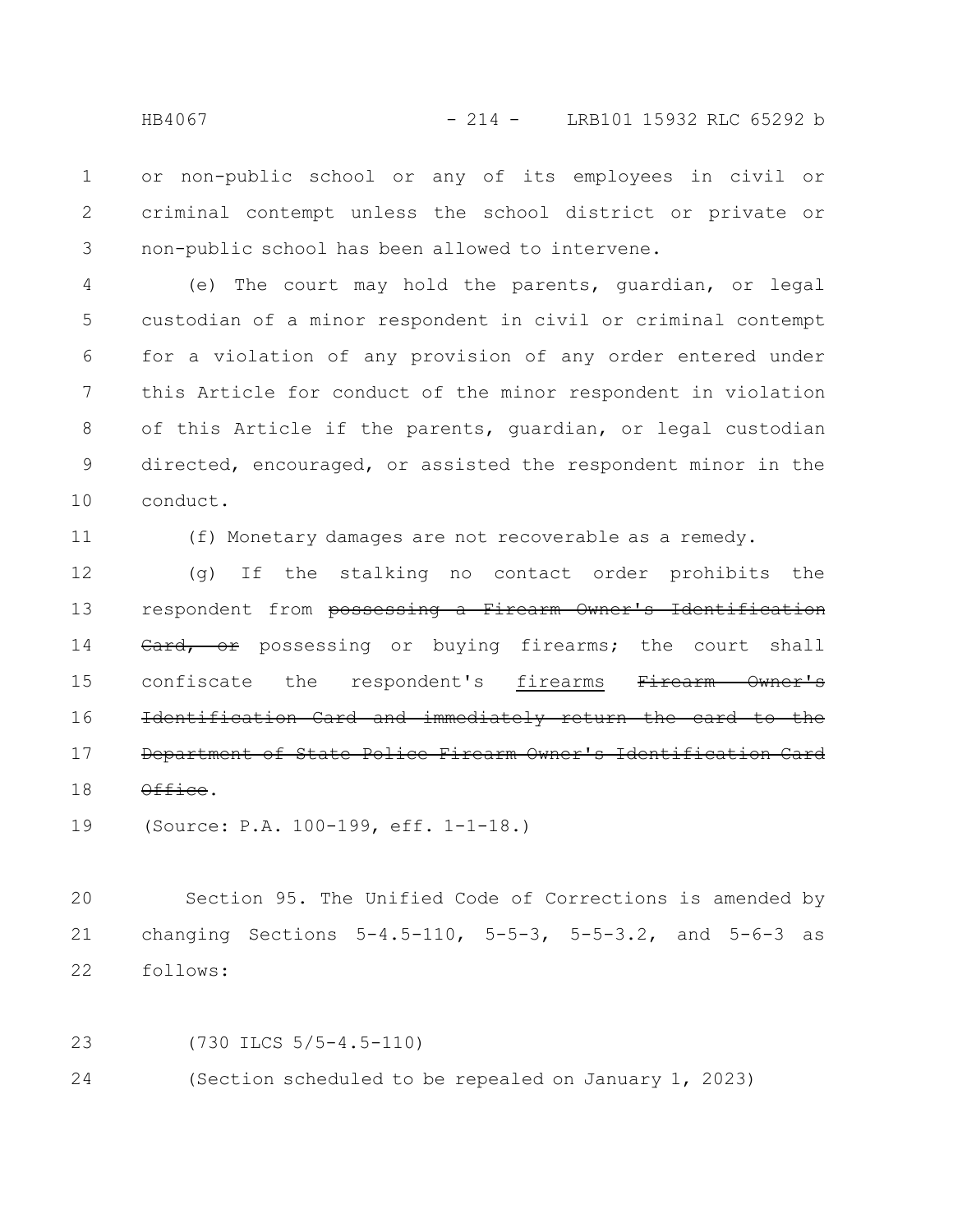HB4067 - 215 - LRB101 15932 RLC 65292 b

Sec. 5-4.5-110. SENTENCING GUIDELINES FOR INDIVIDUALS WITH PRIOR FELONY FIREARM-RELATED OR OTHER SPECIFIED CONVICTIONS. (a) DEFINITIONS. For the purposes of this Section: "Firearm" has the meaning ascribed to it in Section 2-7.5 of the Criminal Code of 2012 Section 1.1 of the Firearm Owners Identification Card Act. "Qualifying predicate offense" means the following offenses under the Criminal Code of 2012: (A) aggravated unlawful use of a weapon under Section 24-1.6 or similar offense under the Criminal Code of 1961, when the weapon is a firearm; (B) unlawful use or possession of a weapon by a felon under Section 24-1.1 or similar offense under the Criminal Code of 1961, when the weapon is a firearm; (C) first degree murder under Section 9-1 or similar offense under the Criminal Code of 1961; (D) attempted first degree murder with a firearm or similar offense under the Criminal Code of 1961; (E) aggravated kidnapping with a firearm under paragraph (6) or (7) of subsection (a) of Section 10-2 or similar offense under the Criminal Code of 1961; (F) aggravated battery with a firearm under subsection (e) of Section 12-3.05 or similar offense under the Criminal Code of 1961; (G) aggravated criminal sexual assault under Section 11-1.30 or similar offense under the Criminal 1 2 3 4 5 6 7 8 9 10 11 12 13 14 15 16 17 18 19 20 21 22 23 24 25 26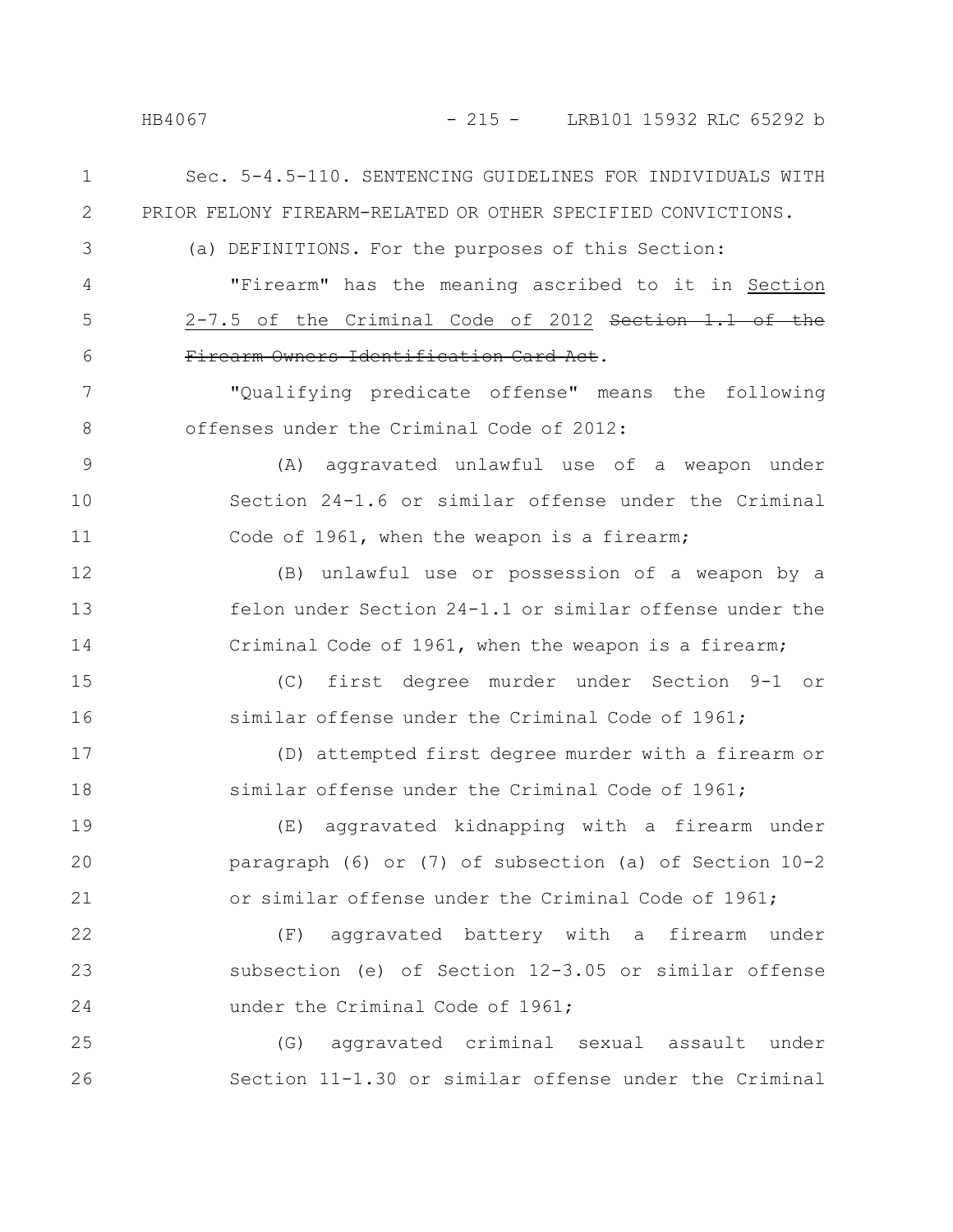Code of 1961; (H) predatory criminal sexual assault of a child under Section 11-1.40 or similar offense under the Criminal Code of 1961; (I) armed robbery under Section 18-2 or similar offense under the Criminal Code of 1961; (J) vehicular hijacking under Section 18-3 or similar offense under the Criminal Code of 1961; (K) aggravated vehicular hijacking under Section 18-4 or similar offense under the Criminal Code of 1961; (L) home invasion with a firearm under paragraph  $(3)$ ,  $(4)$ , or  $(5)$  of subsection (a) of Section 19-6 or similar offense under the Criminal Code of 1961; (M) aggravated discharge of a firearm under Section 24-1.2 or similar offense under the Criminal Code of 1961; (N) aggravated discharge of a machine gun or a firearm equipped with a device designed or used for silencing the report of a firearm under Section 24-1.2-5 or similar offense under the Criminal Code of 1961; (0) unlawful use of firearm projectiles under Section 24-2.1 or similar offense under the Criminal Code of 1961; (P) manufacture, sale, or transfer of bullets or 1 2 3 4 5 6 7 8 9 10 11 12 13 14 15 16 17 18 19 20 21 22 23 24 25 26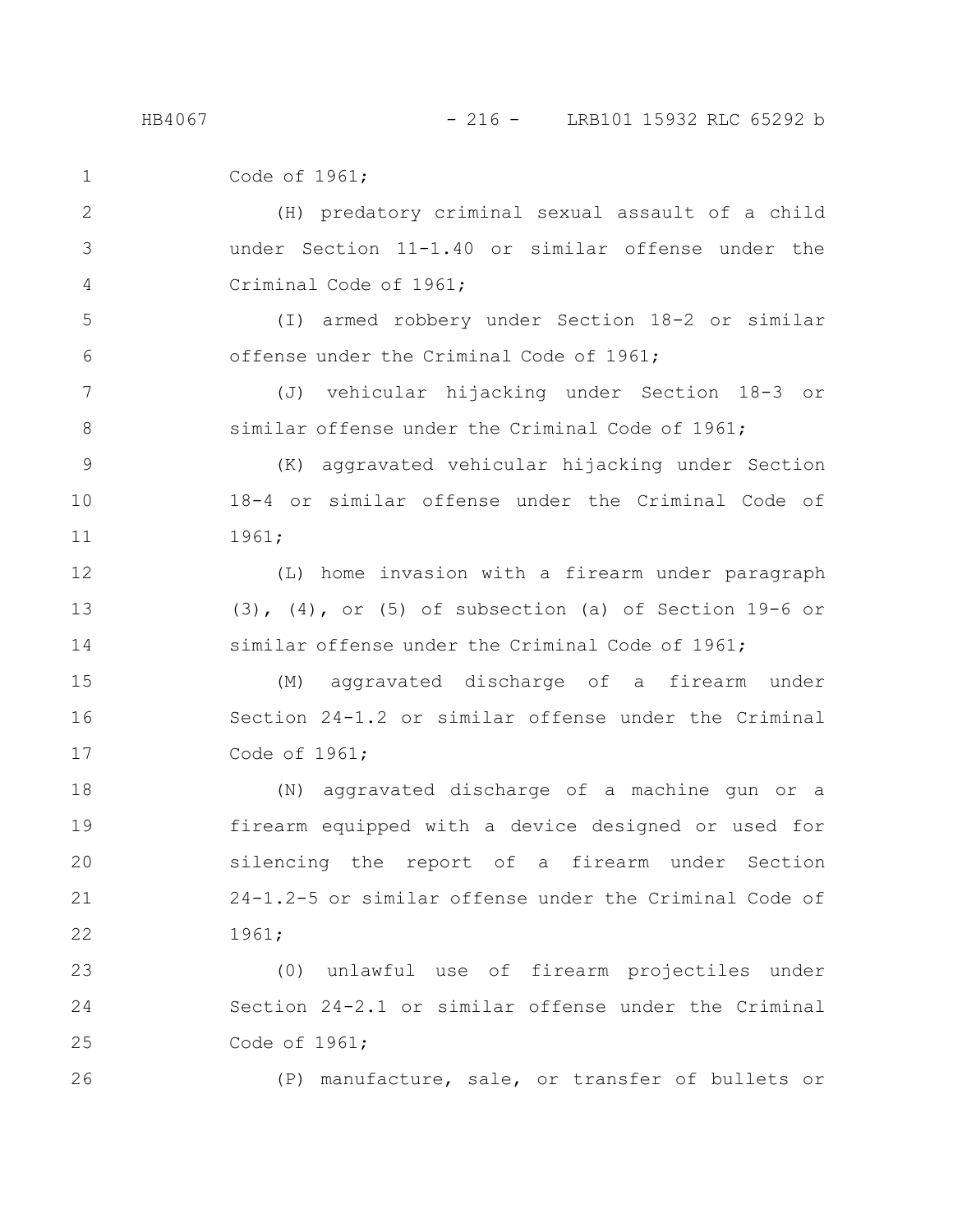shells represented to be armor piercing bullets, dragon's breath shotgun shells, bolo shells, or flechette shells under Section 24-2.2 or similar offense under the Criminal Code of 1961; 1 2 3 4

(Q) unlawful sale or delivery of firearms under Section 24-3 or similar offense under the Criminal Code of 1961; 5 6 7

(R) unlawful discharge of firearm projectiles under Section 24-3.2 or similar offense under the Criminal Code of 1961; 8 9 10

(S) unlawful sale or delivery of firearms on school premises of any school under Section 24-3.3 or similar offense under the Criminal Code of 1961; 11 12 13

(T) unlawful purchase of a firearm under Section 24-3.5 or similar offense under the Criminal Code of 1961; 14 15 16

(U) use of a stolen firearm in the commission of an offense under Section 24-3.7 or similar offense under the Criminal Code of 1961; 17 18 19

(V) possession of a stolen firearm under Section 24-3.8 or similar offense under the Criminal Code of 1961; 20 21 22

(W) aggravated possession of a stolen firearm under Section 24-3.9 or similar offense under the Criminal Code of 1961; 23 24 25

(X) gunrunning under Section 24-3A or similar

26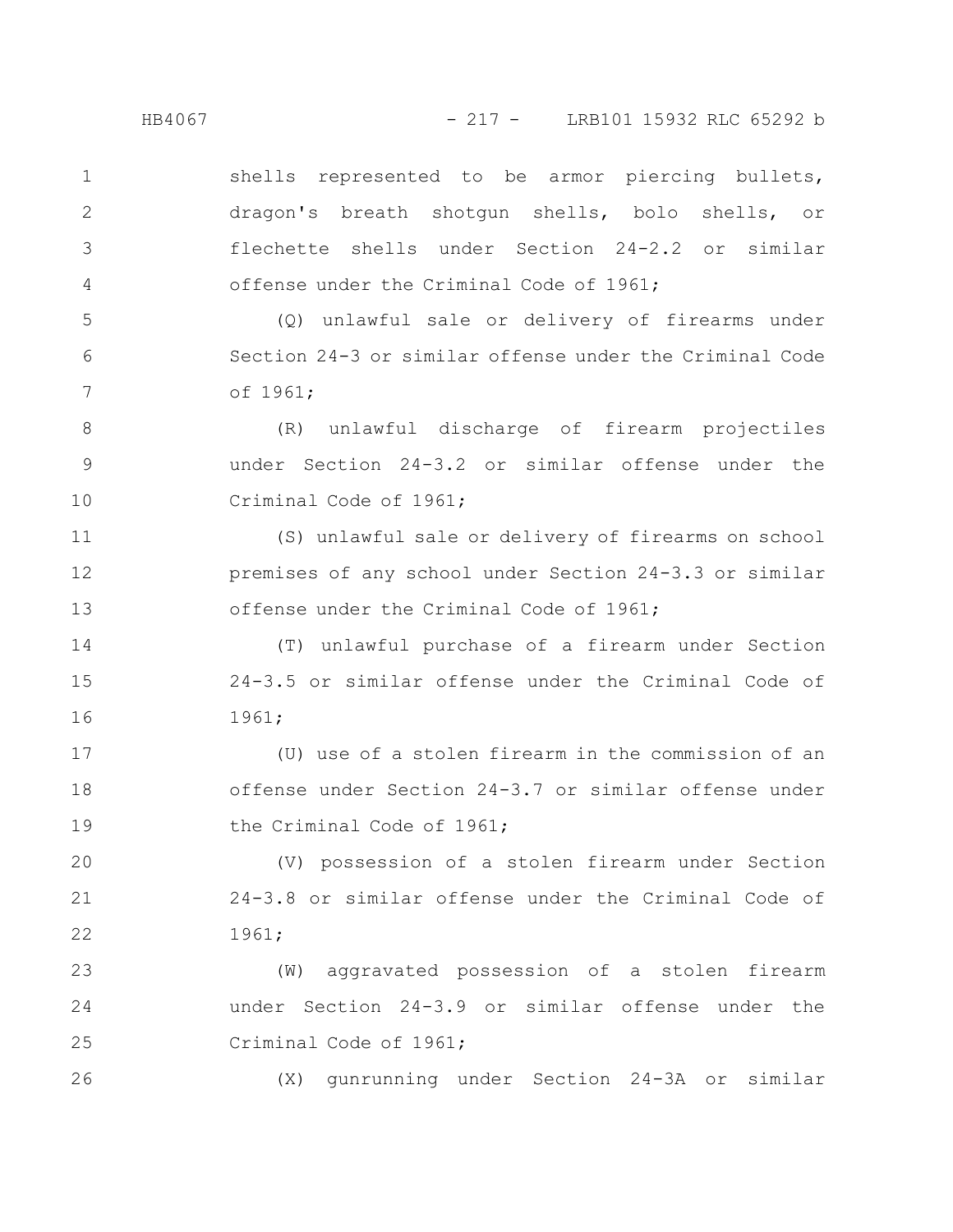1

offense under the Criminal Code of 1961;

(Y) defacing identification marks of firearms under Section 24-5 or similar offense under the Criminal Code of 1961; and 2 3 4

(Z) armed violence under Section 33A-2 or similar offense under the Criminal Code of 1961. 5 6

(b) APPLICABILITY. For an offense committed on or after January 1, 2018 (the effective date of Public Act 100-3)  $\frac{1}{2}$ amendatory Act of the 100th General Assembly and before January 1, 2023, when a person is convicted of unlawful use or possession of a weapon by a felon, when the weapon is a firearm, or aggravated unlawful use of a weapon, when the weapon is a firearm, after being previously convicted of a qualifying predicate offense the person shall be subject to the sentencing guidelines under this Section. 7 8 9 10 11 12 13 14 15

16

(c) SENTENCING GUIDELINES.

(1) When a person is convicted of unlawful use or possession of a weapon by a felon, when the weapon is a firearm, and that person has been previously convicted of a qualifying predicate offense, the person shall be sentenced to a term of imprisonment within the sentencing range of not less than 7 years and not more than 14 years, unless the court finds that a departure from the sentencing guidelines under this paragraph is warranted under subsection (d) of this Section. 17 18 19 20 21 22 23 24 25

26

(2) When a person is convicted of aggravated unlawful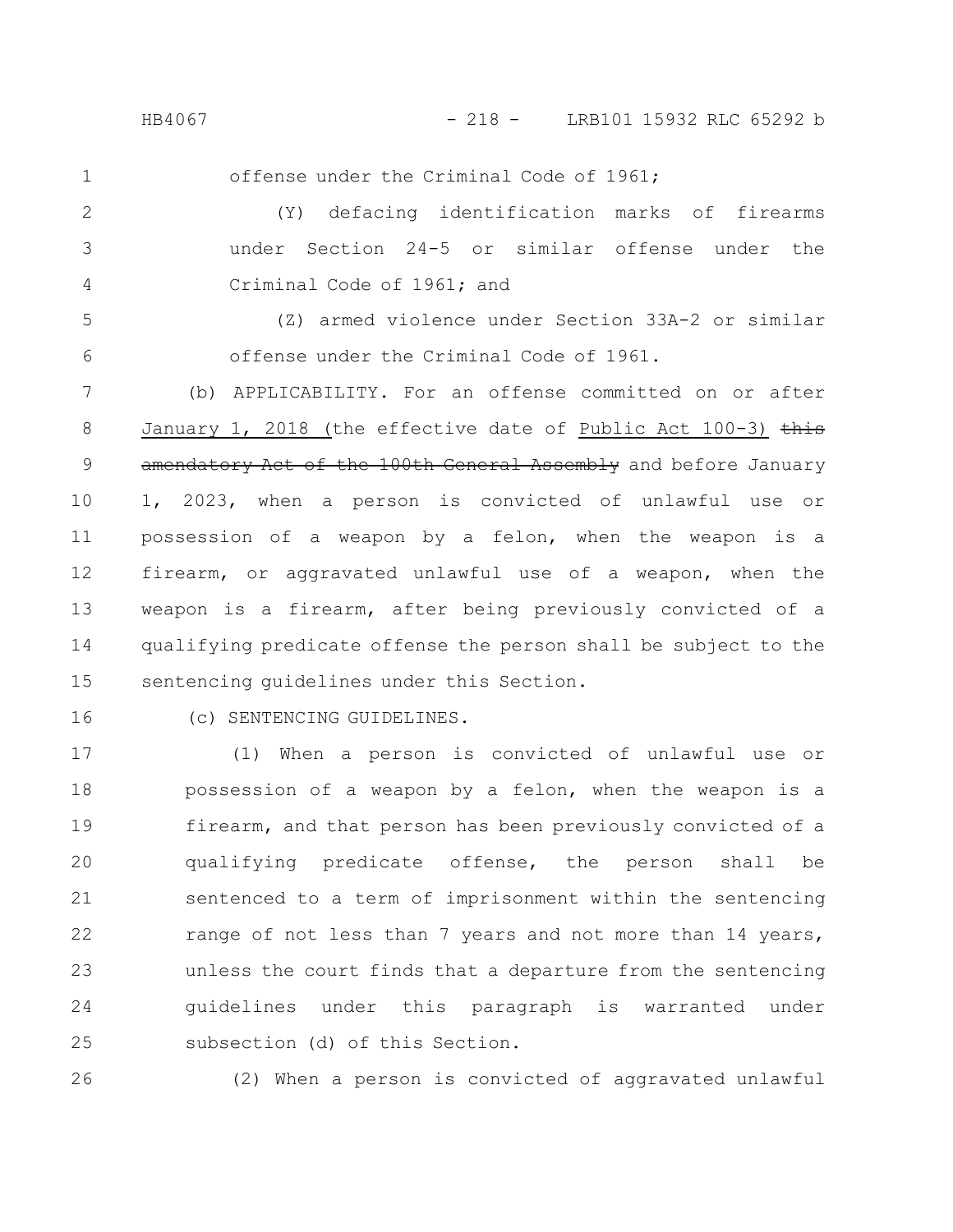use of a weapon, when the weapon is a firearm, and that person has been previously convicted of a qualifying predicate offense, the person shall be sentenced to a term of imprisonment within the sentencing range of not less than 6 years and not more than 7 years, unless the court finds that a departure from the sentencing guidelines under this paragraph is warranted under subsection (d) of this Section. 1 2 3 4 5 6 7 8

(3) The sentencing guidelines in paragraphs (1) and (2) of this subsection (c) apply only to offenses committed on and after January 1, 2018 (the effective date of Public Act 100-3) this amendatory Act of the 100th General Assembly and before January 1, 2023. 9 10 11 12 13

(d) DEPARTURE FROM SENTENCING GUIDELINES.

(1) At the sentencing hearing conducted under Section 5-4-1 of this Code, the court may depart from the sentencing guidelines provided in subsection (c) of this Section and impose a sentence otherwise authorized by law for the offense if the court, after considering any factor under paragraph (2) of this subsection (d) relevant to the nature and circumstances of the crime and to the history and character of the defendant, finds on the record substantial and compelling justification that the sentence within the sentencing guidelines would be unduly harsh and that a sentence otherwise authorized by law would be consistent with public safety and does not deprecate the 15 16 17 18 19 20 21 22 23 24 25 26

14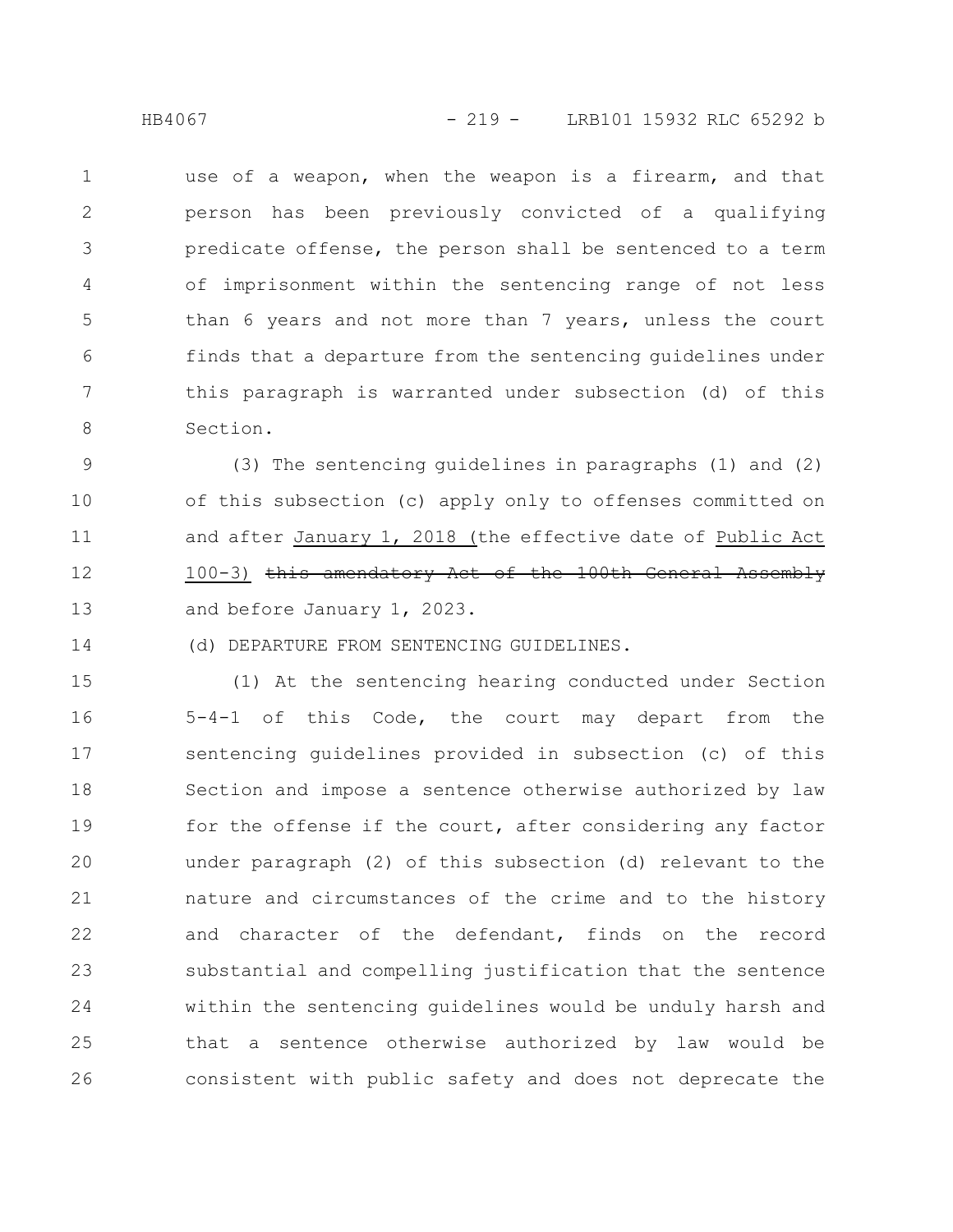seriousness of the offense. 1

(2) In deciding whether to depart from the sentencing guidelines under this paragraph, the court shall consider: 2 3

(A) the age, immaturity, or limited mental capacity of the defendant at the time of commission of the qualifying predicate or current offense, including whether the defendant was suffering from a mental or physical condition insufficient to constitute a defense but significantly reduced the defendant's culpability; 4 5 6 7 8 9 10

(B) the nature and circumstances of the qualifying predicate offense; 11 12

(C) the time elapsed since the qualifying predicate offense; 13 14

(D) the nature and circumstances of the current offense; 15 16

17

(E) the defendant's prior criminal history;

(F) whether the defendant committed the qualifying predicate or current offense under specific and credible duress, coercion, threat, or compulsion; 18 19 20

(G) whether the defendant aided in the apprehension of another felon or testified truthfully on behalf of another prosecution of a felony; and 21 22 23

(H) whether departure is in the interest of the person's rehabilitation, including employment or educational or vocational training, after taking into 24 25 26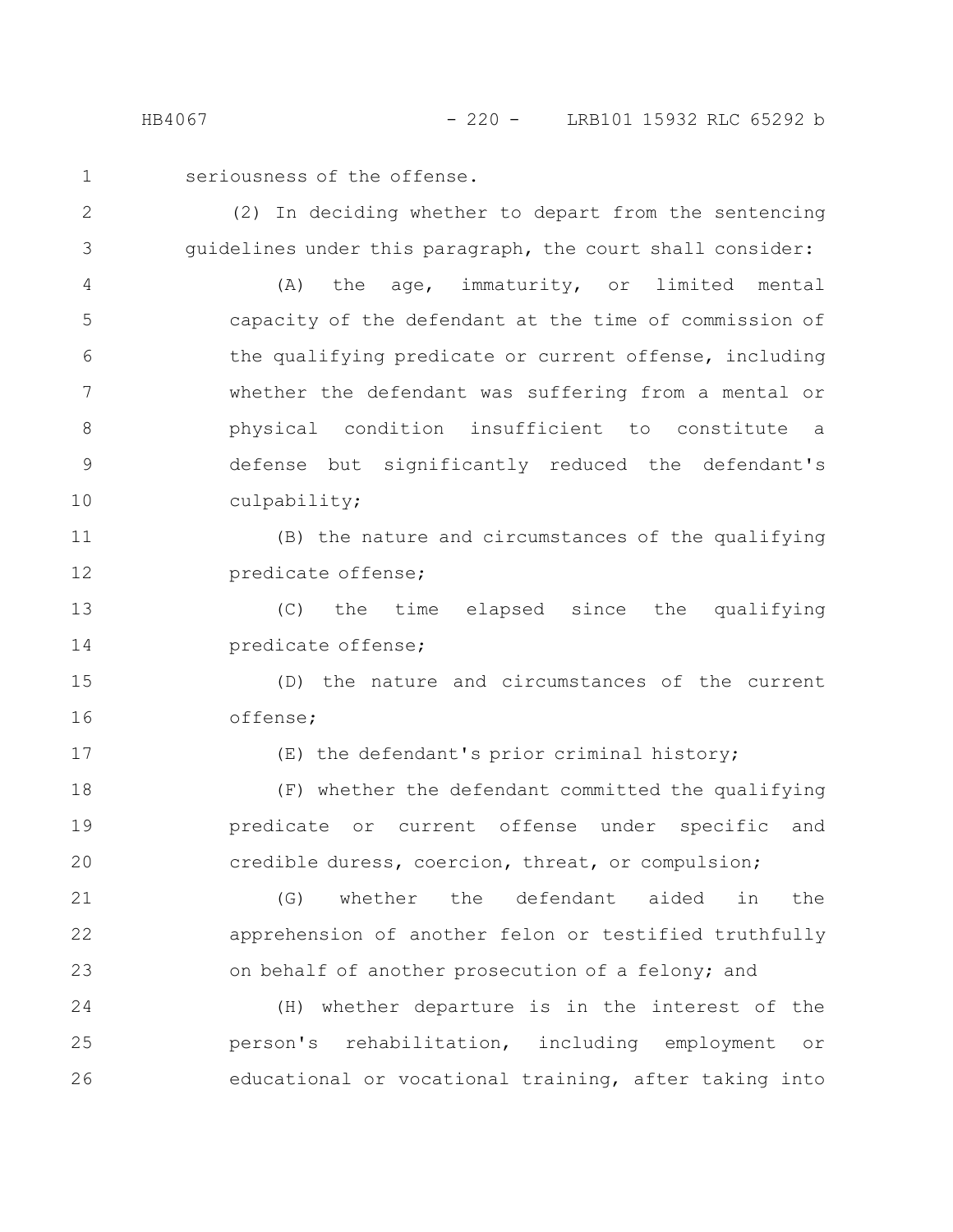account any past rehabilitation efforts or dispositions of probation or supervision, and the defendant's cooperation or response to rehabilitation. (3) When departing from the sentencing guidelines under this Section, the court shall specify on the record, the particular evidence, information, factor or factors, or other reasons which led to the departure from the sentencing guidelines. When departing from the sentencing range in accordance with this subsection (d), the court shall indicate on the sentencing order which departure factor or factors outlined in paragraph (2) of this subsection (d) led to the sentence imposed. The sentencing order shall be filed with the clerk of the court and shall be a public record. 1 2 3 4 5 6 7 8 9 10 11 12 13 14

(e) This Section is repealed on January 1, 2023. 15

(Source: P.A. 100-3, eff. 1-1-18; revised 4-2-19.) 16

(730 ILCS 5/5-5-3) 17

Sec. 5-5-3. Disposition. 18

- (a) (Blank). 19
- (b) (Blank). 20
- (c) (1) (Blank). 21

(2) A period of probation, a term of periodic imprisonment or conditional discharge shall not be imposed for the following offenses. The court shall sentence the offender to not less than the minimum term of imprisonment set forth in this Code 22 23 24 25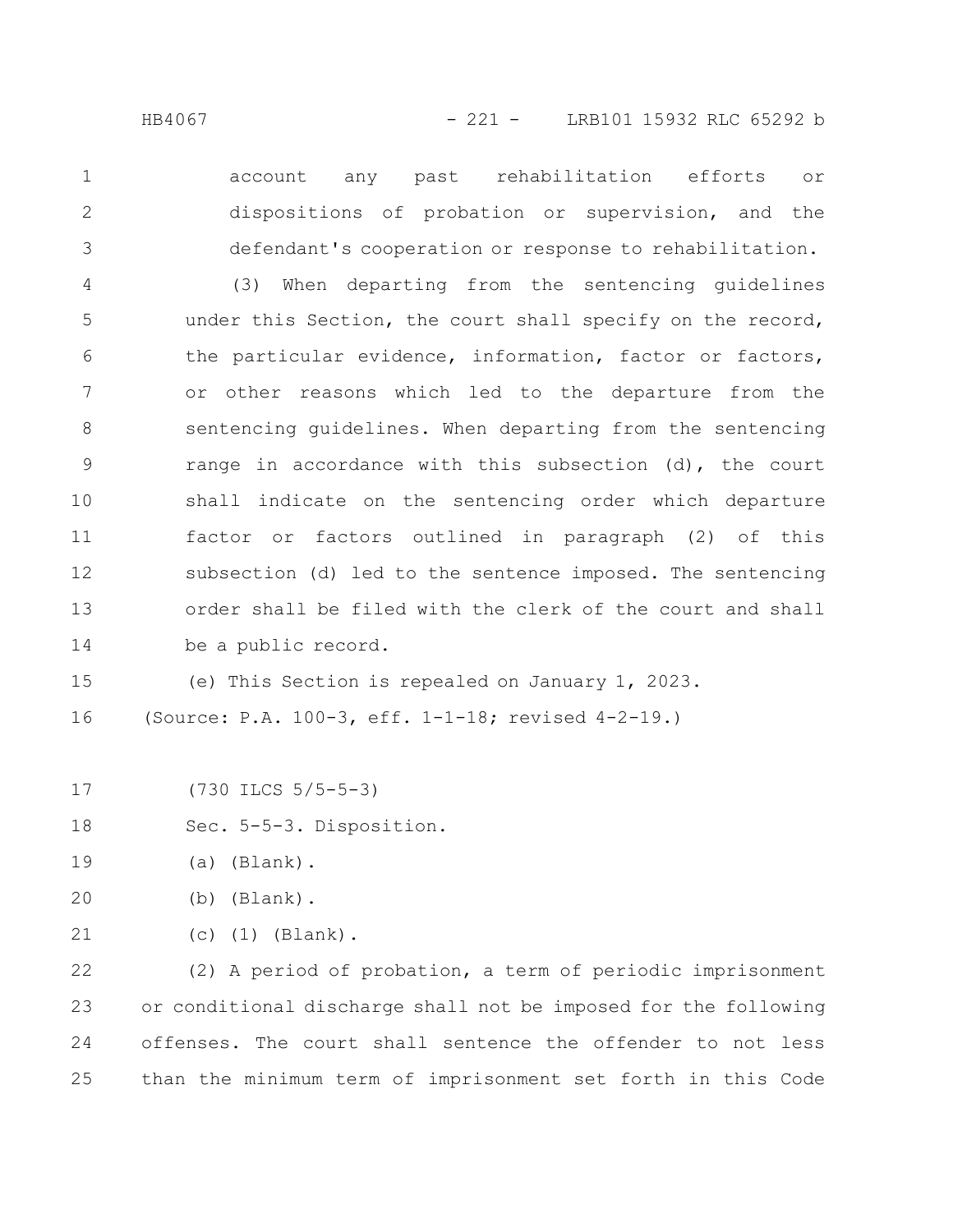## HB4067 - 222 - LRB101 15932 RLC 65292 b

for the following offenses, and may order a fine or restitution or both in conjunction with such term of imprisonment: 1 2

(A) First degree murder where the death penalty is not imposed. 3 4

5

6

(B) Attempted first degree murder.

(C) A Class X felony.

(D) A violation of Section 401.1 or 407 of the Illinois Controlled Substances Act, or a violation of subdivision (c)(1.5) of Section 401 of that Act which relates to more than 5 grams of a substance containing fentanyl or an analog thereof. 7 8 9 10 11

(D-5) A violation of subdivision (c)(1) of Section 401 of the Illinois Controlled Substances Act which relates to 3 or more grams of a substance containing heroin or an analog thereof. 12 13 14 15

16

(E) (Blank).

(F) A Class 1 or greater felony if the offender had been convicted of a Class 1 or greater felony, including any state or federal conviction for an offense that contained, at the time it was committed, the same elements as an offense now (the date of the offense committed after the prior Class 1 or greater felony) classified as a Class 1 or greater felony, within 10 years of the date on which the offender committed the offense for which he or she is being sentenced, except as otherwise provided in Section 40-10 of the Substance Use Disorder Act. 17 18 19 20 21 22 23 24 25 26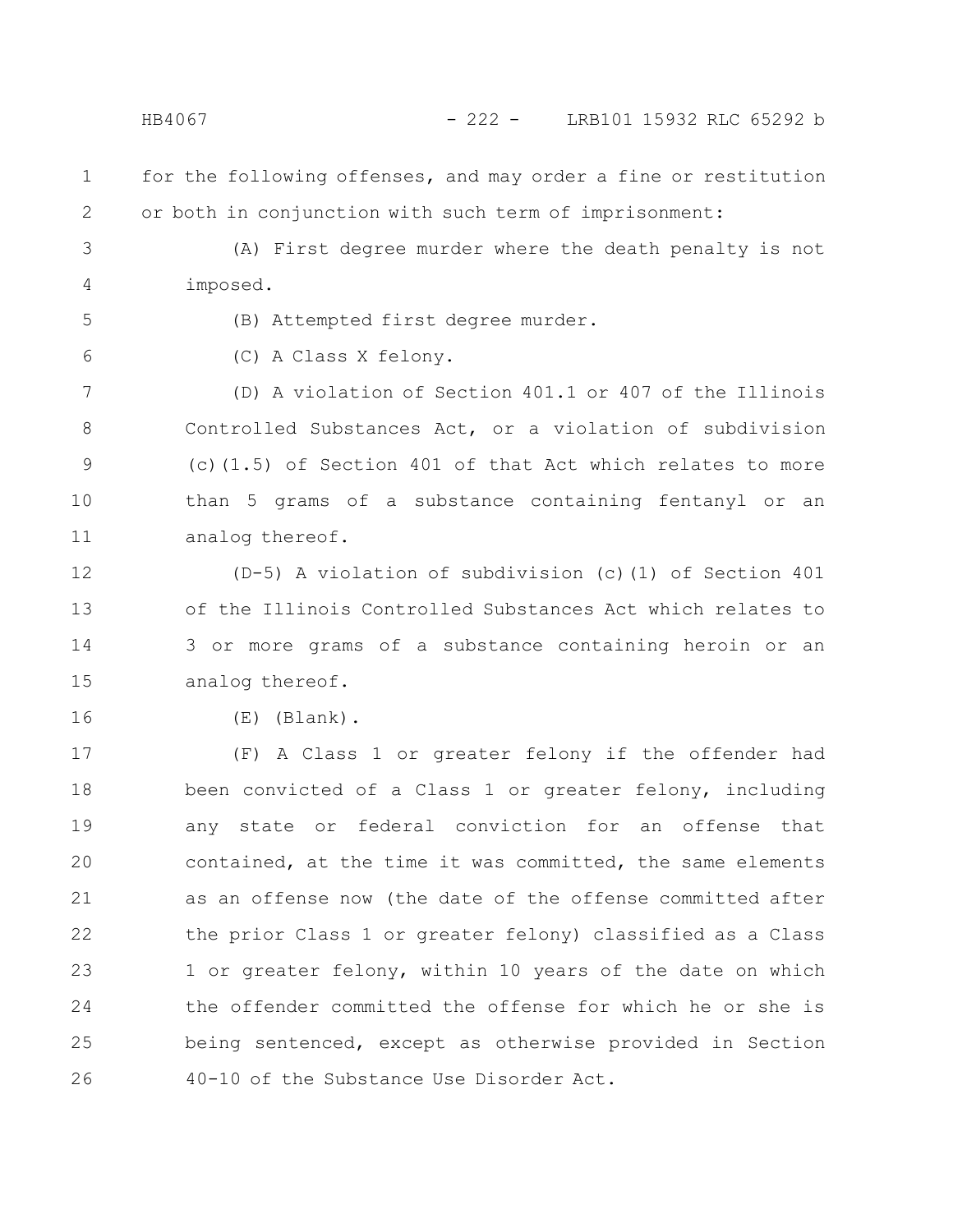## HB4067 - 223 - LRB101 15932 RLC 65292 b

(F-3) A Class 2 or greater felony sex offense or felony firearm offense if the offender had been convicted of a Class 2 or greater felony, including any state or federal conviction for an offense that contained, at the time it was committed, the same elements as an offense now (the date of the offense committed after the prior Class 2 or greater felony) classified as a Class 2 or greater felony, within 10 years of the date on which the offender committed the offense for which he or she is being sentenced, except as otherwise provided in Section 40-10 of the Substance Use Disorder Act. 1 2 3 4 5 6 7 8 9 10 11

(F-5) A violation of Section 24-1, 24-1.1, or 24-1.6 of the Criminal Code of 1961 or the Criminal Code of 2012 for which imprisonment is prescribed in those Sections. 12 13 14

(G) Residential burglary, except as otherwise provided in Section 40-10 of the Substance Use Disorder Act. 15 16

17

(H) Criminal sexual assault.

(I) Aggravated battery of a senior citizen as described in Section 12-4.6 or subdivision (a)(4) of Section 12-3.05 of the Criminal Code of 1961 or the Criminal Code of 2012. 18 19 20

(J) A forcible felony if the offense was related to the activities of an organized gang. 21 22

Before July 1, 1994, for the purposes of this paragraph, "organized gang" means an association of 5 or more persons, with an established hierarchy, that encourages members of the association to perpetrate crimes 23 24 25 26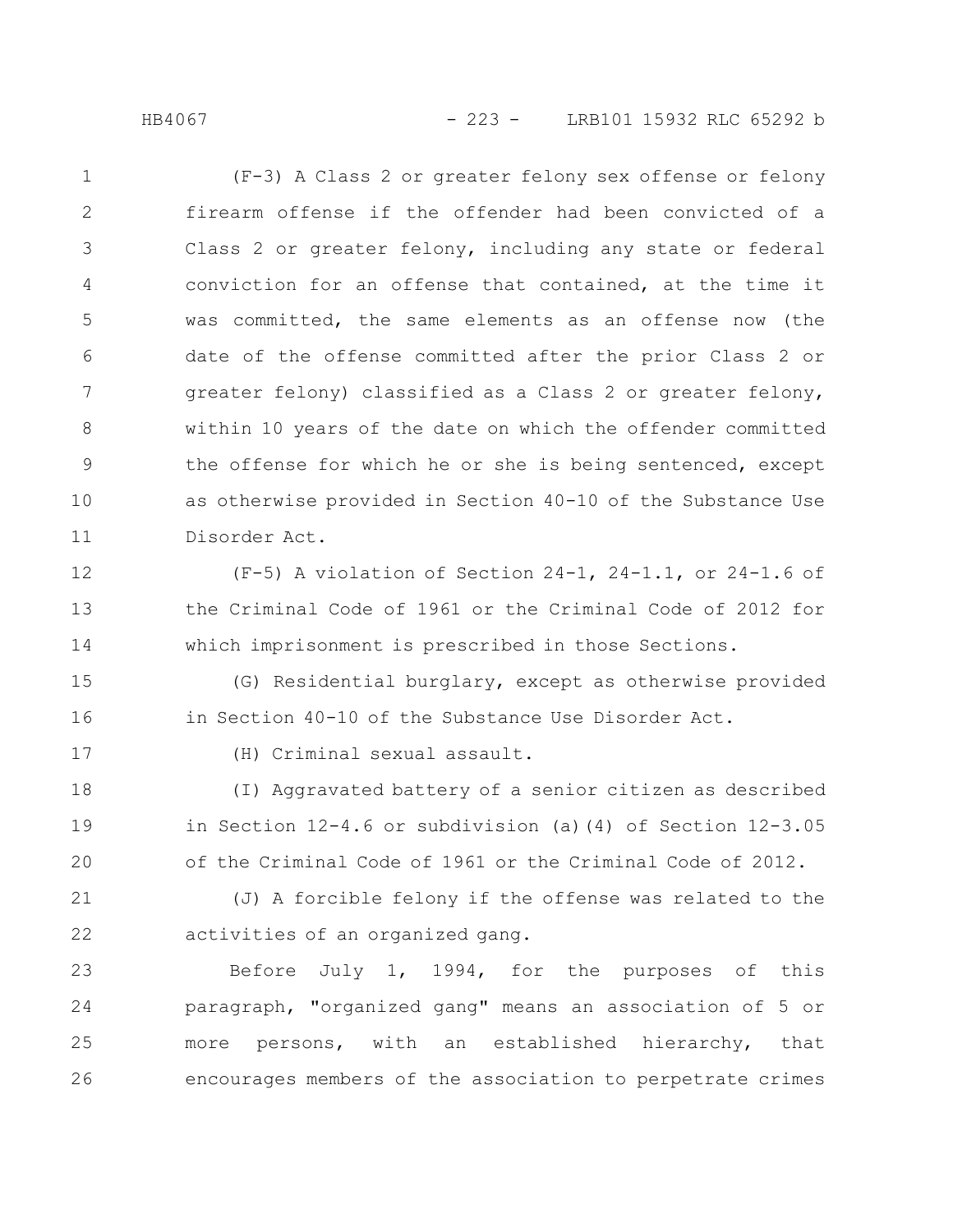or provides support to the members of the association who do commit crimes. 1 2

Beginning July 1, 1994, for the purposes of this paragraph, "organized gang" has the meaning ascribed to it in Section 10 of the Illinois Streetgang Terrorism Omnibus Prevention Act. 3 4 5 6

7

(K) Vehicular hijacking.

(L) A second or subsequent conviction for the offense of hate crime when the underlying offense upon which the hate crime is based is felony aggravated assault or felony mob action. 8 9 10 11

(M) A second or subsequent conviction for the offense of institutional vandalism if the damage to the property exceeds \$300. 12 13 14

(N) A Class 3 felony violation of paragraph (1) of subsection (a) of Section 2 of the Firearm Owners Identification Card Act committed before the effective date of this amendatory Act of the 101st General Assembly. 15 16 17 18

(O) A violation of Section 12-6.1 or 12-6.5 of the Criminal Code of 1961 or the Criminal Code of 2012. 19 20

(P) A violation of paragraph (1), (2), (3), (4), (5), or (7) of subsection (a) of Section 11-20.1 of the Criminal Code of 1961 or the Criminal Code of 2012. 21 22 23

(Q) A violation of subsection (b) or (b-5) of Section 20-1, Section 20-1.2, or Section 20-1.3 of the Criminal Code of 1961 or the Criminal Code of 2012. 24 25 26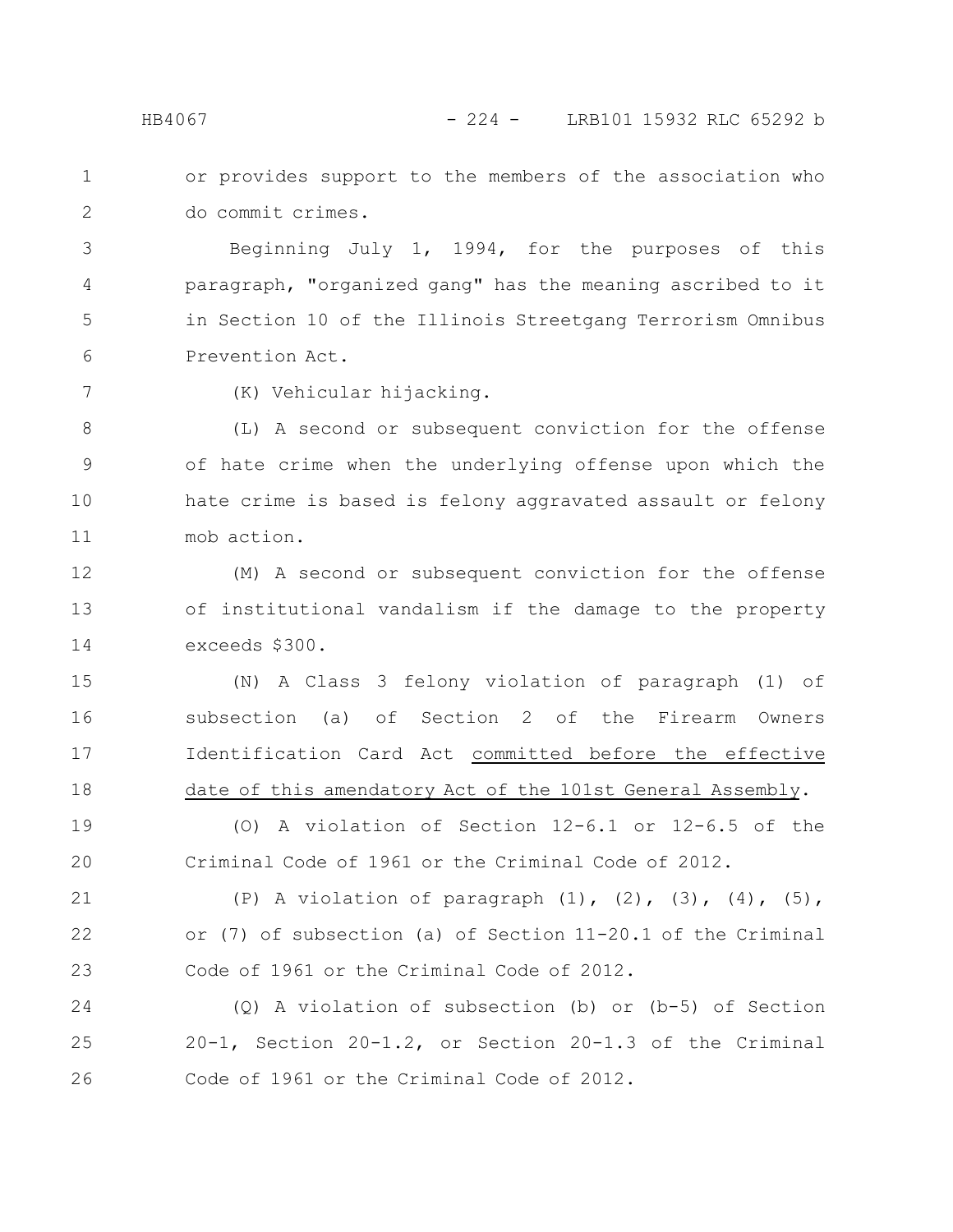## HB4067 - 225 - LRB101 15932 RLC 65292 b

- (R) A violation of Section 24-3A of the Criminal Code of 1961 or the Criminal Code of 2012. 1 2
	-

3

4

(T) (Blank).

(S) (Blank).

(U) A second or subsequent violation of Section 6-303 of the Illinois Vehicle Code committed while his or her driver's license, permit, or privilege was revoked because of a violation of Section 9-3 of the Criminal Code of 1961 or the Criminal Code of 2012, relating to the offense of reckless homicide, or a similar provision of a law of another state. 5 6 7 8 9 10 11

(V) A violation of paragraph (4) of subsection (c) of Section 11-20.1B or paragraph (4) of subsection (c) of Section 11-20.3 of the Criminal Code of 1961, or paragraph (6) of subsection (a) of Section 11-20.1 of the Criminal Code of 2012 when the victim is under 13 years of age and the defendant has previously been convicted under the laws of this State or any other state of the offense of child pornography, aggravated child pornography, aggravated criminal sexual abuse, aggravated criminal sexual assault, predatory criminal sexual assault of a child, or any of the offenses formerly known as rape, deviate sexual assault, indecent liberties with a child, or aggravated indecent liberties with a child where the victim was under the age of 18 years or an offense that is substantially equivalent to those offenses. 12 13 14 15 16 17 18 19 20 21 22 23 24 25 26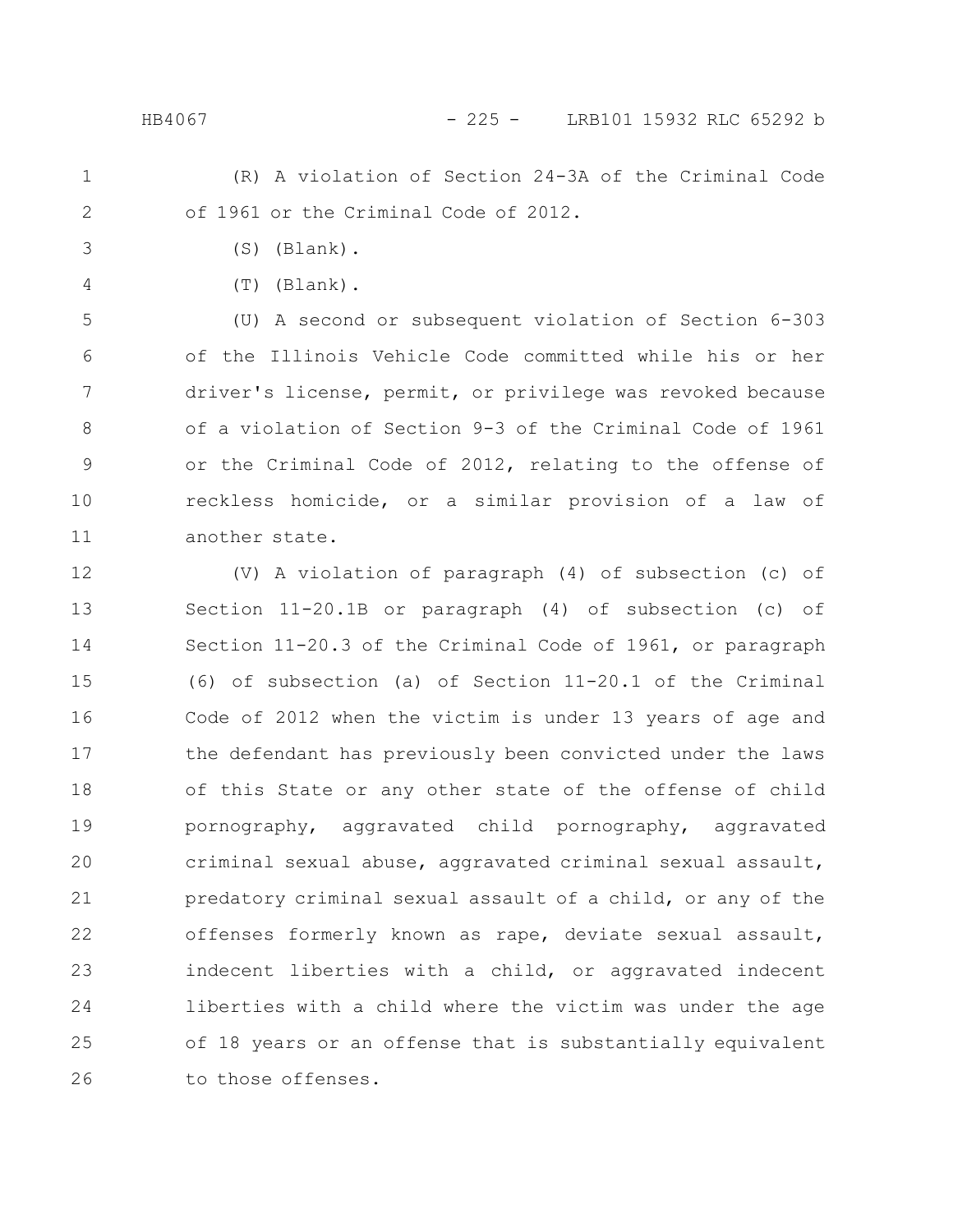HB4067 - 226 - LRB101 15932 RLC 65292 b

(W) A violation of Section 24-3.5 of the Criminal Code of 1961 or the Criminal Code of 2012. 1 2

3

4

(X) A violation of subsection (a) of Section 31-1a of the Criminal Code of 1961 or the Criminal Code of 2012.

(Y) A conviction for unlawful possession of a firearm by a street gang member when the firearm was loaded or contained firearm ammunition. 5 6 7

(Z) A Class 1 felony committed while he or she was serving a term of probation or conditional discharge for a felony. 8 9 10

(AA) Theft of property exceeding \$500,000 and not exceeding \$1,000,000 in value. 11 12

(BB) Laundering of criminally derived property of a value exceeding \$500,000. 13 14

(CC) Knowingly selling, offering for sale, holding for sale, or using 2,000 or more counterfeit items or counterfeit items having a retail value in the aggregate of \$500,000 or more. 15 16 17 18

(DD) A conviction for aggravated assault under paragraph (6) of subsection (c) of Section 12-2 of the Criminal Code of 1961 or the Criminal Code of 2012 if the firearm is aimed toward the person against whom the firearm is being used. 19 20 21 22 23

(EE) A conviction for a violation of paragraph (2) of subsection (a) of Section 24-3B of the Criminal Code of 2012. 24 25 26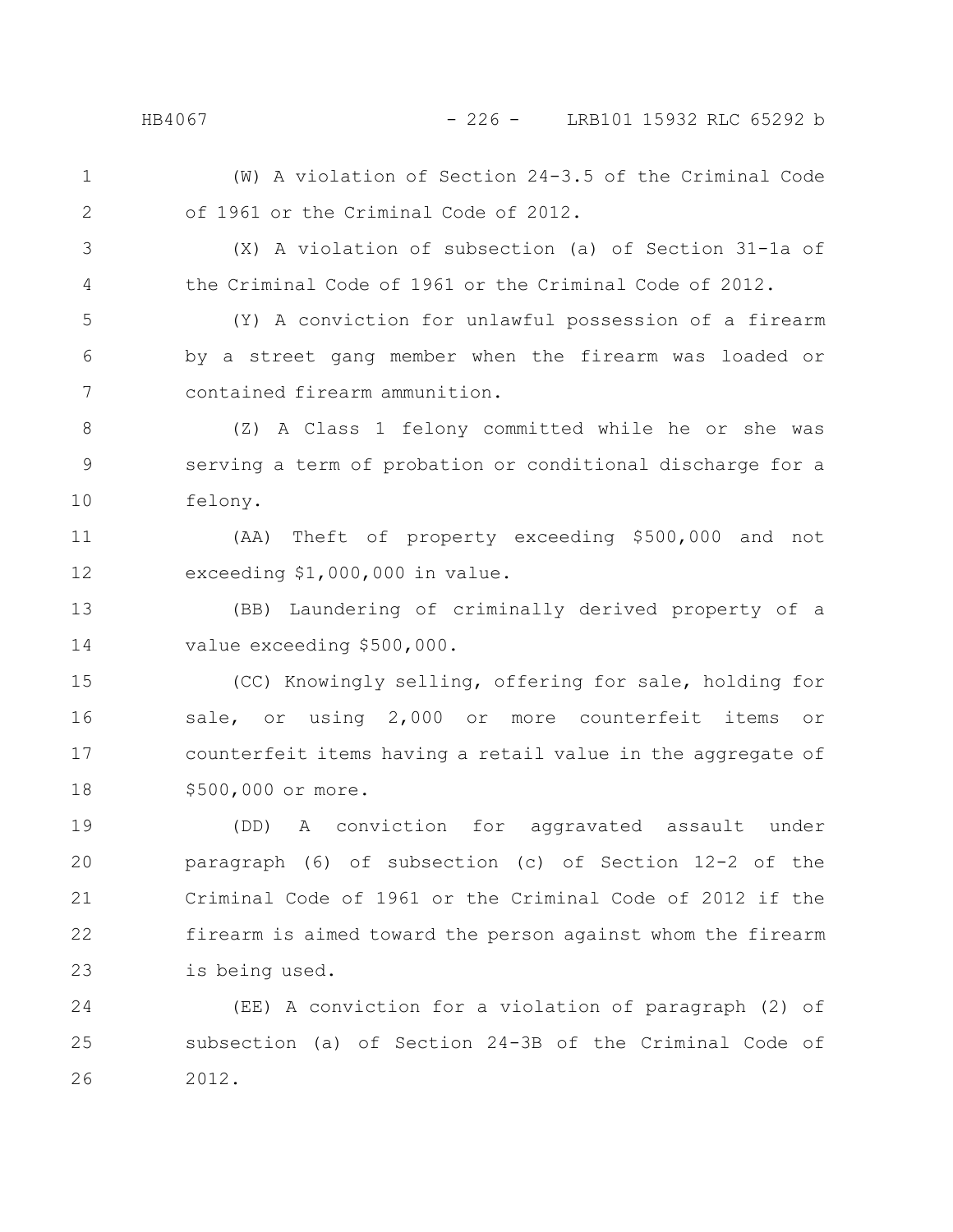HB4067 - 227 - LRB101 15932 RLC 65292 b

(3) (Blank). 1

(4) A minimum term of imprisonment of not less than 10 consecutive days or 30 days of community service shall be imposed for a violation of paragraph (c) of Section 6-303 of the Illinois Vehicle Code. 2 3 4 5

6

(4.1) (Blank).

(4.2) Except as provided in paragraphs (4.3) and (4.8) of this subsection (c), a minimum of 100 hours of community service shall be imposed for a second violation of Section 6-303 of the Illinois Vehicle Code. 7 8 9 10

(4.3) A minimum term of imprisonment of 30 days or 300 hours of community service, as determined by the court, shall be imposed for a second violation of subsection (c) of Section 6-303 of the Illinois Vehicle Code. 11 12 13 14

(4.4) Except as provided in paragraphs (4.5), (4.6), and (4.9) of this subsection (c), a minimum term of imprisonment of 30 days or 300 hours of community service, as determined by the court, shall be imposed for a third or subsequent violation of Section 6-303 of the Illinois Vehicle Code. The court may give credit toward the fulfillment of community service hours for participation in activities and treatment as determined by court services. 15 16 17 18 19 20 21 22

(4.5) A minimum term of imprisonment of 30 days shall be imposed for a third violation of subsection (c) of Section 6-303 of the Illinois Vehicle Code. 23 24 25

26

(4.6) Except as provided in paragraph (4.10) of this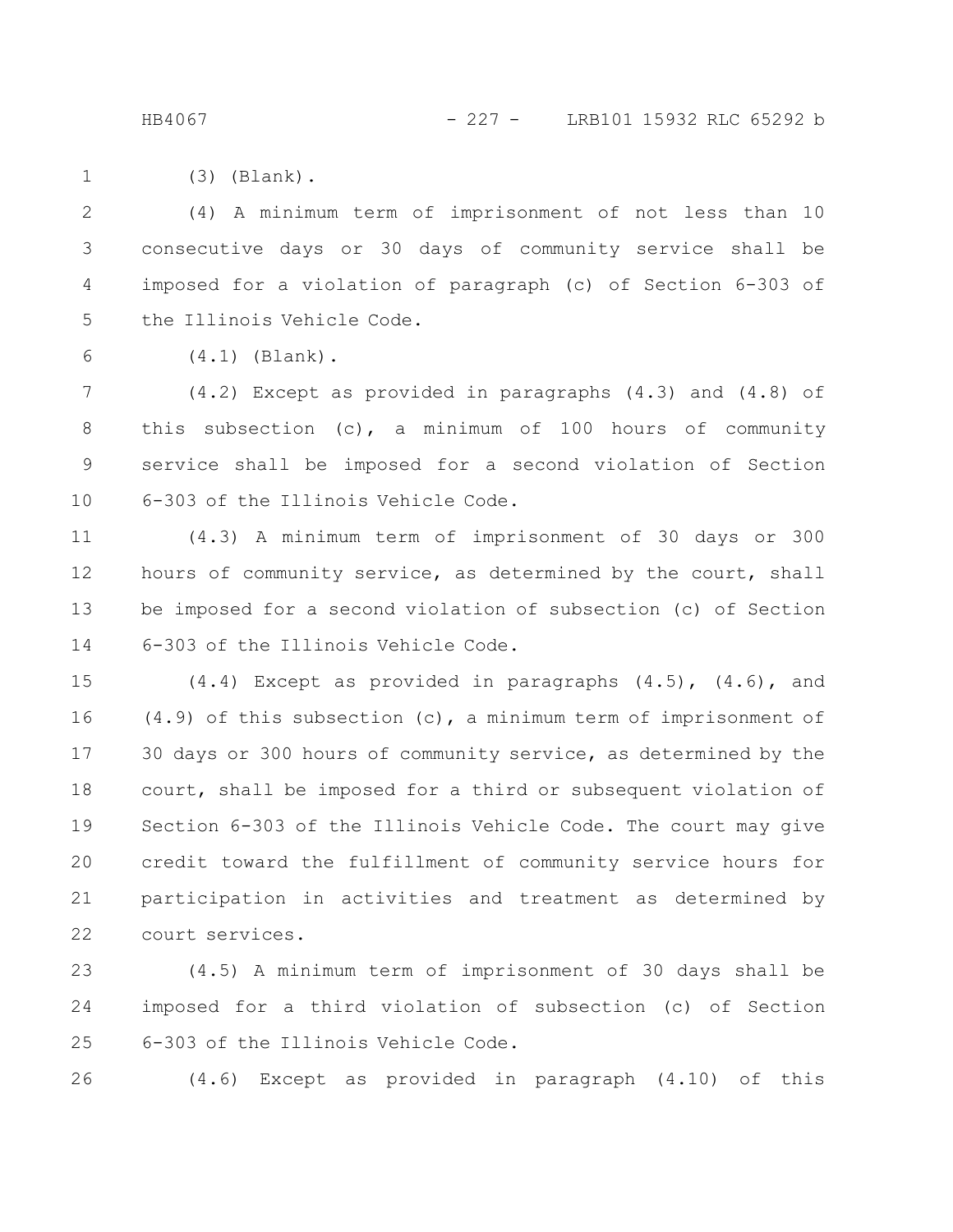subsection (c), a minimum term of imprisonment of 180 days shall be imposed for a fourth or subsequent violation of subsection (c) of Section 6-303 of the Illinois Vehicle Code. 1 2 3

(4.7) A minimum term of imprisonment of not less than 30 consecutive days, or 300 hours of community service, shall be imposed for a violation of subsection (a-5) of Section 6-303 of the Illinois Vehicle Code, as provided in subsection (b-5) of that Section. 4 5 6 7 8

(4.8) A mandatory prison sentence shall be imposed for a second violation of subsection (a-5) of Section 6-303 of the Illinois Vehicle Code, as provided in subsection (c-5) of that Section. The person's driving privileges shall be revoked for a period of not less than 5 years from the date of his or her release from prison. 9 10 11 12 13 14

(4.9) A mandatory prison sentence of not less than 4 and not more than 15 years shall be imposed for a third violation of subsection (a-5) of Section 6-303 of the Illinois Vehicle Code, as provided in subsection (d-2.5) of that Section. The person's driving privileges shall be revoked for the remainder of his or her life. 15 16 17 18 19 20

(4.10) A mandatory prison sentence for a Class 1 felony shall be imposed, and the person shall be eligible for an extended term sentence, for a fourth or subsequent violation of subsection (a-5) of Section 6-303 of the Illinois Vehicle Code, as provided in subsection (d-3.5) of that Section. The person's driving privileges shall be revoked for the remainder of his or 21 22 23 24 25 26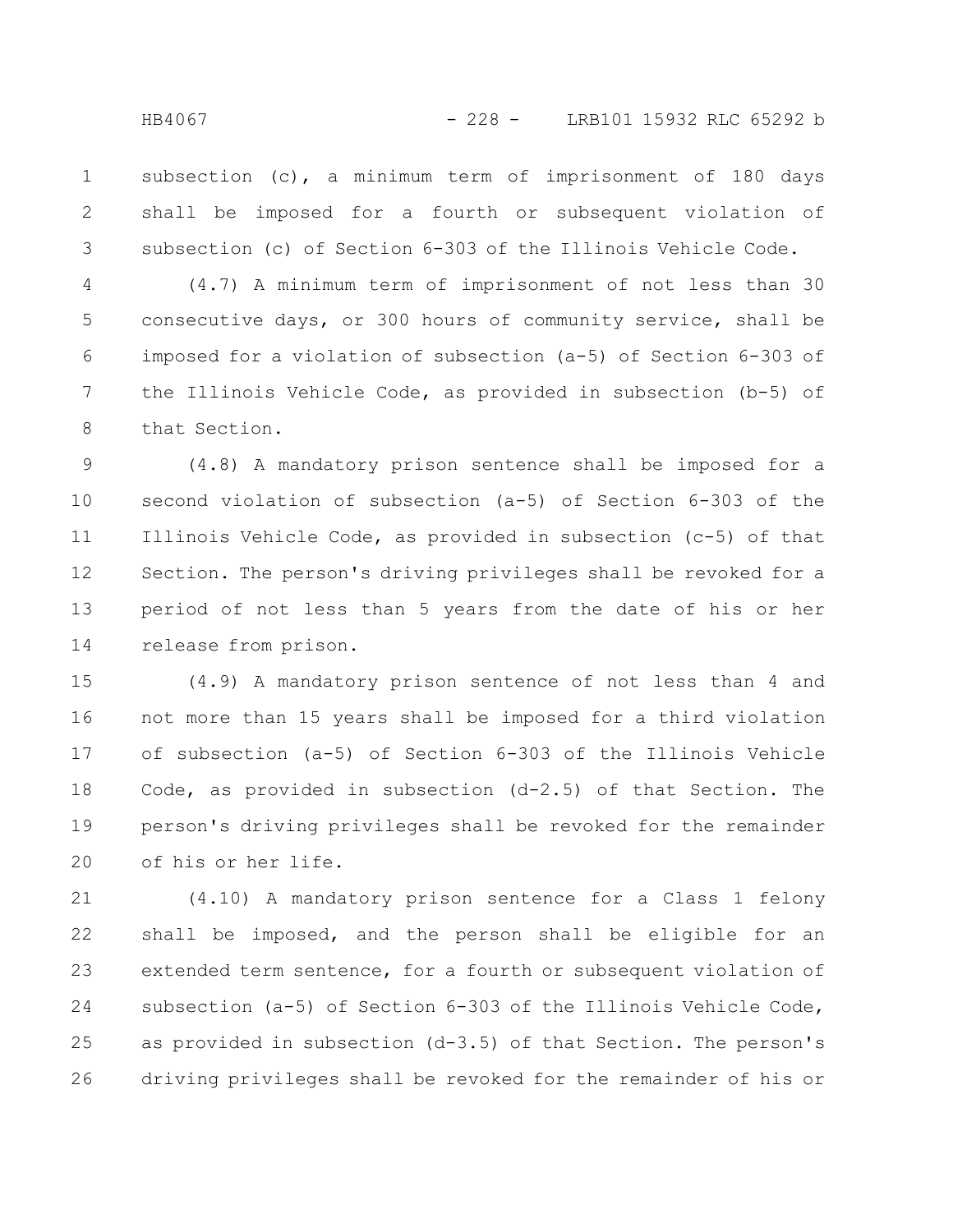her life. 1

(5) The court may sentence a corporation or unincorporated association convicted of any offense to: 2 3

4

(A) a period of conditional discharge;

5

(B) a fine;

(C) make restitution to the victim under Section 5-5-6 of this Code. 6 7

(5.1) In addition to any other penalties imposed, and except as provided in paragraph (5.2) or (5.3), a person convicted of violating subsection (c) of Section 11-907 of the Illinois Vehicle Code shall have his or her driver's license, permit, or privileges suspended for at least 90 days but not more than one year, if the violation resulted in damage to the property of another person. 8 9 10 11 12 13 14

(5.2) In addition to any other penalties imposed, and except as provided in paragraph (5.3), a person convicted of violating subsection (c) of Section 11-907 of the Illinois Vehicle Code shall have his or her driver's license, permit, or privileges suspended for at least 180 days but not more than 2 years, if the violation resulted in injury to another person. 15 16 17 18 19 20

(5.3) In addition to any other penalties imposed, a person convicted of violating subsection (c) of Section 11-907 of the Illinois Vehicle Code shall have his or her driver's license, permit, or privileges suspended for 2 years, if the violation resulted in the death of another person. 21 22 23 24 25

26

(5.4) In addition to any other penalties imposed, a person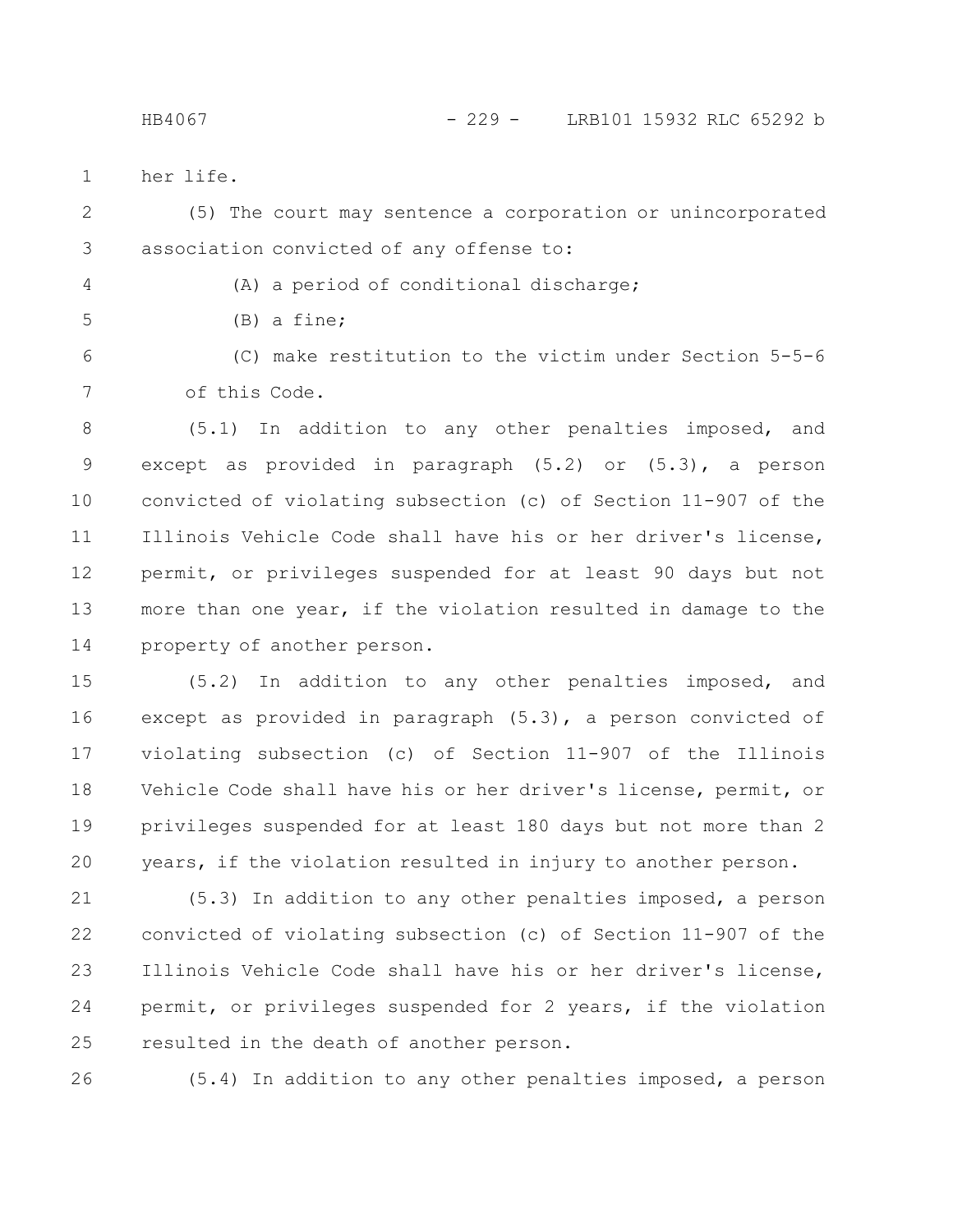convicted of violating Section 3-707 of the Illinois Vehicle Code shall have his or her driver's license, permit, or privileges suspended for 3 months and until he or she has paid a reinstatement fee of \$100. 1 2 3 4

(5.5) In addition to any other penalties imposed, a person convicted of violating Section 3-707 of the Illinois Vehicle Code during a period in which his or her driver's license, permit, or privileges were suspended for a previous violation of that Section shall have his or her driver's license, permit, or privileges suspended for an additional 6 months after the expiration of the original 3-month suspension and until he or she has paid a reinstatement fee of \$100. 5 6 7 8 9 10 11 12

- (6) (Blank). 13
- (7) (Blank). 14
- (8) (Blank). 15

(9) A defendant convicted of a second or subsequent offense of ritualized abuse of a child may be sentenced to a term of natural life imprisonment. 16 17 18

(10) (Blank). 19

(11) The court shall impose a minimum fine of \$1,000 for a first offense and \$2,000 for a second or subsequent offense upon a person convicted of or placed on supervision for battery when the individual harmed was a sports official or coach at any level of competition and the act causing harm to the sports official or coach occurred within an athletic facility or within the immediate vicinity of the athletic facility at which 20 21 22 23 24 25 26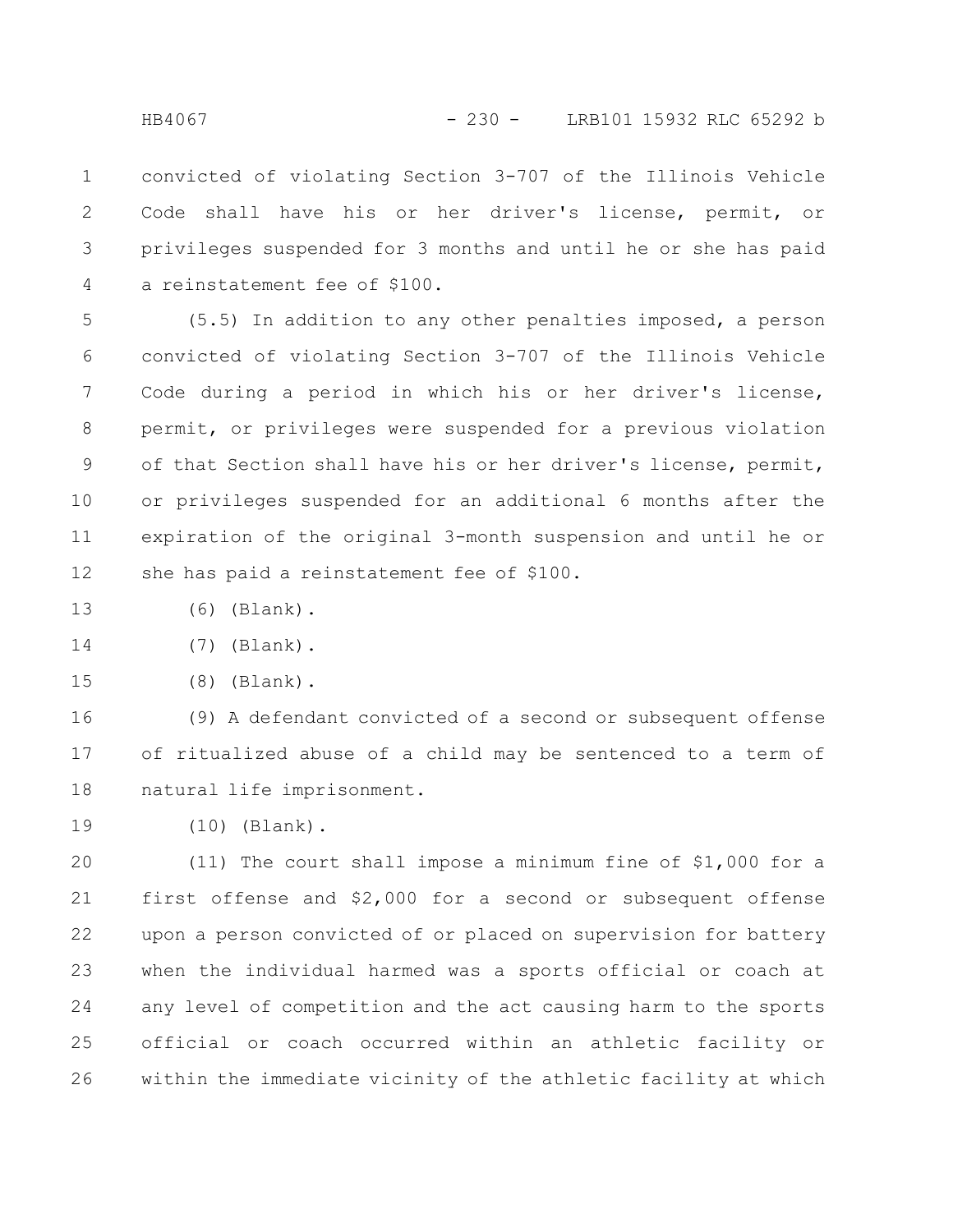the sports official or coach was an active participant of the athletic contest held at the athletic facility. For the purposes of this paragraph (11), "sports official" means a person at an athletic contest who enforces the rules of the contest, such as an umpire or referee; "athletic facility" means an indoor or outdoor playing field or recreational area where sports activities are conducted; and "coach" means a person recognized as a coach by the sanctioning authority that conducted the sporting event. 1 2 3 4 5 6 7 8 9

(12) A person may not receive a disposition of court supervision for a violation of Section 5-16 of the Boat Registration and Safety Act if that person has previously received a disposition of court supervision for a violation of that Section. 10 11 12 13 14

(13) A person convicted of or placed on court supervision for an assault or aggravated assault when the victim and the offender are family or household members as defined in Section 103 of the Illinois Domestic Violence Act of 1986 or convicted of domestic battery or aggravated domestic battery may be required to attend a Partner Abuse Intervention Program under protocols set forth by the Illinois Department of Human Services under such terms and conditions imposed by the court. The costs of such classes shall be paid by the offender. 15 16 17 18 19 20 21 22 23

(d) In any case in which a sentence originally imposed is vacated, the case shall be remanded to the trial court. The trial court shall hold a hearing under Section 5-4-1 of this 24 25 26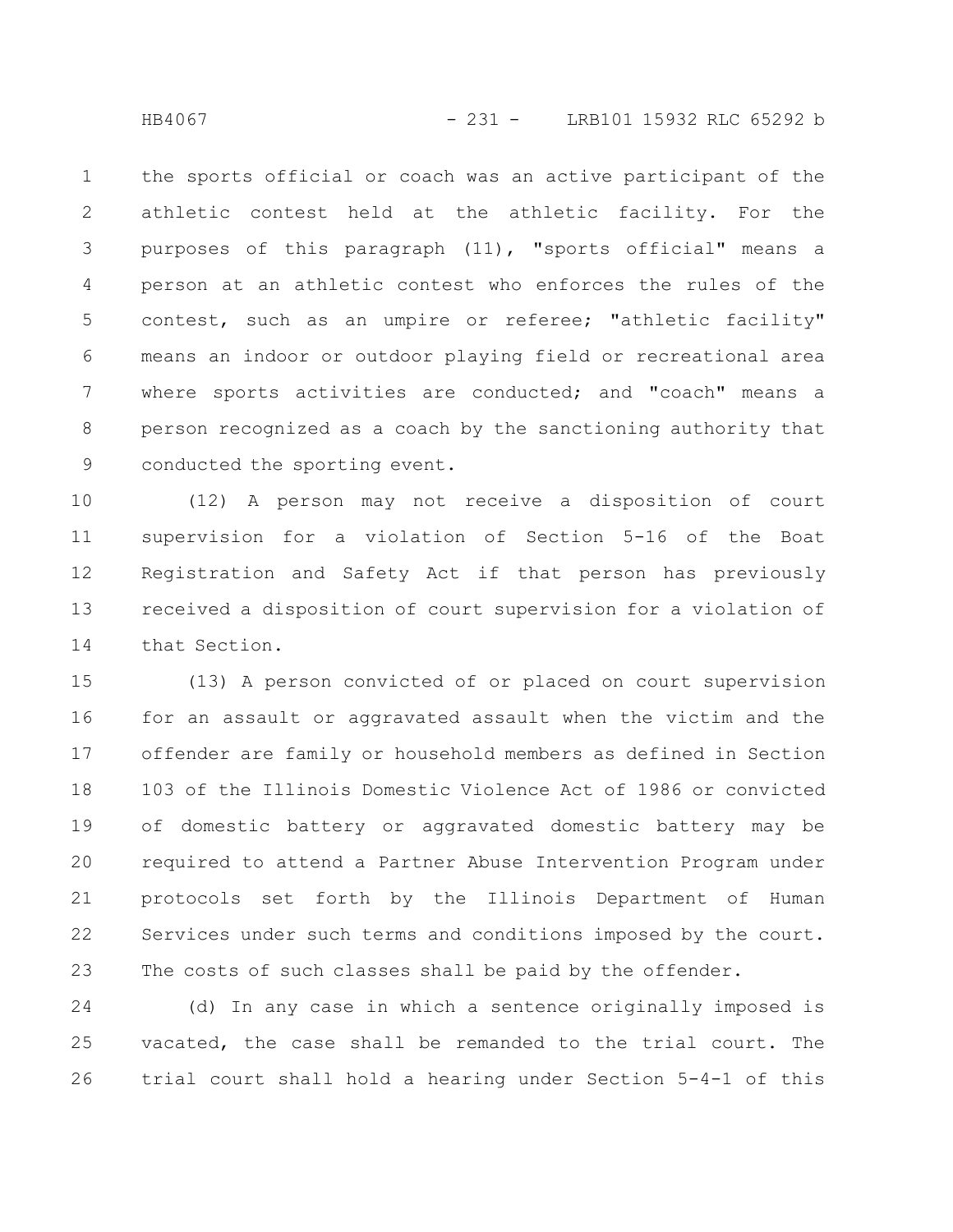Code which may include evidence of the defendant's life, moral character and occupation during the time since the original sentence was passed. The trial court shall then impose sentence upon the defendant. The trial court may impose any sentence which could have been imposed at the original trial subject to Section 5-5-4 of this Code. If a sentence is vacated on appeal or on collateral attack due to the failure of the trier of fact at trial to determine beyond a reasonable doubt the existence of a fact (other than a prior conviction) necessary to increase the punishment for the offense beyond the statutory maximum otherwise applicable, either the defendant may be re-sentenced to a term within the range otherwise provided or, if the State files notice of its intention to again seek the extended sentence, the defendant shall be afforded a new trial. 1 2 3 4 5 6 7 8 9 10 11 12 13 14

(e) In cases where prosecution for aggravated criminal sexual abuse under Section 11-1.60 or 12-16 of the Criminal Code of 1961 or the Criminal Code of 2012 results in conviction of a defendant who was a family member of the victim at the time of the commission of the offense, the court shall consider the safety and welfare of the victim and may impose a sentence of probation only where: 15 16 17 18 19 20 21

22

(1) the court finds (A) or (B) or both are appropriate:

(A) the defendant is willing to undergo a court approved counseling program for a minimum duration of 2 years; or 23 24 25

26

(B) the defendant is willing to participate in a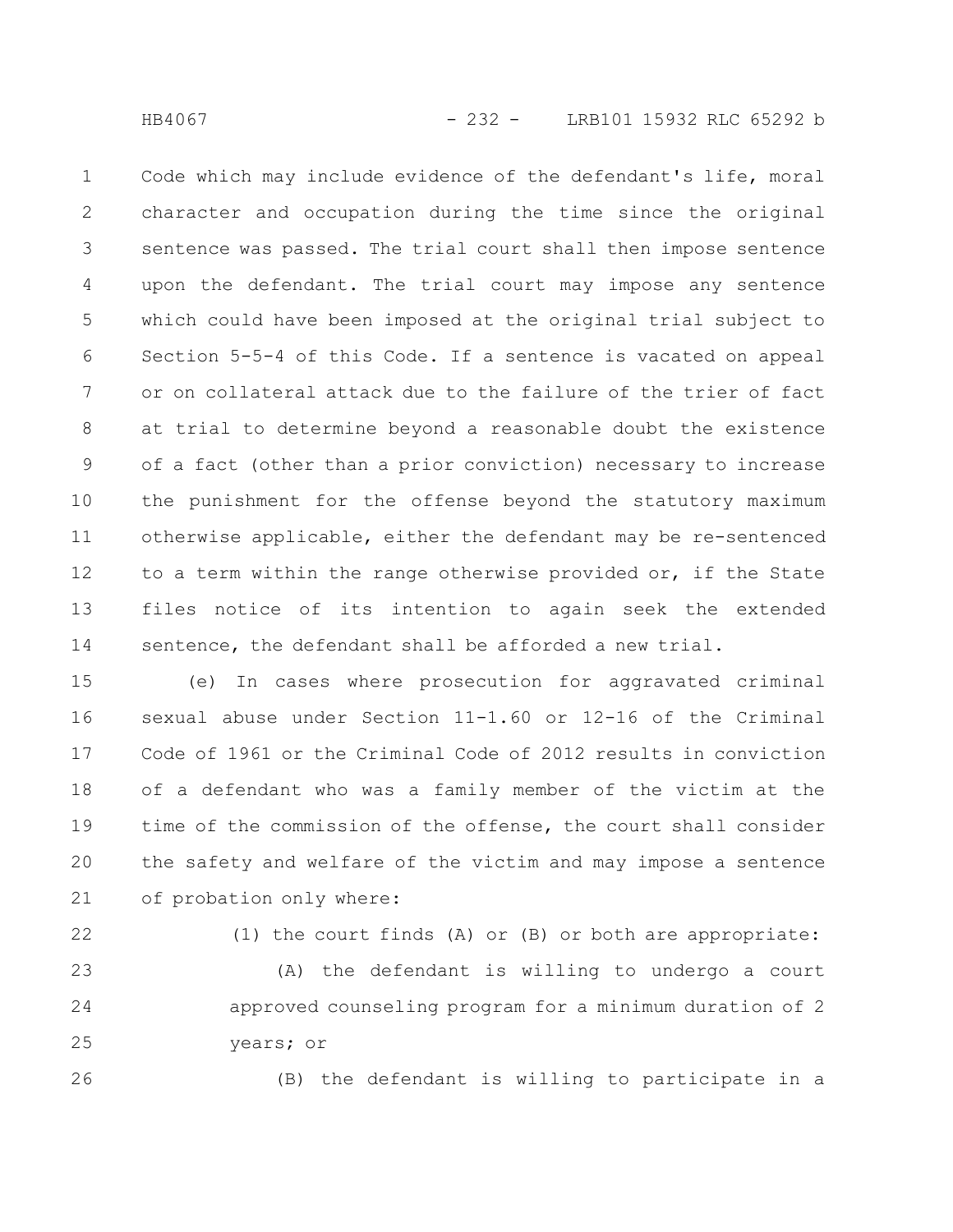| $\mathbf 1$    | court approved plan including but not limited to the        |
|----------------|-------------------------------------------------------------|
| $\mathbf{2}$   | defendant's:                                                |
| 3              | (i) removal from the household;                             |
| $\overline{4}$ | (ii) restricted contact with the victim;                    |
| 5              | (iii) continued financial support of the                    |
| 6              | family;                                                     |
| 7              | (iv) restitution for harm done to the victim;               |
| 8              | and                                                         |
| $\mathcal{G}$  | (v) compliance with any other measures that                 |
| 10             | the court may deem appropriate; and                         |
| 11             | (2) the court orders the defendant to pay for the           |
| 12             | victim's counseling services, to the extent that the court  |
| 13             | finds, after considering the defendant's income and         |
| 14             | assets, that the defendant is financially capable of paying |
| 15             | for such services, if the victim was under 18 years of age  |
| 16             | at the time the offense was committed and requires          |
| 17             | counseling as a result of the offense.                      |

Probation may be revoked or modified pursuant to Section 5-6-4; except where the court determines at the hearing that the defendant violated a condition of his or her probation restricting contact with the victim or other family members or commits another offense with the victim or other family members, the court shall revoke the defendant's probation and impose a term of imprisonment. 18 19 20 21 22 23 24

For the purposes of this Section, "family member" and "victim" shall have the meanings ascribed to them in Section 25 26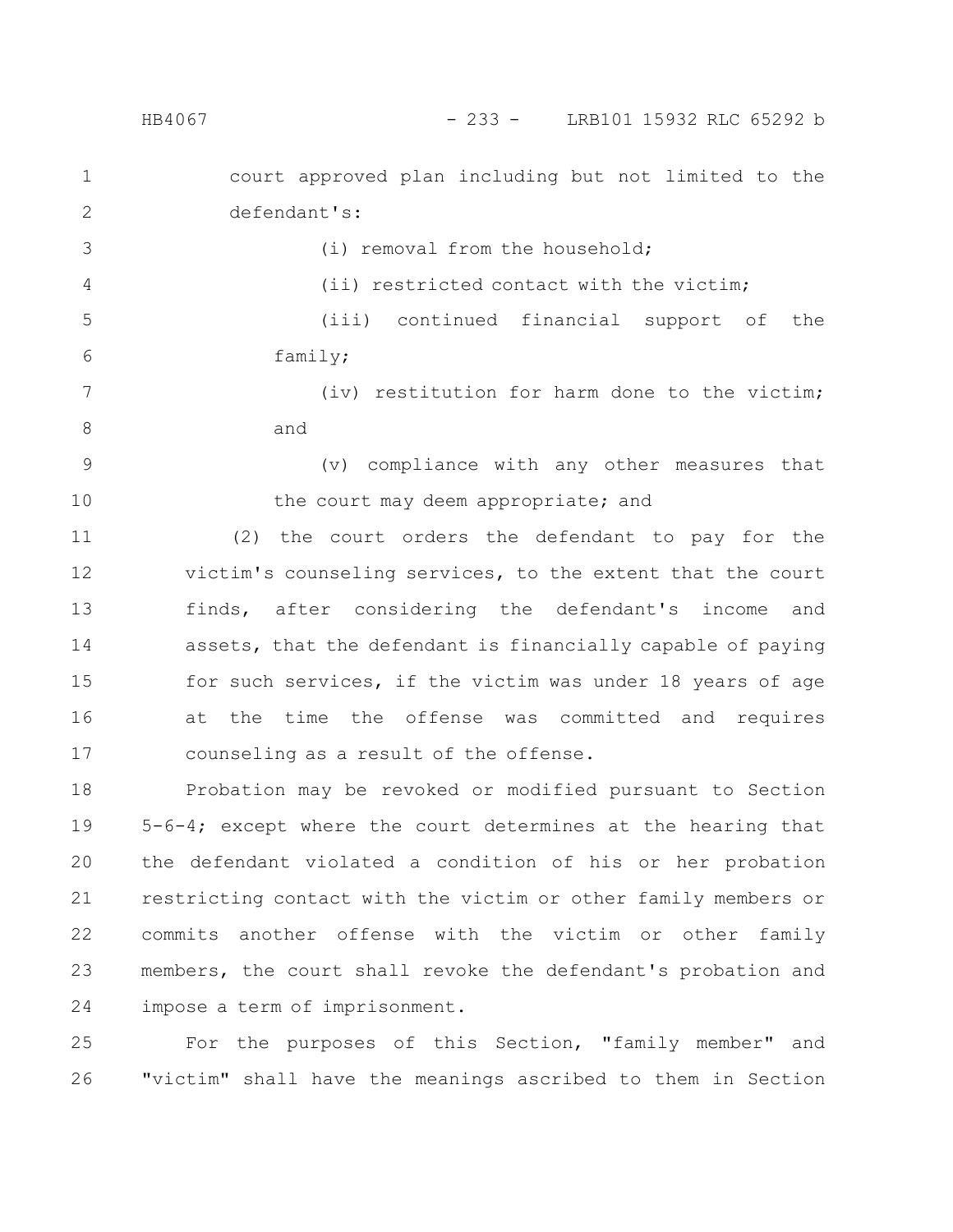11-0.1 of the Criminal Code of 2012. 1

2

(f) (Blank).

(g) Whenever a defendant is convicted of an offense under Sections 11-1.20, 11-1.30, 11-1.40, 11-1.50, 11-1.60, 11-14, 11-14.3, 11-14.4 except for an offense that involves keeping a place of juvenile prostitution, 11-15, 11-15.1, 11-16, 11-17, 11-18, 11-18.1, 11-19, 11-19.1, 11-19.2, 12-13, 12-14, 12-14.1, 12-15 or 12-16 of the Criminal Code of 1961 or the Criminal Code of 2012, the defendant shall undergo medical testing to determine whether the defendant has any sexually transmissible disease, including a test for infection with human immunodeficiency virus (HIV) or any other identified causative agent of acquired immunodeficiency syndrome (AIDS). Any such medical test shall be performed only by appropriately licensed medical practitioners and may include an analysis of any bodily fluids as well as an examination of the defendant's person. Except as otherwise provided by law, the results of such test shall be kept strictly confidential by all medical personnel involved in the testing and must be personally delivered in a sealed envelope to the judge of the court in which the conviction was entered for the judge's inspection in camera. Acting in accordance with the best interests of the victim and the public, the judge shall have the discretion to determine to whom, if anyone, the results of the testing may be revealed. The court shall notify the defendant of the test results. The court shall also notify the victim if requested by 3 4 5 6 7 8 9 10 11 12 13 14 15 16 17 18 19 20 21 22 23 24 25 26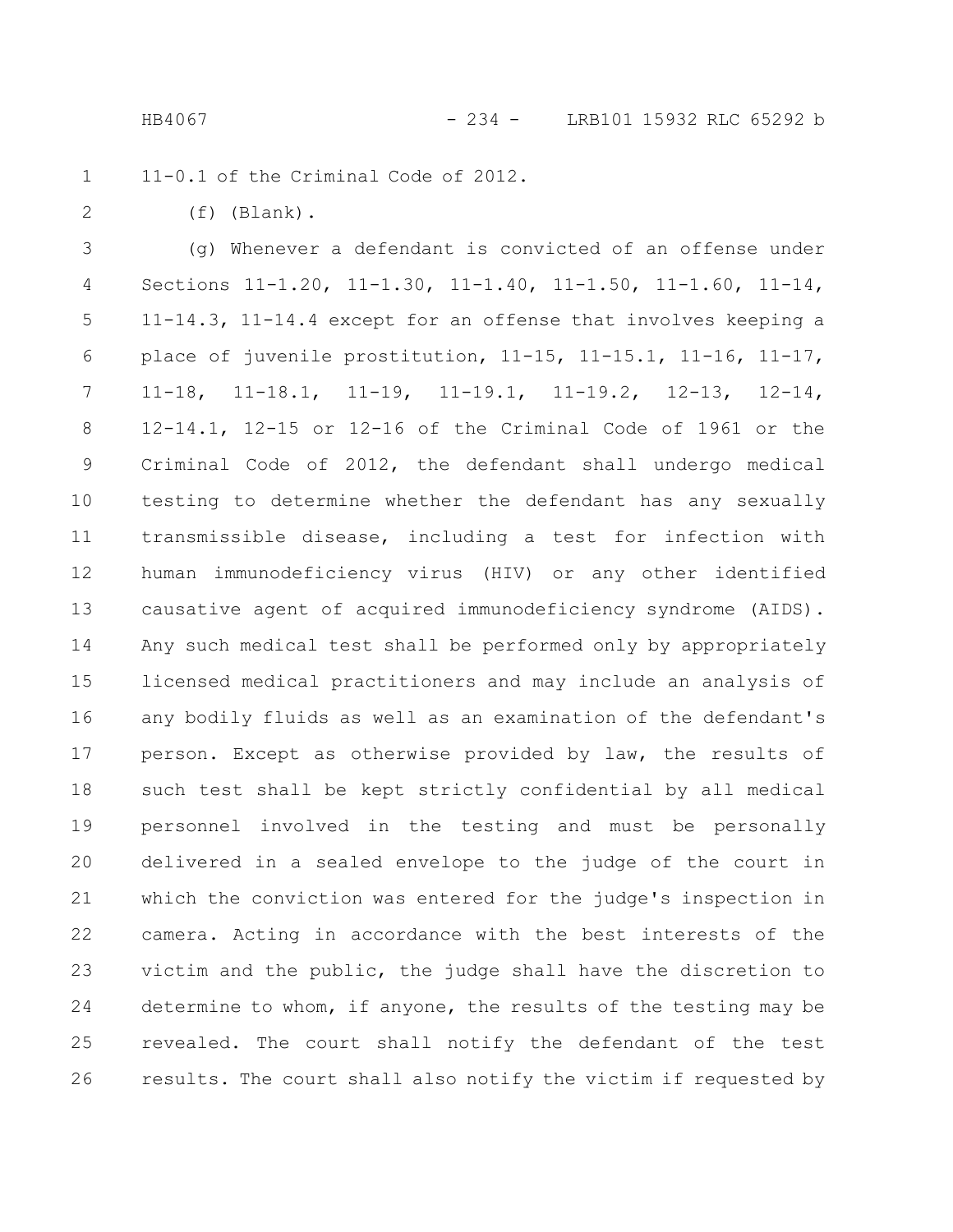the victim, and if the victim is under the age of 15 and if requested by the victim's parents or legal guardian, the court shall notify the victim's parents or legal guardian of the test results. The court shall provide information on the availability of HIV testing and counseling at Department of Public Health facilities to all parties to whom the results of the testing are revealed and shall direct the State's Attorney to provide the information to the victim when possible. A State's Attorney may petition the court to obtain the results of any HIV test administered under this Section, and the court shall grant the disclosure if the State's Attorney shows it is relevant in order to prosecute a charge of criminal transmission of HIV under Section 12-5.01 or 12-16.2 of the Criminal Code of 1961 or the Criminal Code of 2012 against the defendant. The court shall order that the cost of any such test shall be paid by the county and may be taxed as costs against the convicted defendant. 1 2 3 4 5 6 7 8 9 10 11 12 13 14 15 16 17

(g-5) When an inmate is tested for an airborne communicable disease, as determined by the Illinois Department of Public Health including but not limited to tuberculosis, the results of the test shall be personally delivered by the warden or his or her designee in a sealed envelope to the judge of the court in which the inmate must appear for the judge's inspection in camera if requested by the judge. Acting in accordance with the best interests of those in the courtroom, the judge shall have the discretion to determine what if any precautions need to be 18 19 20 21 22 23 24 25 26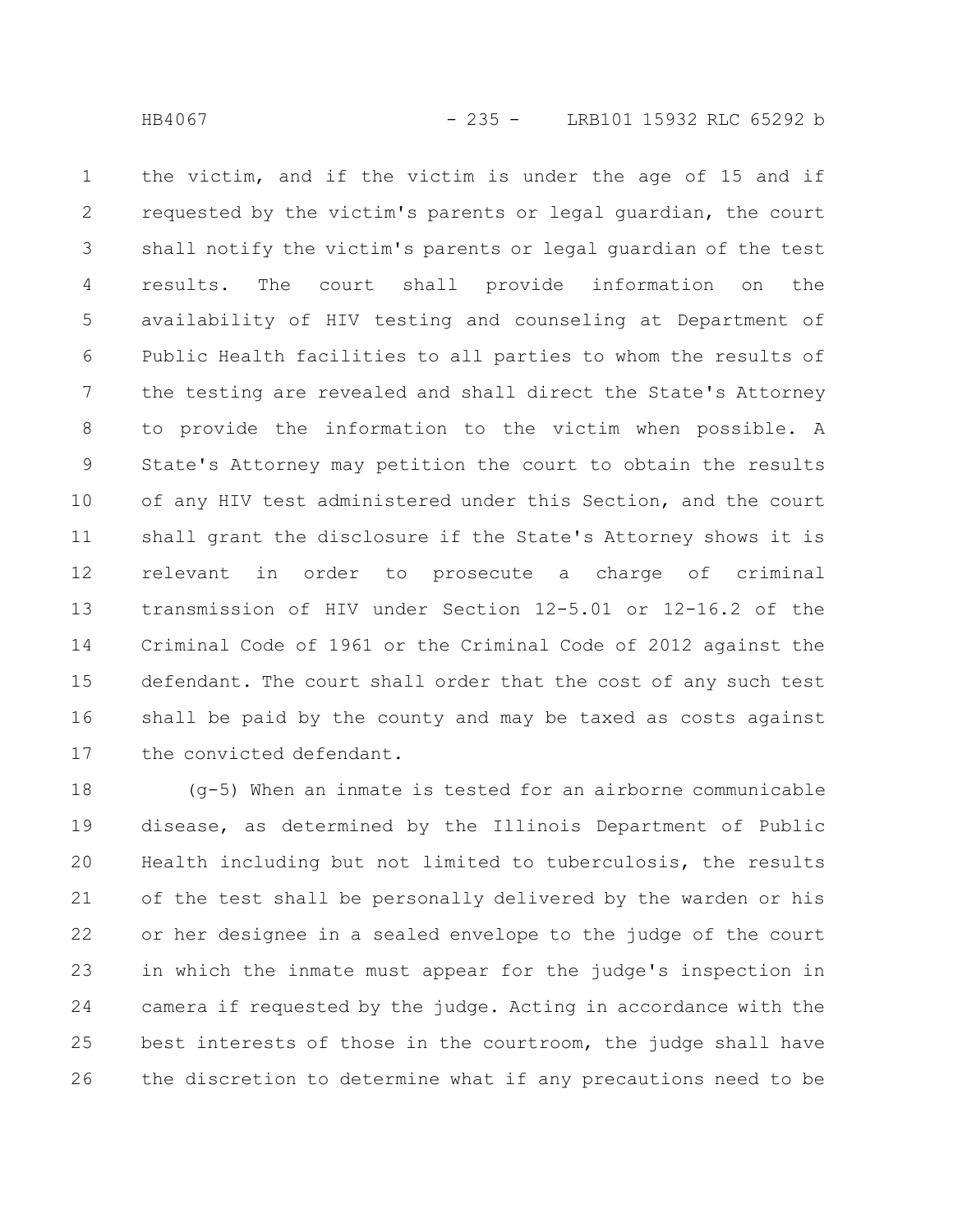- 
- 1

taken to prevent transmission of the disease in the courtroom.

(h) Whenever a defendant is convicted of an offense under Section 1 or 2 of the Hypodermic Syringes and Needles Act, the defendant shall undergo medical testing to determine whether the defendant has been exposed to human immunodeficiency virus (HIV) or any other identified causative agent of acquired immunodeficiency syndrome (AIDS). Except as otherwise provided by law, the results of such test shall be kept strictly confidential by all medical personnel involved in the testing and must be personally delivered in a sealed envelope to the judge of the court in which the conviction was entered for the judge's inspection in camera. Acting in accordance with the best interests of the public, the judge shall have the discretion to determine to whom, if anyone, the results of the testing may be revealed. The court shall notify the defendant of a positive test showing an infection with the human immunodeficiency virus (HIV). The court shall provide information on the availability of HIV testing and counseling at Department of Public Health facilities to all parties to whom the results of the testing are revealed and shall direct the State's Attorney to provide the information to the victim when possible. A State's Attorney may petition the court to obtain the results of any HIV test administered under this Section, and the court shall grant the disclosure if the State's Attorney shows it is relevant in order to prosecute a charge of criminal transmission of HIV under Section 12-5.01 or 2 3 4 5 6 7 8 9 10 11 12 13 14 15 16 17 18 19 20 21 22 23 24 25 26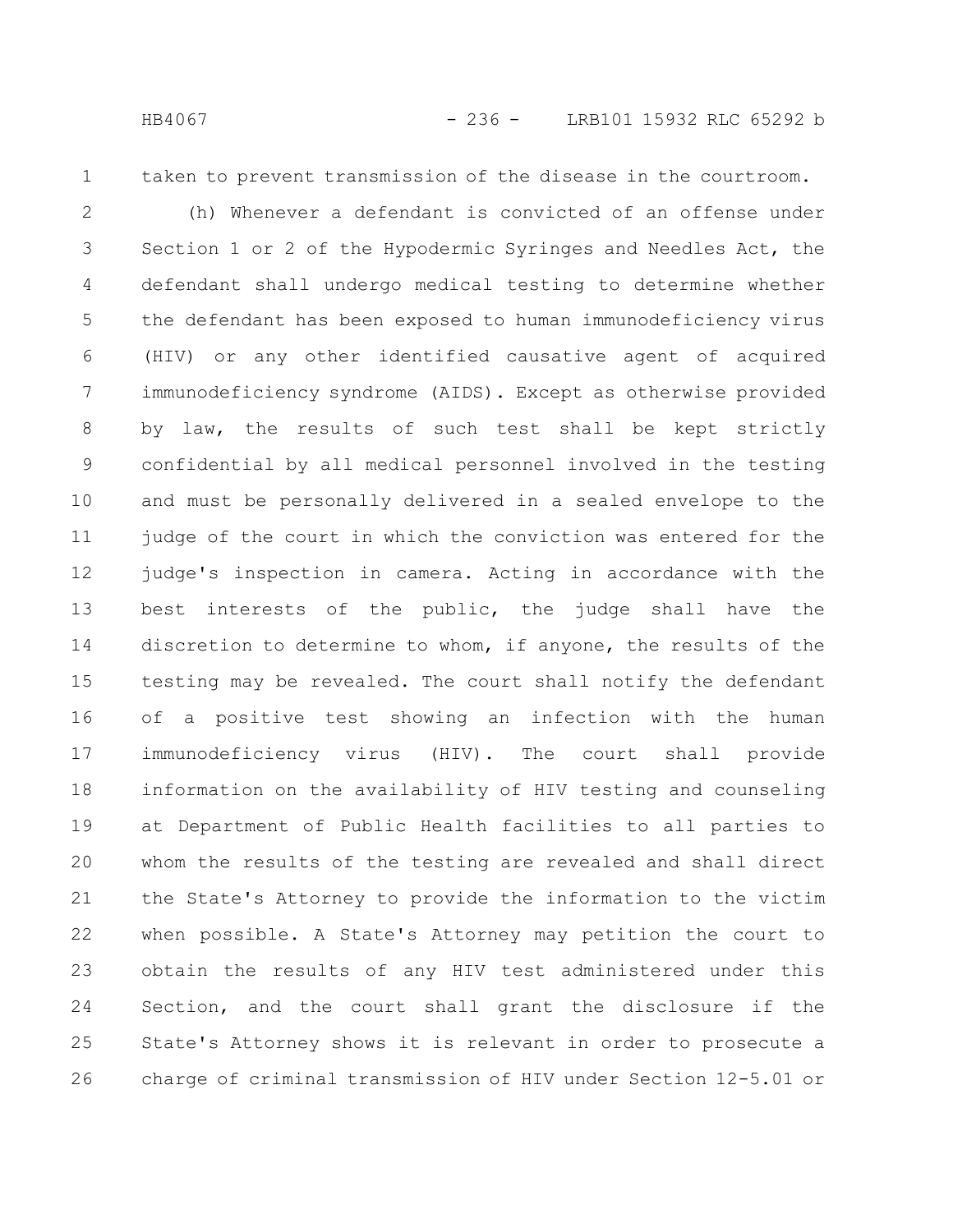12-16.2 of the Criminal Code of 1961 or the Criminal Code of 2012 against the defendant. The court shall order that the cost of any such test shall be paid by the county and may be taxed as costs against the convicted defendant. 1 2 3 4

(i) All fines and penalties imposed under this Section for any violation of Chapters 3, 4, 6, and 11 of the Illinois Vehicle Code, or a similar provision of a local ordinance, and any violation of the Child Passenger Protection Act, or a similar provision of a local ordinance, shall be collected and disbursed by the circuit clerk as provided under the Criminal and Traffic Assessment Act. 5 6 7 8 9 10 11

(j) In cases when prosecution for any violation of Section 11-1.20, 11-1.30, 11-1.40, 11-1.50, 11-1.60, 11-6, 11-8, 11-9, 11-11, 11-14, 11-14.3, 11-14.4, 11-15, 11-15.1, 11-16, 11-17, 11-17.1, 11-18, 11-18.1, 11-19, 11-19.1, 11-19.2, 11-20.1, 11-20.1B, 11-20.3, 11-21, 11-30, 11-40, 12-13, 12-14, 12-14.1, 12-15, or 12-16 of the Criminal Code of 1961 or the Criminal Code of 2012, any violation of the Illinois Controlled Substances Act, any violation of the Cannabis Control Act, or any violation of the Methamphetamine Control and Community Protection Act results in conviction, a disposition of court supervision, or an order of probation granted under Section 10 of the Cannabis Control Act, Section 410 of the Illinois Controlled Substances Act, or Section 70 of the Methamphetamine Control and Community Protection Act of a defendant, the court shall determine whether the defendant is employed by a facility 12 13 14 15 16 17 18 19 20 21 22 23 24 25 26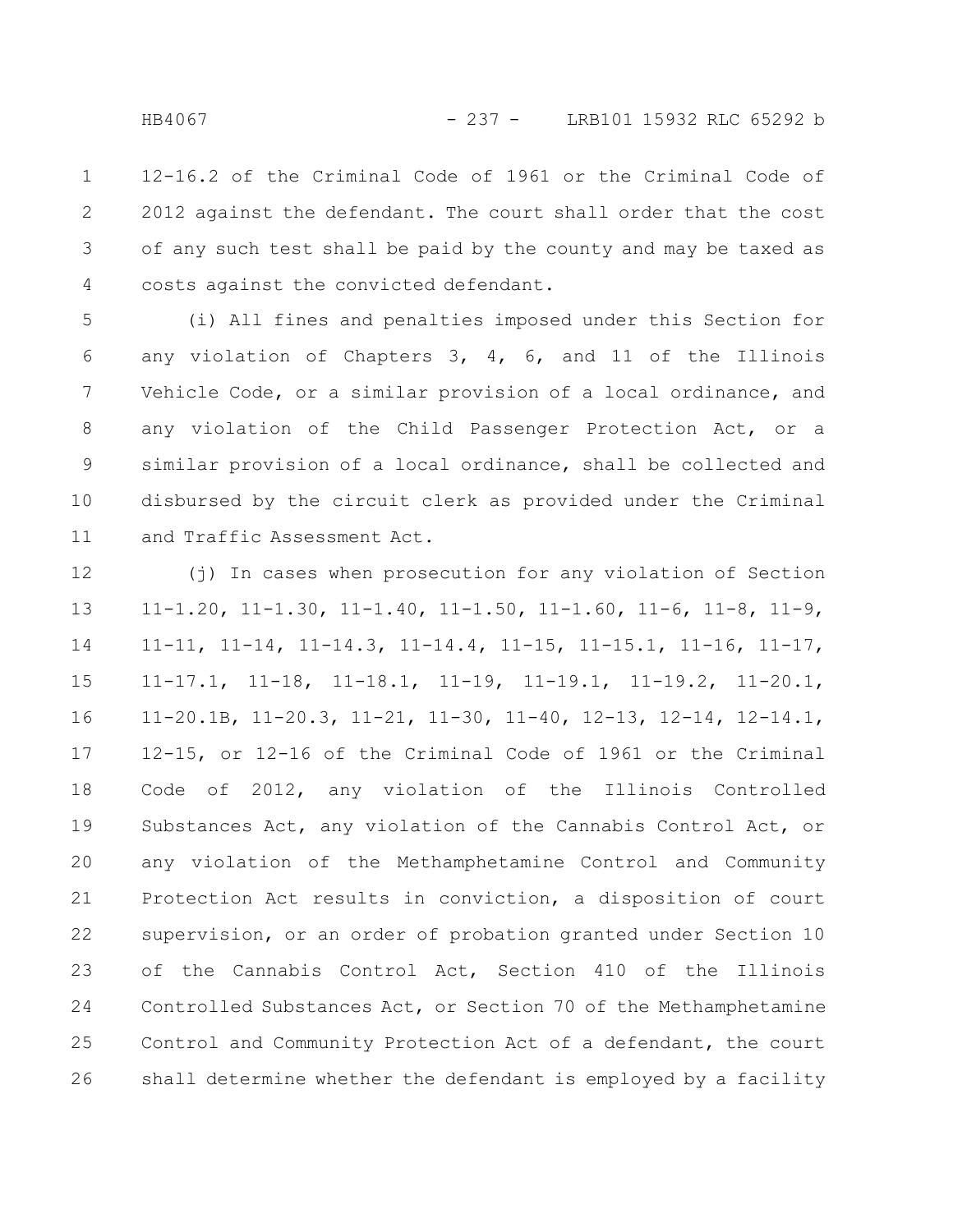or center as defined under the Child Care Act of 1969, a public or private elementary or secondary school, or otherwise works with children under 18 years of age on a daily basis. When a defendant is so employed, the court shall order the Clerk of the Court to send a copy of the judgment of conviction or order of supervision or probation to the defendant's employer by certified mail. If the employer of the defendant is a school, the Clerk of the Court shall direct the mailing of a copy of the judgment of conviction or order of supervision or probation to the appropriate regional superintendent of schools. The regional superintendent of schools shall notify the State Board of Education of any notification under this subsection. 1 2 3 4 5 6 7 8 9 10 11 12

(j-5) A defendant at least 17 years of age who is convicted of a felony and who has not been previously convicted of a misdemeanor or felony and who is sentenced to a term of imprisonment in the Illinois Department of Corrections shall as a condition of his or her sentence be required by the court to attend educational courses designed to prepare the defendant for a high school diploma and to work toward a high school diploma or to work toward passing high school equivalency testing or to work toward completing a vocational training program offered by the Department of Corrections. If a defendant fails to complete the educational training required by his or her sentence during the term of incarceration, the Prisoner Review Board shall, as a condition of mandatory supervised release, require the defendant, at his or her own 13 14 15 16 17 18 19 20 21 22 23 24 25 26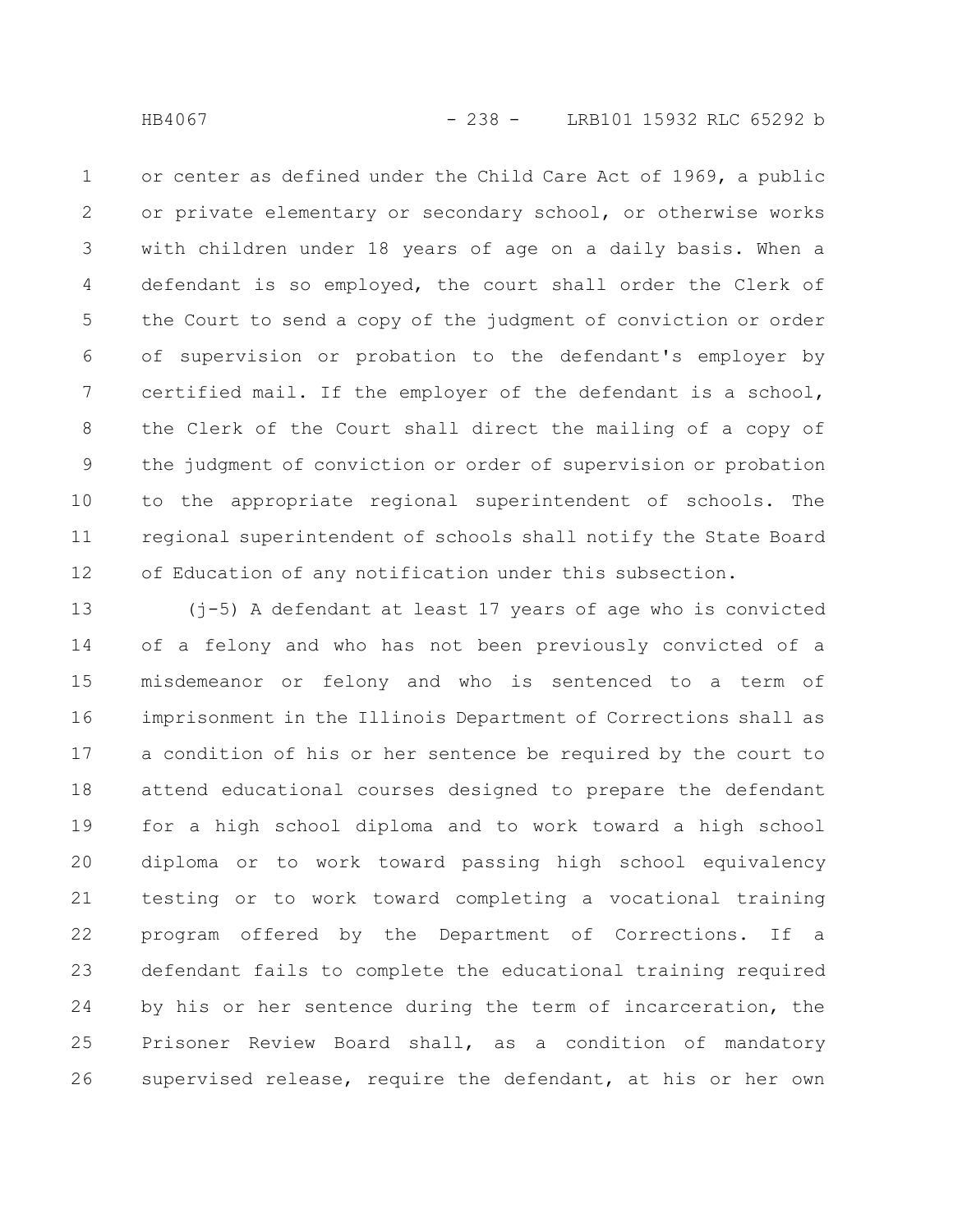expense, to pursue a course of study toward a high school diploma or passage of high school equivalency testing. The Prisoner Review Board shall revoke the mandatory supervised release of a defendant who wilfully fails to comply with this subsection ( $i$ -5) upon his or her release from confinement in a penal institution while serving a mandatory supervised release term; however, the inability of the defendant after making a good faith effort to obtain financial aid or pay for the educational training shall not be deemed a wilful failure to comply. The Prisoner Review Board shall recommit the defendant whose mandatory supervised release term has been revoked under this subsection (j-5) as provided in Section 3-3-9. This subsection (j-5) does not apply to a defendant who has a high school diploma or has successfully passed high school equivalency testing. This subsection (j-5) does not apply to a defendant who is determined by the court to be a person with a developmental disability or otherwise mentally incapable of completing the educational or vocational program. 1 2 3 4 5 6 7 8 9 10 11 12 13 14 15 16 17 18

19

(k) (Blank).

(l) (A) Except as provided in paragraph (C) of subsection (l), whenever a defendant, who is an alien as defined by the Immigration and Nationality Act, is convicted of any felony or misdemeanor offense, the court after sentencing the defendant may, upon motion of the State's Attorney, hold sentence in abeyance and remand the defendant to the custody of the Attorney General of the United States or his or her designated 20 21 22 23 24 25 26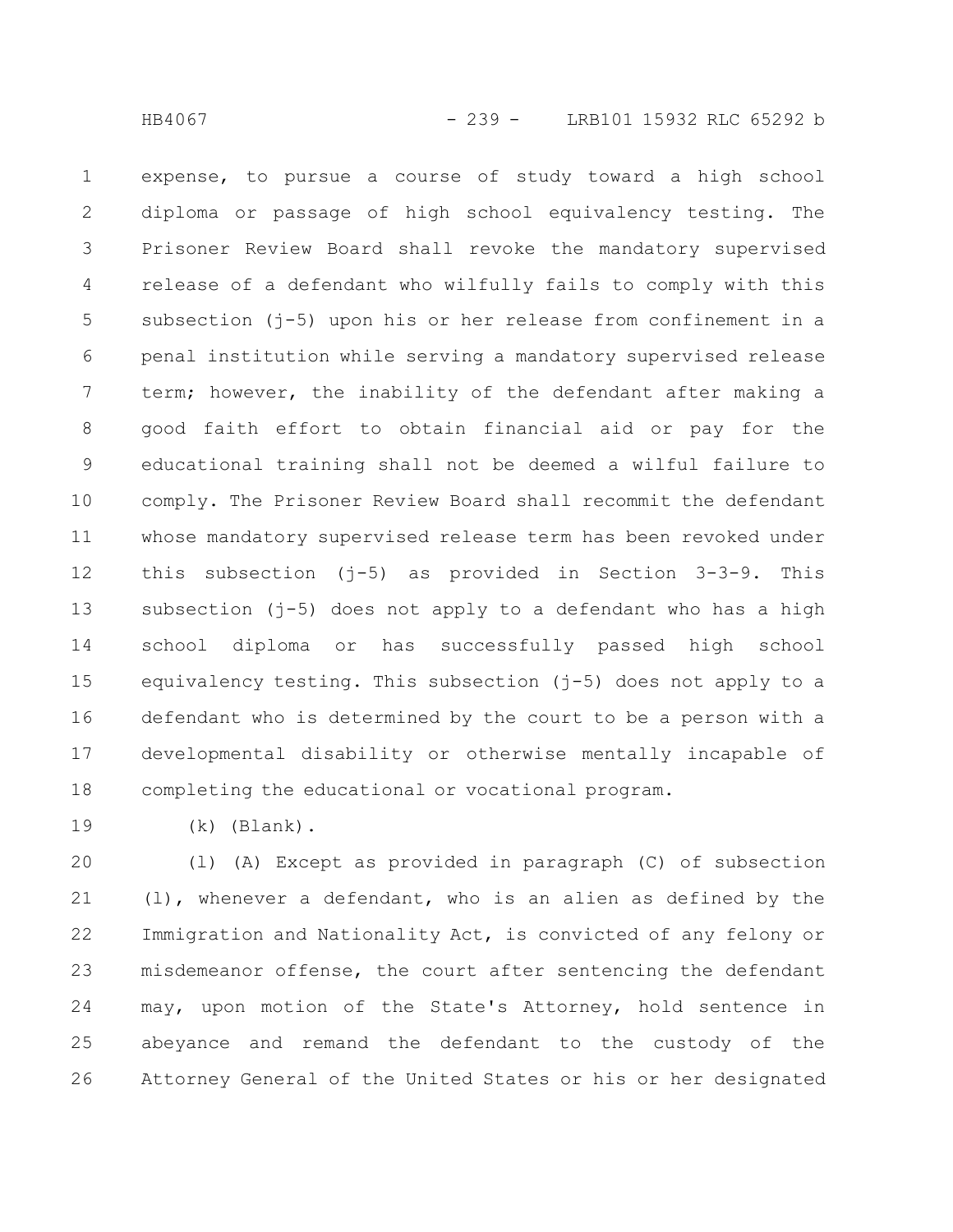HB4067 - 240 - LRB101 15932 RLC 65292 b

agent to be deported when: 1

(1) a final order of deportation has been issued against the defendant pursuant to proceedings under the Immigration and Nationality Act, and 2 3 4

(2) the deportation of the defendant would not deprecate the seriousness of the defendant's conduct and would not be inconsistent with the ends of justice. 5 6 7

Otherwise, the defendant shall be sentenced as provided in this Chapter V. 8 9

(B) If the defendant has already been sentenced for a felony or misdemeanor offense, or has been placed on probation under Section 10 of the Cannabis Control Act, Section 410 of the Illinois Controlled Substances Act, or Section 70 of the Methamphetamine Control and Community Protection Act, the court may, upon motion of the State's Attorney to suspend the sentence imposed, commit the defendant to the custody of the Attorney General of the United States or his or her designated agent when: 10 11 12 13 14 15 16 17 18

(1) a final order of deportation has been issued against the defendant pursuant to proceedings under the Immigration and Nationality Act, and 19 20 21

(2) the deportation of the defendant would not deprecate the seriousness of the defendant's conduct and would not be inconsistent with the ends of justice. 22 23 24

(C) This subsection (l) does not apply to offenders who are subject to the provisions of paragraph (2) of subsection (a) of 25 26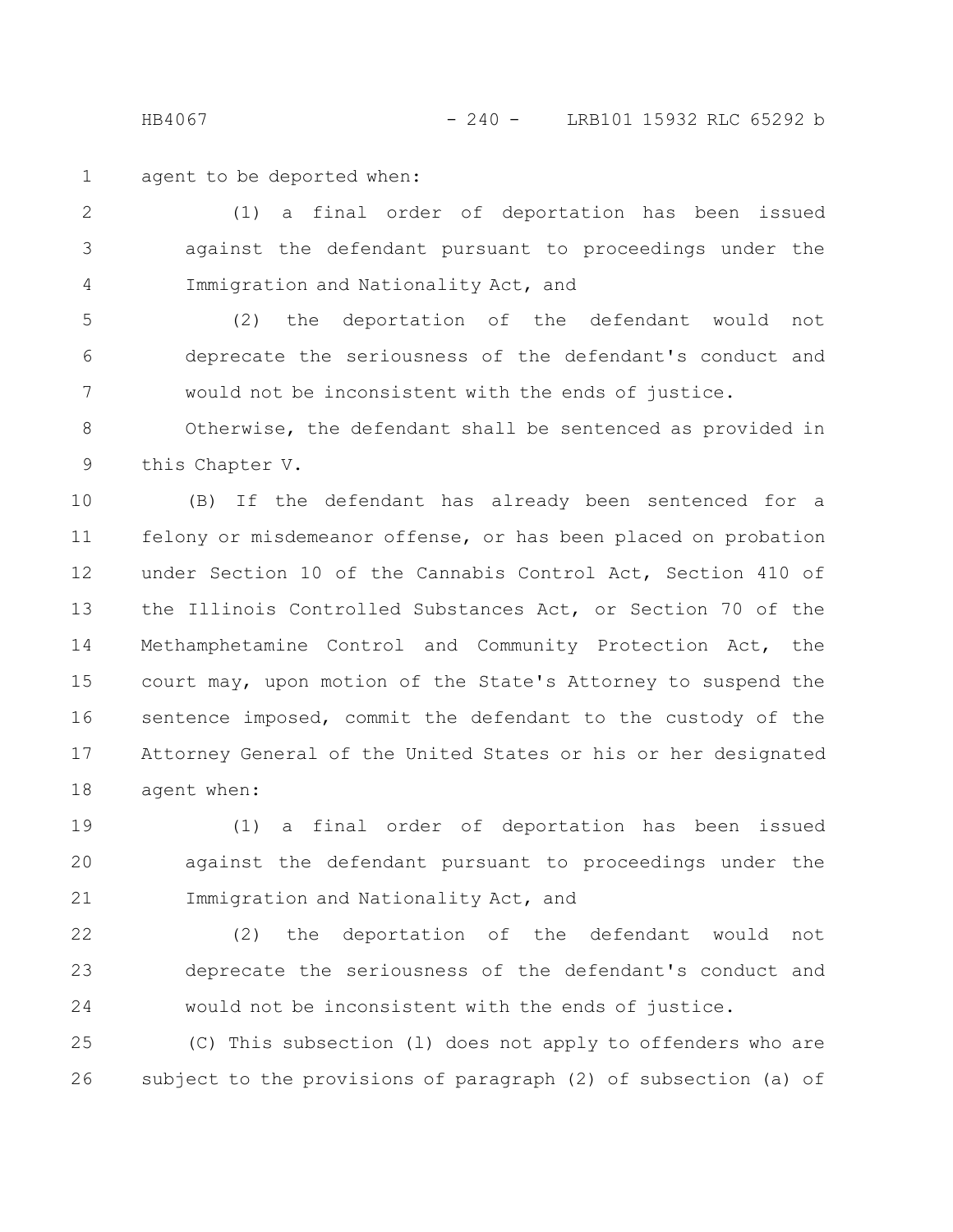HB4067 - 241 - LRB101 15932 RLC 65292 b

Section 3-6-3. 1

(D) Upon motion of the State's Attorney, if a defendant sentenced under this Section returns to the jurisdiction of the United States, the defendant shall be recommitted to the custody of the county from which he or she was sentenced. Thereafter, the defendant shall be brought before the sentencing court, which may impose any sentence that was available under Section 5-5-3 at the time of initial sentencing. In addition, the defendant shall not be eligible for additional earned sentence credit as provided under Section  $3-6-3$ . 2 3 4 5 6 7 8 9 10 11

(m) A person convicted of criminal defacement of property under Section 21-1.3 of the Criminal Code of 1961 or the Criminal Code of 2012, in which the property damage exceeds \$300 and the property damaged is a school building, shall be ordered to perform community service that may include cleanup, removal, or painting over the defacement. 12 13 14 15 16 17

(n) The court may sentence a person convicted of a violation of Section 12-19, 12-21, 16-1.3, or 17-56, or subsection (a) or (b) of Section 12-4.4a, of the Criminal Code of 1961 or the Criminal Code of 2012 (i) to an impact incarceration program if the person is otherwise eligible for that program under Section 5-8-1.1, (ii) to community service, or (iii) if the person has a substance use disorder, as defined in the Substance Use Disorder Act, to a treatment program licensed under that Act. 18 19 20 21 22 23 24 25 26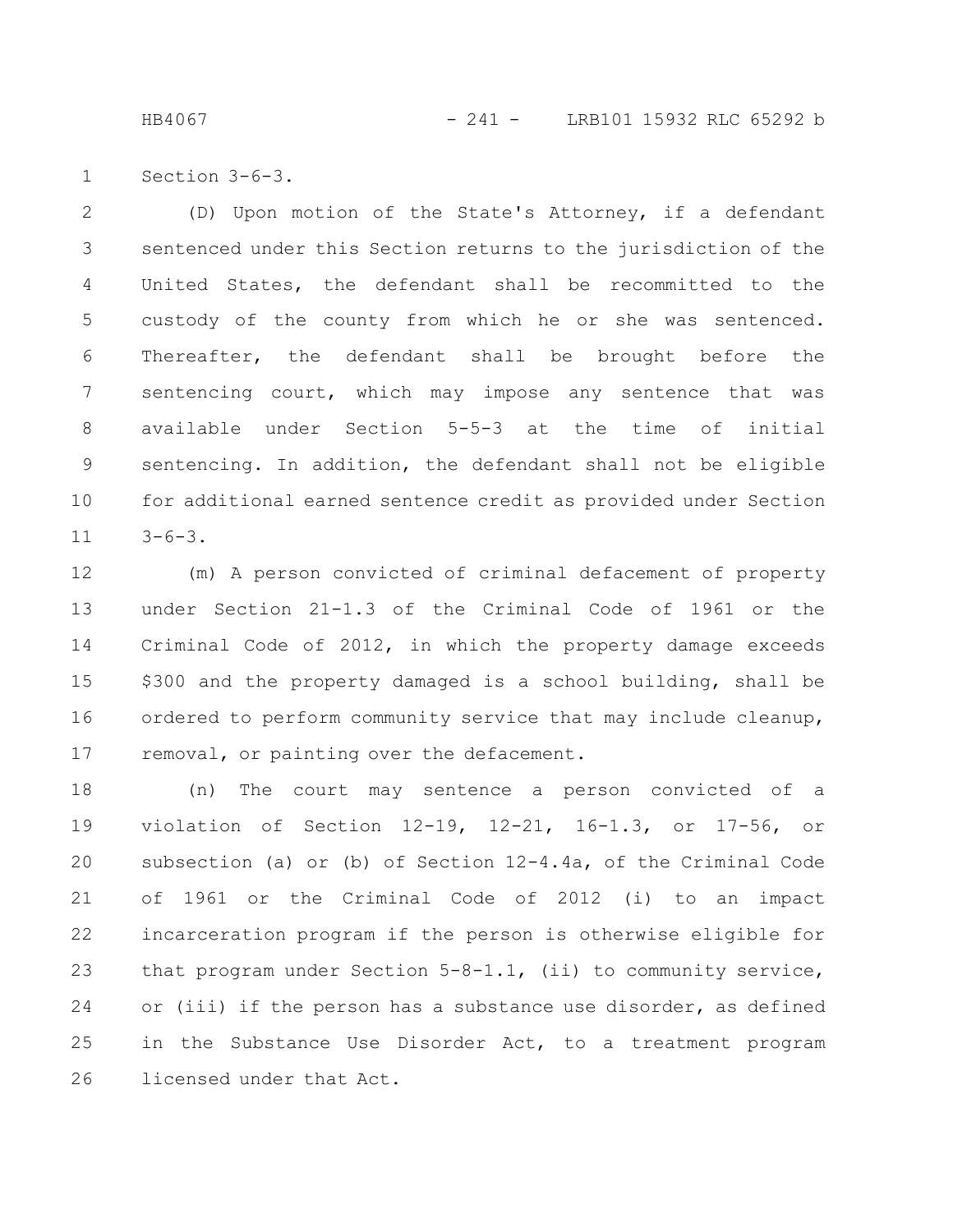HB4067 - 242 - LRB101 15932 RLC 65292 b

(o) Whenever a person is convicted of a sex offense as defined in Section 2 of the Sex Offender Registration Act, the defendant's driver's license or permit shall be subject to renewal on an annual basis in accordance with the provisions of license renewal established by the Secretary of State. (Source: P.A. 100-575, eff. 1-8-18; 100-759, eff. 1-1-19; 100-987, eff. 7-1-19; 101-81, eff. 7-12-19.) 1 2 3 4 5 6 7

(730 ILCS 5/5-5-3.2) 8

Sec. 5-5-3.2. Factors in aggravation and extended-term sentencing. 9 10

(a) The following factors shall be accorded weight in favor of imposing a term of imprisonment or may be considered by the court as reasons to impose a more severe sentence under Section 5-8-1 or Article 4.5 of Chapter V: 11 12 13 14

(1) the defendant's conduct caused or threatened serious harm; 15 16

(2) the defendant received compensation for committing the offense; 17 18

(3) the defendant has a history of prior delinquency or criminal activity; 19 20

(4) the defendant, by the duties of his office or by his position, was obliged to prevent the particular offense committed or to bring the offenders committing it to justice; 21 22 23 24

25

(5) the defendant held public office at the time of the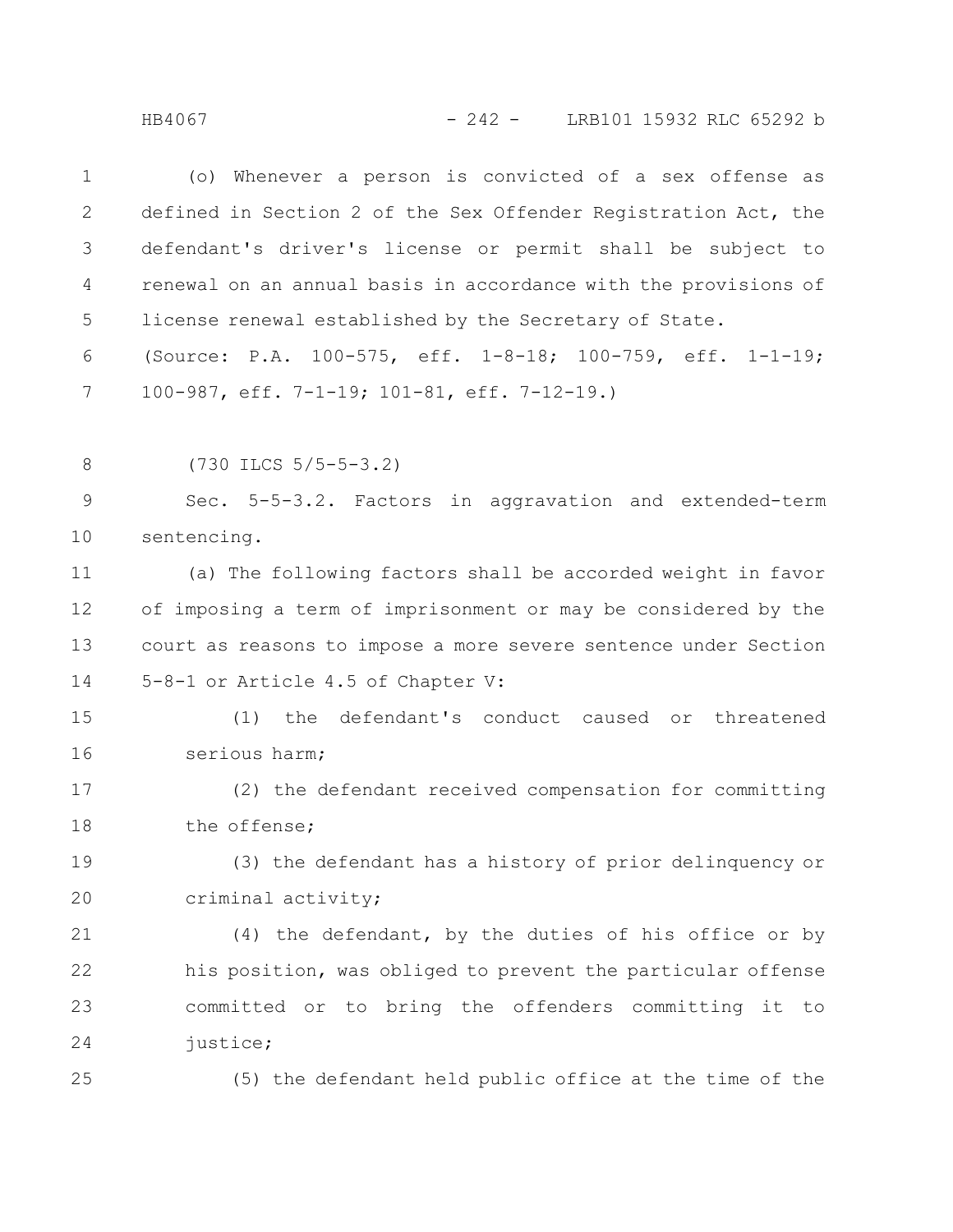offense, and the offense related to the conduct of that office; 1 2

(6) the defendant utilized his professional reputation or position in the community to commit the offense, or to afford him an easier means of committing it; 3 4 5

(7) the sentence is necessary to deter others from committing the same crime; 6 7

(8) the defendant committed the offense against a person 60 years of age or older or such person's property; 8 9

(9) the defendant committed the offense against a person who has a physical disability or such person's property; 10 11 12

(10) by reason of another individual's actual or perceived race, color, creed, religion, ancestry, gender, sexual orientation, physical or mental disability, or national origin, the defendant committed the offense against (i) the person or property of that individual; (ii) the person or property of a person who has an association with, is married to, or has a friendship with the other individual; or (iii) the person or property of a relative (by blood or marriage) of a person described in clause (i) or (ii). For the purposes of this Section, "sexual orientation" has the meaning ascribed to it in paragraph (O-1) of Section 1-103 of the Illinois Human Rights Act; 13 14 15 16 17 18 19 20 21 22 23 24

(11) the offense took place in a place of worship or on the grounds of a place of worship, immediately prior to, 25 26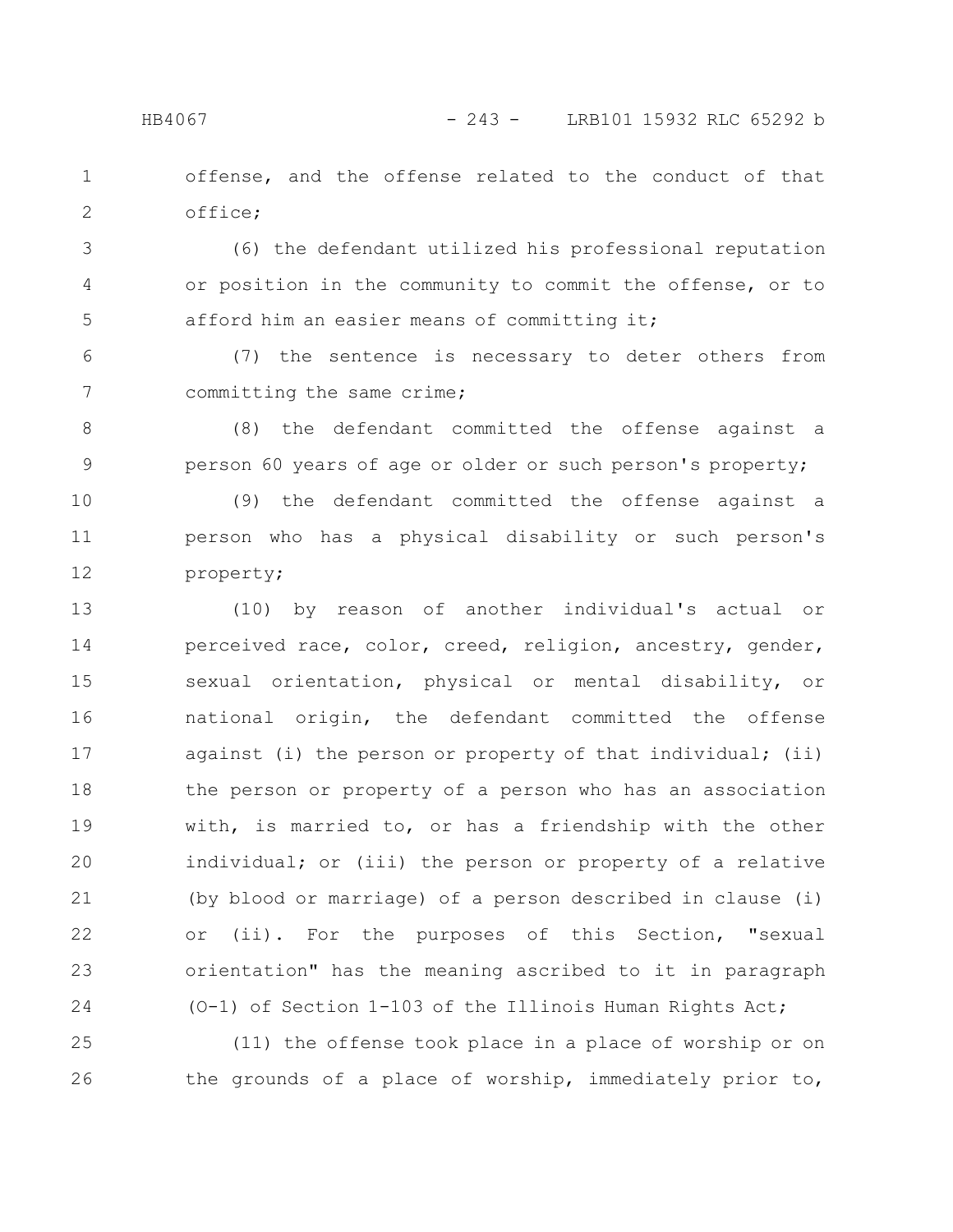during or immediately following worship services. For purposes of this subparagraph, "place of worship" shall mean any church, synagogue or other building, structure or place used primarily for religious worship; 1 2 3 4

(12) the defendant was convicted of a felony committed while he was released on bail or his own recognizance pending trial for a prior felony and was convicted of such prior felony, or the defendant was convicted of a felony committed while he was serving a period of probation, conditional discharge, or mandatory supervised release under subsection (d) of Section 5-8-1 for a prior felony; 5 6 7 8 9 10 11

(13) the defendant committed or attempted to commit a felony while he was wearing a bulletproof vest. For the purposes of this paragraph (13), a bulletproof vest is any device which is designed for the purpose of protecting the wearer from bullets, shot or other lethal projectiles; 12 13 14 15 16

(14) the defendant held a position of trust or supervision such as, but not limited to, family member as defined in Section 11-0.1 of the Criminal Code of 2012, teacher, scout leader, baby sitter, or day care worker, in relation to a victim under 18 years of age, and the defendant committed an offense in violation of Section 11-1.20, 11-1.30, 11-1.40, 11-1.50, 11-1.60, 11-6, 11-11, 11-14.4 except for an offense that involves keeping a place of juvenile prostitution, 11-15.1, 11-19.1, 11-19.2, 11-20.1, 11-20.1B, 11-20.3, 12-13, 12-14, 12-14.1, 12-15 17 18 19 20 21 22 23 24 25 26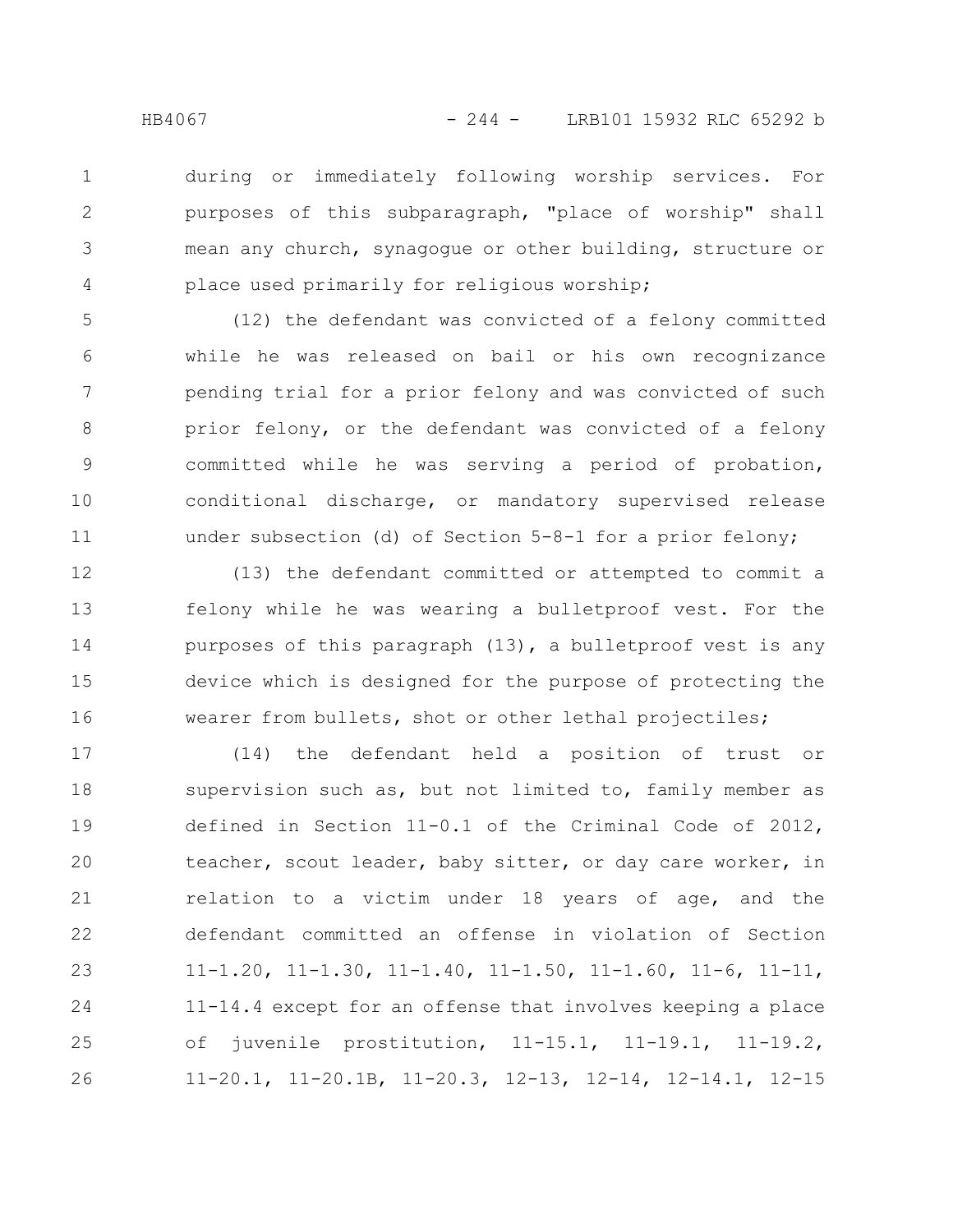## HB4067 - 245 - LRB101 15932 RLC 65292 b

or 12-16 of the Criminal Code of 1961 or the Criminal Code of 2012 against that victim; 1 2

(15) the defendant committed an offense related to the activities of an organized gang. For the purposes of this factor, "organized gang" has the meaning ascribed to it in Section 10 of the Streetgang Terrorism Omnibus Prevention Act; 3 4 5 6 7

(16) the defendant committed an offense in violation of one of the following Sections while in a school, regardless of the time of day or time of year; on any conveyance owned, leased, or contracted by a school to transport students to or from school or a school related activity; on the real property of a school; or on a public way within 1,000 feet of the real property comprising any school: Section 10-1, 10-2, 10-5, 11-1.20, 11-1.30, 11-1.40, 11-1.50, 11-1.60, 11-14.4, 11-15.1, 11-17.1, 11-18.1, 11-19.1, 11-19.2, 12-2, 12-4, 12-4.1, 12-4.2, 12-4.3, 12-6, 12-6.1, 12-6.5, 12-13, 12-14, 12-14.1, 12-15, 12-16, 18-2, or 33A-2, or Section 12-3.05 except for subdivision (a)(4) or  $(g)(1)$ , of the Criminal Code of 1961 or the Criminal Code of 2012; 8 9 10 11 12 13 14 15 16 17 18 19 20 21

(16.5) the defendant committed an offense in violation of one of the following Sections while in a day care center, regardless of the time of day or time of year; on the real property of a day care center, regardless of the time of day or time of year; or on a public way within 22 23 24 25 26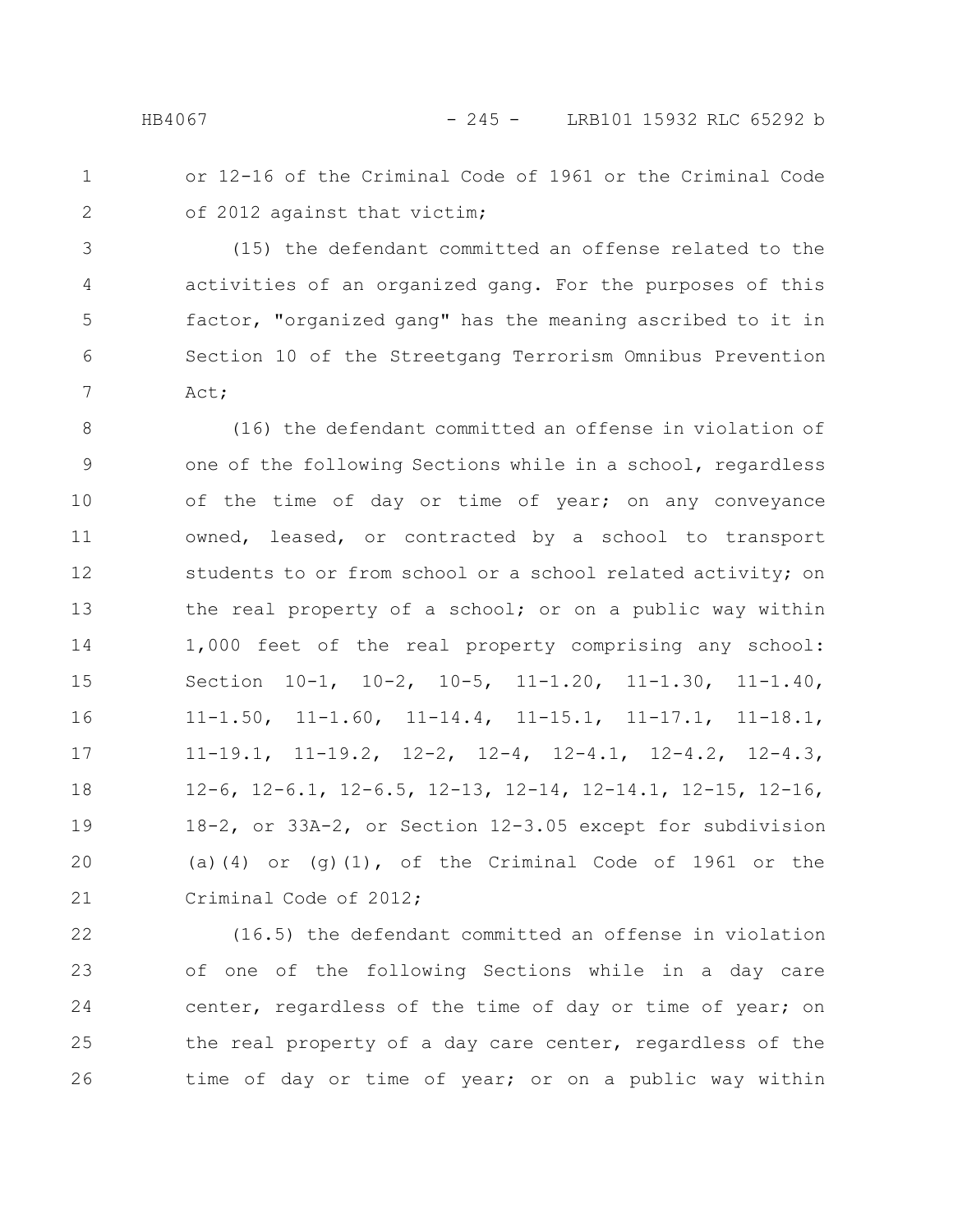1,000 feet of the real property comprising any day care center, regardless of the time of day or time of year: Section 10-1, 10-2, 10-5, 11-1.20, 11-1.30, 11-1.40, 11-1.50, 11-1.60, 11-14.4, 11-15.1, 11-17.1, 11-18.1, 11-19.1, 11-19.2, 12-2, 12-4, 12-4.1, 12-4.2, 12-4.3, 12-6, 12-6.1, 12-6.5, 12-13, 12-14, 12-14.1, 12-15, 12-16, 18-2, or 33A-2, or Section 12-3.05 except for subdivision (a)(4) or (g)(1), of the Criminal Code of 1961 or the Criminal Code of 2012; 1 2 3 4 5 6 7 8 9

(17) the defendant committed the offense by reason of any person's activity as a community policing volunteer or to prevent any person from engaging in activity as a community policing volunteer. For the purpose of this Section, "community policing volunteer" has the meaning ascribed to it in Section 2-3.5 of the Criminal Code of 2012; 10 11 12 13 14 15 16

(18) the defendant committed the offense in a nursing home or on the real property comprising a nursing home. For the purposes of this paragraph (18), "nursing home" means a skilled nursing or intermediate long term care facility that is subject to license by the Illinois Department of Public Health under the Nursing Home Care Act, the Specialized Mental Health Rehabilitation Act of 2013, the ID/DD Community Care Act, or the MC/DD Act; 17 18 19 20 21 22 23 24

(19) the defendant was a federally licensed firearm dealer and was previously convicted of a violation of 25 26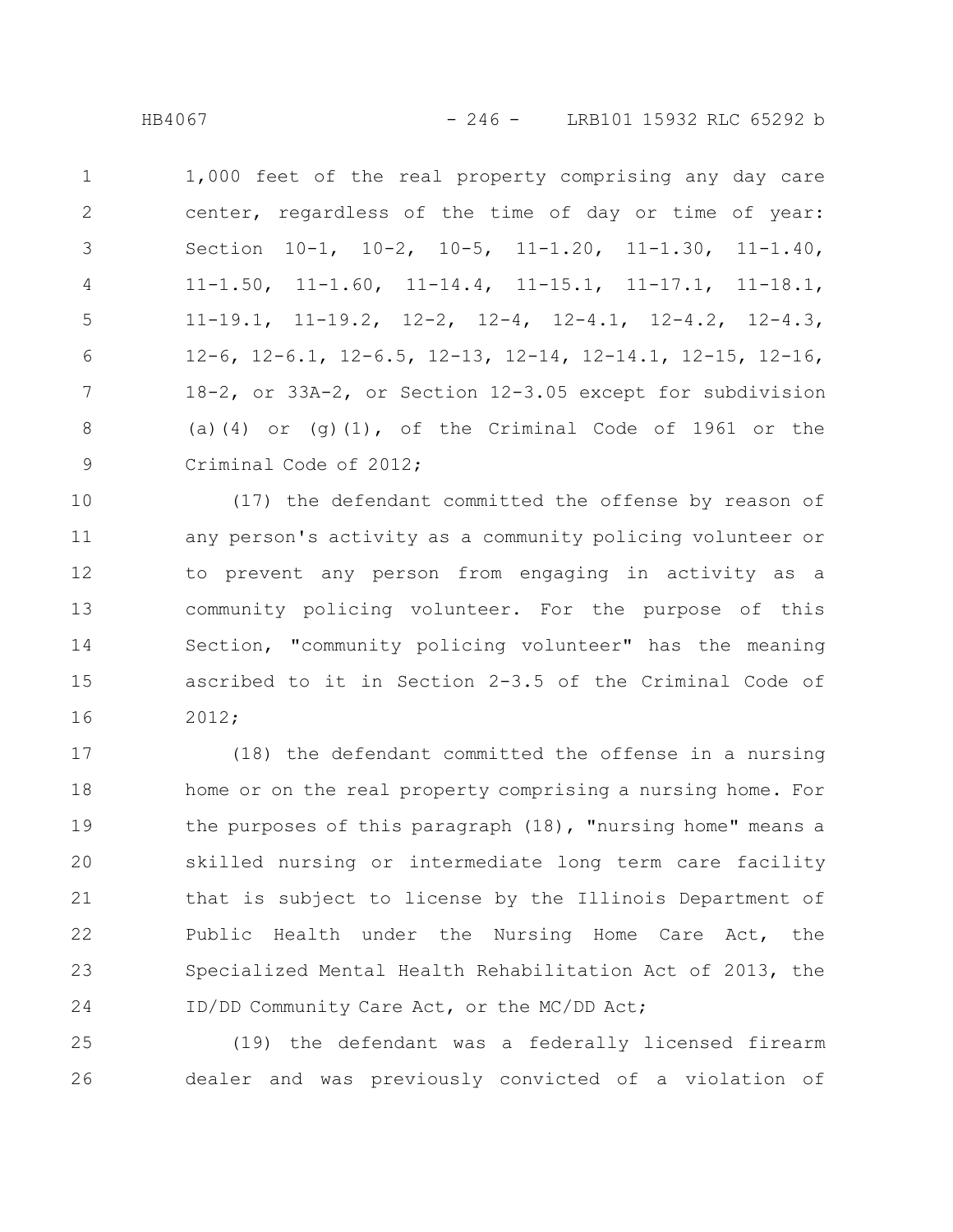subsection (a) of Section 3 of the Firearm Owners Identification Card Act before its repeal by this amendatory Act of the 101st General Assembly and has now committed either a felony violation of the Firearm Owners Identification Card Act or an act of armed violence while armed with a firearm; 1 2 3 4 5 6

(20) the defendant (i) committed the offense of reckless homicide under Section 9-3 of the Criminal Code of 1961 or the Criminal Code of 2012 or the offense of driving under the influence of alcohol, other drug or drugs, intoxicating compound or compounds or any combination thereof under Section 11-501 of the Illinois Vehicle Code or a similar provision of a local ordinance and (ii) was operating a motor vehicle in excess of 20 miles per hour over the posted speed limit as provided in Article VI of Chapter 11 of the Illinois Vehicle Code; 7 8 9 10 11 12 13 14 15 16

(21) the defendant (i) committed the offense of reckless driving or aggravated reckless driving under Section 11-503 of the Illinois Vehicle Code and (ii) was operating a motor vehicle in excess of 20 miles per hour over the posted speed limit as provided in Article VI of Chapter 11 of the Illinois Vehicle Code; 17 18 19 20 21 22

(22) the defendant committed the offense against a person that the defendant knew, or reasonably should have known, was a member of the Armed Forces of the United States serving on active duty. For purposes of this clause 23 24 25 26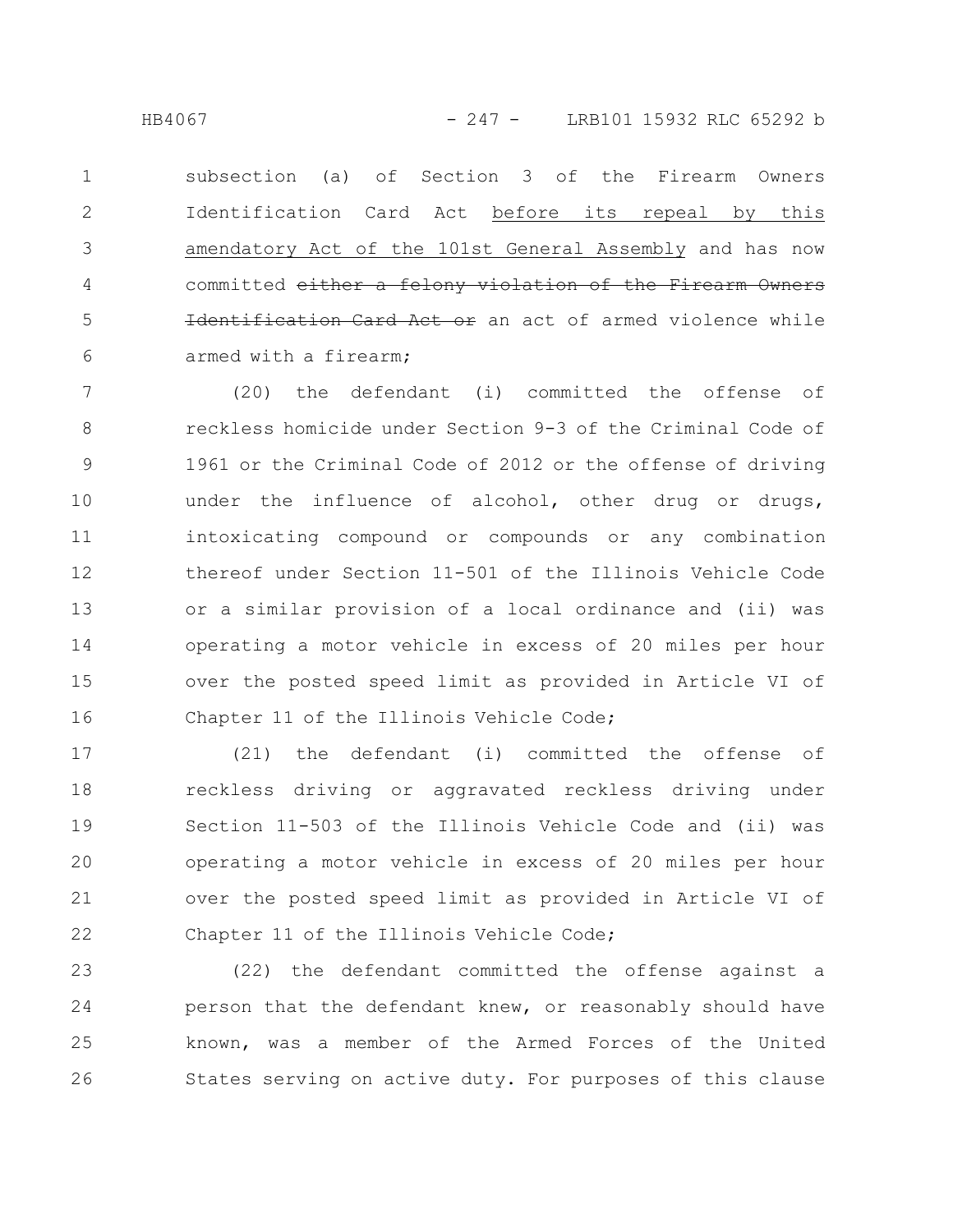(22), the term "Armed Forces" means any of the Armed Forces of the United States, including a member of any reserve component thereof or National Guard unit called to active duty; 1 2 3 4

(23) the defendant committed the offense against a person who was elderly or infirm or who was a person with a disability by taking advantage of a family or fiduciary relationship with the elderly or infirm person or person with a disability; 5 6 7 8 9

(24) the defendant committed any offense under Section 11-20.1 of the Criminal Code of 1961 or the Criminal Code of 2012 and possessed 100 or more images; 10 11 12

(25) the defendant committed the offense while the defendant or the victim was in a train, bus, or other vehicle used for public transportation; 13 14 15

(26) the defendant committed the offense of child pornography or aggravated child pornography, specifically including paragraph  $(1)$ ,  $(2)$ ,  $(3)$ ,  $(4)$ ,  $(5)$ , or  $(7)$  of subsection (a) of Section 11-20.1 of the Criminal Code of 1961 or the Criminal Code of 2012 where a child engaged in, solicited for, depicted in, or posed in any act of sexual penetration or bound, fettered, or subject to sadistic, masochistic, or sadomasochistic abuse in a sexual context and specifically including paragraph  $(1)$ ,  $(2)$ ,  $(3)$ ,  $(4)$ , (5), or (7) of subsection (a) of Section 11-20.1B or Section 11-20.3 of the Criminal Code of 1961 where a child 16 17 18 19 20 21 22 23 24 25 26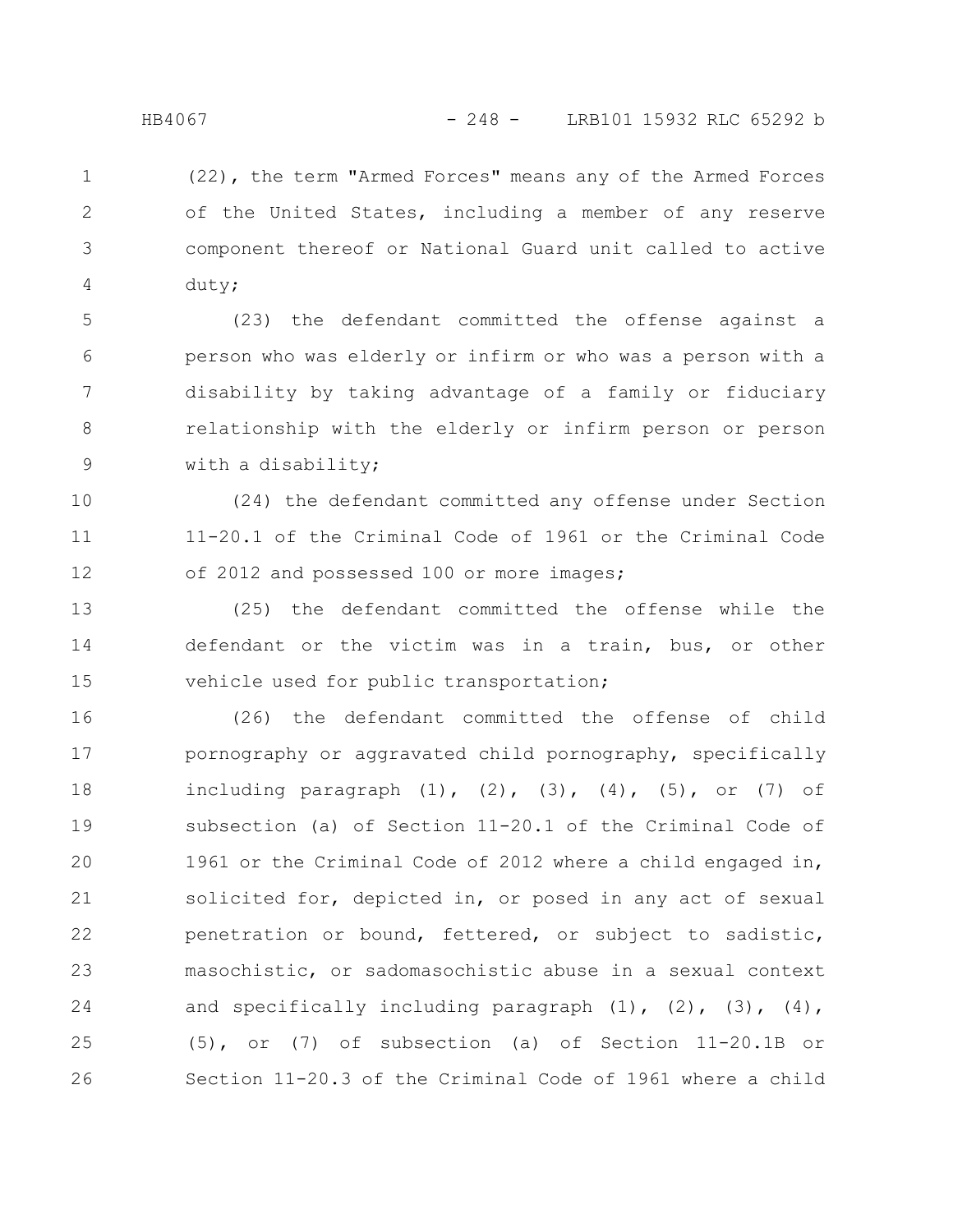engaged in, solicited for, depicted in, or posed in any act of sexual penetration or bound, fettered, or subject to sadistic, masochistic, or sadomasochistic abuse in a sexual context; 1 2 3 4

(27) the defendant committed the offense of first degree murder, assault, aggravated assault, battery, aggravated battery, robbery, armed robbery, or aggravated robbery against a person who was a veteran and the defendant knew, or reasonably should have known, that the person was a veteran performing duties as a representative of a veterans' organization. For the purposes of this paragraph (27), "veteran" means an Illinois resident who has served as a member of the United States Armed Forces, a member of the Illinois National Guard, or a member of the United States Reserve Forces; and "veterans' organization" means an organization comprised of members of which substantially all are individuals who are veterans or spouses, widows, or widowers of veterans, the primary purpose of which is to promote the welfare of its members and to provide assistance to the general public in such a way as to confer a public benefit; 5 6 7 8 9 10 11 12 13 14 15 16 17 18 19 20 21

(28) the defendant committed the offense of assault, aggravated assault, battery, aggravated battery, robbery, armed robbery, or aggravated robbery against a person that the defendant knew or reasonably should have known was a letter carrier or postal worker while that person was 22 23 24 25 26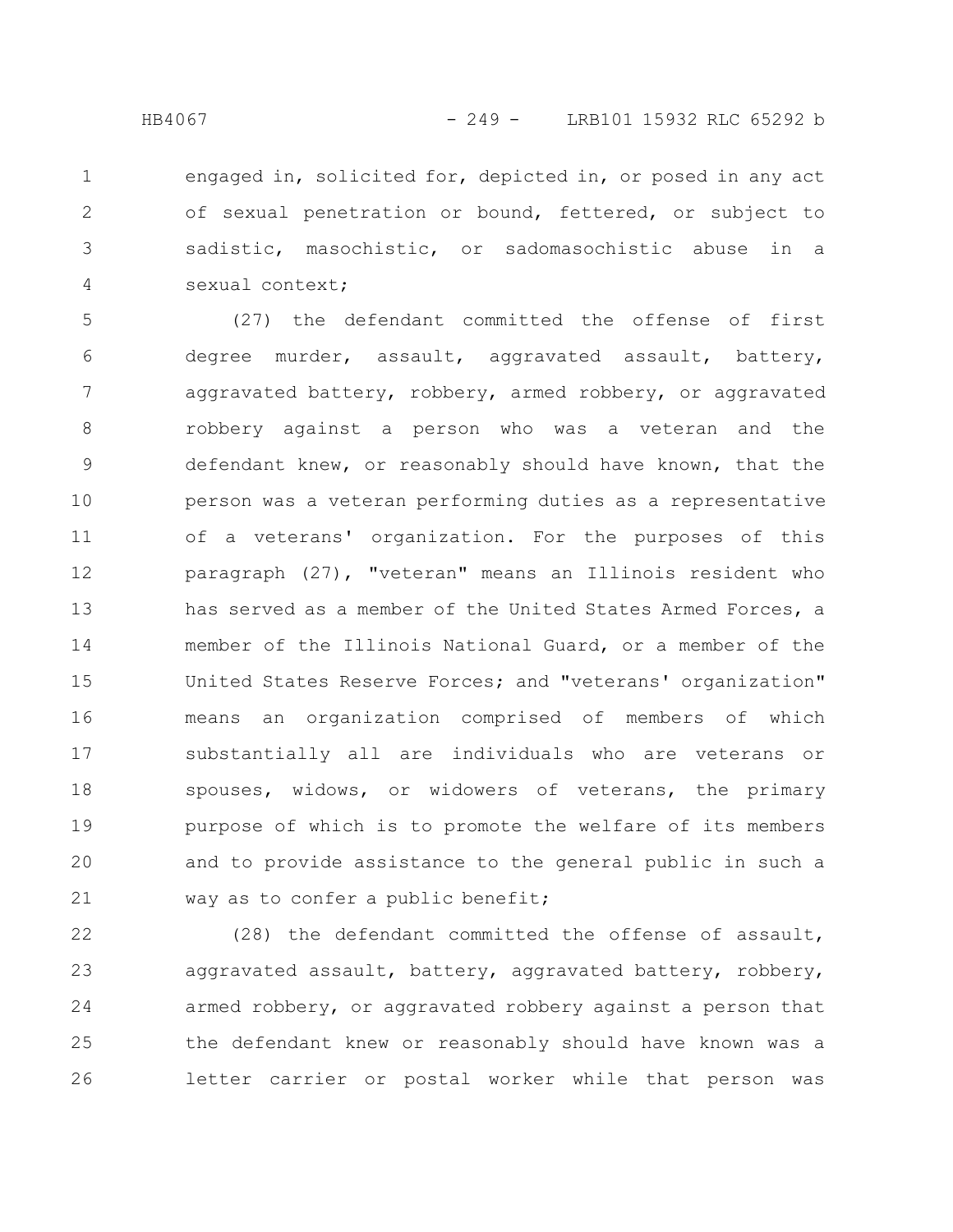- 
- performing his or her duties delivering mail for the United States Postal Service; 1 2

(29) the defendant committed the offense of criminal sexual assault, aggravated criminal sexual assault, criminal sexual abuse, or aggravated criminal sexual abuse against a victim with an intellectual disability, and the defendant holds a position of trust, authority, or supervision in relation to the victim; 3 4 5 6 7 8

(30) the defendant committed the offense of promoting juvenile prostitution, patronizing a prostitute, or patronizing a minor engaged in prostitution and at the time of the commission of the offense knew that the prostitute or minor engaged in prostitution was in the custody or guardianship of the Department of Children and Family Services; 9 10 11 12 13 14 15

(31) the defendant (i) committed the offense of driving while under the influence of alcohol, other drug or drugs, intoxicating compound or compounds or any combination thereof in violation of Section 11-501 of the Illinois Vehicle Code or a similar provision of a local ordinance and (ii) the defendant during the commission of the offense was driving his or her vehicle upon a roadway designated for one-way traffic in the opposite direction of the direction indicated by official traffic control devices; 16 17 18 19 20 21 22 23 24

25

 $\Theta$  $\hat{r}$ 

26

(32) the defendant committed the offense of reckless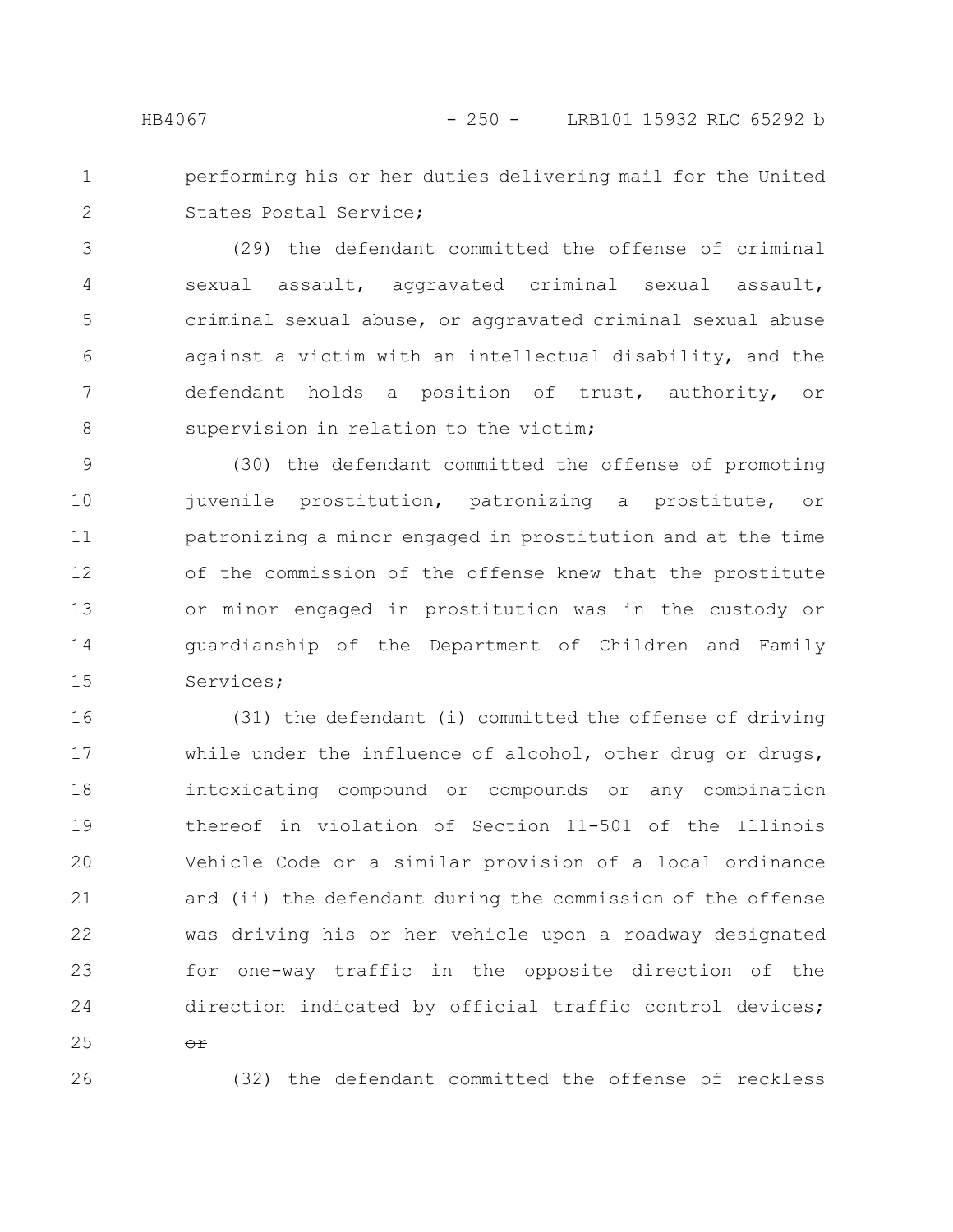1 2 homicide while committing a violation of Section 11-907 of the Illinois Vehicle Code; $\div$ 

 $(33)$   $(32)$  the defendant was found guilty of an administrative infraction related to an act or acts of public indecency or sexual misconduct in the penal institution. In this paragraph  $(33)$   $(32)$ , "penal institution" has the same meaning as in Section 2-14 of the Criminal Code of 2012; or-3 4 5 6 7 8

 $(34)$   $(32)$  the defendant committed the offense of leaving the scene of an accident in violation of subsection (b) of Section 11-401 of the Illinois Vehicle Code and the accident resulted in the death of a person and at the time of the offense, the defendant was: (i) driving under the influence of alcohol, other drug or drugs, intoxicating compound or compounds or any combination thereof as defined by Section 11-501 of the Illinois Vehicle Code; or (ii) operating the motor vehicle while using an electronic communication device as defined in Section 12-610.2 of the Illinois Vehicle Code. 9 10 11 12 13 14 15 16 17 18 19

For the purposes of this Section: 20

"School" is defined as a public or private elementary or secondary school, community college, college, or university. 21 22

"Day care center" means a public or private State certified and licensed day care center as defined in Section 2.09 of the Child Care Act of 1969 that displays a sign in plain view stating that the property is a day care center. 23 24 25 26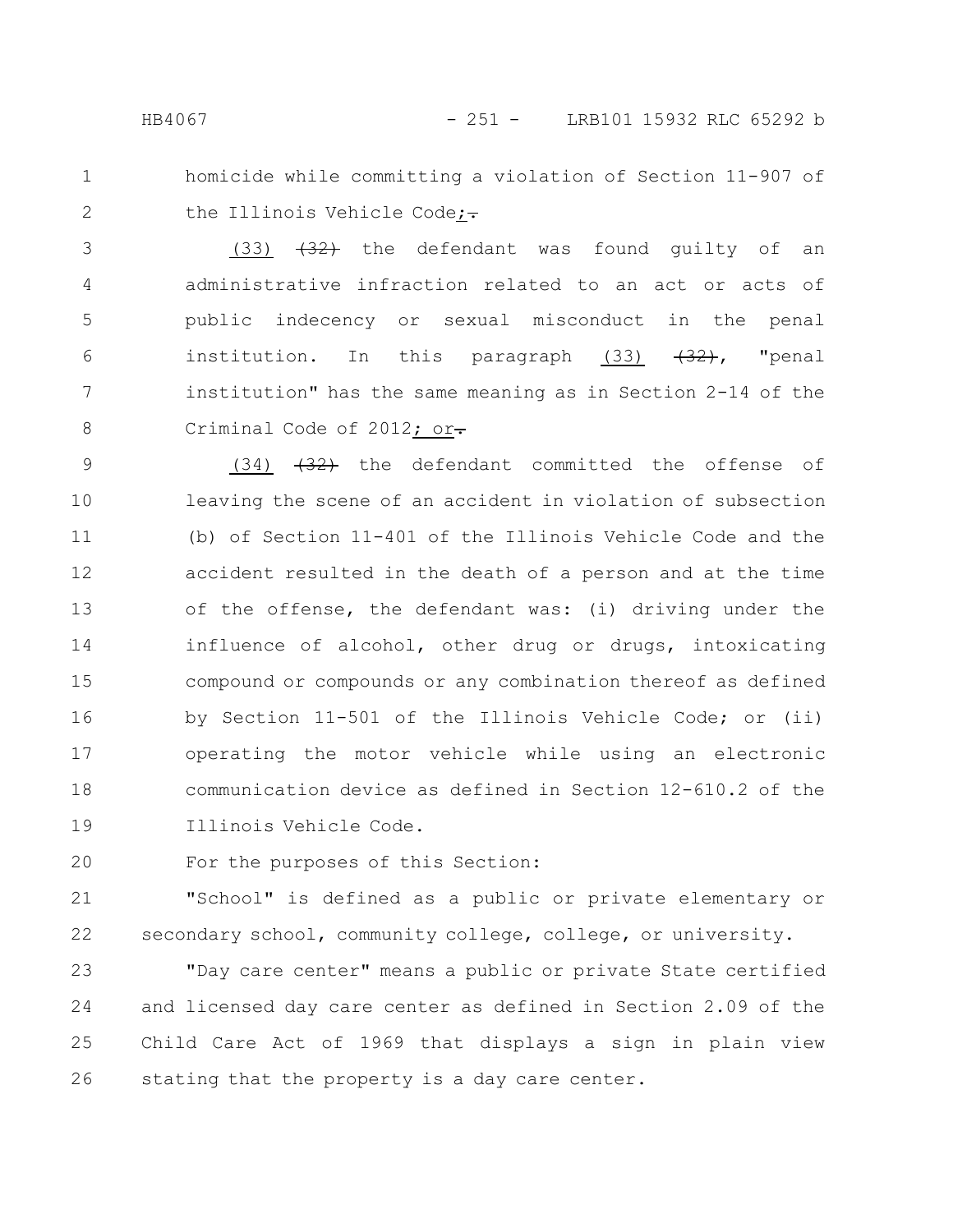"Intellectual disability" means significantly subaverage intellectual functioning which exists concurrently with impairment in adaptive behavior. 1 2 3

"Public transportation" means the transportation or conveyance of persons by means available to the general public, and includes paratransit services. 4 5 6

"Traffic control devices" means all signs, signals, markings, and devices that conform to the Illinois Manual on Uniform Traffic Control Devices, placed or erected by authority of a public body or official having jurisdiction, for the purpose of regulating, warning, or guiding traffic. 7 8 9 10 11

(b) The following factors, related to all felonies, may be considered by the court as reasons to impose an extended term sentence under Section 5-8-2 upon any offender: 12 13 14

(1) When a defendant is convicted of any felony, after having been previously convicted in Illinois or any other jurisdiction of the same or similar class felony or greater class felony, when such conviction has occurred within 10 years after the previous conviction, excluding time spent in custody, and such charges are separately brought and tried and arise out of different series of acts; or 15 16 17 18 19 20 21

(2) When a defendant is convicted of any felony and the court finds that the offense was accompanied by exceptionally brutal or heinous behavior indicative of wanton cruelty; or 22 23 24 25

26

(3) When a defendant is convicted of any felony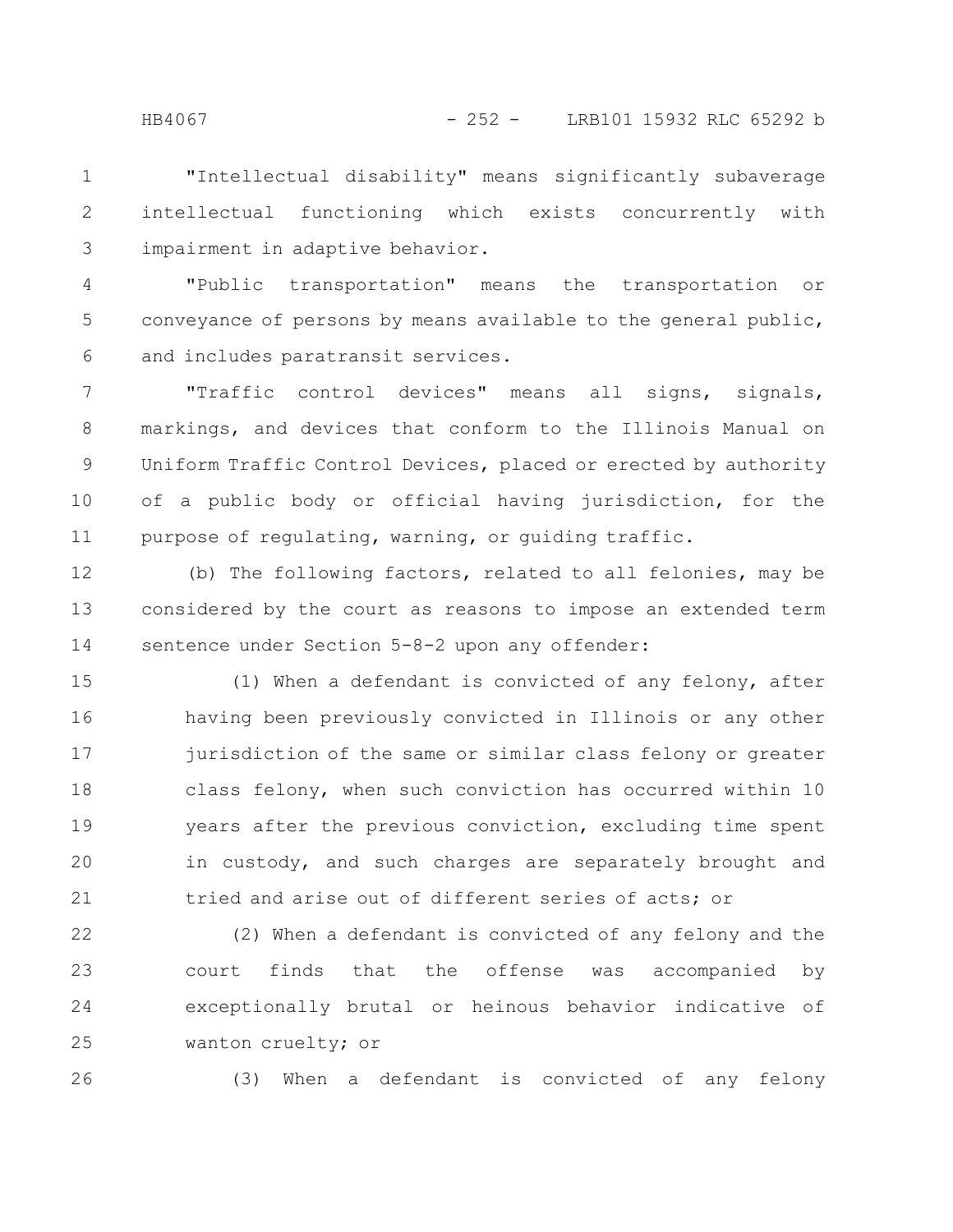committed against:

(i) a person under 12 years of age at the time of the offense or such person's property;

(ii) a person 60 years of age or older at the time of the offense or such person's property; or

(iii) a person who had a physical disability at the time of the offense or such person's property; or

(4) When a defendant is convicted of any felony and the offense involved any of the following types of specific misconduct committed as part of a ceremony, rite, initiation, observance, performance, practice or activity of any actual or ostensible religious, fraternal, or social group: 8 9 10 11 12 13

(i) the brutalizing or torturing of humans or animals; 14 15

16

17

(ii) the theft of human corpses;

(iii) the kidnapping of humans;

(iv) the desecration of any cemetery, religious, fraternal, business, governmental, educational, or other building or property; or 18 19 20

21

(v) ritualized abuse of a child; or

(5) When a defendant is convicted of a felony other than conspiracy and the court finds that the felony was committed under an agreement with 2 or more other persons to commit that offense and the defendant, with respect to the other individuals, occupied a position of organizer, 22 23 24 25 26

1

2

3

4

5

6

7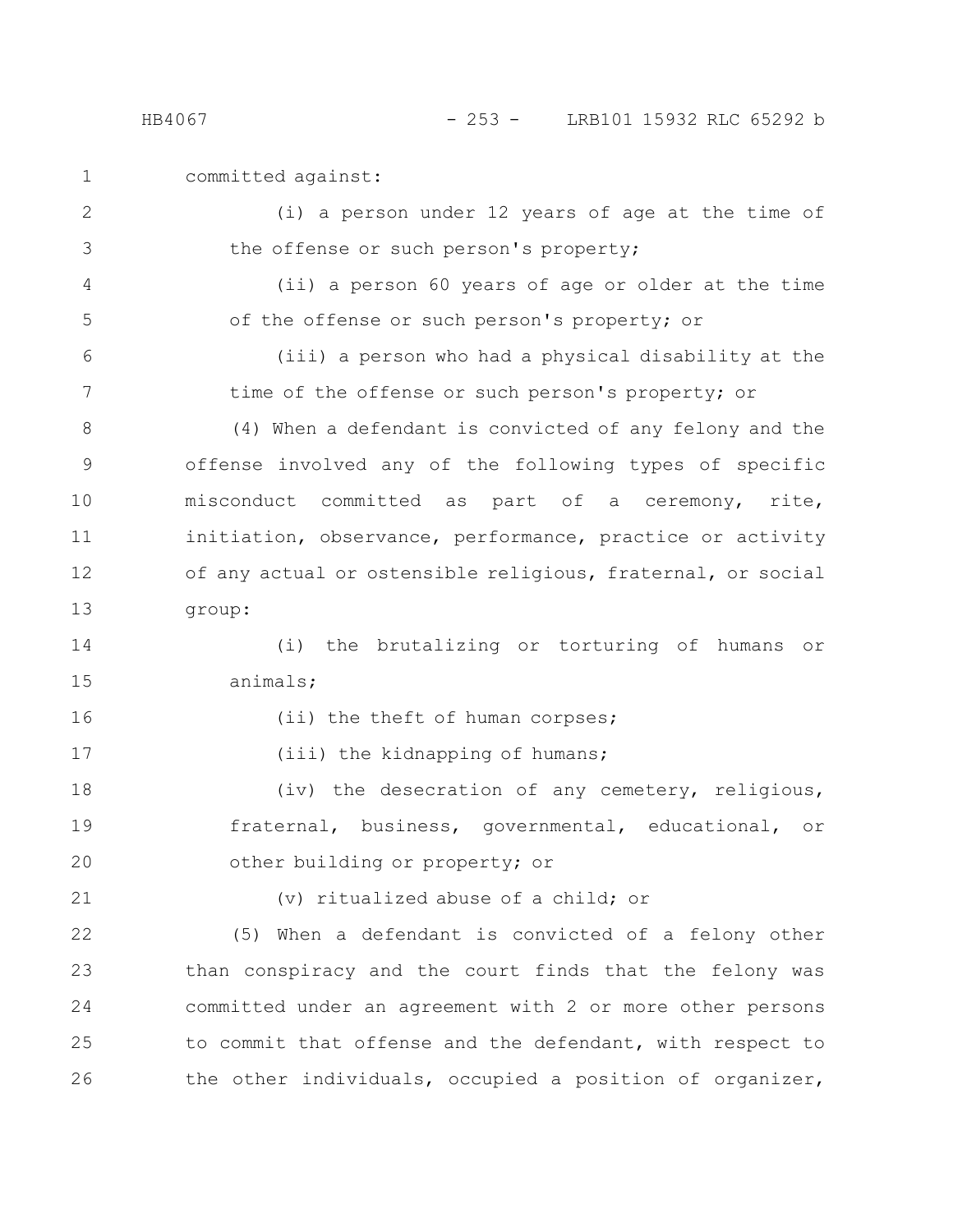supervisor, financier, or any other position of management or leadership, and the court further finds that the felony committed was related to or in furtherance of the criminal activities of an organized gang or was motivated by the defendant's leadership in an organized gang; or 1 2 3 4 5

(6) When a defendant is convicted of an offense committed while using a firearm with a laser sight attached to it. For purposes of this paragraph, "laser sight" has the meaning ascribed to it in Section 26-7 of the Criminal Code of 2012; or 6 7 8 9 10

(7) When a defendant who was at least 17 years of age at the time of the commission of the offense is convicted of a felony and has been previously adjudicated a delinquent minor under the Juvenile Court Act of 1987 for an act that if committed by an adult would be a Class X or Class 1 felony when the conviction has occurred within 10 years after the previous adjudication, excluding time spent in custody; or 11 12 13 14 15 16 17 18

(8) When a defendant commits any felony and the defendant used, possessed, exercised control over, or otherwise directed an animal to assault a law enforcement officer engaged in the execution of his or her official duties or in furtherance of the criminal activities of an organized gang in which the defendant is engaged; or 19 20 21 22 23 24

(9) When a defendant commits any felony and the defendant knowingly video or audio records the offense with 25 26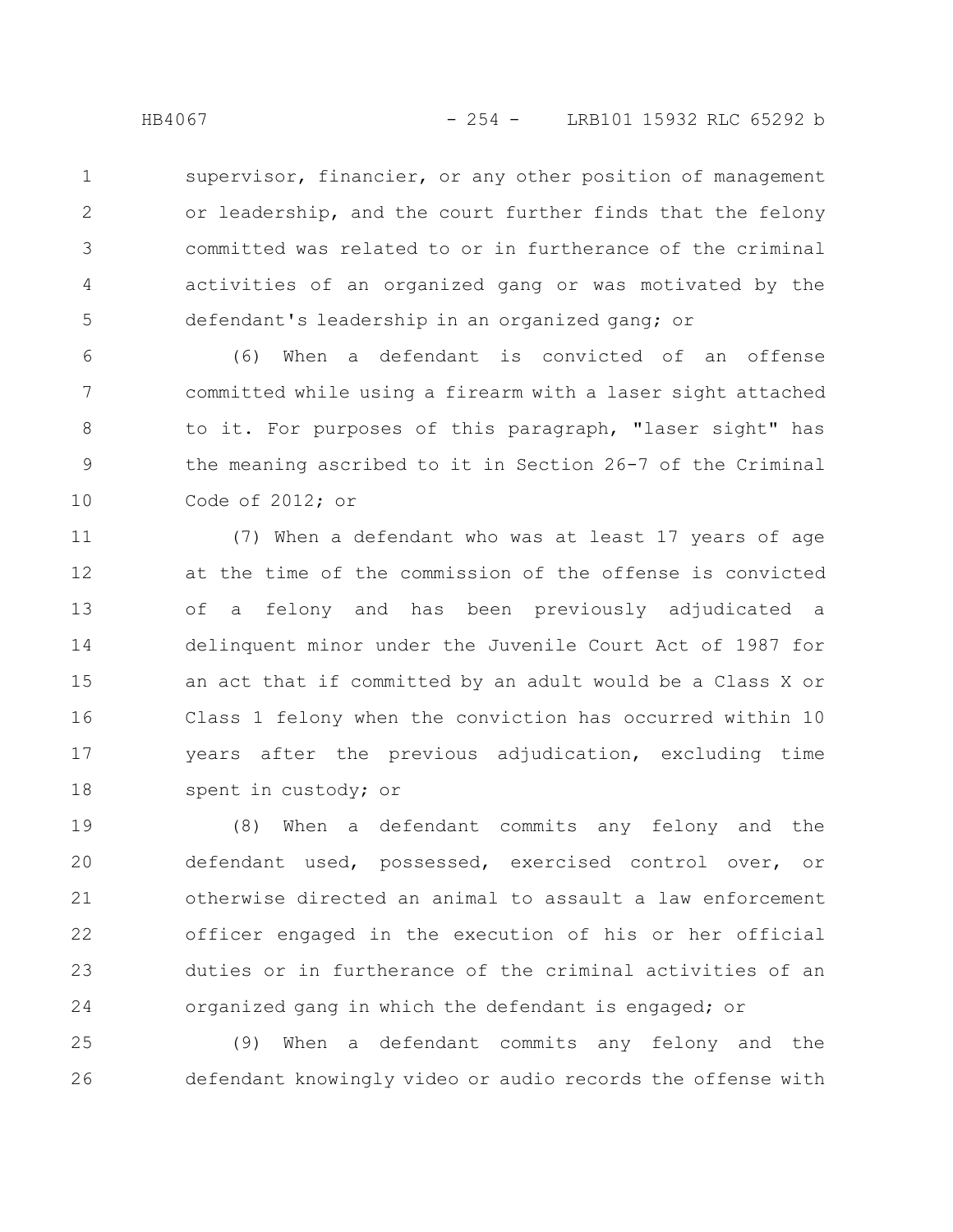HB4067 - 255 - LRB101 15932 RLC 65292 b

1

the intent to disseminate the recording.

(c) The following factors may be considered by the court as reasons to impose an extended term sentence under Section 5-8-2 (730 ILCS 5/5-8-2) upon any offender for the listed offenses: 2 3 4

(1) When a defendant is convicted of first degree murder, after having been previously convicted in Illinois of any offense listed under paragraph (c)(2) of Section 5-5-3 (730 ILCS 5/5-5-3), when that conviction has occurred within 10 years after the previous conviction, excluding time spent in custody, and the charges are separately brought and tried and arise out of different series of acts. 5 6 7 8 9 10 11 12

(1.5) When a defendant is convicted of first degree murder, after having been previously convicted of domestic battery (720 ILCS 5/12-3.2) or aggravated domestic battery (720 ILCS 5/12-3.3) committed on the same victim or after having been previously convicted of violation of an order of protection (720 ILCS 5/12-30) in which the same victim was the protected person. 13 14 15 16 17 18 19

(2) When a defendant is convicted of voluntary manslaughter, second degree murder, involuntary manslaughter, or reckless homicide in which the defendant has been convicted of causing the death of more than one individual. 20 21 22 23 24

(3) When a defendant is convicted of aggravated criminal sexual assault or criminal sexual assault, when 25 26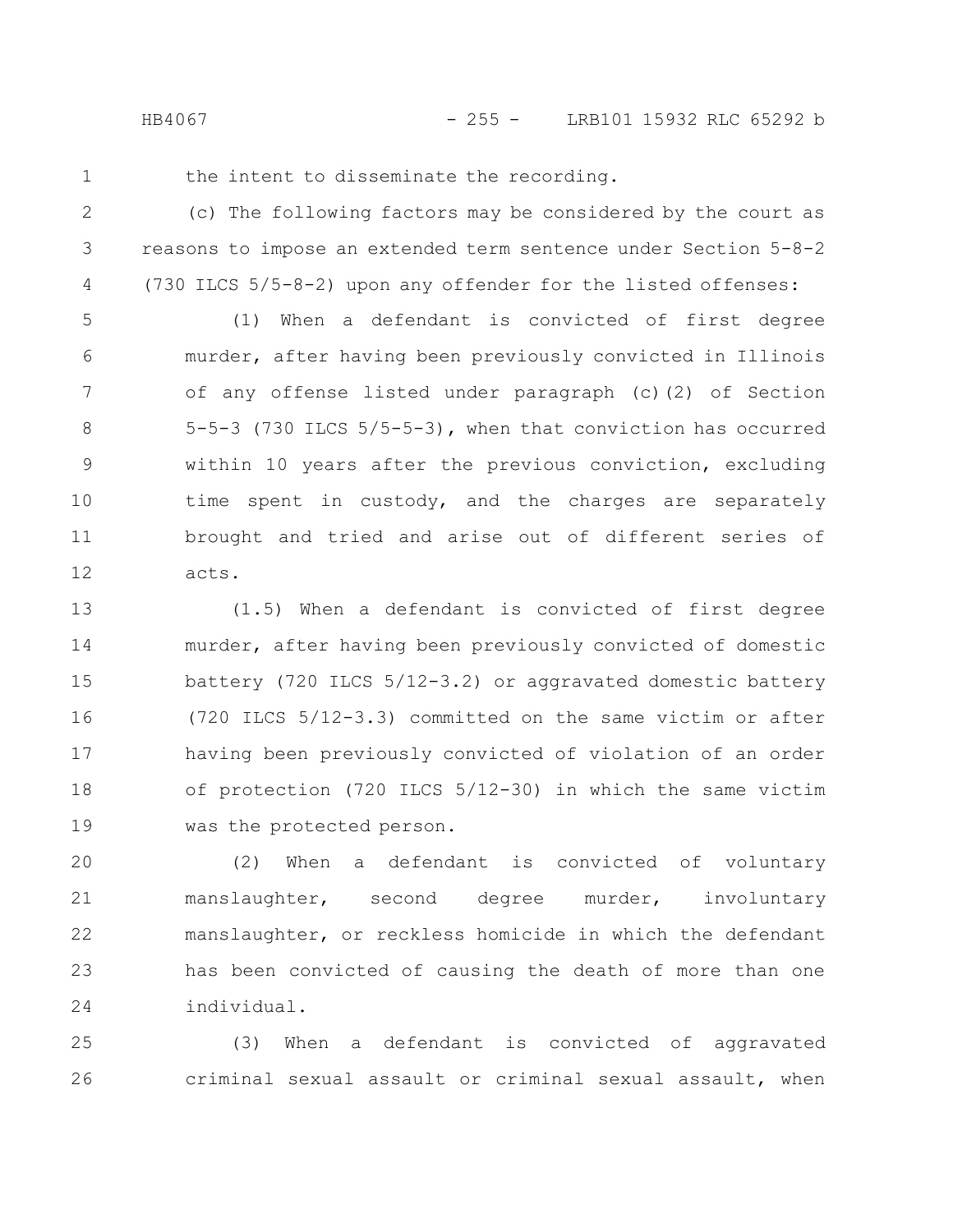there is a finding that aggravated criminal sexual assault or criminal sexual assault was also committed on the same victim by one or more other individuals, and the defendant voluntarily participated in the crime with the knowledge of the participation of the others in the crime, and the commission of the crime was part of a single course of conduct during which there was no substantial change in the nature of the criminal objective. 1 2 3 4 5 6 7 8

(4) If the victim was under 18 years of age at the time of the commission of the offense, when a defendant is convicted of aggravated criminal sexual assault or predatory criminal sexual assault of a child under subsection (a)(1) of Section  $11-1.40$  or subsection (a)(1) of Section 12-14.1 of the Criminal Code of 1961 or the Criminal Code of 2012 (720 ILCS 5/11-1.40 or 5/12-14.1). 9 10 11 12 13 14 15

(5) When a defendant is convicted of a felony violation of Section 24-1 of the Criminal Code of 1961 or the Criminal Code of 2012 (720 ILCS 5/24-1) and there is a finding that the defendant is a member of an organized gang. 16 17 18 19 20

(6) When a defendant was convicted of unlawful use of weapons under Section 24-1 of the Criminal Code of 1961 or the Criminal Code of 2012 (720 ILCS 5/24-1) for possessing a weapon that is not readily distinguishable as one of the weapons enumerated in Section 24-1 of the Criminal Code of 1961 or the Criminal Code of 2012 (720 ILCS 5/24-1). 21 22 23 24 25 26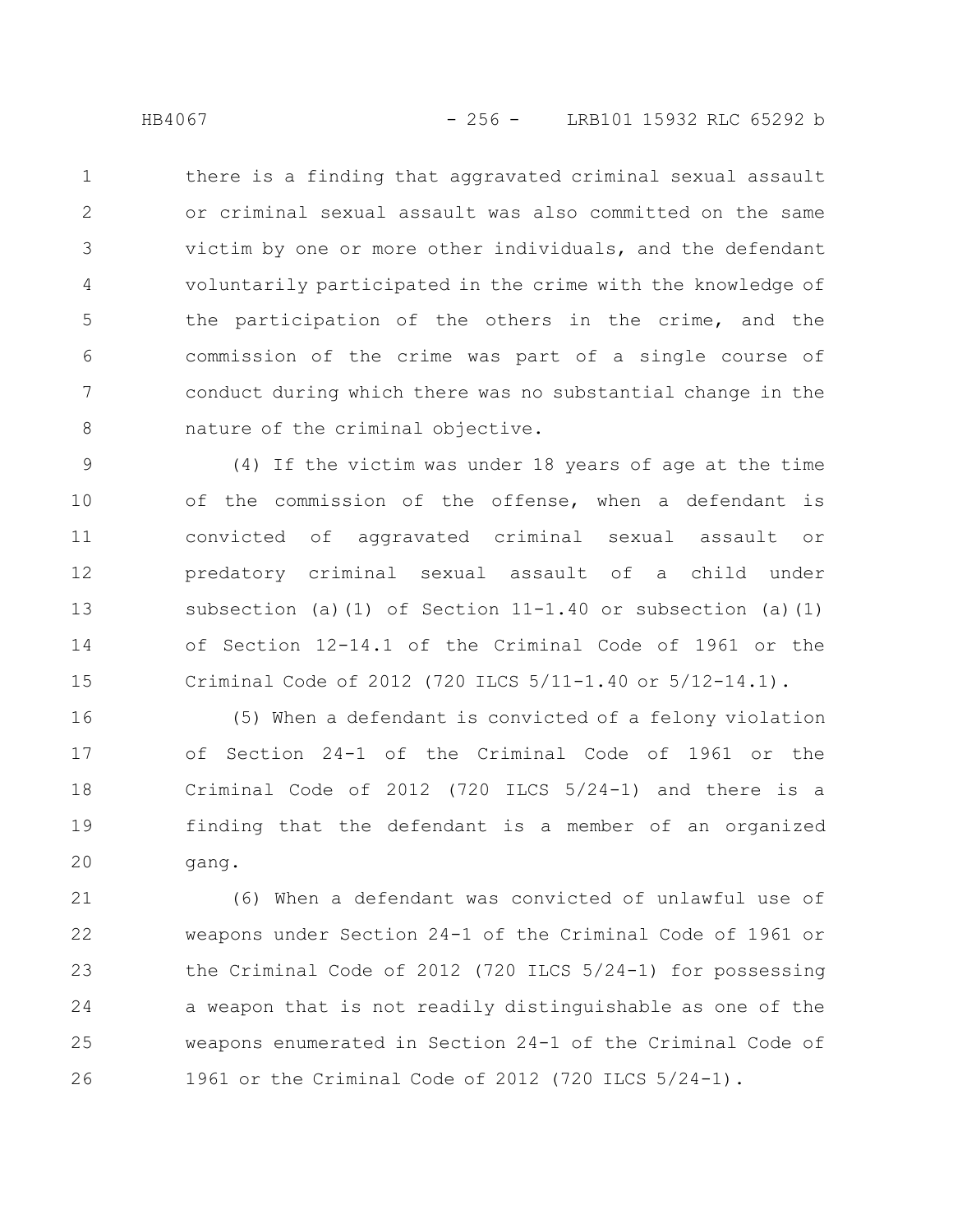(7) When a defendant is convicted of an offense involving the illegal manufacture of a controlled substance under Section 401 of the Illinois Controlled Substances Act (720 ILCS 570/401), the illegal manufacture of methamphetamine under Section 25 of the Methamphetamine Control and Community Protection Act (720 ILCS 646/25), or the illegal possession of explosives and an emergency response officer in the performance of his or her duties is killed or injured at the scene of the offense while responding to the emergency caused by the commission of the offense. In this paragraph, "emergency" means a situation in which a person's life, health, or safety is in jeopardy; and "emergency response officer" means a peace officer, community policing volunteer, fireman, emergency medical technician-ambulance, emergency medical technician-intermediate, emergency medical technician-paramedic, ambulance driver, other medical assistance or first aid personnel, or hospital emergency room personnel. 1 2 3 4 5 6 7 8 9 10 11 12 13 14 15 16 17 18 19

(8) When the defendant is convicted of attempted mob action, solicitation to commit mob action, or conspiracy to commit mob action under Section  $8-1$ ,  $8-2$ , or  $8-4$  of the Criminal Code of 2012, where the criminal object is a violation of Section 25-1 of the Criminal Code of 2012, and an electronic communication is used in the commission of the offense. For the purposes of this paragraph (8), 20 21 22 23 24 25 26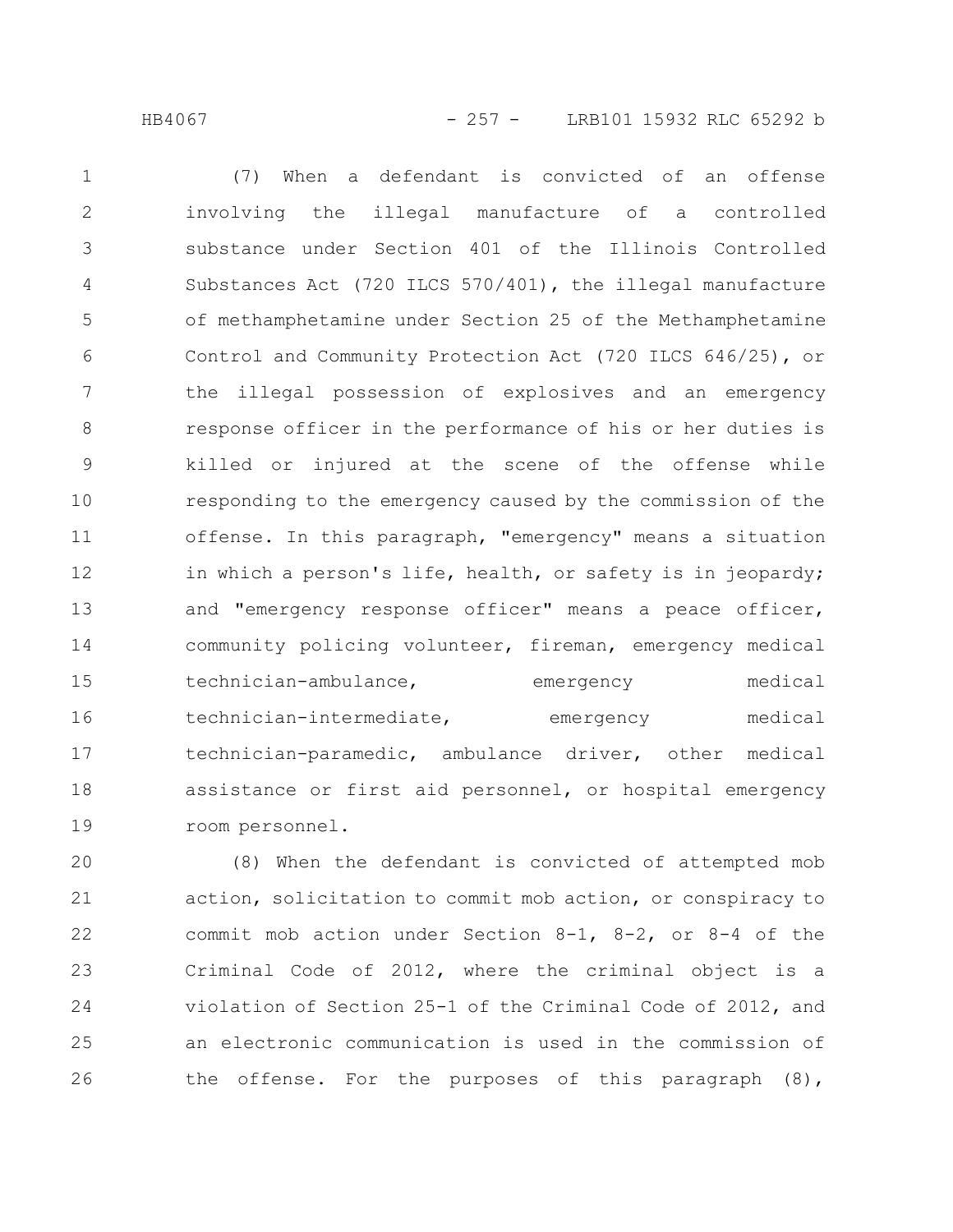1

"electronic communication" shall have the meaning provided in Section 26.5-0.1 of the Criminal Code of 2012.

2

(d) For the purposes of this Section, "organized gang" has the meaning ascribed to it in Section 10 of the Illinois Streetgang Terrorism Omnibus Prevention Act. 3 4 5

(e) The court may impose an extended term sentence under Article 4.5 of Chapter V upon an offender who has been convicted of a felony violation of Section 11-1.20, 11-1.30, 11-1.40, 11-1.50, 11-1.60, 12-13, 12-14, 12-14.1, 12-15, or 12-16 of the Criminal Code of 1961 or the Criminal Code of 2012 when the victim of the offense is under 18 years of age at the time of the commission of the offense and, during the commission of the offense, the victim was under the influence of alcohol, regardless of whether or not the alcohol was supplied by the offender; and the offender, at the time of the commission of the offense, knew or should have known that the victim had consumed alcohol. 6 7 8 9 10 11 12 13 14 15 16 17

(Source: P.A. 100-1053, eff. 1-1-19; 101-173, eff. 1-1-20; 101-401, eff. 1-1-20; 101-417, eff. 1-1-20; revised 9-18-19.) 18 19

20

(730 ILCS 5/5-6-3) (from Ch. 38, par. 1005-6-3)

Sec. 5-6-3. Conditions of probation and of conditional discharge. 21 22

(a) The conditions of probation and of conditional discharge shall be that the person: 23 24

(1) not violate any criminal statute of any 25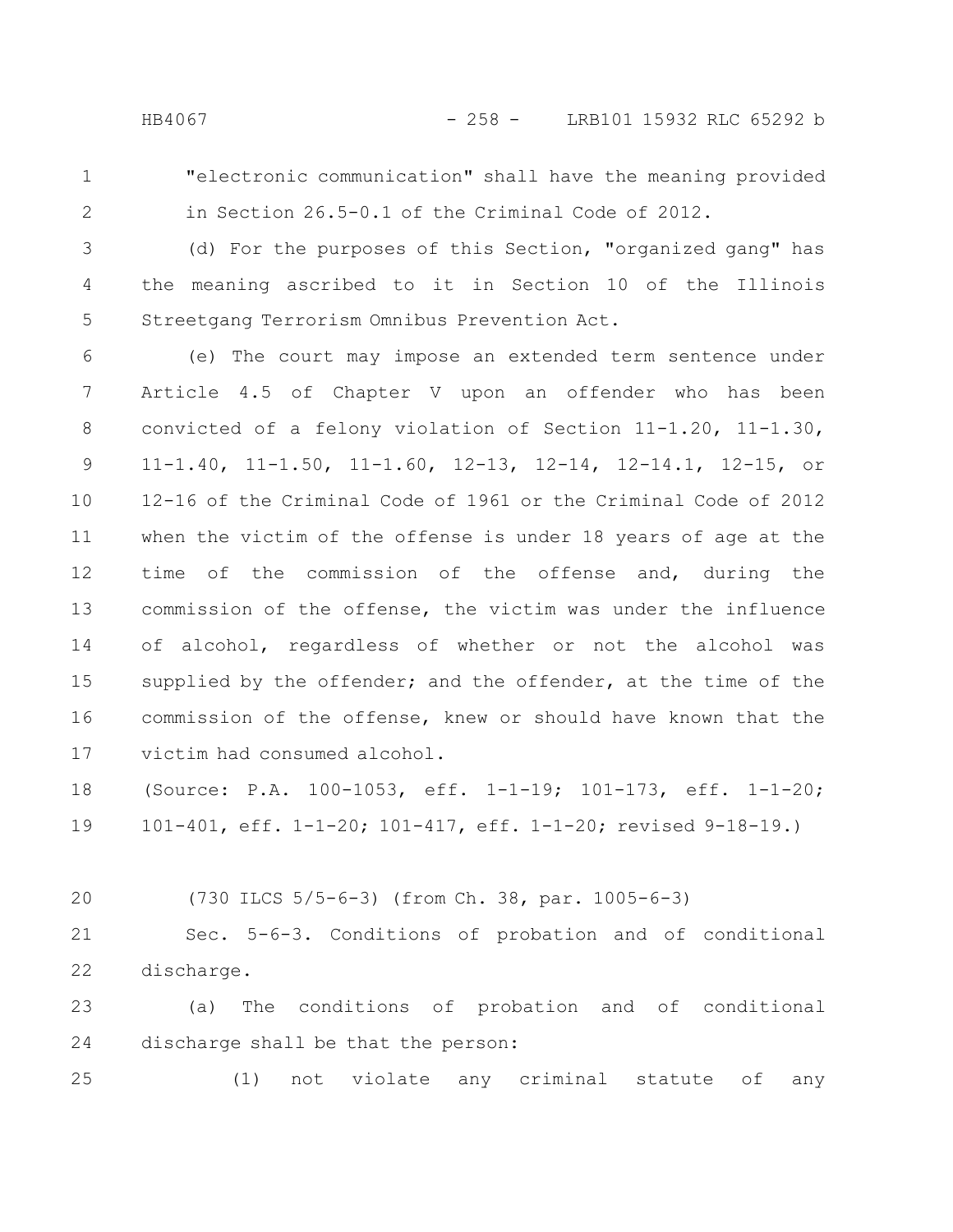jurisdiction; 1

(2) report to or appear in person before such person or agency as directed by the court; 2 3

(3) refrain from possessing a firearm or other dangerous weapon where the offense is a felony or, if a misdemeanor, the offense involved the intentional or knowing infliction of bodily harm or threat of bodily harm; 4 5 6 7

(4) not leave the State without the consent of the court or, in circumstances in which the reason for the absence is of such an emergency nature that prior consent by the court is not possible, without the prior notification and approval of the person's probation officer. Transfer of a person's probation or conditional discharge supervision to another state is subject to acceptance by the other state pursuant to the Interstate Compact for Adult Offender Supervision; 8 9 10 11 12 13 14 15 16

(5) permit the probation officer to visit him at his home or elsewhere to the extent necessary to discharge his duties; 17 18 19

(6) perform no less than 30 hours of community service and not more than 120 hours of community service, if community service is available in the jurisdiction and is funded and approved by the county board where the offense was committed, where the offense was related to or in furtherance of the criminal activities of an organized gang and was motivated by the offender's membership in or 20 21 22 23 24 25 26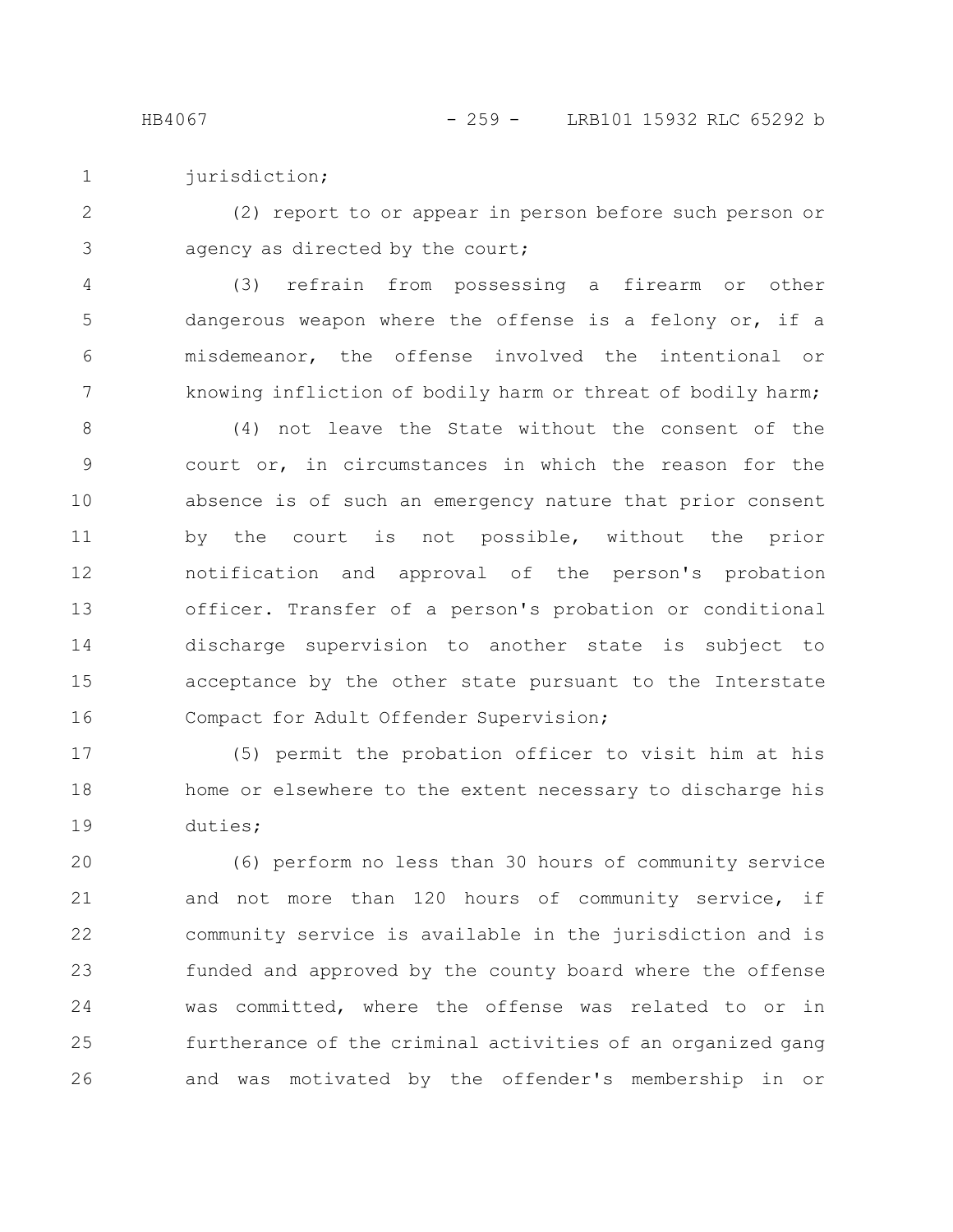allegiance to an organized gang. The community service shall include, but not be limited to, the cleanup and repair of any damage caused by a violation of Section 21-1.3 of the Criminal Code of 1961 or the Criminal Code of 2012 and similar damage to property located within the municipality or county in which the violation occurred. When possible and reasonable, the community service should be performed in the offender's neighborhood. For purposes of this Section, "organized gang" has the meaning ascribed to it in Section 10 of the Illinois Streetgang Terrorism Omnibus Prevention Act. The court may give credit toward the fulfillment of community service hours for participation in activities and treatment as determined by court services; 1 2 3 4 5 6 7 8 9 10 11 12 13 14

(7) if he or she is at least 17 years of age and has been sentenced to probation or conditional discharge for a misdemeanor or felony in a county of 3,000,000 or more inhabitants and has not been previously convicted of a misdemeanor or felony, may be required by the sentencing court to attend educational courses designed to prepare the defendant for a high school diploma and to work toward a high school diploma or to work toward passing high school equivalency testing or to work toward completing a vocational training program approved by the court. The person on probation or conditional discharge must attend a public institution of education to obtain the educational 15 16 17 18 19 20 21 22 23 24 25 26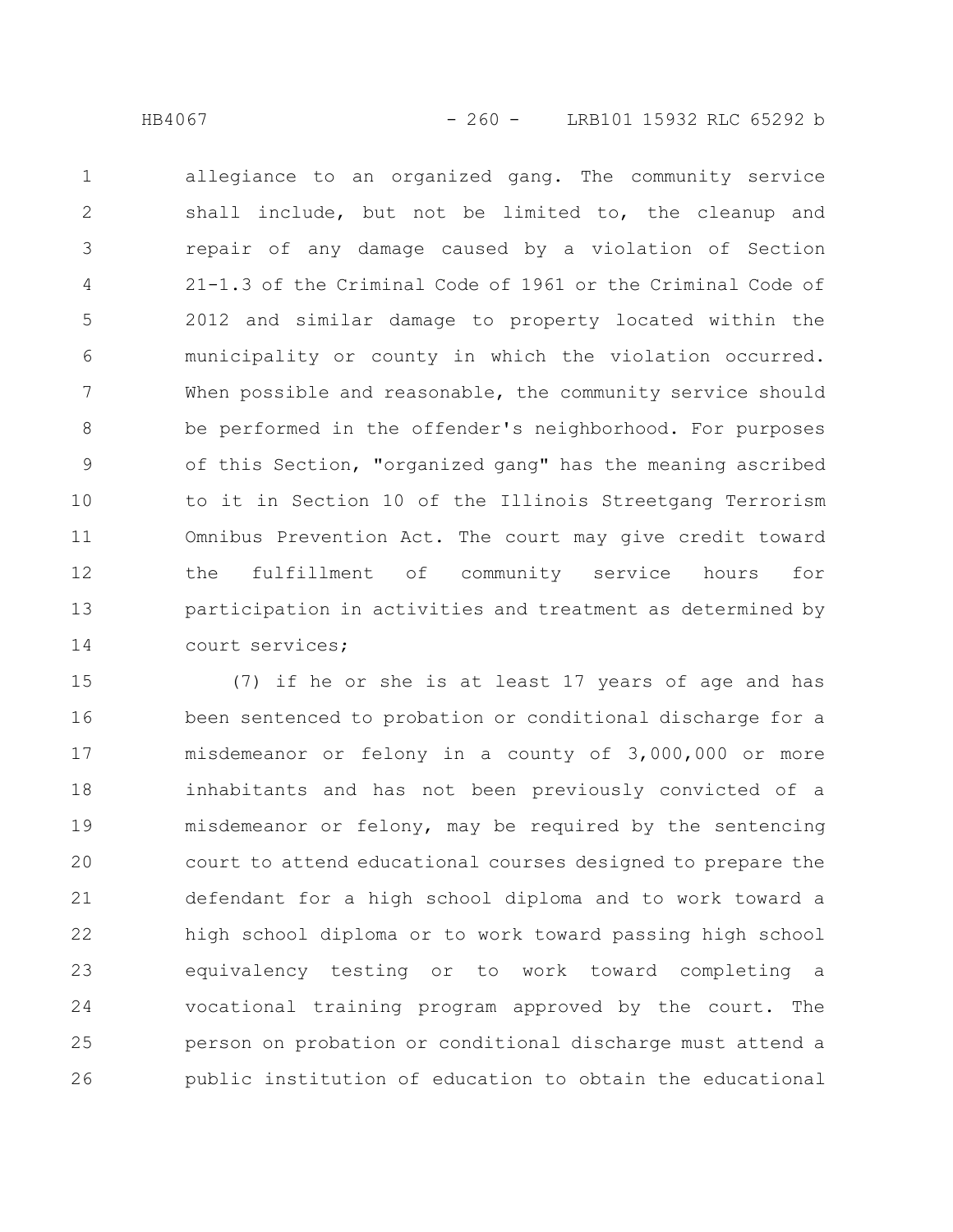or vocational training required by this paragraph (7). The court shall revoke the probation or conditional discharge of a person who wilfully fails to comply with this paragraph (7). The person on probation or conditional discharge shall be required to pay for the cost of the educational courses or high school equivalency testing if a fee is charged for those courses or testing. The court shall resentence the offender whose probation or conditional discharge has been revoked as provided in Section 5-6-4. This paragraph (7) does not apply to a person who has a high school diploma or has successfully passed high school equivalency testing. This paragraph (7) does not apply to a person who is determined by the court to be a person with a developmental disability or otherwise mentally incapable of completing the educational or vocational program; 1 2 3 4 5 6 7 8 9 10 11 12 13 14 15 16

(8) if convicted of possession of a substance prohibited by the Cannabis Control Act, the Illinois Controlled Substances Act, or the Methamphetamine Control and Community Protection Act after a previous conviction or disposition of supervision for possession of a substance prohibited by the Cannabis Control Act or Illinois Controlled Substances Act or after a sentence of probation under Section 10 of the Cannabis Control Act, Section 410 of the Illinois Controlled Substances Act, or Section 70 of the Methamphetamine Control and Community Protection Act 17 18 19 20 21 22 23 24 25 26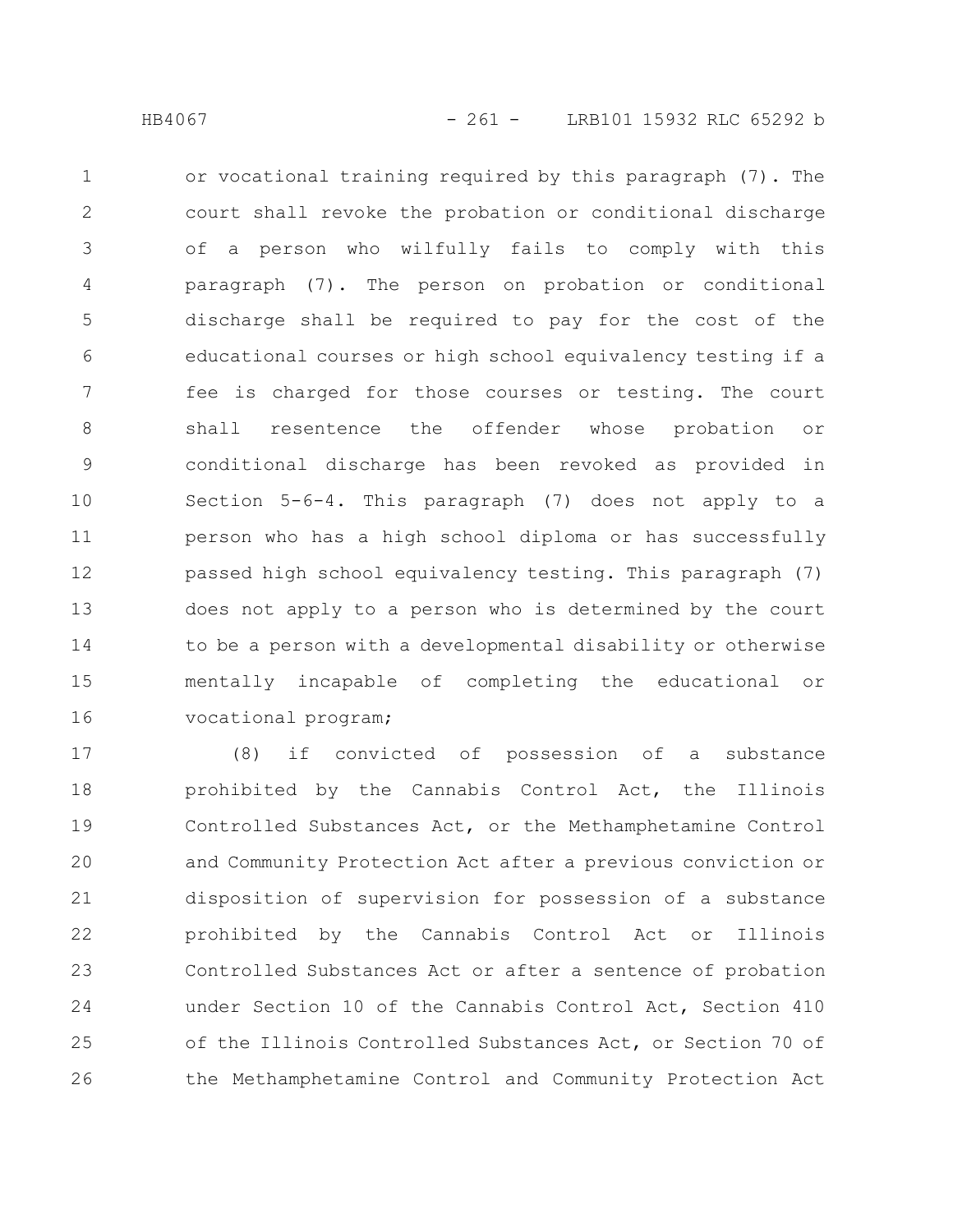and upon a finding by the court that the person is addicted, undergo treatment at a substance abuse program approved by the court; 1 2 3

(8.5) if convicted of a felony sex offense as defined in the Sex Offender Management Board Act, the person shall undergo and successfully complete sex offender treatment by a treatment provider approved by the Board and conducted in conformance with the standards developed under the Sex Offender Management Board Act; 4 5 6 7 8 9

(8.6) if convicted of a sex offense as defined in the Sex Offender Management Board Act, refrain from residing at the same address or in the same condominium unit or apartment unit or in the same condominium complex or apartment complex with another person he or she knows or reasonably should know is a convicted sex offender or has been placed on supervision for a sex offense; the provisions of this paragraph do not apply to a person convicted of a sex offense who is placed in a Department of Corrections licensed transitional housing facility for sex offenders; 10 11 12 13 14 15 16 17 18 19 20

(8.7) if convicted for an offense committed on or after June 1, 2008 (the effective date of Public Act 95-464) that would qualify the accused as a child sex offender as defined in Section 11-9.3 or 11-9.4 of the Criminal Code of 1961 or the Criminal Code of 2012, refrain from communicating with or contacting, by means of the Internet, 21 22 23 24 25 26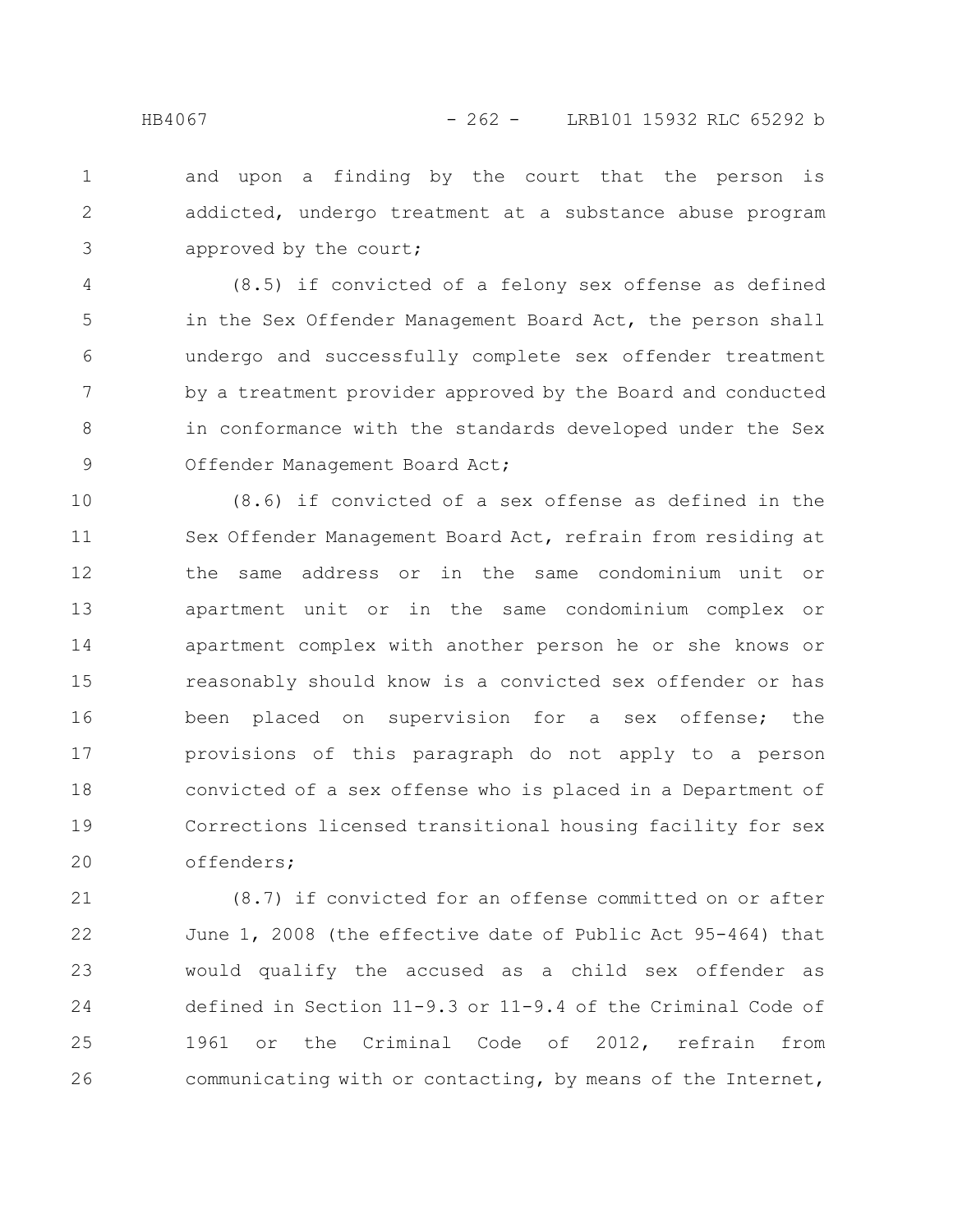a person who is not related to the accused and whom the accused reasonably believes to be under 18 years of age; for purposes of this paragraph (8.7), "Internet" has the meaning ascribed to it in Section 16-0.1 of the Criminal Code of 2012; and a person is not related to the accused if the person is not: (i) the spouse, brother, or sister of the accused; (ii) a descendant of the accused; (iii) a first or second cousin of the accused; or (iv) a step-child or adopted child of the accused; 1 2 3 4 5 6 7 8 9

(8.8) if convicted for an offense under Section 11-6, 11-9.1, 11-14.4 that involves soliciting for a juvenile prostitute, 11-15.1, 11-20.1, 11-20.1B, 11-20.3, or 11-21 of the Criminal Code of 1961 or the Criminal Code of 2012, or any attempt to commit any of these offenses, committed on or after June 1, 2009 (the effective date of Public Act 95-983): 10 11 12 13 14 15 16

(i) not access or use a computer or any other device with Internet capability without the prior written approval of the offender's probation officer, except in connection with the offender's employment or search for employment with the prior approval of the offender's probation officer; 17 18 19 20 21 22

(ii) submit to periodic unannounced examinations of the offender's computer or any other device with Internet capability by the offender's probation officer, a law enforcement officer, or assigned 23 24 25 26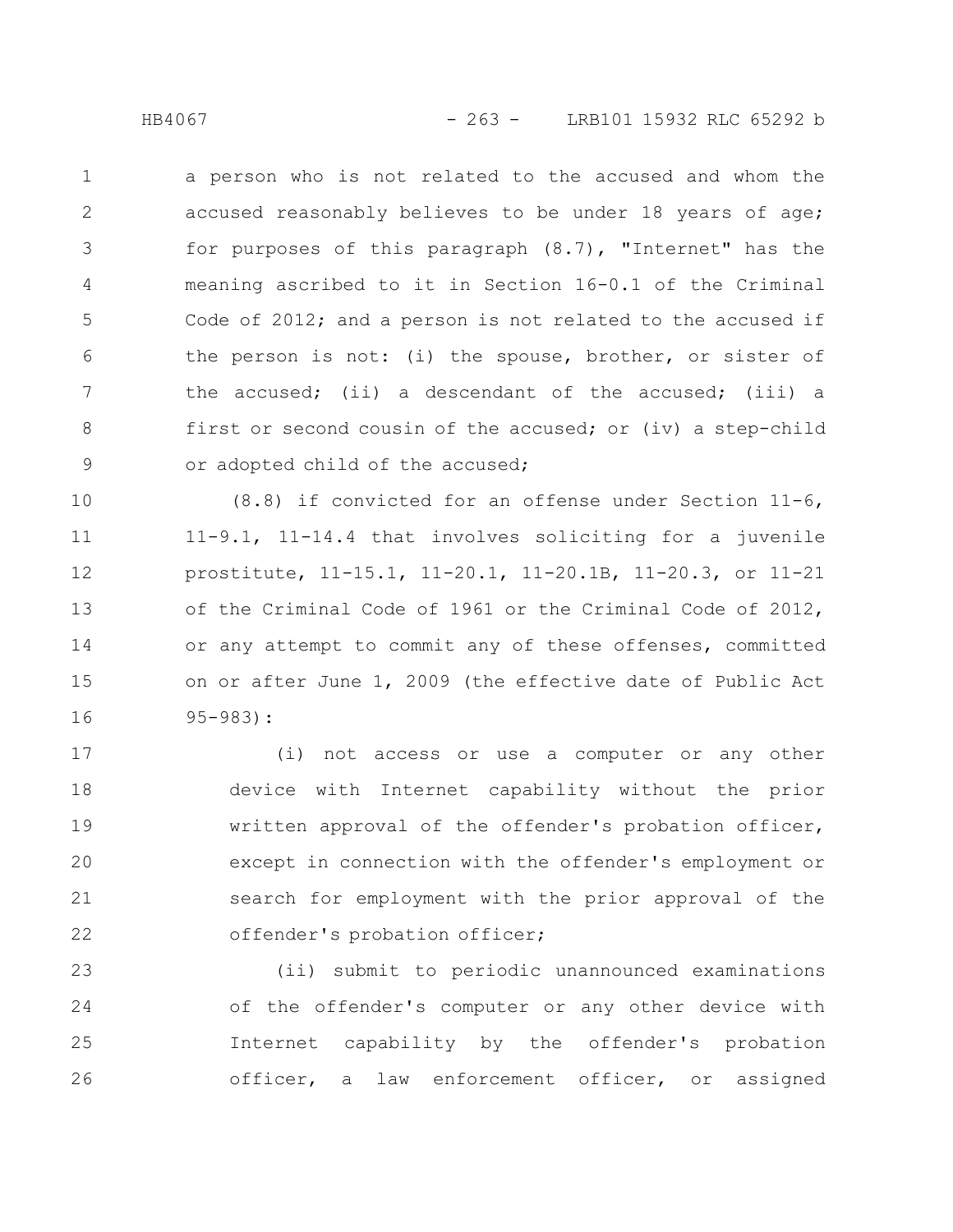computer or information technology specialist, including the retrieval and copying of all data from the computer or device and any internal or external peripherals and removal of such information, equipment, or device to conduct a more thorough inspection; 1 2 3 4 5 6

(iii) submit to the installation on the offender's computer or device with Internet capability, at the offender's expense, of one or more hardware or software systems to monitor the Internet use; and 7 8 9 10

(iv) submit to any other appropriate restrictions concerning the offender's use of or access to a computer or any other device with Internet capability imposed by the offender's probation officer; 11 12 13 14

(8.9) if convicted of a sex offense as defined in the Sex Offender Registration Act committed on or after January 1, 2010 (the effective date of Public Act 96-262), refrain from accessing or using a social networking website as defined in Section 17-0.5 of the Criminal Code of 2012; 15 16 17 18 19

(9) if convicted of a felony or of any misdemeanor violation of Section 12-1, 12-2, 12-3, 12-3.2, 12-3.4, or 12-3.5 of the Criminal Code of 1961 or the Criminal Code of 2012 that was determined, pursuant to Section 112A-11.1 of the Code of Criminal Procedure of 1963, to trigger the prohibitions of 18 U.S.C. 922(g)(9), physically surrender at a time and place designated by the court, his or her 20 21 22 23 24 25 26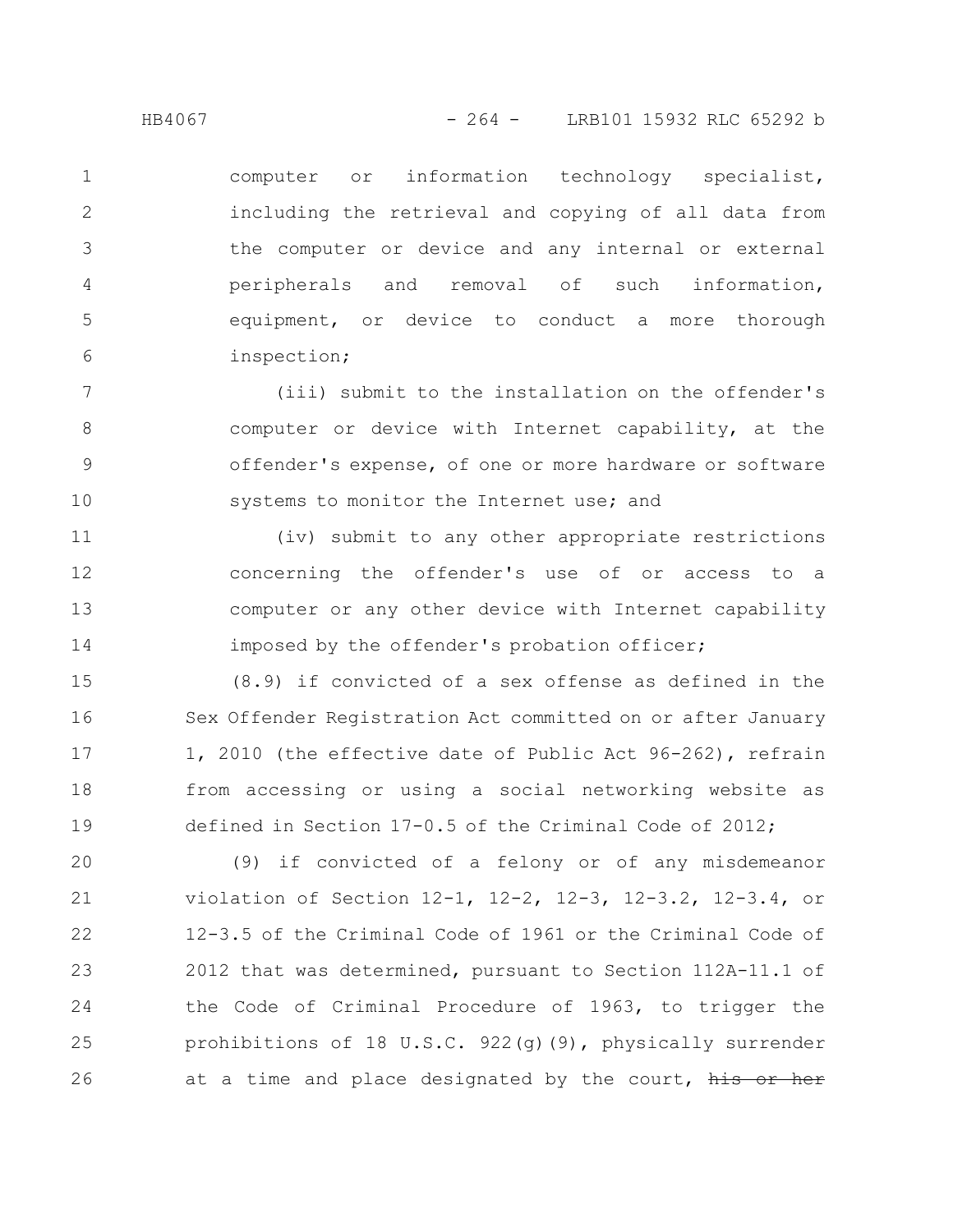Firearm Owner's Identification Card and any and all firearms in his or her possession. The Court shall return Department of State Police Firearm Identification Card Office the person's Firearm Owner's Identification Card; 1 2 3 4 5

(10) if convicted of a sex offense as defined in subsection (a-5) of Section 3-1-2 of this Code, unless the offender is a parent or guardian of the person under 18 years of age present in the home and no non-familial minors are present, not participate in a holiday event involving children under 18 years of age, such as distributing candy or other items to children on Halloween, wearing a Santa Claus costume on or preceding Christmas, being employed as a department store Santa Claus, or wearing an Easter Bunny costume on or preceding Easter; 6 7 8 9 10 11 12 13 14 15

(11) if convicted of a sex offense as defined in Section 2 of the Sex Offender Registration Act committed on or after January 1, 2010 (the effective date of Public Act 96-362) that requires the person to register as a sex offender under that Act, may not knowingly use any computer scrub software on any computer that the sex offender uses; 16 17 18 19 20 21

(12) if convicted of a violation of the Methamphetamine Control and Community Protection Act, the Methamphetamine Precursor Control Act, or a methamphetamine related offense: 22 23 24 25

26

(A) prohibited from purchasing, possessing, or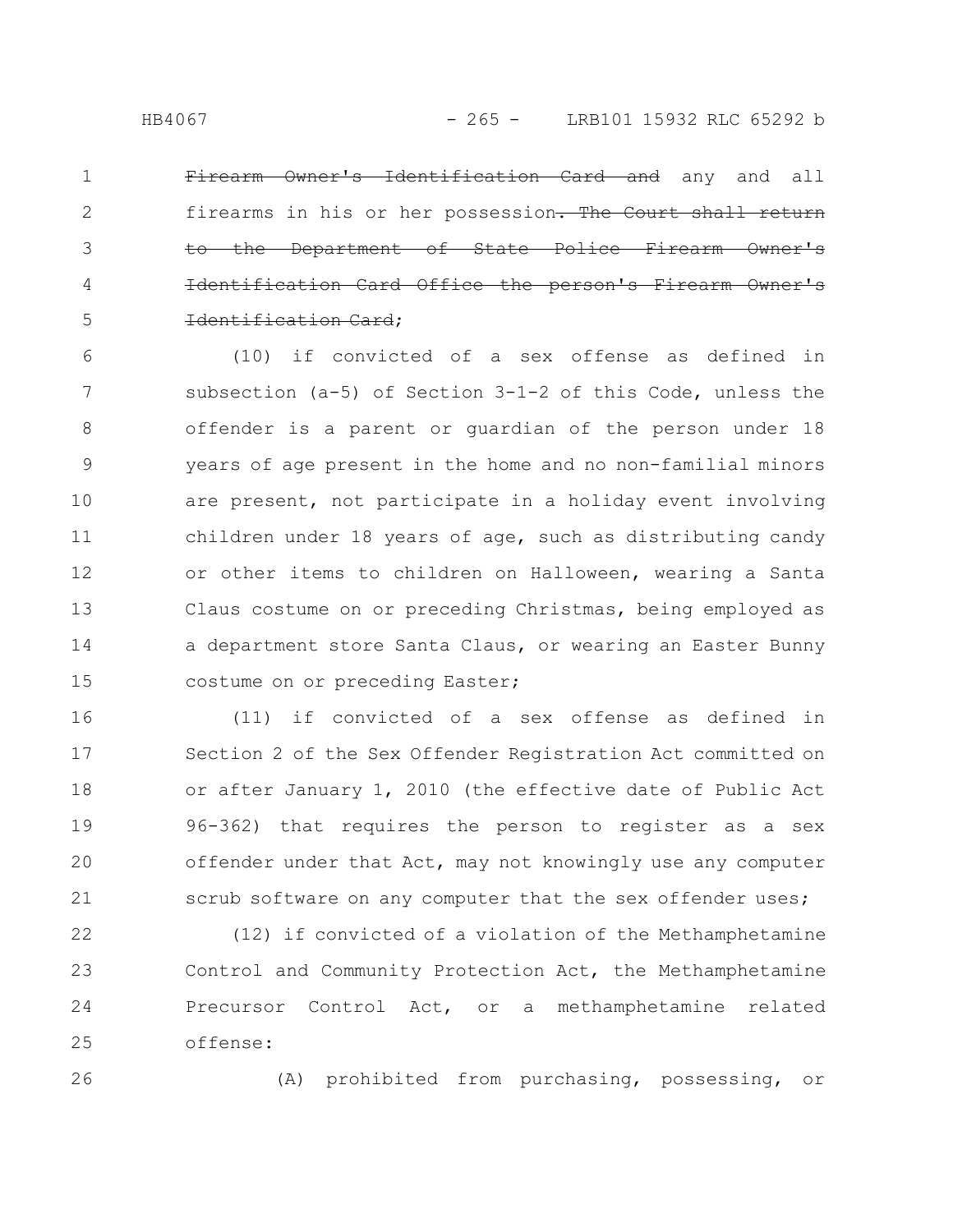- 
- 

1

2

having under his or her control any product containing pseudoephedrine unless prescribed by a physician; and

(B) prohibited from purchasing, possessing, or having under his or her control any product containing ammonium nitrate; and 3 4 5

(13) if convicted of a hate crime involving the protected class identified in subsection (a) of Section 12-7.1 of the Criminal Code of 2012 that gave rise to the offense the offender committed, perform public or community service of no less than 200 hours and enroll in an educational program discouraging hate crimes that includes racial, ethnic, and cultural sensitivity training ordered by the court. 6 7 8 9 10 11 12 13

(b) The Court may in addition to other reasonable conditions relating to the nature of the offense or the rehabilitation of the defendant as determined for each defendant in the proper discretion of the Court require that the person: 14 15 16 17 18

(1) serve a term of periodic imprisonment under Article 7 for a period not to exceed that specified in paragraph (d) of Section  $5-7-1$ ; 19 20 21

22

(2) pay a fine and costs;

(3) work or pursue a course of study or vocational training; 23 24

(4) undergo medical, psychological or psychiatric treatment; or treatment for drug addiction or alcoholism; 25 26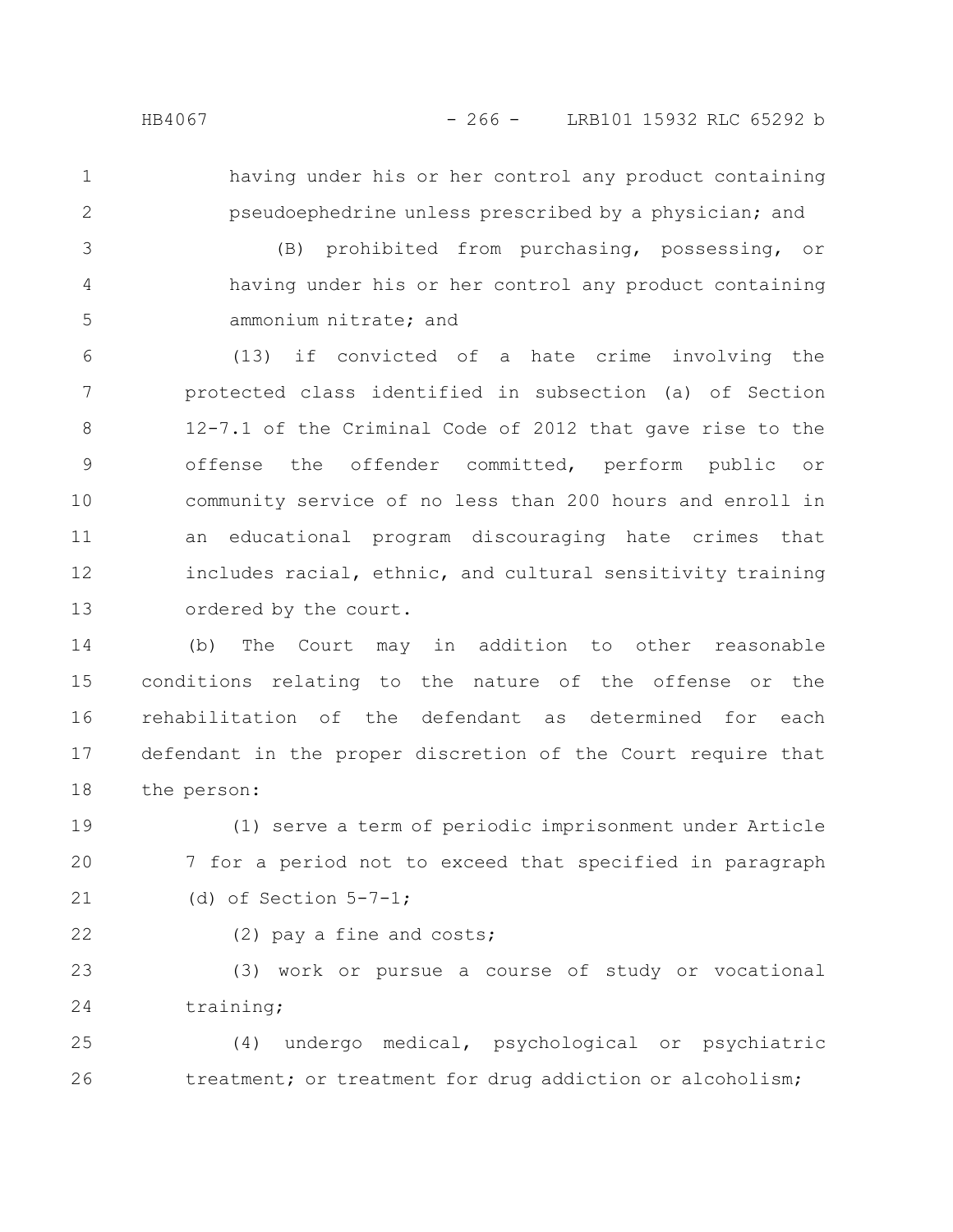(5) attend or reside in a facility established for the instruction or residence of defendants on probation; (6) support his dependents; (7) and in addition, if a minor: (i) reside with his parents or in a foster home; (ii) attend school; (iii) attend a non-residential program for youth; (iv) contribute to his own support at home or in a foster home; (v) with the consent of the superintendent of the facility, attend an educational program at a facility other than the school in which the offense was committed if he or she is convicted of a crime of violence as defined in Section 2 of the Crime Victims Compensation Act committed in a school, on the real property comprising a school, or within 1,000 feet of the real property comprising a school; (8) make restitution as provided in Section 5-5-6 of this Code; (9) perform some reasonable public or community service; (10) serve a term of home confinement. In addition to any other applicable condition of probation or conditional discharge, the conditions of home confinement shall be that the offender: 1 2 3 4 5 6 7 8 9 10 11 12 13 14 15 16 17 18 19 20 21 22 23 24 25

26

(i) remain within the interior premises of the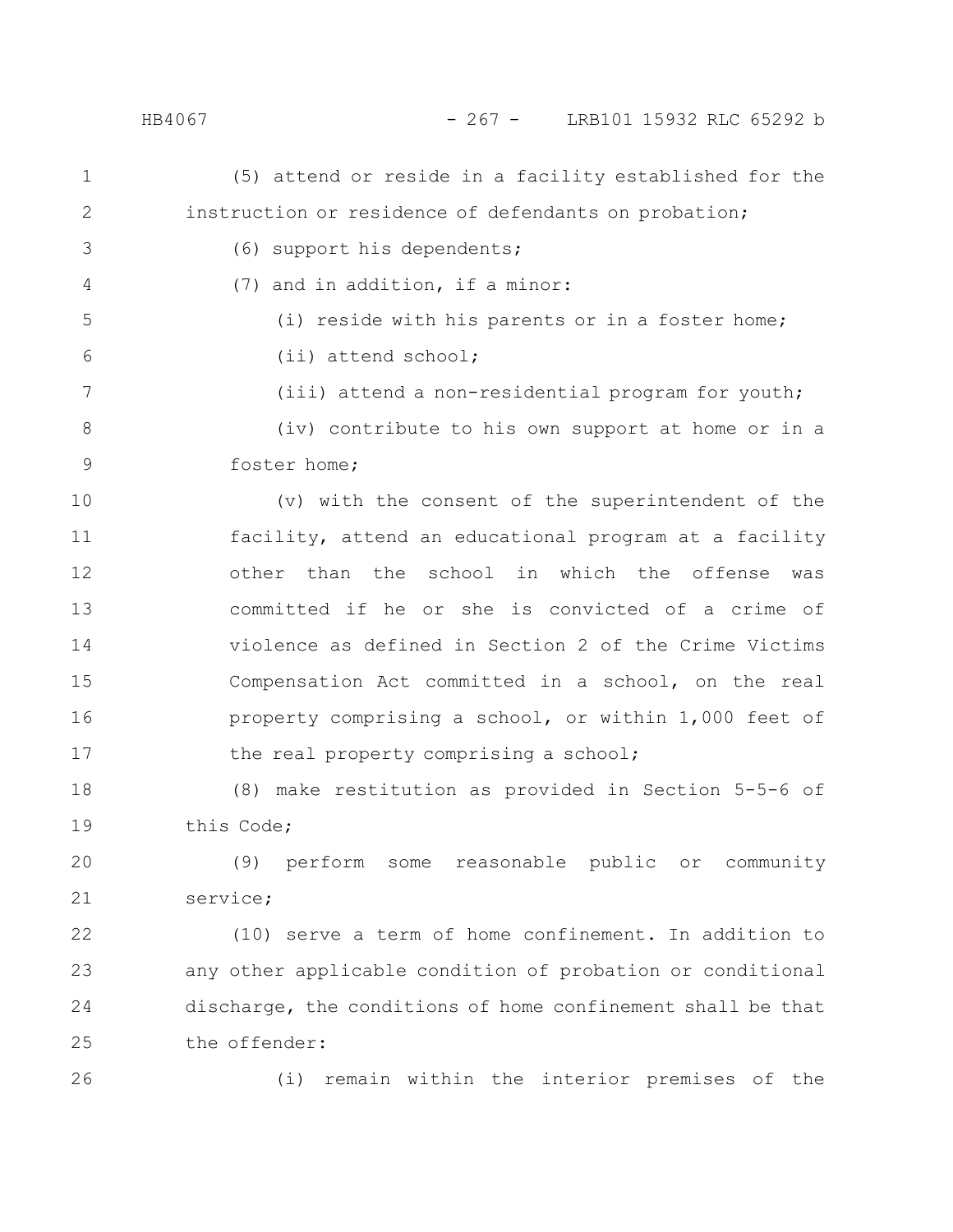1 2

3

4

5

6

place designated for his confinement during the hours designated by the court;

(ii) admit any person or agent designated by the court into the offender's place of confinement at any time for purposes of verifying the offender's compliance with the conditions of his confinement; and

(iii) if further deemed necessary by the court or the Probation or Court Services Department, be placed on an approved electronic monitoring device, subject to Article 8A of Chapter V; 7 8 9 10

(iv) for persons convicted of any alcohol, cannabis or controlled substance violation who are placed on an approved monitoring device as a condition of probation or conditional discharge, the court shall impose a reasonable fee for each day of the use of the device, as established by the county board in subsection (g) of this Section, unless after determining the inability of the offender to pay the fee, the court assesses a lesser fee or no fee as the case may be. This fee shall be imposed in addition to the fees imposed under subsections (g) and (i) of this Section. The fee shall be collected by the clerk of the circuit court, except as provided in an administrative order of the Chief Judge of the circuit court. The clerk of the circuit court shall pay all monies collected from this fee to the county treasurer for 11 12 13 14 15 16 17 18 19 20 21 22 23 24 25 26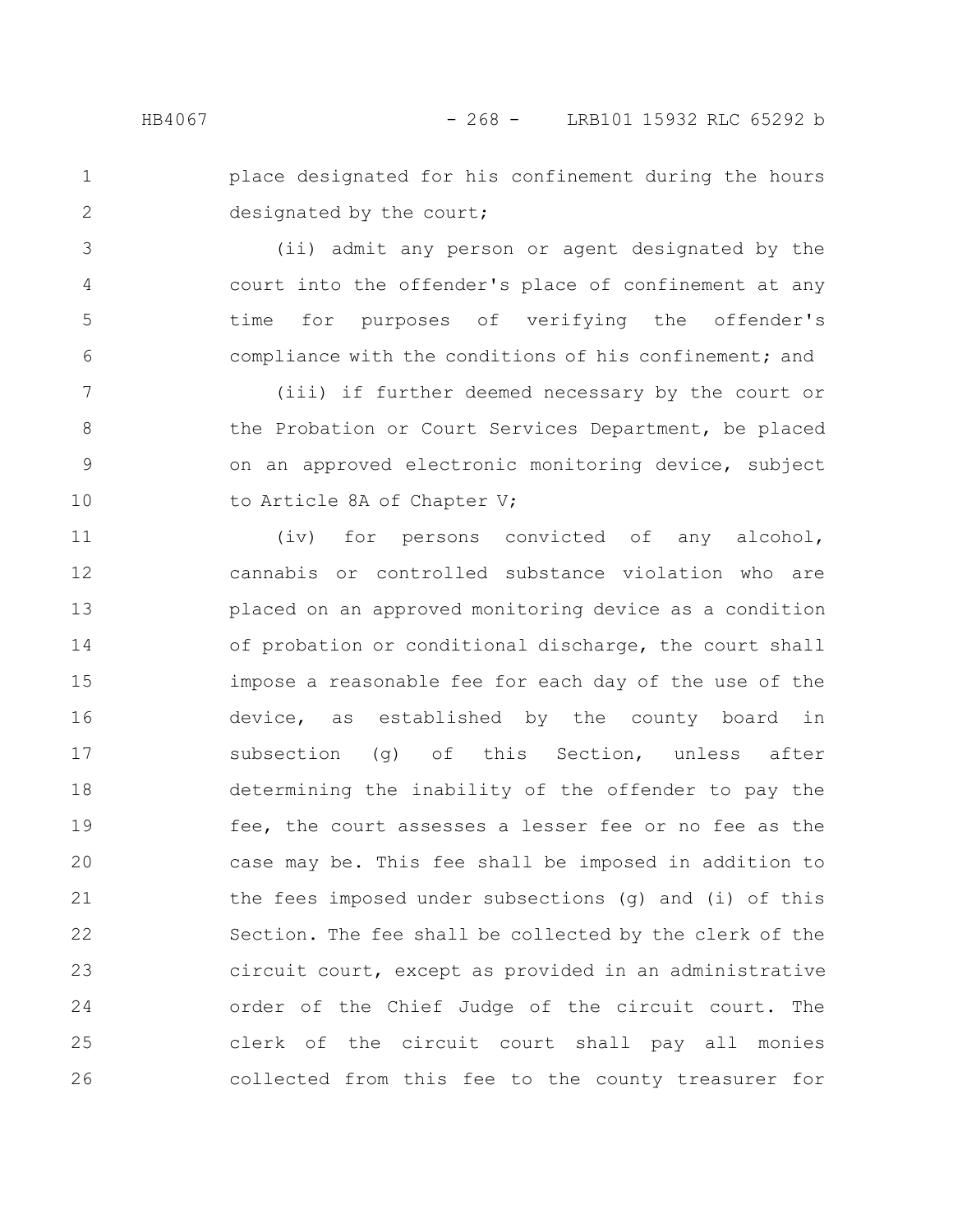1

2

3

4

deposit in the substance abuse services fund under Section 5-1086.1 of the Counties Code, except as provided in an administrative order of the Chief Judge of the circuit court.

The Chief Judge of the circuit court of the county may by administrative order establish a program for electronic monitoring of offenders, in which a vendor supplies and monitors the operation of the electronic monitoring device, and collects the fees on behalf of the county. The program shall include provisions for indigent offenders and the collection of unpaid fees. The program shall not unduly burden the offender and shall be subject to review by the Chief Judge. 5 6 7 8 9 10 11 12 13

The Chief Judge of the circuit court may suspend any additional charges or fees for late payment, interest, or damage to any device; and 14 15 16

(v) for persons convicted of offenses other than those referenced in clause (iv) above and who are placed on an approved monitoring device as a condition of probation or conditional discharge, the court shall impose a reasonable fee for each day of the use of the device, as established by the county board in subsection (g) of this Section, unless after determining the inability of the defendant to pay the fee, the court assesses a lesser fee or no fee as the case may be. This fee shall be imposed in addition to 17 18 19 20 21 22 23 24 25 26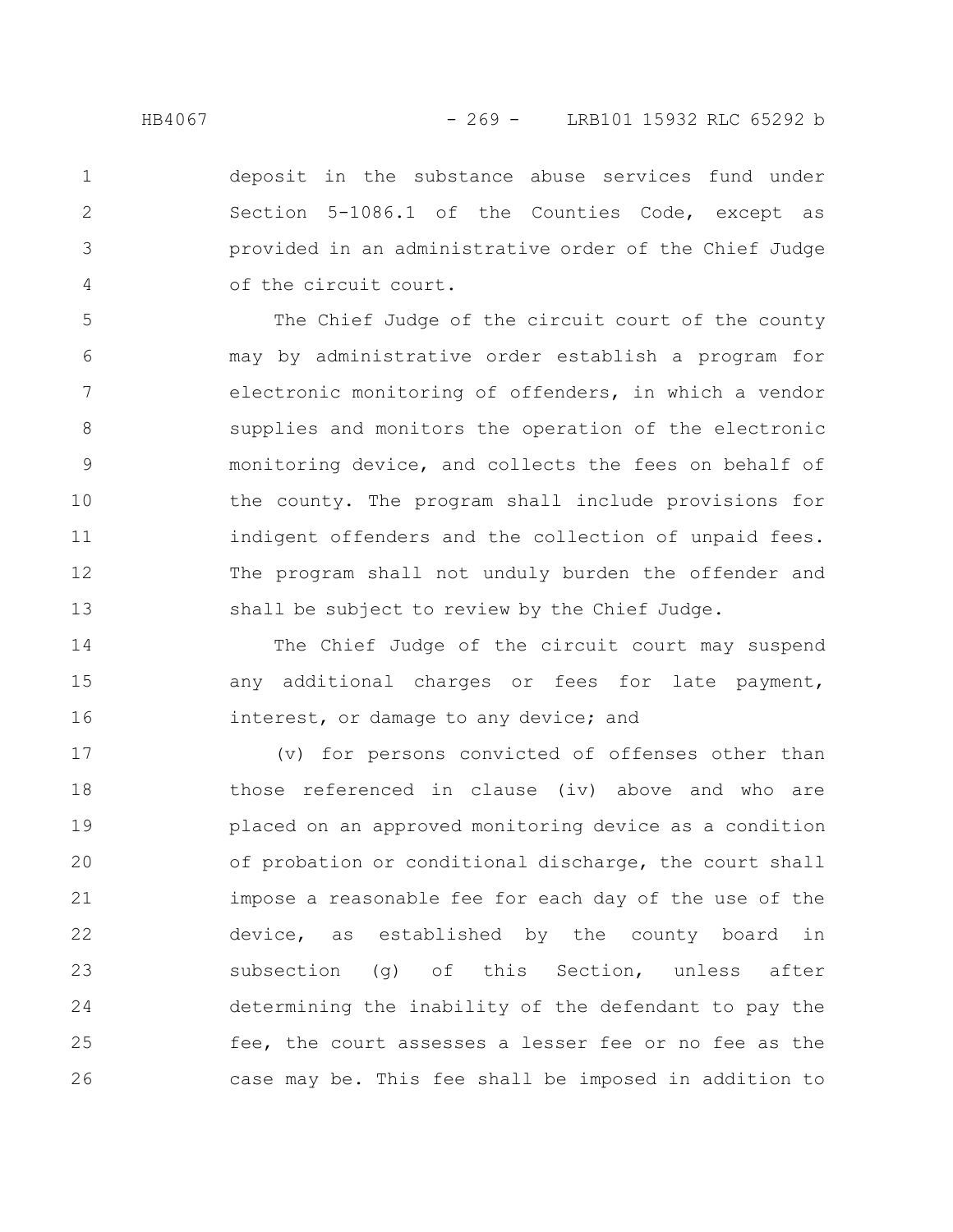the fees imposed under subsections (g) and (i) of this Section. The fee shall be collected by the clerk of the circuit court, except as provided in an administrative order of the Chief Judge of the circuit court. The clerk of the circuit court shall pay all monies collected from this fee to the county treasurer who shall use the monies collected to defray the costs of corrections. The county treasurer shall deposit the fee collected in the probation and court services fund. The Chief Judge of the circuit court of the county may by administrative order establish a program for electronic monitoring of offenders, in which a vendor supplies and monitors the operation of the electronic monitoring device, and collects the fees on behalf of the county. The program shall include provisions for indigent offenders and the collection of unpaid fees. The program shall not unduly burden the offender and shall be subject to review by the Chief Judge. 1 2 3 4 5 6 7 8 9 10 11 12 13 14 15 16 17 18

The Chief Judge of the circuit court may suspend any additional charges or fees for late payment, interest, or damage to any device. 19 20 21

(11) comply with the terms and conditions of an order of protection issued by the court pursuant to the Illinois Domestic Violence Act of 1986, as now or hereafter amended, or an order of protection issued by the court of another state, tribe, or United States territory. A copy of the 22 23 24 25 26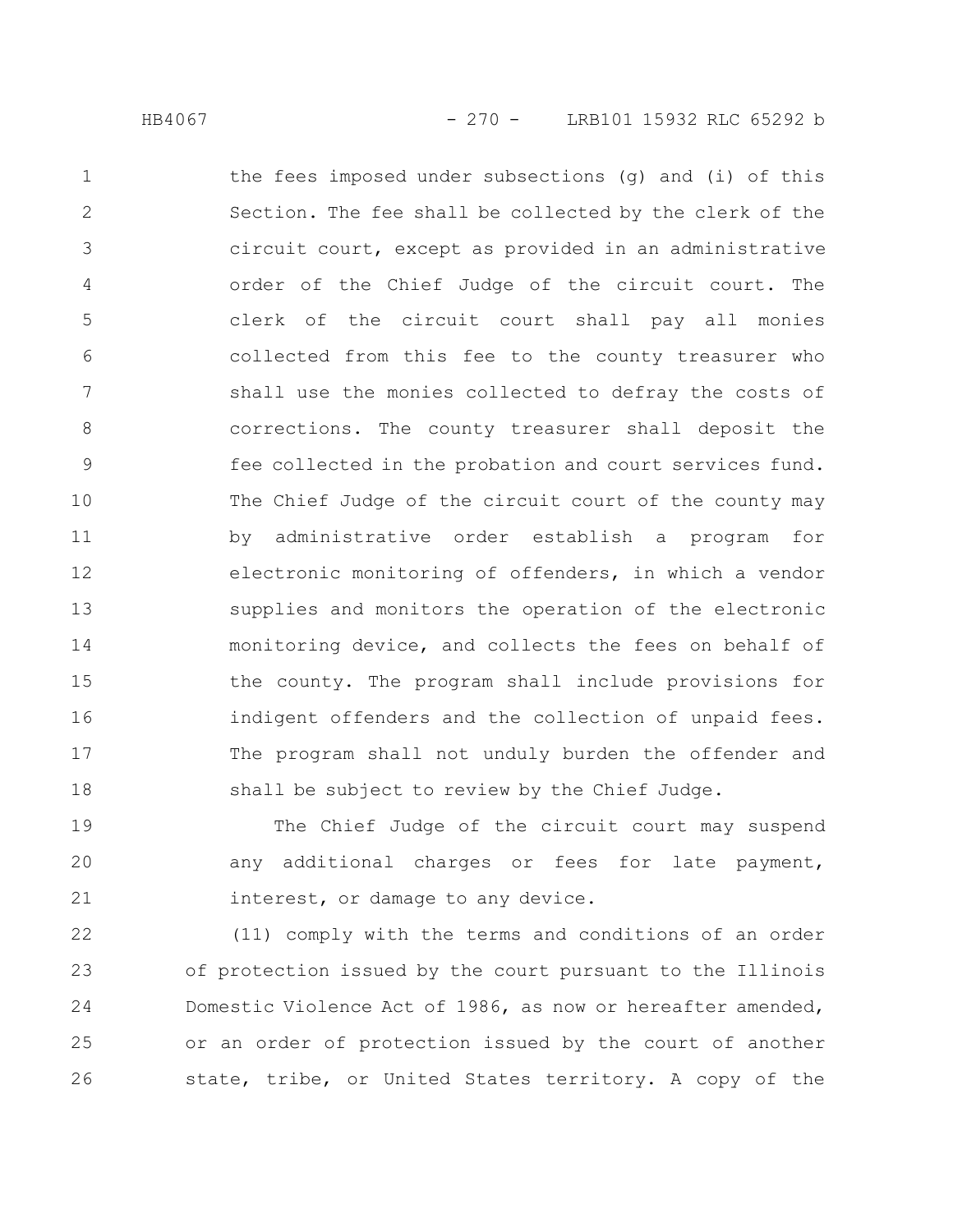1 2 order of protection shall be transmitted to the probation officer or agency having responsibility for the case;

(12) reimburse any "local anti-crime program" as defined in Section 7 of the Anti-Crime Advisory Council Act for any reasonable expenses incurred by the program on the offender's case, not to exceed the maximum amount of the fine authorized for the offense for which the defendant was sentenced; 3 4 5 6 7 8

(13) contribute a reasonable sum of money, not to exceed the maximum amount of the fine authorized for the offense for which the defendant was sentenced, (i) to a "local anti-crime program", as defined in Section 7 of the Anti-Crime Advisory Council Act, or (ii) for offenses under the jurisdiction of the Department of Natural Resources, to the fund established by the Department of Natural Resources for the purchase of evidence for investigation purposes and to conduct investigations as outlined in Section 805-105 of the Department of Natural Resources (Conservation) Law; 9 10 11 12 13 14 15 16 17 18

(14) refrain from entering into a designated geographic area except upon such terms as the court finds appropriate. Such terms may include consideration of the purpose of the entry, the time of day, other persons accompanying the defendant, and advance approval by a probation officer, if the defendant has been placed on probation or advance approval by the court, if the defendant was placed on conditional discharge; 19 20 21 22 23 24 25 26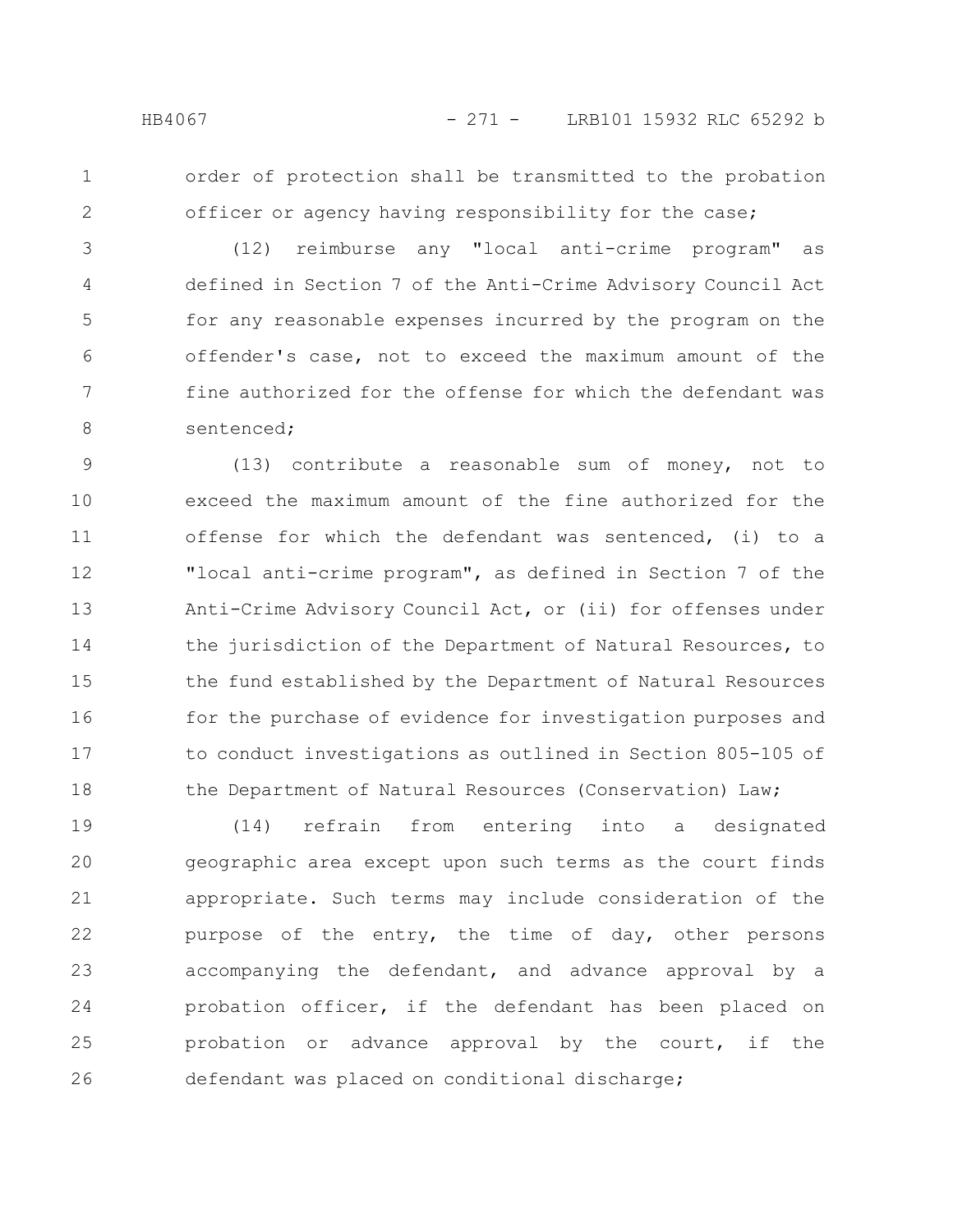(15) refrain from having any contact, directly or indirectly, with certain specified persons or particular types of persons, including but not limited to members of street gangs and drug users or dealers; 1 2 3 4

(16) refrain from having in his or her body the presence of any illicit drug prohibited by the Cannabis Control Act, the Illinois Controlled Substances Act, or the Methamphetamine Control and Community Protection Act, unless prescribed by a physician, and submit samples of his or her blood or urine or both for tests to determine the presence of any illicit drug; 5 6 7 8 9 10 11

(17) if convicted for an offense committed on or after June 1, 2008 (the effective date of Public Act 95-464) that would qualify the accused as a child sex offender as defined in Section 11-9.3 or 11-9.4 of the Criminal Code of 1961 or the Criminal Code of 2012, refrain from communicating with or contacting, by means of the Internet, a person who is related to the accused and whom the accused reasonably believes to be under 18 years of age; for purposes of this paragraph (17), "Internet" has the meaning ascribed to it in Section 16-0.1 of the Criminal Code of 2012; and a person is related to the accused if the person is: (i) the spouse, brother, or sister of the accused; (ii) a descendant of the accused; (iii) a first or second cousin of the accused; or (iv) a step-child or adopted child of the accused; 12 13 14 15 16 17 18 19 20 21 22 23 24 25 26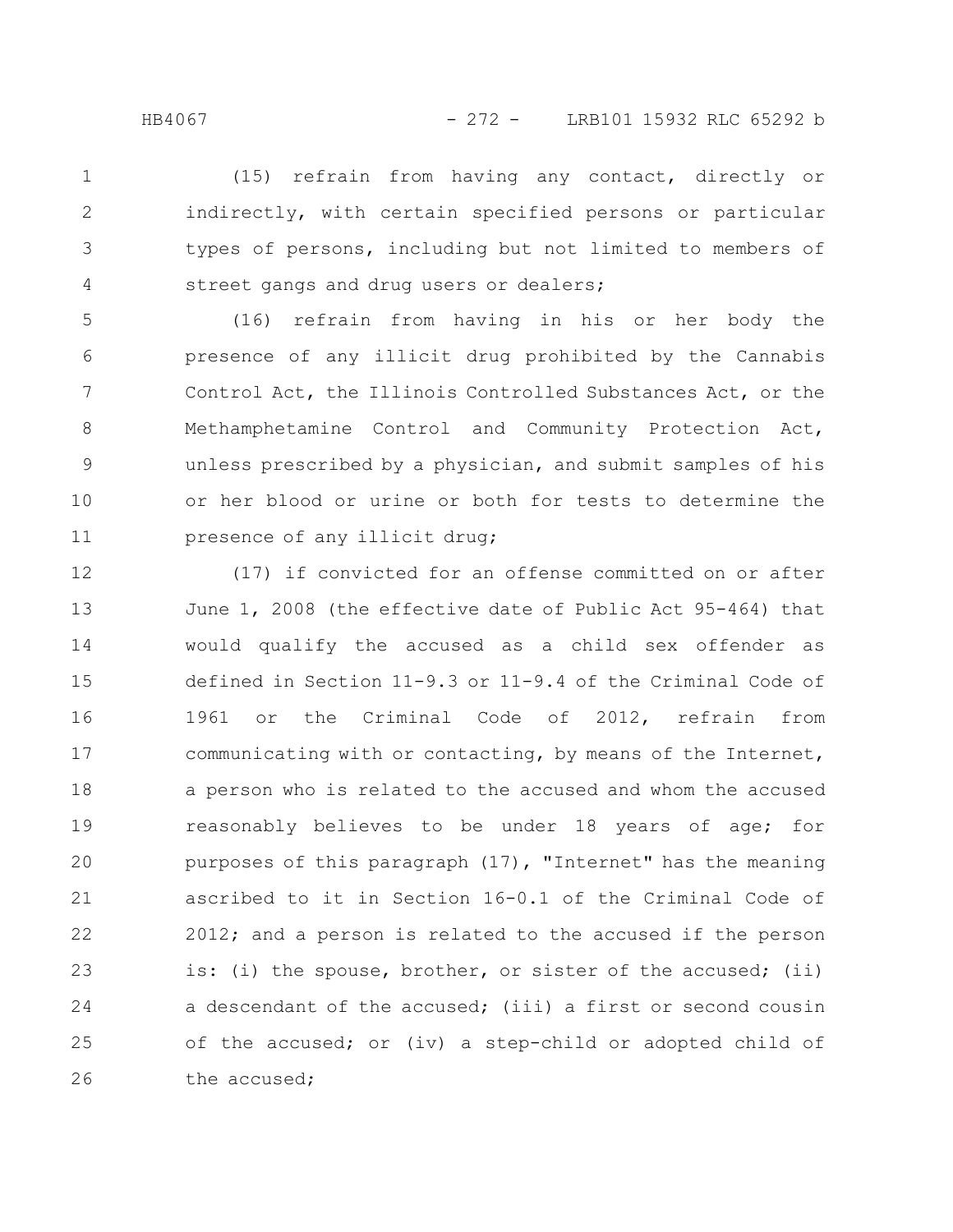(18) if convicted for an offense committed on or after June 1, 2009 (the effective date of Public Act 95-983) that would qualify as a sex offense as defined in the Sex Offender Registration Act: 1 2 3 4

(i) not access or use a computer or any other device with Internet capability without the prior written approval of the offender's probation officer, except in connection with the offender's employment or search for employment with the prior approval of the offender's probation officer; 5 6 7 8 9 10

(ii) submit to periodic unannounced examinations of the offender's computer or any other device with Internet capability by the offender's probation officer, a law enforcement officer, or assigned computer or information technology specialist, including the retrieval and copying of all data from the computer or device and any internal or external peripherals and removal of such information, equipment, or device to conduct a more thorough inspection; 11 12 13 14 15 16 17 18 19 20

(iii) submit to the installation on the offender's computer or device with Internet capability, at the subject's expense, of one or more hardware or software systems to monitor the Internet use; and 21 22 23 24

(iv) submit to any other appropriate restrictions concerning the offender's use of or access to a 25 26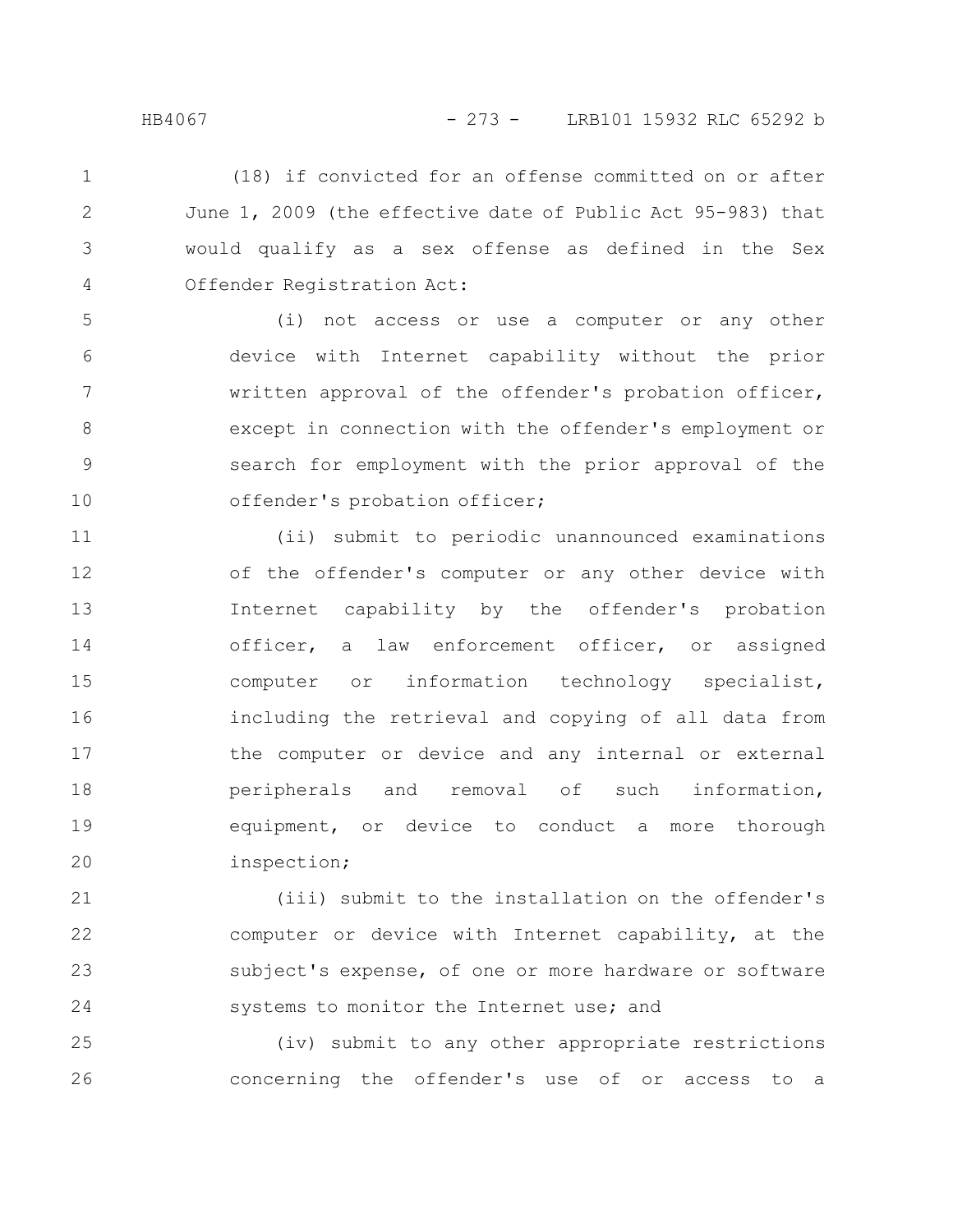1

2

computer or any other device with Internet capability imposed by the offender's probation officer; and

(19) refrain from possessing a firearm or other dangerous weapon where the offense is a misdemeanor that did not involve the intentional or knowing infliction of bodily harm or threat of bodily harm. 3 4 5 6

(c) The court may as a condition of probation or of conditional discharge require that a person under 18 years of age found guilty of any alcohol, cannabis or controlled substance violation, refrain from acquiring a driver's license during the period of probation or conditional discharge. If such person is in possession of a permit or license, the court may require that the minor refrain from driving or operating any motor vehicle during the period of probation or conditional discharge, except as may be necessary in the course of the minor's lawful employment. 7 8 9 10 11 12 13 14 15 16

(d) An offender sentenced to probation or to conditional discharge shall be given a certificate setting forth the conditions thereof. 17 18 19

(e) Except where the offender has committed a fourth or subsequent violation of subsection (c) of Section 6-303 of the Illinois Vehicle Code, the court shall not require as a condition of the sentence of probation or conditional discharge that the offender be committed to a period of imprisonment in excess of 6 months. This 6-month limit shall not include periods of confinement given pursuant to a sentence of county 20 21 22 23 24 25 26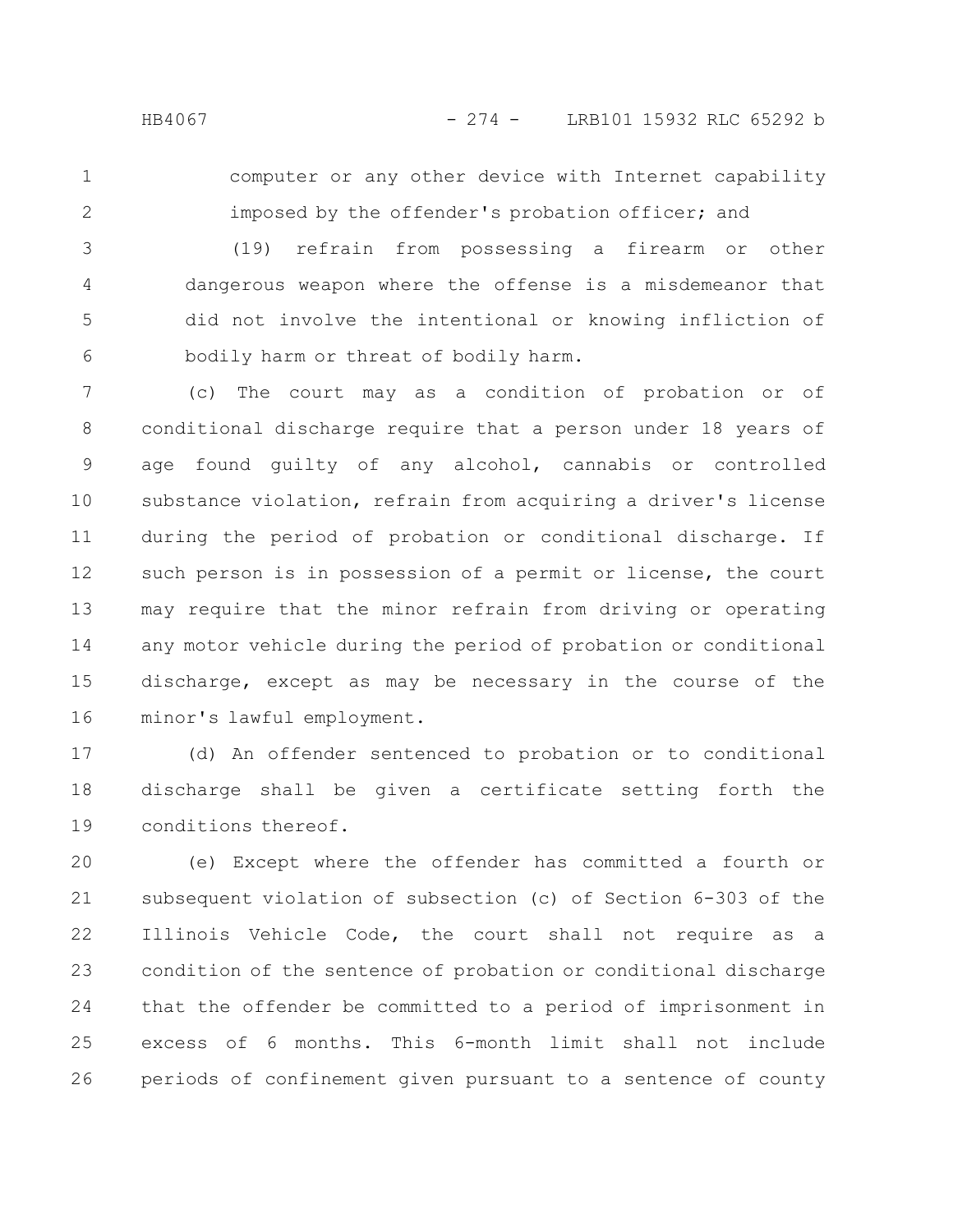HB4067 - 275 - LRB101 15932 RLC 65292 b

impact incarceration under Section 5-8-1.2. 1

Persons committed to imprisonment as a condition of probation or conditional discharge shall not be committed to the Department of Corrections. 2 3 4

(f) The court may combine a sentence of periodic imprisonment under Article 7 or a sentence to a county impact incarceration program under Article 8 with a sentence of probation or conditional discharge. 5 6 7 8

(g) An offender sentenced to probation or to conditional discharge and who during the term of either undergoes mandatory drug or alcohol testing, or both, or is assigned to be placed on an approved electronic monitoring device, shall be ordered to pay all costs incidental to such mandatory drug or alcohol testing, or both, and all costs incidental to such approved electronic monitoring in accordance with the defendant's ability to pay those costs. The county board with the concurrence of the Chief Judge of the judicial circuit in which the county is located shall establish reasonable fees for the cost of maintenance, testing, and incidental expenses related to the mandatory drug or alcohol testing, or both, and all costs incidental to approved electronic monitoring, involved in a successful probation program for the county. The concurrence of the Chief Judge shall be in the form of an administrative order. The fees shall be collected by the clerk of the circuit court, except as provided in an administrative order of the Chief Judge of the circuit court. The clerk of the 9 10 11 12 13 14 15 16 17 18 19 20 21 22 23 24 25 26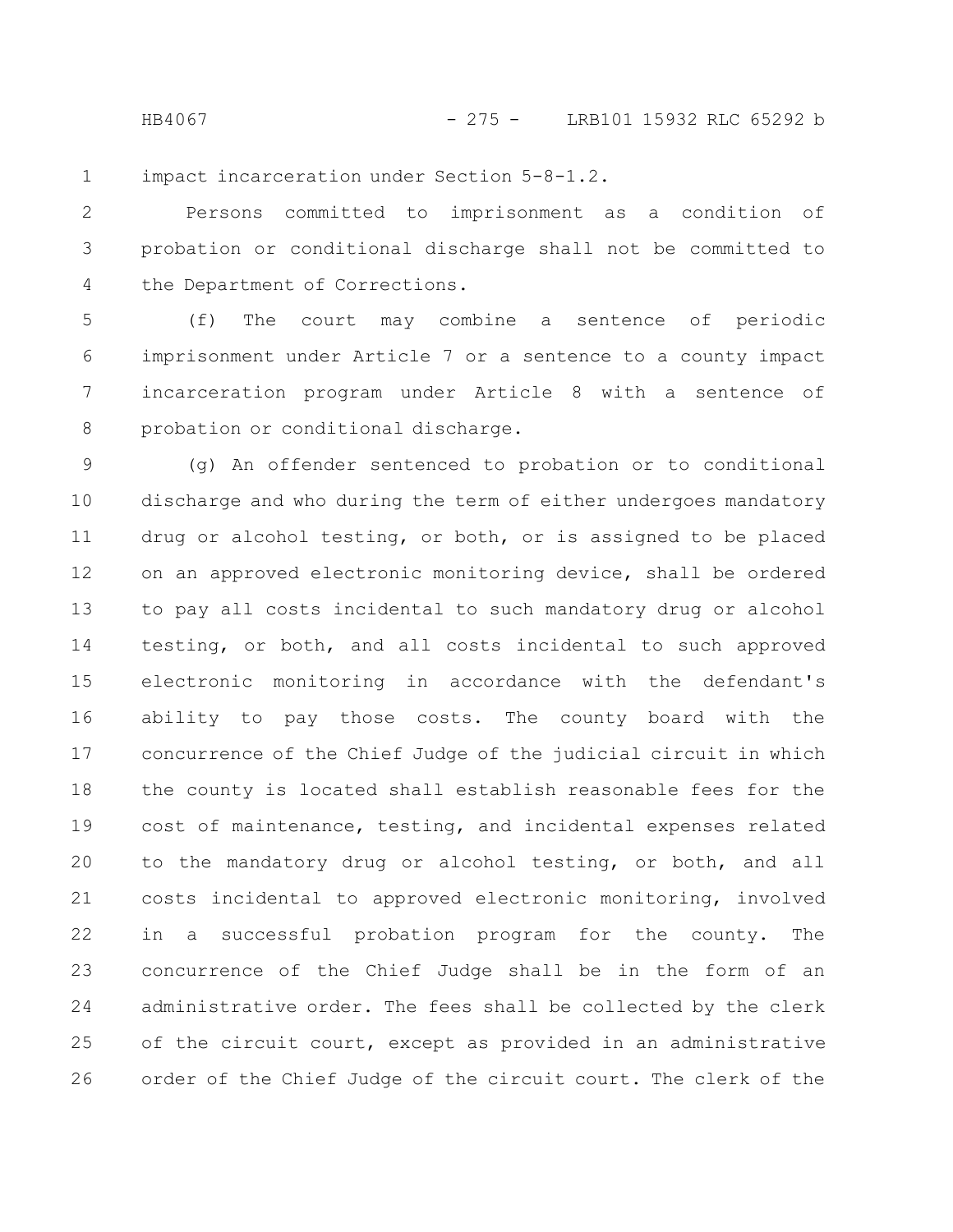circuit court shall pay all moneys collected from these fees to the county treasurer who shall use the moneys collected to defray the costs of drug testing, alcohol testing, and electronic monitoring. The county treasurer shall deposit the fees collected in the county working cash fund under Section 6-27001 or Section 6-29002 of the Counties Code, as the case may be. The Chief Judge of the circuit court of the county may by administrative order establish a program for electronic monitoring of offenders, in which a vendor supplies and monitors the operation of the electronic monitoring device, and collects the fees on behalf of the county. The program shall include provisions for indigent offenders and the collection of unpaid fees. The program shall not unduly burden the offender and shall be subject to review by the Chief Judge. 1 2 3 4 5 6 7 8 9 10 11 12 13 14

The Chief Judge of the circuit court may suspend any additional charges or fees for late payment, interest, or damage to any device. 15 16 17

(h) Jurisdiction over an offender may be transferred from the sentencing court to the court of another circuit with the concurrence of both courts. Further transfers or retransfers of jurisdiction are also authorized in the same manner. The court to which jurisdiction has been transferred shall have the same powers as the sentencing court. The probation department within the circuit to which jurisdiction has been transferred, or which has agreed to provide supervision, may impose probation fees upon receiving the transferred offender, as provided in 18 19 20 21 22 23 24 25 26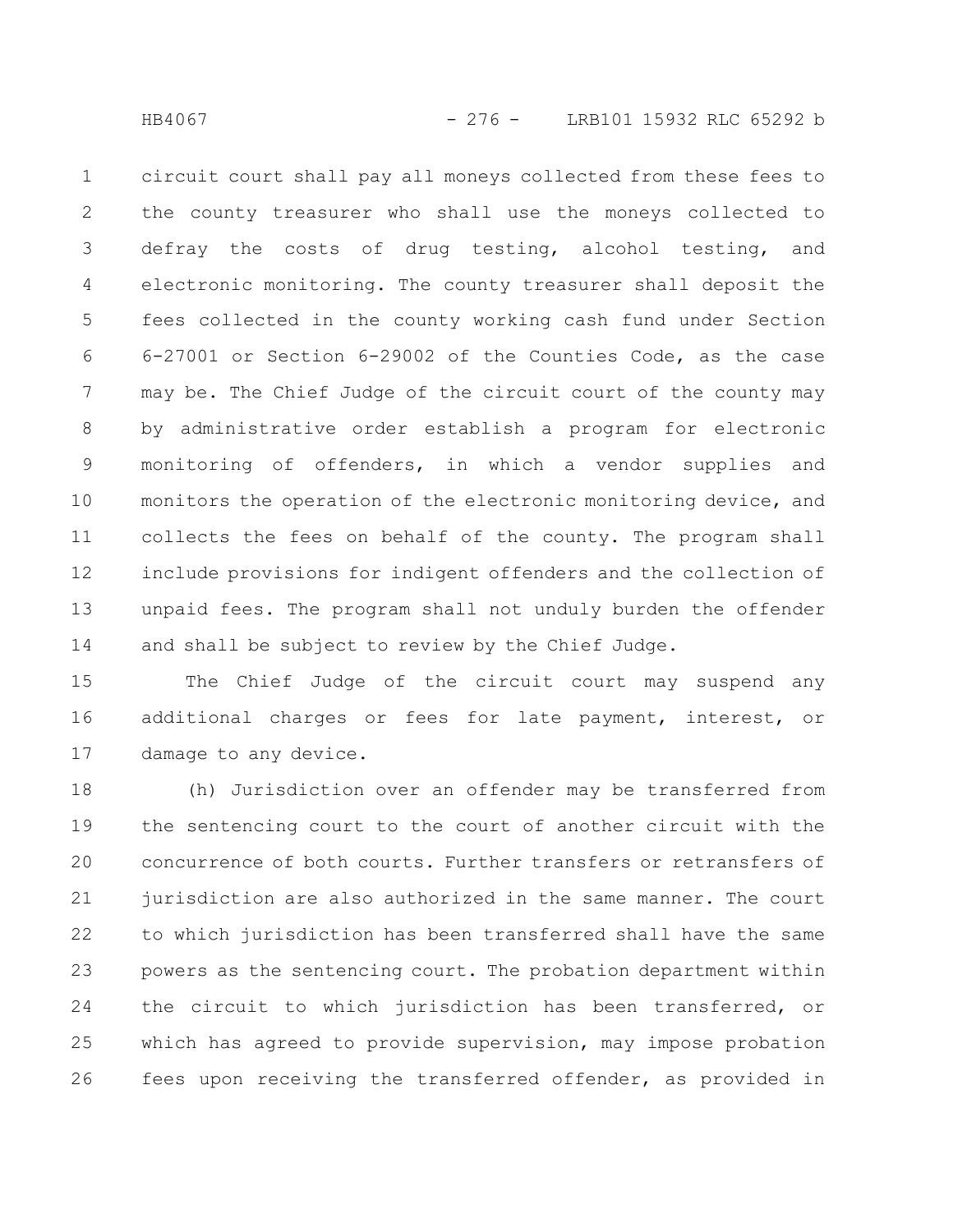subsection (i). For all transfer cases, as defined in Section 9b of the Probation and Probation Officers Act, the probation department from the original sentencing court shall retain all probation fees collected prior to the transfer. After the transfer, all probation fees shall be paid to the probation department within the circuit to which jurisdiction has been transferred. 1 2 3 4 5 6 7

(i) The court shall impose upon an offender sentenced to probation after January 1, 1989 or to conditional discharge after January 1, 1992 or to community service under the supervision of a probation or court services department after January 1, 2004, as a condition of such probation or conditional discharge or supervised community service, a fee of \$50 for each month of probation or conditional discharge supervision or supervised community service ordered by the court, unless after determining the inability of the person sentenced to probation or conditional discharge or supervised community service to pay the fee, the court assesses a lesser fee. The court may not impose the fee on a minor who is placed in the guardianship or custody of the Department of Children and Family Services under the Juvenile Court Act of 1987 while the minor is in placement. The fee shall be imposed only upon an offender who is actively supervised by the probation and court services department. The fee shall be collected by the clerk of the circuit court. The clerk of the circuit court shall pay all monies collected from this fee to the county 8 9 10 11 12 13 14 15 16 17 18 19 20 21 22 23 24 25 26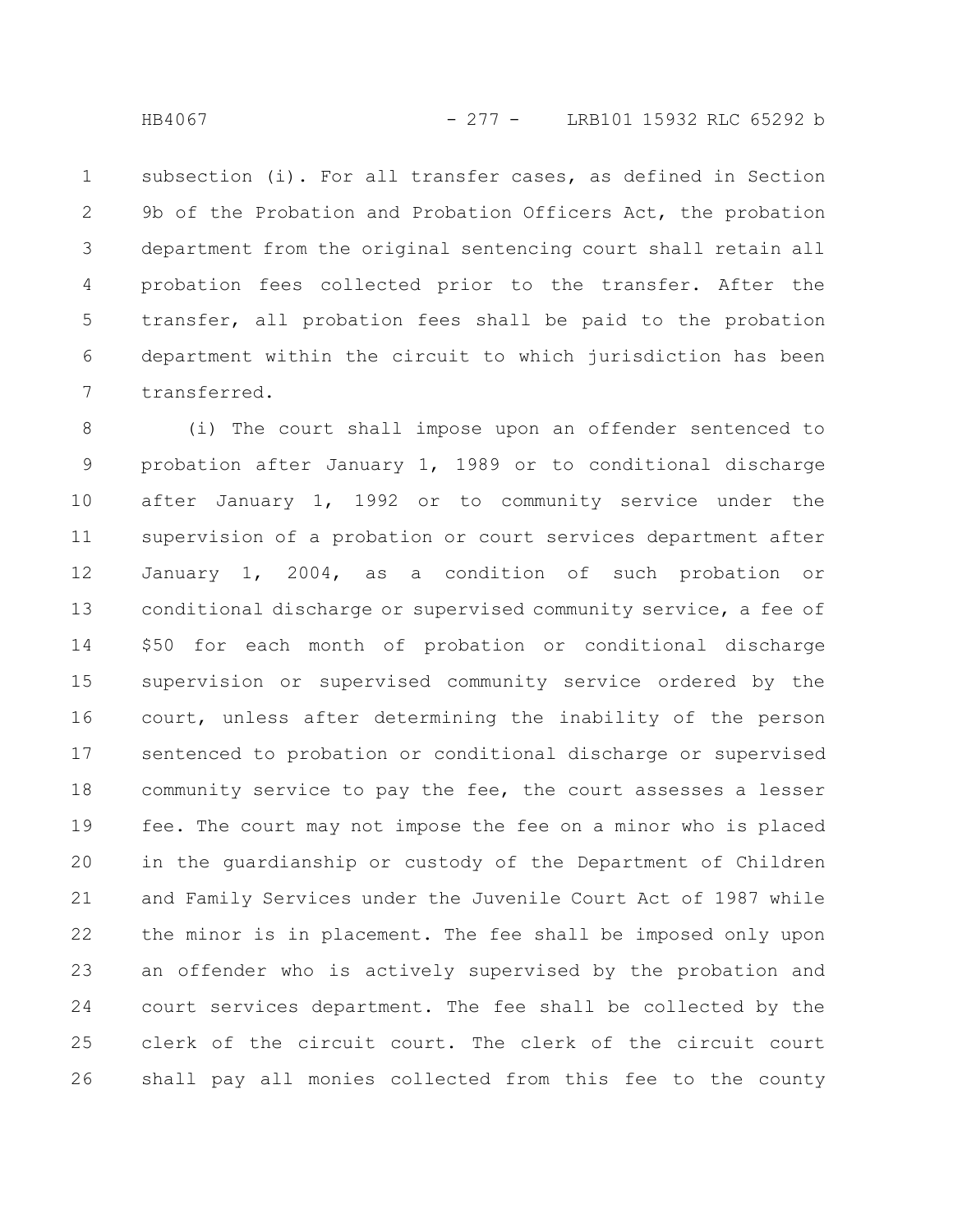1 2

treasurer for deposit in the probation and court services fund under Section 15.1 of the Probation and Probation Officers Act.

A circuit court may not impose a probation fee under this subsection (i) in excess of \$25 per month unless the circuit court has adopted, by administrative order issued by the chief judge, a standard probation fee guide determining an offender's ability to pay. Of the amount collected as a probation fee, up to \$5 of that fee collected per month may be used to provide services to crime victims and their families. 3 4 5 6 7 8 9

The Court may only waive probation fees based on an offender's ability to pay. The probation department may re-evaluate an offender's ability to pay every 6 months, and, with the approval of the Director of Court Services or the Chief Probation Officer, adjust the monthly fee amount. An offender may elect to pay probation fees due in a lump sum. Any offender that has been assigned to the supervision of a probation department, or has been transferred either under subsection (h) of this Section or under any interstate compact, shall be required to pay probation fees to the department supervising the offender, based on the offender's ability to pay. 10 11 12 13 14 15 16 17 18 19 20 21

Public Act 93-970 deletes the \$10 increase in the fee under this subsection that was imposed by Public Act 93-616. This deletion is intended to control over any other Act of the 93rd General Assembly that retains or incorporates that fee increase. 22 23 24 25 26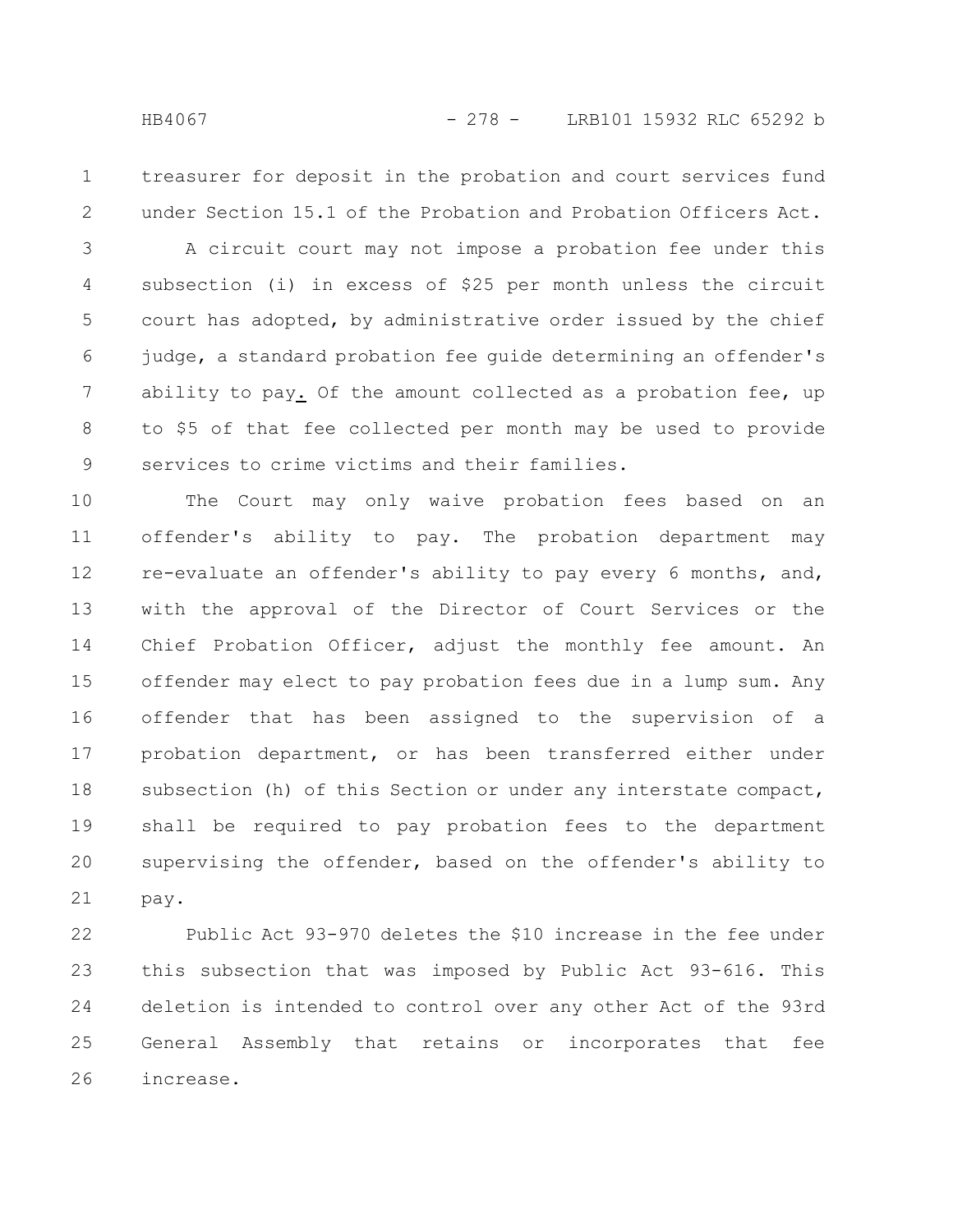HB4067 - 279 - LRB101 15932 RLC 65292 b

(i-5) In addition to the fees imposed under subsection (i) of this Section, in the case of an offender convicted of a felony sex offense (as defined in the Sex Offender Management Board Act) or an offense that the court or probation department has determined to be sexually motivated (as defined in the Sex Offender Management Board Act), the court or the probation department shall assess additional fees to pay for all costs of treatment, assessment, evaluation for risk and treatment, and monitoring the offender, based on that offender's ability to pay those costs either as they occur or under a payment plan. 1 2 3 4 5 6 7 8 9

(j) All fines and costs imposed under this Section for any violation of Chapters 3, 4, 6, and 11 of the Illinois Vehicle Code, or a similar provision of a local ordinance, and any violation of the Child Passenger Protection Act, or a similar provision of a local ordinance, shall be collected and disbursed by the circuit clerk as provided under the Criminal and Traffic Assessment Act. 11 12 13 14 15 16 17

(k) Any offender who is sentenced to probation or conditional discharge for a felony sex offense as defined in the Sex Offender Management Board Act or any offense that the court or probation department has determined to be sexually motivated as defined in the Sex Offender Management Board Act shall be required to refrain from any contact, directly or indirectly, with any persons specified by the court and shall be available for all evaluations and treatment programs required by the court or the probation department. 18 19 20 21 22 23 24 25 26

10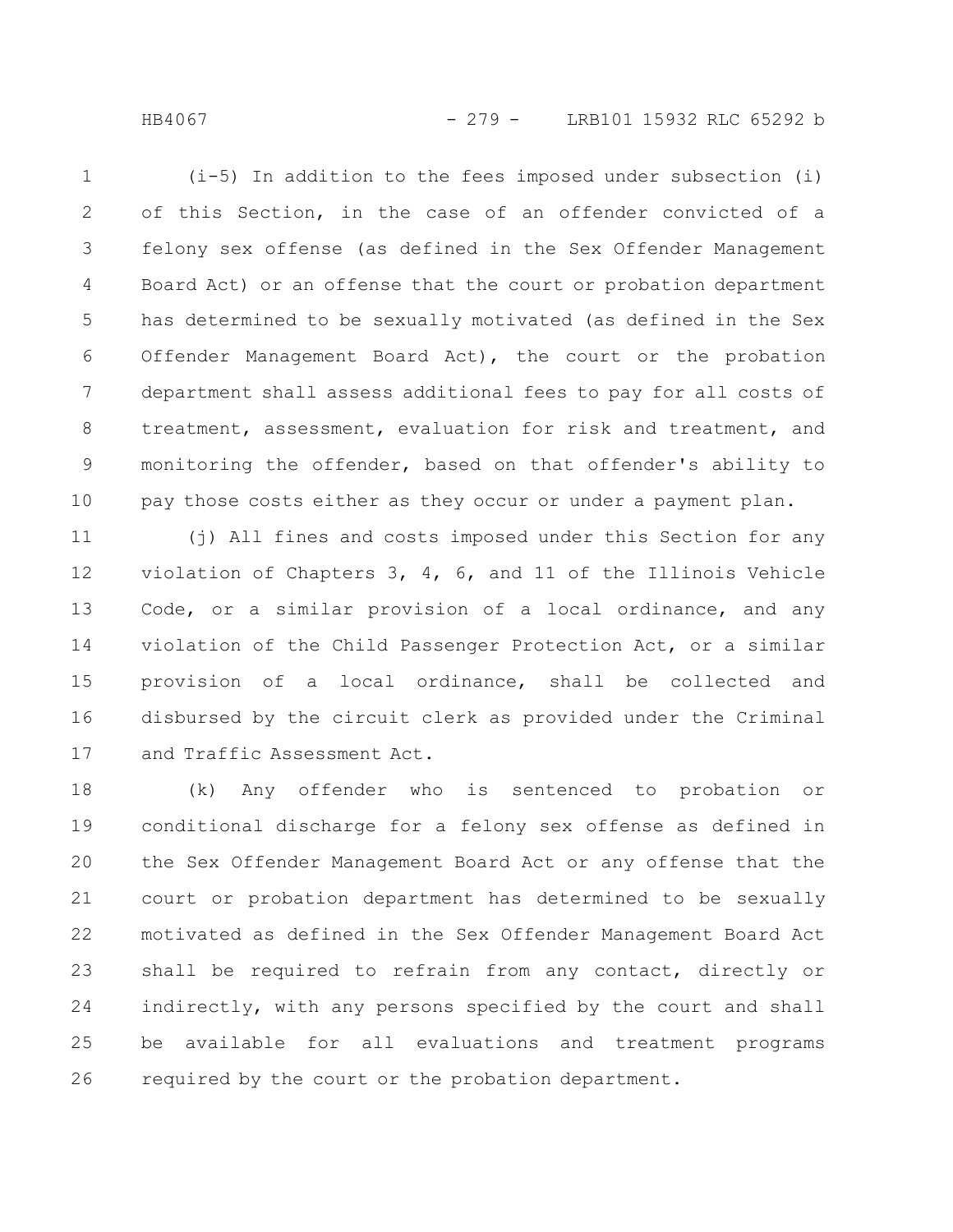HB4067 - 280 - LRB101 15932 RLC 65292 b

| $1 \quad \blacksquare$ | (1) The court may order an offender who is sentenced to        |
|------------------------|----------------------------------------------------------------|
| $\overline{2}$         | probation or conditional discharge for a violation of an order |
|                        | 3 of protection be placed under electronic surveillance as     |
|                        | 4 provided in Section 5-8A-7 of this Code.                     |
|                        | 5 (Source: P.A. 99-143, eff. 7-27-15; 99-797, eff. 8-12-16;    |
|                        | 6 100-159, eff. 8-18-17; 100-260, eff. 1-1-18; 100-575, eff.   |
|                        | 7 1-8-18; 100-987, eff. 7-1-19; revised 7-12-19.)              |

Section 100. The Stalking No Contact Order Act is amended by changing Section 80 as follows: 8 9

(740 ILCS 21/80) 10

Sec. 80. Stalking no contact orders; remedies. 11

(a) If the court finds that the petitioner has been a victim of stalking, a stalking no contact order shall issue; provided that the petitioner must also satisfy the requirements of Section 95 on emergency orders or Section 100 on plenary orders. The petitioner shall not be denied a stalking no contact order because the petitioner or the respondent is a minor. The court, when determining whether or not to issue a stalking no contact order, may not require physical injury on the person of the petitioner. Modification and extension of prior stalking no contact orders shall be in accordance with this Act. 12 13 14 15 16 17 18 19 20 21 22

(b) A stalking no contact order shall order one or more of the following: 23 24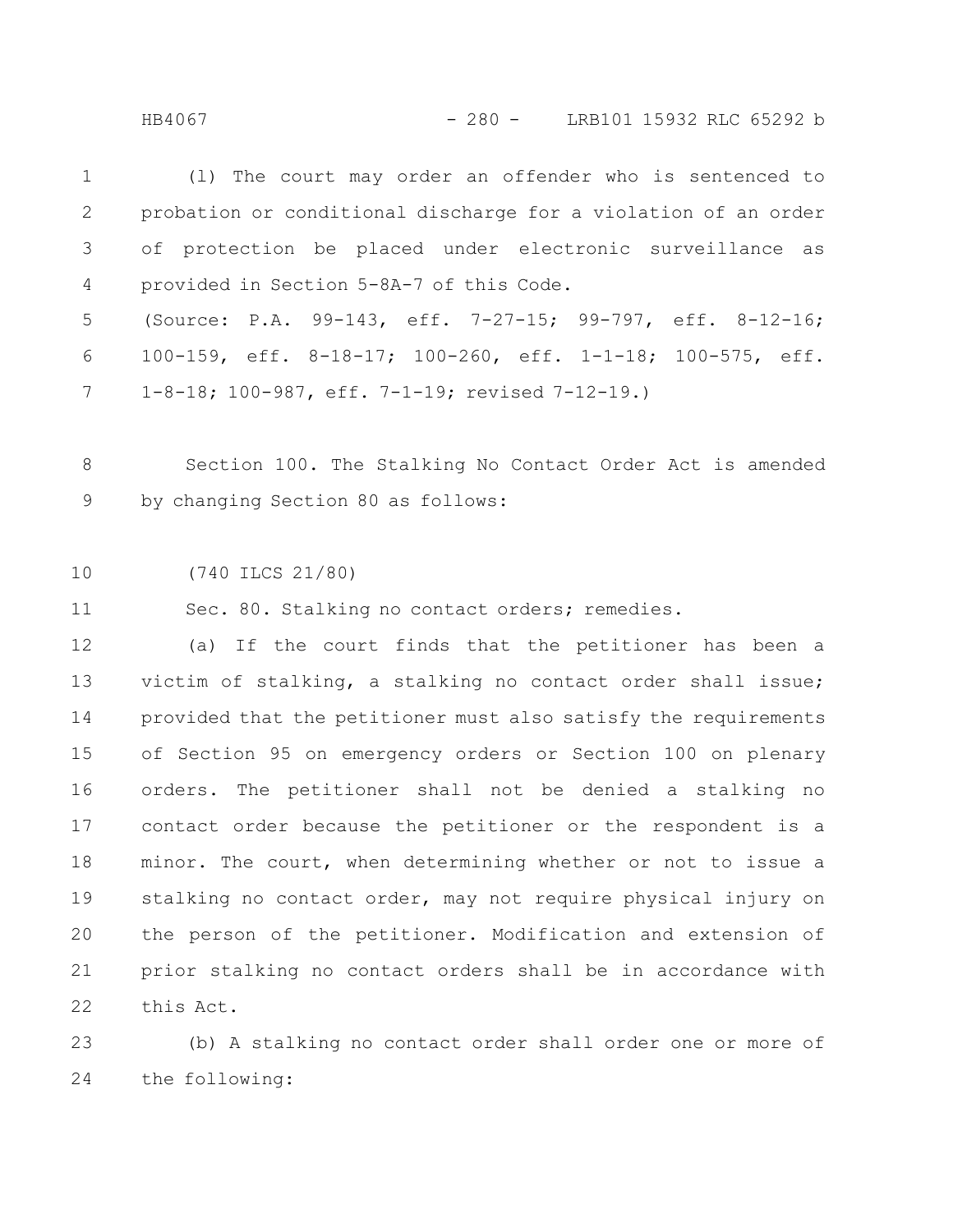## HB4067 - 281 - LRB101 15932 RLC 65292 b

(1) prohibit the respondent from threatening to commit or committing stalking; 1 2

(2) order the respondent not to have any contact with the petitioner or a third person specifically named by the court; 3 4 5

(3) prohibit the respondent from knowingly coming within, or knowingly remaining within a specified distance of the petitioner or the petitioner's residence, school, daycare, or place of employment, or any specified place frequented by the petitioner; however, the court may order the respondent to stay away from the respondent's own residence, school, or place of employment only if the respondent has been provided actual notice of the opportunity to appear and be heard on the petition; 6 7 8 9 10 11 12 13 14

(4) prohibit the respondent from possessing a Firearm Owners Identification Card, or possessing or buying firearms; and 15 16 17

(5) order other injunctive relief the court determines to be necessary to protect the petitioner or third party specifically named by the court. 18 19 20

(b-5) When the petitioner and the respondent attend the same public, private, or non-public elementary, middle, or high school, the court when issuing a stalking no contact order and providing relief shall consider the severity of the act, any continuing physical danger or emotional distress to the petitioner, the educational rights guaranteed to the 21 22 23 24 25 26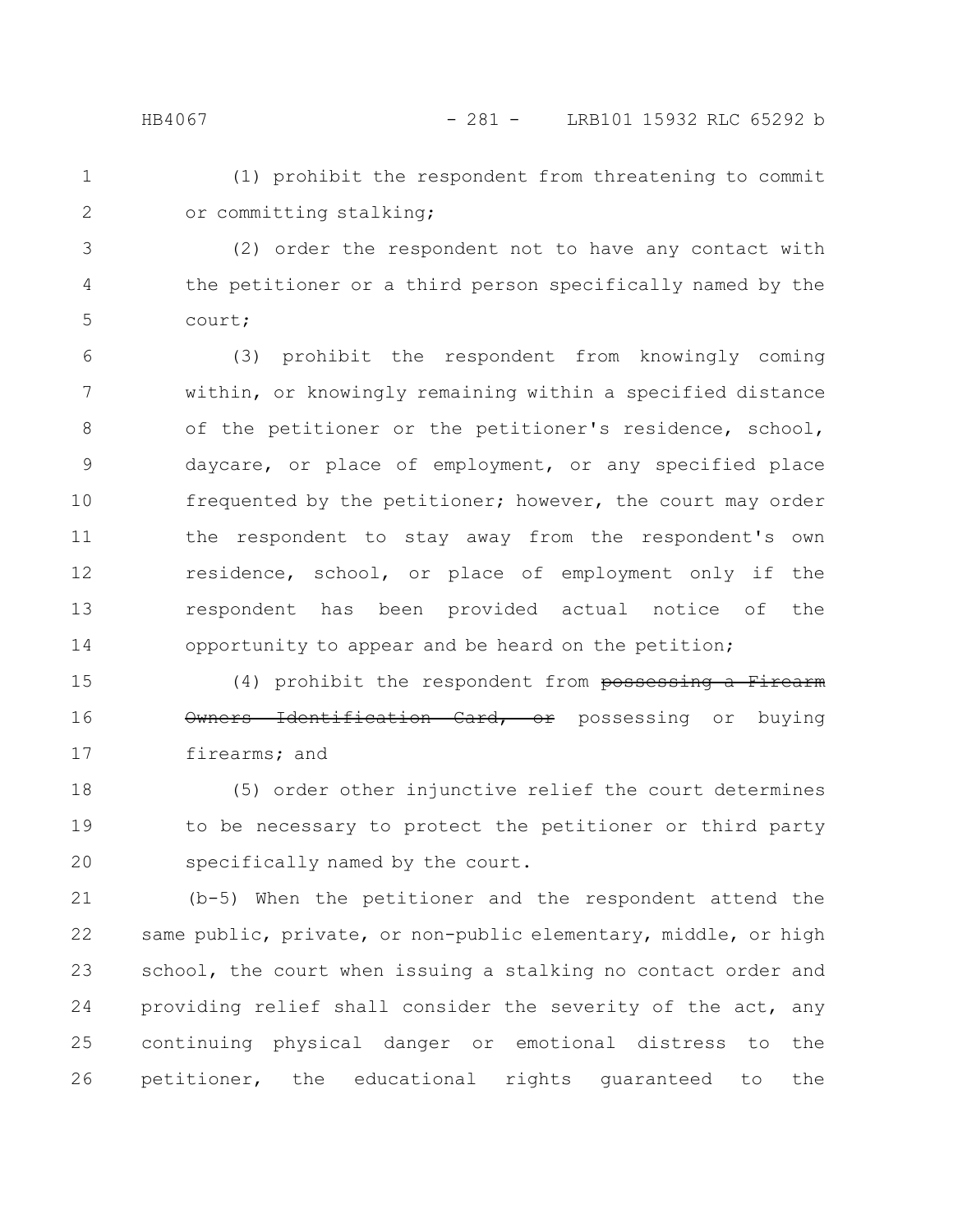petitioner and respondent under federal and State law, the availability of a transfer of the respondent to another school, a change of placement or a change of program of the respondent, the expense, difficulty, and educational disruption that would be caused by a transfer of the respondent to another school, and any other relevant facts of the case. The court may order that the respondent not attend the public, private, or non-public elementary, middle, or high school attended by the petitioner, order that the respondent accept a change of placement or program, as determined by the school district or private or non-public school, or place restrictions on the respondent's movements within the school attended by the petitioner. The respondent bears the burden of proving by a preponderance of the evidence that a transfer, change of placement, or change of program of the respondent is not available. The respondent also bears the burden of production with respect to the expense, difficulty, and educational disruption that would be caused by a transfer of the respondent to another school. A transfer, change of placement, or change of program is not unavailable to the respondent solely on the ground that the respondent does not agree with the school district's or private or non-public school's transfer, change of placement, or change of program or solely on the ground that the respondent fails or refuses to consent to or otherwise does not take an action required to effectuate a transfer, change of placement, or change of program. When a court orders a 1 2 3 4 5 6 7 8 9 10 11 12 13 14 15 16 17 18 19 20 21 22 23 24 25 26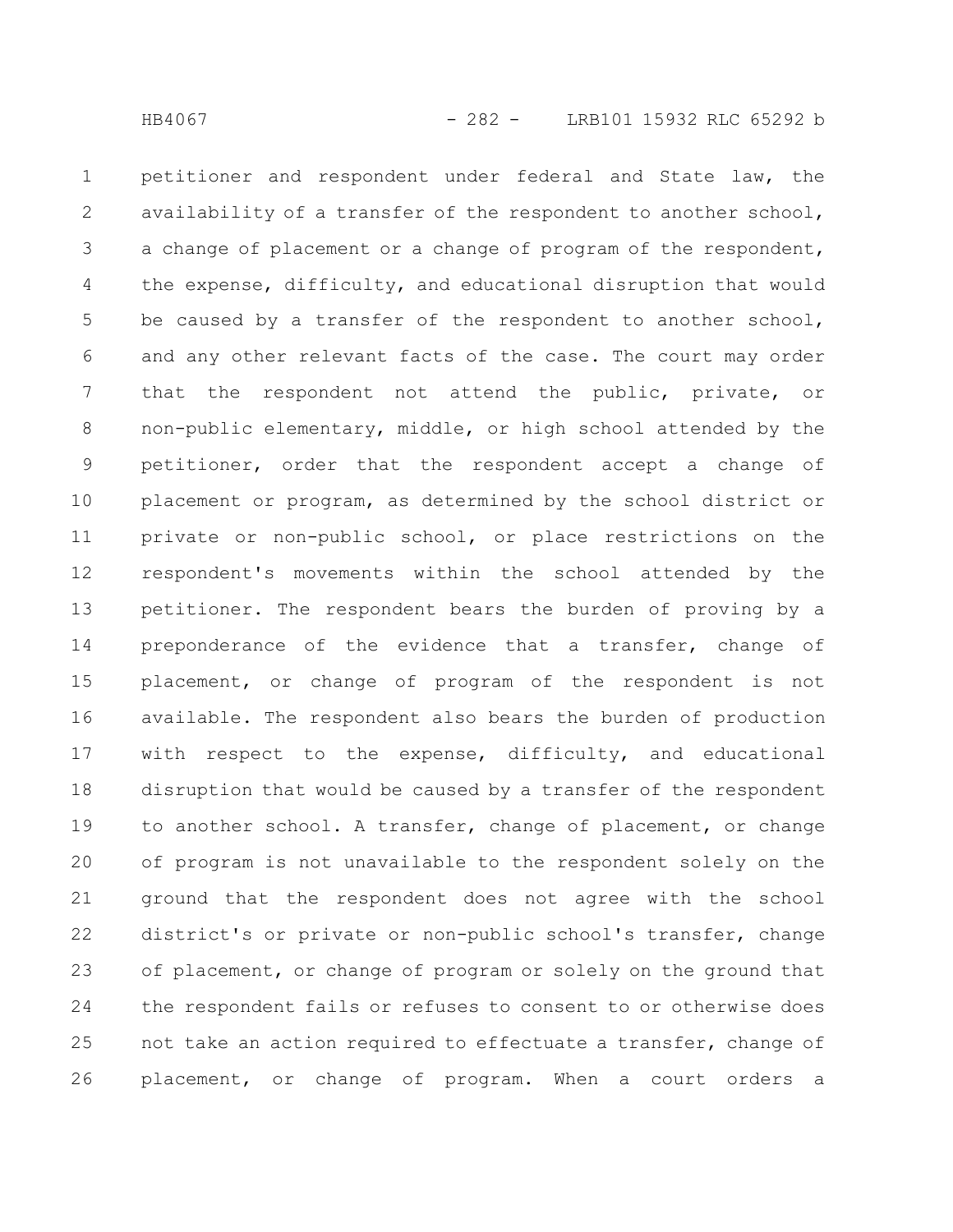respondent to stay away from the public, private, or non-public school attended by the petitioner and the respondent requests a transfer to another attendance center within the respondent's school district or private or non-public school, the school district or private or non-public school shall have sole discretion to determine the attendance center to which the respondent is transferred. In the event the court order results in a transfer of the minor respondent to another attendance center, a change in the respondent's placement, or a change of the respondent's program, the parents, guardian, or legal custodian of the respondent is responsible for transportation and other costs associated with the transfer or change. 1 2 3 4 5 6 7 8 9 10 11 12

(b-6) The court may order the parents, guardian, or legal custodian of a minor respondent to take certain actions or to refrain from taking certain actions to ensure that the respondent complies with the order. In the event the court orders a transfer of the respondent to another school, the parents, guardian, or legal custodian of the respondent are responsible for transportation and other costs associated with the change of school by the respondent. 13 14 15 16 17 18 19 20

(b-7) The court shall not hold a school district or private or non-public school or any of its employees in civil or criminal contempt unless the school district or private or non-public school has been allowed to intervene. 21 22 23 24

(b-8) The court may hold the parents, guardian, or legal custodian of a minor respondent in civil or criminal contempt 25 26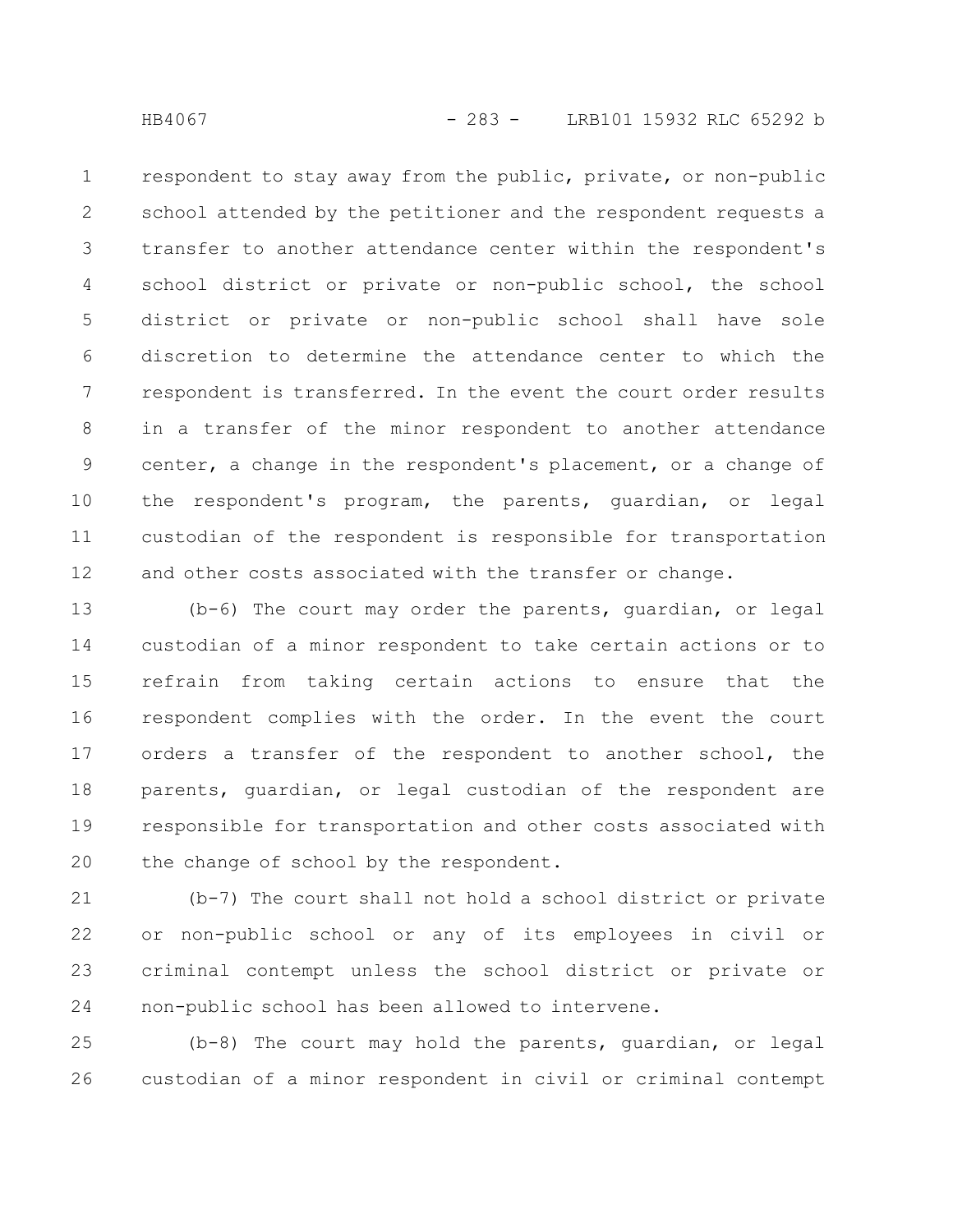HB4067 - 284 - LRB101 15932 RLC 65292 b

for a violation of any provision of any order entered under this Act for conduct of the minor respondent in violation of this Act if the parents, guardian, or legal custodian directed, encouraged, or assisted the respondent minor in such conduct. 1 2 3 4

(c) The court may award the petitioner costs and attorneys fees if a stalking no contact order is granted. 5 6

7

(d) Monetary damages are not recoverable as a remedy.

(e) If the stalking no contact order prohibits the respondent from possessing a Firearm Owner's Identification Card, or possessing or buying firearms; the court shall confiscate the respondent's firearms Firearm Owner's Identification Card and immediately return the card to the Department of State Police Firearm Owner's Office. 8 9 10 11 12 13 14

(Source: P.A. 96-246, eff. 1-1-10; 97-294, eff. 1-1-12; 97-1131, eff. 1-1-13.) 15 16

Section 105. The Mental Health and Developmental Disabilities Confidentiality Act is amended by changing Section 12 as follows: 17 18 19

(740 ILCS 110/12) (from Ch. 91 1/2, par. 812) 20

Sec. 12. (a) If the United States Secret Service or the Department of State Police requests information from a mental health or developmental disability facility, as defined in Section 1-107 and 1-114 of the Mental Health and Developmental 21 22 23 24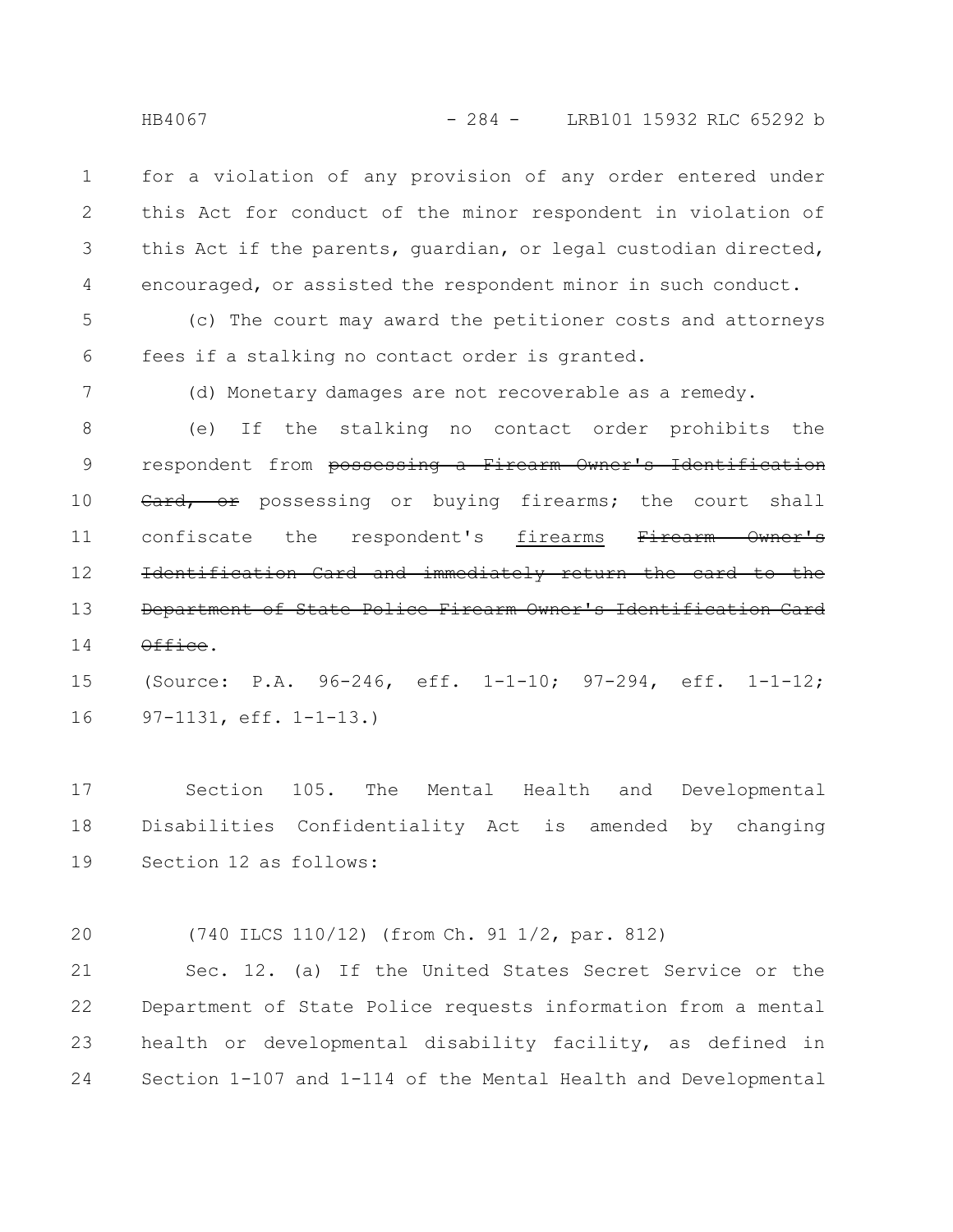Disabilities Code, relating to a specific recipient and the facility director determines that disclosure of such information may be necessary to protect the life of, or to prevent the infliction of great bodily harm to, a public official, or a person under the protection of the United States Secret Service, only the following information may be disclosed: the recipient's name, address, and age and the date of any admission to or discharge from a facility; and any information which would indicate whether or not the recipient has a history of violence or presents a danger of violence to the person under protection. Any information so disclosed shall be used for investigative purposes only and shall not be publicly disseminated. Any person participating in good faith in the disclosure of such information in accordance with this provision shall have immunity from any liability, civil, criminal or otherwise, if such information is disclosed relying upon the representation of an officer of the United States Secret Service or the Department of State Police that a person is under the protection of the United States Secret Service or is a public official. 1 2 3 4 5 6 7 8 9 10 11 12 13 14 15 16 17 18 19 20

For the purpose of this subsection (a), the term "public official" means the Governor, Lieutenant Governor, Attorney General, Secretary of State, State Comptroller, State Treasurer, member of the General Assembly, member of the United States Congress, Judge of the United States as defined in 28 U.S.C. 451, Justice of the United States as defined in 28 21 22 23 24 25 26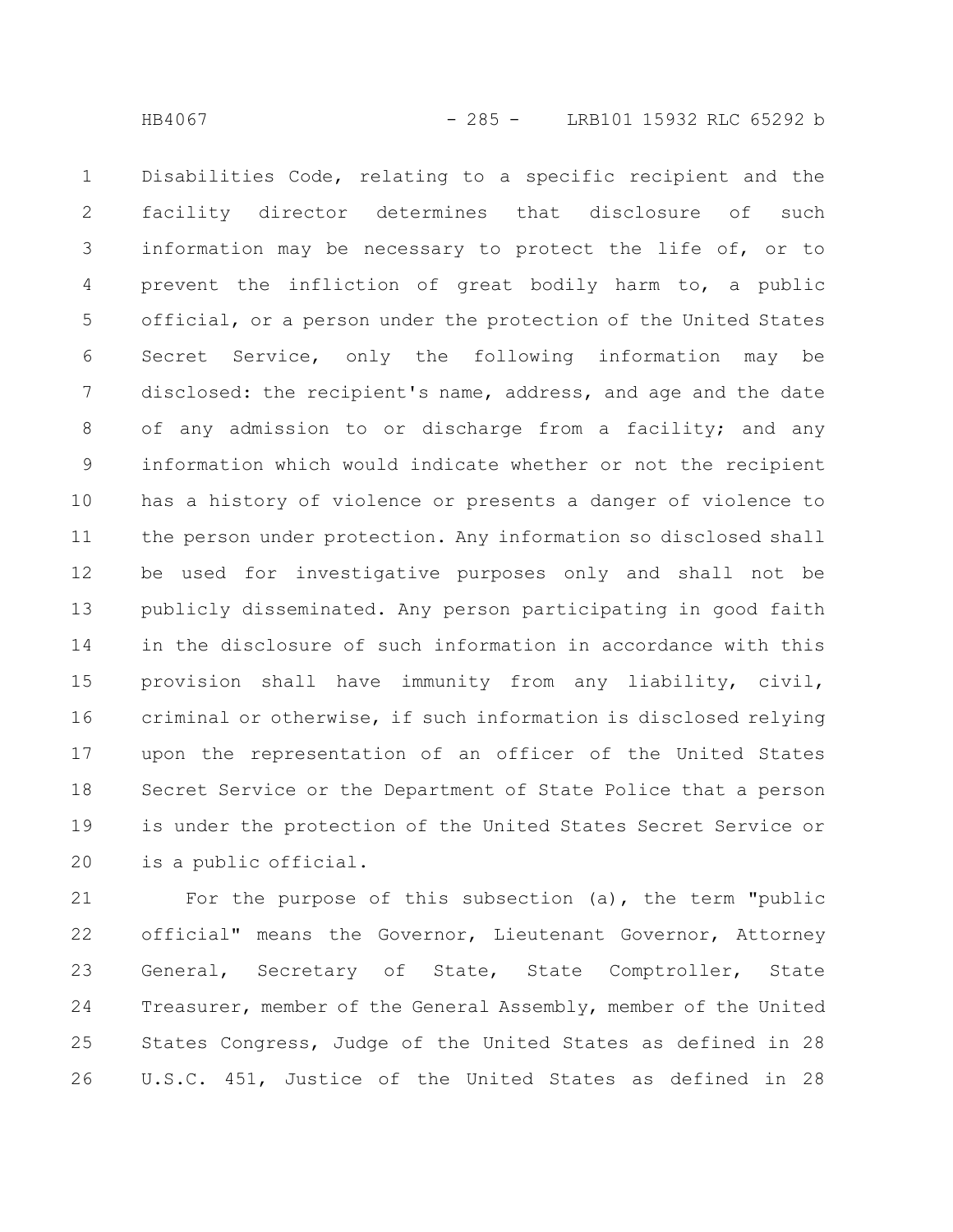U.S.C. 451, United States Magistrate Judge as defined in 28 U.S.C. 639, Bankruptcy Judge appointed under 28 U.S.C. 152, or Supreme, Appellate, Circuit, or Associate Judge of the State of Illinois. The term shall also include the spouse, child or children of a public official. 1 2 3 4 5

(b) The Department of Human Services (acting as successor to the Department of Mental Health and Developmental Disabilities) and all public or private hospitals and mental health facilities are required, as hereafter described in this subsection, to furnish the Department of State Police only such information as may be required for the sole purpose of determining whether an individual who may be or may have been a patient is disqualified because of that status from receiving or retaining a firearm under paragraph (4) of subsection (a) of Section 24-3.1 of the Criminal Code of 2012 Firearm Owner's Identification Card or falls within the federal prohibitors under subsection (e),  $(f)$ ,  $(g)$ ,  $(r)$ ,  $(s)$ , or  $(t)$  of Section 8 of the Firearm Owners Identification Card Act, or falls within the federal prohibitors in 18 U.S.C. 922(g) and (n). All physicians, clinical psychologists, or qualified examiners at public or private mental health facilities or parts thereof as defined in this subsection shall, in the form and manner required by the Department, provide notice directly to the Department of Human Services, or to his or her employer who shall then report to the Department, within 24 hours after determining that a person poses a clear and present danger to 6 7 8 9 10 11 12 13 14 15 16 17 18 19 20 21 22 23 24 25 26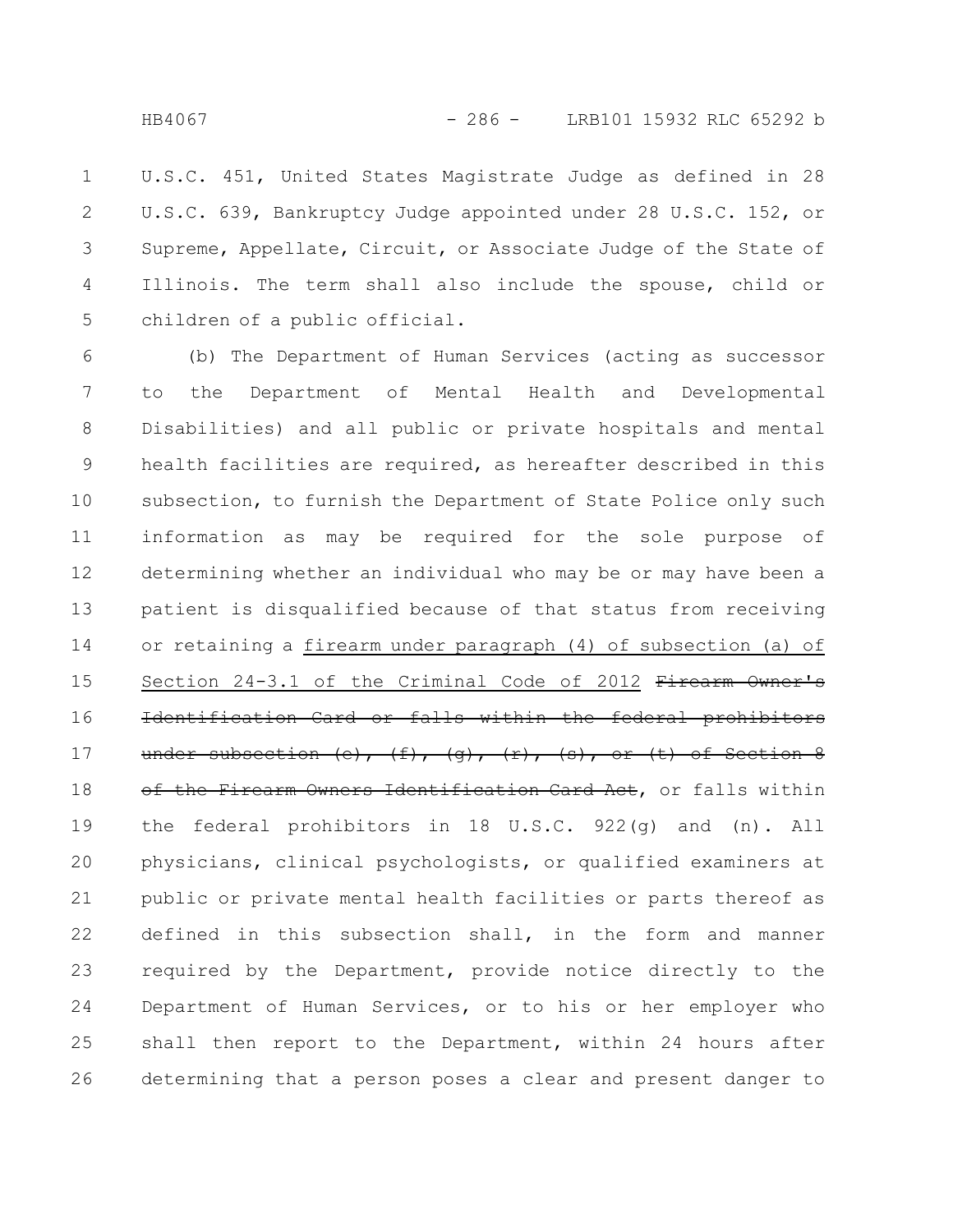himself, herself, or others, or within 7 days after a person 14 years or older is determined to be a person with a developmental disability by a physician, clinical psychologist, or qualified examiner as described in this subsection (b) Section 1.1 of the Firearm Owners Identification Card Act. If a person is a patient as described in clause (2)(A)  $(1)$  of the definition of "patient" in (2)(A) Section 1.1 of the Firearm Owners Identification Card Act, this information shall be furnished within 7 days after admission to a public or private hospital or mental health facility or the provision of services. Any such information disclosed under this subsection shall remain privileged and confidential, and shall not be redisclosed, except as required by clause (e)(2) of Section 24-4.5 of the Criminal Code of 2012 subsection (e) of Section 3.1 of the Firearm Owners Identification Card Act, nor utilized for any other purpose. The method of requiring the providing of such information shall guarantee that no information is released beyond what is necessary for this purpose. In addition, the information disclosed shall be provided by the Department within the time period established by Section 24-3 of the Criminal Code of 2012 regarding the delivery of firearms. The method used shall be sufficient to provide the necessary information within the prescribed time period, which may include periodically providing lists to the Department of Human Services or any public or private hospital or mental health facility of Firearm Owner's Identification 1 2 3 4 5 6 7 8 9 10 11 12 13 14 15 16 17 18 19 20 21 22 23 24 25 26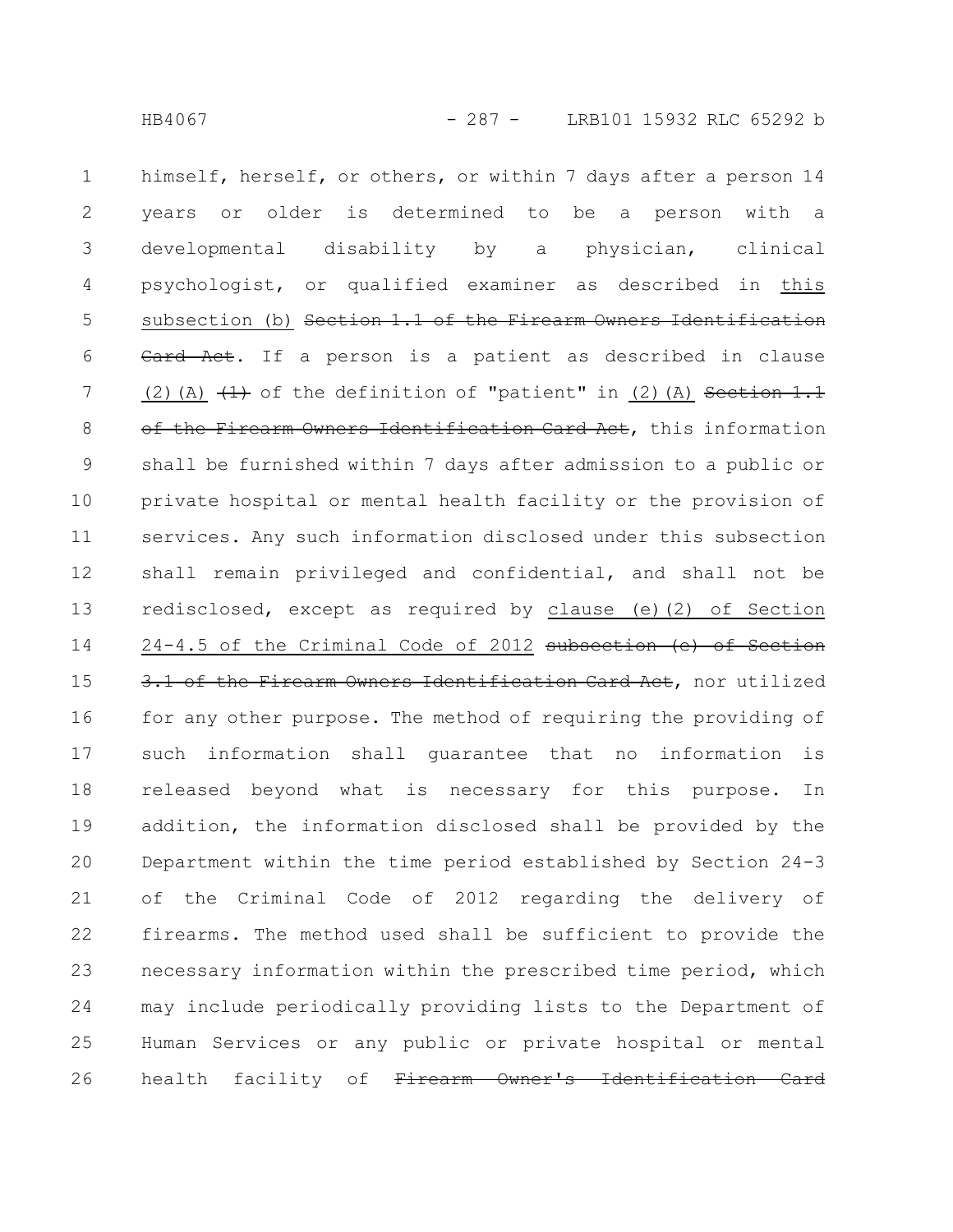applicants for firearm purchases on which the Department or hospital shall indicate the identities of those individuals who are to its knowledge disqualified from having a firearm Firearm Owner's Identification Card for reasons described herein. The Department may provide for a centralized source of information for the State on this subject under its jurisdiction. The identity of the person reporting under this subsection shall not be disclosed to the subject of the report. For the purposes of this subsection, the physician, clinical psychologist, or qualified examiner making the determination and his or her employer shall not be held criminally, civilly, or professionally liable for making or not making the notification required under this subsection, except for willful or wanton misconduct. 1 2 3 4 5 6 7 8 9 10 11 12 13 14

Any person, institution, or agency, under this Act, participating in good faith in the reporting or disclosure of records and communications otherwise in accordance with this provision or with rules, regulations or guidelines issued by the Department shall have immunity from any liability, civil, criminal or otherwise, that might result by reason of the action. For the purpose of any proceeding, civil or criminal, arising out of a report or disclosure in accordance with this provision, the good faith of any person, institution, or agency so reporting or disclosing shall be presumed. The full extent of the immunity provided in this subsection (b) shall apply to any person, institution or agency that fails to make a report 15 16 17 18 19 20 21 22 23 24 25 26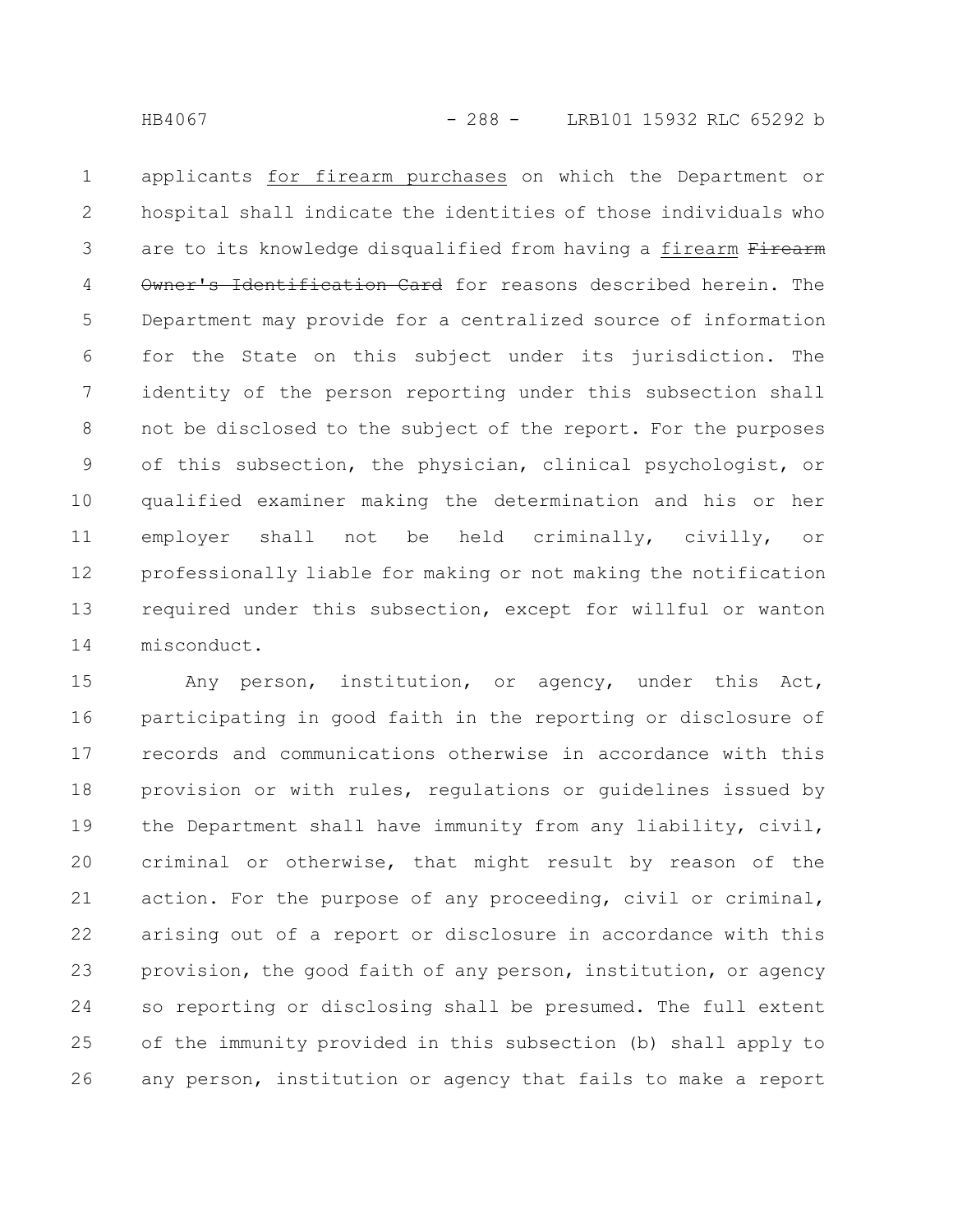HB4067 - 289 - LRB101 15932 RLC 65292 b

or disclosure in the good faith belief that the report or disclosure would violate federal regulations governing the confidentiality of alcohol and drug abuse patient records implementing 42 U.S.C. 290dd-3 and 290ee-3. 1 2 3 4

For purposes of this subsection (b) only, the following terms shall have the meaning prescribed: 5 6

7

(1) (Blank).

(1.3) "Clear and present danger" has the meaning as defined in Section 6-103.3 of the Mental Health and Developmental Disabilities Code 1.1 of the Firearm Owners Identification Card Act. 8 9 10 11

(1.5) "Person with a developmental disability" has the meaning as defined in Section 6-103.3 of the Mental Health and Developmental Disabilities Code 1.1 of the Firearm Owners Identification Card Act. 12 13 14 15

(2) "Patient" means (A) a person who voluntarily receives mental health treatment as an in-patient or resident of any public or private mental health facility, unless the treatment was solely for an alcohol abuse disorder and no other secondary substance abuse disorder or mental illness; or (B) a person who voluntarily receives mental health treatment as an out-patient or is provided services by a public or private mental health facility, and who poses a clear and present danger to himself, herself, or to others has the meaning as defined in Section 1.1 of Firearm Owners Identification Card Act. 16 17 18 19 20 21 22 23 24 25 26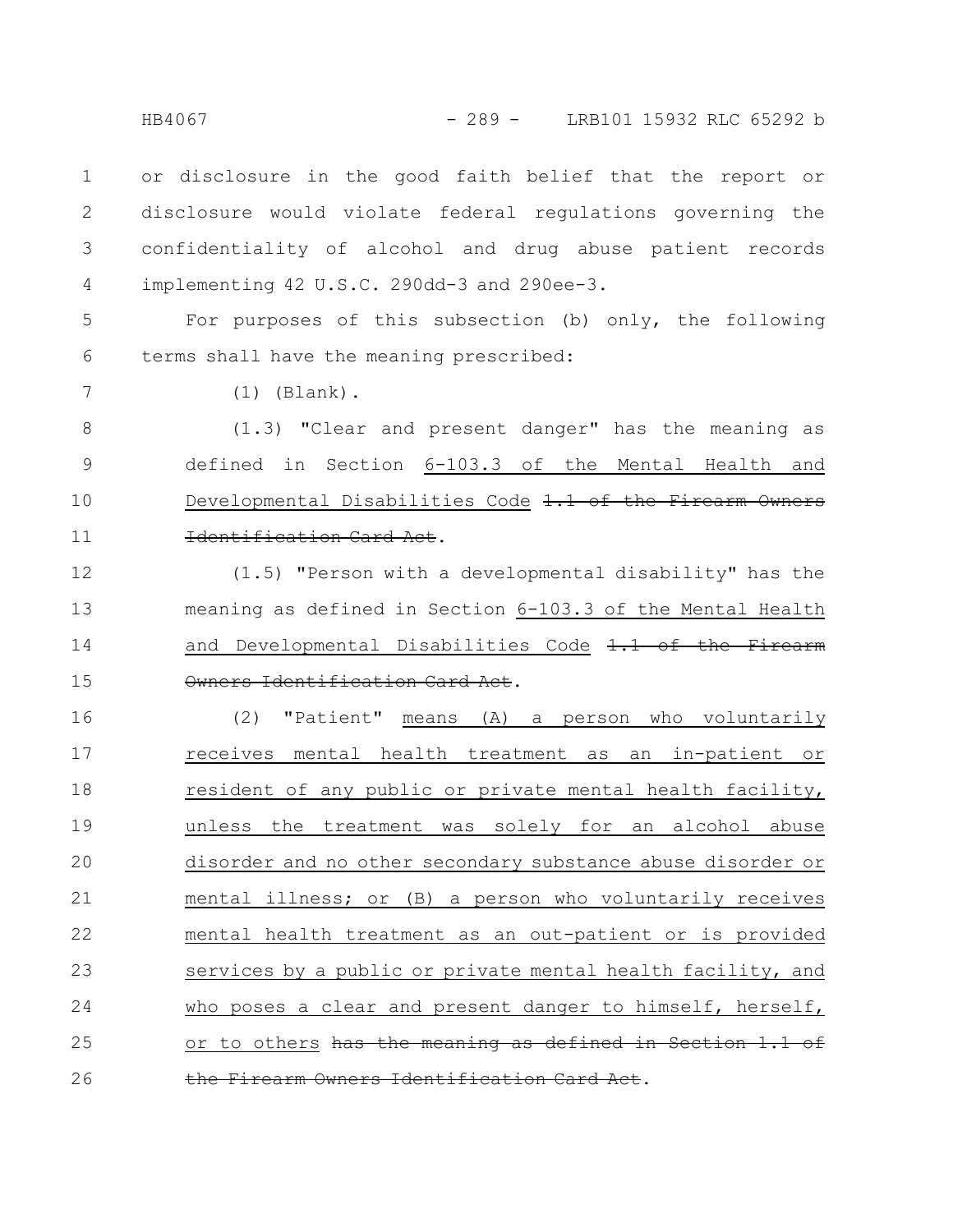HB4067 - 290 - LRB101 15932 RLC 65292 b

(3) "Mental health facility" means any licensed private hospital or hospital affiliate, institution, or facility, or part thereof, and any facility, or part thereof, operated by the State or a political subdivision thereof which provide treatment of persons with mental illness and includes all hospitals, institutions, clinics, evaluation facilities, mental health centers, colleges, universities, long-term care facilities, and nursing homes, or parts thereof, which provide treatment of persons with mental illness whether or not the primary purpose is to provide treatment of persons with mental illness has the meaning as defined in Section 1.1 of the Firearm Identification Card Act. 1 2 3 4 5 6 7 8 9 10 11 12 13

(c) Upon the request of a peace officer who takes a person into custody and transports such person to a mental health or developmental disability facility pursuant to Section 3-606 or 4-404 of the Mental Health and Developmental Disabilities Code or who transports a person from such facility, a facility director shall furnish said peace officer the name, address, age and name of the nearest relative of the person transported to or from the mental health or developmental disability facility. In no case shall the facility director disclose to the peace officer any information relating to the diagnosis, treatment or evaluation of the person's mental or physical health. 14 15 16 17 18 19 20 21 22 23 24 25

26

For the purposes of this subsection (c), the terms "mental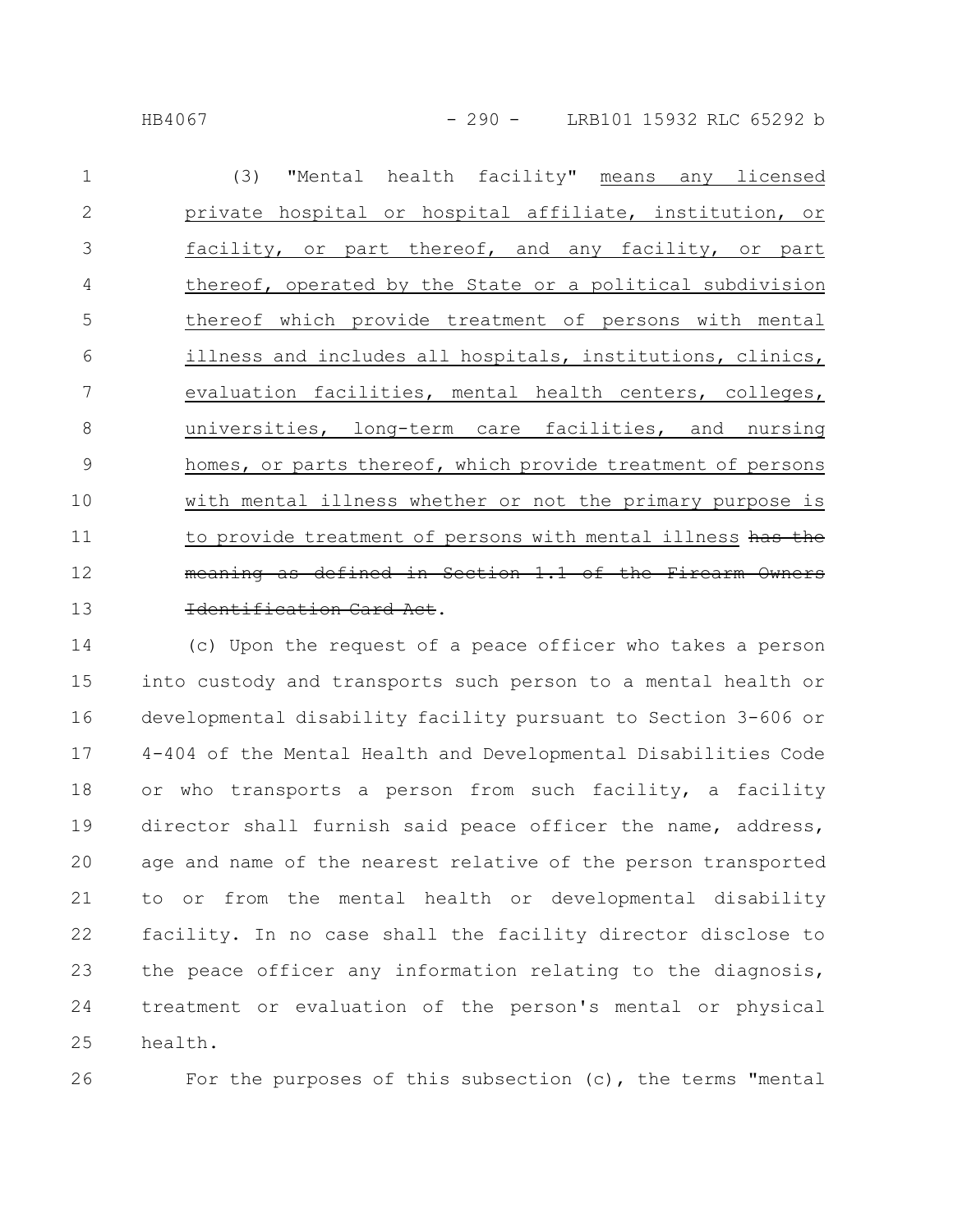health or developmental disability facility", "peace officer" and "facility director" shall have the meanings ascribed to them in the Mental Health and Developmental Disabilities Code. 1 2 3

(d) Upon the request of a peace officer or prosecuting authority who is conducting a bona fide investigation of a criminal offense, or attempting to apprehend a fugitive from justice, a facility director may disclose whether a person is present at the facility. Upon request of a peace officer or prosecuting authority who has a valid forcible felony warrant issued, a facility director shall disclose: (1) whether the person who is the subject of the warrant is present at the facility and (2) the date of that person's discharge or future discharge from the facility. The requesting peace officer or prosecuting authority must furnish a case number and the purpose of the investigation or an outstanding arrest warrant at the time of the request. Any person, institution, or agency participating in good faith in disclosing such information in accordance with this subsection (d) is immune from any liability, civil, criminal or otherwise, that might result by reason of the action. 4 5 6 7 8 9 10 11 12 13 14 15 16 17 18 19 20

(Source: P.A. 98-63, eff. 7-9-13; 99-29, eff. 7-10-15; 99-143, eff. 7-27-15; 99-642, eff. 7-28-16.) 21 22

Section 110. The Illinois Domestic Violence Act of 1986 is amended by changing Sections 210 and 214 as follows: 23 24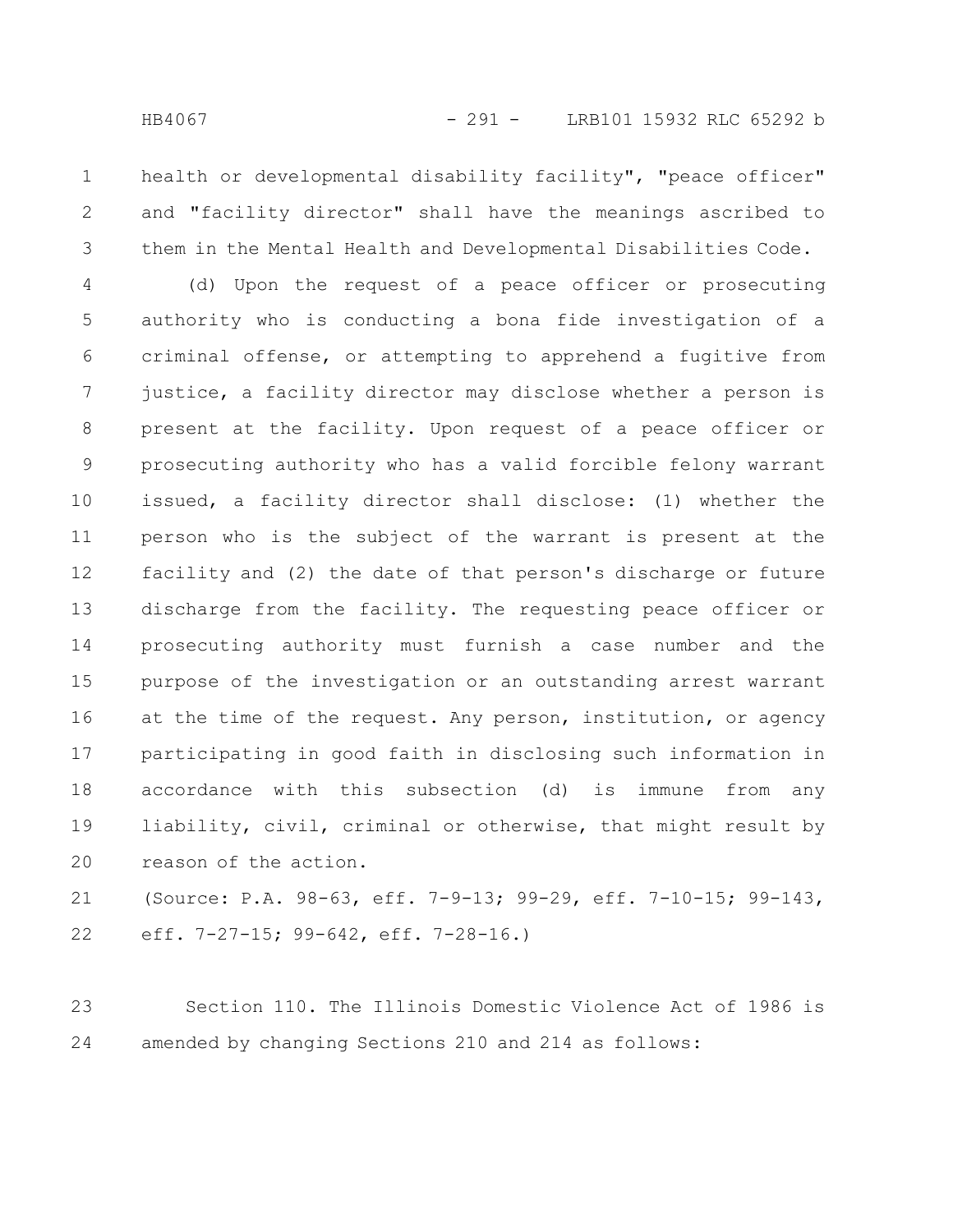(750 ILCS 60/210) (from Ch. 40, par. 2312-10) 1

2

Sec. 210. Process.

(a) Summons. Any action for an order of protection, whether commenced alone or in conjunction with another proceeding, is a distinct cause of action and requires that a separate summons be issued and served, except that in pending cases the following methods may be used: 3 4 5 6 7

(1) By delivery of the summons to respondent personally in open court in pending civil or criminal cases. 8 9

(2) By notice in accordance with Section 210.1 in civil cases in which the defendant has filed a general appearance. 10 11 12

The summons shall be in the form prescribed by Supreme Court Rule 101(d), except that it shall require respondent to answer or appear within 7 days. Attachments to the summons or notice shall include the petition for order of protection and supporting affidavits, if any, and any emergency order of protection that has been issued. The enforcement of an order of protection under Section 223 shall not be affected by the lack of service, delivery, or notice, provided the requirements of subsection (d) of that Section are otherwise met. 13 14 15 16 17 18 19 20 21

(b) Blank. 22

(c) Expedited service. The summons shall be served by the sheriff or other law enforcement officer at the earliest time and shall take precedence over other summonses except those of a similar emergency nature. Special process servers may be 23 24 25 26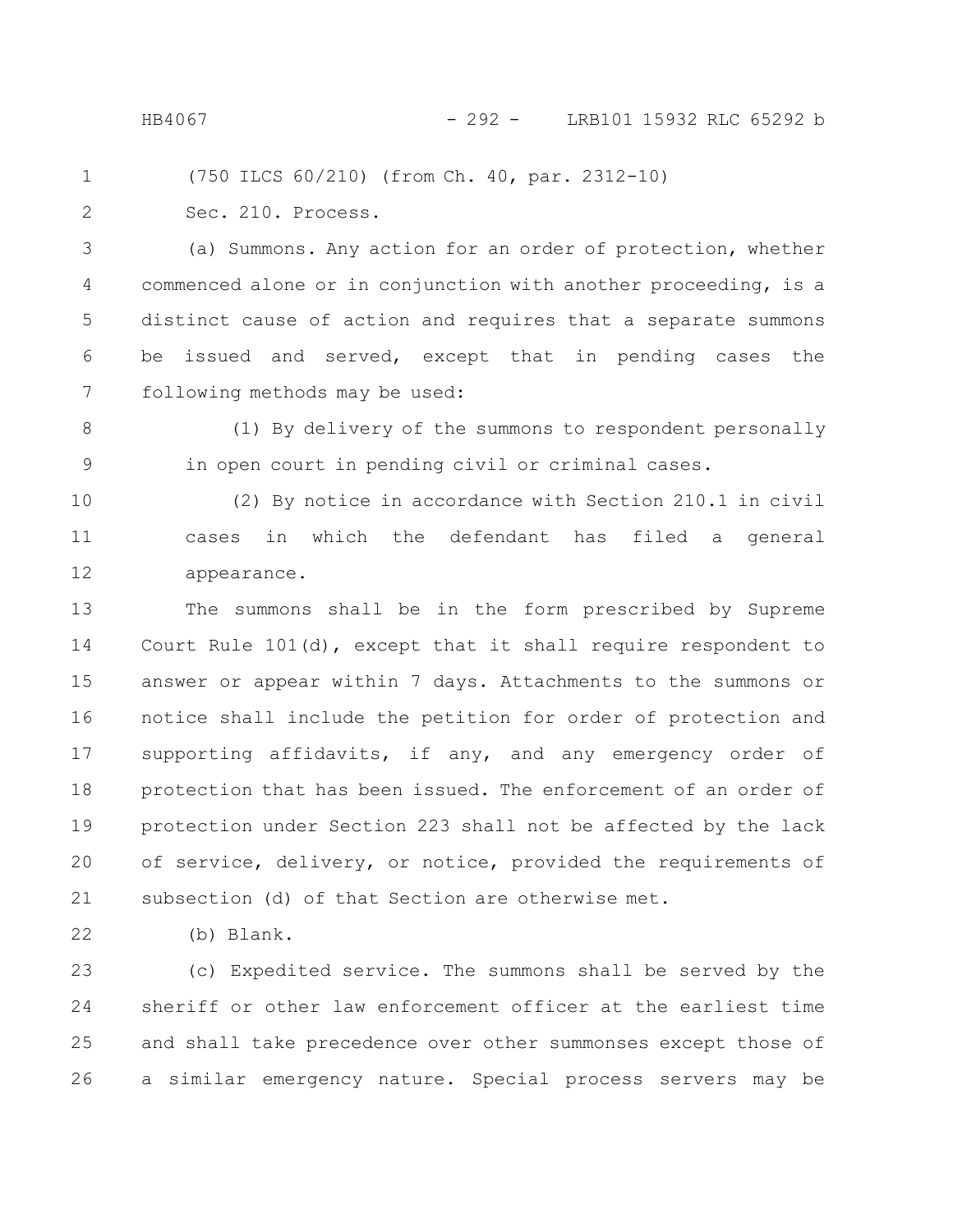appointed at any time, and their designation shall not affect the responsibilities and authority of the sheriff or other official process servers. In counties with a population over 3,000,000, a special process server may not be appointed if the order of protection grants the surrender of a child, the surrender of a firearm or firearm owners identification card, or the exclusive possession of a shared residence. 1 2 3 4 5 6 7

(d) Remedies requiring actual notice. The counseling, payment of support, payment of shelter services, and payment of losses remedies provided by paragraphs 4, 12, 13, and 16 of subsection (b) of Section 214 may be granted only if respondent has been personally served with process, has answered or has made a general appearance. 8 9 10 11 12 13

(e) Remedies upon constructive notice. Service of process on a member of respondent's household or by publication shall be adequate for the remedies provided by paragraphs  $1, 2, 3, 5,$ 6, 7, 8, 9, 10, 11, 14, 15, and 17 of subsection (b) of Section 214, but only if: (i) petitioner has made all reasonable efforts to accomplish actual service of process personally upon respondent, but respondent cannot be found to effect such service and (ii) petitioner files an affidavit or presents sworn testimony as to those efforts. 14 15 16 17 18 19 20 21 22

(f) Default. A plenary order of protection may be entered by default as follows: 23 24

(1) For any of the remedies sought in the petition, if respondent has been served or given notice in accordance 25 26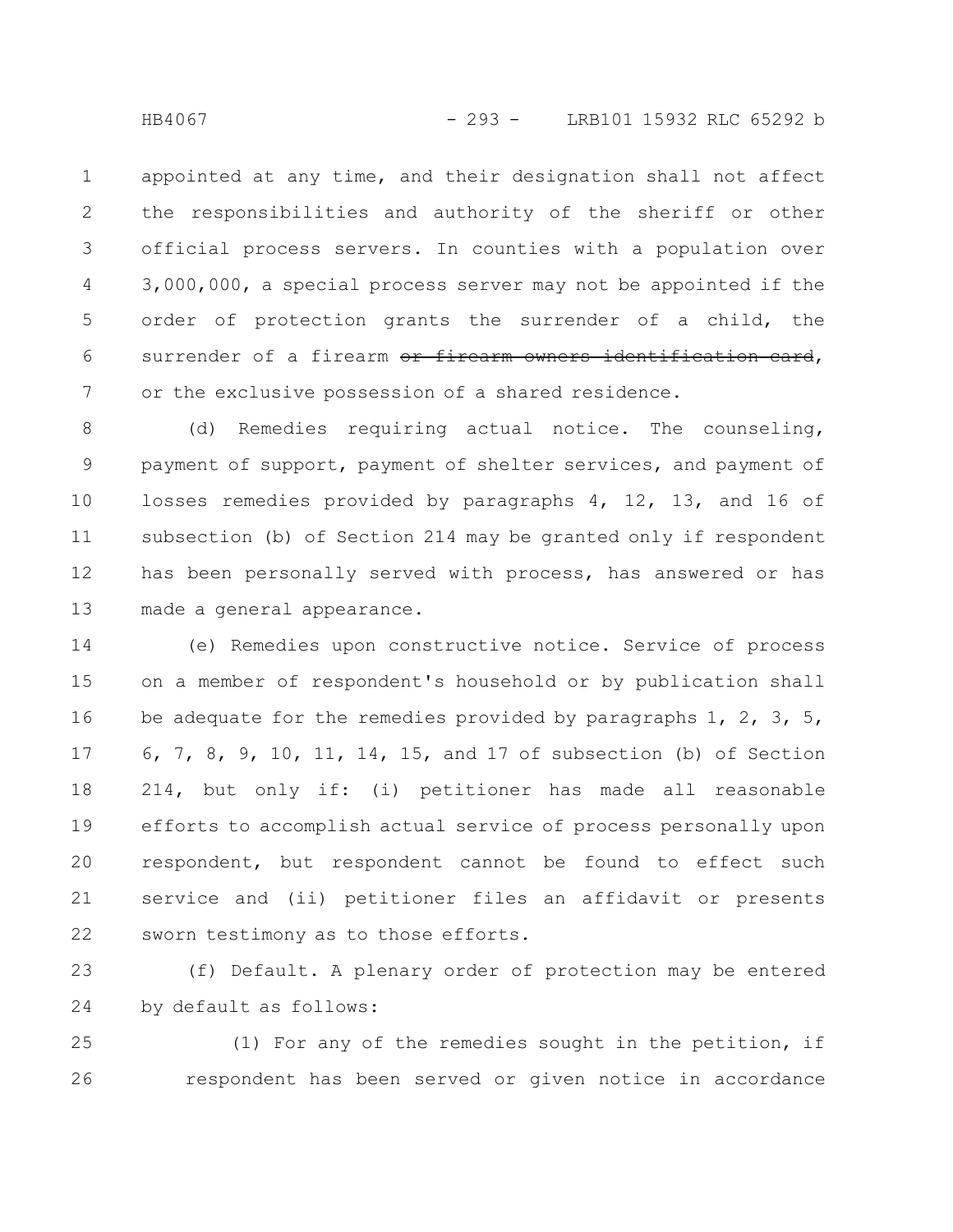with subsection (a) and if respondent then fails to appear as directed or fails to appear on any subsequent appearance or hearing date agreed to by the parties or set by the court; or 1 2 3 4

(2) For any of the remedies provided in accordance with subsection (e), if respondent fails to answer or appear in accordance with the date set in the publication notice or the return date indicated on the service of a household member. 5 6 7 8 9

(g) Emergency orders. If an order is granted under subsection (c) of Section 217, the court shall immediately file a certified copy of the order with the sheriff or other law enforcement official charged with maintaining Department of State Police records. 10 11 12 13 14

(Source: P.A. 101-508, eff. 1-1-20.) 15

(750 ILCS 60/214) (from Ch. 40, par. 2312-14) 16

Sec. 214. Order of protection; remedies. 17

(a) Issuance of order. If the court finds that petitioner has been abused by a family or household member or that petitioner is a high-risk adult who has been abused, neglected, or exploited, as defined in this Act, an order of protection prohibiting the abuse, neglect, or exploitation shall issue; provided that petitioner must also satisfy the requirements of one of the following Sections, as appropriate: Section 217 on emergency orders, Section 218 on interim orders, or Section 219 18 19 20 21 22 23 24 25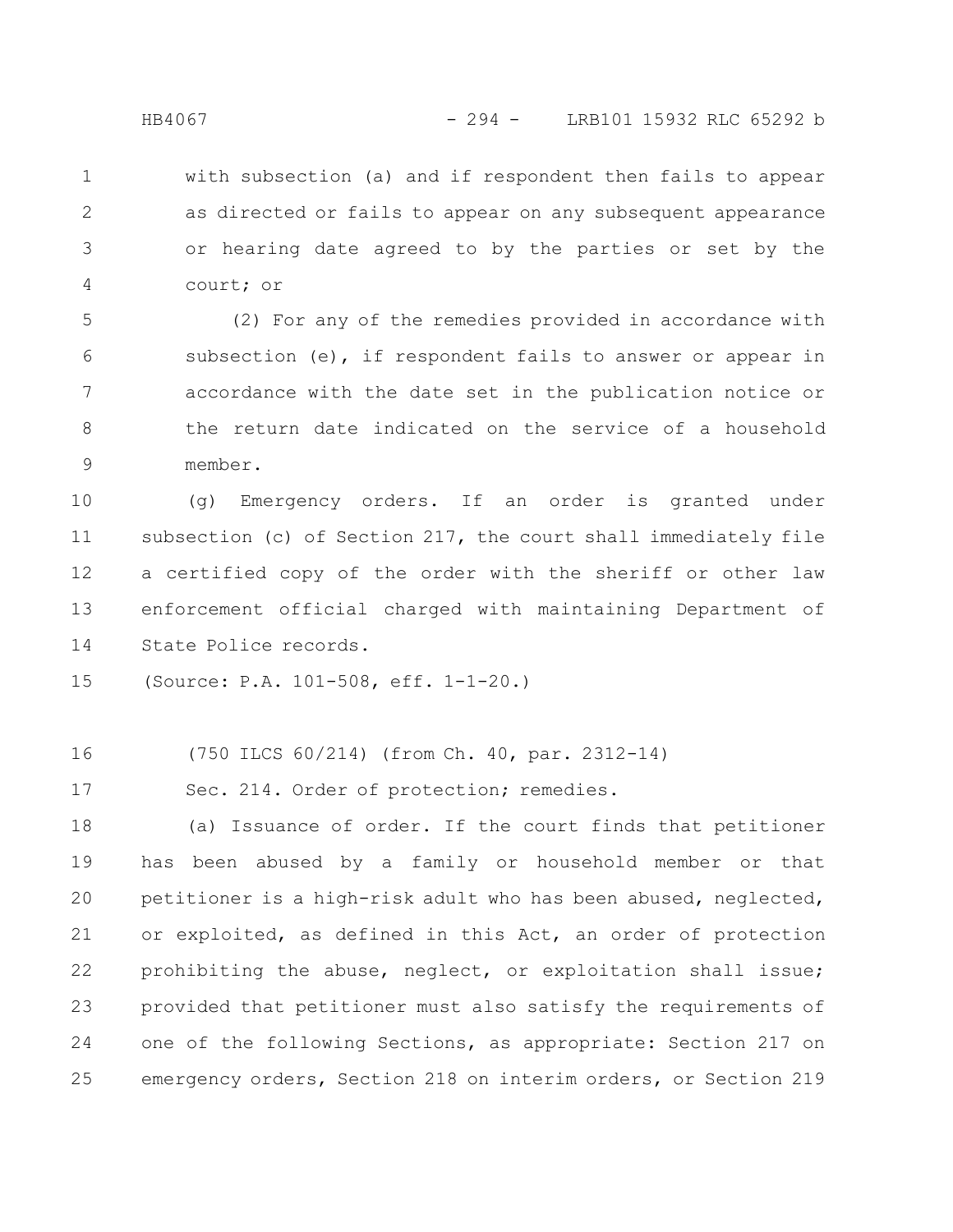on plenary orders. Petitioner shall not be denied an order of protection because petitioner or respondent is a minor. The court, when determining whether or not to issue an order of protection, shall not require physical manifestations of abuse on the person of the victim. Modification and extension of prior orders of protection shall be in accordance with this Act. 1 2 3 4 5 6 7

(b) Remedies and standards. The remedies to be included in an order of protection shall be determined in accordance with this Section and one of the following Sections, as appropriate: Section 217 on emergency orders, Section 218 on interim orders, and Section 219 on plenary orders. The remedies listed in this subsection shall be in addition to other civil or criminal remedies available to petitioner. 8 9 10 11 12 13 14

(1) Prohibition of abuse, neglect, or exploitation. Prohibit respondent's harassment, interference with personal liberty, intimidation of a dependent, physical abuse, or willful deprivation, neglect or exploitation, as defined in this Act, or stalking of the petitioner, as defined in Section 12-7.3 of the Criminal Code of 2012, if such abuse, neglect, exploitation, or stalking has occurred or otherwise appears likely to occur if not prohibited. 15 16 17 18 19 20 21 22 23

(2) Grant of exclusive possession of residence. Prohibit respondent from entering or remaining in any residence, household, or premises of the petitioner, 24 25 26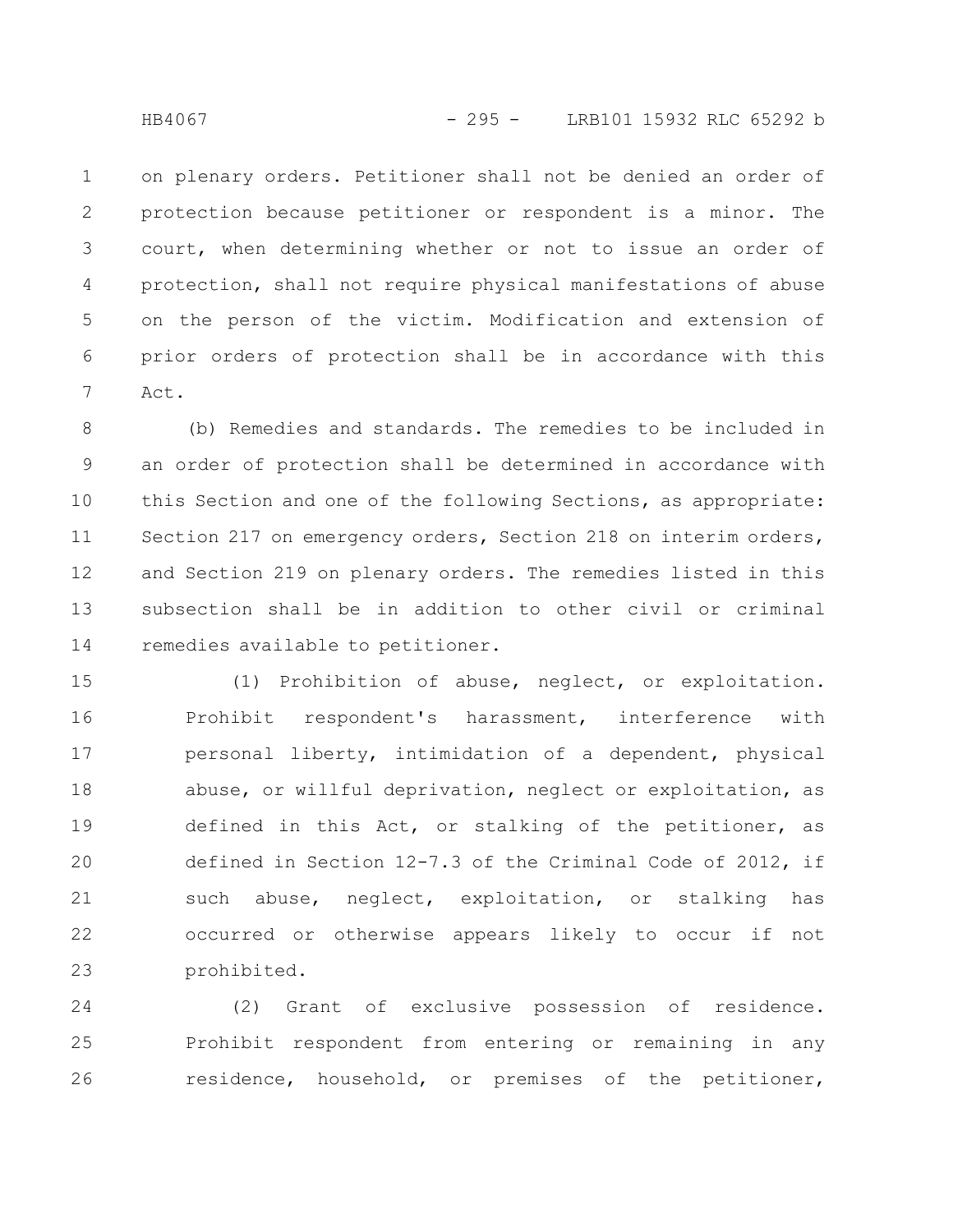including one owned or leased by respondent, if petitioner has a right to occupancy thereof. The grant of exclusive possession of the residence, household, or premises shall not affect title to real property, nor shall the court be limited by the standard set forth in subsection (c-2) of Section 501 of the Illinois Marriage and Dissolution of Marriage Act. 1 2 3 4 5 6 7

(A) Right to occupancy. A party has a right to occupancy of a residence or household if it is solely or jointly owned or leased by that party, that party's spouse, a person with a legal duty to support that party or a minor child in that party's care, or by any person or entity other than the opposing party that authorizes that party's occupancy (e.g., a domestic violence shelter). Standards set forth in subparagraph (B) shall not preclude equitable relief. 8 9 10 11 12 13 14 15 16

(B) Presumption of hardships. If petitioner and respondent each has the right to occupancy of a residence or household, the court shall balance (i) the hardships to respondent and any minor child or dependent adult in respondent's care resulting from entry of this remedy with (ii) the hardships to petitioner and any minor child or dependent adult in petitioner's care resulting from continued exposure to the risk of abuse (should petitioner remain at the residence or household) or from loss of possession of 17 18 19 20 21 22 23 24 25 26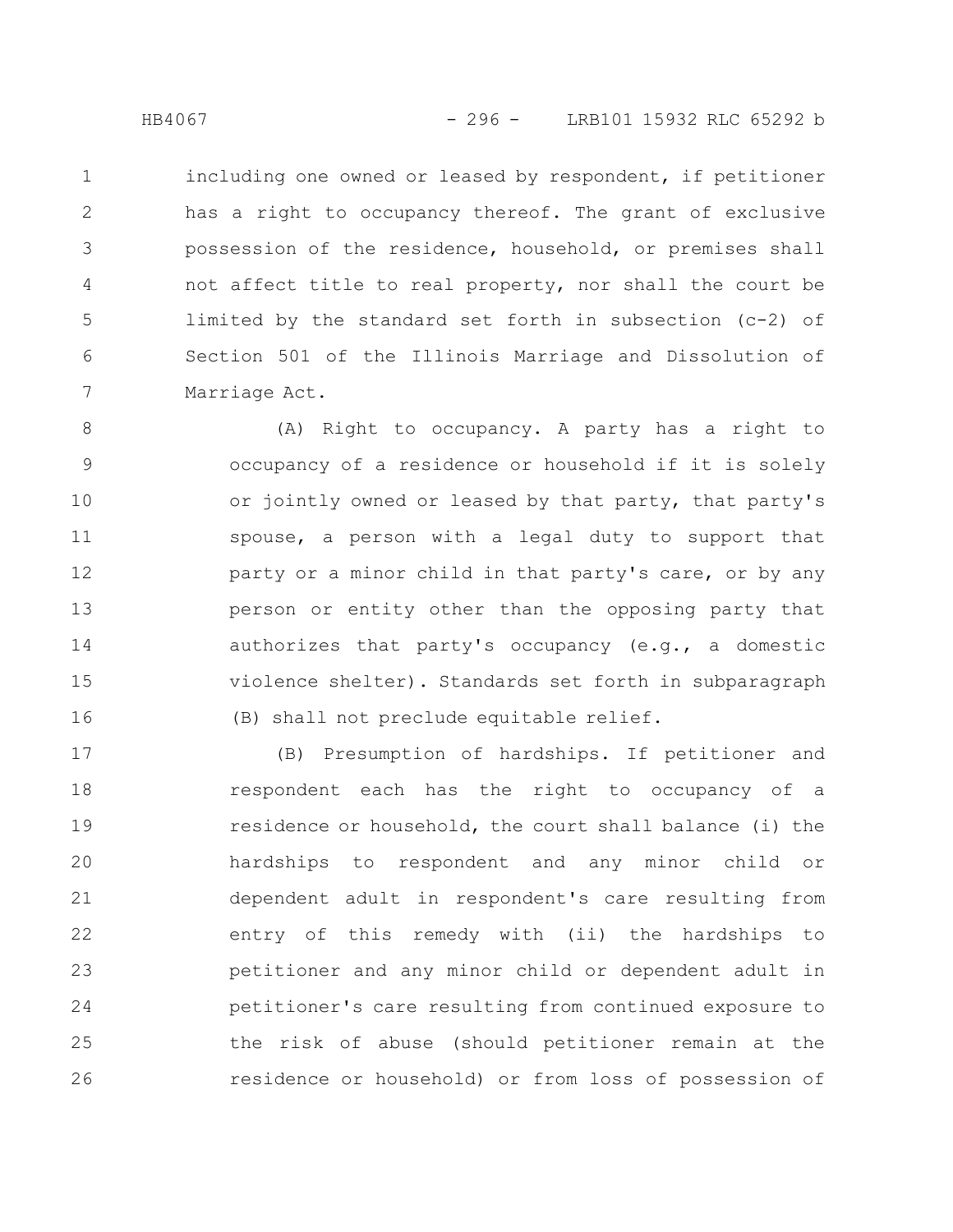the residence or household (should petitioner leave to avoid the risk of abuse). When determining the balance of hardships, the court shall also take into account the accessibility of the residence or household. Hardships need not be balanced if respondent does not have a right to occupancy. 1 2 3 4 5 6

The balance of hardships is presumed to favor possession by petitioner unless the presumption is rebutted by a preponderance of the evidence, showing that the hardships to respondent substantially outweigh the hardships to petitioner and any minor child or dependent adult in petitioner's care. The court, on the request of petitioner or on its own motion, may order respondent to provide suitable, accessible, alternate housing for petitioner instead of excluding respondent from a mutual residence or household. 7 8 9 10 11 12 13 14 15 16 17

(3) Stay away order and additional prohibitions. Order respondent to stay away from petitioner or any other person protected by the order of protection, or prohibit respondent from entering or remaining present at petitioner's school, place of employment, or other specified places at times when petitioner is present, or both, if reasonable, given the balance of hardships. Hardships need not be balanced for the court to enter a stay away order or prohibit entry if respondent has no 18 19 20 21 22 23 24 25 26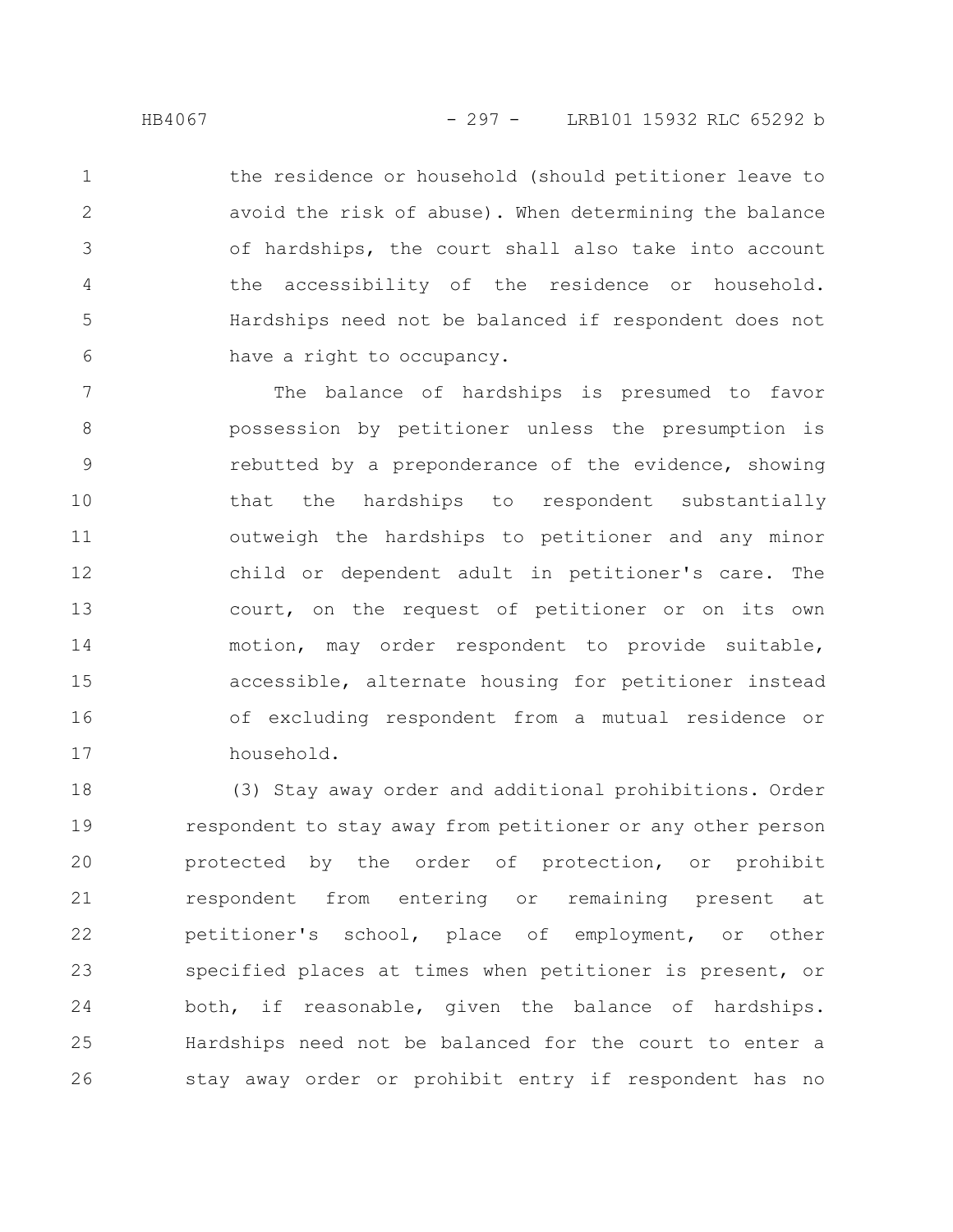right to enter the premises. 1

(A) If an order of protection grants petitioner exclusive possession of the residence, or prohibits respondent from entering the residence, or orders respondent to stay away from petitioner or other protected persons, then the court may allow respondent access to the residence to remove items of clothing and personal adornment used exclusively by respondent, medications, and other items as the court directs. The right to access shall be exercised on only one occasion as the court directs and in the presence of an agreed-upon adult third party or law enforcement officer. 2 3 4 5 6 7 8 9 10 11 12 13

(B) When the petitioner and the respondent attend the same public, private, or non-public elementary, middle, or high school, the court when issuing an order of protection and providing relief shall consider the severity of the act, any continuing physical danger or emotional distress to the petitioner, the educational rights guaranteed to the petitioner and respondent under federal and State law, the availability of a transfer of the respondent to another school, a change of placement or a change of program of the respondent, the expense, difficulty, and educational disruption that would be caused by a transfer of the respondent to another school, and any other relevant facts of the 14 15 16 17 18 19 20 21 22 23 24 25 26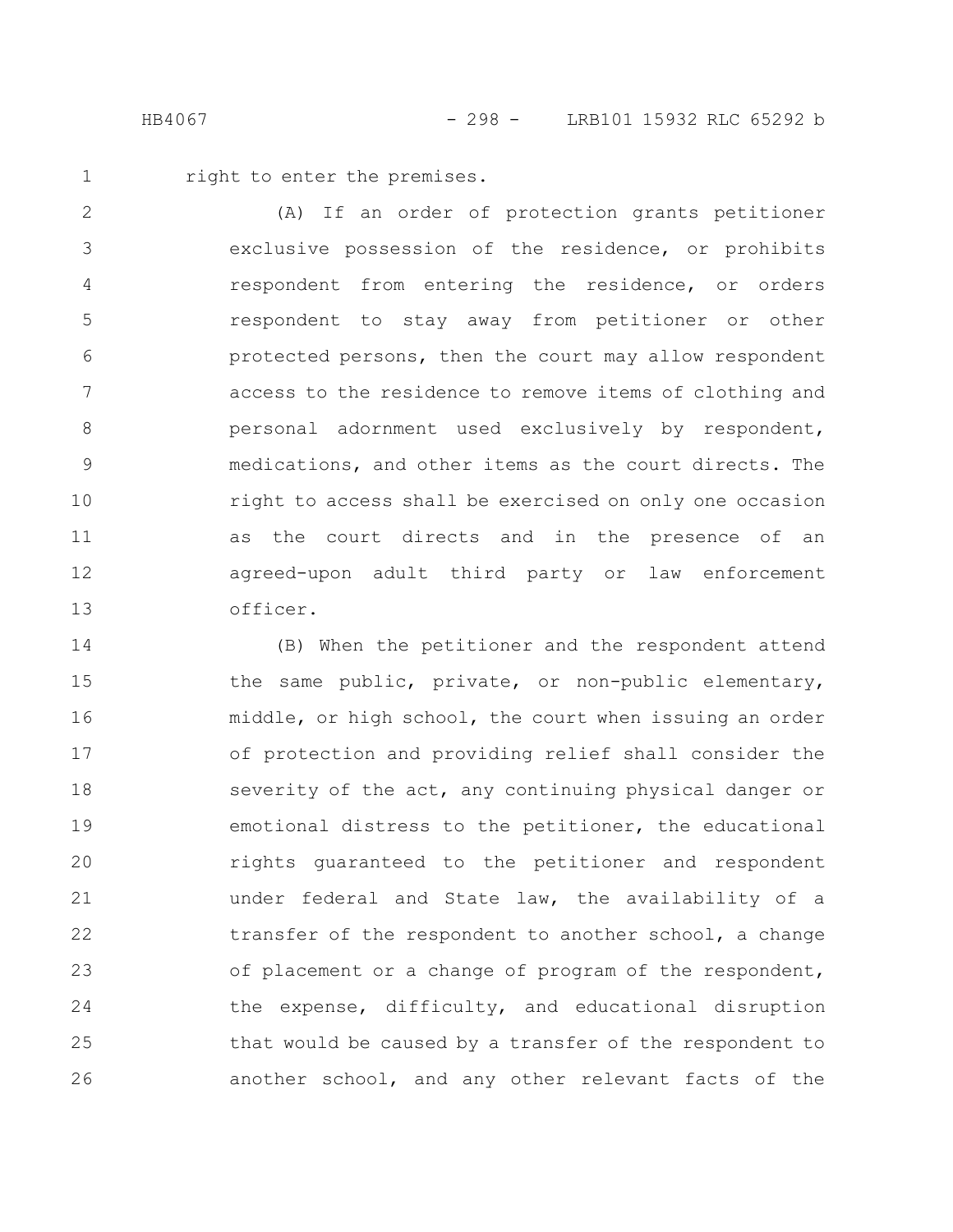case. The court may order that the respondent not attend the public, private, or non-public elementary, middle, or high school attended by the petitioner, order that the respondent accept a change of placement or change of program, as determined by the school district or private or non-public school, or place restrictions on the respondent's movements within the school attended by the petitioner. The respondent bears the burden of proving by a preponderance of the evidence that a transfer, change of placement, or change of program of the respondent is not available. The respondent also bears the burden of production with respect to the expense, difficulty, and educational disruption that would be caused by a transfer of the respondent to another school. A transfer, change of placement, or change of program is not unavailable to the respondent solely on the ground that the respondent does not agree with the school district's or private or non-public school's transfer, change of placement, or change of program or solely on the ground that the respondent fails or refuses to consent or otherwise does not take an action required to effectuate a transfer, change of placement, or change of program. When a court orders a respondent to stay away from the public, private, or non-public school attended by the petitioner and the respondent requests a transfer to 1 2 3 4 5 6 7 8 9 10 11 12 13 14 15 16 17 18 19 20 21 22 23 24 25 26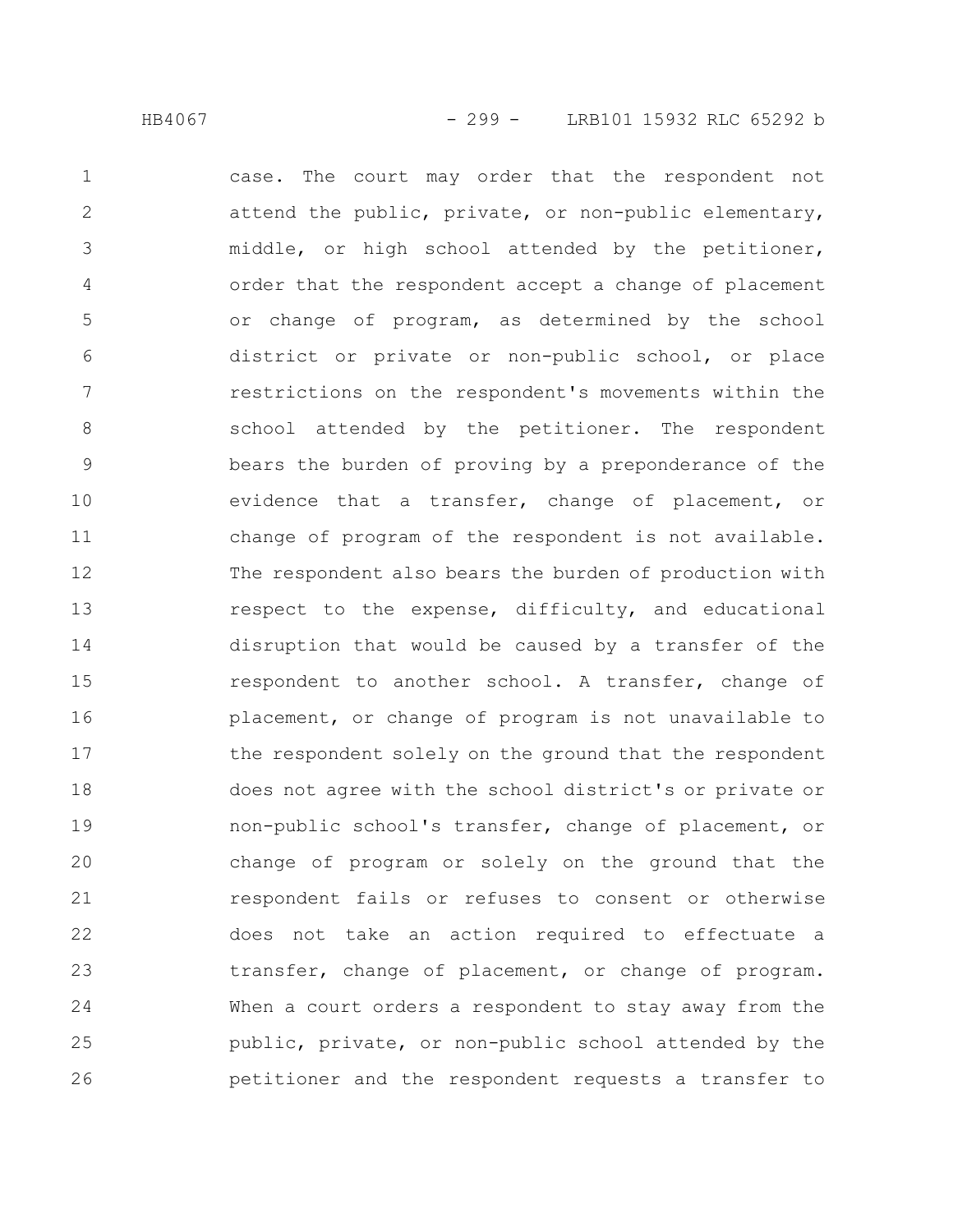another attendance center within the respondent's school district or private or non-public school, the school district or private or non-public school shall have sole discretion to determine the attendance center to which the respondent is transferred. In the event the court order results in a transfer of the minor respondent to another attendance center, a change in the respondent's placement, or a change of the respondent's program, the parents, guardian, or legal custodian of the respondent is responsible for transportation and other costs associated with the transfer or change. 1 2 3 4 5 6 7 8 9 10 11 12

(C) The court may order the parents, guardian, or legal custodian of a minor respondent to take certain actions or to refrain from taking certain actions to ensure that the respondent complies with the order. In the event the court orders a transfer of the respondent to another school, the parents, guardian, or legal custodian of the respondent is responsible for transportation and other costs associated with the change of school by the respondent. 13 14 15 16 17 18 19 20 21

(4) Counseling. Require or recommend the respondent to undergo counseling for a specified duration with a social worker, psychologist, clinical psychologist, psychiatrist, family service agency, alcohol or substance abuse program, mental health center guidance counselor, agency providing 22 23 24 25 26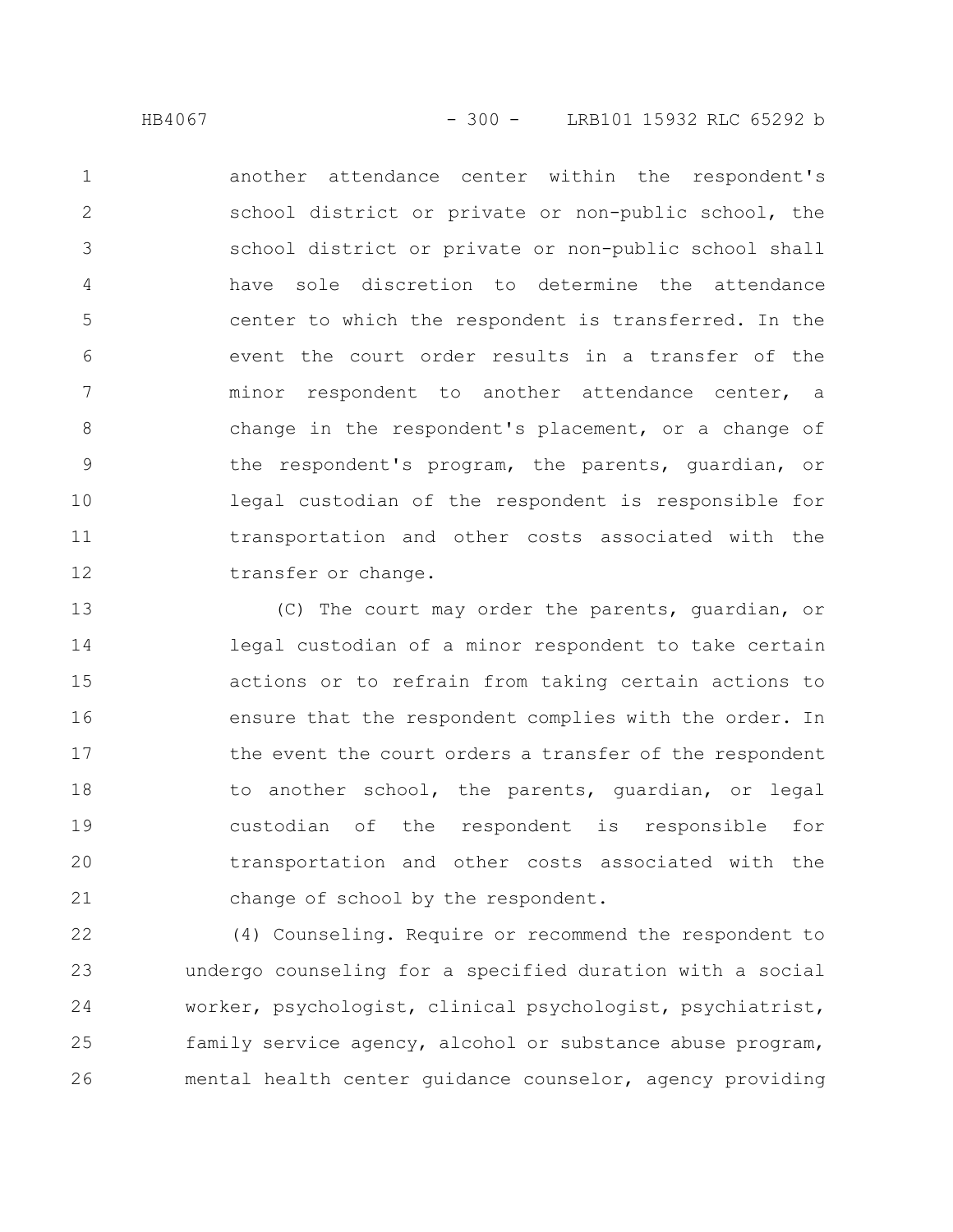services to elders, program designed for domestic violence abusers or any other guidance service the court deems appropriate. The Court may order the respondent in any intimate partner relationship to report to an Illinois Department of Human Services protocol approved partner abuse intervention program for an assessment and to follow all recommended treatment. 1 2 3 4 5 6 7

(5) Physical care and possession of the minor child. In order to protect the minor child from abuse, neglect, or unwarranted separation from the person who has been the minor child's primary caretaker, or to otherwise protect the well-being of the minor child, the court may do either or both of the following: (i) grant petitioner physical care or possession of the minor child, or both, or (ii) order respondent to return a minor child to, or not remove a minor child from, the physical care of a parent or person in loco parentis. 8 9 10 11 12 13 14 15 16 17

If a court finds, after a hearing, that respondent has committed abuse (as defined in Section 103) of a minor child, there shall be a rebuttable presumption that awarding physical care to respondent would not be in the minor child's best interest. 18 19 20 21 22

(6) Temporary allocation of parental responsibilities: significant decision-making. Award temporary decision-making responsibility to petitioner in accordance with this Section, the Illinois Marriage and Dissolution of 23 24 25 26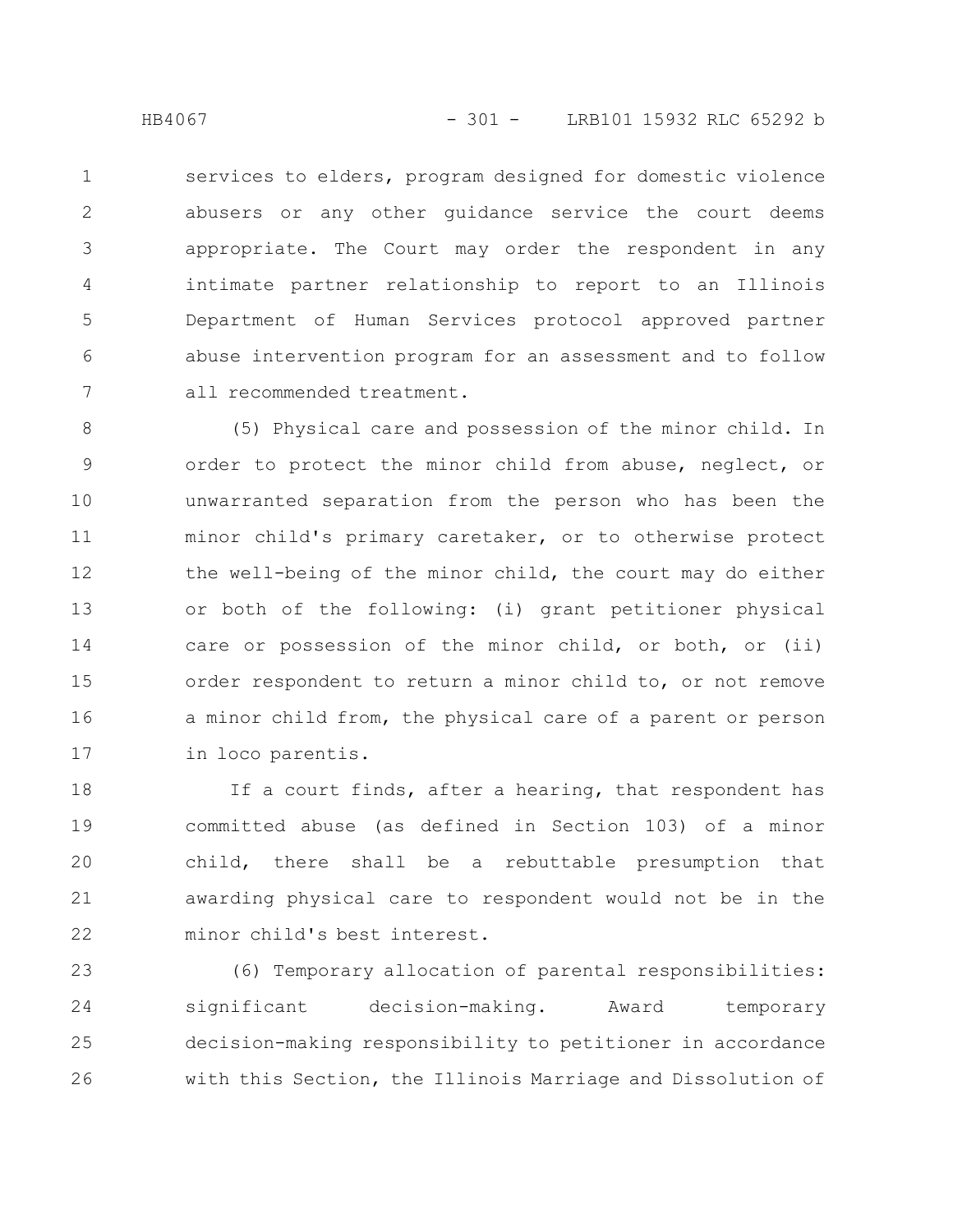Marriage Act, the Illinois Parentage Act of 2015, and this State's Uniform Child-Custody Jurisdiction and Enforcement Act. 1 2 3

If a court finds, after a hearing, that respondent has committed abuse (as defined in Section 103) of a minor child, there shall be a rebuttable presumption that awarding temporary significant decision-making responsibility to respondent would not be in the child's best interest. 4 5 6 7 8 9

(7) Parenting time. Determine the parenting time, if any, of respondent in any case in which the court awards physical care or allocates temporary significant decision-making responsibility of a minor child to petitioner. The court shall restrict or deny respondent's parenting time with a minor child if the court finds that respondent has done or is likely to do any of the following: (i) abuse or endanger the minor child during parenting time; (ii) use the parenting time as an opportunity to abuse or harass petitioner or petitioner's family or household members; (iii) improperly conceal or detain the minor child; or (iv) otherwise act in a manner that is not in the best interests of the minor child. The court shall not be limited by the standards set forth in Section 603.10 of the Illinois Marriage and Dissolution of Marriage Act. If the court grants parenting time, the order shall specify dates and times for the parenting time to 10 11 12 13 14 15 16 17 18 19 20 21 22 23 24 25 26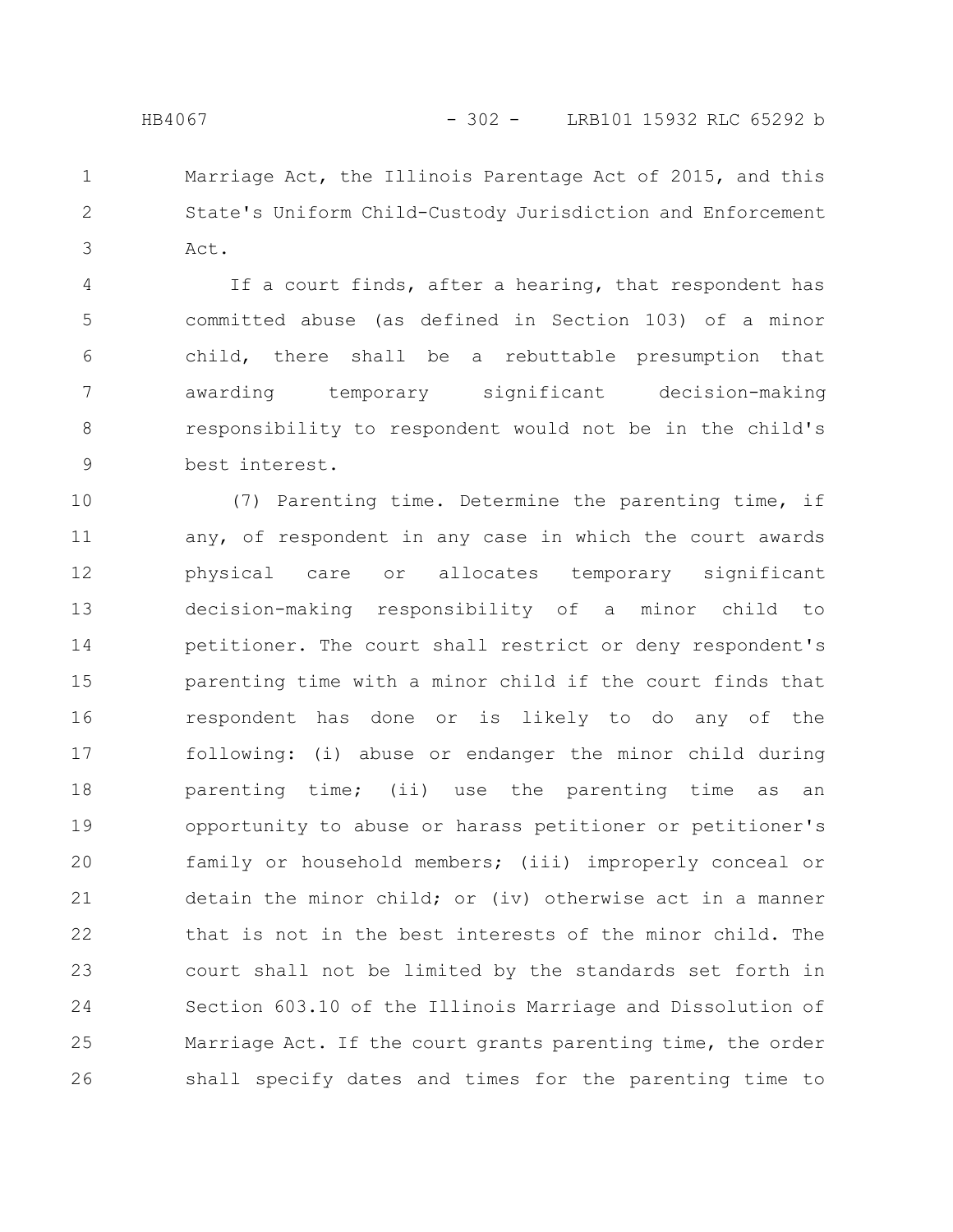take place or other specific parameters or conditions that are appropriate. No order for parenting time shall refer merely to the term "reasonable parenting time". 1 2 3

Petitioner may deny respondent access to the minor child if, when respondent arrives for parenting time, respondent is under the influence of drugs or alcohol and constitutes a threat to the safety and well-being of petitioner or petitioner's minor children or is behaving in a violent or abusive manner. 4 5 6 7 8 9

If necessary to protect any member of petitioner's family or household from future abuse, respondent shall be prohibited from coming to petitioner's residence to meet the minor child for parenting time, and the parties shall submit to the court their recommendations for reasonable alternative arrangements for parenting time. A person may be approved to supervise parenting time only after filing an affidavit accepting that responsibility and acknowledging accountability to the court. 10 11 12 13 14 15 16 17 18

(8) Removal or concealment of minor child. Prohibit respondent from removing a minor child from the State or concealing the child within the State. 19 20 21

(9) Order to appear. Order the respondent to appear in court, alone or with a minor child, to prevent abuse, neglect, removal or concealment of the child, to return the child to the custody or care of the petitioner or to permit any court-ordered interview or examination of the child or 22 23 24 25 26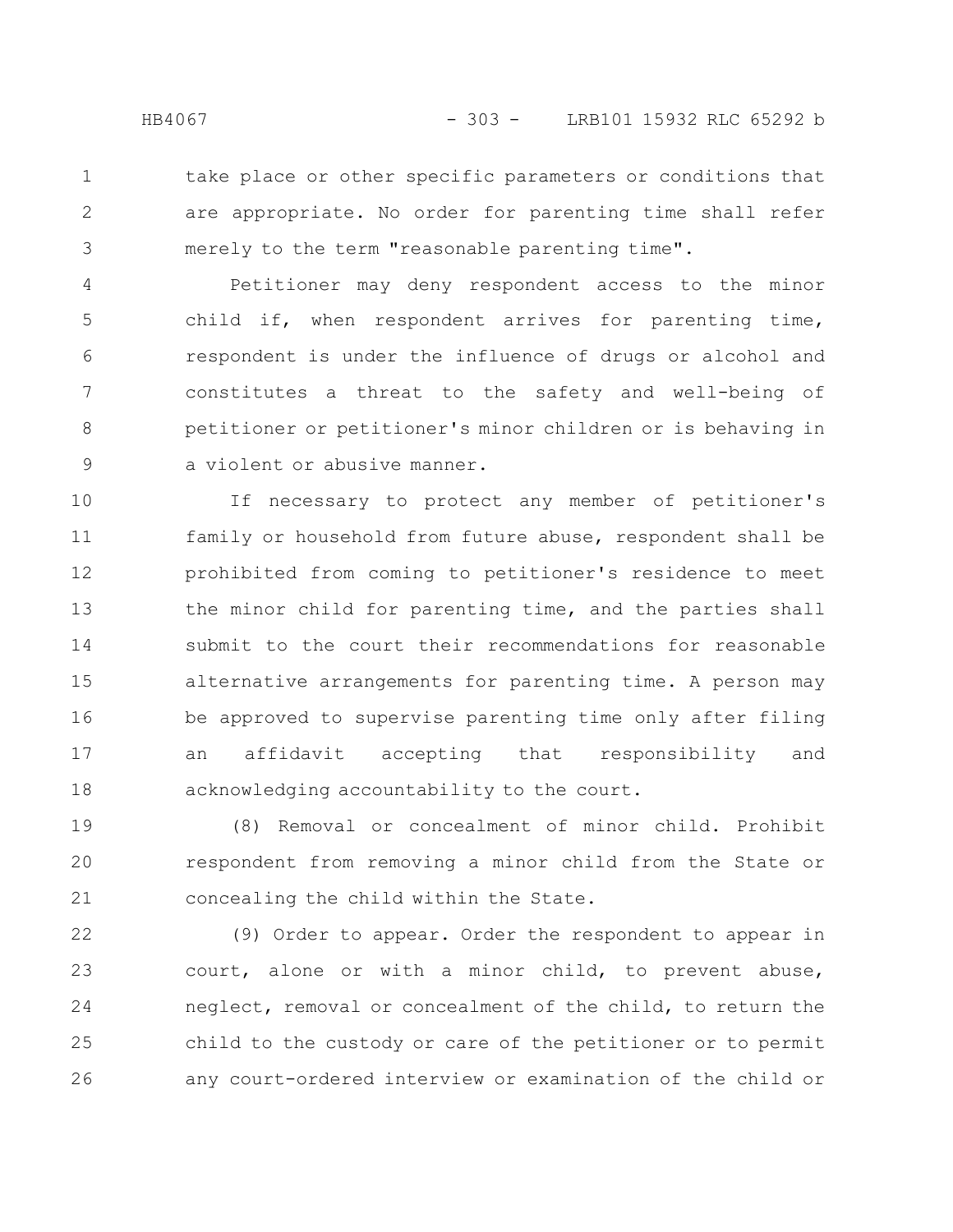the respondent. 1

(10) Possession of personal property. Grant petitioner exclusive possession of personal property and, if respondent has possession or control, direct respondent to promptly make it available to petitioner, if: 2 3 4 5

(i) petitioner, but not respondent, owns the property; or 6 7

(ii) the parties own the property jointly; sharing it would risk abuse of petitioner by respondent or is impracticable; and the balance of hardships favors temporary possession by petitioner. 8 9 10 11

If petitioner's sole claim to ownership of the property is that it is marital property, the court may award petitioner temporary possession thereof under the standards of subparagraph (ii) of this paragraph only if a proper proceeding has been filed under the Illinois Marriage and Dissolution of Marriage Act, as now or hereafter amended. 12 13 14 15 16 17 18

No order under this provision shall affect title to property. 19 20

(11) Protection of property. Forbid the respondent from taking, transferring, encumbering, concealing, damaging or otherwise disposing of any real or personal property, except as explicitly authorized by the court, if: 21 22 23 24

(i) petitioner, but not respondent, owns the property; or 25 26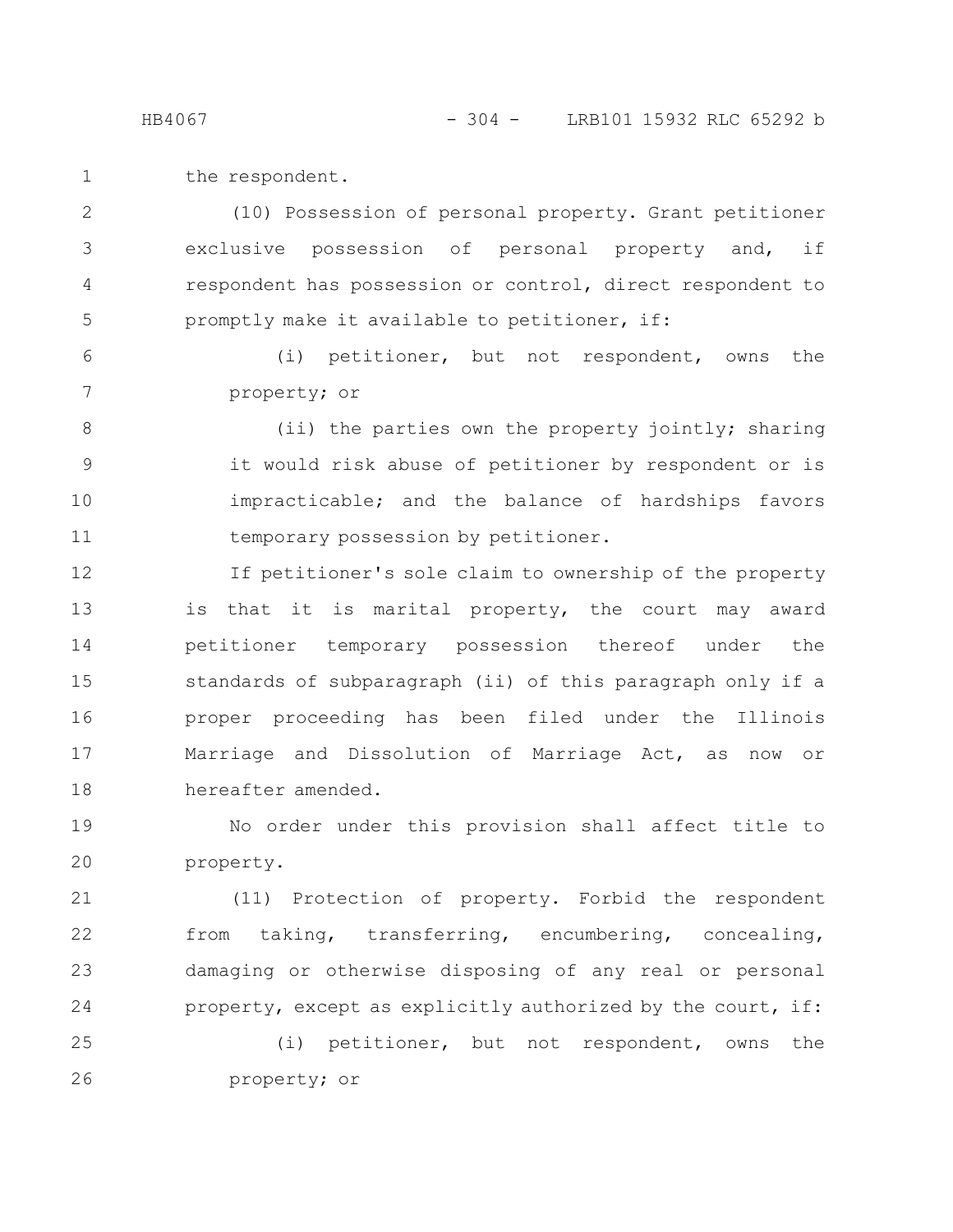(ii) the parties own the property jointly, and the balance of hardships favors granting this remedy. 1 2

If petitioner's sole claim to ownership of the property is that it is marital property, the court may grant petitioner relief under subparagraph (ii) of this paragraph only if a proper proceeding has been filed under the Illinois Marriage and Dissolution of Marriage Act, as now or hereafter amended. 3 4 5 6 7 8

The court may further prohibit respondent from improperly using the financial or other resources of an aged member of the family or household for the profit or advantage of respondent or of any other person. 9 10 11 12

(11.5) Protection of animals. Grant the petitioner the exclusive care, custody, or control of any animal owned, possessed, leased, kept, or held by either the petitioner or the respondent or a minor child residing in the residence or household of either the petitioner or the respondent and order the respondent to stay away from the animal and forbid the respondent from taking, transferring, encumbering, concealing, harming, or otherwise disposing of the animal. 13 14 15 16 17 18 19 20 21

(12) Order for payment of support. Order respondent to pay temporary support for the petitioner or any child in the petitioner's care or over whom the petitioner has been allocated parental responsibility, when the respondent has a legal obligation to support that person, in accordance 22 23 24 25 26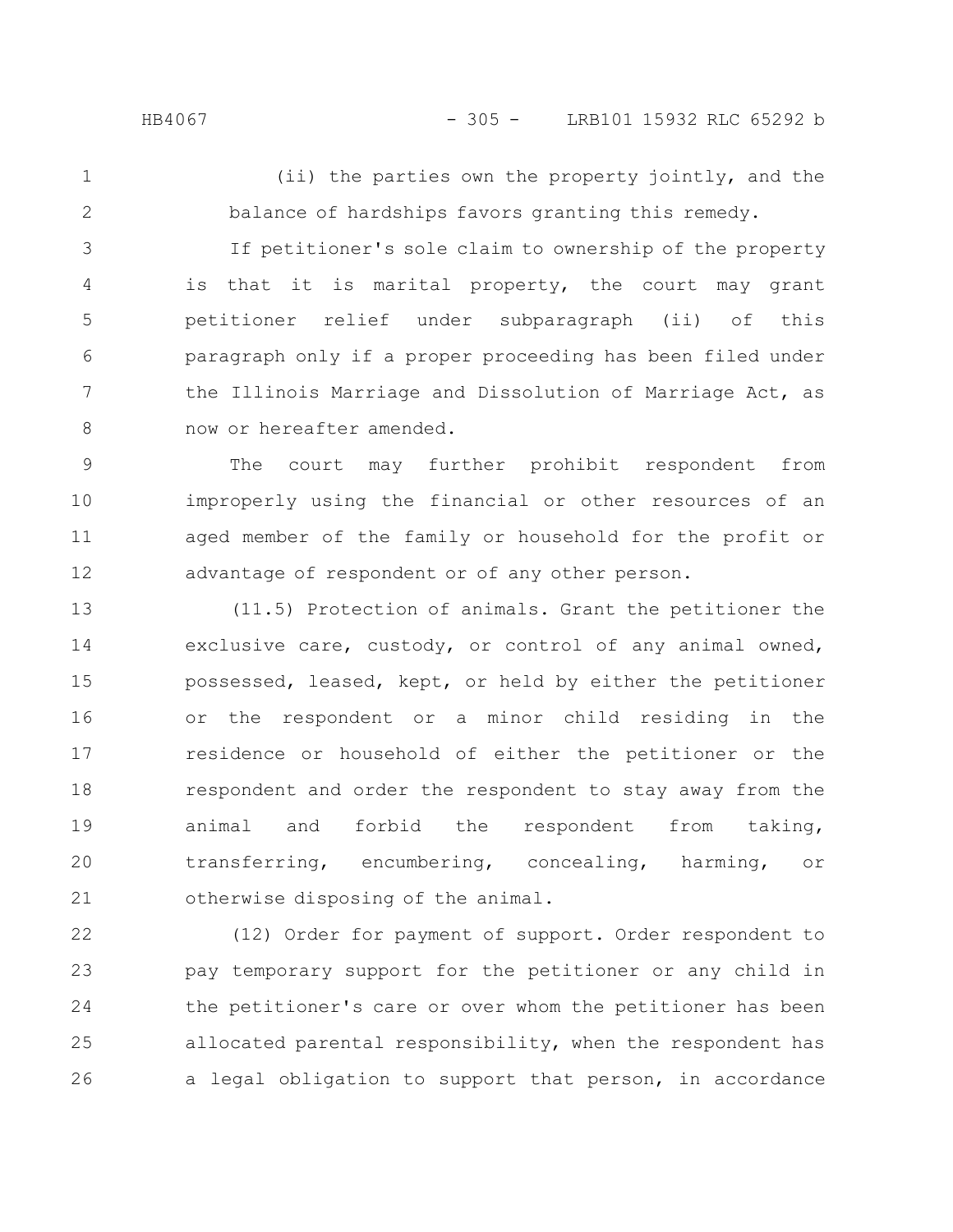with the Illinois Marriage and Dissolution of Marriage Act, which shall govern, among other matters, the amount of support, payment through the clerk and withholding of income to secure payment. An order for child support may be granted to a petitioner with lawful physical care of a child, or an order or agreement for physical care of a child, prior to entry of an order allocating significant decision-making responsibility. Such a support order shall expire upon entry of a valid order allocating parental responsibility differently and vacating the petitioner's significant decision-making authority, unless otherwise provided in the order. 1 2 3 4 5 6 7 8 9 10 11 12

(13) Order for payment of losses. Order respondent to pay petitioner for losses suffered as a direct result of the abuse, neglect, or exploitation. Such losses shall include, but not be limited to, medical expenses, lost earnings or other support, repair or replacement of property damaged or taken, reasonable attorney's fees, court costs and moving or other travel expenses, including additional reasonable expenses for temporary shelter and restaurant meals. 13 14 15 16 17 18 19 20 21

(i) Losses affecting family needs. If a party is entitled to seek maintenance, child support or property distribution from the other party under the Illinois Marriage and Dissolution of Marriage Act, as now or hereafter amended, the court may order 22 23 24 25 26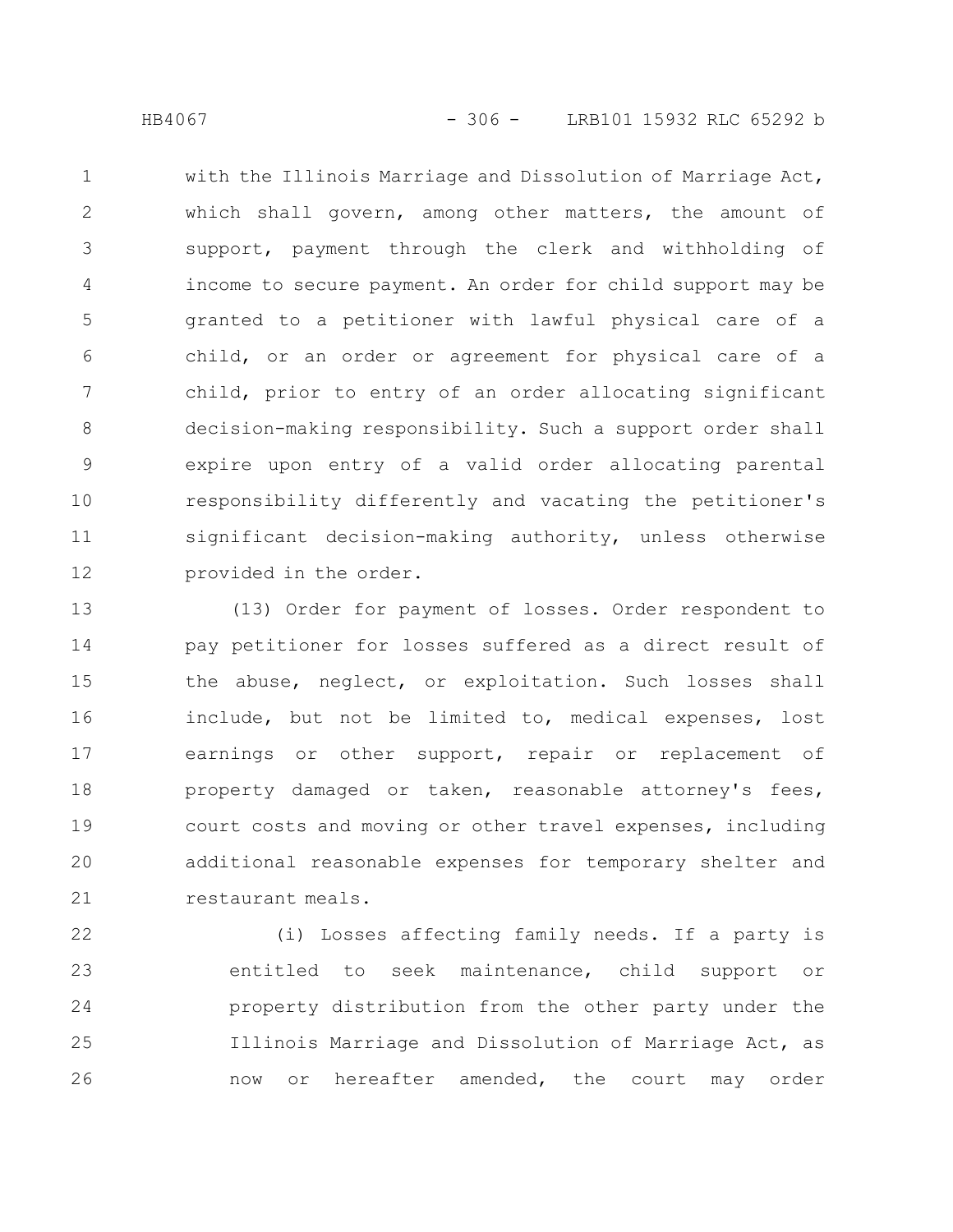respondent to reimburse petitioner's actual losses, to the extent that such reimbursement would be "appropriate temporary relief", as authorized by subsection (a)(3) of Section 501 of that Act. 1 2 3 4

(ii) Recovery of expenses. In the case of an improper concealment or removal of a minor child, the court may order respondent to pay the reasonable expenses incurred or to be incurred in the search for and recovery of the minor child, including but not limited to legal fees, court costs, private investigator fees, and travel costs. 5 6 7 8 9 10 11

(14) Prohibition of entry. Prohibit the respondent from entering or remaining in the residence or household while the respondent is under the influence of alcohol or drugs and constitutes a threat to the safety and well-being of the petitioner or the petitioner's children. 12 13 14 15 16

17

(14.5) Prohibition of firearm possession.

(a) Prohibit a respondent against whom an order of protection was issued from possessing any firearms during the duration of the order if the order: 18 19 20

(1) was issued after a hearing of which such person received actual notice, and at which such person had an opportunity to participate; 21 22 23

(2) restrains such person from harassing, stalking, or threatening an intimate partner of such person or child of such intimate partner or 24 25 26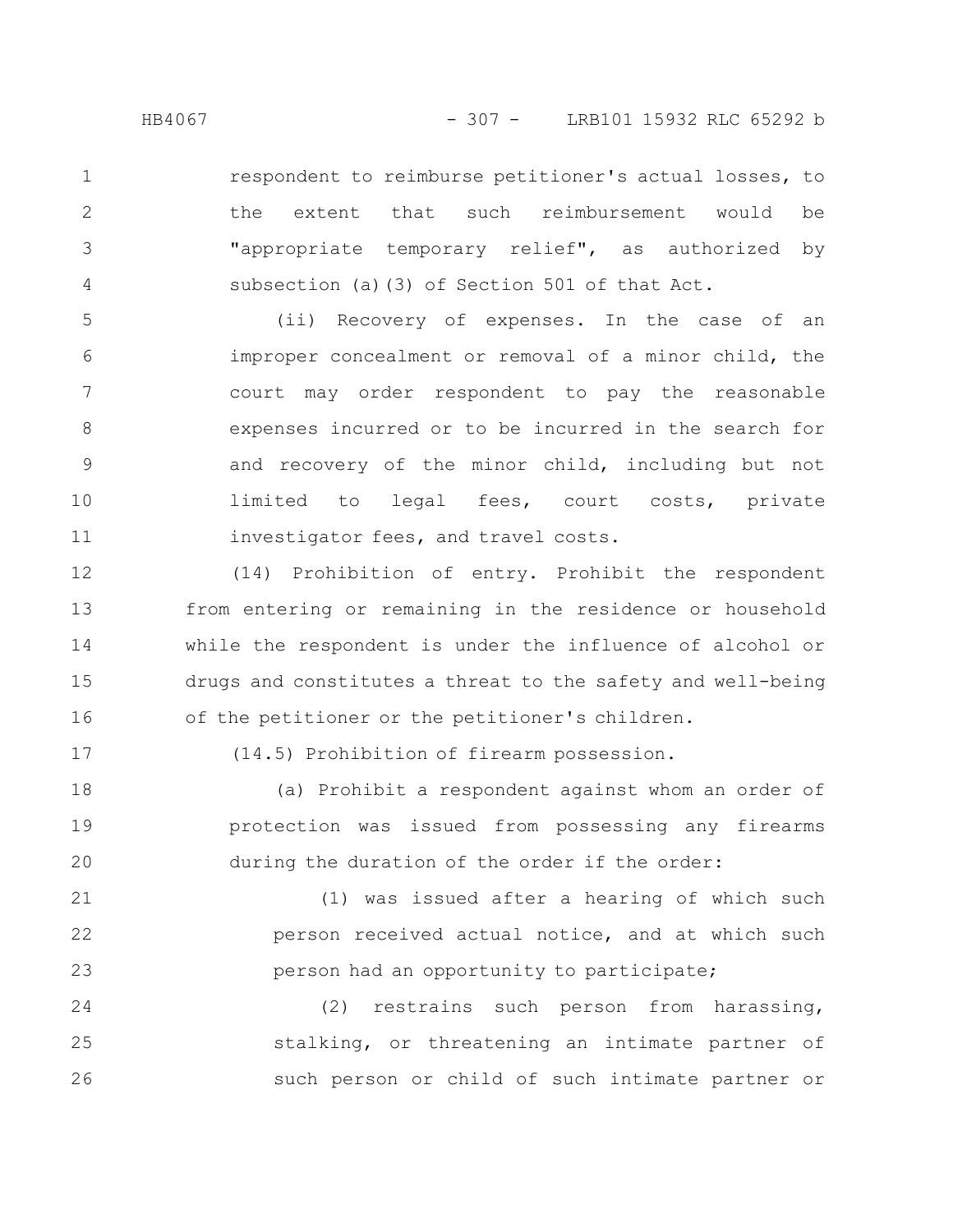2

3

person, or engaging in other conduct that would place an intimate partner in reasonable fear of bodily injury to the partner or child; and

(3)(i) includes a finding that such person represents a credible threat to the physical safety of such intimate partner or child; or (ii) by its terms explicitly prohibits the use, attempted use, or threatened use of physical force against such intimate partner or child that would reasonably be expected to cause bodily injury. 4 5 6 7 8 9 10

Any Firearm Owner's Identification Card in the possession of the respondent, except as provided on (b), shall be ordered by turned over to the local law enforcement agency. The enforcement agency shall immediately the card to the Department of State Police Owner's Identification Card Office for safekeeping. The court shall issue a warrant for seizure of any firearm in the possession of the respondent, to be kept by the local law enforcement agency for safekeeping, except as provided in subsection (b). The period of safekeeping shall be for the duration of the order of protection. The firearm or firearms and Firearm Owner's Identification Card, if unexpired, shall at the respondent's request, be returned to the respondent at the end of the order of protection. It is 11 12 13 14 15 16 17 18 19 20 21 22 23 24 25 26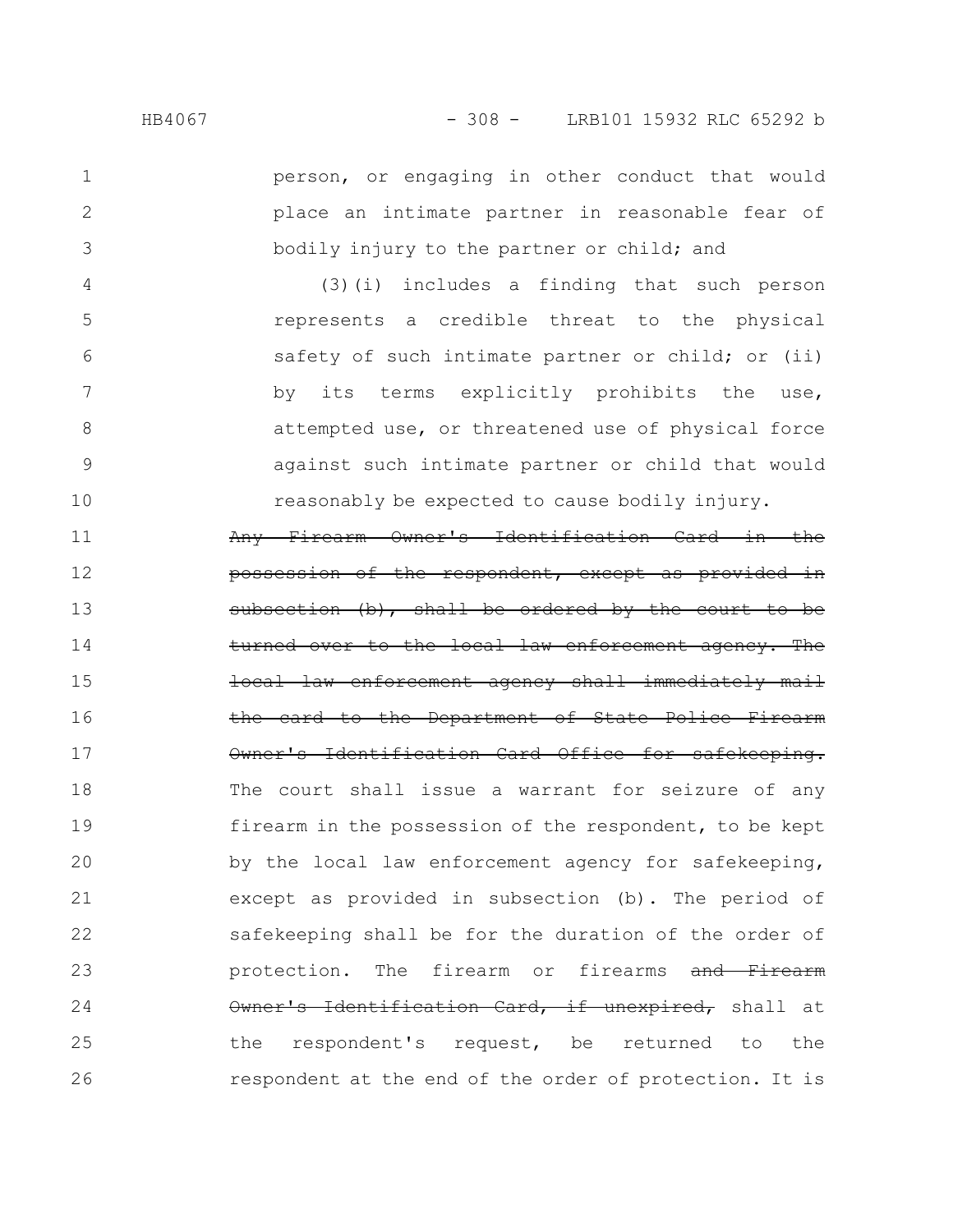2

3

the respondent's responsibility to notify the Department of State Police Firearm Owner's Identification Card Office.

(b) If the respondent is a peace officer as defined in Section 2-13 of the Criminal Code of 2012, the court shall order that any firearms used by the respondent in the performance of his or her duties as a peace officer be surrendered to the chief law enforcement executive of the agency in which the respondent is employed, who shall retain the firearms for safekeeping for the duration of the order of protection. 4 5 6 7 8 9 10 11

(c) Upon expiration of the period of safekeeping, if the firearms or Firearm Owner's Identification Card cannot be returned to respondent because respondent cannot be located, fails to respond to requests to retrieve the firearms, or is not lawfully eligible to possess a firearm, upon petition from the local law enforcement agency, the court may order the local law enforcement agency to destroy the firearms, use the firearms for training purposes, or for any other application as deemed appropriate by the local law enforcement agency; or that the firearms be turned over to a third party who is lawfully eligible to possess firearms, and who does not reside with respondent. 12 13 14 15 16 17 18 19 20 21 22 23 24

(15) Prohibition of access to records. If an order of protection prohibits respondent from having contact with 25 26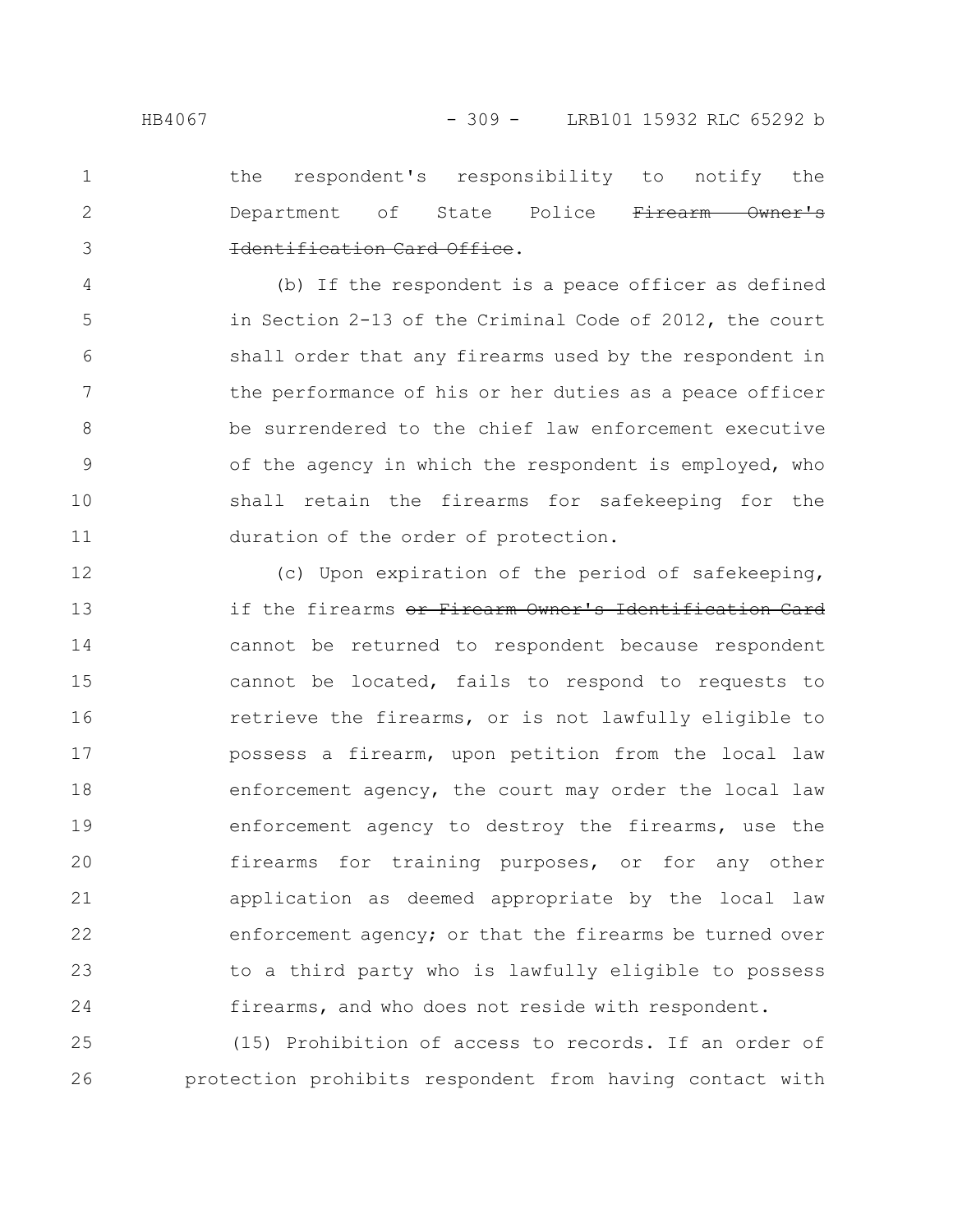the minor child, or if petitioner's address is omitted under subsection (b) of Section 203, or if necessary to prevent abuse or wrongful removal or concealment of a minor child, the order shall deny respondent access to, and prohibit respondent from inspecting, obtaining, or attempting to inspect or obtain, school or any other records of the minor child who is in the care of petitioner. 1 2 3 4 5 6 7 8

(16) Order for payment of shelter services. Order respondent to reimburse a shelter providing temporary housing and counseling services to the petitioner for the cost of the services, as certified by the shelter and deemed reasonable by the court. 9 10 11 12 13

(17) Order for injunctive relief. Enter injunctive relief necessary or appropriate to prevent further abuse of a family or household member or further abuse, neglect, or exploitation of a high-risk adult with disabilities or to effectuate one of the granted remedies, if supported by the balance of hardships. If the harm to be prevented by the injunction is abuse or any other harm that one of the remedies listed in paragraphs (1) through (16) of this subsection is designed to prevent, no further evidence is necessary that the harm is an irreparable injury. 14 15 16 17 18 19 20 21 22 23

24

(18) Telephone services.

(A) Unless a condition described in subparagraph (B) of this paragraph exists, the court may, upon 25 26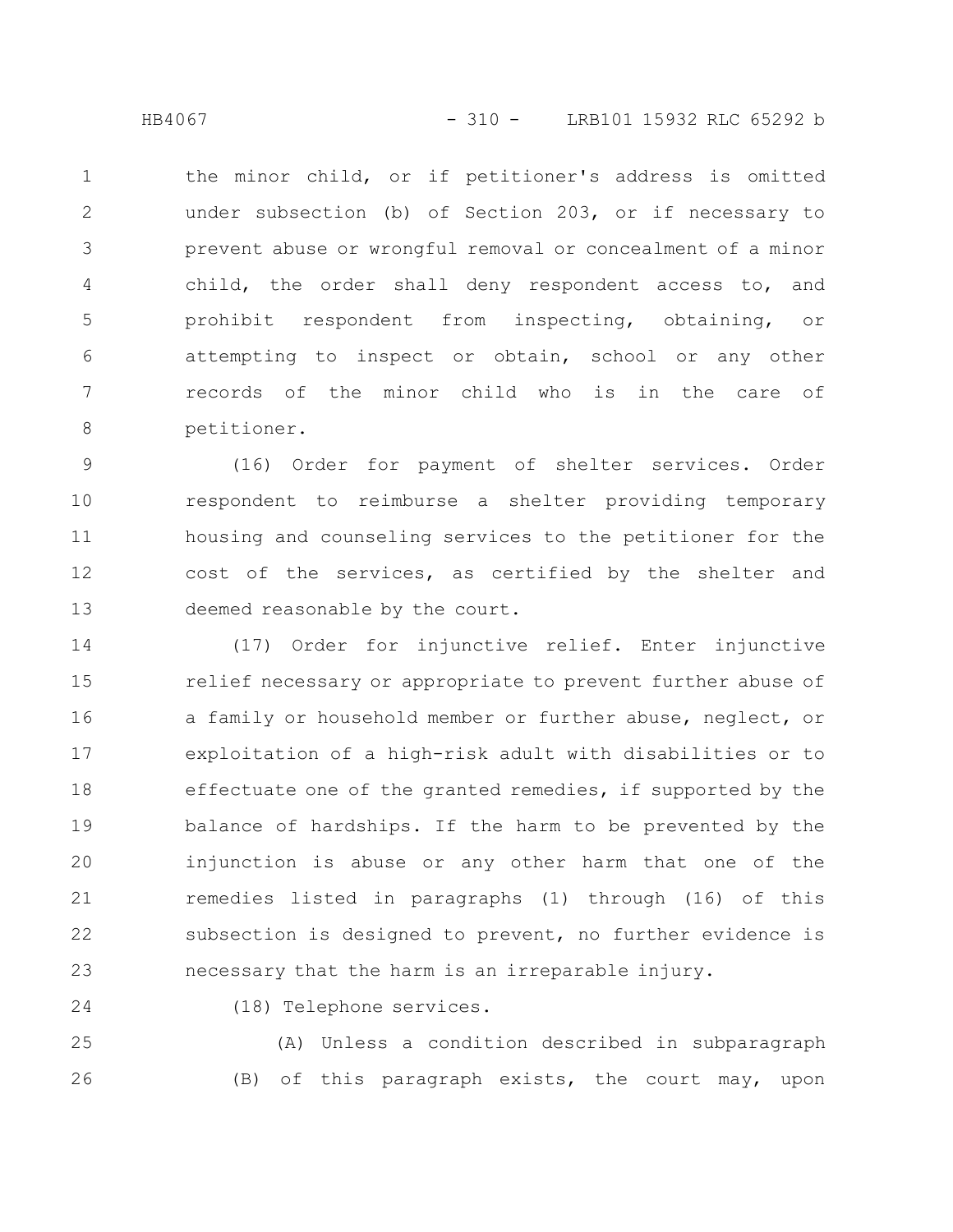request by the petitioner, order a wireless telephone service provider to transfer to the petitioner the right to continue to use a telephone number or numbers indicated by the petitioner and the financial responsibility associated with the number or numbers, as set forth in subparagraph (C) of this paragraph. For purposes of this paragraph (18), the term "wireless telephone service provider" means a provider of commercial mobile service as defined in 47 U.S.C. 332. The petitioner may request the transfer of each telephone number that the petitioner, or a minor child in his or her custody, uses. The clerk of the court shall serve the order on the wireless telephone service provider's agent for service of process provided to the Illinois Commerce Commission. The order shall contain all of the following: 1 2 3 4 5 6 7 8 9 10 11 12 13 14 15 16

(i) The name and billing telephone number of the account holder including the name of the wireless telephone service provider that serves the account. 17 18 19 20

(ii) Each telephone number that will be transferred. 21 22

(iii) A statement that the provider transfers to the petitioner all financial responsibility for and right to the use of any telephone number transferred under this paragraph. 23 24 25 26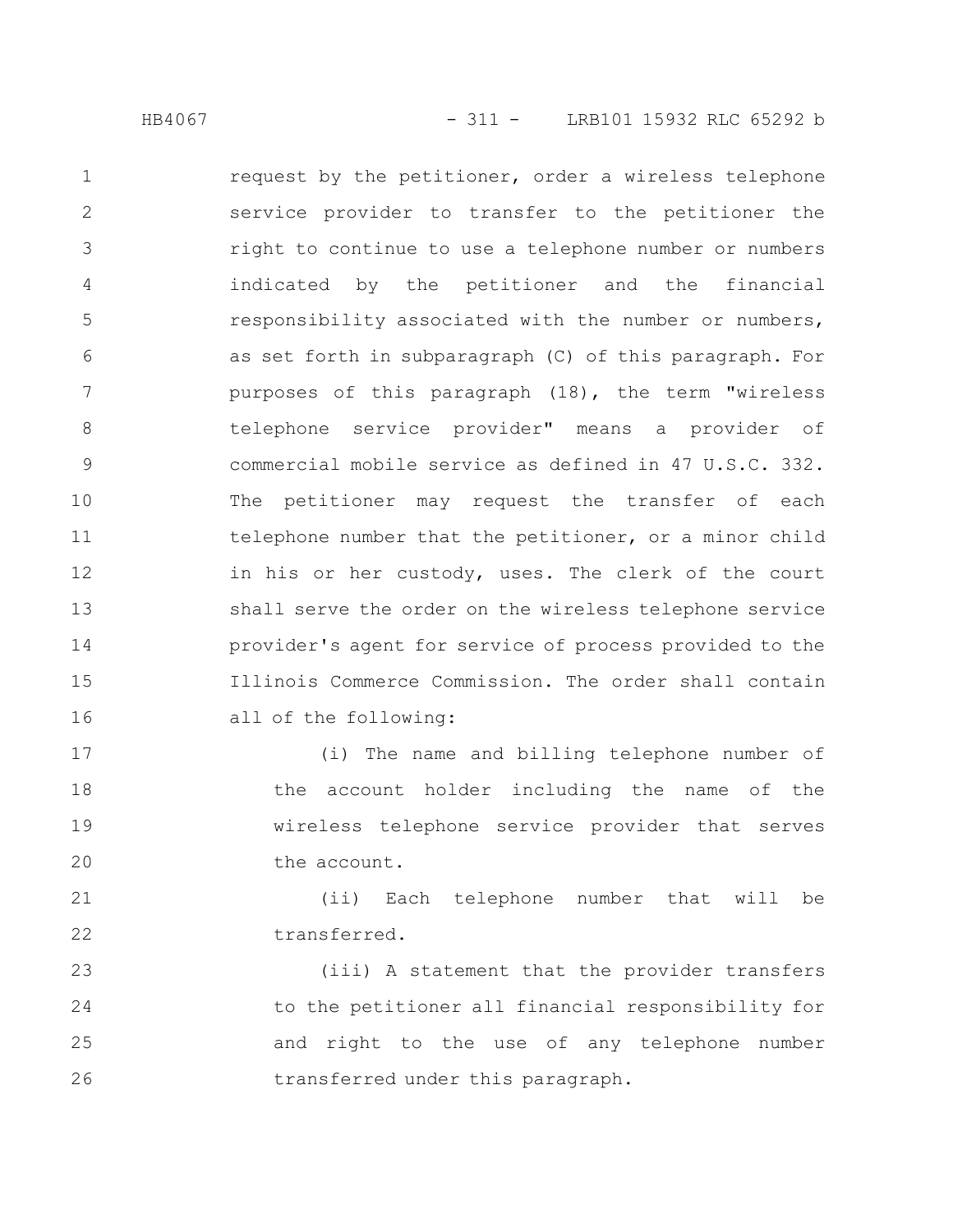(B) A wireless telephone service provider shall terminate the respondent's use of, and shall transfer to the petitioner use of, the telephone number or numbers indicated in subparagraph (A) of this paragraph unless it notifies the petitioner, within 72 hours after it receives the order, that one of the following applies: 1 2 3 4 5 6 7

(i) The account holder named in the order has terminated the account. 8 9

(ii) A difference in network technology would prevent or impair the functionality of a device on a network if the transfer occurs. 10 11 12

(iii) The transfer would cause a geographic or other limitation on network or service provision to the petitioner. 13 14 15

(iv) Another technological or operational issue would prevent or impair the use of the telephone number if the transfer occurs.

(C) The petitioner assumes all financial responsibility for and right to the use of any telephone number transferred under this paragraph. In this paragraph, "financial responsibility" includes monthly service costs and costs associated with any mobile device associated with the number. 19 20 21 22 23 24

(D) A wireless telephone service provider may apply to the petitioner its routine and customary 25 26

16

17

18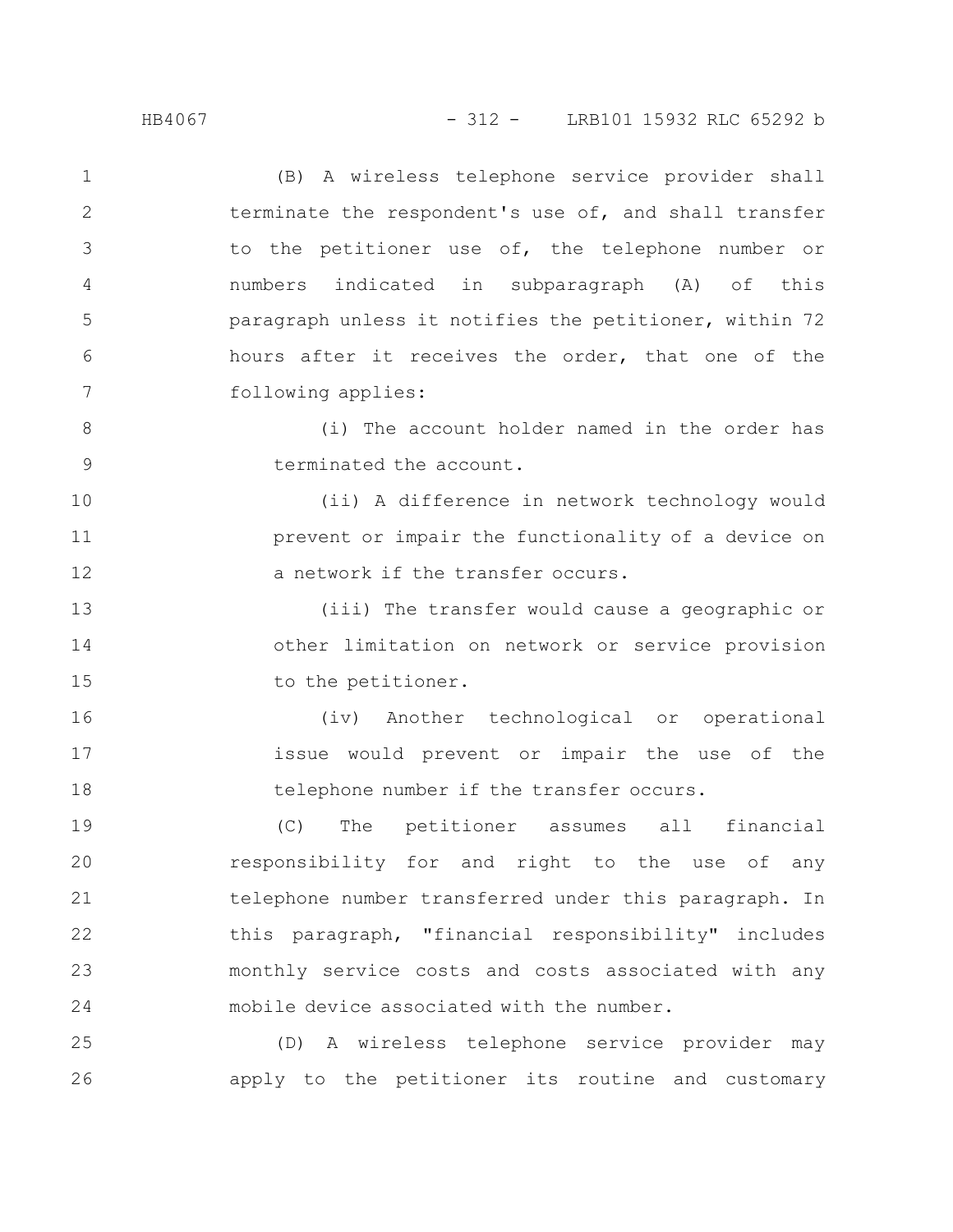2

3

4

requirements for establishing an account or transferring a number, including requiring the petitioner to provide proof of identification, financial information, and customer preferences.

(E) Except for willful or wanton misconduct, a wireless telephone service provider is immune from civil liability for its actions taken in compliance with a court order issued under this paragraph. 5 6 7 8

(F) All wireless service providers that provide services to residential customers shall provide to the Illinois Commerce Commission the name and address of an agent for service of orders entered under this paragraph (18). Any change in status of the registered agent must be reported to the Illinois Commerce Commission within 30 days of such change. 9 10 11 12 13 14 15

(G) The Illinois Commerce Commission shall maintain the list of registered agents for service for each wireless telephone service provider on the Commission's website. The Commission may consult with wireless telephone service providers and the Circuit Court Clerks on the manner in which this information is provided and displayed. 16 17 18 19 20 21 22

(c) Relevant factors; findings. 23

(1) In determining whether to grant a specific remedy, other than payment of support, the court shall consider relevant factors, including but not limited to the 24 25 26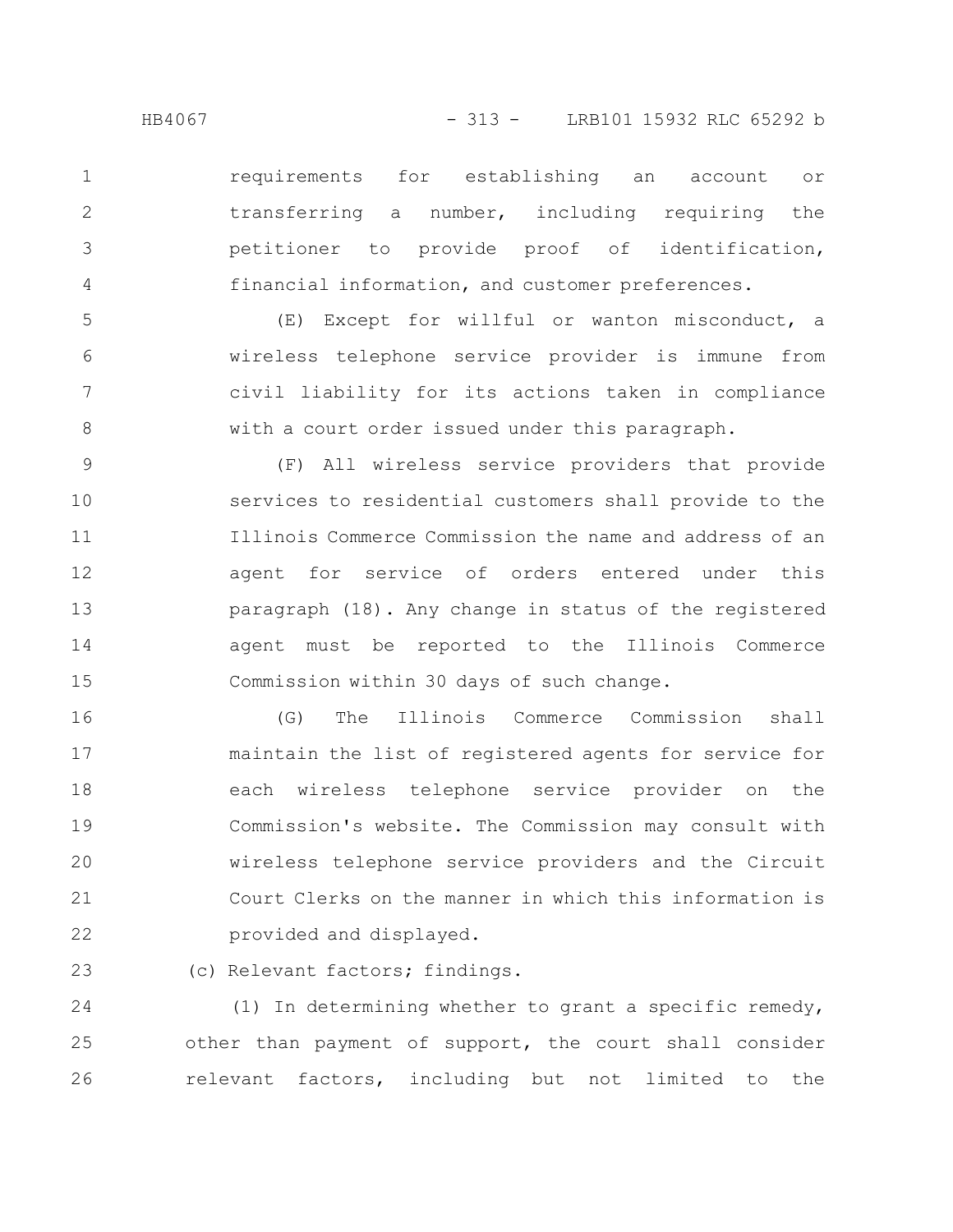23

24

following:

(i) the nature, frequency, severity, pattern and consequences of the respondent's past abuse, neglect or exploitation of the petitioner or any family or household member, including the concealment of his or her location in order to evade service of process or notice, and the likelihood of danger of future abuse, neglect, or exploitation to petitioner or any member of petitioner's or respondent's family or household; and 2 3 4 5 6 7 8 9

(ii) the danger that any minor child will be abused or neglected or improperly relocated from the jurisdiction, improperly concealed within the State or improperly separated from the child's primary caretaker. 10 11 12 13 14

(2) In comparing relative hardships resulting to the parties from loss of possession of the family home, the court shall consider relevant factors, including but not limited to the following: 15 16 17 18

(i) availability, accessibility, cost, safety, adequacy, location and other characteristics of alternate housing for each party and any minor child or dependent adult in the party's care; 19 20 21 22

(ii) the effect on the party's employment; and (iii) the effect on the relationship of the party,

and any minor child or dependent adult in the party's care, to family, school, church and community. 25 26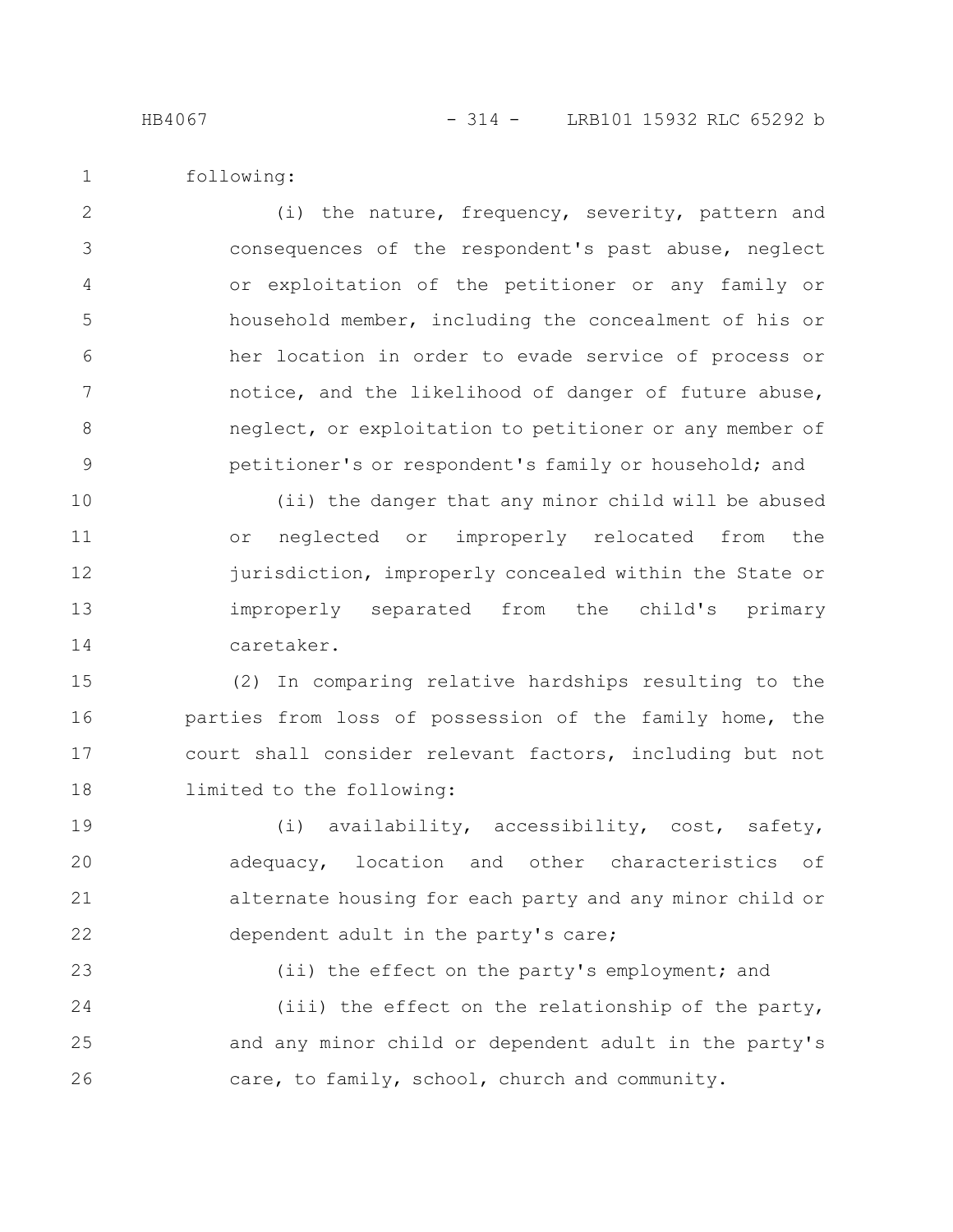6

7

(3) Subject to the exceptions set forth in paragraph (4) of this subsection, the court shall make its findings in an official record or in writing, and shall at a minimum set forth the following: 1 2 3 4

(i) That the court has considered the applicable relevant factors described in paragraphs (1) and (2) of this subsection.

(ii) Whether the conduct or actions of respondent, unless prohibited, will likely cause irreparable harm or continued abuse. 8 9 10

(iii) Whether it is necessary to grant the requested relief in order to protect petitioner or other alleged abused persons. 11 12 13

(4) For purposes of issuing an ex parte emergency order of protection, the court, as an alternative to or as a supplement to making the findings described in paragraphs (c)(3)(i) through (c)(3)(iii) of this subsection, may use the following procedure: 14 15 16 17 18

When a verified petition for an emergency order of protection in accordance with the requirements of Sections 203 and 217 is presented to the court, the court shall examine petitioner on oath or affirmation. An emergency order of protection shall be issued by the court if it appears from the contents of the petition and the examination of petitioner that the averments are sufficient to indicate abuse by respondent and to support 19 20 21 22 23 24 25 26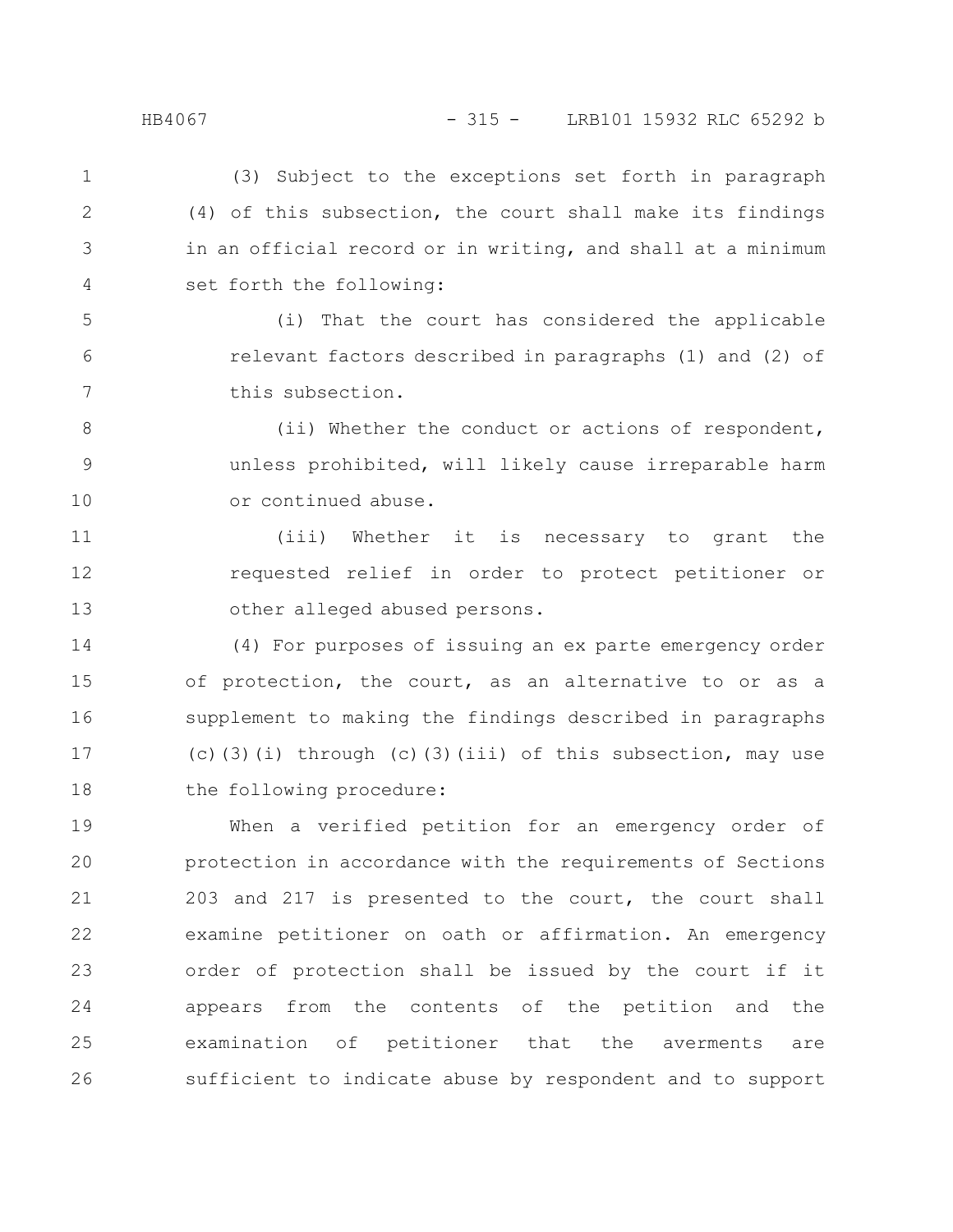the granting of relief under the issuance of the emergency order of protection. 1 2

(5) Never married parties. No rights or responsibilities for a minor child born outside of marriage attach to a putative father until a father and child relationship has been established under the Illinois Parentage Act of 1984, the Illinois Parentage Act of 2015, the Illinois Public Aid Code, Section 12 of the Vital Records Act, the Juvenile Court Act of 1987, the Probate Act of 1975, the Revised Uniform Reciprocal Enforcement of Support Act, the Uniform Interstate Family Support Act, the Expedited Child Support Act of 1990, any judicial, administrative, or other act of another state or territory, any other Illinois statute, or by any foreign nation establishing the father and child relationship, any other proceeding substantially in conformity with the Personal Responsibility and Work Opportunity Reconciliation Act of 1996 (Pub. L. 104-193), or where both parties appeared in open court or at an administrative hearing acknowledging under oath or admitting by affirmation the existence of a father and child relationship. Absent such an adjudication, finding, or acknowledgment, no putative father shall be granted temporary allocation of parental responsibilities, including parenting time with the minor child, or physical care and possession of the minor child, nor shall an order of payment for support of the minor 3 4 5 6 7 8 9 10 11 12 13 14 15 16 17 18 19 20 21 22 23 24 25 26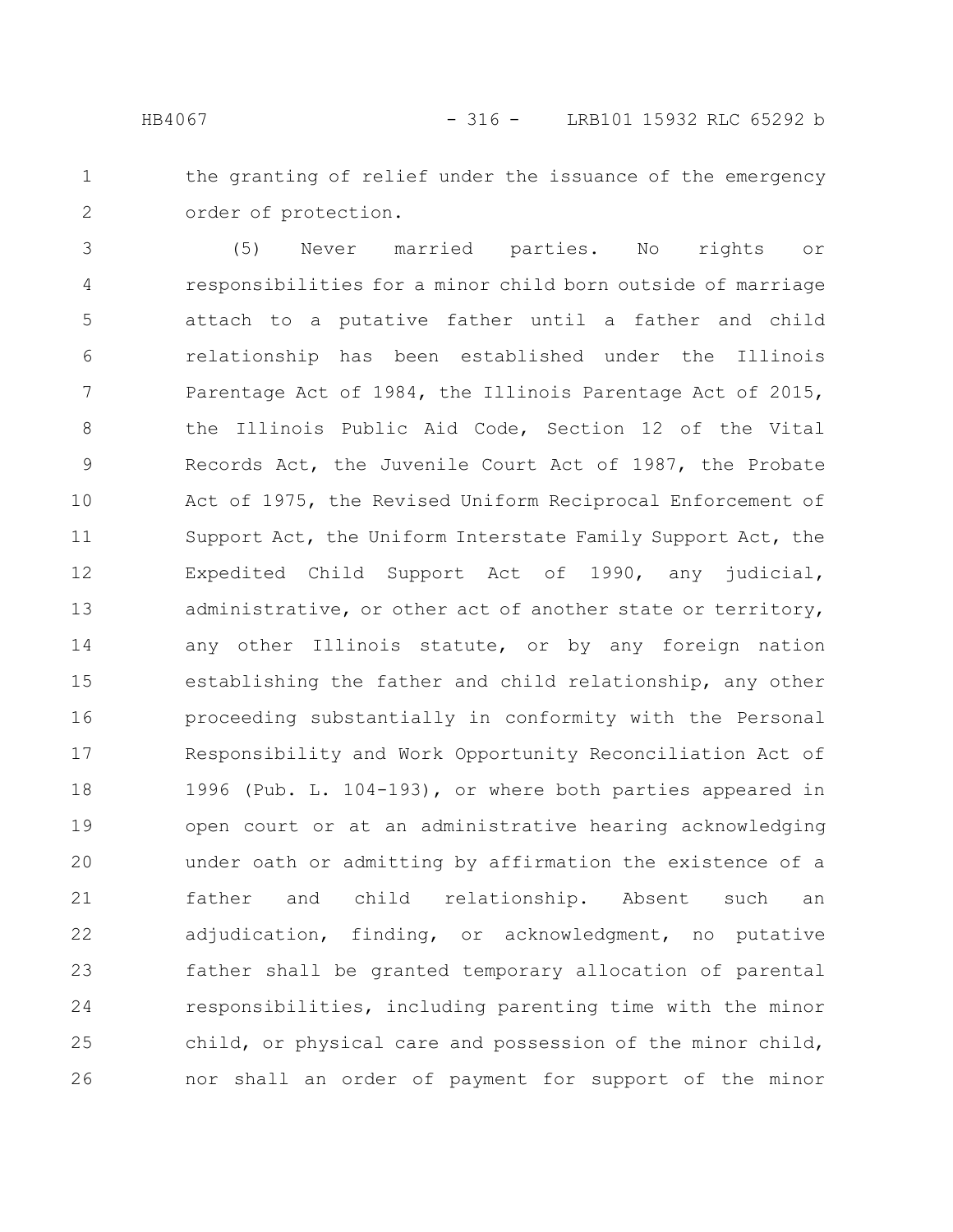child be entered. 1

(d) Balance of hardships; findings. If the court finds that the balance of hardships does not support the granting of a remedy governed by paragraph  $(2)$ ,  $(3)$ ,  $(10)$ ,  $(11)$ , or  $(16)$  of subsection (b) of this Section, which may require such balancing, the court's findings shall so indicate and shall include a finding as to whether granting the remedy will result in hardship to respondent that would substantially outweigh the hardship to petitioner from denial of the remedy. The findings shall be an official record or in writing. 2 3 4 5 6 7 8 9 10

(e) Denial of remedies. Denial of any remedy shall not be based, in whole or in part, on evidence that: 11 12

(1) Respondent has cause for any use of force, unless that cause satisfies the standards for justifiable use of force provided by Article 7 of the Criminal Code of 2012; 13 14 15

16

(2) Respondent was voluntarily intoxicated;

(3) Petitioner acted in self-defense or defense of another, provided that, if petitioner utilized force, such force was justifiable under Article 7 of the Criminal Code of 2012; 17 18 19 20

(4) Petitioner did not act in self-defense or defense of another; 21 22

(5) Petitioner left the residence or household to avoid further abuse, neglect, or exploitation by respondent; 23 24

(6) Petitioner did not leave the residence or household to avoid further abuse, neglect, or exploitation by 25 26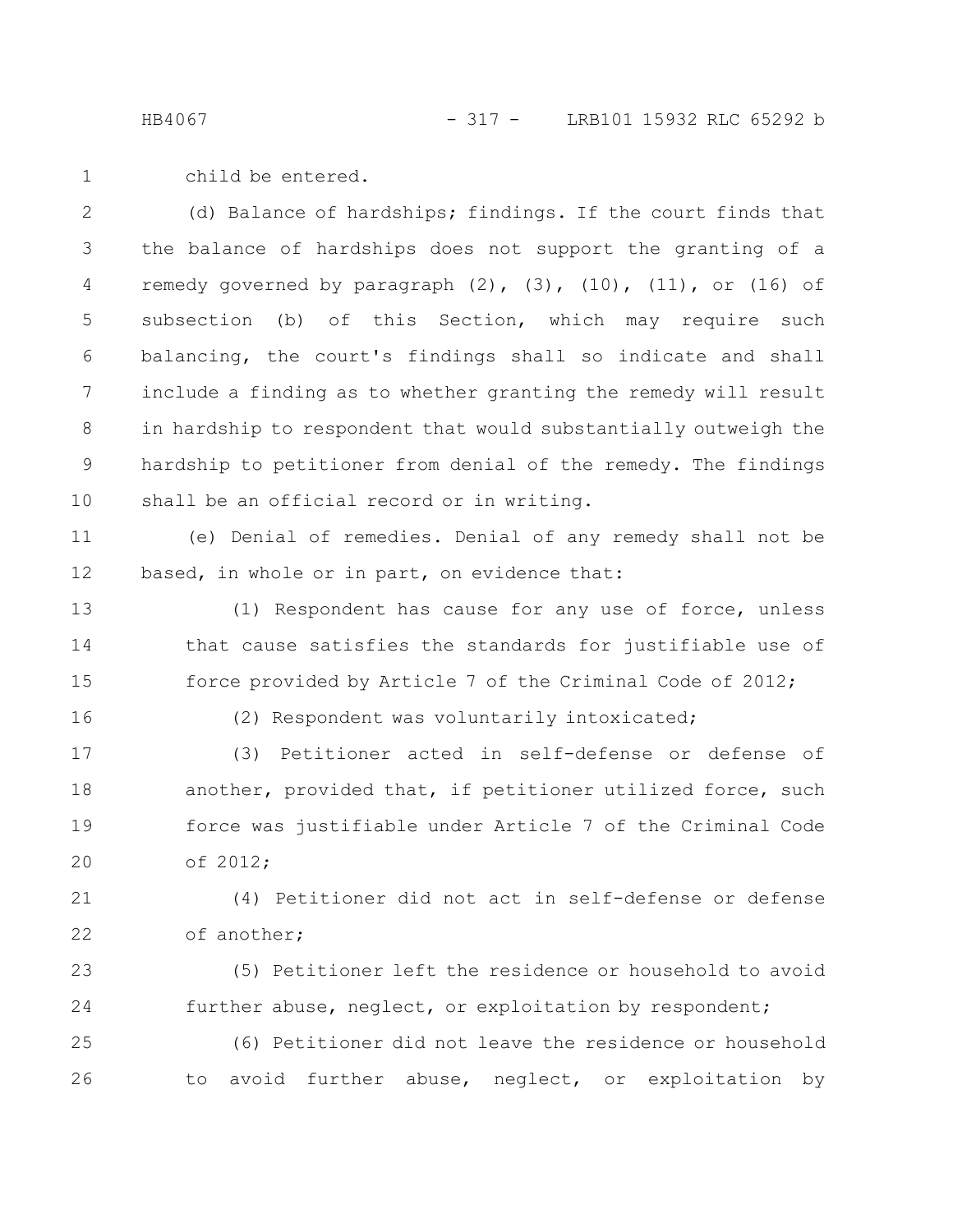respondent; 1

(7) Conduct by any family or household member excused the abuse, neglect, or exploitation by respondent, unless that same conduct would have excused such abuse, neglect, or exploitation if the parties had not been family or household members. 2 3 4 5 6

(Source: P.A. 99-85, eff. 1-1-16; 99-90, eff. 1-1-16; 99-642, eff. 7-28-16; 100-388, eff. 1-1-18; 100-863, eff. 8-14-18; 100-923, eff. 1-1-19.) 7 8 9

Section 115. The Uniform Disposition of Unclaimed Property Act is amended by changing Section 1 as follows: 10 11

(765 ILCS 1025/1) (from Ch. 141, par. 101) 12

Sec. 1. As used in this Act, unless the context otherwise requires: 13 14

(a) "Banking organization" means any bank, trust company, savings bank, industrial bank, land bank, safe deposit company, or a private banker. 15 16 17

(b) "Business association" means any corporation, joint stock company, business trust, partnership, or any association, limited liability company, or other business entity consisting of one or more persons, whether or not for profit. 18 19 20 21 22

(c) "Financial organization" means any savings and loan association, building and loan association, credit union, 23 24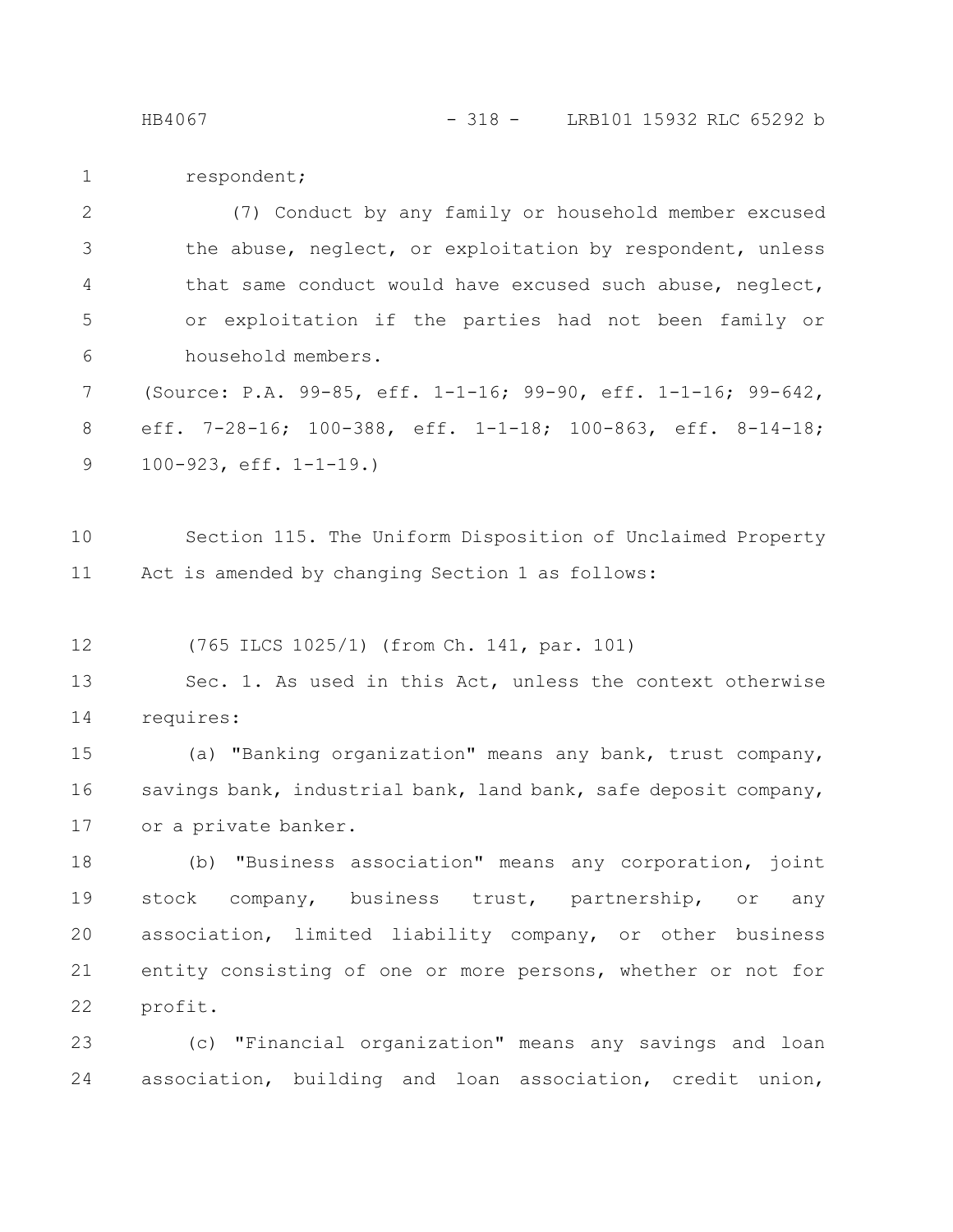currency exchange, co-operative bank, mutual funds, or investment company. 1 2

(d) "Holder" means any person in possession of property subject to this Act belonging to another, or who is trustee in case of a trust, or is indebted to another on an obligation subject to this Act. 3 4 5 6

(e) "Life insurance corporation" means any association or corporation transacting the business of insurance on the lives of persons or insurance appertaining thereto, including, but not by way of limitation, endowments and annuities. 7 8 9 10

(f) "Owner" means a depositor in case of a deposit, a beneficiary in case of a trust, a creditor, claimant, or payee in case of other property, or any person having a legal or equitable interest in property subject to this Act, or his legal representative. 11 12 13 14 15

(g) "Person" means any individual, business association, financial organization, government or political subdivision or agency, public authority, estate, trust, or any other legal or commercial entity. 16 17 18 19

(h) "Utility" means any person who owns or operates, for public use, any plant, equipment, property, franchise, or license for the transmission of communications or the production, storage, transmission, sale, delivery, or furnishing of electricity, water, steam, oil or gas. 20 21 22 23 24

(i) (Blank). 25

(j) "Insurance company" means any person transacting the 26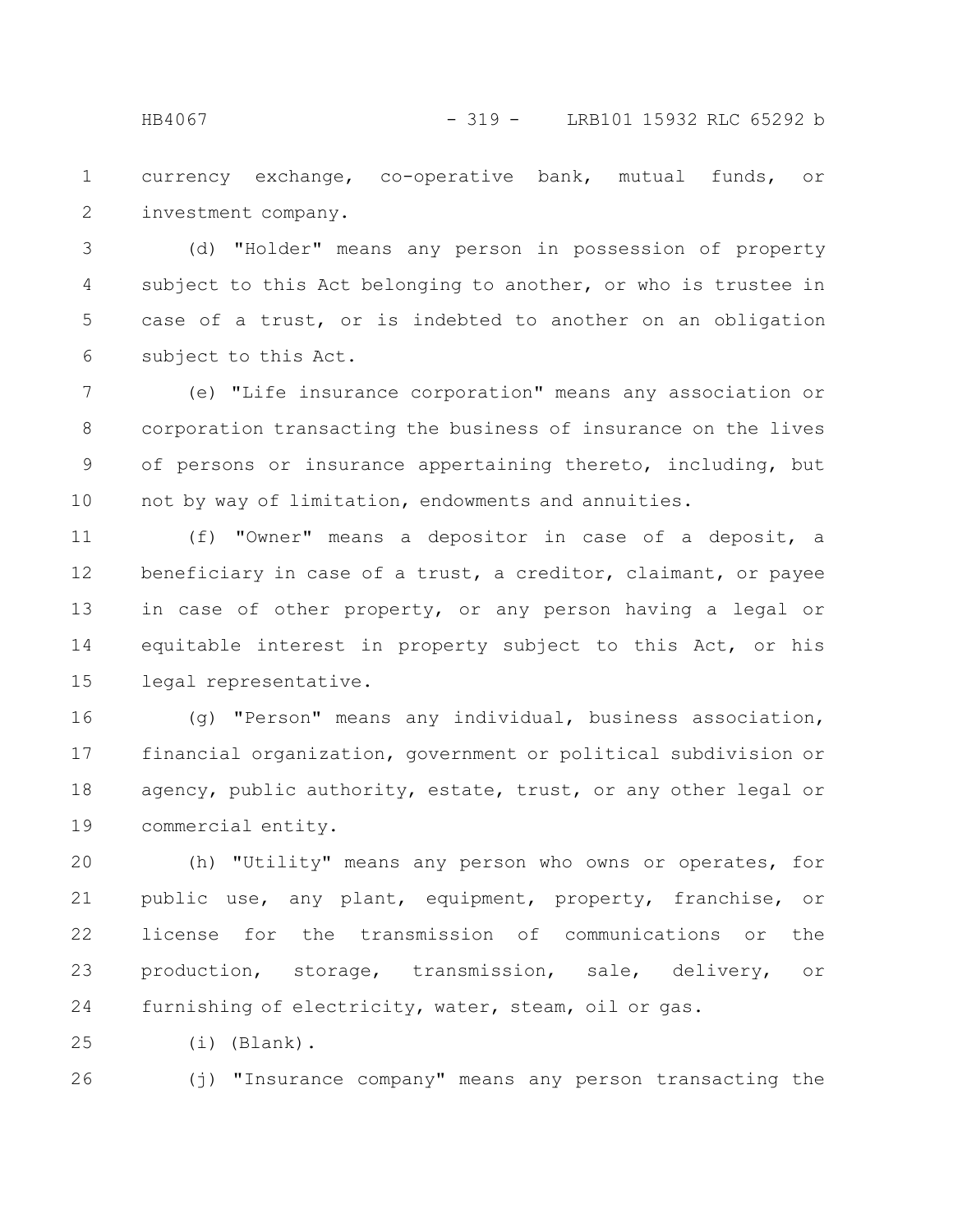HB4067 - 320 - LRB101 15932 RLC 65292 b

kinds of business enumerated in Section 4 of the Illinois Insurance Code other than life insurance. 1 2

(k) "Economic loss", as used in Sections 2a and 9 of this Act includes, but is not limited to, delivery charges, mark-downs and write-offs, carrying costs, restocking charges, lay-aways, special orders, issuance of credit memos, and the costs of special services or goods provided that reduce the property value or that result in lost sales opportunity. 3 4 5 6 7 8

(l) "Reportable property" means property, tangible or intangible, presumed abandoned under this Act that must be appropriately and timely reported and remitted to the Office of the State Treasurer under this Act. Interest, dividends, stock splits, warrants, or other rights that become reportable property under this Act include the underlying security or commodity giving rise to the interest, dividend, split, warrant, or other right to which the owner would be entitled. 9 10 11 12 13 14 15 16

(m) "Firearm" has the meaning ascribed to that term in Section  $2-7.5$  of the Criminal Code of 2012 the Firearm Identification Card Act. 17 18 19

(Source: P.A. 90-167, eff. 7-23-97; 91-16, eff. 7-1-99; 91-748, eff. 6-2-00.) 20 21

Section 120. The Revised Uniform Unclaimed Property Act is amended by changing Section 15-705 as follows: 22 23

24

(765 ILCS 1026/15-705)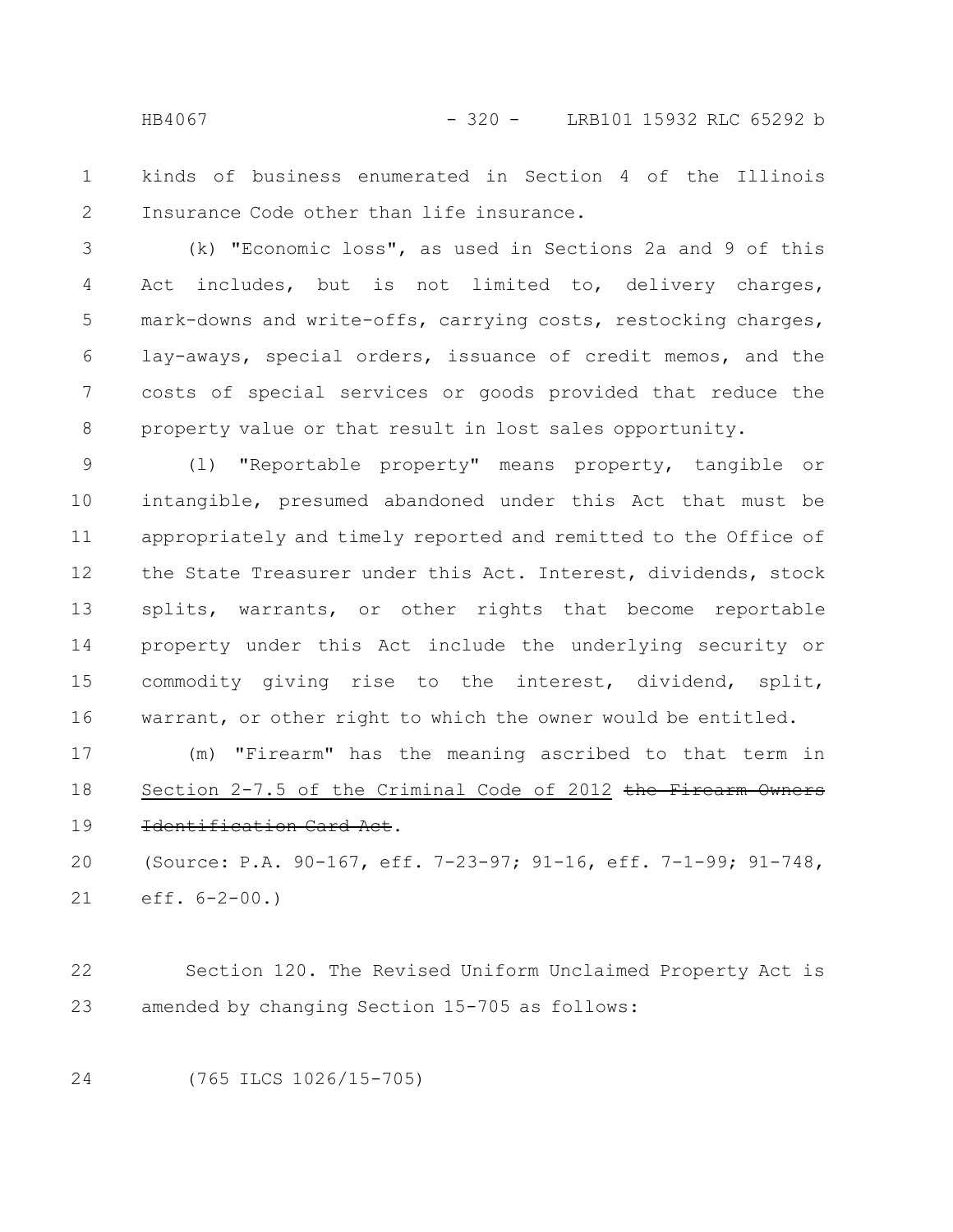Sec. 15-705. Exceptions to the sale of tangible property. The administrator shall dispose of tangible property identified by this Section in accordance with this Section. 1 2 3

(a) Military medals or decorations. The administrator may not sell a medal or decoration awarded for military service in the armed forces of the United States. Instead, the administrator, with the consent of the respective organization under paragraph (1), agency under paragraph (2), or entity under paragraph (3), may deliver a medal or decoration to be held in custody for the owner, to: 4 5 6 7 8 9 10

11

12

(1) a military veterans organization qualified under Section 501(c)(19) of the Internal Revenue Code;

13 14 (2) the agency that awarded the medal or decoration; or (3) a governmental entity.

After delivery, the administrator is not responsible for the safekeeping of the medal or decoration. 15 16

(b) Property with historical value. Property that the administrator reasonably believes may have historical value may be, at his or her discretion, loaned to an accredited museum in the United States where it will be kept until such time as the administrator orders it to be returned to his or her custody. 17 18 19 20 21 22

(c) Human remains. If human remains are delivered to the administrator under this Act, the administrator shall deliver those human remains to the coroner of the county in which the human remains were abandoned for disposition under Section 23 24 25 26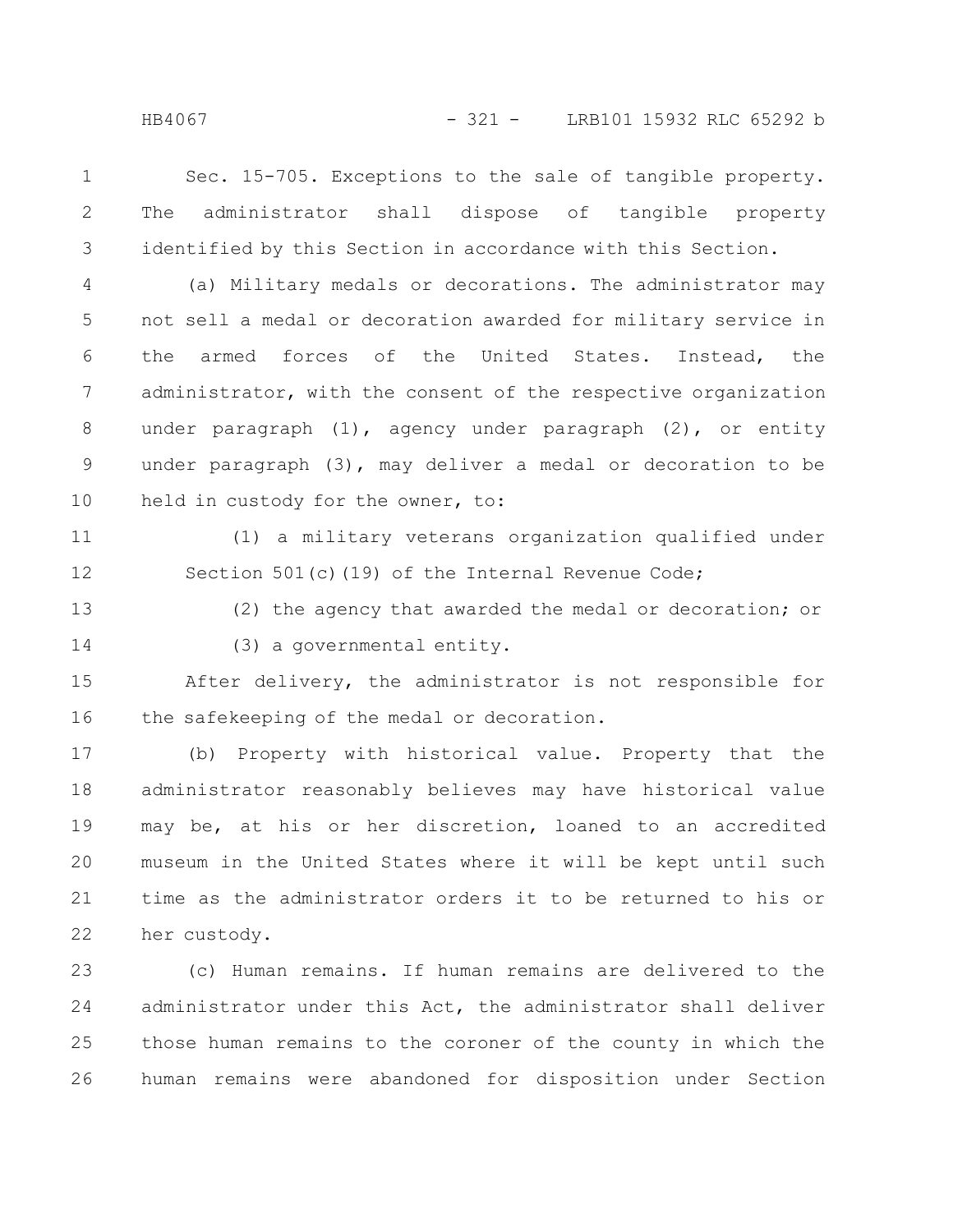3-3034 of the Counties Code. The only human remains that may be delivered to the administrator under this Act and that the administrator may receive are those that are reported and delivered as contents of a safe deposit box. 1 2 3 4

(d) Evidence in a criminal investigation. Property that may have been used in the commission of a crime or that may assist in the investigation of a crime, as determined after consulting with the Department of State Police, shall be delivered to the Department of State Police or other appropriate law enforcement authority to allow law enforcement to determine whether a criminal investigation should take place. Any such property delivered to a law enforcement authority shall be held in accordance with existing statutes and rules related to the gathering, retention, and release of evidence. 5 6 7 8 9 10 11 12 13 14

(e) Firearms. 15

(1) The administrator, in cooperation with the Department of State Police, shall develop a procedure to determine whether a firearm delivered to the administrator under this Act has been stolen or used in the commission of a crime. The Department of State Police shall determine the appropriate disposition of a firearm that has been stolen or used in the commission of a crime. The administrator shall attempt to return a firearm that has not been stolen or used in the commission of a crime to the rightful owner if the Department of State Police determines that the owner may lawfully possess the firearm. 16 17 18 19 20 21 22 23 24 25 26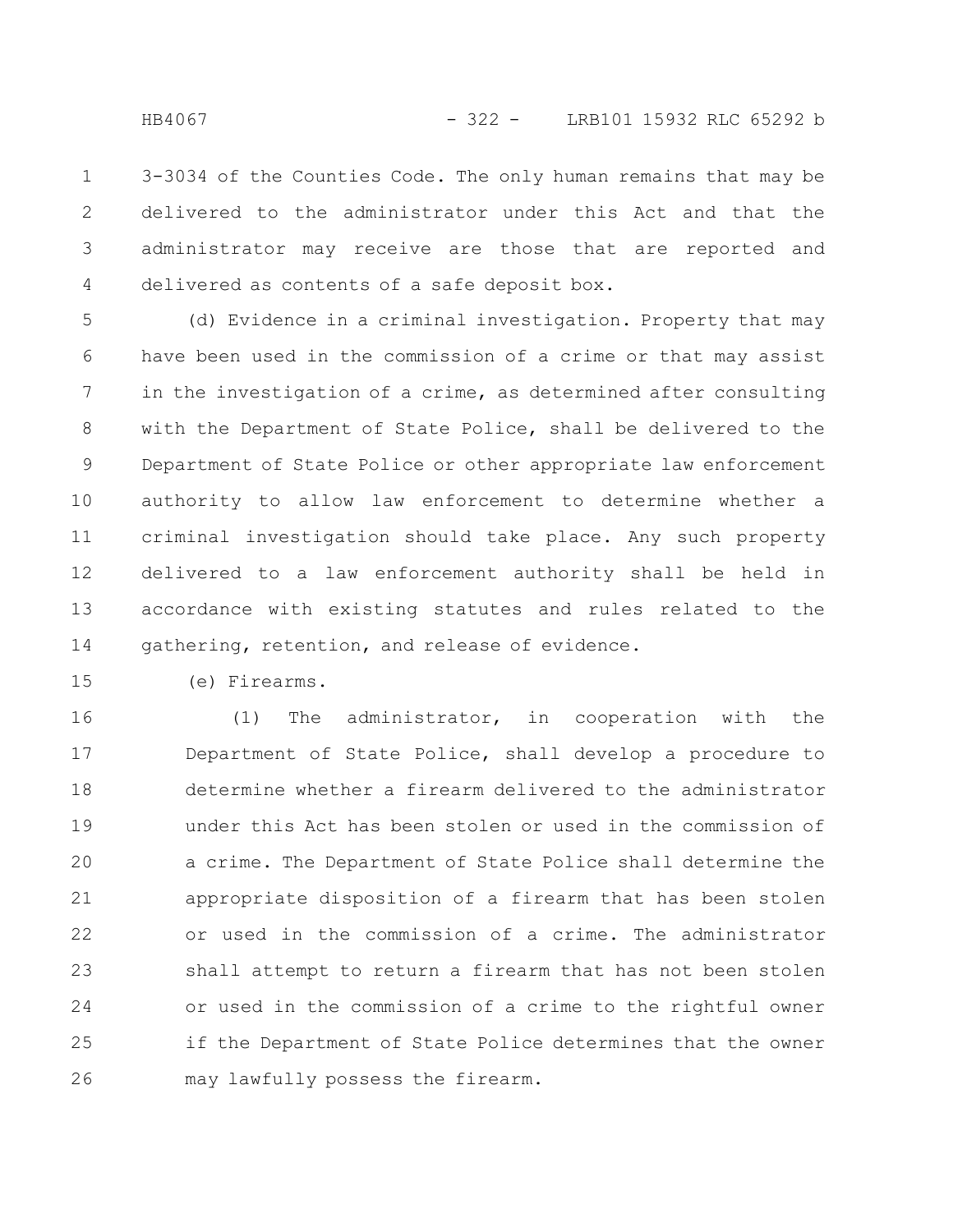## HB4067 - 323 - LRB101 15932 RLC 65292 b

(2) If the administrator is unable to return a firearm to its owner, the administrator shall transfer custody of the firearm to the Department of State Police. Legal title to a firearm transferred to the Department of State Police under this subsection (e) is vested in the Department of State Police by operation of law if: (i) the administrator cannot locate the owner of the firearm; (ii) the owner of the firearm may not lawfully possess the firearm; (iii) the apparent owner does not respond to notice published under Section 15-503 of this Act; or (iv) the apparent owner responds to notice published under Section 15-502 and states that he or she no longer claims an interest in the firearm. (3) With respect to a firearm whose title is transferred to the Department of State Police under this subsection (e), the Department of State Police may: (i) retain the firearm for use by the crime laboratory system, for training purposes, or for any other application as deemed appropriate by the Department; (ii) transfer the firearm to the Illinois State Museum if the firearm has historical value; or (iii) destroy the firearm if it is not retained pursuant to subparagraph (i) or transferred pursuant 1 2 3 4 5 6 7 8 9 10 11 12 13 14 15 16 17 18 19 20 21 22 23 24 25 26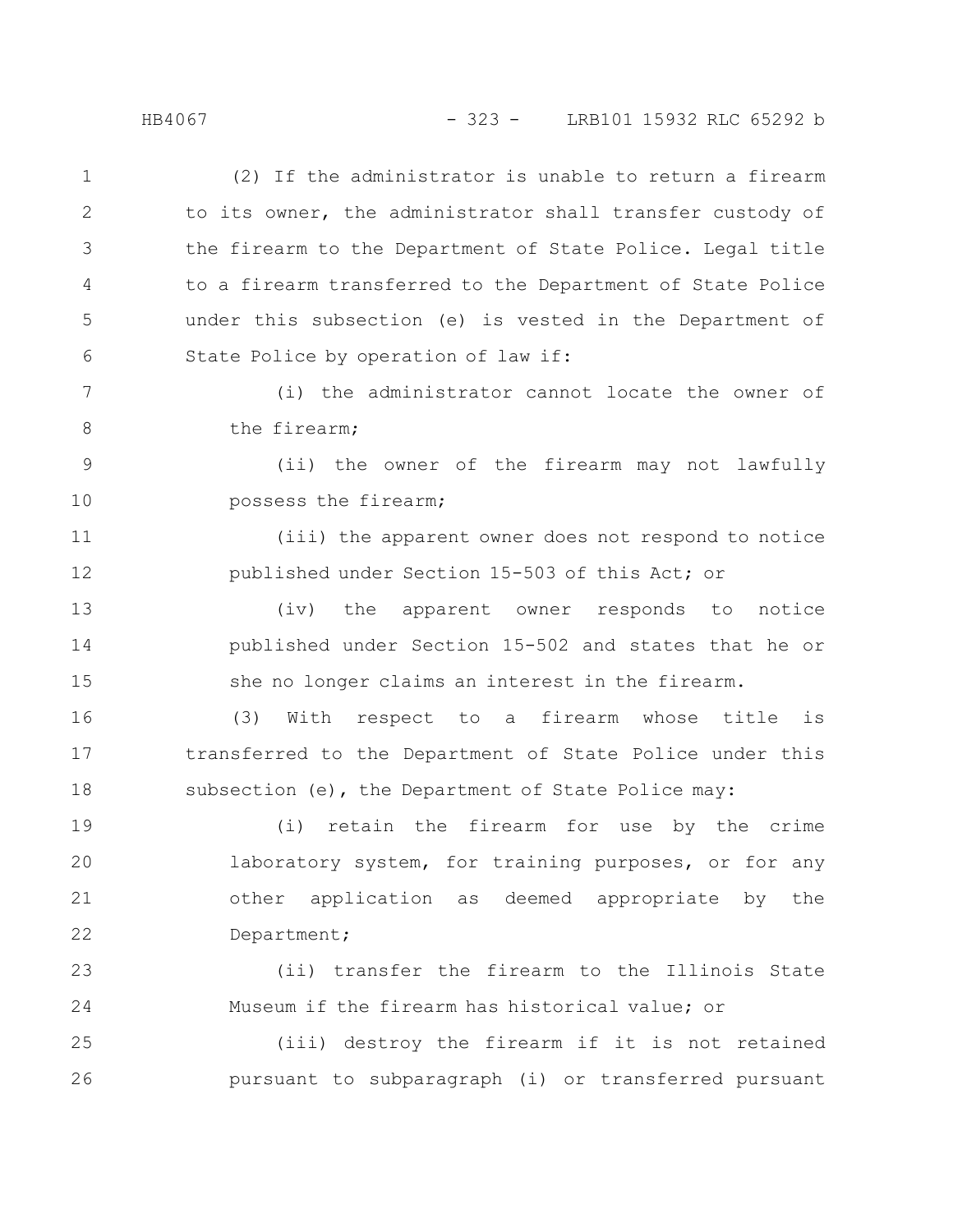HB4067 - 324 - LRB101 15932 RLC 65292 b

to subparagraph (ii). 1

As used in this subsection, "firearm" has the meaning provided in Section 2-7.5 of the Criminal Code of 2012 the Firearm Owners Identification Card Act. 2 3 4

(Source: P.A. 100-22, eff. 1-1-18.) 5

Section 999. Effective date. This Act takes effect January 1, 2021. 6 7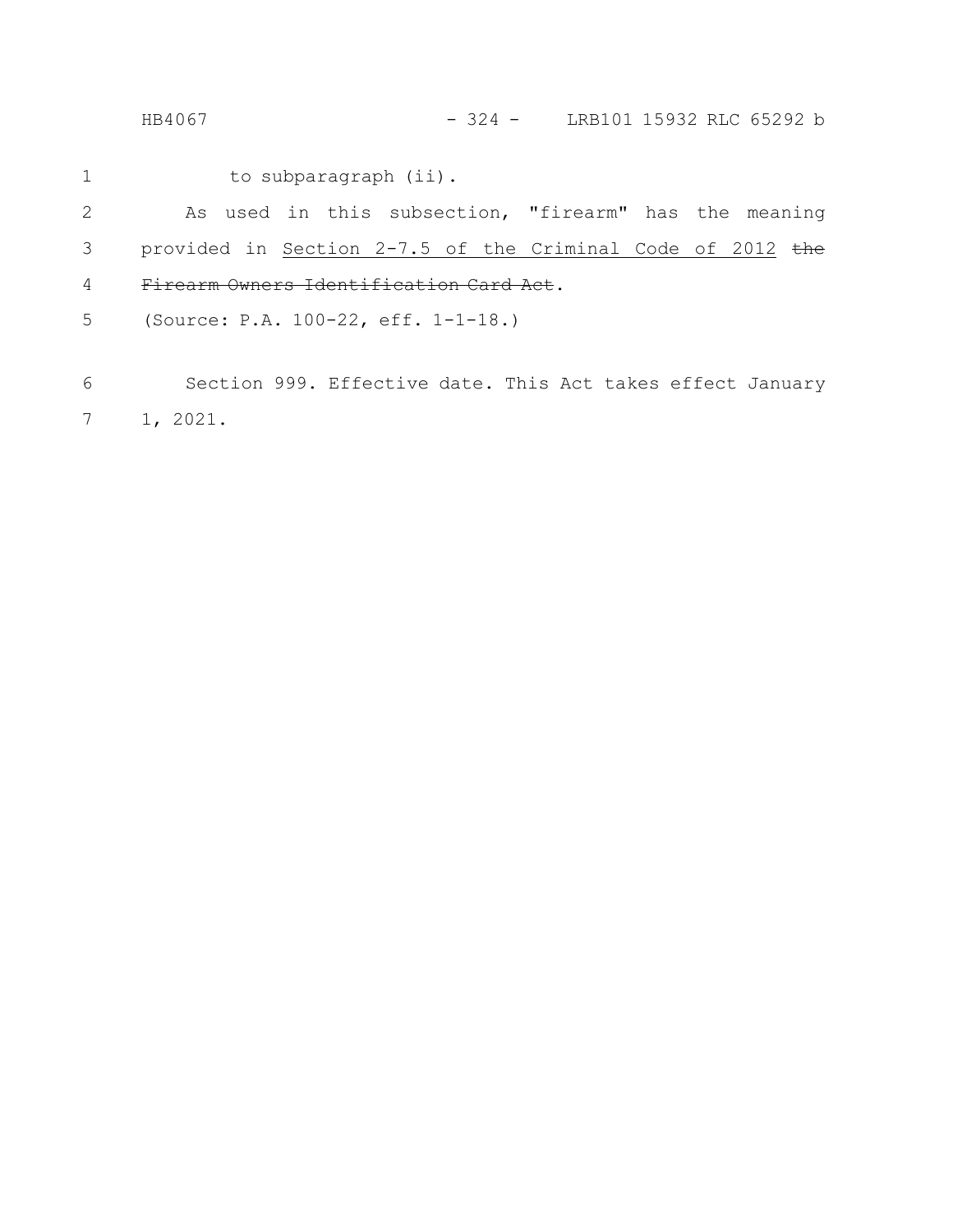|              | HB4067                                             |                       | - 325 - LRB101 15932 RLC 65292 b |  |  |  |  |  |
|--------------|----------------------------------------------------|-----------------------|----------------------------------|--|--|--|--|--|
| 1            |                                                    | INDEX                 |                                  |  |  |  |  |  |
| $\mathbf{2}$ | Statutes amended in order of appearance            |                       |                                  |  |  |  |  |  |
| 3            | 5 ILCS 140/7.5                                     |                       |                                  |  |  |  |  |  |
| 4            | 20 ILCS 2605/2605-45 was 20 ILCS 2605/55a-5        |                       |                                  |  |  |  |  |  |
| 5            | 20 ILCS 2605/2605-300 was 20 ILCS 2605/55a in part |                       |                                  |  |  |  |  |  |
| 6            | 20 ILCS 2605/2605-595                              |                       |                                  |  |  |  |  |  |
| 7            | 20 ILCS 2605/2605-120 rep.                         |                       |                                  |  |  |  |  |  |
| 8            | 20 ILCS 2630/2.2                                   |                       |                                  |  |  |  |  |  |
| 9            | 30 ILCS 105/6z-99                                  |                       |                                  |  |  |  |  |  |
| 10           | 50 ILCS 710/1                                      | from Ch. 85, par. 515 |                                  |  |  |  |  |  |
| 11           | 105 ILCS 5/10-22.6                                 |                       | from Ch. 122, par. 10-22.6       |  |  |  |  |  |
| 12           | 105 ILCS 5/10-27.1A                                |                       |                                  |  |  |  |  |  |
| 13           | 105 ILCS 5/34-8.05                                 |                       |                                  |  |  |  |  |  |
| 14           | 225 ILCS 210/2005                                  |                       | from Ch. 96 1/2, par. 1-2005     |  |  |  |  |  |
| 15           | 225 ILCS 447/35-30                                 |                       |                                  |  |  |  |  |  |
| 16           | 225 ILCS 447/35-35                                 |                       |                                  |  |  |  |  |  |
| 17           | 405 ILCS 5/6-103.1                                 |                       |                                  |  |  |  |  |  |
| 18           | 405 ILCS 5/6-103.2                                 |                       |                                  |  |  |  |  |  |
| 19           | 405 ILCS 5/6-103.3                                 |                       |                                  |  |  |  |  |  |
| 20           | 410 ILCS 45/2                                      |                       | from Ch. 111 1/2, par. 1302      |  |  |  |  |  |
| 21           | 430 ILCS 65/Act rep.                               |                       |                                  |  |  |  |  |  |
| 22           | 430 ILCS 66/25                                     |                       |                                  |  |  |  |  |  |
| 23           | 430 ILCS 66/30                                     |                       |                                  |  |  |  |  |  |
| 24           | 430 ILCS 66/40                                     |                       |                                  |  |  |  |  |  |
| 25           | 430 ILCS 66/70                                     |                       |                                  |  |  |  |  |  |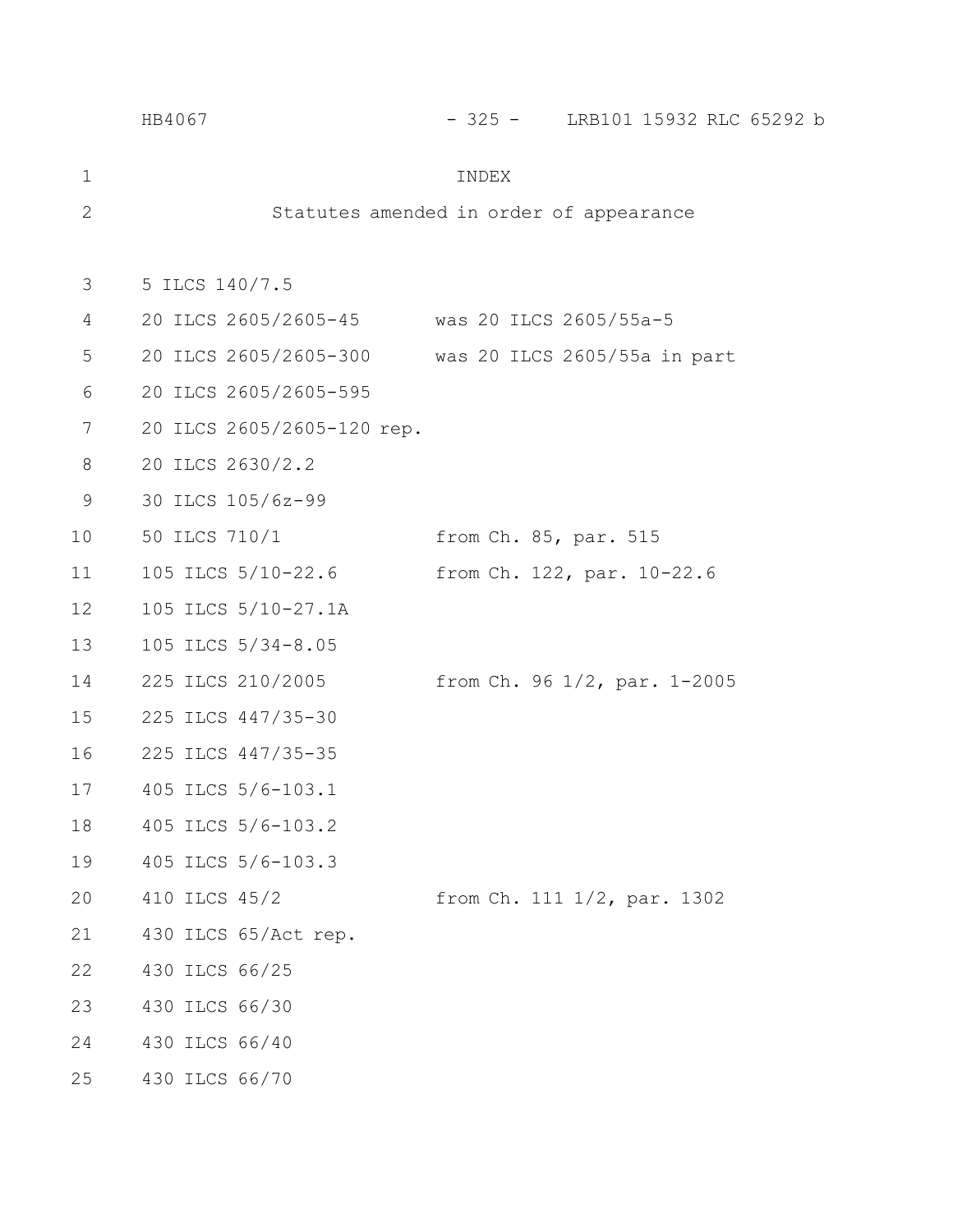| 1           |  | 430 ILCS 66/80        |                             |  |
|-------------|--|-----------------------|-----------------------------|--|
| 2           |  | 430 ILCS 66/105       |                             |  |
| 3           |  | 430 ILCS 68/5-20      |                             |  |
| 4           |  | 430 ILCS 68/5-25      |                             |  |
| 5           |  | 520 ILCS 5/3.2        | from Ch. 61, par. 3.2       |  |
| 6           |  | 520 ILCS 5/3.2a       | from Ch. 61, par. 3.2a      |  |
| 7           |  | 720 ILCS 5/2-7.1      |                             |  |
| 8           |  | 720 ILCS 5/2-7.5      |                             |  |
| $\mathsf 9$ |  | 720 ILCS 5/12-3.05    | was 720 ILCS $5/12-4$       |  |
| 10          |  | 720 ILCS 5/16-0.1     |                             |  |
| 11          |  | 720 ILCS 5/17-30      | was 720 ILCS $5/16C-2$      |  |
| 12          |  | 720 ILCS 5/24-1       | from $Ch. 38$ , par. $24-1$ |  |
| 13          |  | 720 ILCS 5/24-1.1     | from Ch. 38, par. 24-1.1    |  |
| 14          |  | 720 ILCS 5/24-1.6     |                             |  |
| 15          |  | 720 ILCS 5/24-1.8     |                             |  |
| 16          |  | 720 ILCS 5/24-2       |                             |  |
| 17          |  | 720 ILCS 5/24-3       | from $Ch. 38$ , par. $24-3$ |  |
| 18          |  | 720 ILCS 5/24-3B      |                             |  |
| 19          |  | 720 ILCS 5/24-3.1     | from Ch. 38, par. 24-3.1    |  |
| 20          |  | 720 ILCS 5/24-3.2     | from Ch. 38, par. 24-3.2    |  |
| 21          |  | 720 ILCS 5/24-3.4     | from Ch. 38, par. 24-3.4    |  |
| 22          |  | 720 ILCS 5/24-3.5     |                             |  |
| 23          |  | 720 ILCS 5/24-4.1     |                             |  |
| 24          |  | 720 ILCS 5/24-4.5 new |                             |  |
| 25          |  | 720 ILCS 5/24-9       |                             |  |
| 26          |  | 720 ILCS 646/10       |                             |  |